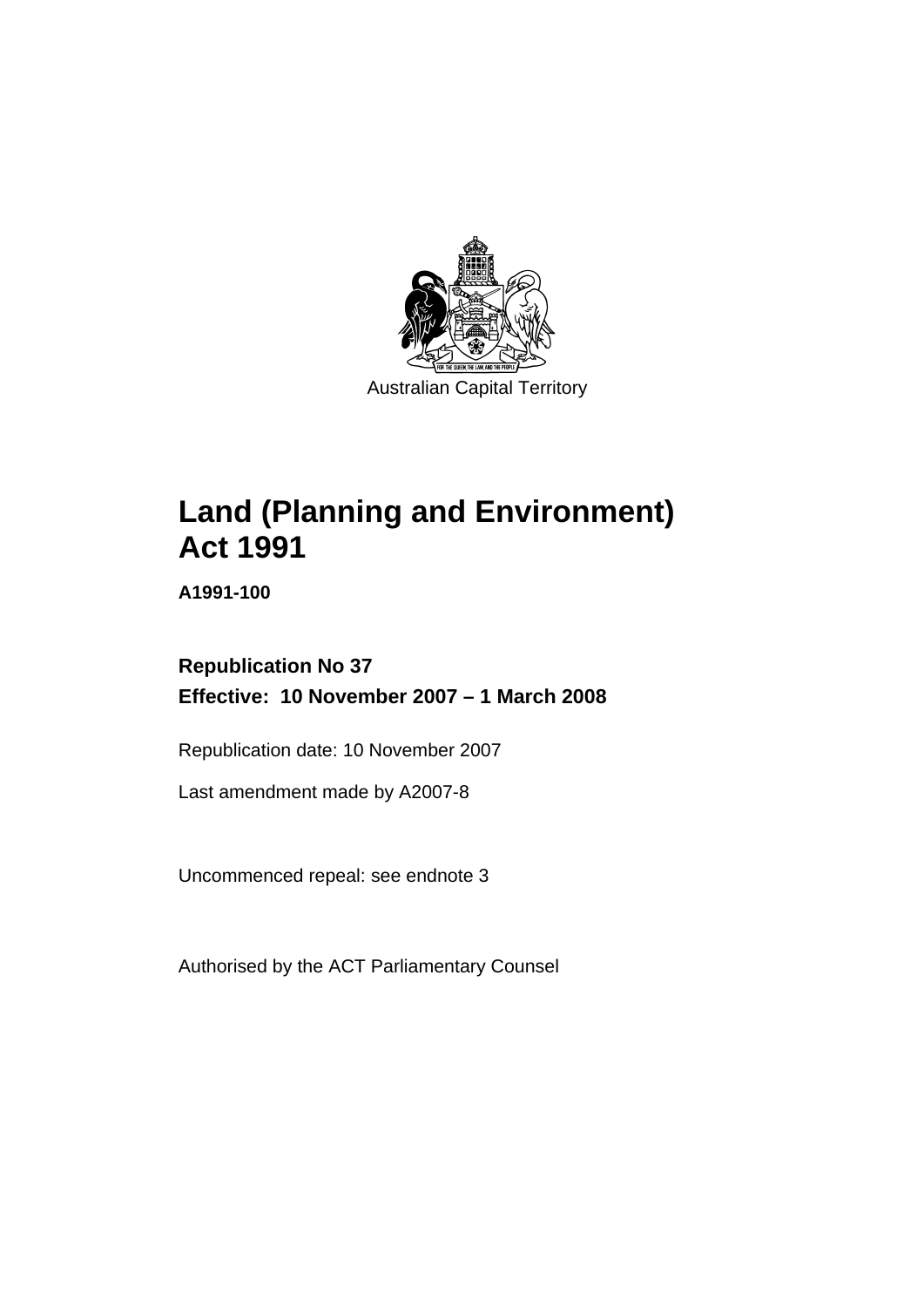#### **About this republication**

#### **The republished law**

This is a republication of the *Land (Planning and Environment) Act 1991* (including any amendment made under the *Legislation Act 2001*, part 11.3 (Editorial changes)) as in force on 10 November 2007*.* It also includes any amendment, repeal or expiry affecting the republished law to 10 November 2007.

The legislation history and amendment history of the republished law are set out in endnotes 3 and 4.

#### **Kinds of republications**

The Parliamentary Counsel's Office prepares 2 kinds of republications of ACT laws (see the ACT legislation register at www.legislation.act.gov.au):

- authorised republications to which the *Legislation Act 2001* applies
- unauthorised republications.

The status of this republication appears on the bottom of each page.

#### **Editorial changes**

The *Legislation Act 2001*, part 11.3 authorises the Parliamentary Counsel to make editorial amendments and other changes of a formal nature when preparing a law for republication. Editorial changes do not change the effect of the law, but have effect as if they had been made by an Act commencing on the republication date (see *Legislation Act 2001*, s 115 and s 117). The changes are made if the Parliamentary Counsel considers they are desirable to bring the law into line, or more closely into line, with current legislative drafting practice.

This republication does not include amendments made under part 11.3 (see endnote 1).

#### **Uncommenced provisions and amendments**

If a provision of the republished law has not commenced or is affected by an uncommenced amendment, the symbol  $\mathbf{U}$  appears immediately before the provision heading. The text of the uncommenced provision or amendment appears only in the last endnote.

#### **Modifications**

If a provision of the republished law is affected by a current modification, the symbol  $\mathbf{M}$ appears immediately before the provision heading. The text of the modifying provision appears in the endnotes. For the legal status of modifications, see *Legislation Act 2001*, section 95.

#### **Penalties**

The value of a penalty unit for an offence against this republished law at the republication date is—

- (a) if the person charged is an individual—\$100; or
- (b) if the person charged is a corporation—\$500.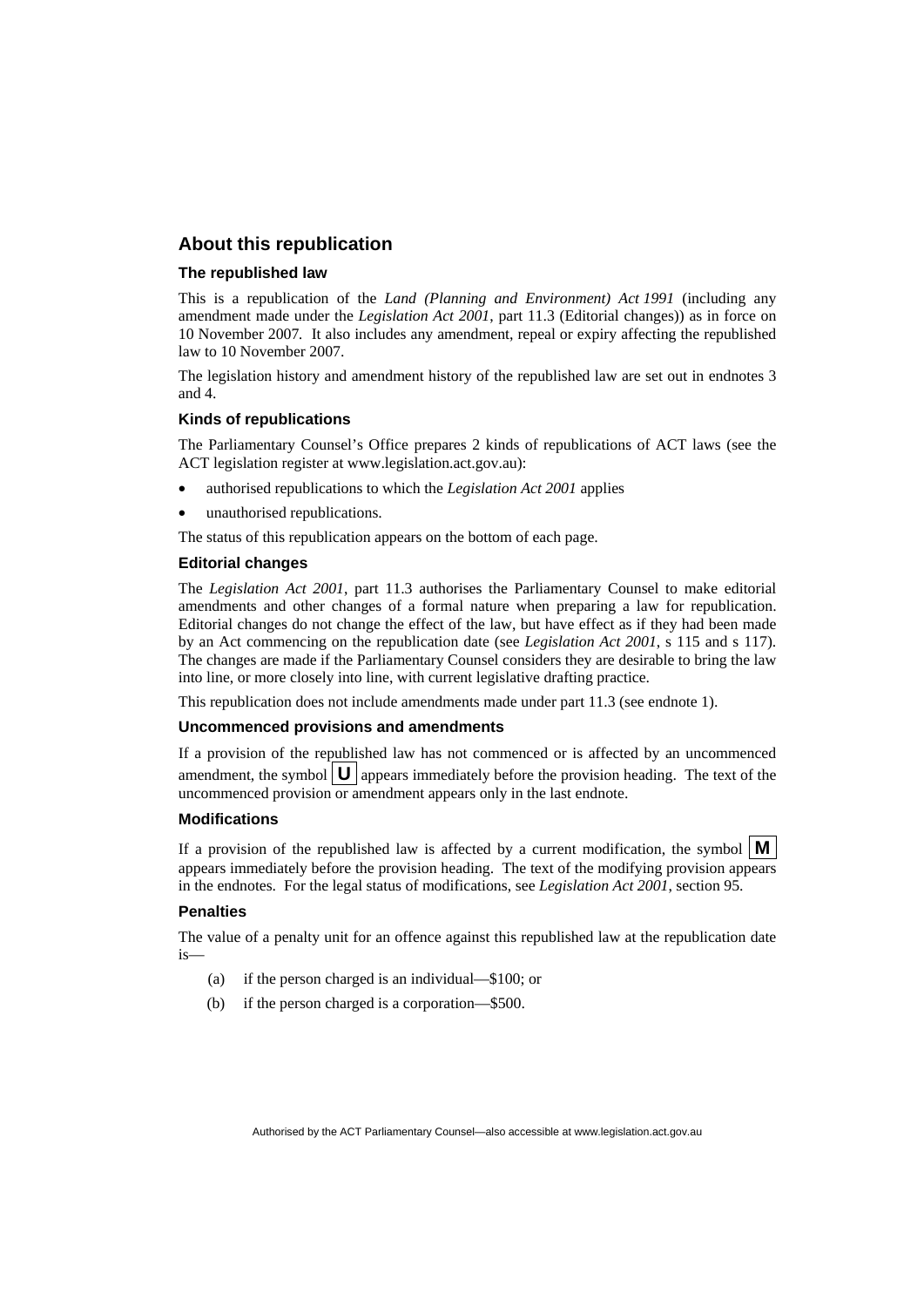

# **[Land \(Planning and Environment\)](#page-14-0)  [Act 1991](#page-14-0)**

# **Contents**

|                     |                                                       | Page           |
|---------------------|-------------------------------------------------------|----------------|
|                     |                                                       |                |
| Part 1              | <b>Preliminary</b>                                    |                |
| 1                   | Name of Act                                           | $\overline{2}$ |
| 2                   | Dictionary                                            | $\overline{2}$ |
| 3                   | <b>Notes</b>                                          | $\overline{2}$ |
| 4                   | Offences against Act-application of Criminal Code etc | 2              |
| Part 2              | <b>Planning</b>                                       |                |
| <b>Division 2.1</b> | Preliminary                                           |                |
| 5                   | Definitions for pt 2                                  | 4              |
|                     |                                                       |                |
|                     |                                                       |                |
|                     |                                                       |                |

| R37      | Land (Planning and Environment) Act 1991 | contents 1 |
|----------|------------------------------------------|------------|
| 10/11/07 | Effective: 10/11/07-01/03/08             |            |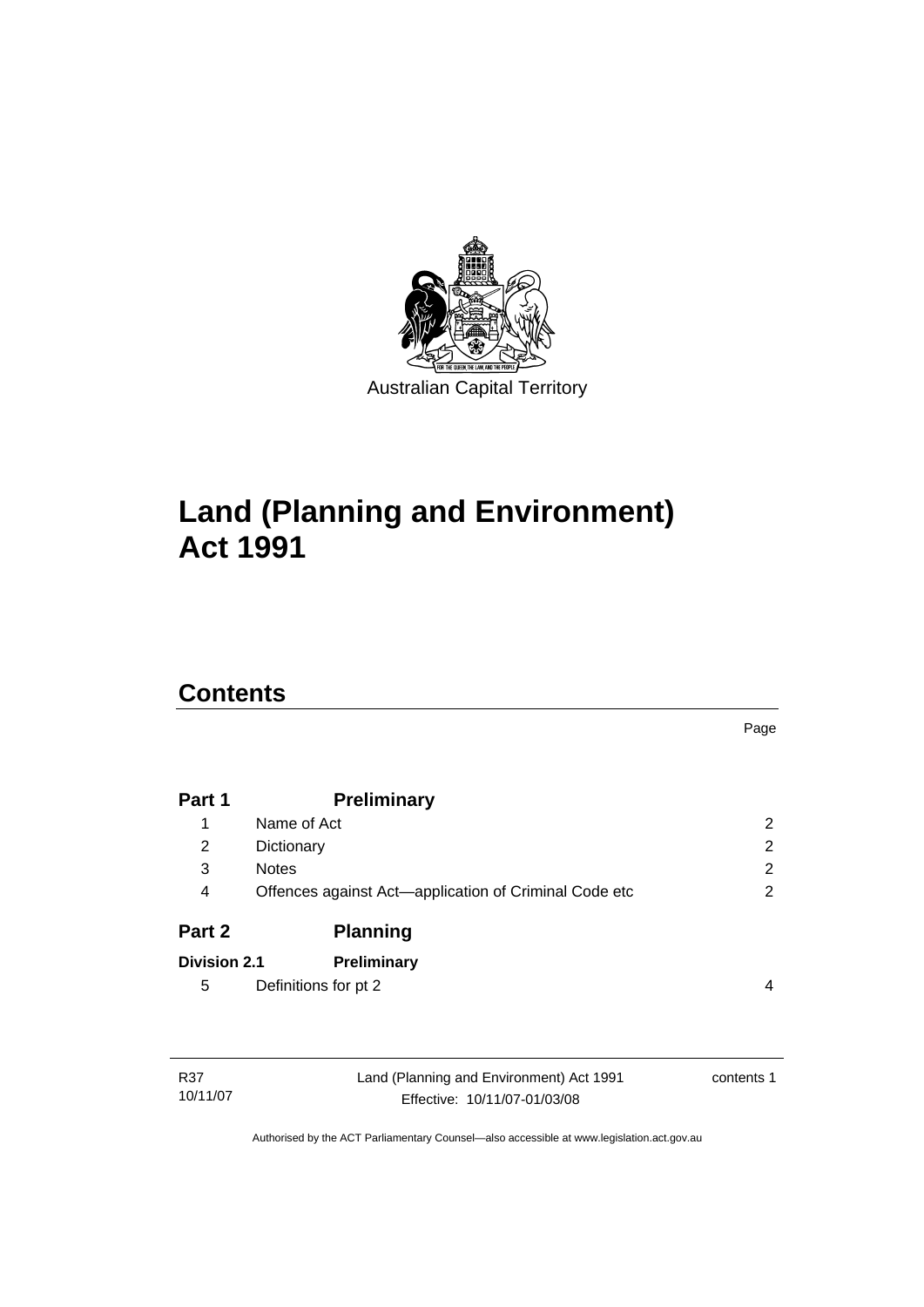| Contents |
|----------|
|----------|

|                          |                                                                    |                                                                       | Page           |
|--------------------------|--------------------------------------------------------------------|-----------------------------------------------------------------------|----------------|
| <b>Division 2.2</b>      |                                                                    | Territory plan-object and effect                                      |                |
| 7                        |                                                                    | Object of territory plan                                              | 6              |
| 8                        | Effect of plan                                                     |                                                                       | $\overline{7}$ |
| 9                        |                                                                    | Effect of draft plan variation                                        | $\overline{7}$ |
| 12                       |                                                                    | Plan not to have retrospective effect                                 | 8              |
| <b>Division 2.3</b>      |                                                                    | Territory plan-continuation and variation                             |                |
| <b>Subdivision 2.3.1</b> |                                                                    | <b>Territory plan</b>                                                 |                |
| 13                       |                                                                    | Continuation of plan                                                  | 8              |
|                          | <b>Subdivision 2.3.2</b>                                           | Preparation of variations of territory plan                           |                |
| 14                       |                                                                    | Application of sdiv 2.3.2                                             | 9              |
| 15                       |                                                                    | Preparation of plan variations                                        | 9              |
| 16                       |                                                                    | Consultation with conservator                                         | 9              |
| 17                       |                                                                    | Consultation with heritage council                                    | 9              |
| 18                       |                                                                    | Environmental reports and inquiries                                   | 9              |
| 19                       |                                                                    | Public consultation-notification                                      | 10             |
| 19A                      |                                                                    | Public consultation-notice of interim effect etc                      | 11             |
| 19B                      | Public consultation-availability of draft plan variation etc<br>11 |                                                                       |                |
| 19C                      |                                                                    | Draft plan variations that do not affect rights                       | 12             |
| 20                       |                                                                    | Consultation with national capital authority                          | 12             |
| 21                       |                                                                    | Public inspection of comments                                         | 13             |
| 22                       |                                                                    | Revision, deferral or withdrawal of draft plan variations             | 13             |
|                          | <b>Subdivision 2.3.3</b>                                           | Minister approval and consideration by Legislative<br><b>Assembly</b> |                |
| 23                       |                                                                    | Application of sdiv 2.3.3                                             | 14             |
| 24                       |                                                                    | Submission of draft plan variation to Minister                        | 14             |
| 25                       |                                                                    | Consideration by Legislative Assembly committee                       | 16             |
| 26                       | Minister's powers                                                  |                                                                       | 16             |
| 27                       |                                                                    | Return of draft plan variation to authority                           | 17             |
| 28                       |                                                                    | Notice of revival of deferred draft plan variation                    | 18             |
| 29                       |                                                                    | Consideration of plan variation by Legislative Assembly               | 18             |
| 30                       |                                                                    | Rejection of plan variation by Legislative Assembly                   | 21             |
| 30A                      |                                                                    | Partial rejection of plan variation by Legislative Assembly           | 21             |
| 30B                      |                                                                    | Partial rejection of plan variation-newspaper publication etc         | 22             |
| contents 2               |                                                                    | Land (Planning and Environment) Act 1991                              | R37            |

Effective: 10/11/07-01/03/08

10/11/07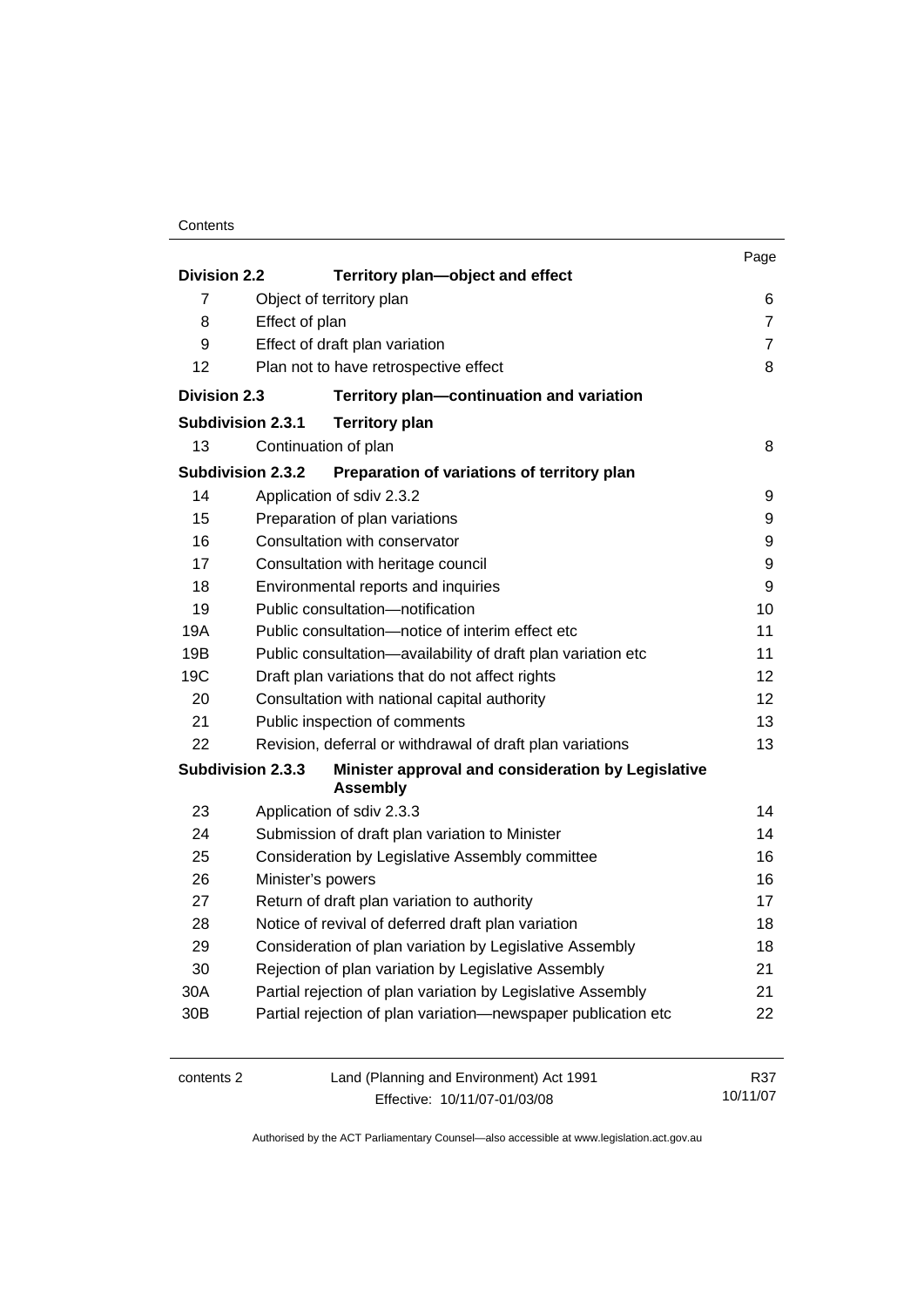|                          |                          |                                                                                   | Contents   |
|--------------------------|--------------------------|-----------------------------------------------------------------------------------|------------|
|                          |                          |                                                                                   | Page       |
|                          | Subdivision 2.3.4        | Plan variations-defined land                                                      |            |
| 31                       |                          | Definition for sdiv 2.3.4                                                         | 22         |
| 32                       |                          | Plan variations in relation to defined land                                       | 22         |
| Division 2.5             |                          | <b>Miscellaneous</b>                                                              |            |
| 51                       |                          | Challenge to validity of provisions of plan                                       | 24         |
| Part 4                   |                          | <b>Environmental assessments and inquiries</b>                                    |            |
| <b>Division 4.1</b>      |                          | Preliminary                                                                       |            |
| 111                      | Definitions for pt 4     |                                                                                   | 25         |
| 112                      | Proponents               |                                                                                   | 27         |
| <b>Division 4.2</b>      |                          | <b>Preliminary assessments</b>                                                    |            |
| 113                      | <b>Directions</b>        |                                                                                   | 27         |
| 114                      |                          | Mandatory preliminary assessments                                                 | 27         |
| 115                      | Content                  |                                                                                   | 28         |
| 116                      |                          | Submission to Minister                                                            | 28         |
| 117                      | Public inspection        |                                                                                   | 28         |
| 118                      |                          | Exclusion of material                                                             | 29         |
| Division 4.3             |                          | <b>Assessments</b>                                                                |            |
| <b>Subdivision 4.3.1</b> |                          | Form and content                                                                  |            |
| 119                      | Form                     |                                                                                   | 30         |
| 120                      | statements               | Content of public environment reports and environmental impact                    | 30         |
|                          | <b>Subdivision 4.3.2</b> | <b>Direction of assessments</b>                                                   |            |
| 121                      |                          | Decisions to direct assessments                                                   | 30         |
| 122                      |                          | Environment Minister's power to direct assessments                                | 31         |
| 123                      | <b>Directions</b>        |                                                                                   | 31         |
| <b>Subdivision 4.3.3</b> |                          | Preparation, evaluation and consideration by<br><b>Legislative Assembly</b>       |            |
| 124                      |                          | Public environment reports-preparation                                            | 33         |
| 125                      |                          | Environmental impact statements-consultation and public inspection                | 33         |
| 126                      |                          | Environmental impact statements-consideration of relevant<br>comments and reports | 35         |
| 127                      |                          | Submission of reports and statements to Environment Minister                      | 35         |
| R37                      |                          | Land (Planning and Environment) Act 1991                                          | contents 3 |
| 10/11/07                 |                          | Effective: 10/11/07-01/03/08                                                      |            |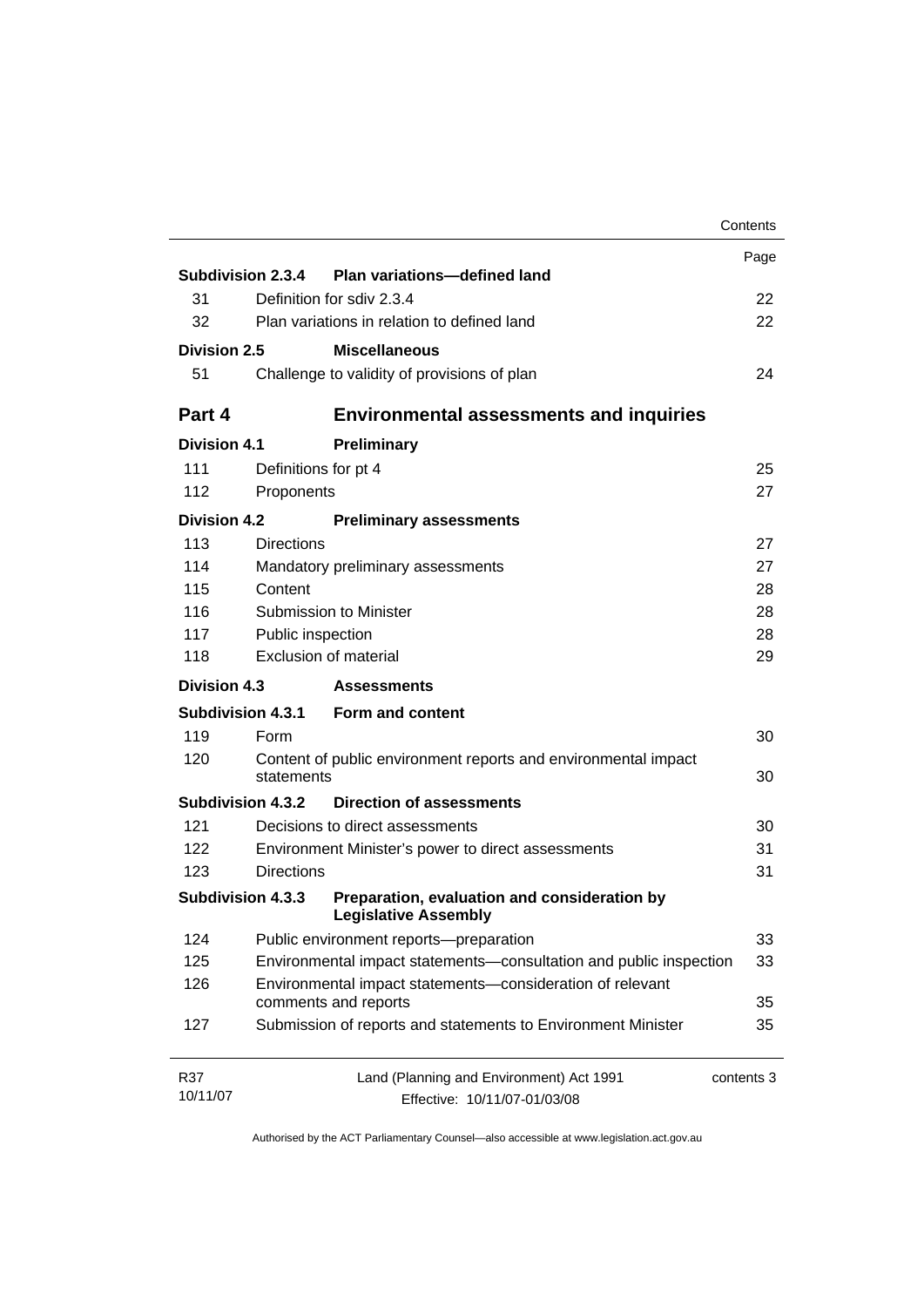#### **Contents**

| 128                 | Consultation                                                               | Page<br>35 |
|---------------------|----------------------------------------------------------------------------|------------|
| 129                 | Further information                                                        | 36         |
| 130                 | Further revision                                                           | 37         |
| 131                 | <b>Evaluation by Environment Minister</b>                                  | 37         |
| 132                 | Presentation to Legislative Assembly and public inspection                 | 38         |
| 133                 | <b>Exclusion of material</b>                                               | 39         |
| 134                 | Exemptions                                                                 | 39         |
| <b>Division 4.4</b> | <b>Inquiries</b>                                                           |            |
|                     | <b>Subdivision 4.4.1</b><br>Establishment of panels and terms of reference |            |
| 135                 | Constitution                                                               | 40         |
| 136                 | <b>Combined inquiries</b>                                                  | 41         |
| 138                 | Terms of reference                                                         | 41         |
| 139                 | Notification                                                               | 42         |
|                     | <b>Subdivision 4.4.2</b><br><b>Inquiry reports</b>                         |            |
| 140                 | Inquiry reports                                                            | 42         |
| 141                 | Presentation to Legislative Assembly and public inspection                 | 42         |
| 142                 | <b>Exclusion of material</b>                                               | 43         |
|                     | <b>Subdivision 4.4.3</b><br><b>Procedures and powers</b>                   |            |
| 143                 | Definitions for sdiv 4.4.3                                                 | 43         |
| 144                 | Notice of inquiry hearings                                                 | 44         |
| 145                 | Public hearings                                                            | 44         |
| 146                 | General procedure                                                          | 45         |
| 147                 | Special hearings-consultation with interested persons                      | 46         |
| 148                 | Assessments for purpose of inquiries                                       | 46         |
| 149                 | Powers in relation to witnesses etc                                        | 47         |
| 151                 | Inspection of books and documents                                          | 48         |
| 152                 | Power of entry                                                             | 48         |
| 153                 | Search warrants                                                            | 49         |
| 154                 | Powers of search and inspection                                            | 51         |
| 155                 | Application of Criminal Code, ch 7                                         | 51         |
| 156                 | Contempt of panel                                                          | 51         |
| 157                 | Protection of panel members and witnesses                                  | 51         |
|                     |                                                                            |            |

| contents 4 | Land (Planning and Environment) Act 1991 | R37      |
|------------|------------------------------------------|----------|
|            | Effective: 10/11/07-01/03/08             | 10/11/07 |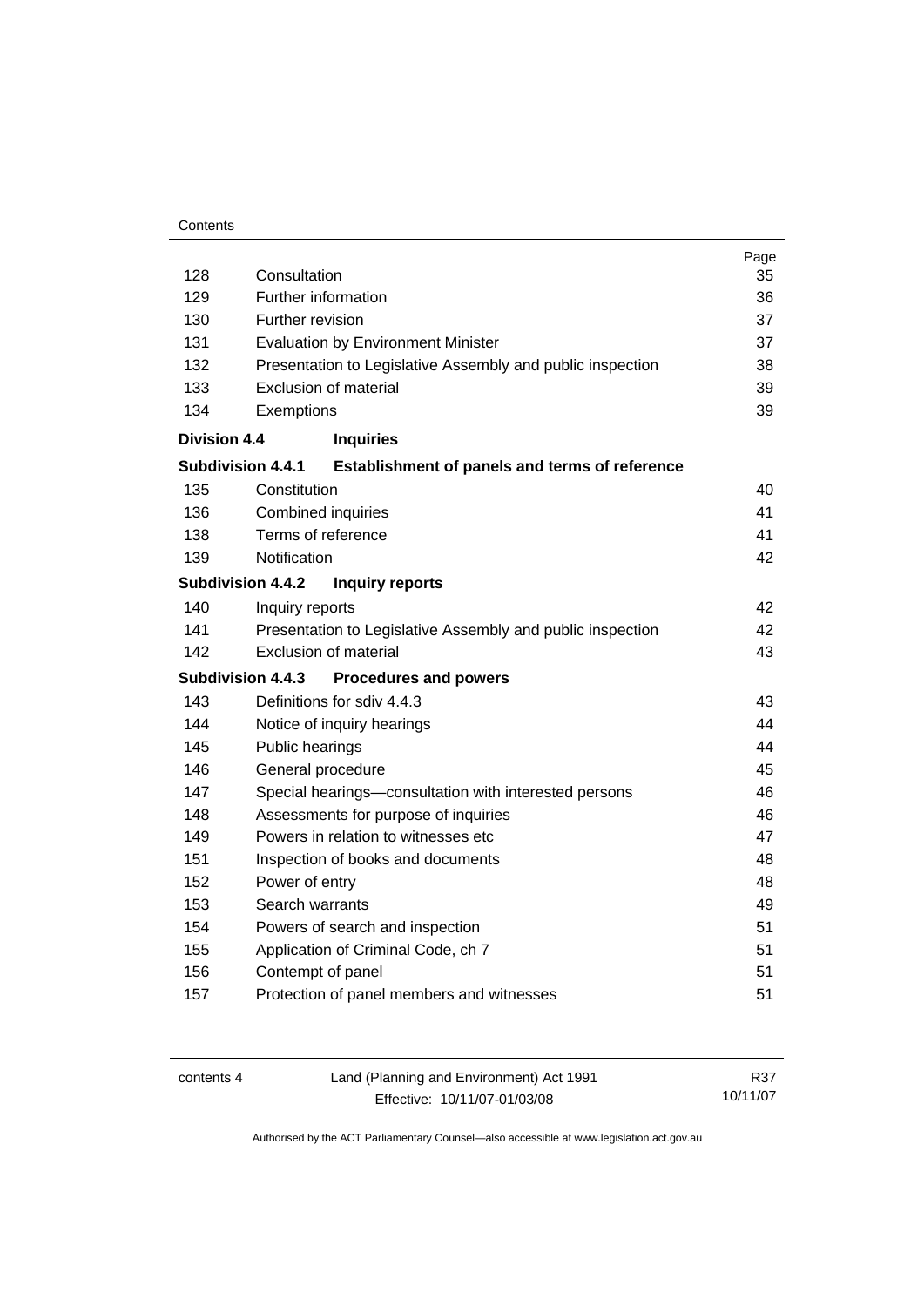|                     |                                                                      | Contents |
|---------------------|----------------------------------------------------------------------|----------|
|                     |                                                                      | Page     |
| Part 5              | <b>Land administration</b>                                           |          |
| <b>Division 5.1</b> | <b>Preliminary</b>                                                   |          |
| 159                 | Definitions for pt 5                                                 | 53       |
| 159A                | Meaning of concessional lease for Act                                | 55       |
| 160                 | Application of pt 5                                                  | 56       |
| <b>Division 5.2</b> | Leases                                                               |          |
| 160A                | <b>Effect qualified</b>                                              | 56       |
| 160B                | Planning and land authority may grant leases                         | 56       |
| 161                 | Granting of leases                                                   | 57       |
| 163                 | Leases to community organisations                                    | 58       |
| 164                 | Special leases                                                       | 59       |
| 166                 | Inquiries and assessments in relation to granting of leases          | 60       |
| 166A                | Grants of leases after inquiries or assessments                      | 61       |
| 167                 | Eligibility for certain classes of leases                            | 61       |
| 168                 | Authority need not grant lease                                       | 63       |
| 169                 | Payment for leases                                                   | 63       |
| 170                 | Failure to accept and execute lease                                  | 63       |
| 171                 | Grant of further residential leases                                  | 64       |
| 171A                | Grant of further rural leases                                        | 65       |
| 172                 | Grant of further leases for purposes other than residential or rural | 67       |
| 172A                | Grant of further lease-unit titles                                   | 68       |
| 172B                | Grant of further lease-community title                               | 68       |
| 172C                | No right to use, flow and control of water                           | 69       |
| 173                 | Lessee's rights in relation to improvements                          | 69       |
| 174                 | Deciding value of improvements                                       | 72       |
| 175                 | Use of land for leased purpose                                       | 73       |
| 176                 | Variation of rent                                                    | 74       |
| 177                 | Review of variations of rent                                         | 74       |
| 178                 | Refund on lease surrender or termination                             | 75       |
| 179                 | Certificates of compliance                                           | 75       |
| 180                 | Transfer of land subject to building and development provision       | 77       |
| 181                 | Mortgage of leasehold subject to building and development provision  | 79       |
| 182                 | Land leased to be held as undivided parcel                           | 79       |
|                     |                                                                      |          |

| R37      | Land (Planning and Environment) Act 1991 | contents 5 |
|----------|------------------------------------------|------------|
| 10/11/07 | Effective: 10/11/07-01/03/08             |            |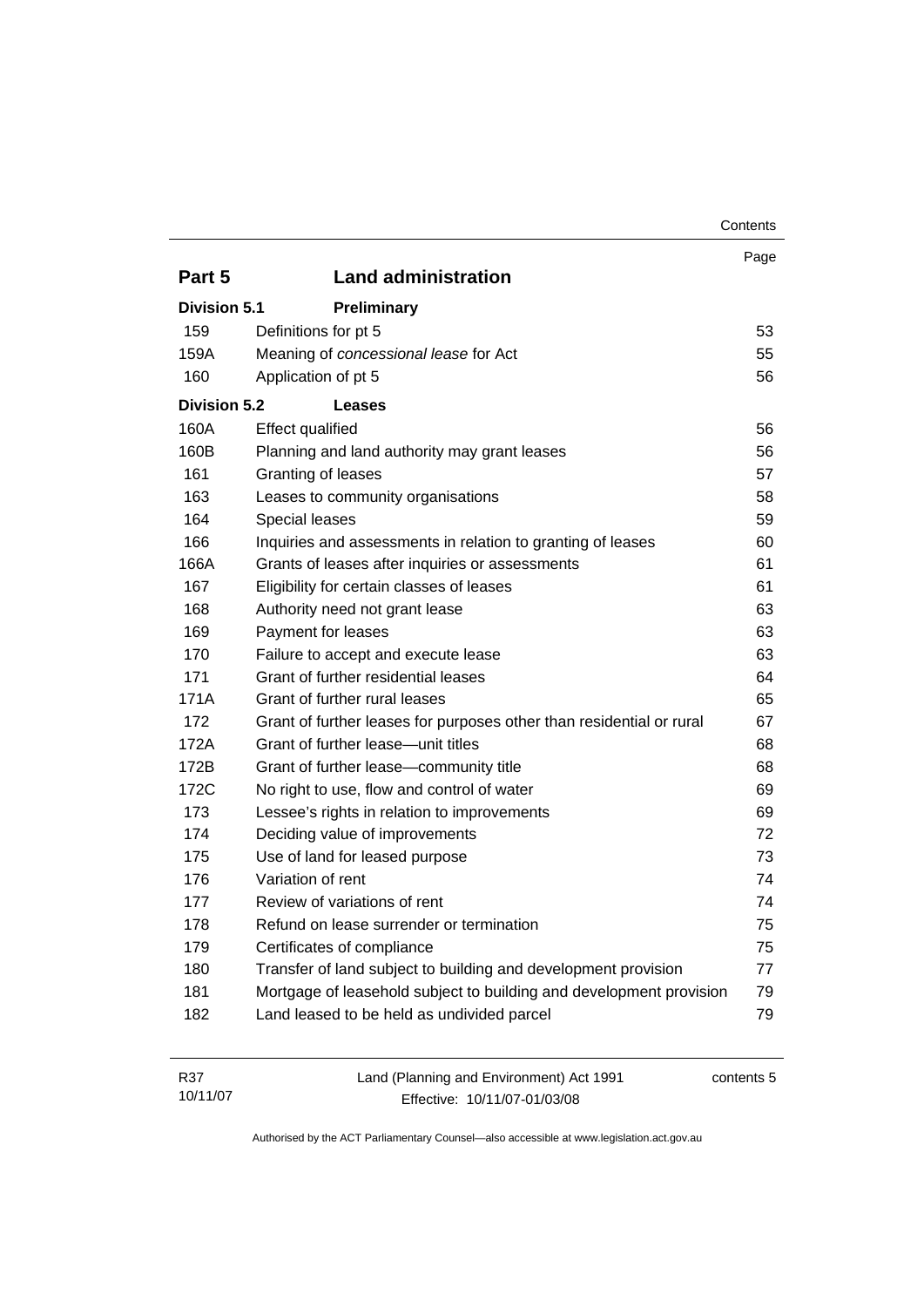#### **Contents**

|                     |                                                                     | Page     |
|---------------------|---------------------------------------------------------------------|----------|
| 183                 | Power of lessee to sublet part of building or land in certain cases | 79       |
| <b>Division 5.3</b> | <b>Variation of leases</b>                                          |          |
| 183A                | <b>Effect qualified</b>                                             | 80       |
| 184                 | Application to surrender and regrant of leases                      | 80       |
| 184A                | Variation of nominal rent lease-change of use charge                | 81       |
| 184C                | Change of use charge for variations of nominal rent leases          | 82       |
| 184D                | Variation of rental leases                                          | 83       |
| 185                 | Advice of rent payable on variation of lease                        | 83       |
| 186                 | Variation of lease to pay out rent                                  | 84       |
| 186A                | No variations to extend term                                        | 85       |
| <b>Division 5.4</b> | <b>Restrictions on rural leases</b>                                 |          |
| 186B                | Definitions for div 5.4                                             | 85       |
| 186C                | Land management agreements                                          | 86       |
| 186D                | Dealings with rural leases                                          | 87       |
| 186E                | Discharge amount                                                    | 88       |
| 186F                | Discharge amount-special Pialligo leases                            | 89       |
| 186G                | Index numbers                                                       | 90       |
| 186H                | No subdivision or consolidation                                     | 91       |
| Division 5.5        | <b>Consolidation and subdivision</b>                                |          |
| 187AA               | <b>Effect qualified</b>                                             | 91       |
| 187                 | Application-nominal rent leases of territory land                   | 91       |
| 187A                | Consolidation and subdivision-change of use charge                  | 91       |
| 187C                | Change of use charge for consolidations and subdivisions            | 93       |
| <b>Division 5.6</b> | <b>Recovery of land</b>                                             |          |
| 188                 | <b>Termination of leases</b>                                        | 93       |
| 189                 | How land may be recovered                                           | 95       |
| 190                 | Evidence of ending of lease                                         | 96       |
| Division 5.7        | <b>Public land</b>                                                  |          |
|                     | Subdivision 5.7.1<br>Preliminary                                    |          |
| 191                 | Definitions for div 5.7                                             | 96       |
|                     | <b>Public land</b><br><b>Subdivision 5.7.2</b>                      |          |
| 192                 |                                                                     | 96       |
|                     | Recommendations to planning and land authority                      |          |
| contents 6          | Land (Planning and Environment) Act 1991                            | R37      |
|                     | Effective: 10/11/07-01/03/08                                        | 10/11/07 |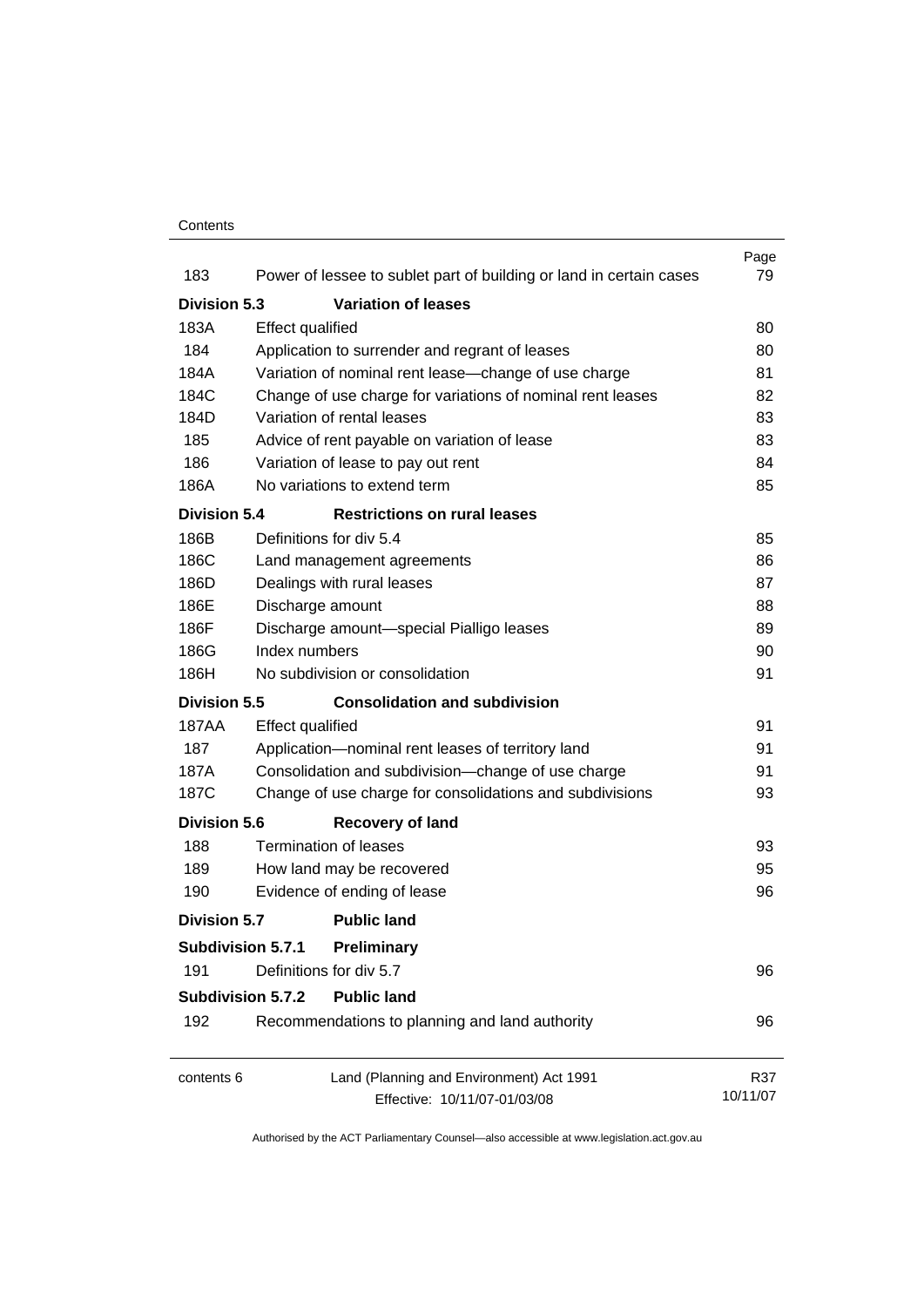|                     |                                                                          | Contents |
|---------------------|--------------------------------------------------------------------------|----------|
|                     |                                                                          | Page     |
|                     | <b>Subdivision 5.7.3</b><br><b>Management of public land</b>             |          |
| 193                 | Reserved areas                                                           | 97       |
| 194                 | Management                                                               | 97       |
| 195                 | Management objectives                                                    | 97       |
|                     | <b>Subdivision 5.7.4</b><br><b>Plans of management</b>                   |          |
| 196                 | Content                                                                  | 99       |
| 197                 | Preparation                                                              | 99       |
| 198                 | Variations                                                               | 99       |
| 199                 | Environmental assessments and inquiries                                  | 99       |
| 200                 | Public consultation                                                      | 100      |
| 201                 | Revision                                                                 | 100      |
| 202                 | <b>Submission to Minister</b>                                            | 101      |
| 203                 | Consideration of plan of management by Legislative Assembly<br>committee | 101      |
| 204                 | Minister's powers                                                        | 101      |
| 205                 | Referral back to conservator                                             | 102      |
| 206                 | Notice of revival of deferred draft plan of management                   | 103      |
| 207                 | Notification, presentation, disallowance and date of effect              | 103      |
|                     | <b>Subdivision 5.7.5</b><br><b>Leases and licences</b>                   |          |
| 208                 | Leases-generally                                                         | 103      |
| 209                 | Grant of leases                                                          | 104      |
| 210                 | Licences                                                                 | 104      |
| 211                 | Miner's rights in relation to public land                                | 106      |
| <b>Division 5.8</b> | <b>Miscellaneous</b>                                                     |          |
| 214                 | Lessee may surrender lease or part of lease                              | 106      |
| 215                 | Reduction of rent and relief from provisions of lease                    | 106      |
| 216                 | Access to leased land from roads and road related areas                  | 107      |
| 216A                | Notification of certain leases                                           | 108      |
| 217                 | Licences in relation to land that is not public land                     | 109      |
| 218                 | <b>Reservation of minerals</b>                                           | 110      |
| 219                 | Rights to extract minerals                                               | 110      |
| 220                 | Access to lease documents and development agreements                     | 111      |
|                     |                                                                          |          |

| R37      | Land (Planning and Environment) Act 1991 | contents 7 |
|----------|------------------------------------------|------------|
| 10/11/07 | Effective: 10/11/07-01/03/08             |            |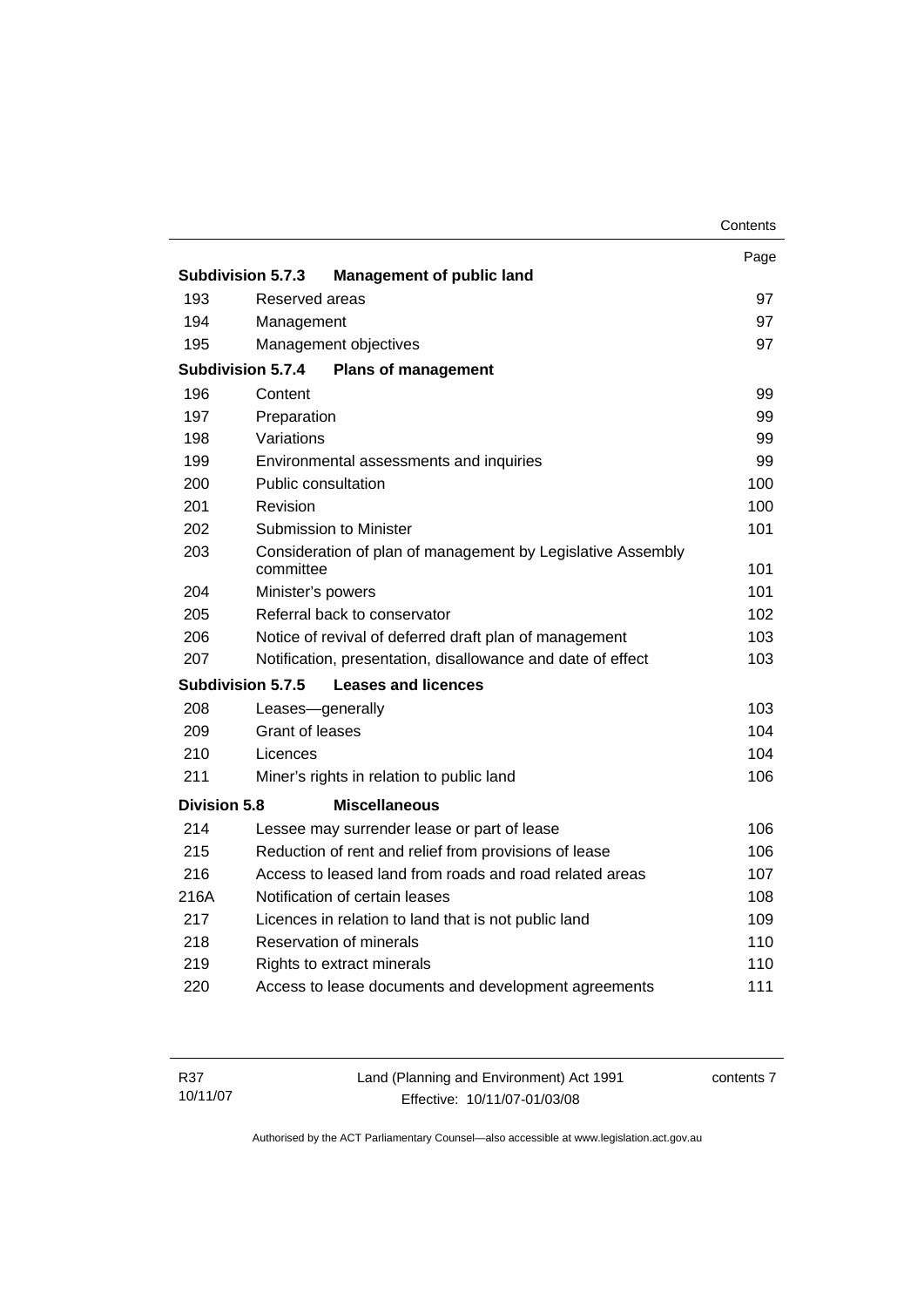#### **Contents**

|                     |                                                                                     | Page            |
|---------------------|-------------------------------------------------------------------------------------|-----------------|
| Part 6              | <b>Approvals and orders</b>                                                         |                 |
| Division 6.1        | Preliminary                                                                         |                 |
| 222                 | Definitions for pt 6                                                                | 112             |
| 223                 | Meaning of variation for pt 6                                                       | 115             |
| <b>Division 6.2</b> | <b>Approvals</b>                                                                    |                 |
| Subdivision 6.2.1   | General                                                                             |                 |
| 225                 | Offence-development                                                                 | 116             |
| 226                 | Application to undertake development                                                | 116             |
| 227                 | Register of applications, approvals, orders and lease and development<br>conditions | 118             |
| 228                 | Restrictions on inspection of applications                                          | 120             |
| 229                 | Notice of application                                                               | 121             |
| 229A                | Direction that applications be submitted to Minister                                | 124             |
| 229B                | Minister may decide some applications                                               | 125             |
| 230                 | Approvals                                                                           | 126             |
| 231                 | Matters to be considered by relevant authority                                      | 127             |
| 232                 | Duty of applicants                                                                  | 130             |
| 233                 | More information                                                                    | 130             |
| 234                 | Effect of failure to give further information                                       | 131             |
| 236                 | Environmental assessments and inquiries                                             | 131             |
| Subdivision 6.2.2   | <b>Objections</b>                                                                   |                 |
| 237                 | Objections-general                                                                  | 131             |
| 238                 | Inspection of objections                                                            | 132             |
| 239                 | Identity of objectors                                                               | 132             |
| Subdivision 6.2.3   | <b>Approvals</b>                                                                    |                 |
| 242                 | Approvals-notices to applicants and registrar-general                               | 132             |
| 243                 | Notification of approval or refusal of application                                  | 133             |
| 244                 | Notification if more than 1 objector                                                | 134             |
| 244A                | Notice of decision to heritage council                                              | 134             |
| 244B                | Notice of decision to conservator                                                   | 135             |
| 245                 | Conditional approvals                                                               | 135             |
| Subdivision 6.2.4   | Reconsideration of applications for approval                                        |                 |
| 245A                | Definitions for sdiv 6.2.4                                                          | 137             |
| contents 8          | Land (Planning and Environment) Act 1991<br>Effective: 10/11/07-01/03/08            | R37<br>10/11/07 |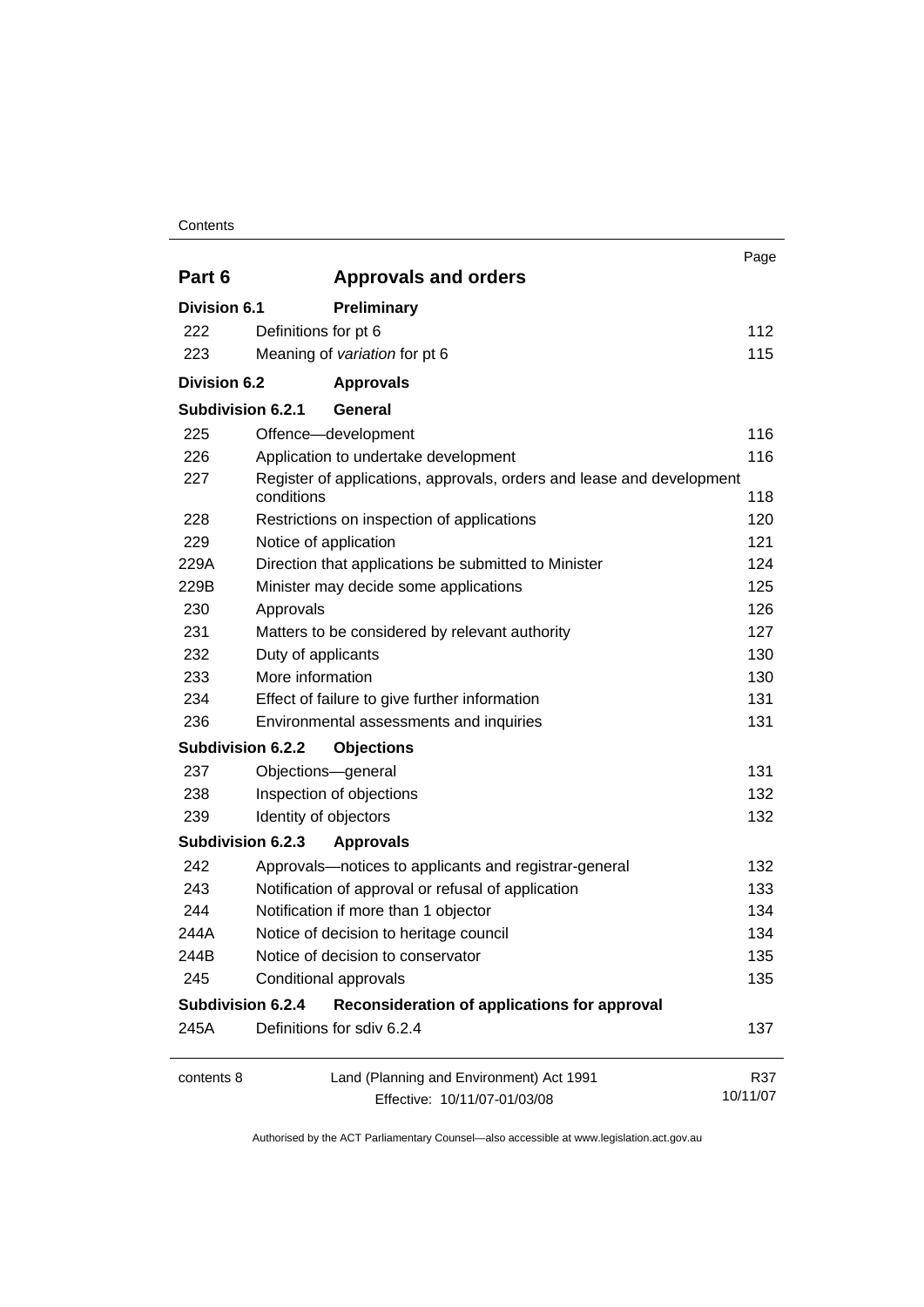|                 |                                                                               | Contents   |
|-----------------|-------------------------------------------------------------------------------|------------|
|                 |                                                                               | Page       |
| 246             | Applications for reconsideration                                              | 137        |
| 246A            | Reconsideration of decisions                                                  | 138        |
| 246B            | No action by planning and land authority within time                          | 139        |
| 246C            | Notice of decision on reconsideration                                         | 139        |
|                 | Subdivision 6.2.5<br>Approvals-miscellaneous                                  |            |
| 247             | Minor amendments                                                              | 140        |
| 248             | Corrections                                                                   | 141        |
| 249             | When approvals take effect                                                    | 141        |
| 250             | Execution of approvals for variations of leases                               | 142        |
| 251             | End of approvals                                                              | 142        |
| 252             | Extension of time                                                             | 142        |
| 253             | Revocation of approval                                                        | 143        |
|                 | Subdivision 6.2.6<br><b>Powers of Supreme Court</b>                           |            |
| 253A            | Injunctions to require compliance with approvals                              | 143        |
| Division 6.3    | <b>Orders</b>                                                                 |            |
|                 | <b>Subdivision 6.3.1</b><br><b>Making of orders</b>                           |            |
| 254             | Applications to planning and land authority for orders                        | 144        |
| 254A            | Decision on application to planning and land authority for order              | 145        |
| 255             | Proposed orders on planning and land authority's own initiative               | 146        |
| 256             | Decision on proposed order on planning and land authority's own<br>initiative | 148        |
| 257             | Content of orders                                                             | 149        |
| 257A            | Notice of making of orders                                                    | 151        |
| 257B            | Who is bound by an order?                                                     | 152        |
| 258             | Contravening orders                                                           | 152        |
| 258A            | Ending of orders                                                              | 153        |
| 258B            | Notice ending orders                                                          | 153        |
|                 | Subdivision 6.3.2<br><b>Rectification work</b>                                |            |
| 259             | Definitions for sdiv 6.3.2                                                    | 153        |
| 259A            | Direction to carry out rectification work                                     | 154        |
| 259B            | Contravening direction to carry out rectification work                        | 155        |
| 259C            | Authorisation to carry out rectification work                                 | 155        |
| 259D            | Obstructing etc authorised people                                             | 156        |
| R37<br>10/11/07 | Land (Planning and Environment) Act 1991<br>Effective: 10/11/07-01/03/08      | contents 9 |

Effective: 10/11/07-01/03/08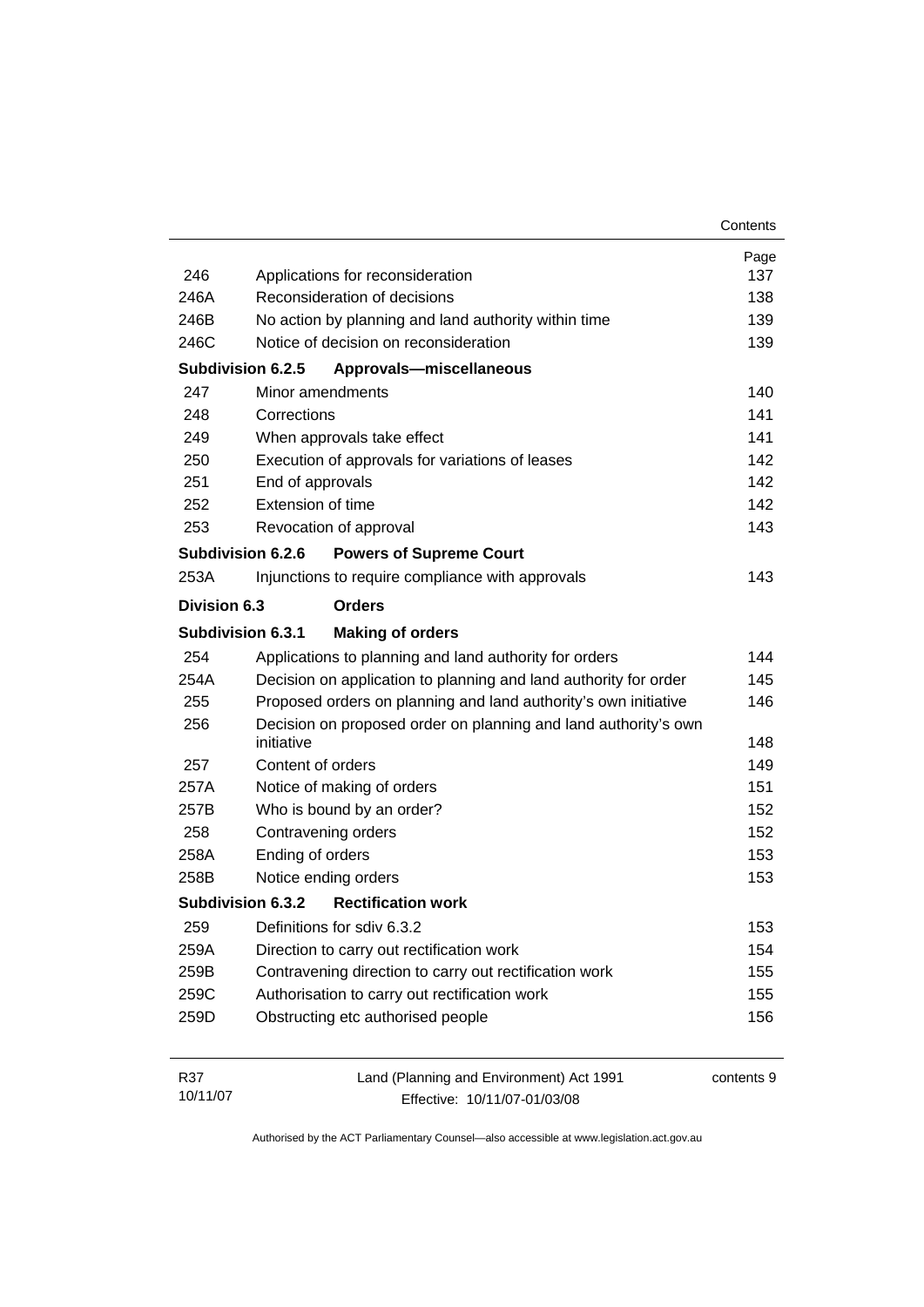| 259E                |                                                     | Liability for cost of rectification work                               | Page<br>157 |
|---------------------|-----------------------------------------------------|------------------------------------------------------------------------|-------------|
| 259F                |                                                     | Determination of criteria for deferral of rectification work cost      | 157         |
| 259G                | Application for deferral of rectification work cost |                                                                        | 157         |
| 259H                | Deferral of rectification work cost                 |                                                                        | 157         |
| <b>2591</b>         |                                                     | Security for deferred rectification work cost                          | 158<br>158  |
| 259J                |                                                     | Payment of deferred rectification work cost                            |             |
|                     | Subdivision 6.3.3                                   | Prohibition notices and injunctions                                    |             |
| 260                 |                                                     | Prohibition notices-making                                             | 159         |
| 260A                |                                                     | Contravening prohibition notices                                       | 160         |
| 260B                |                                                     | Prohibition notices-ending                                             | 161         |
| 260C                |                                                     | Injunctions to restrain contravention of orders or prohibition notices | 162         |
| <b>Division 6.4</b> |                                                     | Inspection and seizure powers                                          |             |
|                     | <b>Subdivision 6.4.1</b>                            | Preliminary                                                            |             |
| 262                 |                                                     | Definitions for div 6.4                                                | 163         |
| 263                 |                                                     | Appointment of inspectors                                              | 164         |
| 264                 | Identity cards                                      |                                                                        | 164         |
| 265                 |                                                     | Power not to be exercised before identity card shown                   | 165         |
|                     | Subdivision 6.4.2                                   | Inspection                                                             |             |
| 266                 | Inspections etc                                     |                                                                        | 165         |
| 267                 | Consent to entry                                    |                                                                        | 166         |
| 269                 |                                                     | Powers of inspection                                                   | 166         |
| 271                 | Taking samples                                      |                                                                        | 167         |
| 272                 |                                                     | Disposal of seized things                                              | 168         |
| 273                 | Search warrants                                     |                                                                        | 168         |
| <b>Division 6.6</b> |                                                     | <b>Miscellaneous</b>                                                   |             |
|                     | Subdivision 6.6.1                                   | <b>Review of decisions</b>                                             |             |
| 275                 |                                                     | AAT review-general                                                     | 170         |
| 275A                |                                                     | Approvals subject to entity's satisfaction                             | 171         |
| 276                 |                                                     | Review of decisions-objectors and third parties to approvals           | 172         |
| 277                 |                                                     | Review of decisions-orders and prohibition notices                     | 173         |
| 278                 |                                                     | Notification of objectors                                              | 173         |
| 279                 |                                                     | Application for review by objectors-notification to applicants         | 174         |
| 279A                |                                                     | Challenge to validity of certain decisions                             | 175         |
| contents 10         |                                                     | Land (Planning and Environment) Act 1991                               | R37         |
|                     |                                                     | Effective: 10/11/07-01/03/08                                           | 10/11/07    |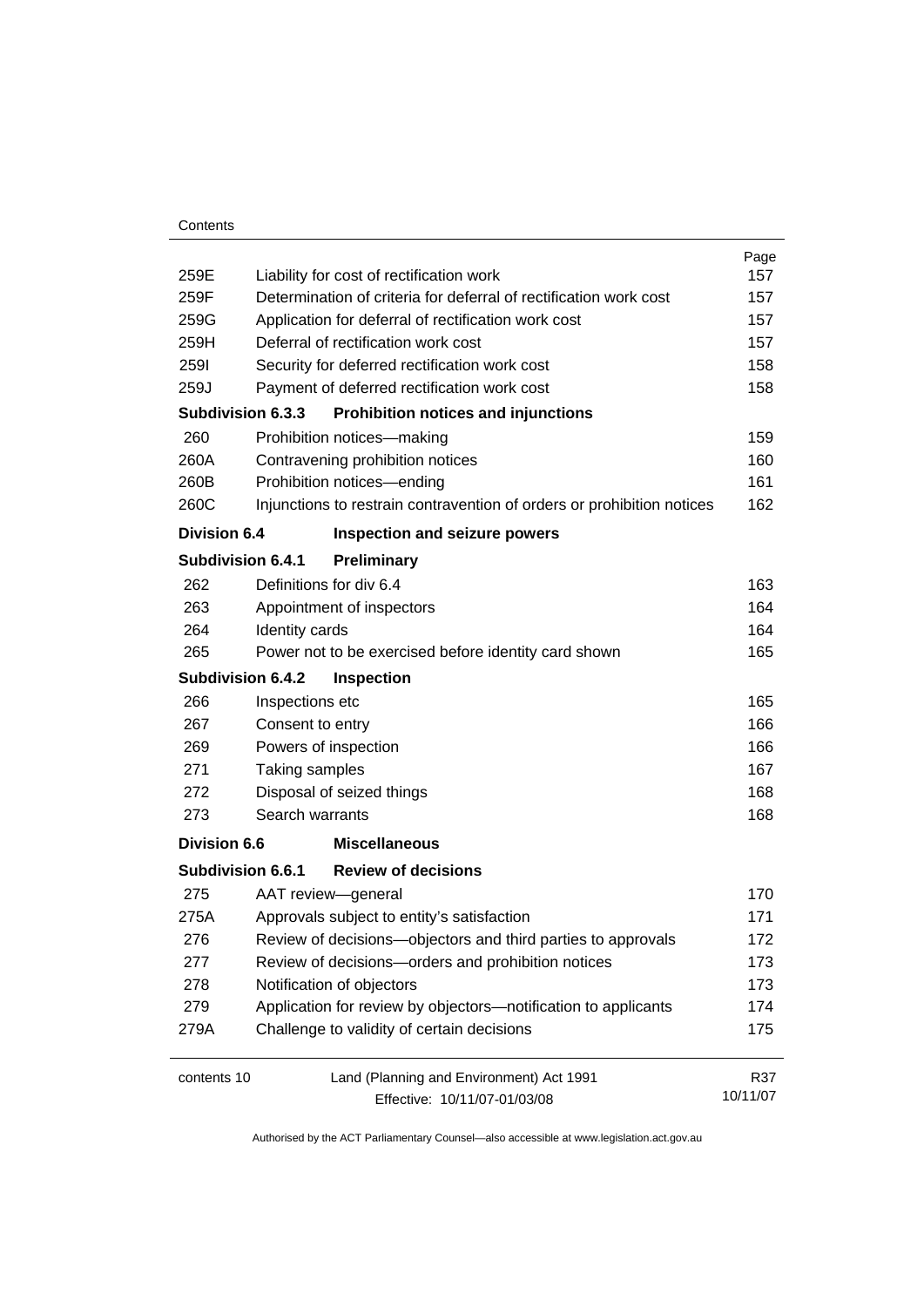|                   |                               |                                                                                                                          | Contents |
|-------------------|-------------------------------|--------------------------------------------------------------------------------------------------------------------------|----------|
| Subdivision 6.6.2 | General                       |                                                                                                                          | Page     |
| 282               | Regulations for pt 6          |                                                                                                                          | 175      |
| Part 7            |                               |                                                                                                                          |          |
|                   |                               | <b>Administrative appeals</b>                                                                                            |          |
| 282A              | AAT review of decisions       |                                                                                                                          | 178      |
| Part 8            |                               | <b>Miscellaneous</b>                                                                                                     |          |
| 283               | Delegation by Executive       |                                                                                                                          | 179      |
| 284               |                               | Power of administrative appeals tribunal and Supreme Court                                                               | 179      |
| 286               |                               | Acts and omissions of representatives                                                                                    | 180      |
| 287               | Determination of fees         |                                                                                                                          | 181      |
| 287A              | Approved forms                |                                                                                                                          | 181      |
| 288               | Regulation-making power       |                                                                                                                          | 181      |
| 288A              |                               | Regulations amending Land (Planning and Environment) Regulation                                                          | 182      |
| 288B              |                               | Amendments of Land (Planning and Environment) Regulation by Land<br>(Planning and Environment) Legislation Amendment Act | 182      |
| Part 9            |                               | <b>Transitional</b>                                                                                                      |          |
| 289               | Status of leases and licences |                                                                                                                          | 184      |
| 290               |                               | Continued application of certain repealed Acts and provisions                                                            | 184      |
| 291               |                               | Conversion of Commonwealth leases                                                                                        | 186      |
| 294               |                               | Territory plan variation-omission of heritage places register                                                            | 187      |
| <b>Schedule 1</b> |                               | <b>Management objectives for public land</b>                                                                             | 188      |
| <b>Schedule 3</b> |                               | <b>Content of preliminary assessments</b>                                                                                | 190      |
| <b>Schedule 4</b> |                               | <b>Decisions reviewable by AAT</b>                                                                                       | 192      |
| <b>Part 4.1</b>   |                               | Reviewable decisions under part 6                                                                                        | 192      |
| <b>Part 4.2</b>   |                               | Other reviewable decisions                                                                                               | 193      |
|                   |                               |                                                                                                                          |          |

| R37      | Land (Planning and Environment) Act 1991 | contents 11 |
|----------|------------------------------------------|-------------|
| 10/11/07 | Effective: 10/11/07-01/03/08             |             |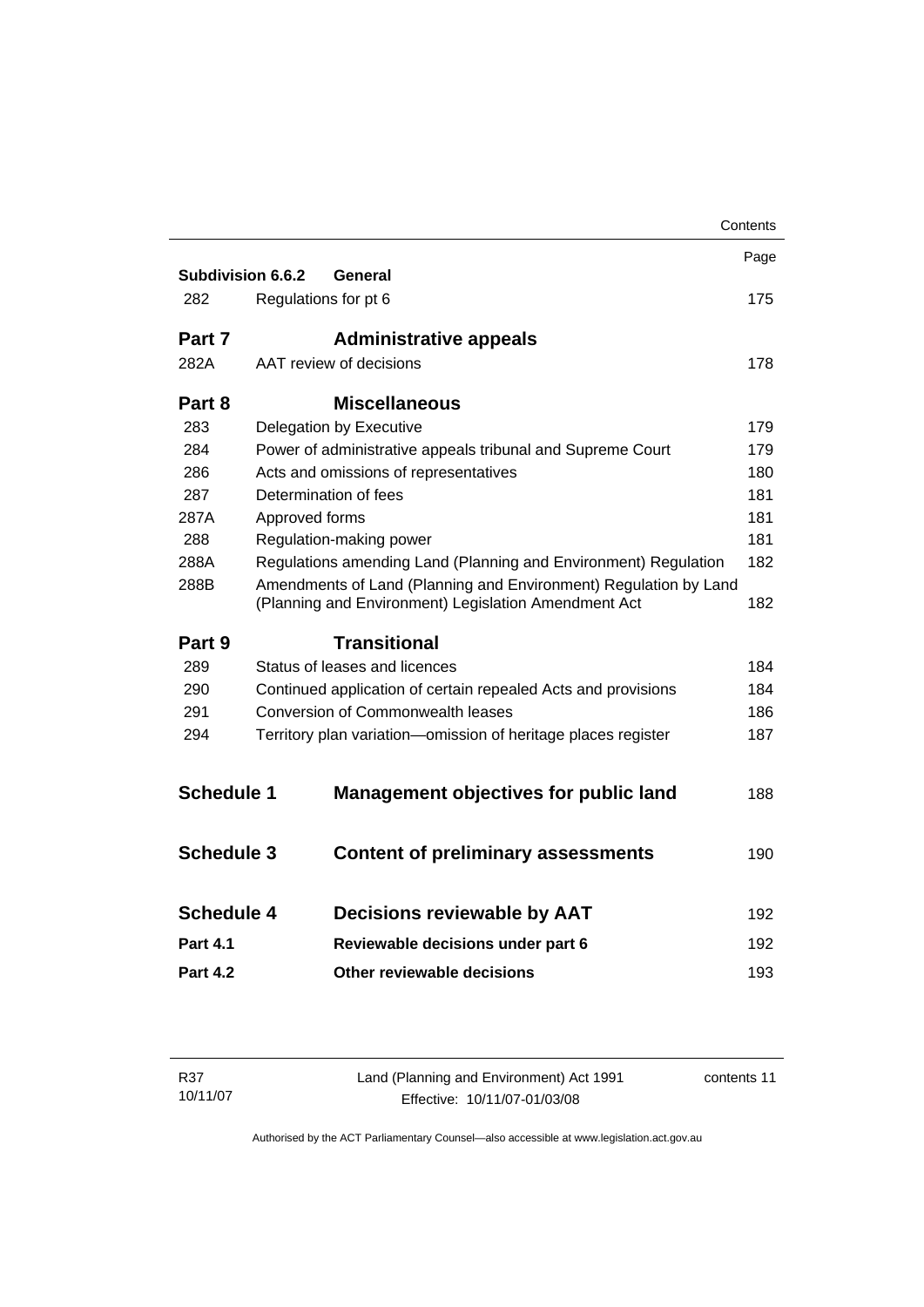#### **Contents**

| <b>Schedule 5</b> | <b>Activities subject to orders</b> | Page<br>197 |
|-------------------|-------------------------------------|-------------|
| <b>Dictionary</b> |                                     | 199         |
| <b>Endnotes</b>   |                                     |             |
| 1                 | About the endnotes                  | 206         |
| 2                 | Abbreviation key                    | 206         |
| 3                 | Legislation history                 | 207         |
| 4                 | Amendment history                   | 217         |
| 5                 | Earlier republications              | 259         |

contents 12 Land (Planning and Environment) Act 1991 Effective: 10/11/07-01/03/08

R37 10/11/07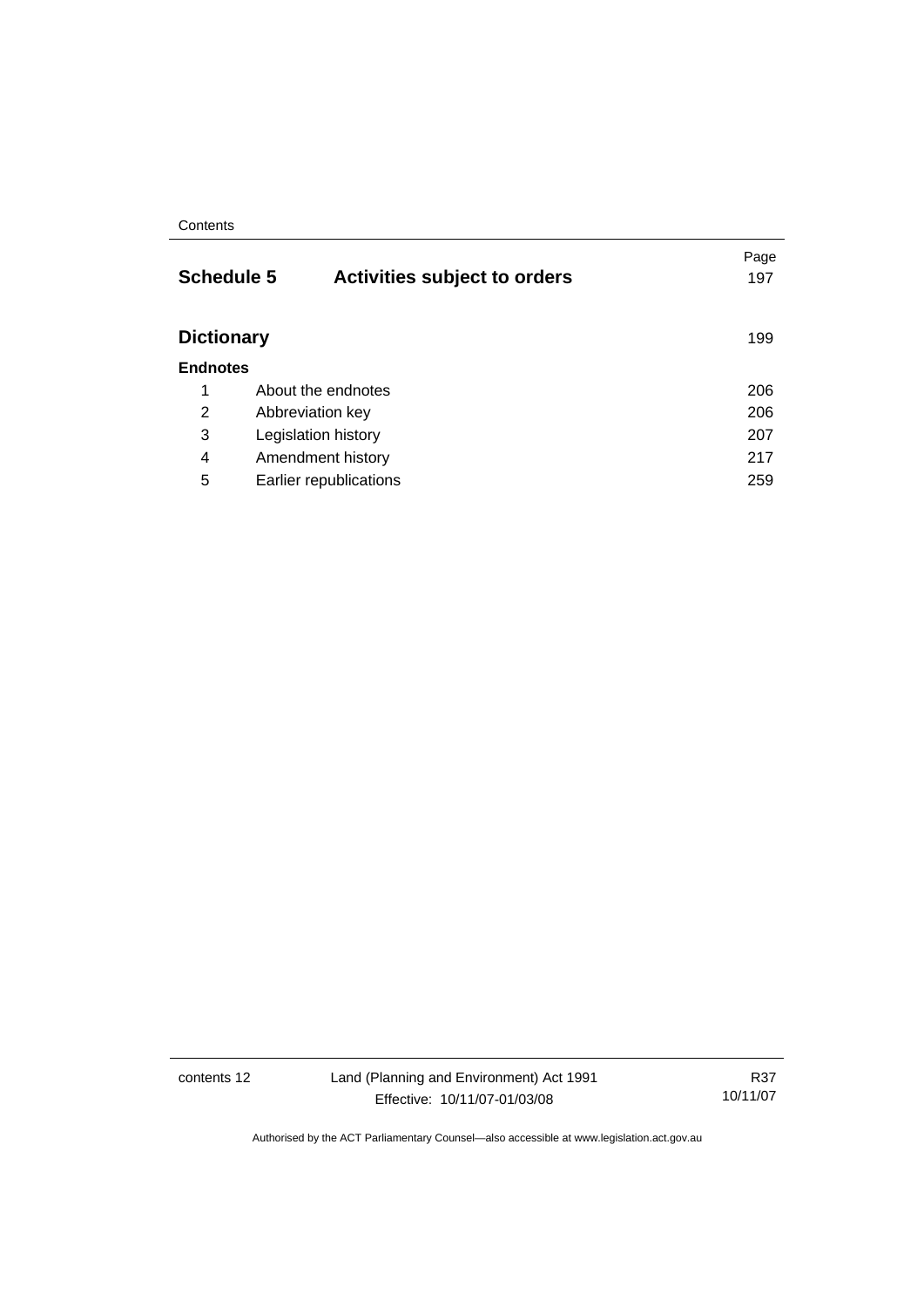<span id="page-14-0"></span>

# **Land (Planning and Environment) Act 1991**

An Act relating to the use of land in the ACT, and for related purposes

R37 10/11/07

I

Land (Planning and Environment) Act 1991 Effective: 10/11/07-01/03/08

page 1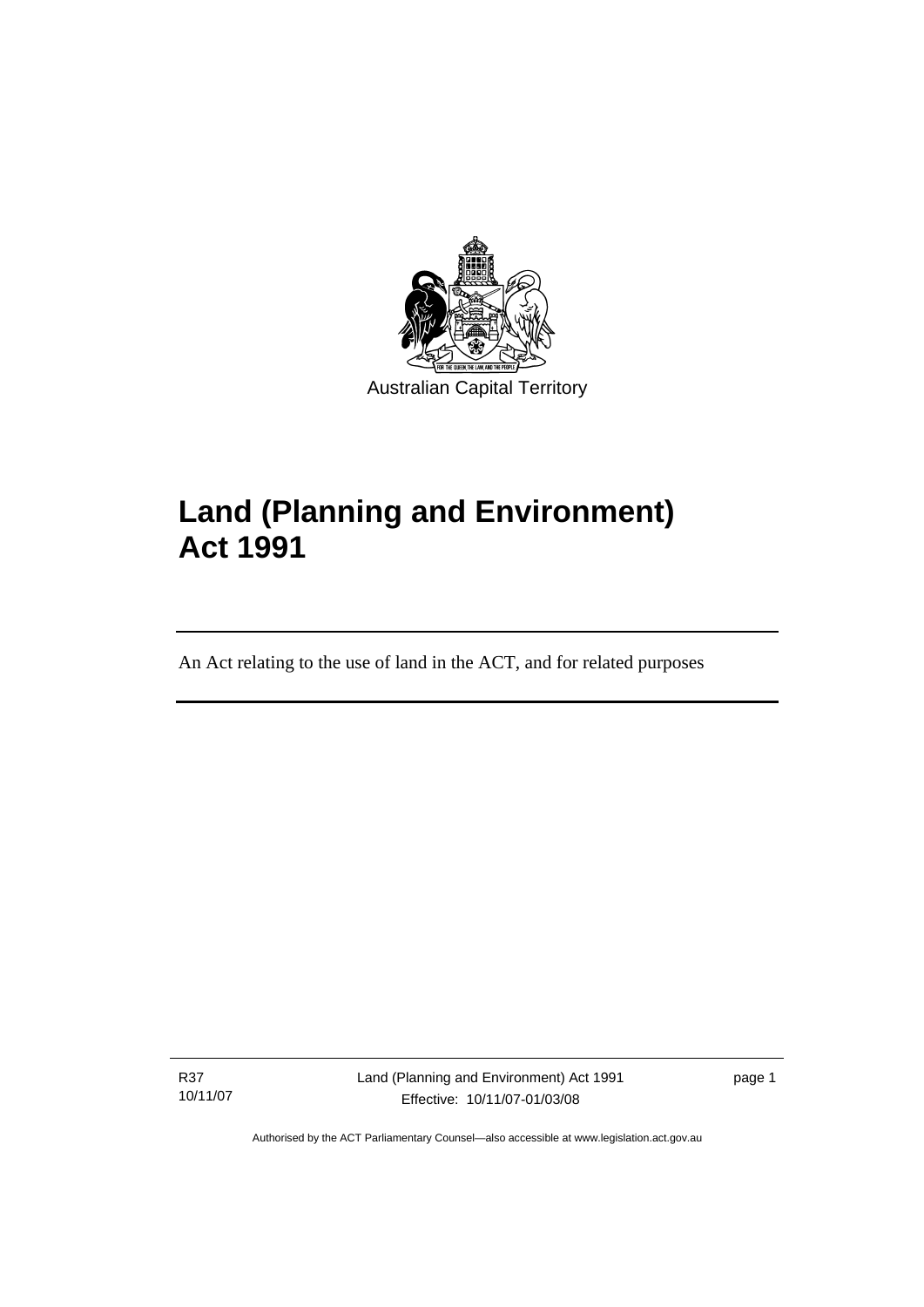#### <span id="page-15-0"></span>Part 1 **Preliminary**

Section 1

## **Part 1** Preliminary

#### **1 Name of Act**

This Act is the *Land (Planning and Environment) Act 1991*.

#### **2 Dictionary**

The dictionary at the end of this Act is part of this Act.

*Note 1* The dictionary at the end of this Act defines certain terms used in this Act, and includes references (*signpost definitions*) to other terms defined elsewhere in this Act.

> For example, the signpost definition '*order*, for part 6 (Approvals and orders)—see section 222.' means that the term 'order' is defined in that section and the definition applies to pt 6.

*Note 2* A definition in the dictionary (including a signpost definition) applies to the entire Act unless the definition, or another provision of the Act, provides otherwise or the contrary intention otherwise appears (see Legislation Act, s 155 and s 156 (1)).

#### **3 Notes**

A note included in this Act is explanatory and is not part of this Act.

*Note* See the Legislation Act, s 127 (1), (4) and (5) for the legal status of notes.

#### **4 Offences against Act—application of Criminal Code etc**

Other legislation applies in relation to offences against this Act.

#### *Note 1 Criminal Code*

 The Criminal Code, ch 2 applies to the following offences against this Act (see Code, pt 2.1):

- s 258 (Contravening orders)
- s 259B (Contravening direction to carry out rectification work)
- s 259D (1) (Obstructing etc authorised people)

| page 2 | Land (Planning and Environment) Act 1991 | R37      |
|--------|------------------------------------------|----------|
|        | Effective: 10/11/07-01/03/08             | 10/11/07 |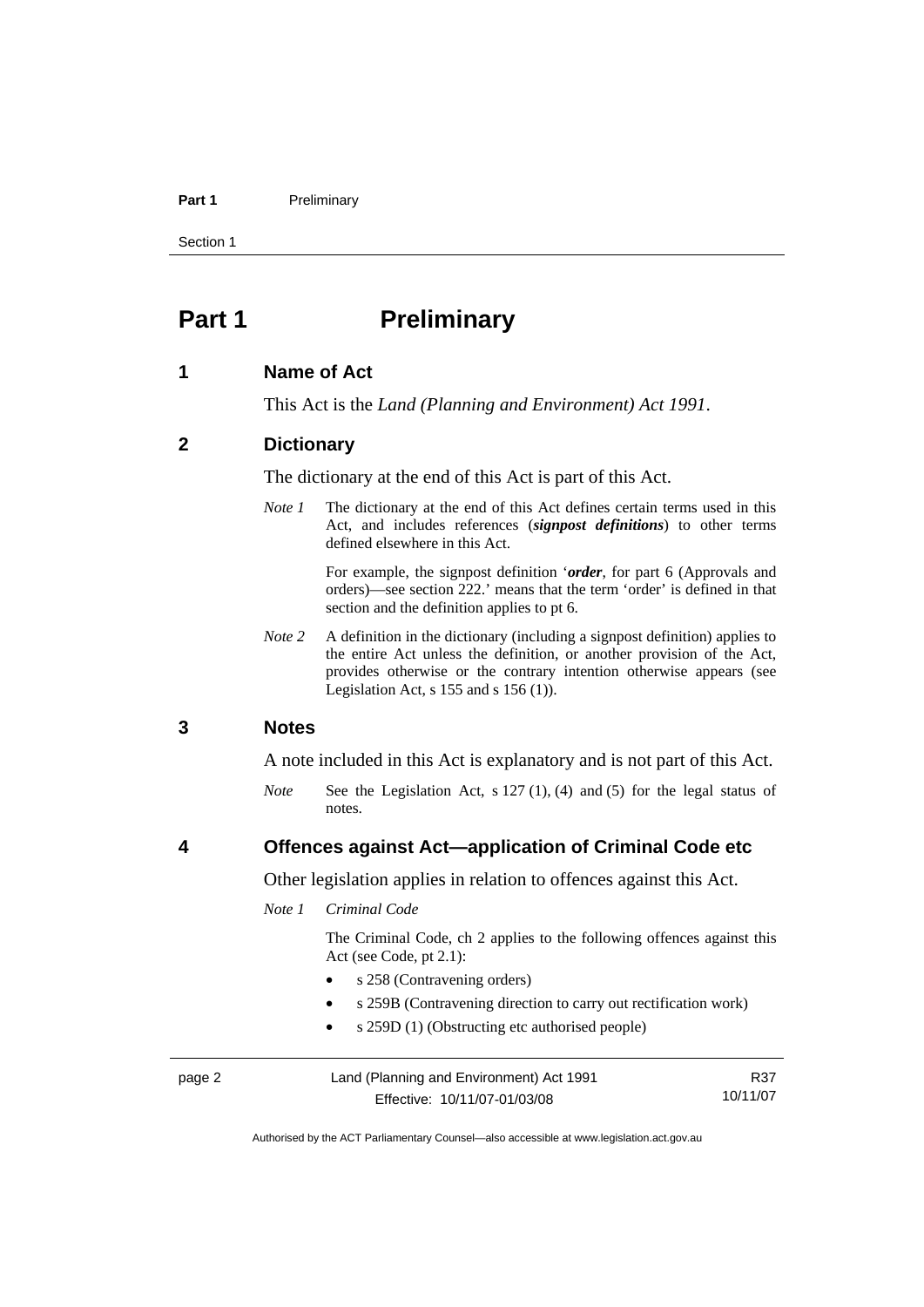- s 260A (Contravening prohibition notices)
- s 264 (3) (Identity cards).

 The chapter sets out the general principles of criminal responsibility (including burdens of proof and general defences), and defines terms used for offences to which the Code applies (eg *conduct*, *intention*, *recklessness* and *strict liability*).

*Note 2 Penalty units*

 The Legislation Act, s 133 deals with the meaning of offence penalties that are expressed in penalty units.

R37 10/11/07 page 3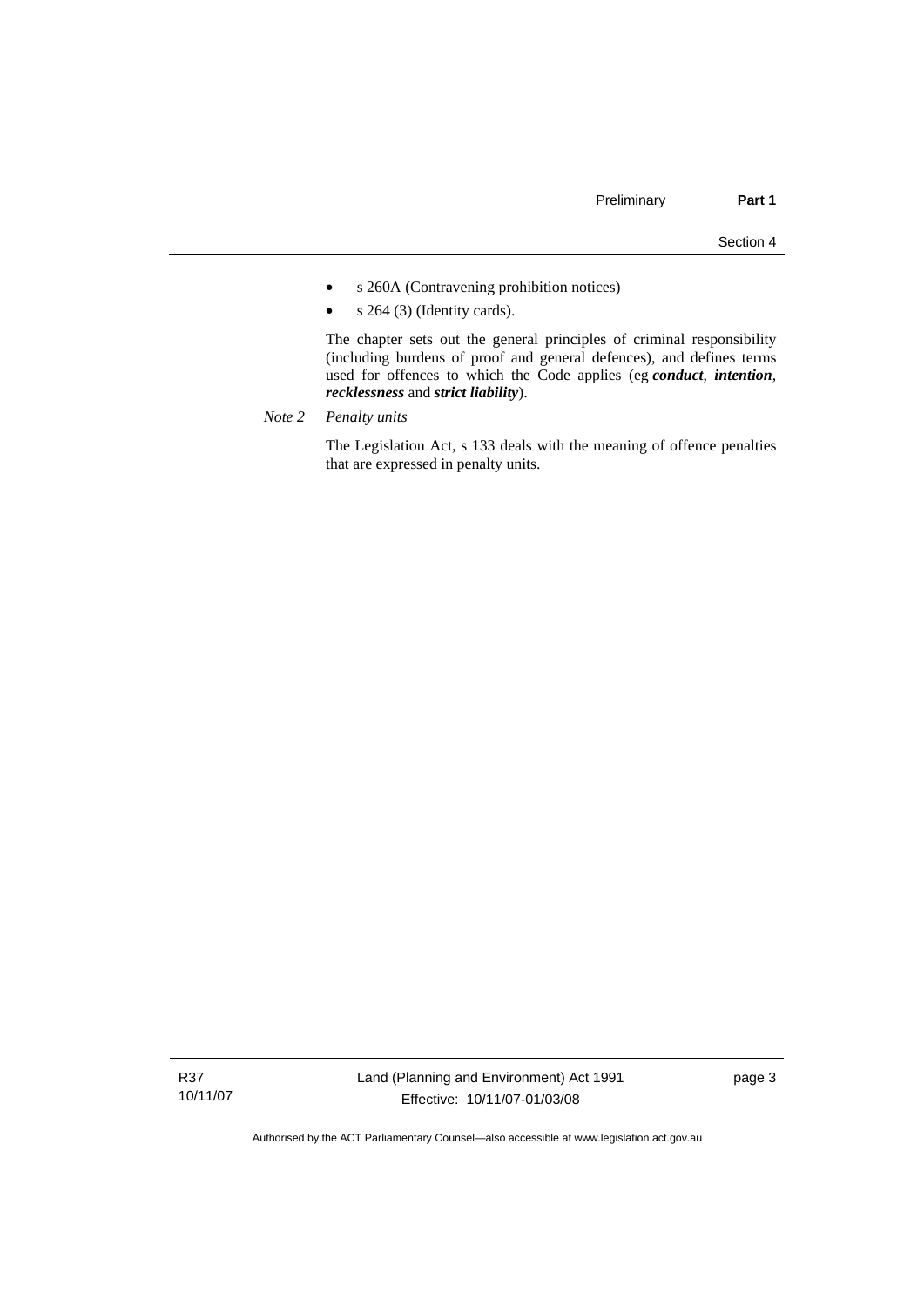<span id="page-17-0"></span>**Part 2** Planning<br>**Division 2.1** Prelimina **Division 2.1** Preliminary Section 5

## **Part 2 Planning**

## **Division 2.1 Preliminary**

#### **5 Definitions for pt 2**

In this part:

*background papers*, in relation to a draft plan variation or a plan variation means—

- (a) an explanatory statement; and
- (b) a copy of—
	- (i) any relevant direction of the Minister; and

*Note* The Minister may give directions under this Act, s 26 and s 94 (1) (b) and the *Planning and Land Act 2002*, s 12 (1) (b).

- (ii) any submission of the conservator mentioned in section 16, including any preliminary draft plan of management (prepared under subdivision 5.7.4) accompanying such a submission; and
- (iii) any recommendation or submission made by the heritage council and mentioned in section 17 (Consultation with heritage council); and
- (iv) any relevant environmental report; and
- (v) the report of any relevant inquiry; and
- (vi) the report of any other inquiry relating to the variation; and
- (c) a statement, by the planning and land authority, of the reasons for any inconsistency between the draft plan and—
	- (i) a direction mentioned in paragraph (b) (i); or

| page 4 | Land (Planning and Environment) Act 1991 | R37      |
|--------|------------------------------------------|----------|
|        | Effective: 10/11/07-01/03/08             | 10/11/07 |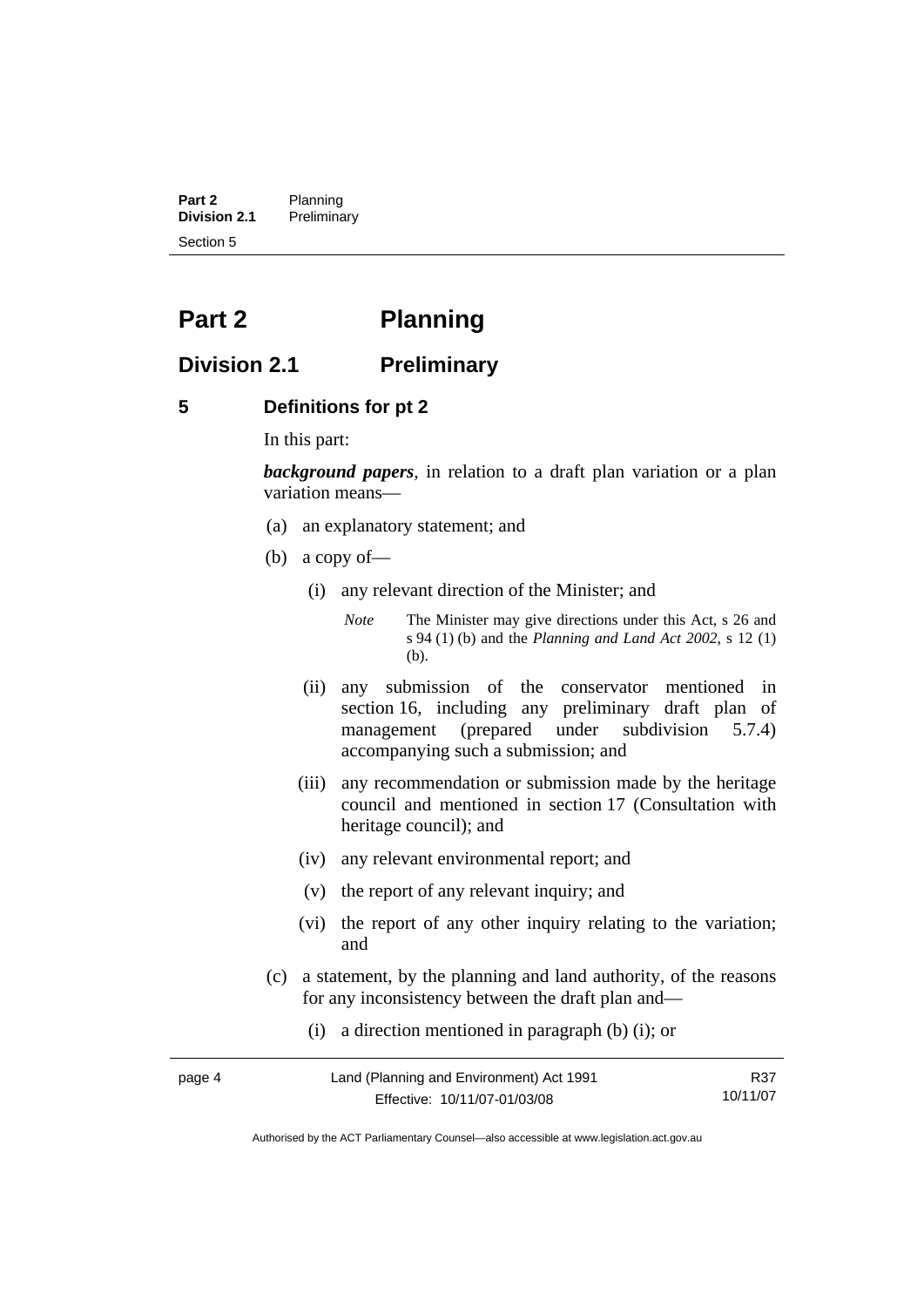| Part 2              | Planning    |
|---------------------|-------------|
| <b>Division 2.1</b> | Preliminary |
| Section 5           |             |

- (ii) a submission of the conservator mentioned in paragraph (b) (ii); or
- (iii) any recommendation or submission made by the heritage council and mentioned in section 17 (Consultation with heritage council); and
- (iv) a recommendation in a report mentioned in paragraph (b)  $(iv)$ ,  $(v)$  or  $(vi)$ ; and
- (d) any other documents—
	- (i) considered by the authority to be necessary or useful in explaining the draft plan variation; and
	- (ii) designated by the authority in writing as background papers.

*consultation notice*—see section 19 (Public consultation notification).

*development*, in relation to land, means—

- (a) the erection, alteration or demolition of a building on that land; or
- (b) the carrying on of work on that land; or
- (c) the use or change of use of that land; or
- (d) the use or change of use of a building or works on that land; or
- (e) the subdivision or consolidation of that land; or
- (f) the display of signs or advertising material on that land.

#### *draft plan variation*—

 (a) means a draft plan variation prepared by the planning and land authority under section 15 (Preparation of plan variations) and—

page 5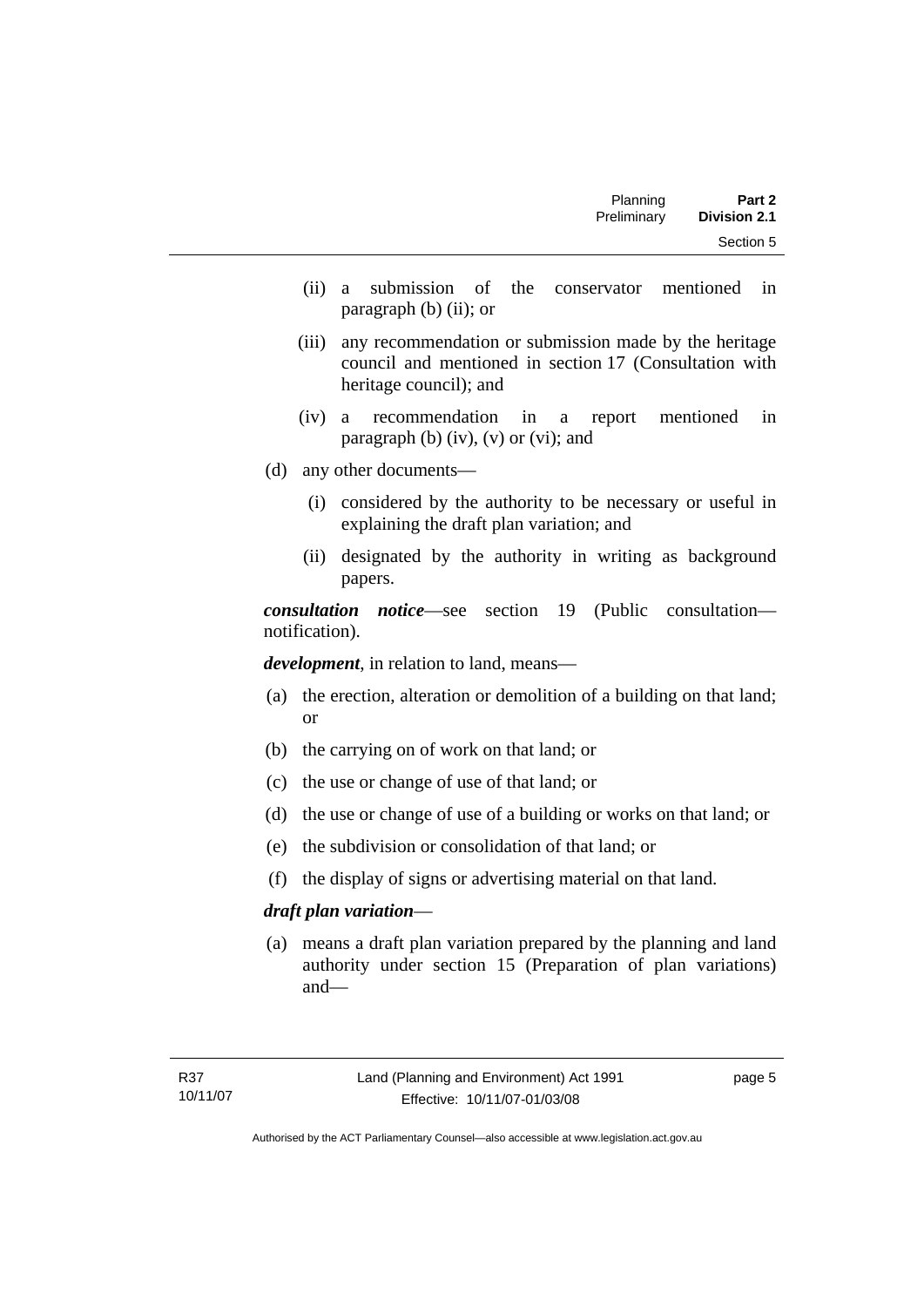- <span id="page-19-0"></span> (i) if section 19C (Draft plan variations that do not affect rights) does not apply—notified under section 19 (Public consultation—notification); or
- (ii) if section 19C applies—notified in the legislation register under section 19C (2); and
- (b) for a draft plan variation that has been revised under section 22 (1) (a) or 27—includes the draft plan variation as revised.

#### *environmental report* means—

- (a) a preliminary assessment under division 4.2; or
- (b) a report under section 128; or
- (c) an assessment.

*land* includes water.

*national capital plan* means the plan approved under the *Australian Capital Territory (Planning and Land Management) Act 1988* (Cwlth), section 19.

*Note* A reference to an instrument under a law includes a reference to the instrument as amended from time to time (see Legislation Act, s 102)

*variation*, in relation to the plan, includes the revocation of the plan and its substitution with a new plan.

## **Division 2.2 Territory plan—object and effect**

### **7 Object of territory plan**

- (1) The object of the plan is to ensure, in a way not inconsistent with the national capital plan, that the planning and development of the ACT provides the people of the ACT with an ecologically sustainable, healthy, attractive, safe and efficient environment in which to live, work and have their recreation.
- (2) The plan must set out the planning principles and policies for giving effect to its object.

| page 6 | Land (Planning and Environment) Act 1991 | R37      |
|--------|------------------------------------------|----------|
|        | Effective: 10/11/07-01/03/08             | 10/11/07 |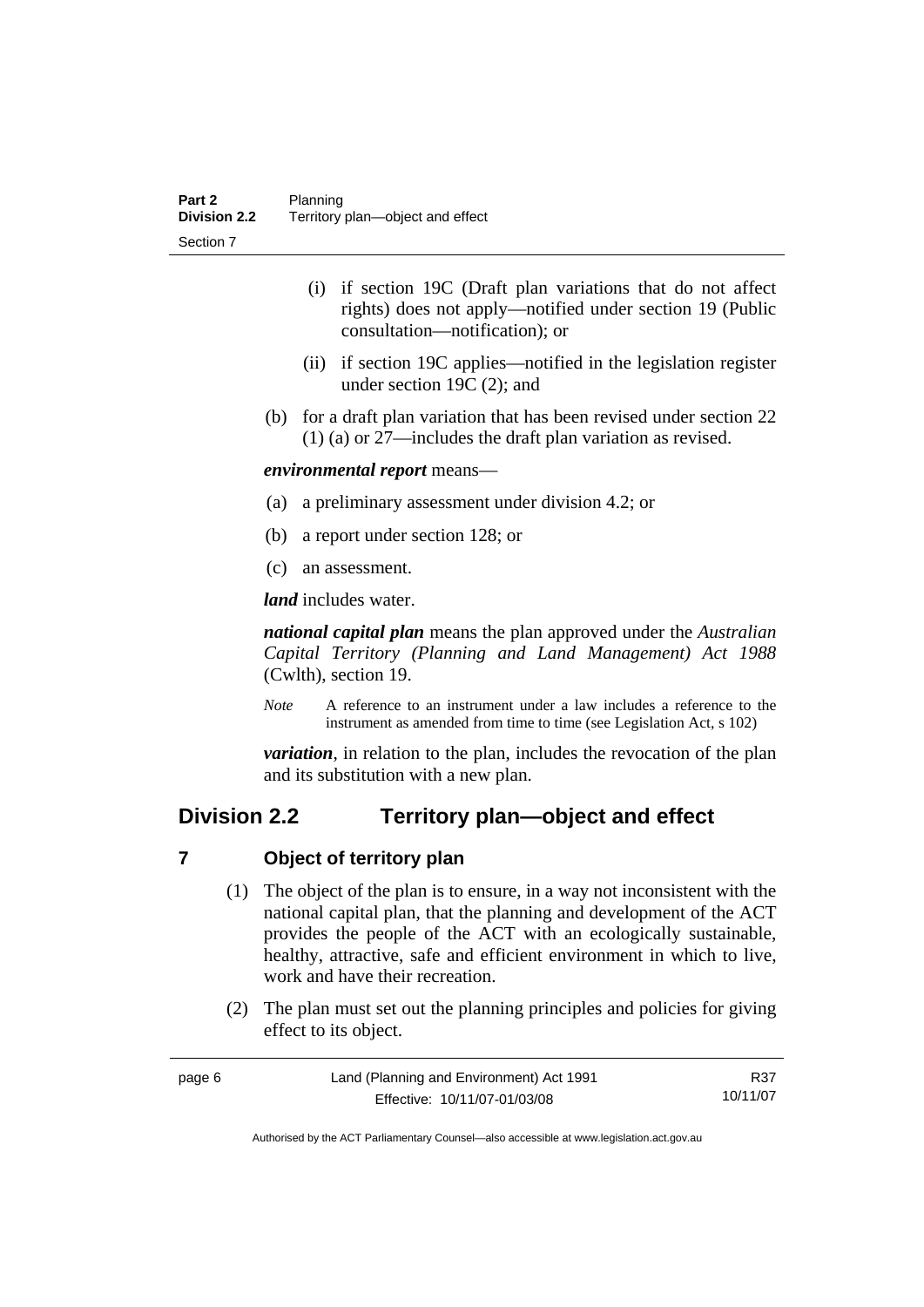- <span id="page-20-0"></span> (3) For giving effect to the object of the plan and the principles and policies mentioned in subsection (2), the plan may—
	- (a) set out specific objectives and policies; and
	- (b) specify purposes for which land may be used; and
	- (c) identify land for subdivision 2.3.4, specifying in addition the principles and policies for its development; and
	- (d) for division 5.7—identify an area of land as public land and reserve it for a purpose specified in section 193; and
	- (e) provide for other matters relevant to the exercise of the powers of the Territory, the Executive or a territory authority under a territory law, or the administrative review of the exercise of those powers; and
	- (f) provide for other matters that are necessary or convenient.

## **8 Effect of plan**

The Territory, the Executive, a Minister or a territory authority must not do any act, or approve the doing of any act, that is inconsistent with the plan.

## **9 Effect of draft plan variation**

- (1) This section applies to a draft plan variation if a consultation notice states that it applies.
- (2) The Territory, the Executive, a Minister or a territory authority must not, during the defined period or a period stated in the consultation notice, whichever is shorter, do or approve the doing of anything that—
	- (a) would be inconsistent with the plan if it were varied in accordance with the draft variation; or
	- (b) is inconsistent with the plan.

page 7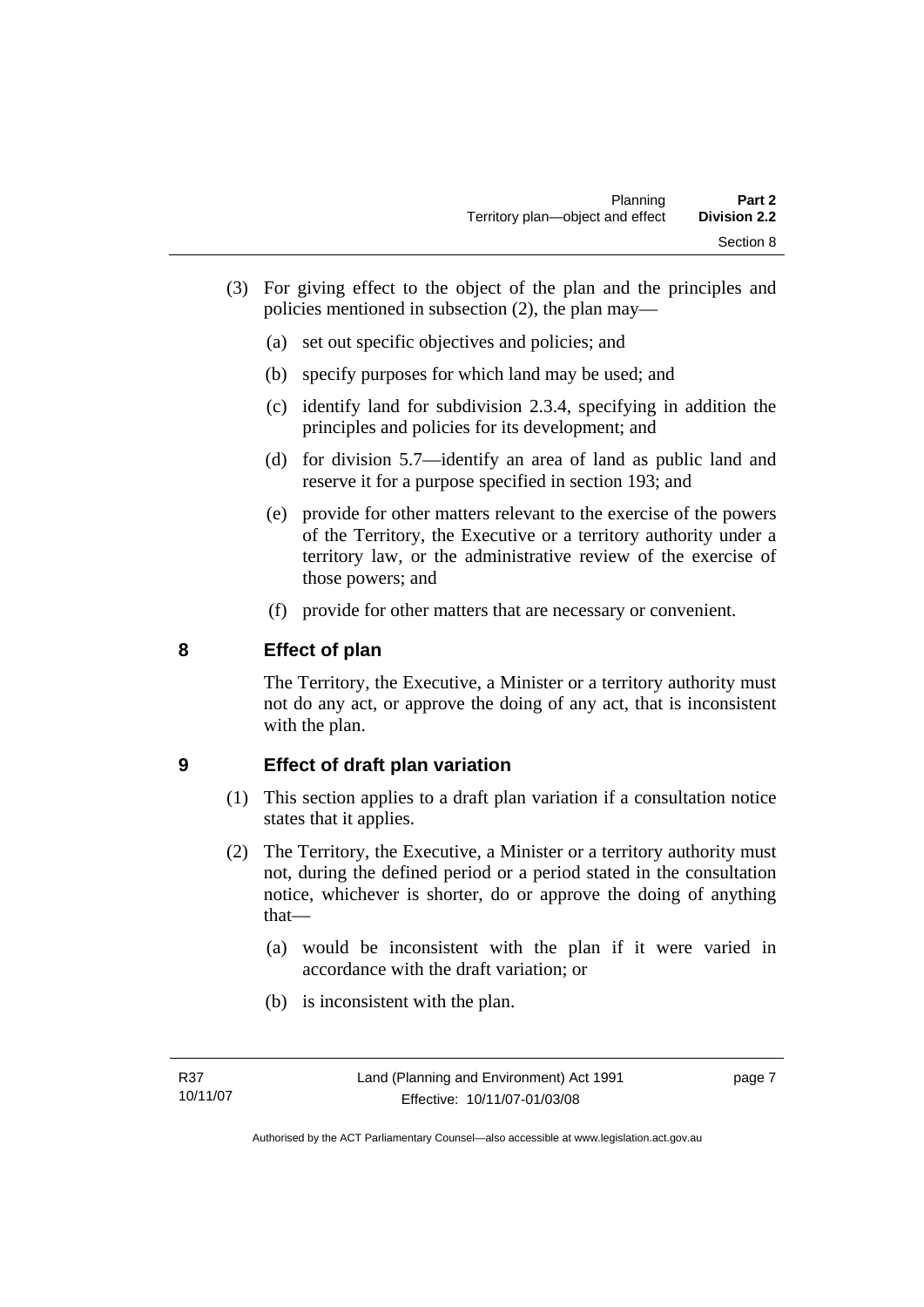- <span id="page-21-0"></span> (3) If a draft plan variation to which this section applies is deferred under section 22 (1) (b) or section 27 (a), this section does not apply in relation to that draft variation during the period of its deferral.
- (4) In this section:

*defined period* means the period beginning on the day when the draft plan variation is notified under the Legislation Act (see section 19 (Public consultation—notification)) and ending at the end of the day before—

- (a) the date the draft variation comes into effect; or
- (b) the date the corresponding plan variation is rejected by the Legislative Assembly; or
- (c) the date the draft variation, or the corresponding plan variation, is withdrawn under section 22 (1) (c), section 27 (a) or section 30A (3) (b).

*draft plan variation* includes a provision of a draft plan variation.

### **12 Plan not to have retrospective effect**

If, immediately before the plan comes into effect under this Act, it would be lawful to use any land in a particular way in the exercise of a right derived from an estate in that land, the plan does not prevent the use of that land in that way during the term of the estate.

## **Division 2.3 Territory plan—continuation and variation**

## **Subdivision 2.3.1 Territory plan**

## **13 Continuation of plan**

The plan established under the *Interim Planning Act 1990*, part 3, being that plan as in effect under that Act immediately before the

R37 10/11/07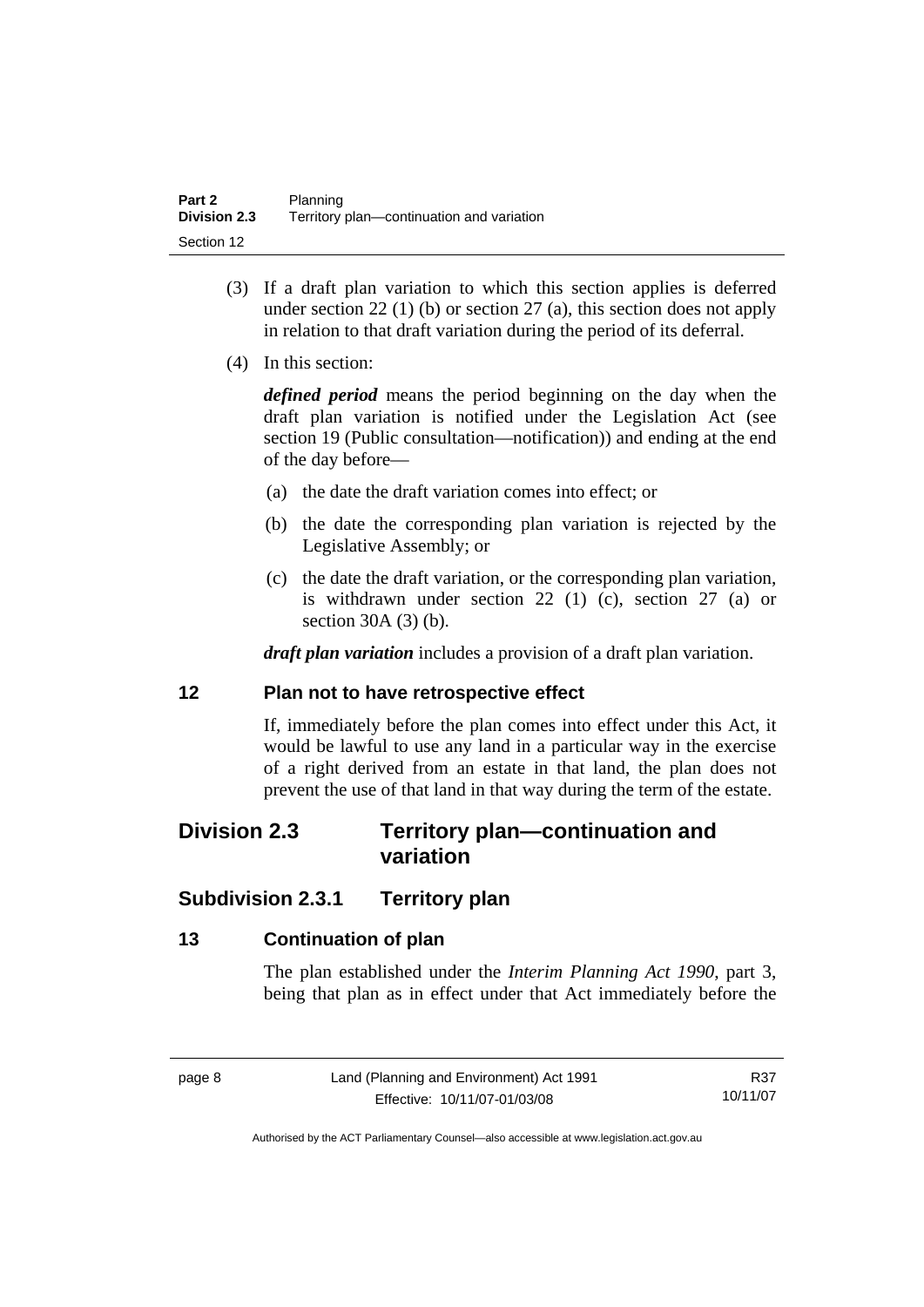commencement of this section, continues in effect under this Act as the territory plan and may be varied in accordance with this part.

## <span id="page-22-0"></span>**Subdivision 2.3.2 Preparation of variations of territory plan**

## **14 Application of sdiv 2.3.2**

This subdivision does not apply in relation to a variation to the plan under subdivision 2.3.4.

## **15 Preparation of plan variations**

- (1) The planning and land authority may prepare variations to the plan.
- (2) A plan variation may be prepared in separate stages or parts.

## **16 Consultation with conservator**

In preparing a draft plan variation, the planning and land authority must—

- (a) consider any recommendation or submission made by the conservator in relation to the draft variation, including any preliminary draft plan of management under subdivision 5.7.4 accompanying the recommendation or submission; and
- (b) if the draft variation is to identify or affect public land consult with the conservator, unless the draft gives effect to a recommendation of the conservator under section 192.

## **17 Consultation with heritage council**

In preparing a draft plan variation, the planning and land authority must consult the heritage council and consider any recommendation or submission made by the council in relation to the variation.

## **18 Environmental reports and inquiries**

 (1) In preparing a draft plan variation, the planning and land authority must consider—

| R37      | Land (Planning and Environment) Act 1991 | page 9 |
|----------|------------------------------------------|--------|
| 10/11/07 | Effective: 10/11/07-01/03/08             |        |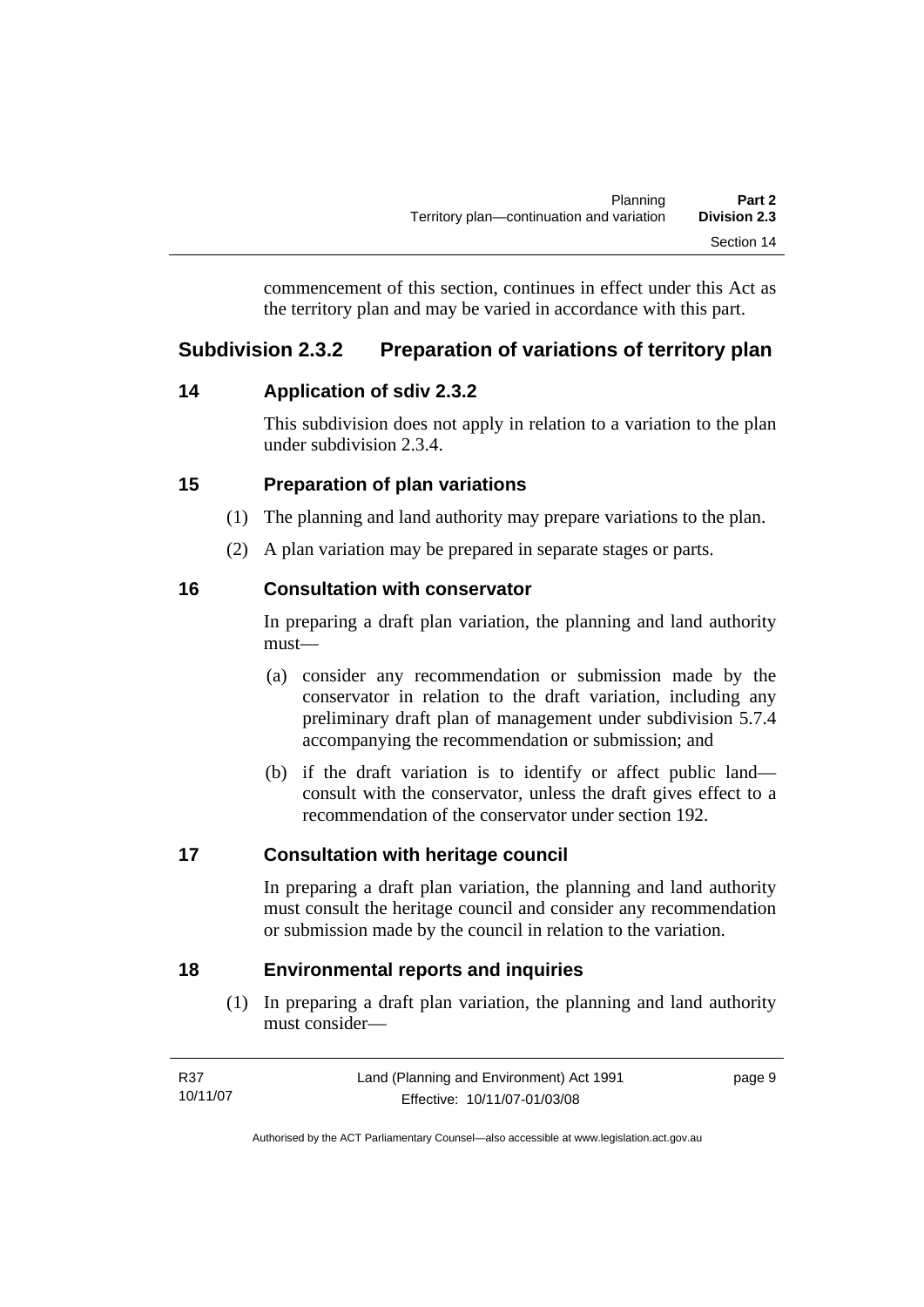- <span id="page-23-0"></span>(a) any relevant environmental report; and
- (b) the report of any relevant inquiry; and
- (c) any relevant report required to be prepared by the plan.
- (2) The Minister may direct that an assessment be made, or establish a panel to conduct an inquiry, about any aspect of a draft plan variation or a proposed draft plan variation.
- (3) The Minister may initiate action under subsection (2) or act on written request by the planning and land authority.

## **19 Public consultation—notification**

- (1) Before submitting a draft plan variation to the Minister, the planning and land authority must prepare a notice (a *consultation notice*)—
	- (a) stating that copies of the draft plan variation and the background papers are available for public inspection and purchase during a stated period of not less than 15 business days at stated places; and
	- (b) inviting interested people to give written comments about the draft variation to the authority at a stated address during a stated period of not less than 15 business days; and
	- (c) stating that copies of written comments about the draft variation, given in response to the invitation in paragraph (b) or otherwise, or received from the national capital authority, will be made available for public inspection for a period of 15 business days after the end of the period mentioned in paragraph (b), at stated places; and
	- (d) complying with section 19A (as applicable).
- (2) The planning and land authority may, in writing (by an *extension notice*), extend or further extend the consultation period mentioned in subsection  $(1)$   $(a)$  or  $(b)$ .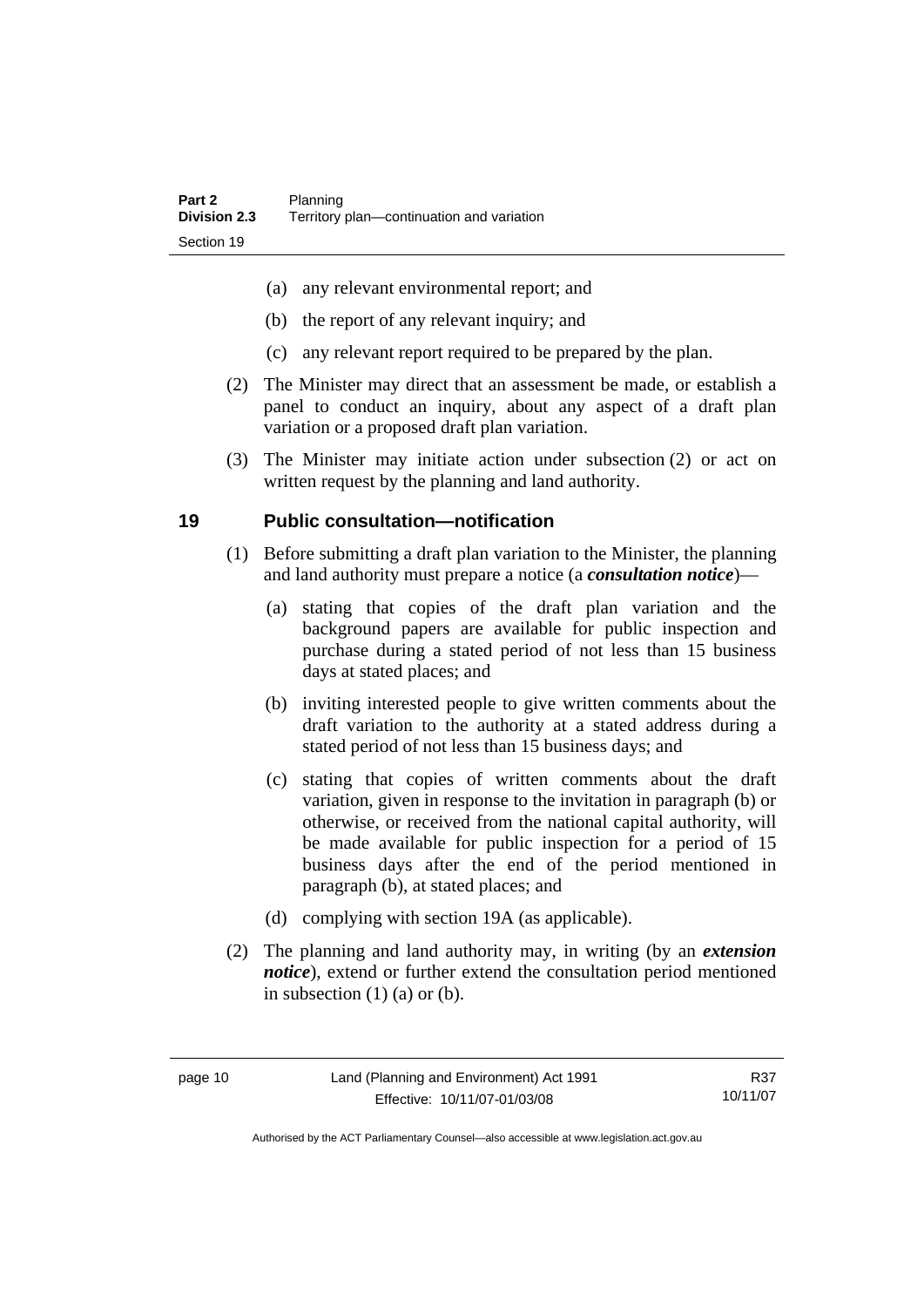- <span id="page-24-0"></span>(3) An extension notice may be given after the end of the period to be extended.
- (4) The following are notifiable instruments:
	- (a) the consultation notice;
	- (b) any extension notice.
	- *Note* A notifiable instrument must be notified under the Legislation Act.
- (5) The planning and land authority must also publish the consultation notice and any extension notice in a daily newspaper.
- (6) This section does not apply in relation to a draft plan variation that has been revised by the planning and land authority in accordance with a direction under section 26 (1) (b) (Minister's powers).

## **19A Public consultation—notice of interim effect etc**

- (1) A consultation notice under section 19 must state whether or not section 9 (Effect of draft plan variation) applies in relation to the draft variation.
- (2) A consultation notice that states that section 9 applies must also state—
	- (a) for section 9 (2) (b), a period not longer than 1 year that is the maximum period during which the draft variation is to have interim effect; and
	- (b) the effect of section 9.
- (3) A consultation notice that states that section 11 applies must state the effect of that section.

## **19B Public consultation—availability of draft plan variation etc**

(1) The planning and land authority must make copies of the draft plan variation and the background papers mentioned in a consultation

page 11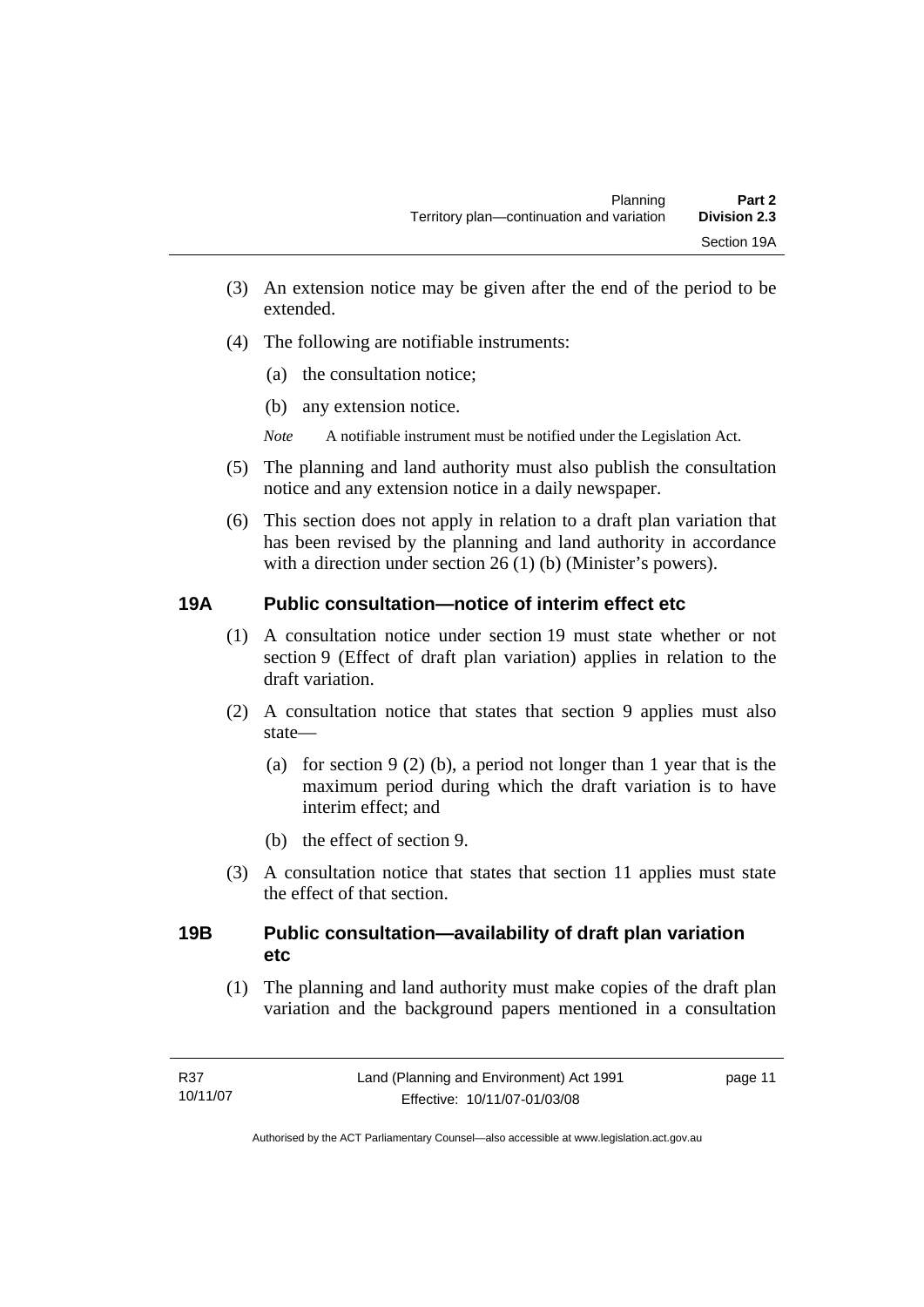<span id="page-25-0"></span>notice available for public inspection and purchase during office hours during the period, and at the places, stated in the notice.

- (2) If, in the planning and land authority's opinion, it would not be in the public interest for part of the draft plan variation or of any background paper to be published, the authority must exclude that part from each copy of the document made available under subsection  $(1)$ .
- (3) If part of the draft plan variation or a background paper is excluded from the copies of the document made available for public inspection or purchase under subsection (1), each copy of the document must include a statement to the effect that an unspecified part of the document has been excluded in the public interest.

## **19C Draft plan variations that do not affect rights**

- (1) This section applies if the planning and land authority is satisfied that a draft plan variation—
	- (a) would, if approved, not affect adversely anybody's rights; or
	- (b) has as its only object the correction of a formal error in the plan.
- (2) The draft plan variation is a notifiable instrument.

*Note* A notifiable instrument must be notified under the Legislation Act.

 (3) Section 19 and section 19B do not apply to the draft plan variation, but the planning and land authority must take reasonable steps to inform itself about public attitudes to the draft plan variation.

### **20 Consultation with national capital authority**

Before giving a draft plan variation to the Minister, the planning and land authority must consult with the national capital authority.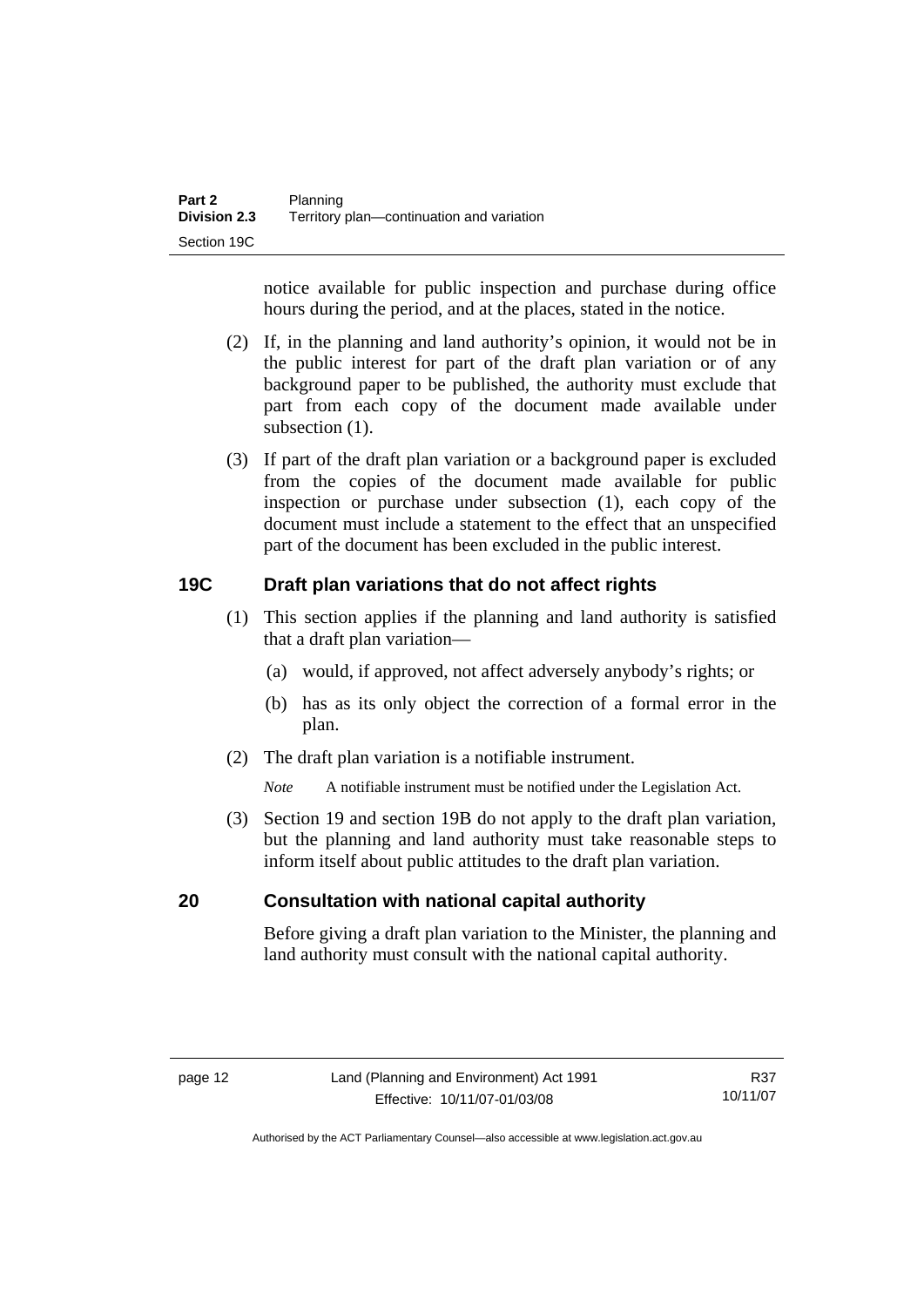## <span id="page-26-0"></span>**21 Public inspection of comments**

- (1) The planning and land authority must make copies of any comments mentioned in section 19 (1) (c) available for public inspection during office hours during the period, and at the places, mentioned in the consultation notice under section 19 that refers to the relevant draft plan variation.
- (2) The planning and land authority may omit from the copy of a comment made available under subsection (1) information that would identify the person who had made the comment if—
	- (a) the person has asked that the information be omitted; and
	- (b) the authority is reasonably satisfied that it would not be in the public interest for the information to be published.

### **22 Revision, deferral or withdrawal of draft plan variations**

- (1) After the end of the period specified in the notice under section 19 (1) (b) the planning and land authority may, in writing—
	- (a) revise the draft plan variation; or
	- (b) defer until a specified date, or until the happening of a specified event, the submission of the draft plan variation to the Minister; or
	- (c) withdraw the draft plan variation.
- (2) A deferral or withdrawal of a draft plan variation must include a statement of the effect of section 9 (Effect of draft plan variation) in relation to the deferral or withdrawal.
- (3) A deferral or withdrawal of a draft plan variation is a notifiable instrument.

*Note* A notifiable instrument must be notified under the Legislation Act.

(4) The planning and land authority must also publish a deferral or withdrawal of a draft plan variation in a daily newspaper on the

page 13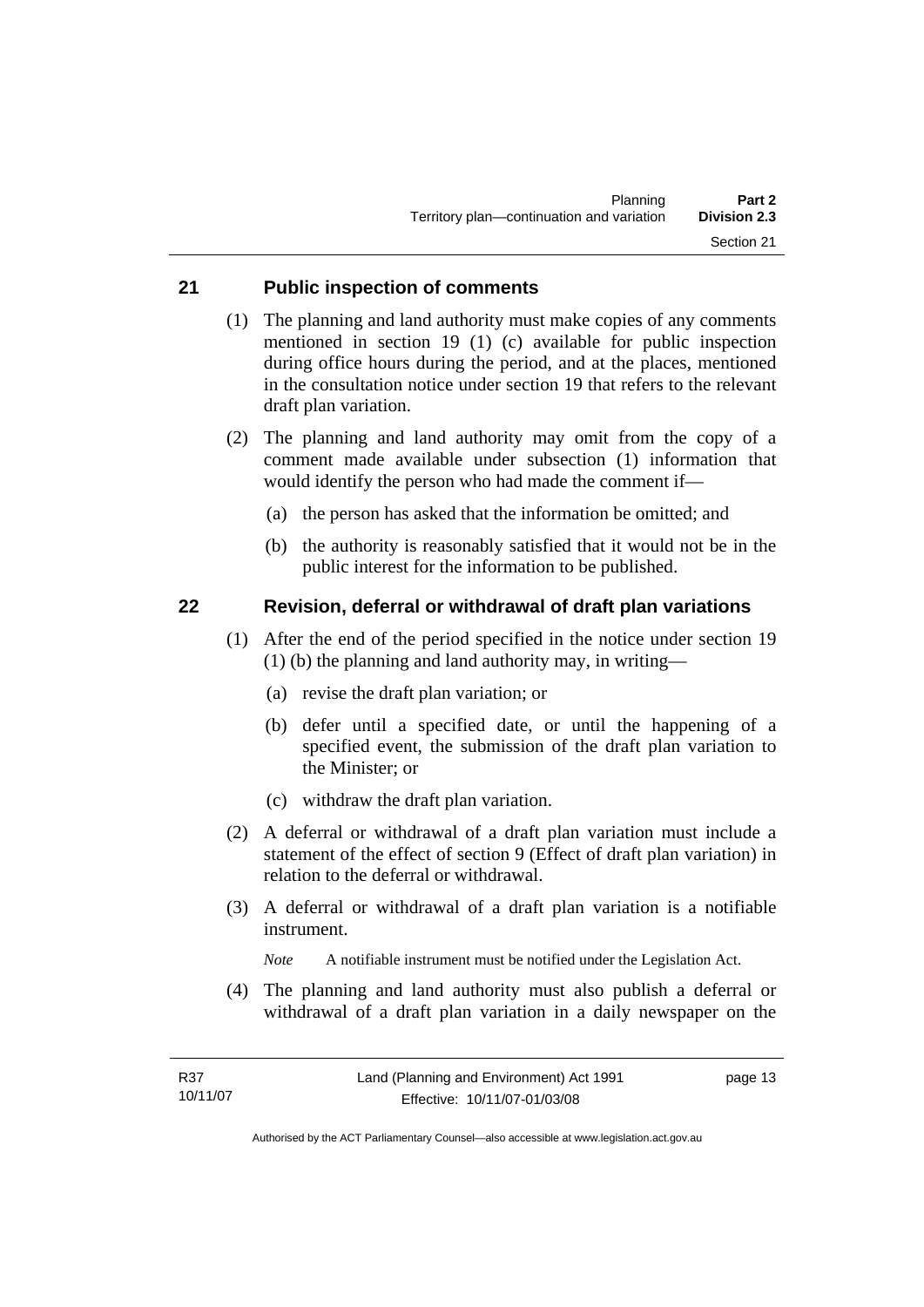<span id="page-27-0"></span>same day, or as soon as practicable after the day, the deferral or withdrawal is notified under the Legislation Act.

- (5) In revising, deferring or withdrawing a draft plan variation under subsection (1), the planning and land authority must consider written comments about the draft variation received from any person or the national capital authority.
- (6) In addition to its power under subsection (1), the planning and land authority may, at any time before the submission or resubmission of a draft plan variation to the Minister, revise the draft variation to correct any formal error.
- (7) If the planning and land authority defers a draft plan variation, on the day stated in the deferral, or as soon as practicable after the event mentioned in the deferral, the authority must prepare a notice stating—
	- (a) that the draft plan variation is revived; and
	- (b) the effect of section 9 in relation to the revival.
- (8) The notice under subsection (7) is a notifiable instrument.

*Note* A notifiable instrument must be notified under the Legislation Act.

(9) The planning and land authority must also publish the notice in a daily newspaper as soon as practicable after preparing it.

## **Subdivision 2.3.3 Minister approval and consideration by Legislative Assembly**

#### **23 Application of sdiv 2.3.3**

This subdivision does not apply in relation to a plan variation under subdivision 2.3.4.

### **24 Submission of draft plan variation to Minister**

 (1) After the end of the period specified in the notice under section 19 (1) (b), the planning and land authority must submit a

| page 14 | Land (Planning and Environment) Act 1991 | R37      |
|---------|------------------------------------------|----------|
|         | Effective: 10/11/07-01/03/08             | 10/11/07 |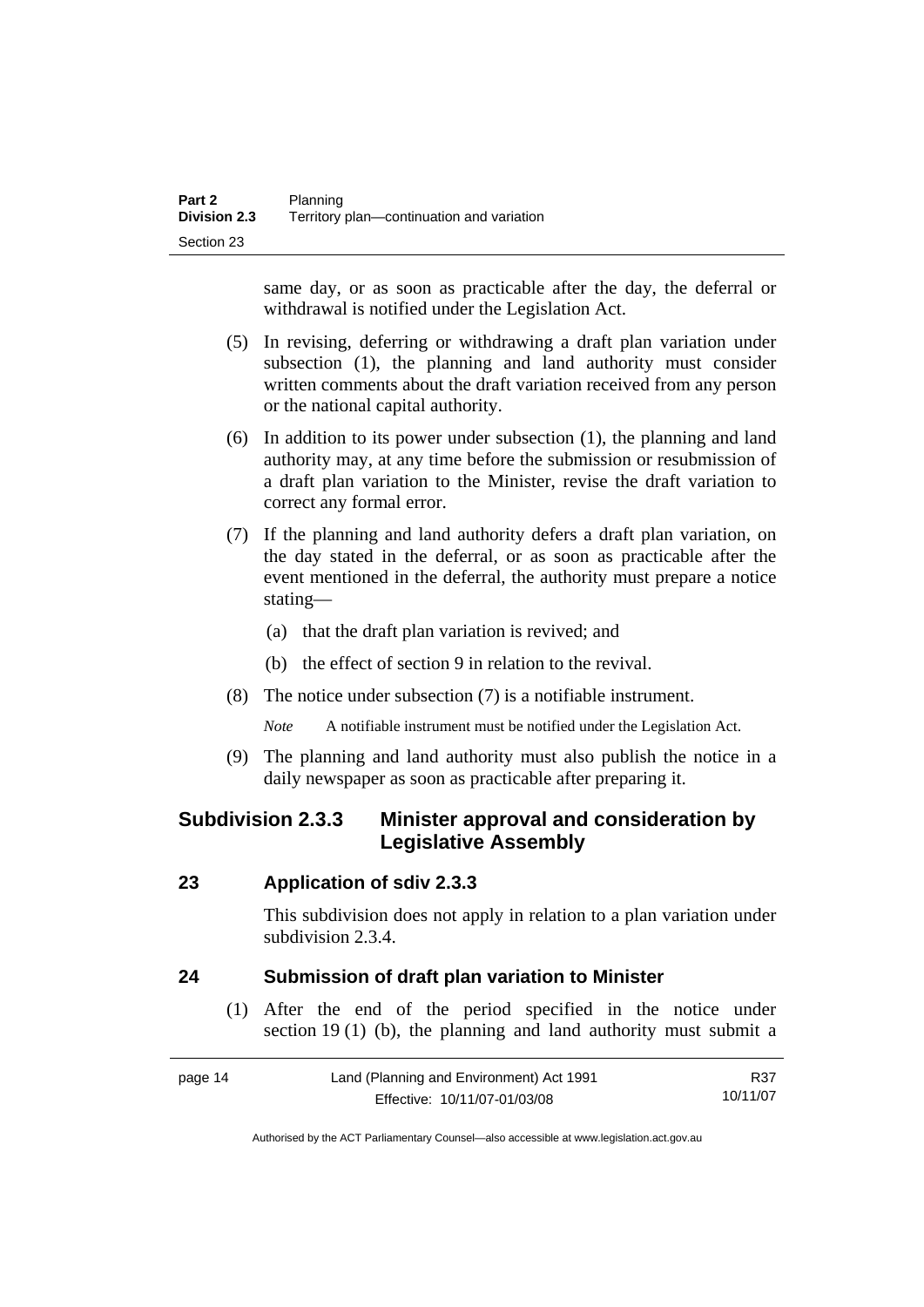draft plan variation (as revised, if at all, under section 22) to the Minister for approval, together with—

- (a) the background papers; and
- (b) a written report setting out the issues raised in any written comments about the draft variation submitted under the invitation in the notice under section 19 (1) or otherwise; and
- (c) a written report about its consultation with the public and the national capital authority; and
- (d) a written report about any consultation between the authority and the heritage council relating to the draft variation that specifies any difference between the views of the authority and the heritage council in relation to any site of heritage significance; and
- (e) a copy of any written comments submitted to the authority by the national capital authority in relation to the draft variation.
- (2) The planning and land authority must give the Executive a written report about the authority's consultation with the national capital authority.
- (3) The planning and land authority must prepare a written notice stating that the documents mentioned in subsection (1) are available for public inspection.
- (4) The notice is a notifiable instrument.

*Note* A notifiable instrument must be notified under the Legislation Act.

- (5) The planning and land authority must also publish the notice in a daily newspaper.
- (6) The planning and land authority must make copies of the documents mentioned in subsection (1) available for public inspection during office hours during the period, and at the places, stated in the notice.

page 15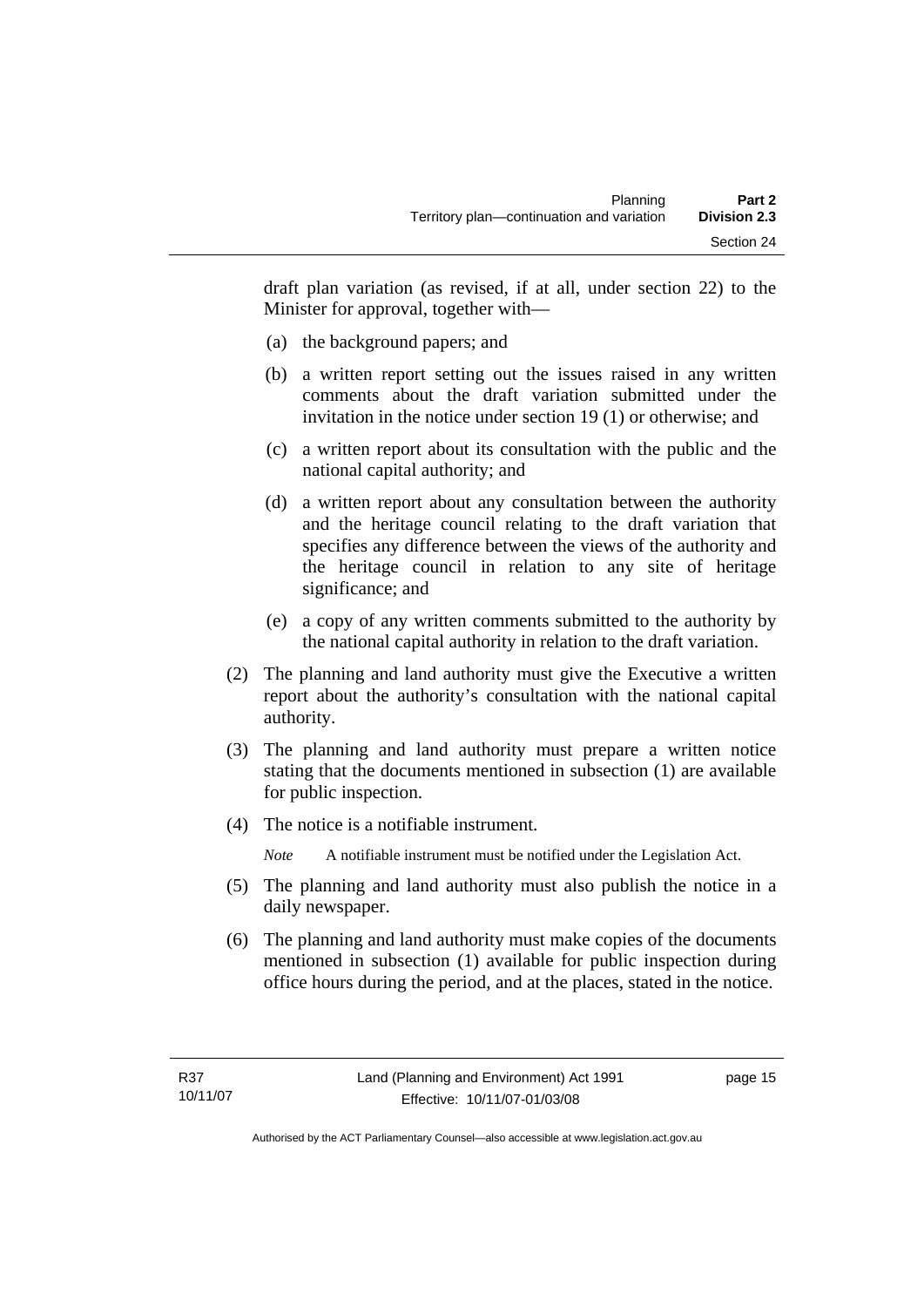## <span id="page-29-0"></span>**25 Consideration by Legislative Assembly committee**

The Minister must, within 28 days of receiving a draft plan variation under section 24, refer—

- (a) the draft plan variation; and
- (b) the documents mentioned in section 24 (1) that relate to the draft plan variation;

to an appropriate committee of the Legislative Assembly together with a request that the committee report on the draft plan to the Legislative Assembly.

## **26 Minister's powers**

- (1) On receipt of a draft plan variation submitted or resubmitted for approval, the Minister must—
	- (a) approve the draft variation in the form in which it is submitted or resubmitted; or
	- (b) return the draft variation to the planning and land authority together with any or all of the following written directions:
		- (i) to conduct further specified consultation;
		- (ii) to consider any relevant environmental report, the report of any relevant inquiry, or any other relevant report;
		- (iii) to consider any revision suggested by the Minister;
		- (iv) to revise the draft variation in a specified way;
		- (v) to defer, in writing, the resubmission of the draft variation to the Minister until a specified date or the happening of a specified event;
		- (vi) to withdraw the draft variation in writing.
- (2) Before taking action under subsection (1), the Minister must consider any recommendation made by a committee of the

| page 16 | Land (Planning and Environment) Act 1991 | R37      |
|---------|------------------------------------------|----------|
|         | Effective: 10/11/07-01/03/08             | 10/11/07 |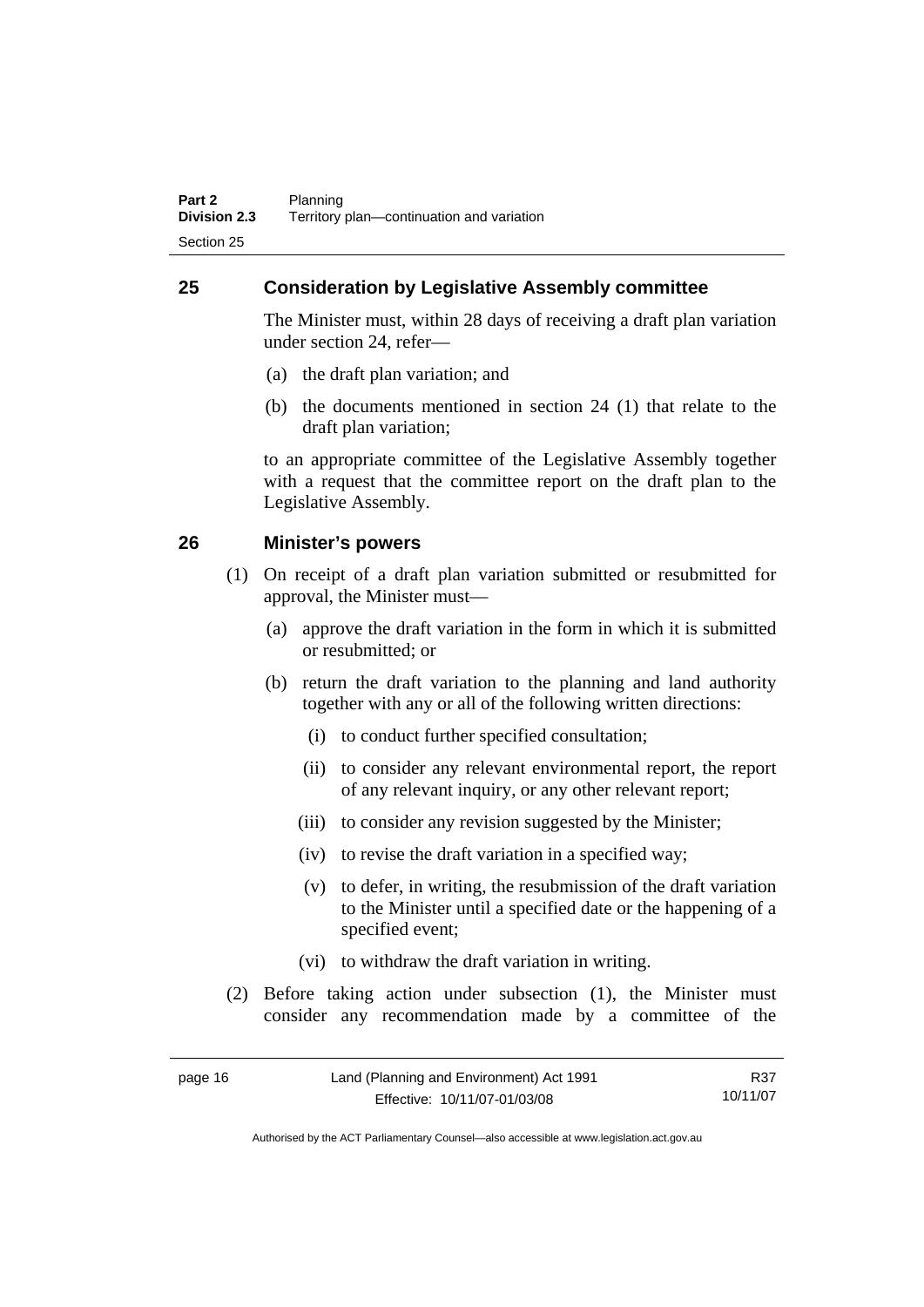<span id="page-30-0"></span>Legislative Assembly in relation to the draft variation, or related documents, referred to the committee under section 25.

- (3) A deferral or withdrawal directed under subsection (1) (b) (v) or (vi) must state the effect of section 9 in relation to the deferral or withdrawal of the draft plan variation.
- (4) The following are notifiable instruments:
	- (a) a direction under subsection (1) (b);
	- (b) a deferral directed under subsection  $(1)$  (b)  $(v)$ ;
	- (c) a withdrawal directed under subsection (1) (b) (vi).
	- *Note* A notifiable instrument must be notified under the Legislation Act.
- (5) The authority must also publish a deferral or withdrawal directed under subsection  $(1)$  (b)  $(v)$  or  $(vi)$  in a daily newspaper on the same day, or as soon as practicable after, the deferral or withdrawal is notified under the Legislation Act.
- (6) After approving a draft plan variation under subsection (1) (a), the Minister may, before the draft variation is presented to the Legislative Assembly, revoke the approval and return the draft variation to the planning and land authority under subsection (1) (b).

## **27 Return of draft plan variation to authority**

- (1) This section applies if the Minister returns a draft plan variation to the authority with directions under section  $26(1)(b)$ .
- (2) The authority must comply with each direction.
- (3) If a direction is given under section 26 (1) (b) (i), (ii) or (iii), the authority may revise the draft variation and resubmit it to the Minister for approval together with a written report about the authority's compliance with the Minister's direction and any further revision of the draft variation under section 22 (6).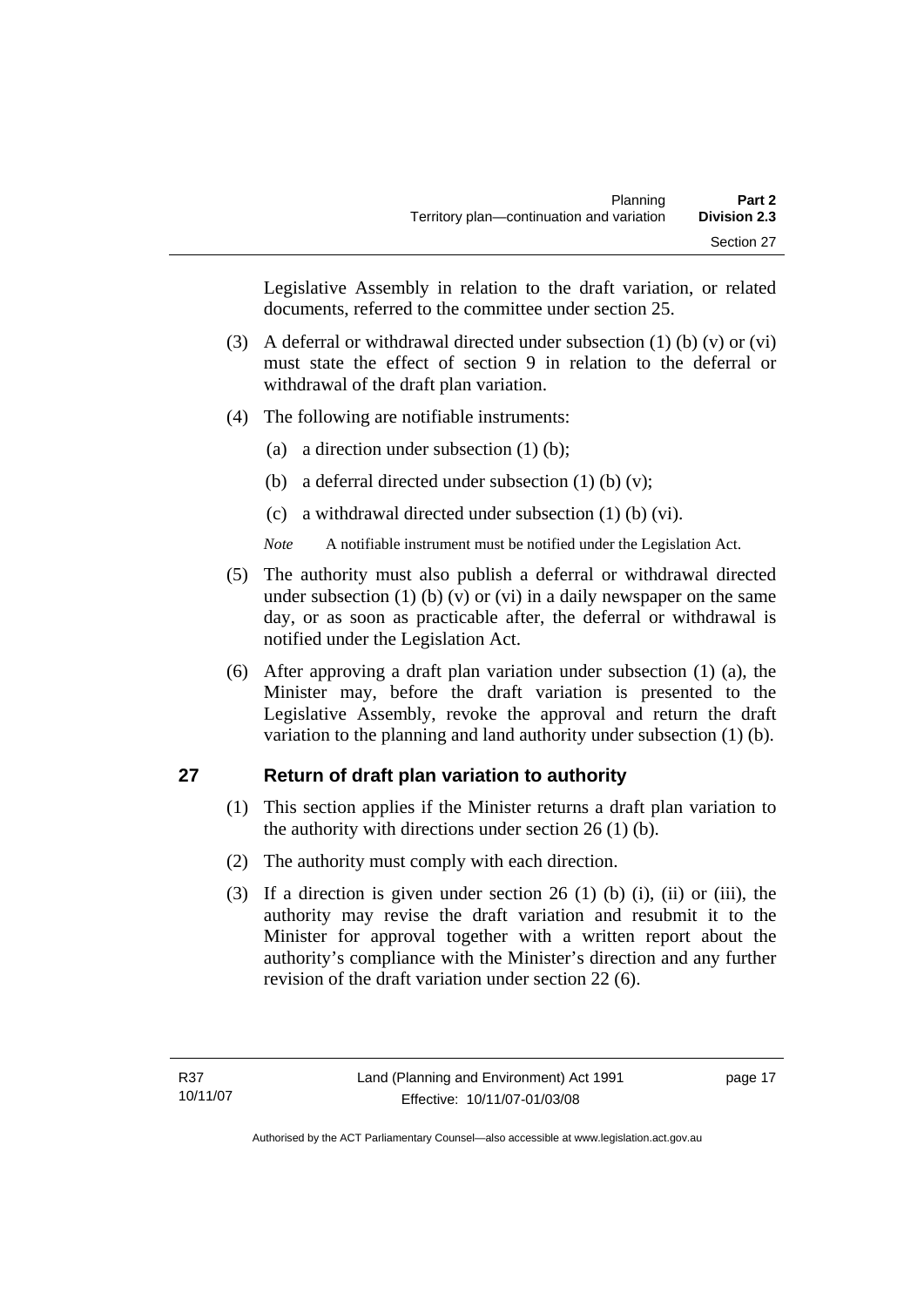<span id="page-31-0"></span> (4) If a direction is given under section 26 (1) (b) (iv), the authority must resubmit the draft variation (as revised) together with a written report about any further revision of the draft variation under section 22 (6).

## **28 Notice of revival of deferred draft plan variation**

- (1) If the planning and land authority defers a draft plan variation as directed under section 26 (1) (b) (v) (Minister's powers), on the day stated in the deferral, or as soon as practicable after the event mentioned in the deferral, the authority must—
	- (a) prepare a notice stating—
		- (i) that the draft plan variation is revived; and
		- (ii) the effect of section 9 (Effect of draft plan variation) in relation to the revival; and
		- (iii) the effect of any revision under section 22 (6) (Revision, deferral or withdrawal of draft plan variations); and
	- (b) resubmit the draft variation to the Minister; and
	- (c) advise the Legislative Assembly.
- (2) A notice under subsection (1) (a) is a notifiable instrument.

*Note* A notifiable instrument must be notified under the Legislation Act.

(3) The planning and land authority must also publish the notice in a daily newspaper.

### **29 Consideration of plan variation by Legislative Assembly**

- (1) A plan variation must be presented to the Legislative Assembly within 5 sitting days after the day it is approved by the Minister, together with copies of the following documents in relation to the variation:
	- (a) the background papers;

R37 10/11/07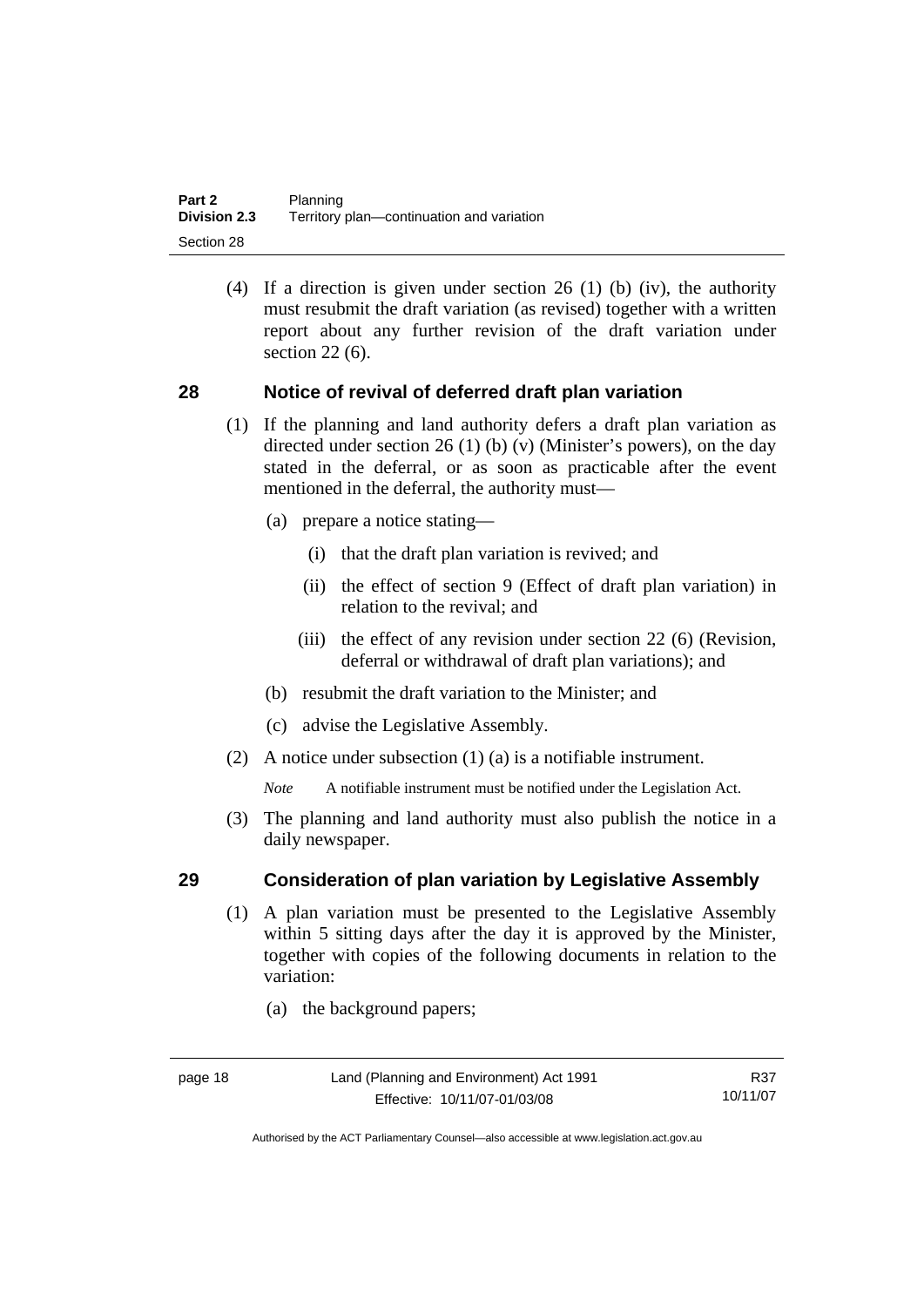- (b) the summaries and reports mentioned in section  $24$  (1) (b), (c) and (d);
- (c) any direction under section  $26 \text{ (1) (b)}$ ;
- (d) any report mentioned in section  $26(1)$  (b) (ii);
- (e) any report mentioned in section 27 (c).
- (2) Subsection (1) is subject to section 26 (6) (Minister's powers).
- (3) If a plan variation is not presented to the Legislative Assembly in accordance with subsection (1), it does not come into effect.
- (4) The Legislative Assembly may, on a motion of which notice has been given within 5 sitting days after a plan variation has been presented to it, by resolution reject the variation or any provision of it.
- (5) If, at the end of 5 sitting days after notice of a motion to reject a plan variation or a provision of a plan variation has been given in the Legislative Assembly (being notice given within 5 sitting days after the variation was presented to the Legislative Assembly)—
	- (a) the notice has not been called on; or
	- (b) the motion has been called on and moved and has not been withdrawn or otherwise disposed of;

the plan variation or provision specified in the motion is taken to have been rejected by the Legislative Assembly.

- (6) If, before the end of 5 sitting days after a notice of motion to disallow a plan variation or a provision of a plan variation has been given in the Legislative Assembly (being notice given within 5 sitting days after the variation was presented to the Legislative Assembly)—
	- (a) the Legislative Assembly is dissolved or expires; and
	- (b) at the time of dissolution or expiry—

page 19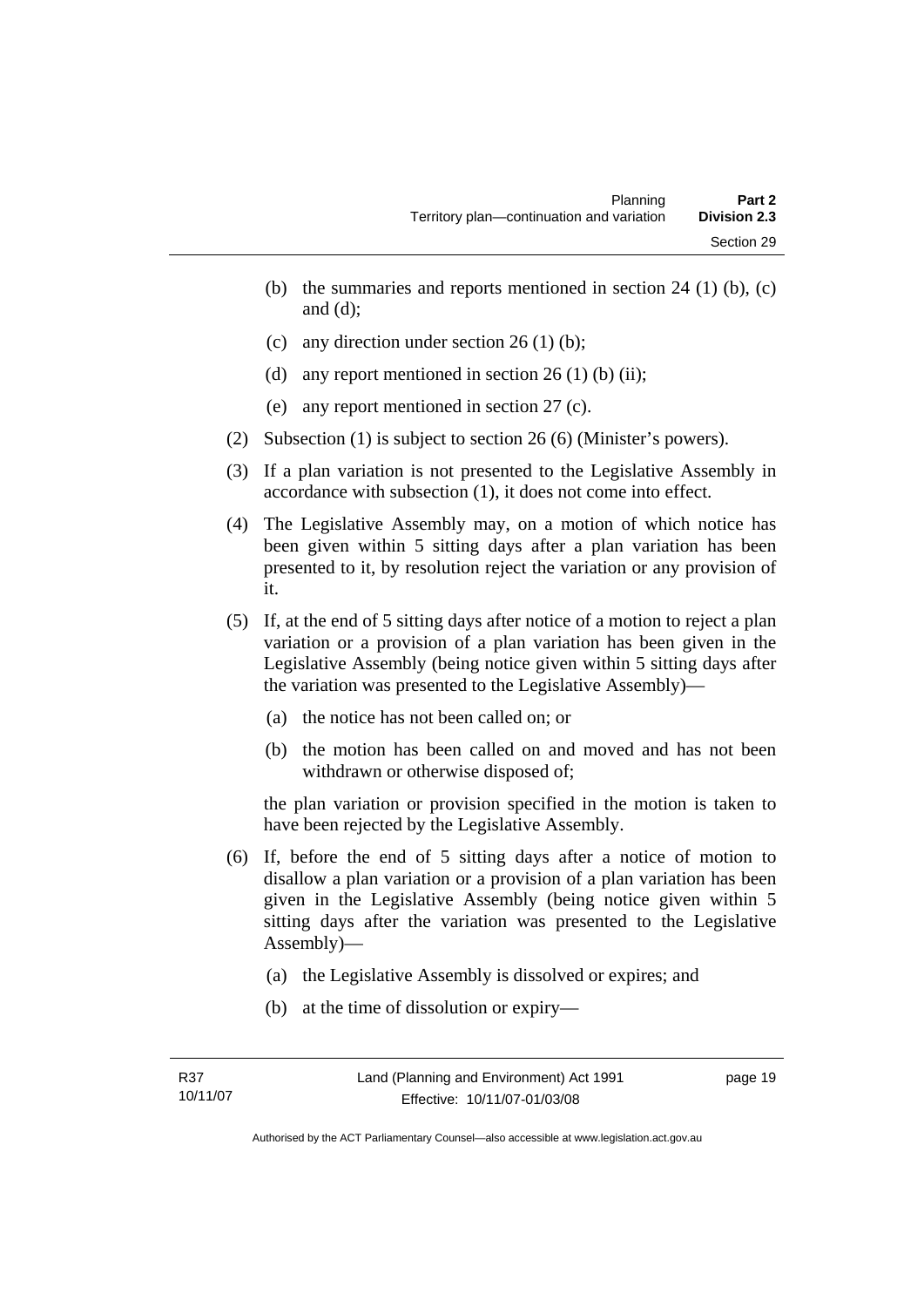- (i) the notice has not been withdrawn and the motion has not been called on; or
- (ii) the motion has been called on and moved and has not been withdrawn or otherwise disposed of;

the plan variation is taken, for subsections (4) and (5), to have been presented to the Legislative Assembly on the first sitting day of the Legislative Assembly after the next general election of members of the Assembly.

- (7) If, at the end of 5 sitting days after a plan variation is presented to the Legislative Assembly, the Assembly has not passed a resolution rejecting the variation or any provision of it and is not, under subsection (5), taken to have rejected the variation or any provision of it, the Minister must, in writing, fix a day when the plan variation is to commence.
	- *Note* An instrument under this subsection is a *commencement notice* (see Legislation Act, s 11). A commencement notice must be notified under the Legislation Act.
- (8) The planning and land authority must publish in a daily newspaper details of—
	- (a) the commencement notice under subsection (7); and
	- (b) where copies of the plan variation may be inspected or purchased.
- (9) The planning and land authority must make copies of the plan variation available for inspection or purchase during office hours at the places, and during the period, published in the newspaper under subsection (8) (b).
- (10) A plan variation notified under subsection (7) commences on the day fixed by the notice.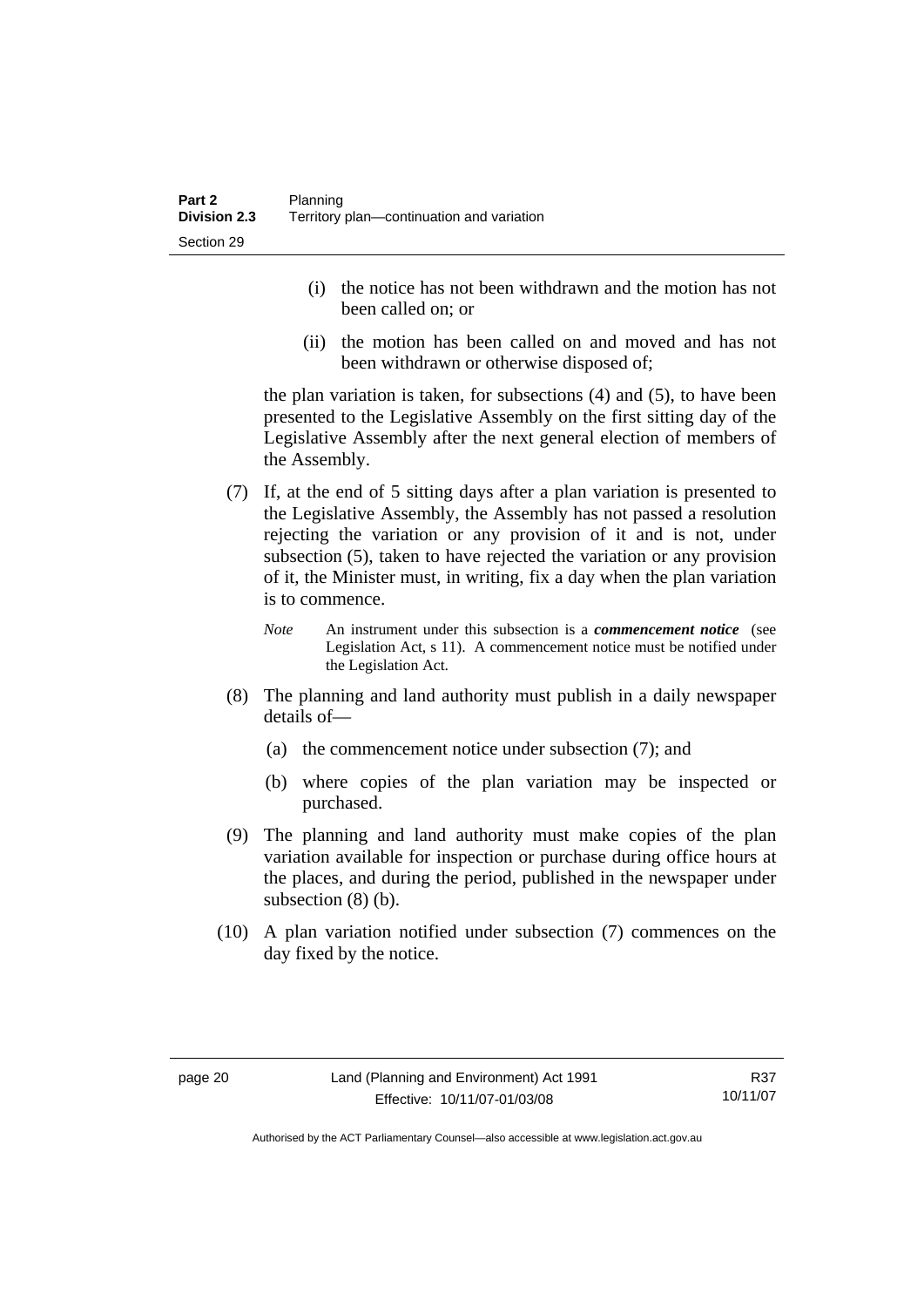### <span id="page-34-0"></span>**30 Rejection of plan variation by Legislative Assembly**

- (1) This section applies if a plan variation is completely rejected under section 29 (4) (Consideration of plan variation by Legislative Assembly), or taken to be completely rejected under section 29 (5).
- (2) The plan variation does not come into force if this section applies.
- (3) The planning and land authority must prepare a notice stating that the plan variation has been rejected.
- (4) The notice is a notifiable instrument.

*Note* A notifiable instrument must be notified under the Legislation Act.

(5) The planning and land authority must also publish the notice in a daily newspaper.

### **30A Partial rejection of plan variation by Legislative Assembly**

- (1) This section applies if a plan variation is partly rejected under section 29 (4) (Consideration of plan variation by Legislative Assembly), or taken to be partly rejected under section 29 (5).
- (2) A provision of a plan variation does not come into force if—
	- (a) it is rejected by the Legislative Assembly under section 29 (4) or  $(5)$ ; or
	- (b) it is withdrawn under subsection (3) (b).
- (3) The Minister must, in relation to each provision of the plan that is not rejected under section 29 (4) or (5), in writing—
	- (a) fix a day when the provision (an *approved provision*) is to commence; or
	- (b) withdraw the provision.
	- *Note* An instrument under par (a) is a *commencement notice* (see Legislation Act, s 11). A commencement notice must be notified under the Legislation Act.

page 21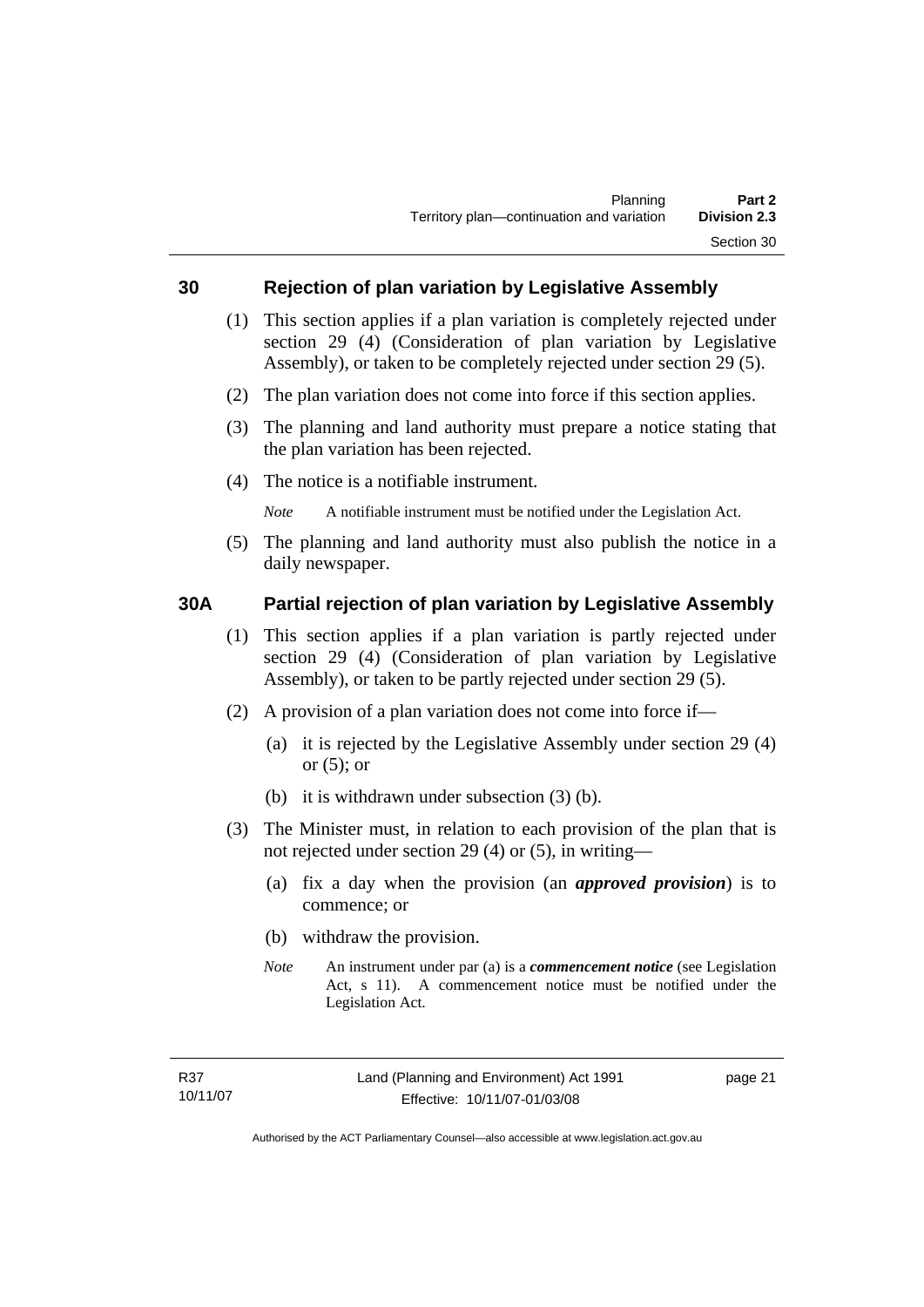<span id="page-35-0"></span>(4) A withdrawal under subsection (3) (b) is a notifiable instrument.

*Note* A notifiable instrument must be notified under the Legislation Act.

## **30B Partial rejection of plan variation—newspaper publication etc**

- (1) The planning and land authority must publish in a daily newspaper details of—
	- (a) a commencement notice under section 30A (3) (a) for a provision (an *approved provision*); or
	- (b) a withdrawal notice under section 30A (3) (b).
- (2) The details of a commencement notice published under subsection (1) (a) for an approved provision must include details of where, and for what period, copies of the provision may be inspected or purchased.
- (3) The planning and land authority must make copies of each approved provision available for inspection or purchase during office hours at the place or places, and during the period, mentioned in subsection (2).

## **Subdivision 2.3.4 Plan variations—defined land**

## **31 Definition for sdiv 2.3.4**

In this subdivision:

*defined land* means land identified in the plan pursuant to section  $7(3)(c)$ .

## **32 Plan variations in relation to defined land**

 (1) On approval of the subdivision of a parcel or part of a parcel of defined land, the planning and land authority must, in writing, vary the plan to specify the purposes for which that land may be used.

R37 10/11/07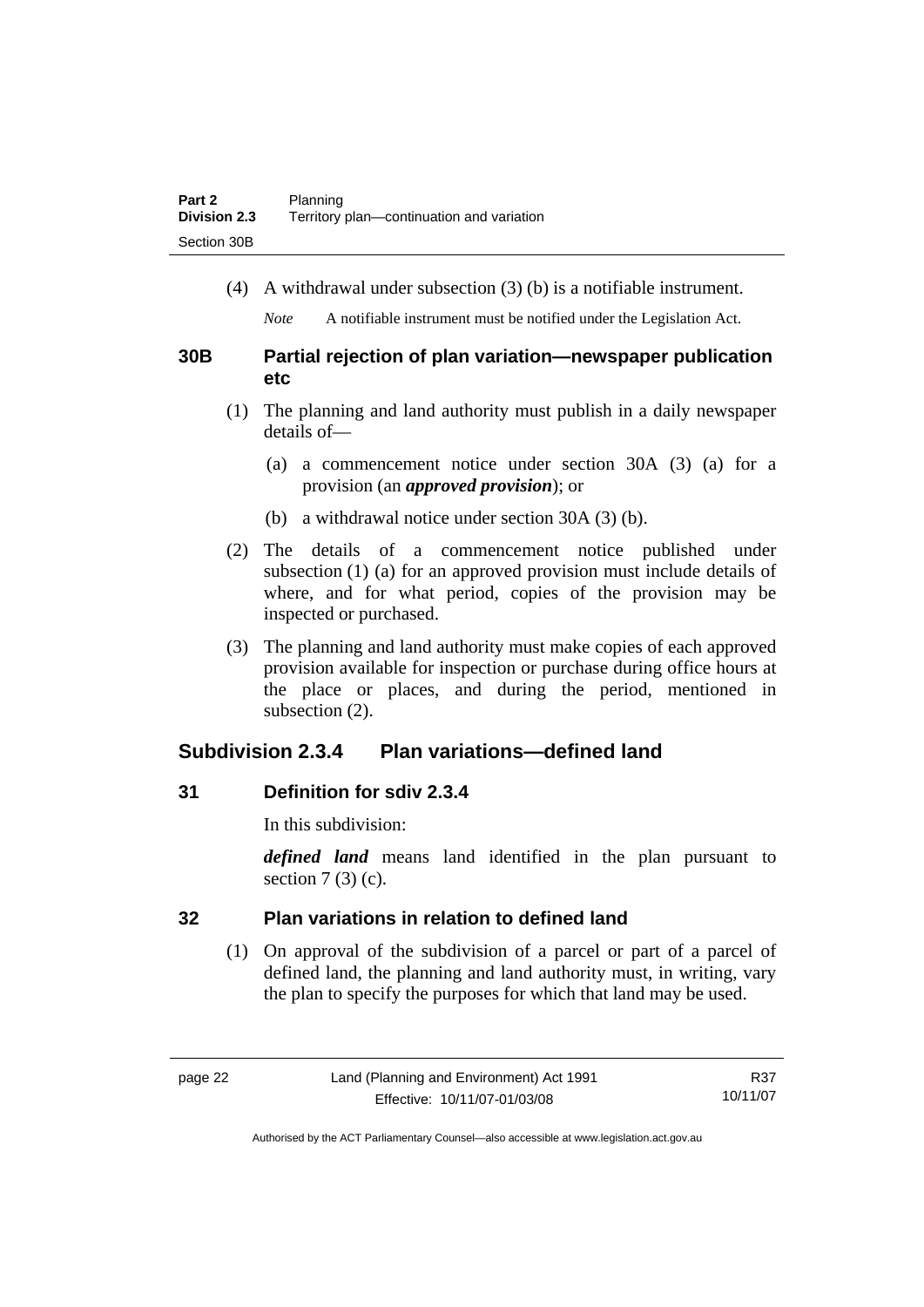- (2) A variation of the plan under subsection (1) in relation to a parcel, or part of a parcel, of land must include a map of that parcel or part showing the purposes for which identified parts of that land may be used.
- (3) A variation of the plan under subsection (1) is to be consistent with—
	- (a) the relevant subdivision and any conditions subject to which that subdivision is approved; and
	- (b) the principles and policies specified in the plan for the development of the relevant defined land.
- (4) A variation of the plan under subsection (1) is a notifiable instrument.

*Note* A notifiable instrument must be notified under the Legislation Act.

- (5) A variation of the plan under subsection (1) has the effect of the parcel, or part of a parcel, of land which is subdivided ceasing to be defined land.
- (6) Within 7 days after a variation of the plan under subsection (1) is notified under the Legislation Act, the planning and land authority must publish a notice in a daily newspaper that—
	- (a) specifies the variation made to the plan; and
	- (b) includes a copy of the map that was included in the variation; and
	- (c) specifies when the variation to the plan took effect or is to take effect.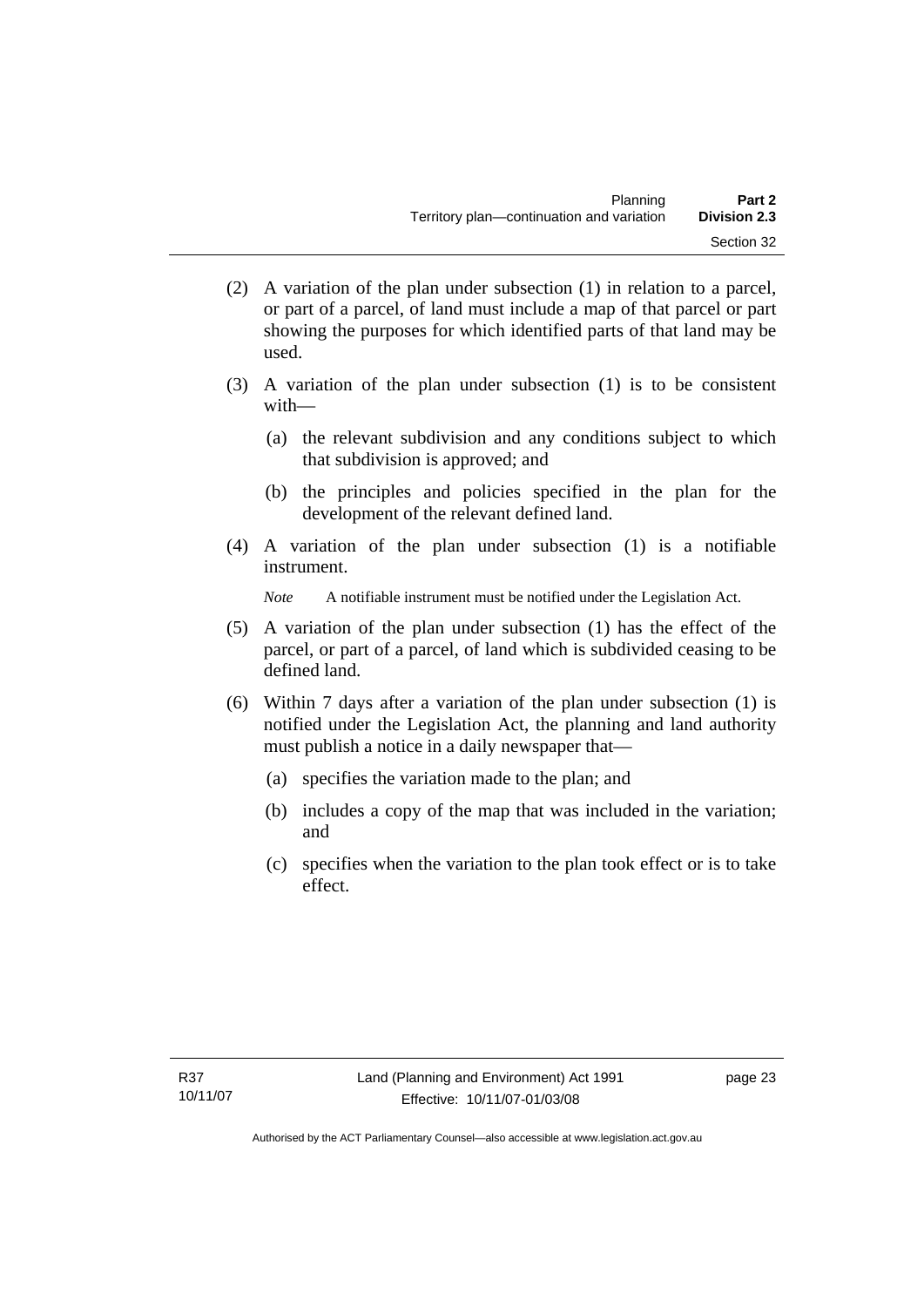**Part 2** Planning **Division 2.5** Miscellaneous Section 51

## **Division 2.5 Miscellaneous**

## **51 Challenge to validity of provisions of plan**

The validity of a provision of the plan must not be questioned in any legal proceedings except those commenced within 3 months after the date of the commencement of the provision or of a variation of the provision.

page 24 Land (Planning and Environment) Act 1991 Effective: 10/11/07-01/03/08

R37 10/11/07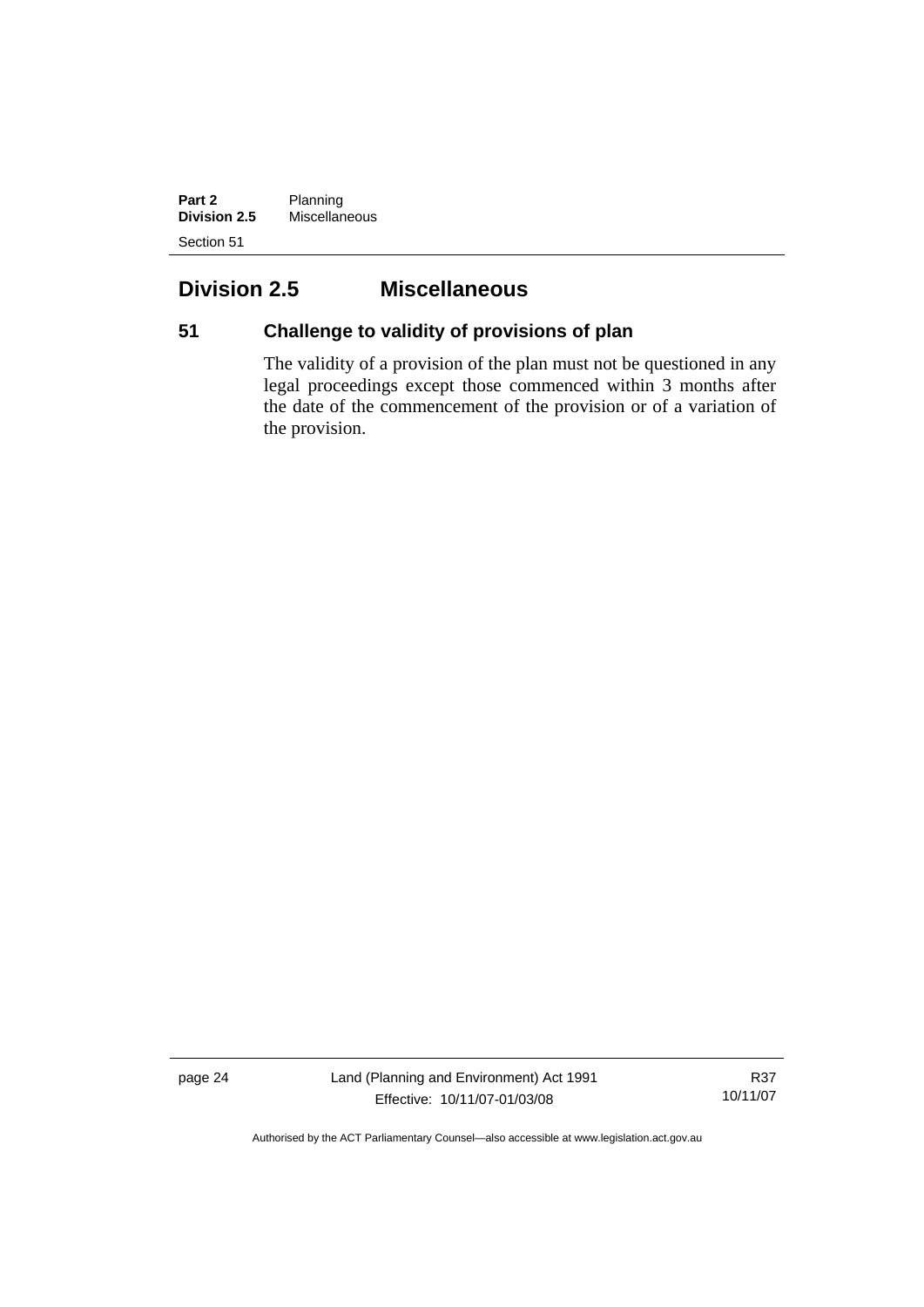# **Part 4 Environmental assessments and inquiries**

## **Division 4.1 Preliminary**

*Note* The Environment Minister may delegate a function of the Environment Minister under this part to the planning and land authority (see Legislation Act, s 254A).

## **111 Definitions for pt 4**

In this part:

*defined decision* means a decision of the Territory, the Executive, a Minister or a territory authority about a proposal in relation to which a Minister is empowered under part 2, part 5 or part 6, an Act other than this Act or a subordinate law—

- (a) to direct that an assessment be made; or
- (b) to establish a panel to conduct an inquiry.

*environmental impact*, in relation to a proposal that is the subject of a defined decision, includes the following potential effects of the proposal (if carried out), either by itself or in combination with the potential effects of another such proposal:

- (a) environmental effect on a community;
- (b) physical, biological or cultural transformation of an area;
- (c) environmental effect on the social system or the ecosystems of an area;
- (d) change to the aesthetic, recreational, scientific or other environmental qualities, or values, of an area;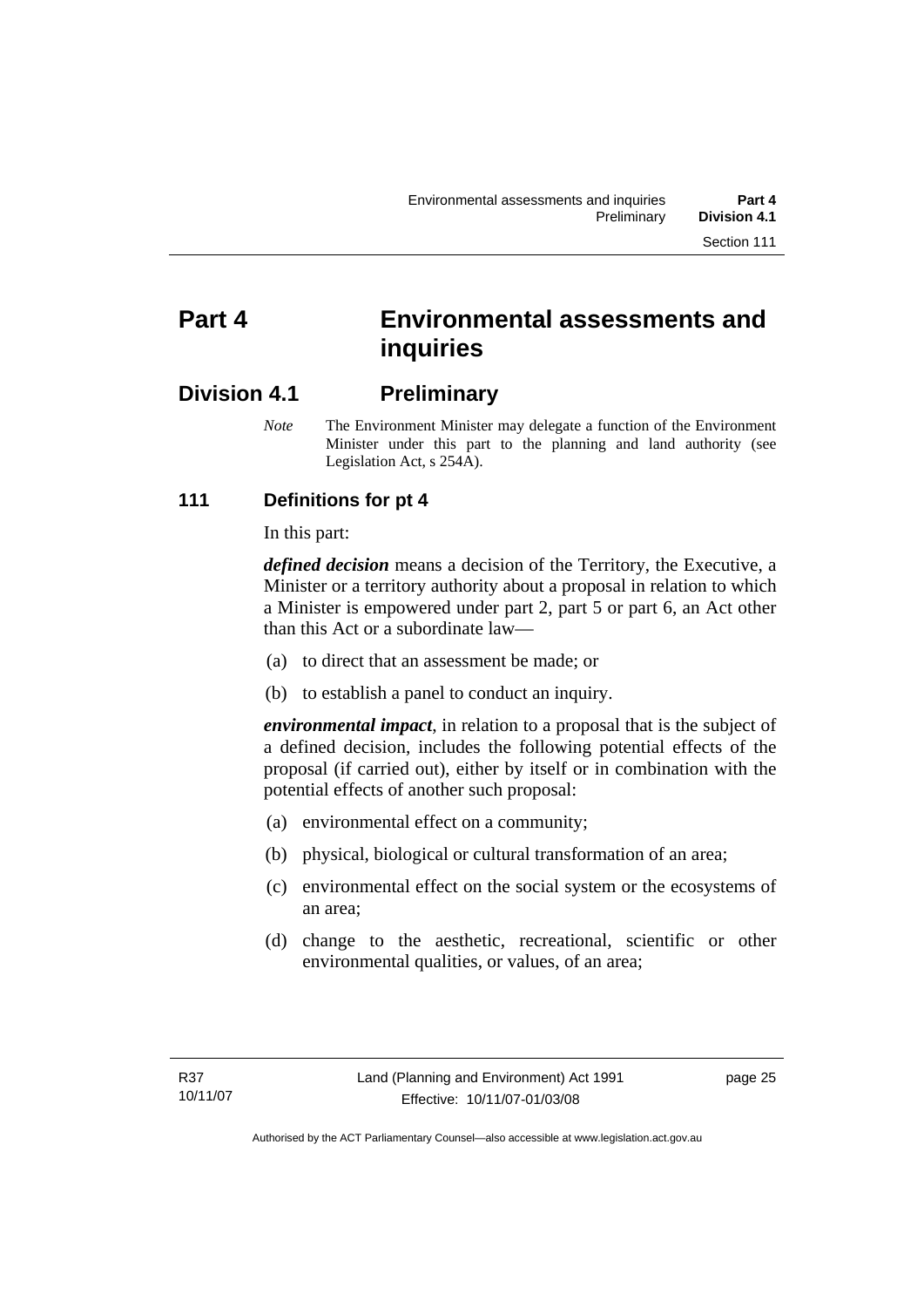- (e) environmental effect on any premises or land or the surroundings of any premises or land, that has heritage significance;
- (f) the endangering, or further endangering, of a community or an area;
- (g) the endangering, or further endangering, of any species of fauna or flora;
- (h) long-term environmental effects including those with potential to place demands on the social system;
- (i) curtailing of the range of beneficial uses of the environment;
- (j) pollution;
- (k) problems associated with the disposal of waste;
- (l) increased demands on natural resources that are, or are likely to be, in short supply;
- (m) change to the values or lifestyles of particular groups and communities or to existing social relationships;
- (n) socioeconomic effect.

*environmental impact statement* means an environmental impact statement prepared in accordance with division 4.3.

*land* includes water.

*panel* means a panel established to conduct an inquiry.

*preliminary assessment* means an assessment made under division 4.2.

*proponent*, in relation to a defined decision, means the person designated as the proponent under section 112.

*public environment report* means a public environment report prepared in accordance with division 4.3.

page 26 Land (Planning and Environment) Act 1991 Effective: 10/11/07-01/03/08

R37 10/11/07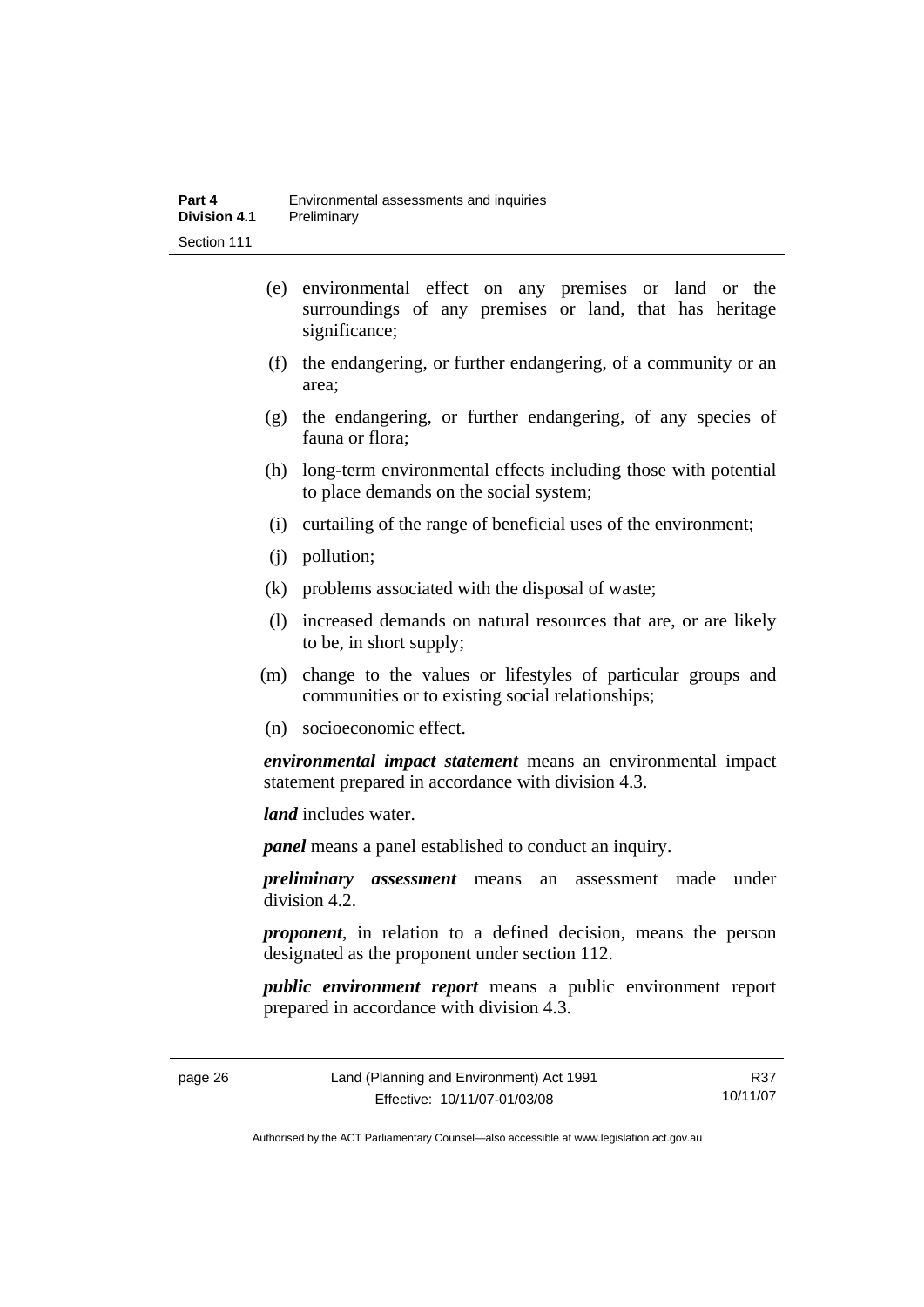*relevant Minister*, means the Minister responsible for the administration of the Act or subordinate law under which—

- (a) in relation to an assessment or inquiry—that assessment or inquiry is authorised to be made or conducted; or
- (b) in relation to a defined decision—the relevant decision is authorised to be made.

## **112 Proponents**

- (1) For this part, the relevant Minister in relation to a defined decision may, in writing, designate a person or territory authority as the proponent in relation to the decision.
- (2) The relevant Minister must designate, as the proponent in relation to a defined decision, the person or territory authority whose interests would be most directly affected by the decision, unless, in the opinion of that Minister, the public interest requires otherwise.

## **Division 4.2 Preliminary assessments**

## **113 Directions**

 The relevant Minister in relation to a defined decision, or the Environment Minister, may, by written notice to the relevant proponent within 28 days after the day when the decision that a preliminary assessment be required is made, direct the proponent to prepare a preliminary assessment of the environmental impact of the relevant proposal.

## **114 Mandatory preliminary assessments**

If a defined decision is of a class prescribed by the plan, the relevant Minister must, within the period mentioned in section 113, issue a notice under that section in relation to the relevant proposal.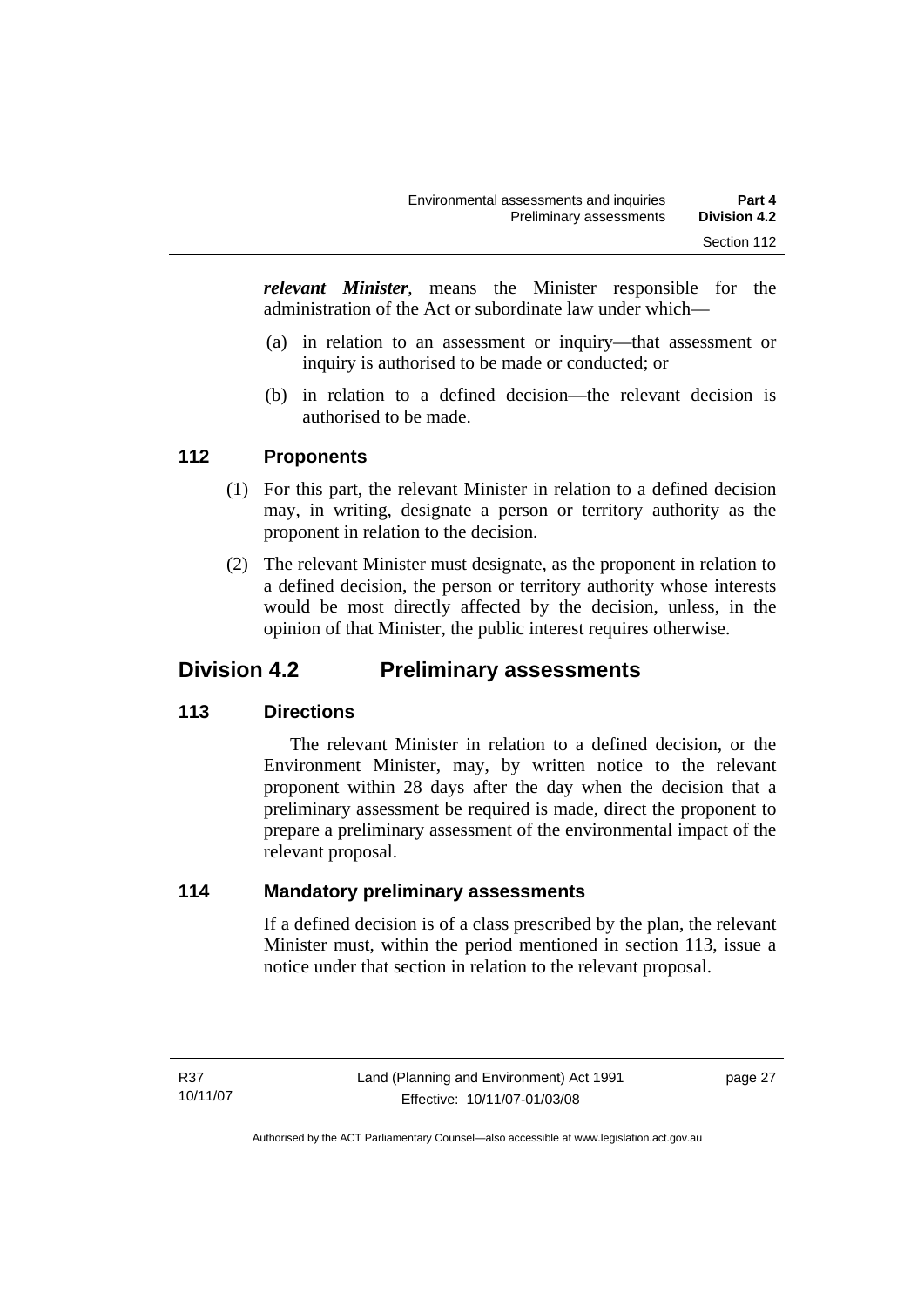## **115 Content**

A preliminary assessment must consist of the matters specified in schedule 3.

#### **116 Submission to Minister**

 (1) On notice under section 113, the proponent must submit a preliminary assessment to the Environment Minister in accordance with the notice.

*Note* A fee may be determined under s 287 for this subsection.

 (2) If the Environment Minister is not the relevant Minister in relation to a preliminary assessment, the Environment Minister must give the preliminary assessment to the relevant Minister.

#### **117 Public inspection**

- (1) After a preliminary assessment is submitted to the Environment Minister under section 116, the Environment Minister must prepare a written notice stating that copies of the preliminary assessment are available for public inspection during a specified period of not less than 15 business days at specified places.
- (2) The Environment Minister may, in writing, extend or further extend the period stated in the notice.
- (3) The power under subsection (2) may be exercised after the end of the period to be extended.
- (4) The following are notifiable instruments:
	- (a) a notice under subsection (1);
	- (b) an extension or further extension under subsection (2).
	- *Note* A notifiable instrument must be notified under the Legislation Act.
- (5) The planning and land authority must also publish a notice under subsection (1), or an extension or further extension under subsection (2), in a daily newspaper.

| page 28 | Land (Planning and Environment) Act 1991 | R37      |
|---------|------------------------------------------|----------|
|         | Effective: 10/11/07-01/03/08             | 10/11/07 |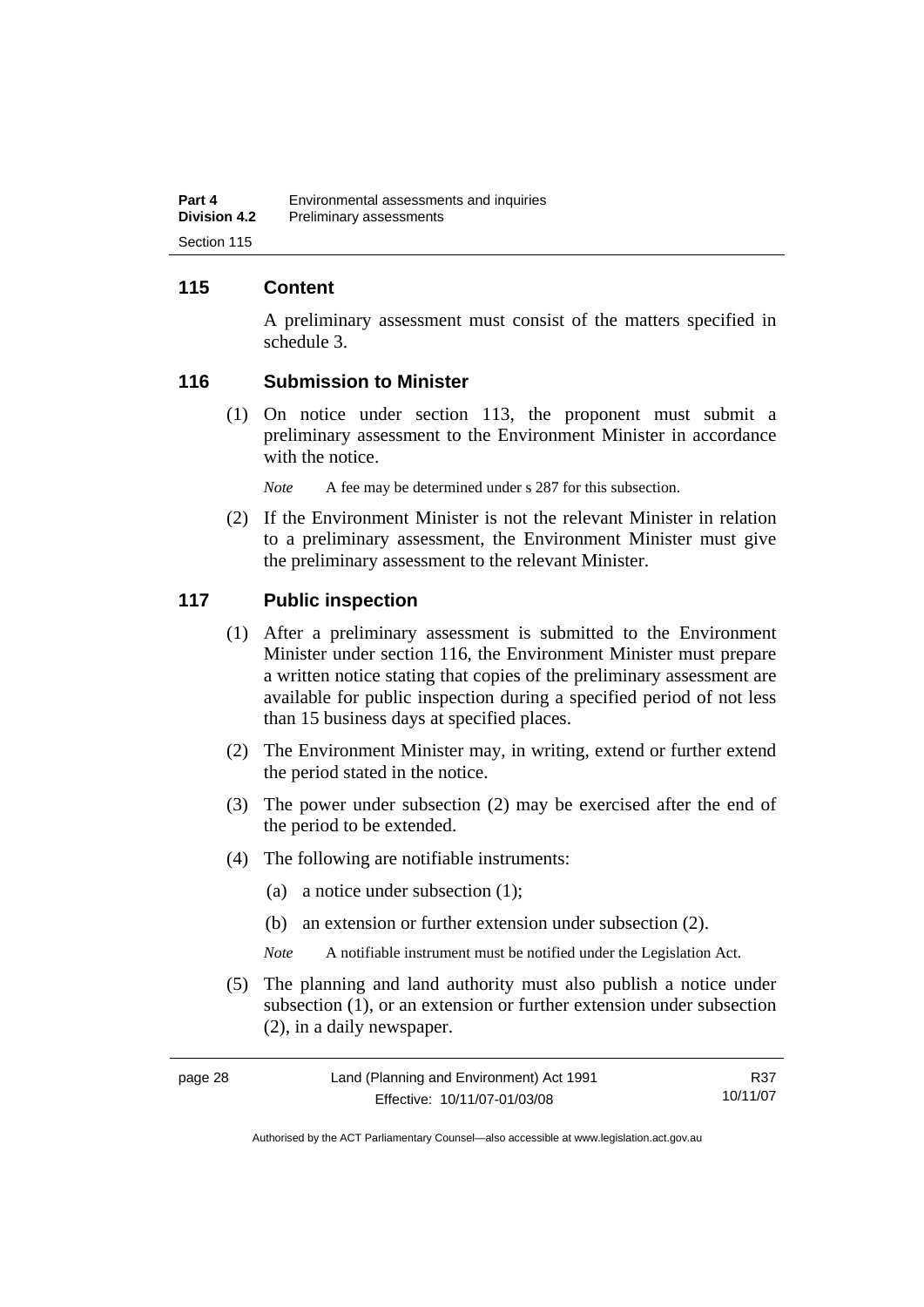- (6) The Environment Minister must, at the places, and within the period, specified in a notice under subsection (1)—
	- (a) make copies of the preliminary assessment mentioned in the notice available for public inspection; and
	- (b) give a copy of the preliminary assessment to any person on request.

*Note* A fee may be determined under s 287 for par (b).

 (7) The Environment Minister must send a copy of the preliminary assessment mentioned in the notice under subsection (1), without charge, to the Conservation Council of the South-East Region and Canberra (Inc.).

## **118 Exclusion of material**

- (1) If, in the opinion of the Environment Minister based on reasonable grounds—
	- (a) a part of a preliminary assessment contains information related to the personal or business affairs of a person—
		- (i) supplied to the proponent or the Minister in confidence; or
		- (ii) the publication of which would reveal a trade secret; or
		- (iii) the disclosure of which would, or would reasonably be expected to, adversely affect a person in relation to the lawful business affairs of that person; and
	- (b) it would not be in the public interest for that part to be published;

the Environment Minister must exclude that part from each copy of the preliminary assessment made available to the public or for public inspection.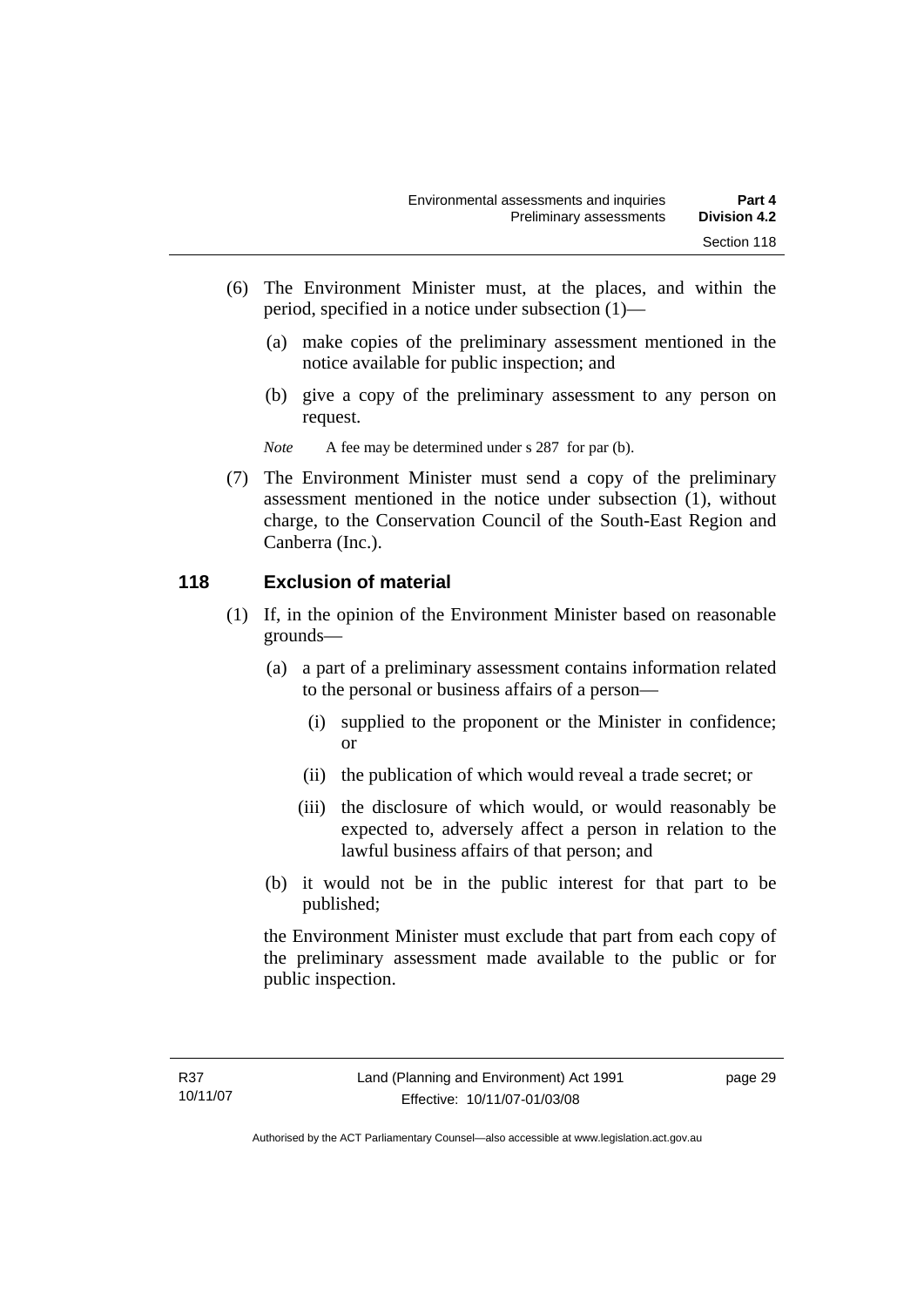| Part 4              | Environmental assessments and inquiries |
|---------------------|-----------------------------------------|
| <b>Division 4.3</b> | Assessments                             |
| Section 119         |                                         |

 (2) If a part of a preliminary assessment is excluded from the copies of that assessment made available to the public or for public inspection, each copy must include a statement to the effect that an unspecified part of the assessment has been excluded for the purpose of protecting the confidentiality of information included in that part.

## **Division 4.3 Assessments**

## **Subdivision 4.3.1 Form and content**

#### **119 Form**

Unless otherwise specified in the Act or subordinate law under which it is directed, an assessment consists of—

- (a) a public environment report; or
- (b) an environmental impact statement;

about the proposal that is the subject of a defined decision, together with the report under section 131 evaluating that public environment report or environmental impact statement.

## **120 Content of public environment reports and environmental impact statements**

Public environment reports and environmental impact statements are each to include the matters that are—

- (a) prescribed; and
- (b) directed under section 123.

## **Subdivision 4.3.2 Direction of assessments**

#### **121 Decisions to direct assessments**

 (1) The relevant Minister may direct that an assessment be made of the proposal if, in the opinion of the relevant Minister based on

| page 30 | Land (Planning and Environment) Act 1991 | R37      |
|---------|------------------------------------------|----------|
|         | Effective: 10/11/07-01/03/08             | 10/11/07 |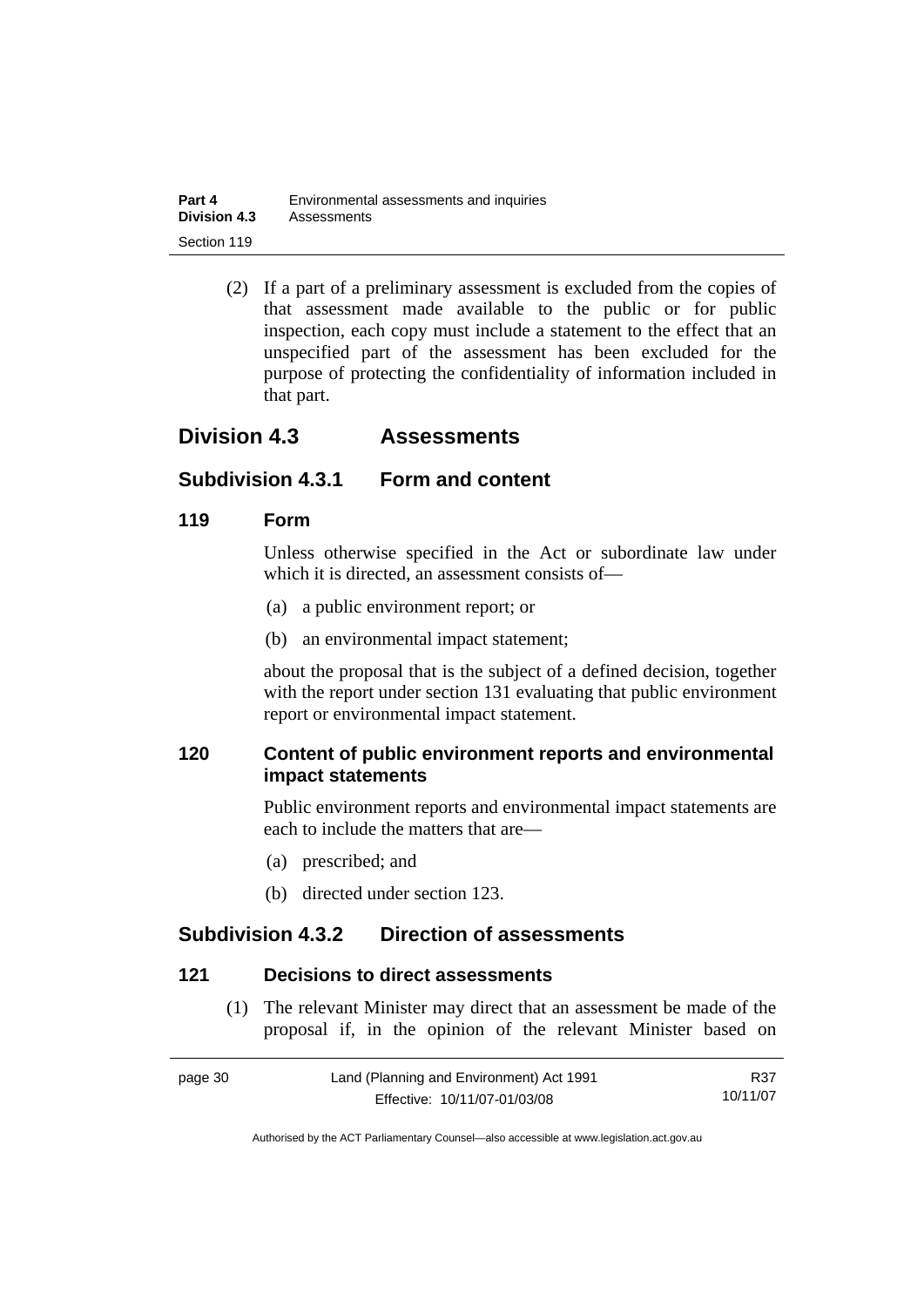reasonable grounds, the environmental impact of the proposal would be of sufficient significance.

- (2) A direction may only be given within the prescribed time after a proponent submits a preliminary assessment to the Environment Minister or any further time that the Minister administering this Act allows.
- (3) In making a decision under subsection (1), the relevant Minister must consider—
	- (a) the preliminary assessment; and
	- (b) the report of any meeting called under section 128; and
	- (c) whether any aspect of the environmental impact of that proposal is, or could be, the subject of—
		- (i) an inquiry or another assessment; or
		- (ii) any environmental assessment action taken by or on behalf of the Commonwealth, a State or the Northern Territory.
- (4) This section does not apply if a Minister is required under an Act or subordinate law to direct that an assessment be made.

## **122 Environment Minister's power to direct assessments**

If a Minister other than the Environment Minister has the power under an Act or subordinate law to direct that an assessment be made, the Environment Minister also has that power.

## **123 Directions**

- (1) A direction by a Minister that an assessment be made in relation to a defined decision must be in writing given to the proponent.
- (2) Within 14 days after a direction by a Minister under subsection (1) that an assessment is to be made in relation to a defined decision,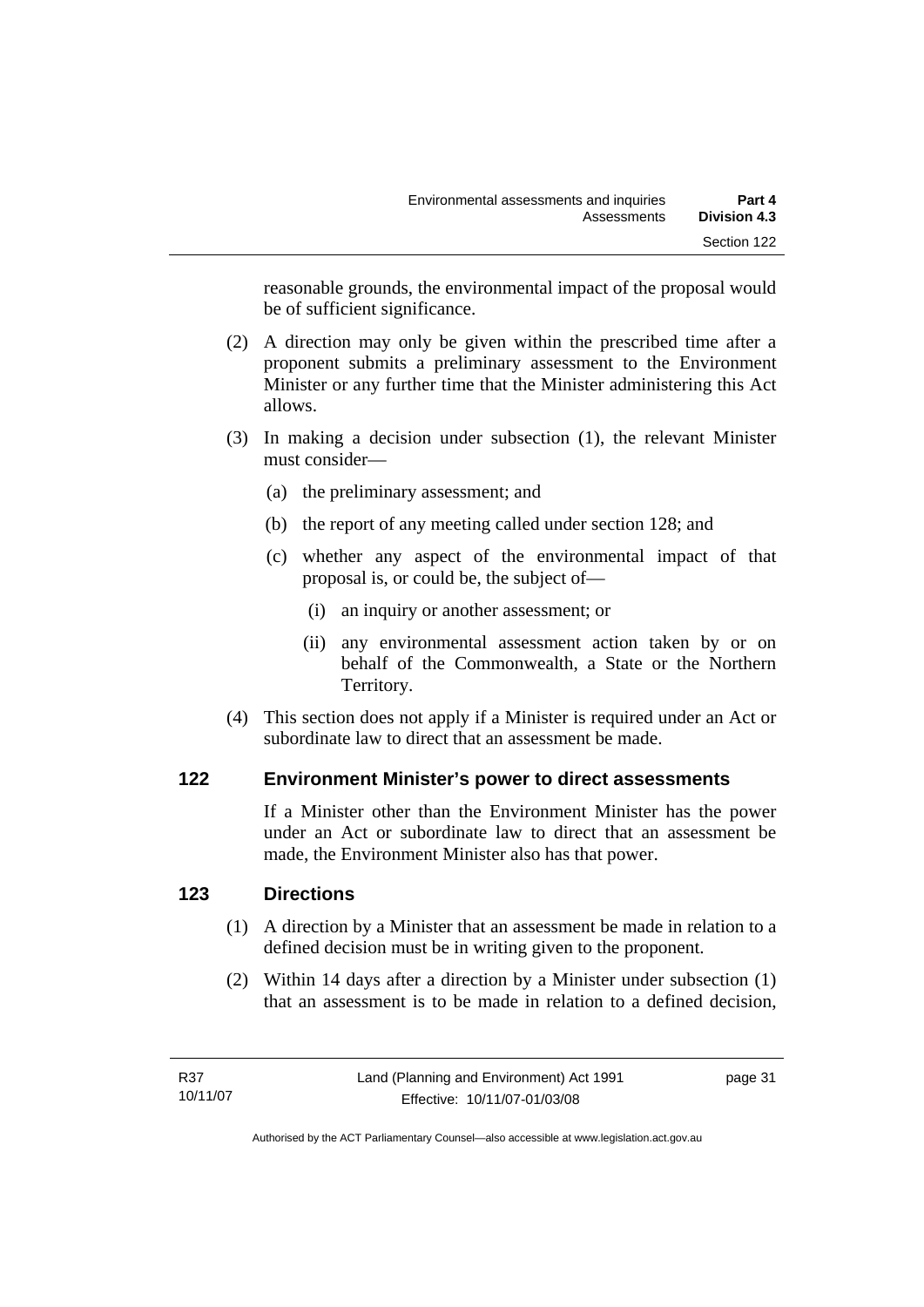the Minister must give the proponent detailed directions specifying the following:

- (a) the form of the assessment;
- (b) the matters to be included in the public environment report or the environmental impact statement and the relative emphasis to be given to each matter;
- (c) subject to section 124 or section 125 and section 126, how the report or statement is to be prepared;
- (d) if, in the opinion of the Environment Minister based on reasonable grounds, the environmental impact of a proposal that is the subject of another defined decision is relevant to the environmental impact of the relevant proposal—sufficient details of the firstmentioned proposal to enable the proponent to assess the potential combined effects of the proposals.
- (3) The Environment Minister must, in consultation with the relevant Minister, decide the matters to be specified under subsection (2).
- (4) If a Minister gives detailed directions for an assessment under subsection (2), that Minister must prepare a written notice that sets out—
	- (a) the name of the proponent; and
	- (b) the matters specified in the directions; and
	- (c) the name of any consultant nominated by the Minister under subsection (7) to assist in the preparation of the assessment.
- (5) The notice is a notifiable instrument.

*Note* A notifiable instrument must be notified under the Legislation Act.

- (6) The Minister who prepared the notice must also publish it in a daily newspaper.
- (7) A Minister who directs that an assessment be made may, under subsection (2) (c), direct the proponent in relation to an assessment

| page 32 | Land (Planning and Environment) Act 1991 | R37      |
|---------|------------------------------------------|----------|
|         | Effective: 10/11/07-01/03/08             | 10/11/07 |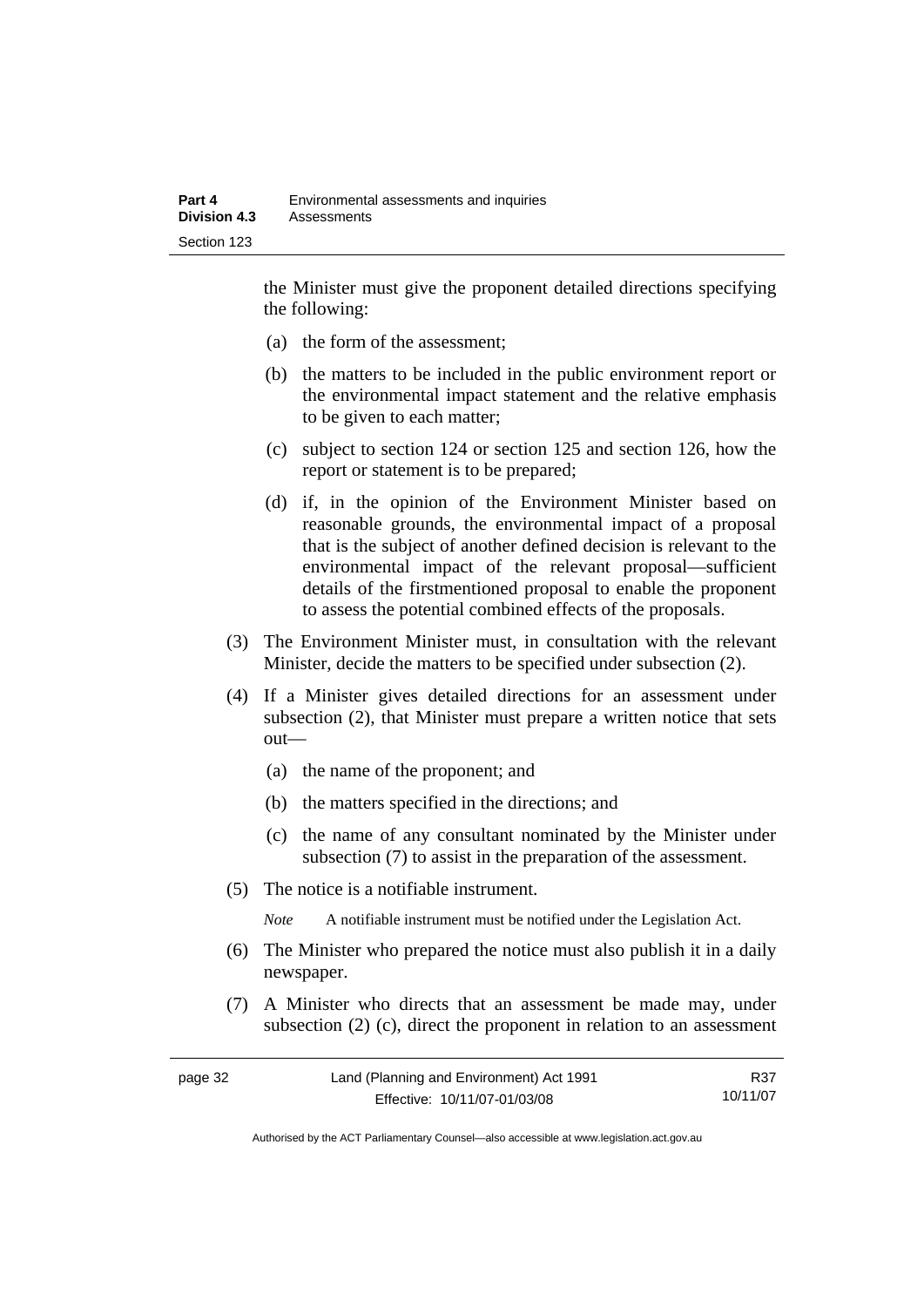to engage the services of a consultant specified by the Minister in accordance with the prescribed criteria to assist the proponent in the preparation of the assessment.

## **Subdivision 4.3.3 Preparation, evaluation and consideration by Legislative Assembly**

## **124 Public environment reports—preparation**

- (1) The Environment Minister may, in writing, direct the proponent in relation to a public environment report—
	- (a) to undertake the consultation in relation to the preparation of the report that is specified; and
	- (b) after any such consultation, to make the report available, in a specified way and form, for public inspection, with the notice of that availability that is specified.
- (2) The proponent in relation to a public environment report must comply with a direction under subsection (1).
- (3) This section does not apply in relation to the preparation of a public environment report for the purposes of an assessment that will be—
	- (a) a background paper within the meaning of part 2; or
	- (b) notified together with a draft plan of management under division 5.7.

## **125 Environmental impact statements—consultation and public inspection**

- (1) The proponent in relation to an environmental impact statement must prepare a written notice approved in writing by the Environment Minister—
	- (a) stating that copies of the draft environmental impact statement are available for public inspection and purchase from the proponent at specified places and times; and

| R37      | Land (Planning and Environment) Act 1991 | page 33 |
|----------|------------------------------------------|---------|
| 10/11/07 | Effective: 10/11/07-01/03/08             |         |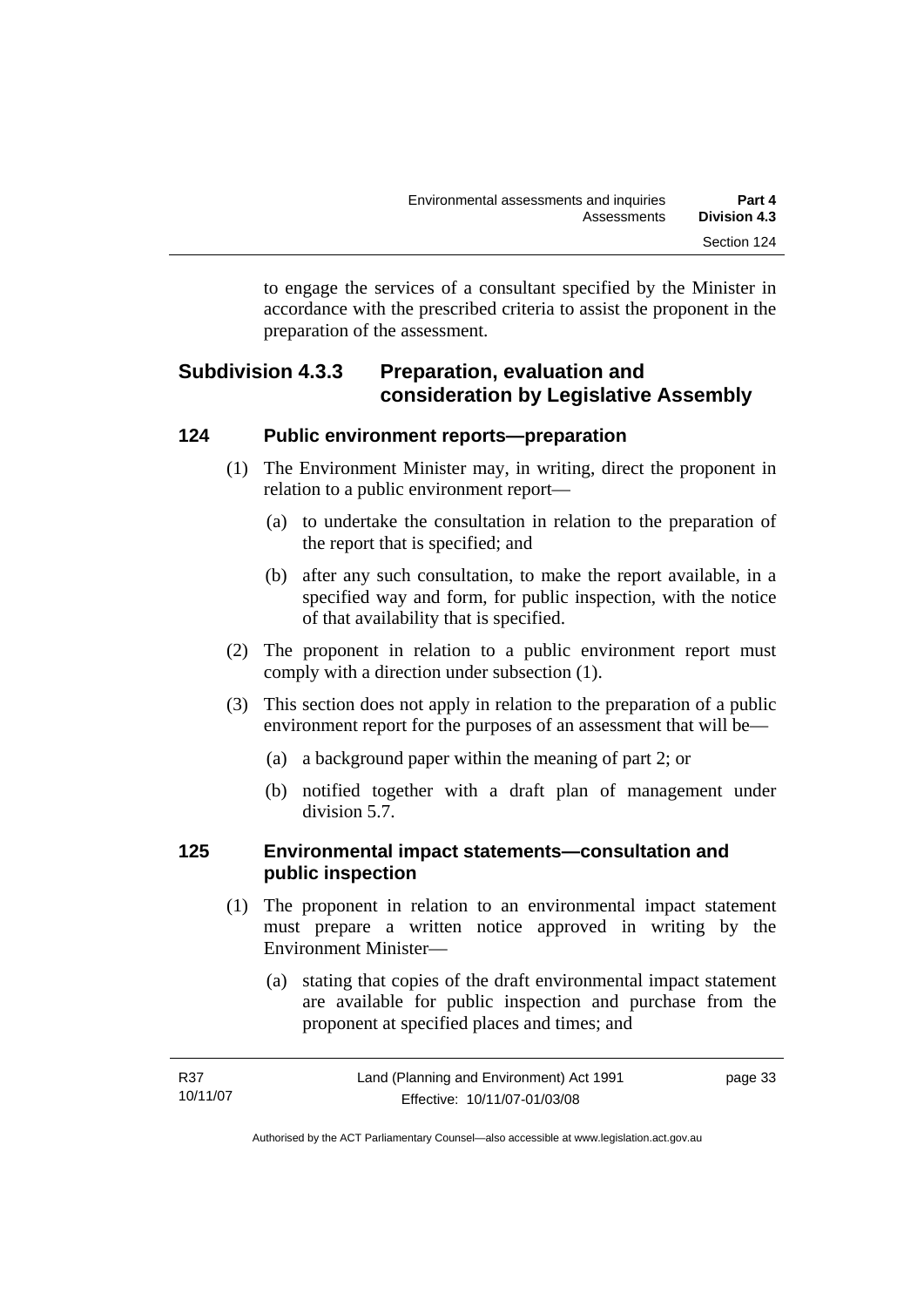- (b) inviting interested people to submit written comments about the draft to the proponent at a specified address and within a period of 20 business days or the longer period directed in writing by the relevant Minister.
- (2) The notice approved by the Environment Minister is a notifiable instrument.

*Note* A notifiable instrument must be notified under the Legislation Act.

- (3) The proponent must also publish the notice approved by the Environment Minister in a daily newspaper.
- (4) The proponent in relation to an environmental impact statement must make copies of the draft statement available for inspection and purchase at the places and times specified in the notice under subsection (1).
- (5) A proponent must not sell a copy of a draft environmental impact statement that the proponent has made available for purchase under subsection (4) at a price that exceeds a price fixed by the Environment Minister as the maximum price for the sale of a copy of the statement.
- (6) In fixing a maximum price at which a proponent may sell a copy of a draft environmental impact statement, the Environment Minister must fix a price that will reimburse the proponent for the cost of producing the copy but not for the expense incurred by the proponent in preparing the draft statement.
- (7) A notice under section 282A (3) (AAT Review of decisions) must include particulars of the calculation of the amount fixed as the maximum price that the proponent may charge for a copy of the draft environmental impact statement.
- (8) This section does not apply in relation to the preparation of an environmental impact statement for the purposes of an assessment which will be—
	- (a) a background paper within the meaning of part 2; or

| page 34 | Land (Planning and Environment) Act 1991 | R37      |
|---------|------------------------------------------|----------|
|         | Effective: 10/11/07-01/03/08             | 10/11/07 |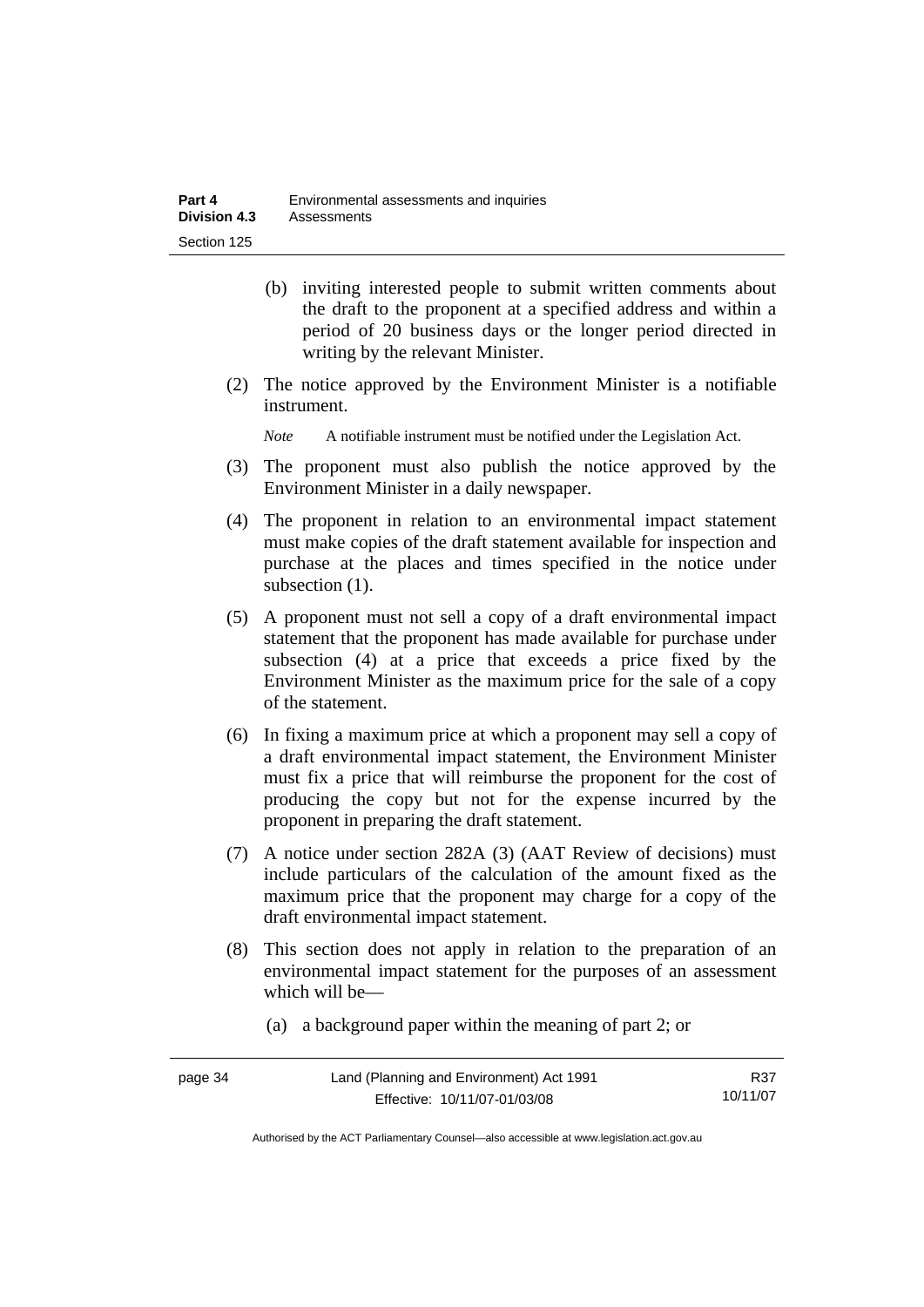(b) notified together with a draft plan of management under division 5.7.

#### **126 Environmental impact statements—consideration of relevant comments and reports**

The proponent in relation to an environmental impact statement must, in preparing the statement, consider any written comments from any person or territory authority, and any reports, related to the environmental impact of the relevant proposal.

## **127 Submission of reports and statements to Environment Minister**

The proponent must submit the relevant public environment report or environmental impact statement to the Environment Minister, together with—

- (a) a written report about the proponent's consultation in relation to the report or statement; and
- (b) a copy of each written comment about the report or statement received by the proponent; and
- (c) a copy of each report mentioned in section 126 that is not available to the public.

## **128 Consultation**

- (1) The Environment Minister may, by giving reasonable notice to—
	- (a) the proponent of a proposal that has an environmental impact; and
	- (b) any other person that the Environment Minister believes on reasonable grounds to have an interest directly affected by the proposal; and
	- (c) any other person that the Environment Minister considers appropriate;

| R37      | Land (Planning and Environment) Act 1991 | page 35 |
|----------|------------------------------------------|---------|
| 10/11/07 | Effective: 10/11/07-01/03/08             |         |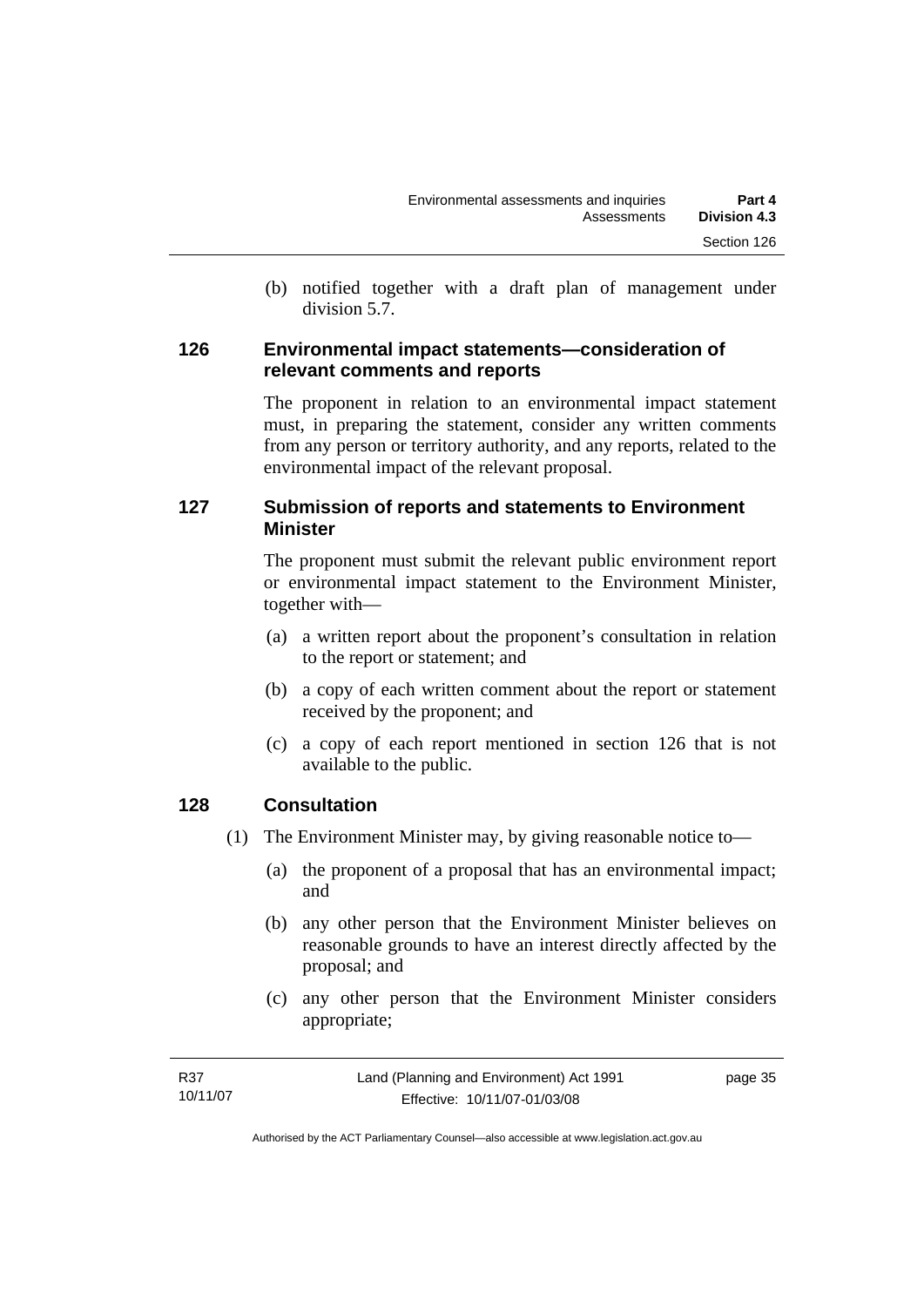call a meeting of them for the purposes of—

- (d) clarifying the proposal or concerns relating to the proposal; or
- (e) clarifying the report of a panel established to conduct an inquiry into the proposal; or
- (f) discussing any ways in which the proposal could be modified to reduce or eliminate any potential adverse environmental impact.
- (2) The Environment Minister must give a written report to each participant in the meeting stating—
	- (a) the outcome of the meeting; and
	- (b) any recommendations that the Environment Minister intends to include in his or her report under section 131 as a result of the meeting.
- (3) If a meeting recommends that a proposal be varied, the Environment Minister must make copies of the report prepared in relation to the meeting for subsection (2) available for public inspection at times and places decided, in writing, by the Environment Minister.
- (4) The decision is a notifiable instrument.

*Note* A notifiable instrument must be notified under the Legislation Act.

(5) The Environment Minister must also publish the decision in a daily newspaper.

## **129 Further information**

 (1) Within the prescribed period after the submission of a public environment report or an environmental impact statement to the Environment Minister, that Minister may, by written notice to the proponent, direct the proponent to provide further specified information in relation to the proposal, report or statement.

R37 10/11/07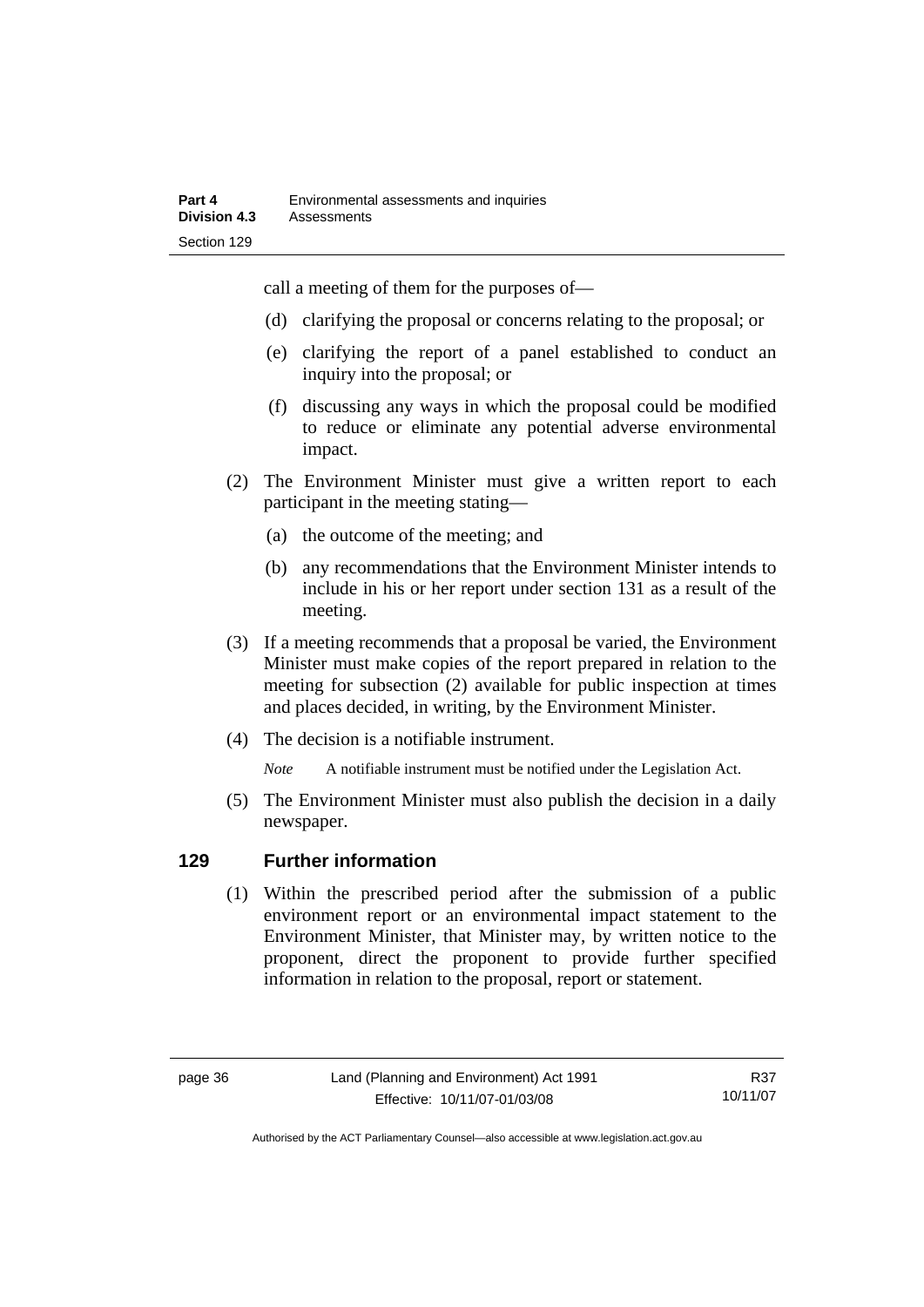(2) On notice under subsection (1), the proponent must, in writing, provide the specified information to the Environment Minister.

## **130 Further revision**

- (1) Within the prescribed period after the submission of a public environment report or an environmental impact statement to the Environment Minister, that Minister may, by written notice to the proponent, request the proponent to revise the report or statement in consideration of specified matters.
- (2) On notice under subsection (1), the proponent may revise the report or statement in consideration of the specified matters.
- (3) The proponent must—
	- (a) if the report or statement is revised—resubmit the revised report or statement to the Environment Minister; or
	- (b) if the report or statement is not revised—submit a written report to the Environment Minister stating the reasons why the proponent has not revised the report or statement.

## **131 Evaluation by Environment Minister**

- (1) Unless subsection (2) applies, within the prescribed period after the submission of a public environment report or environmental impact statement to the Environment Minister, that the Minister must prepare a written report evaluating it.
- (2) If the Environment Minister gives a notice to a proponent under section 130 (1), that Minister must prepare a written report evaluating a public environment report or statement within the prescribed period after the proponent—
	- (a) resubmits the report or statement under section 130 (3) (a); or
	- (b) submits a report under section 130 (3) (b).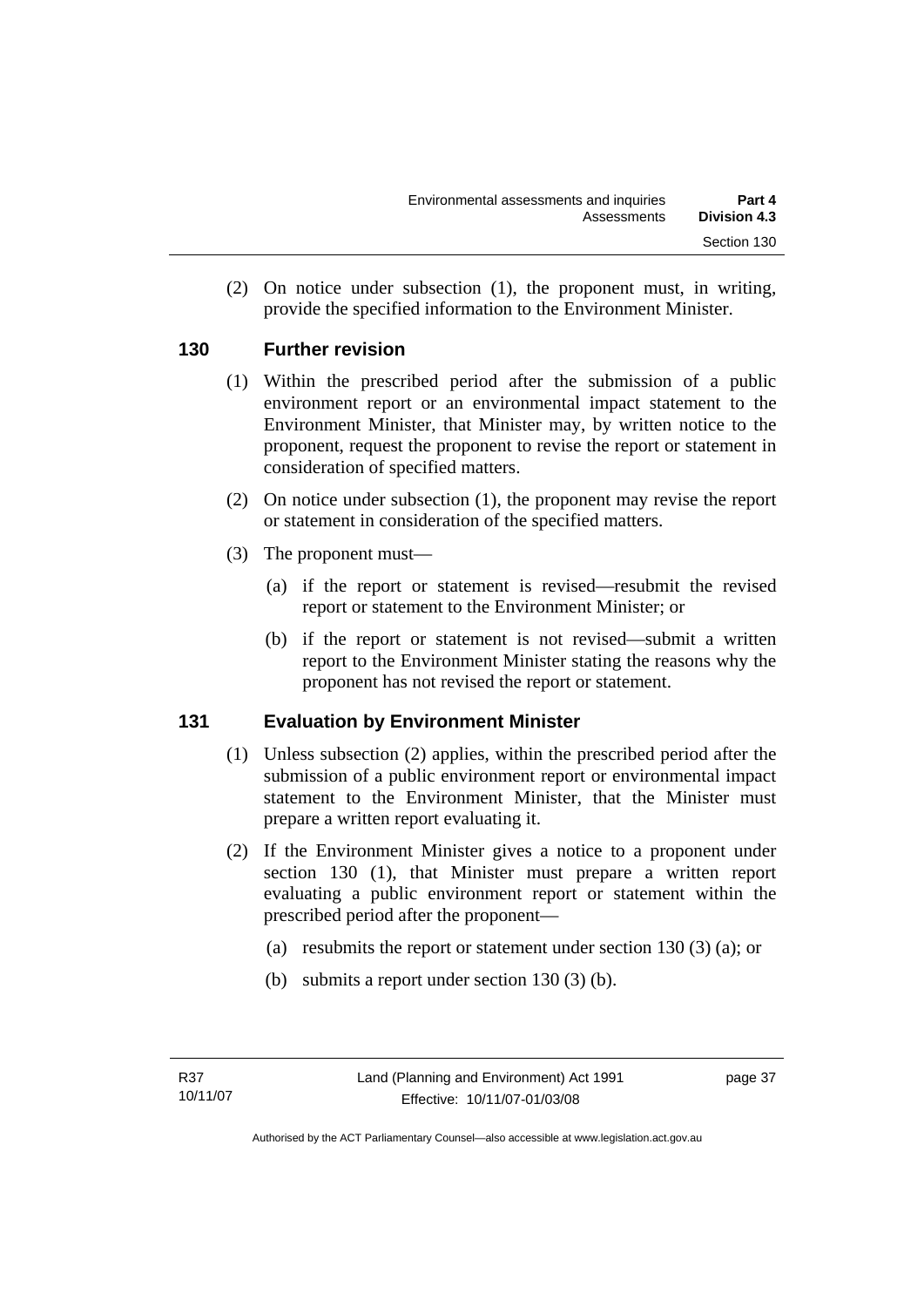- (3) A report under subsection (1) must include—
	- (a) a statement about whether, in the opinion of the Environment Minister, the public environment report or environmental impact statement has been prepared in accordance with this division, and with the relevant directions under this division; and
	- (b) any comment by that Minister about the environmental impact of the relevant proposal; and
	- (c) if that Minister has called a meeting under section 128—the report of that meeting referred to in section 128 (2); and
	- (d) any recommendation of that Minister about the conditions subject to which the proposal should be approved.

#### **132 Presentation to Legislative Assembly and public inspection**

- (1) Within 6 sitting days after the completion of a report mentioned in section 131, the relevant Minister must present to the Legislative Assembly a copy of—
	- (a) the relevant assessment; and
	- (b) any notice given by the Environment Minister under section 129 or section 130; and
	- (c) any report, comment or written information submitted to the Environment Minister under section 127, section 129 or section 130.
- (2) After an assessment is finished, the relevant Minister must make copies of the assessment, together with copies of any documents mentioned in subsection (1) (c), available to the public during office hours at places stated in a written notice prepared by the relevant Minister.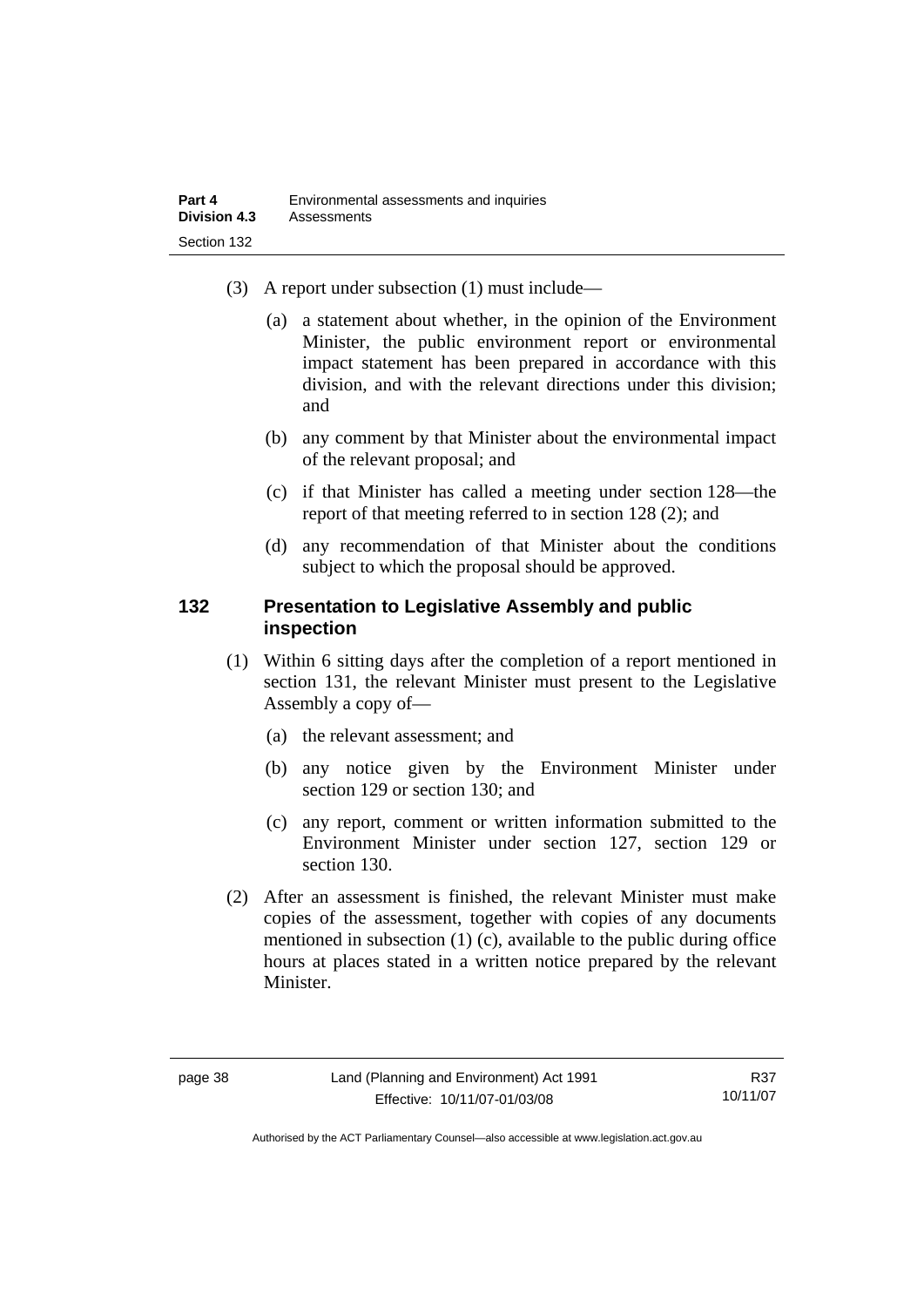(3) The notice under subsection (2) is a notifiable instrument.

*Note* A notifiable instrument must be notified under the Legislation Act.

(4) The relevant Minister must also publish the notice under subsection (2) in a daily newspaper.

#### **133 Exclusion of material**

- (1) If, in the relevant Minister's opinion, based on reasonable grounds—
	- (a) a part of an assessment contains information related to the personal or business affairs of a person—
		- (i) supplied to the proponent or that Minister in confidence; or
		- (ii) the publication of which would reveal a trade secret; and
	- (b) it would not be in the public interest for that part to be published;

the relevant Minister must exclude that part from the copy of the assessment presented to the Legislative Assembly, and from any copy of the assessment made available to the public or for public inspection.

 (2) If a part of an assessment is excluded from the copies of that assessment made available to the public or for public inspection, each copy must include a statement to the effect that an unspecified part of the assessment has been excluded for the purpose of protecting the confidentiality of information included in that part.

#### **134 Exemptions**

- (1) The Environment Minister may, in writing (by an *exemption*)—
	- (a) exempt a specified defined decision, or defined decisions of a specified class, from being the subject of an assessment directed under any Act or subordinate law; or

page 39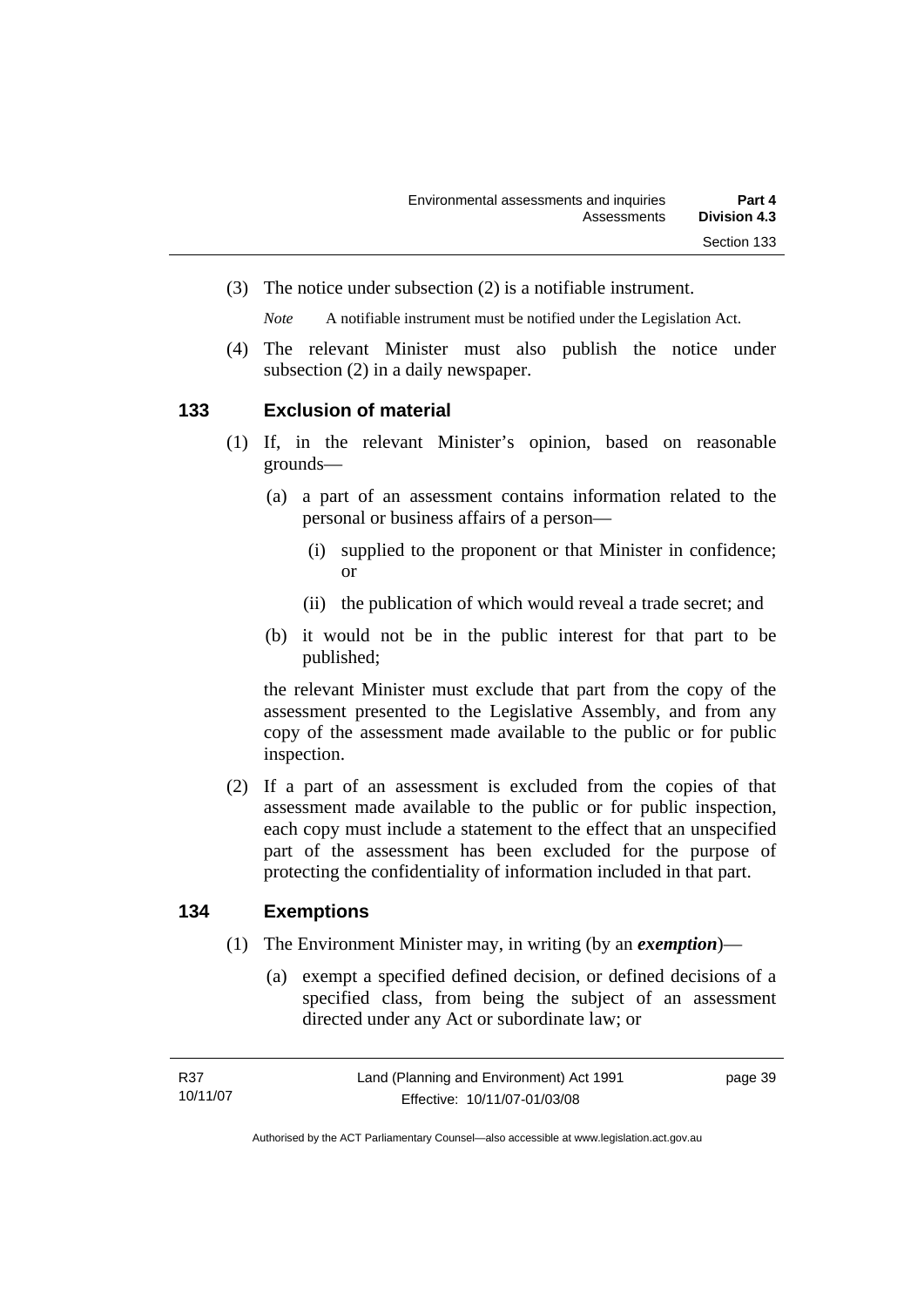- (b) declare that specified provisions of this division are not to apply in relation to a specified assessment, or to assessments of a specified class.
- (2) An exemption is a disallowable instrument.
	- *Note* A disallowable instrument must be notified, and presented to the Legislative Assembly, under the Legislation Act.
- (3) The Legislation Act, chapter 7 (Presentation, amendment and disallowance of subordinate laws and disallowable instruments) applies to an exemption as if each reference in that chapter to 6 sitting days were a reference to 5 sitting days.
- (4) Subject to any disallowance under the Legislation Act, chapter 7, the exemption commences—
	- (a) on the day after the 5th sitting day after the day it is presented to the Legislative Assembly under that chapter; or
	- (b) if the exemption provides for a later date or time of commencement—on that date or at that time.
- (5) The Environment Minister must notify an exemption in a daily newspaper.
- (6) The validity of an exemption is not affected by a failure to comply with subsection  $(5)$ .

## **Division 4.4 Inquiries**

## **Subdivision 4.4.1 Establishment of panels and terms of reference**

#### **135 Constitution**

 (1) If the relevant Minister in relation to a defined decision decides to establish a panel to inquire into the proposal that is the subject of that decision that Minister must, in writing, appoint a person or people to constitute a panel to conduct the inquiry.

page 40 Land (Planning and Environment) Act 1991 Effective: 10/11/07-01/03/08 R37 10/11/07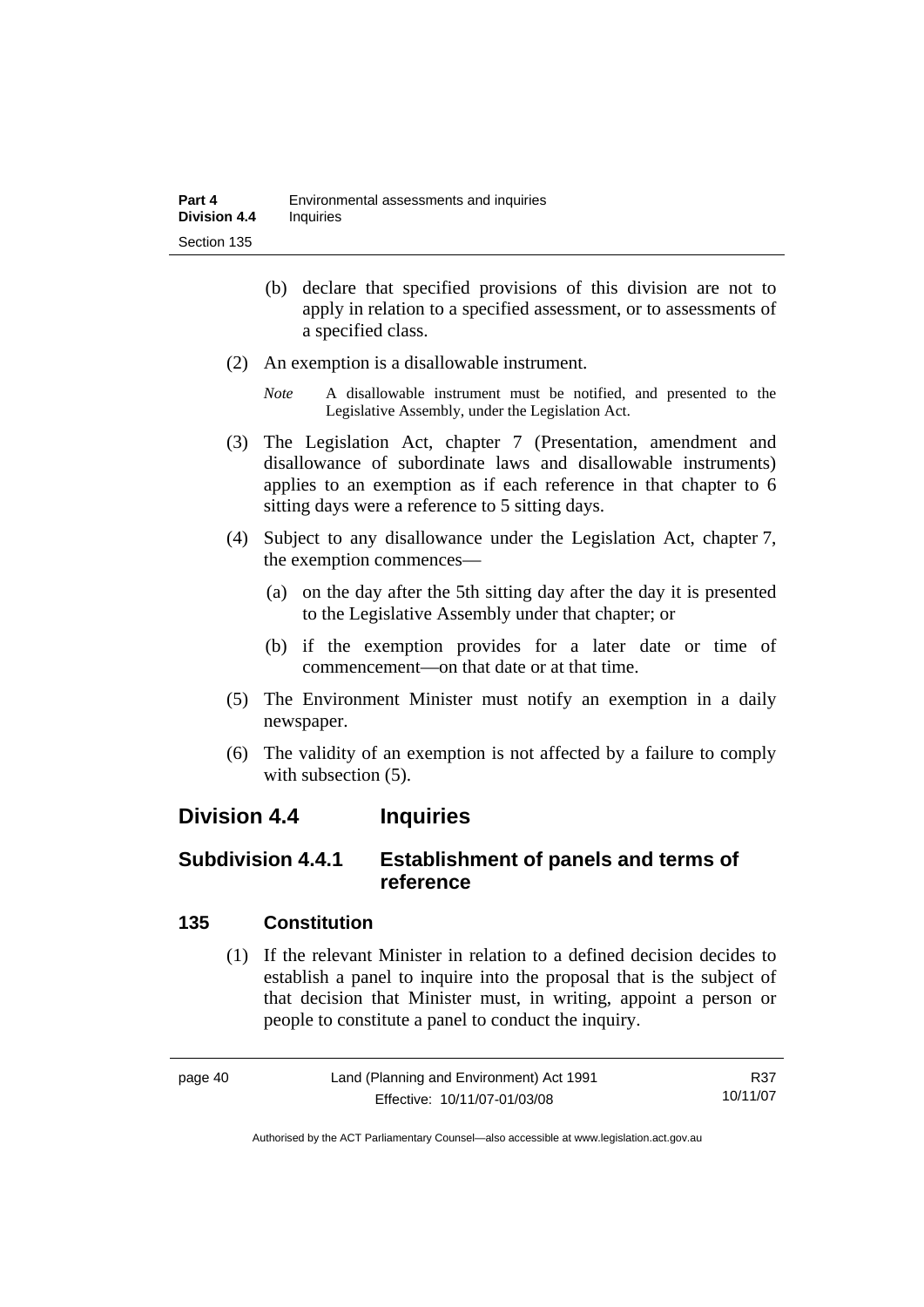(2) The relevant Minister must nominate 1 member (or, for a panel constituted by 1 member, that member) of the panel as the presiding member.

## **136 Combined inquiries**

If 2 or more proposals, the subject of 2 or more defined decisions, would in the opinion of the Environment Minister have substantially interconnected effects, that Minister may, under section 135, with the consent of the relevant Minister in relation to each decision, establish a panel to conduct an inquiry into the potential combined effect of those proposals.

## **138 Terms of reference**

- (1) The relevant Minister must, in writing, decide the terms of reference of an inquiry.
- (2) The terms of reference of an inquiry—
	- (a) must—
		- (i) specify the defined decision; and
		- (ii) require the panel to assess the potential costs and benefits to the community and to the Territory of the proposal that is the subject of that decision; and
		- (iii) specify a reasonable period within which the panel is to report; and
	- (b) may require the panel—
		- (i) to investigate specified aspects of that proposal; or
		- (ii) to consider any specified report.
- (3) The relevant Minister may, at the request of a panel, or on his or her own initiative, in writing, vary the terms of reference of the relevant inquiry.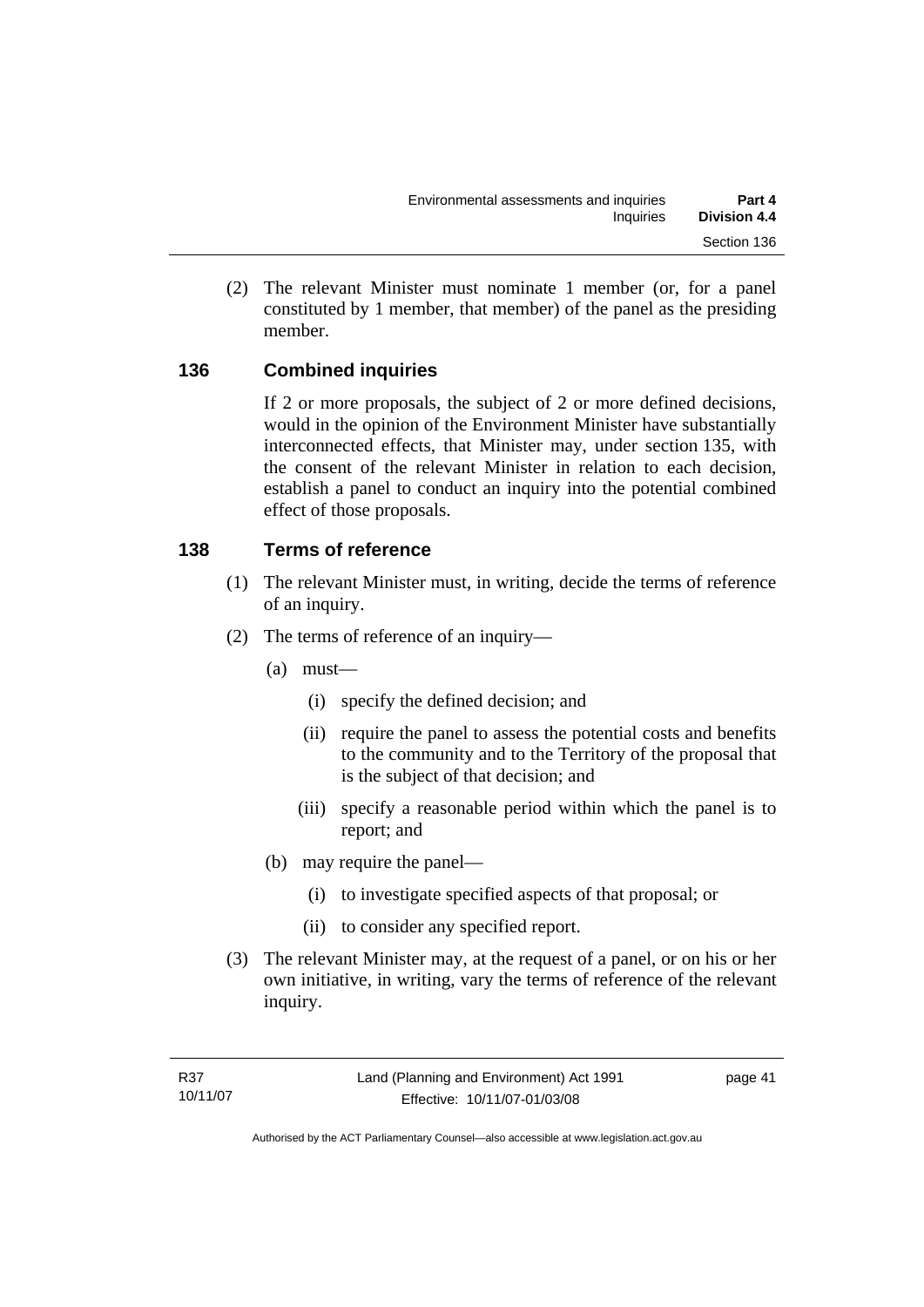(4) A variation of terms of reference is a notifiable instrument. *Note* A notifiable instrument must be notified under the Legislation Act.

## **139 Notification**

- (1) The relevant Minister for an inquiry must, in writing, decide—
	- (a) the members of the panel, and the presiding member; and
	- (b) the terms of reference of the inquiry; and
	- (c) the period within which the panel is to report; and
	- (d) the other matters that Minister considers necessary.
- (2) A decision is a notifiable instrument.

*Note* A notifiable instrument must be notified under the Legislation Act.

## **Subdivision 4.4.2 Inquiry reports**

## **140 Inquiry reports**

A panel must report its findings and recommendations in writing to the relevant Minister in accordance with the terms of reference decided under section 138.

## **141 Presentation to Legislative Assembly and public inspection**

- (1) The relevant Minister must present a copy of the report of a panel's findings and recommendations to the Legislative Assembly within 6 sitting days after the day the Minister receives the report.
- (2) After a report is completed, the relevant Minister must make copies of the report available to the public during office hours at places stated in a written notice prepared by the relevant Minister.
- (3) The notice is a notifiable instrument.

*Note* A notifiable instrument must be notified under the Legislation Act.

R37 10/11/07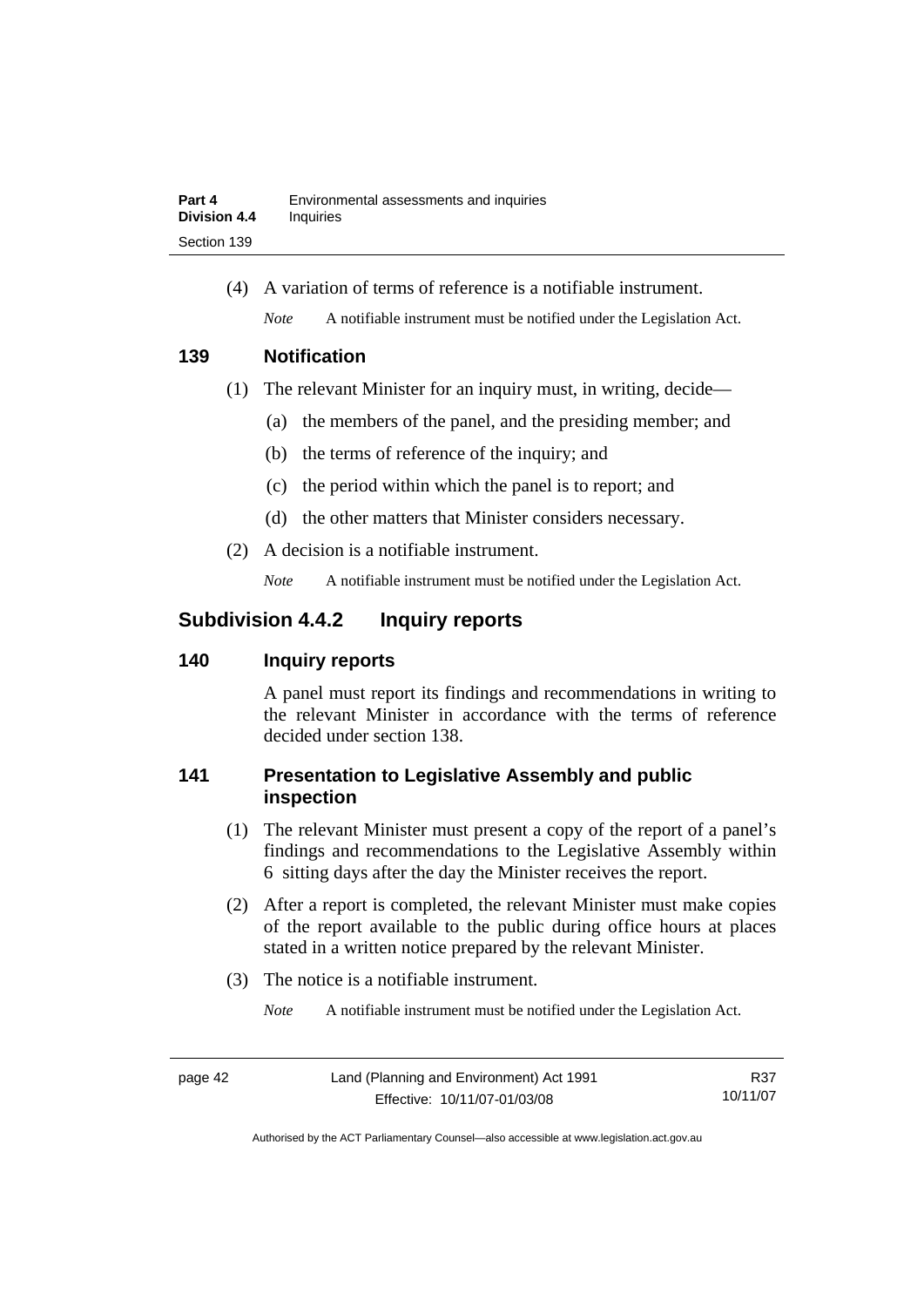(4) The relevant Minister must also publish the notice in a daily newspaper.

## **142 Exclusion of material**

- (1) If, in the panel's opinion based on reasonable grounds and expressed in its report—
	- (a) a part of a report contains information related to the personal or business affairs of a person—
		- (i) supplied to the panel in confidence; or
		- (ii) the publication of which would reveal a trade secret; and
	- (b) it would not be in the public interest for that part to be published;

the relevant Minister may exclude that part from the copy of the report presented to the Legislative Assembly, and from any copy made available to the public or for public inspection.

 (2) If a part of a report is excluded under subsection (1), each copy of the report presented to the Legislative Assembly or made available to the public or for public inspection must include a statement to the effect that an unspecified part of the report has been excluded for the purpose of protecting the confidentiality of information included in that part.

## **Subdivision 4.4.3 Procedures and powers**

## **143 Definitions for sdiv 4.4.3**

In this subdivision:

*authorised person* means—

- (a) a panel member; or
- (b) a person assisting a panel member in a way authorised in writing by the member.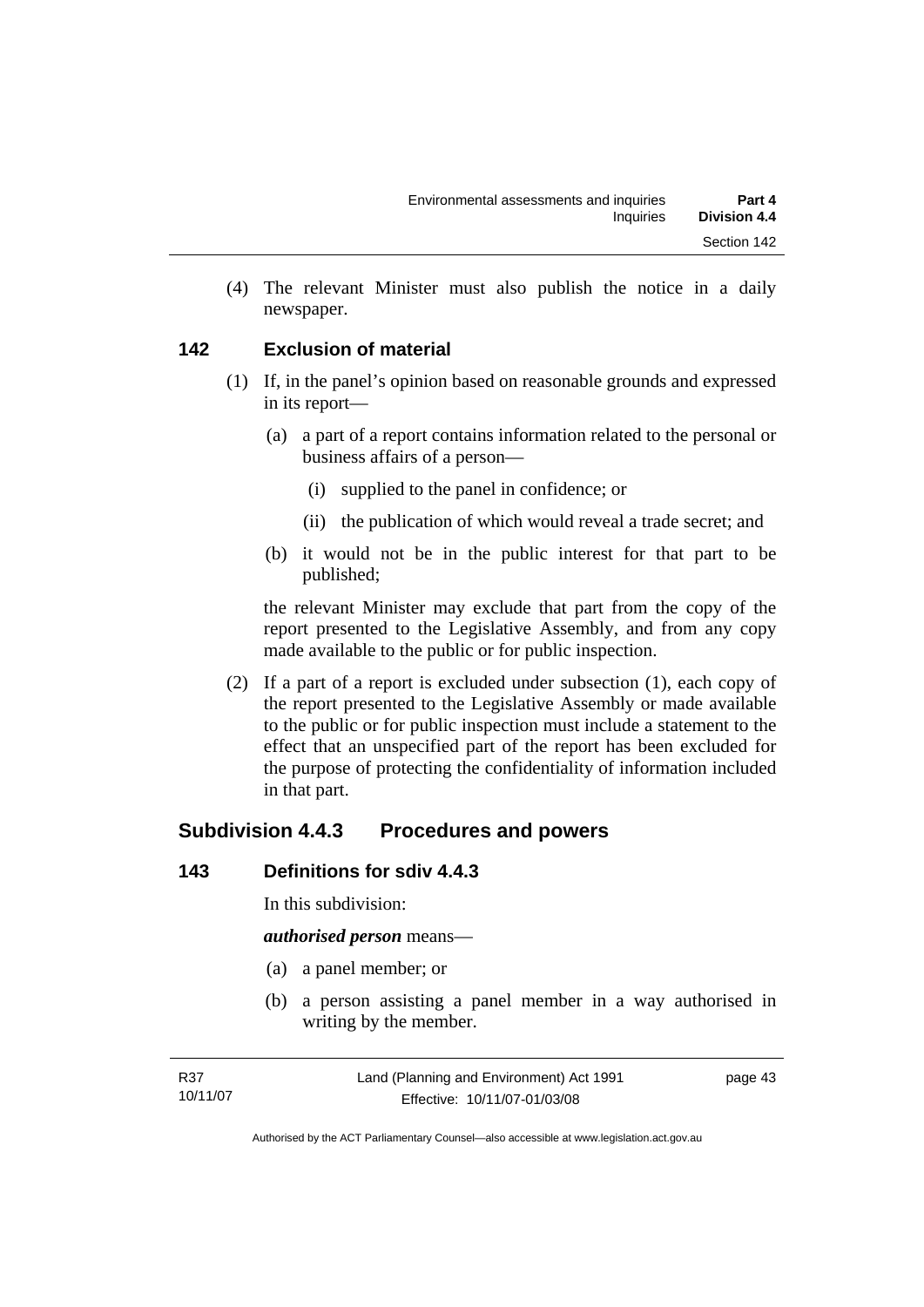*occupier*, of a place, includes—

- (a) a person believed, on reasonable grounds, to be an occupier of the place; and
- (b) a person apparently in charge of the place.

*place* includes premises, land, vehicle, aircraft or vessel.

#### **144 Notice of inquiry hearings**

- (1) At a reasonable time before the beginning of an inquiry, the presiding member of a panel must prepare a notice stating—
	- (a) the subject matter of the inquiry; and
	- (b) the time when, and place where, the inquiry is to begin.
- (2) The notice is a notifiable instrument.

*Note* A notifiable instrument must be notified under the Legislation Act.

(3) The presiding member must also publish the notice in a daily newspaper.

#### **145 Public hearings**

- (1) A panel must conduct its inquiry in public, except as provided by subsection (2).
- (2) A panel may—
	- (a) direct that the inquiry or any part of it be held in private, and give directions about who may be present during any private hearing; or
	- (b) give directions prohibiting or restricting the publication of evidence given before the inquiry, or of matters contained in documents lodged with the inquiry; or
	- (c) give directions prohibiting or restricting the disclosure to any specified person of such evidence or such matters.

R37 10/11/07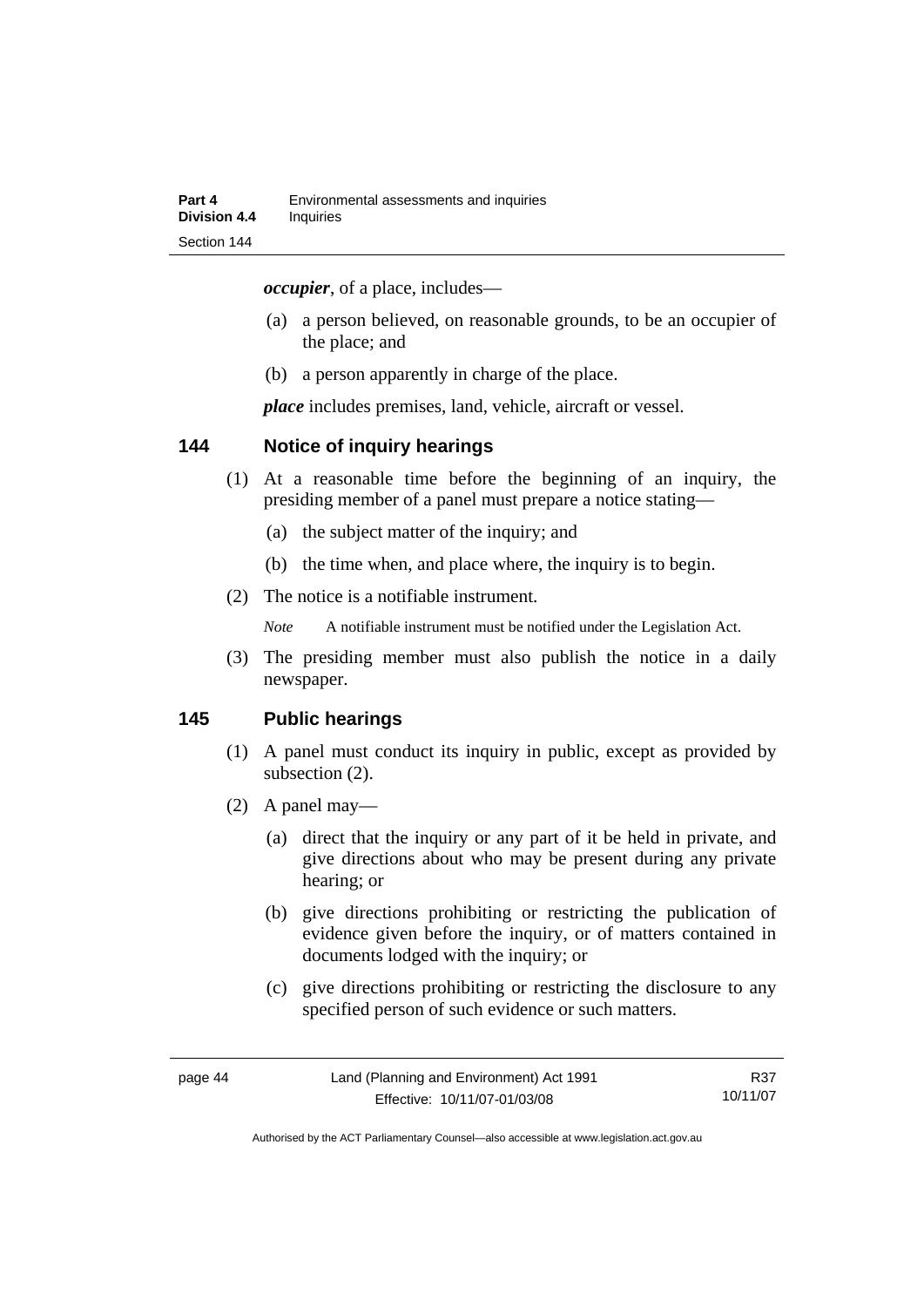- (3) In making a direction under subsection (2), a panel must consider—
	- (a) the principle that it is desirable that the inquiry should be held in public, and that evidence given before the inquiry, and documents lodged with the inquiry, should be available to interested people and to the public; and
	- (b) in the circumstances, whether confidentiality is required for the relevant proceedings, evidence or matter.
- (4) A panel may issue a direction under subsection (2) for a special hearing under section 147.

#### **146 General procedure**

- (1) At a hearing of an inquiry, the panel—
	- (a) must not conduct the hearing in an unduly formal way; and
	- (b) is not bound by the rules of evidence, and may inform itself—
		- (i) in any way it considers appropriate; and
		- (ii) without notice to any person who has made a submission to the inquiry; and
	- (c) may take evidence on oath; and
		- *Note Oath* includes affirmation and *take* an oath includes make an affirmation (see Legislation Act, dict, pt 1). For the taking of an oath or the making of an affirmation, see the *Oaths and Affirmations Act 1984.*
	- (d) may prohibit or regulate cross-examination; and
	- (e) subject to this subdivision, may otherwise decide its own procedures.
- (2) Unless otherwise required by the panel, a person may make a submission to an inquiry orally or in writing or partly orally and partly in writing.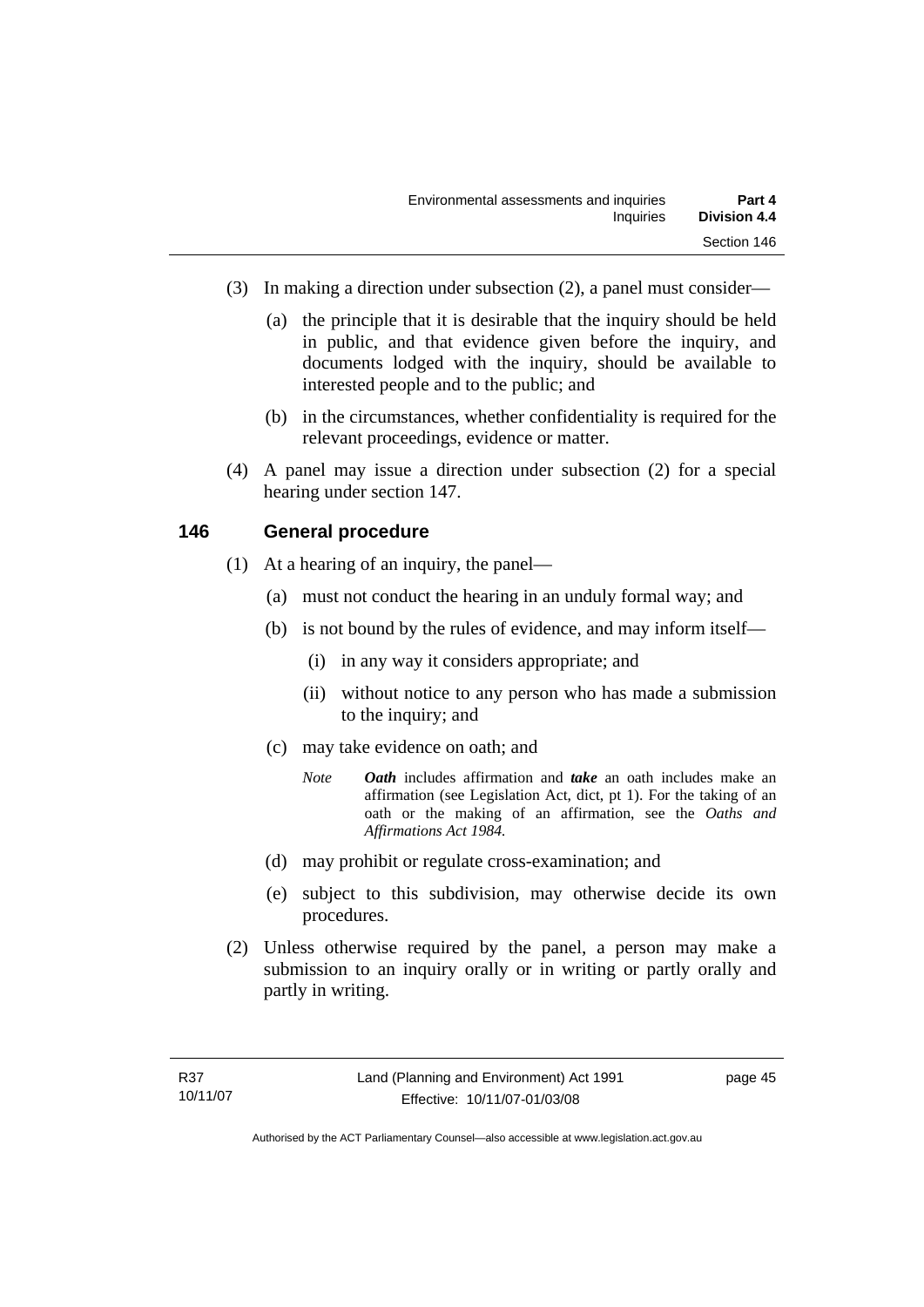(3) The panel may adjourn an inquiry from time to time and from place to place (whether within or outside the ACT).

## **147 Special hearings—consultation with interested persons**

- (1) A panel may hold a special hearing of the inquiry to consult with—
	- (a) the proponent; and
	- (b) any other person that the panel believes on reasonable grounds to have an interest directly affected by the proposal; and
	- (c) any other person the panel considers appropriate;

for the purposes of—

- (d) clarifying the proposal; and
- (e) discussing ways in which the proposal could be modified to reduce or eliminate any potential environmental impact.
- (2) The panel must give each person mentioned in subsection (1) reasonable written notice of the special hearing.

*Note* For how documents may be given, see the Legislation Act, pt 19.5.

- (3) The panel must conduct a special hearing in an informal way.
- (4) The panel must include in the report of an inquiry a report stating—
	- (a) the outcome of the special hearing; and
	- (b) any influence the special hearing has had on the panel's recommendations in relation to the proposal.

#### **148 Assessments for purpose of inquiries**

 (1) For the purposes of an inquiry, the relevant Minister may, at the written request of the panel, or on his or her own initiative, direct that an assessment be made of the environmental impact of any aspect of the proposal that is the subject of the relevant defined decision.

R37 10/11/07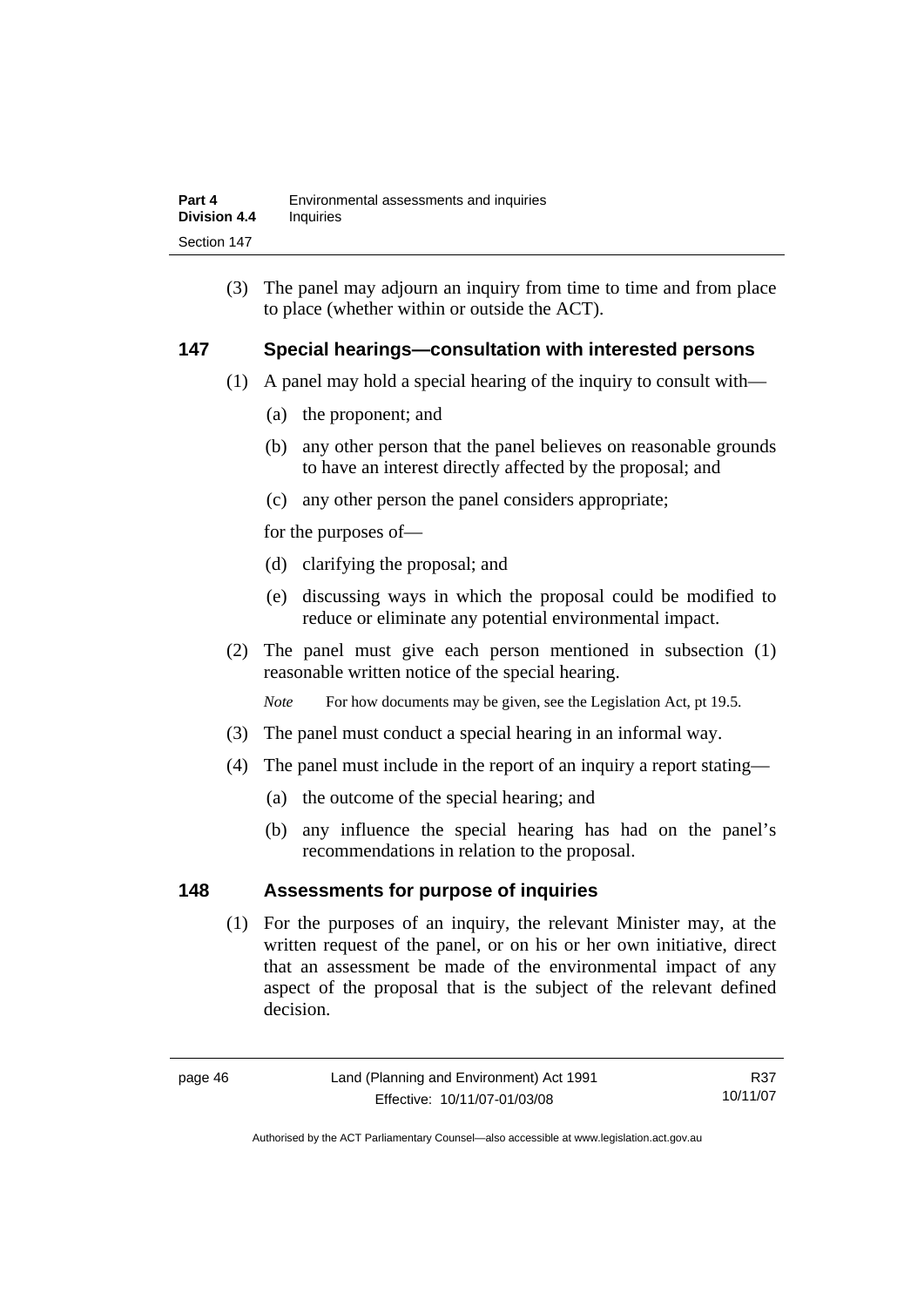- (2) An assessment under subsection (1) consists of a public environment report or an environmental impact statement, but does not include a report of the Environment Minister under section 131 evaluating the public environment report or environmental impact statement.
- (3) Section 127, section 128, section 129 and section 130 apply to an assessment under subsection (1) as if the references to the Environment Minister in those sections were references to the relevant Minister.
- (4) Section 131 does not apply in relation to an assessment under subsection  $(1)$ .
- (5) For section 132 (1), the relevant Minister must present a copy of an assessment under subsection (1), together with any notice, report, comment or information mentioned in section 132 (1) (b) or (c), to the Legislative Assembly within 6 sitting days after—
	- (a) receiving the assessment under section 127; or
	- (b) if the Minister issues a notice under section 129, but does not issue a notice under section 130—receiving the relevant information under section 129 (2); or
	- (c) if the Minister issues a notice under section 130—receiving the assessment or report under section 130 (3).

#### **149 Powers in relation to witnesses etc**

- (1) The presiding member of a panel, or a person authorised in writing by the presiding member, may, by written notice given to a person, require the person to appear before the panel at a hearing of the inquiry, at a stated time and place, to do either or both of the following:
	- (a) to give evidence;
	- (b) to produce a stated document or other thing relevant to the inquiry.

| R37      | Land (Planning and Environment) Act 1991 | page 47 |
|----------|------------------------------------------|---------|
| 10/11/07 | Effective: 10/11/07-01/03/08             |         |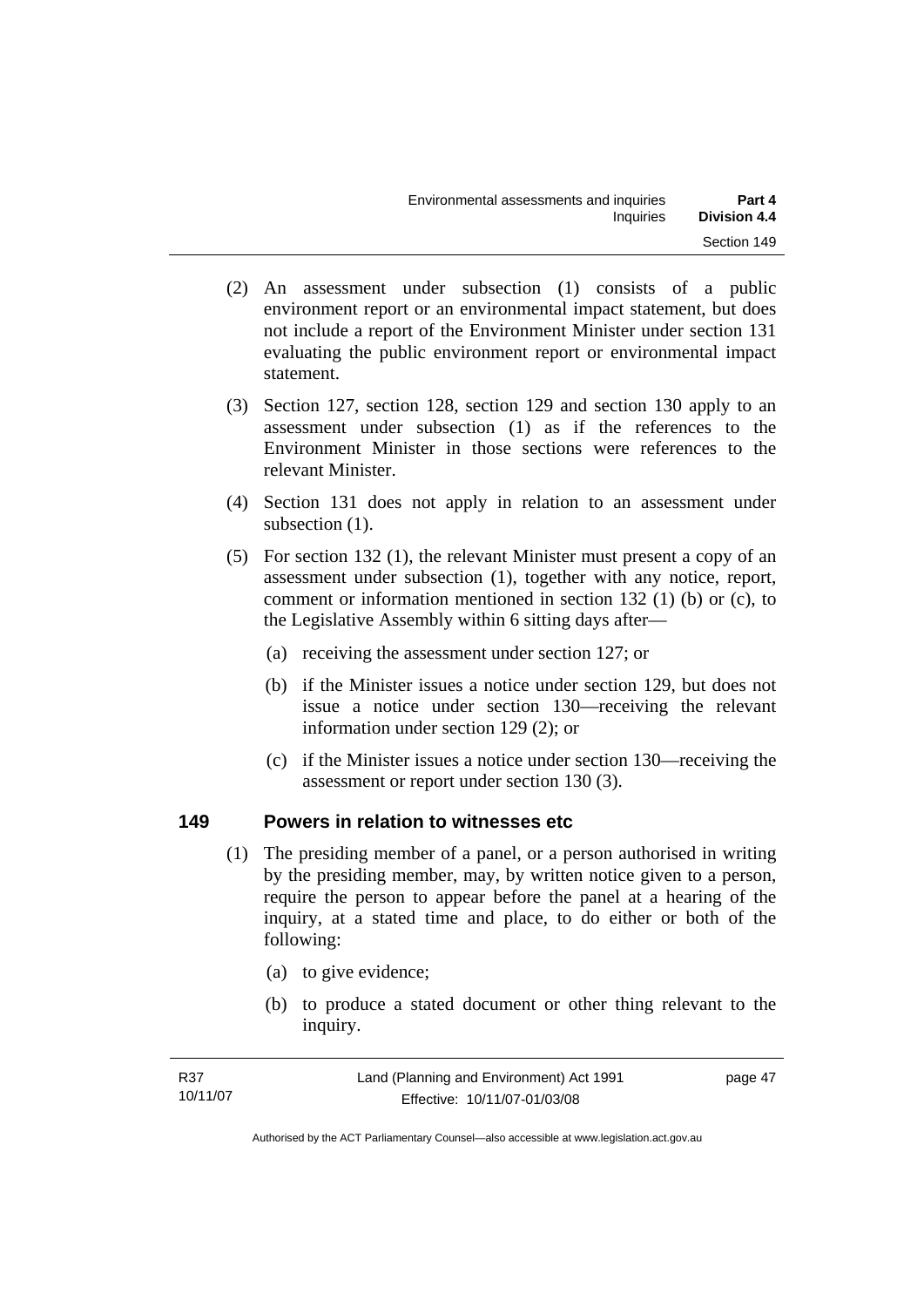| Part 4              | Environmental assessments and inquiries |
|---------------------|-----------------------------------------|
| <b>Division 4.4</b> | <b>Inquiries</b>                        |
| Section 151         |                                         |

- (2) A person attending before the panel under a notice under subsection (1) is entitled to be paid by the Territory the allowances prescribed by regulation.
- (3) The presiding member of the panel may require a witness appearing at a hearing before the panel to give evidence to do 1 or more of the following:
	- (a) to take an oath;
	- (b) to answer a question relevant to the hearing;
	- (c) to produce a stated document or other thing relevant to the hearing.
	- *Note Oath* includes affirmation and *take* an oath includes make an affirmation (see Legislation Act, dict, pt 1).

#### **151 Inspection of books and documents**

- (1) An authorised person may inspect any book or document given in evidence to the inquiry, and may make copies of, or copy extracts from, such a book or document.
- (2) A book or document given in evidence to an inquiry may be kept by the panel for the reasonable period the panel considers appropriate.
- (3) A panel must allow the owner of a book or document kept by the panel reasonable access to the book or document.

#### **152 Power of entry**

- (1) For an inquiry, an authorised person may enter any place—
	- (a) with the consent of the occupier; or
	- (b) under a warrant issued under section 153.
- (2) Before seeking the consent of the occupier of a place for subsection (1), an authorised person must—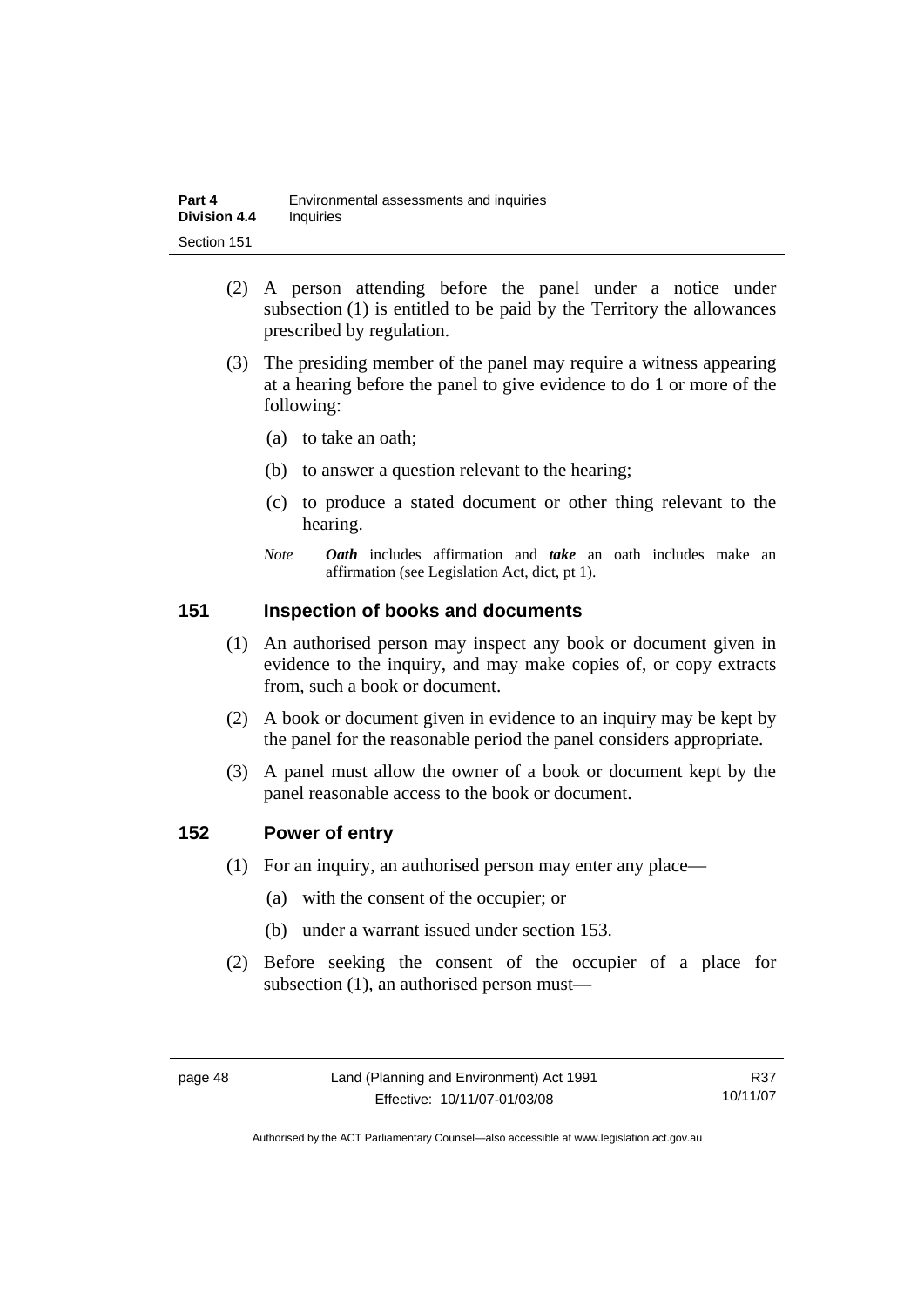- (a) if the authorised person is a panel member—produce written evidence of his or her appointment; and
- (b) if the authorised person is the assistant of a panel member produce written evidence of his or her authority; and
- (c) inform the occupier that the occupier may refuse to give consent.
- (3) If an authorised person obtains the consent of the occupier to enter a place under subsection (1), the authorised person must ask the occupier to sign a written acknowledgment—
	- (a) that the occupier has been informed that the occupier may refuse to so consent; and
	- (b) that the occupier has consented; and
	- (c) of the day and time when the occupier consented.
- (4) If it is material, in any proceedings, for a court to be satisfied that an occupier has consented to the entry of premises by an authorised person under subsection (1) and an acknowledgment in accordance with subsection (3) signed by the occupier is not produced in evidence, it must be presumed that the occupier did not consent, but that presumption is rebuttable.

## **153 Search warrants**

- (1) If a panel member believes on reasonable grounds that it is necessary, for the inquiry, for an authorised person to enter and inspect any place and to search for and inspect anything or any kind of thing, within the next 28 days the member may—
	- (a) lay before a magistrate an information on oath setting out those grounds; and
	- (b) apply for the issue of a warrant to search the place for such a thing or things, and to inspect it or them.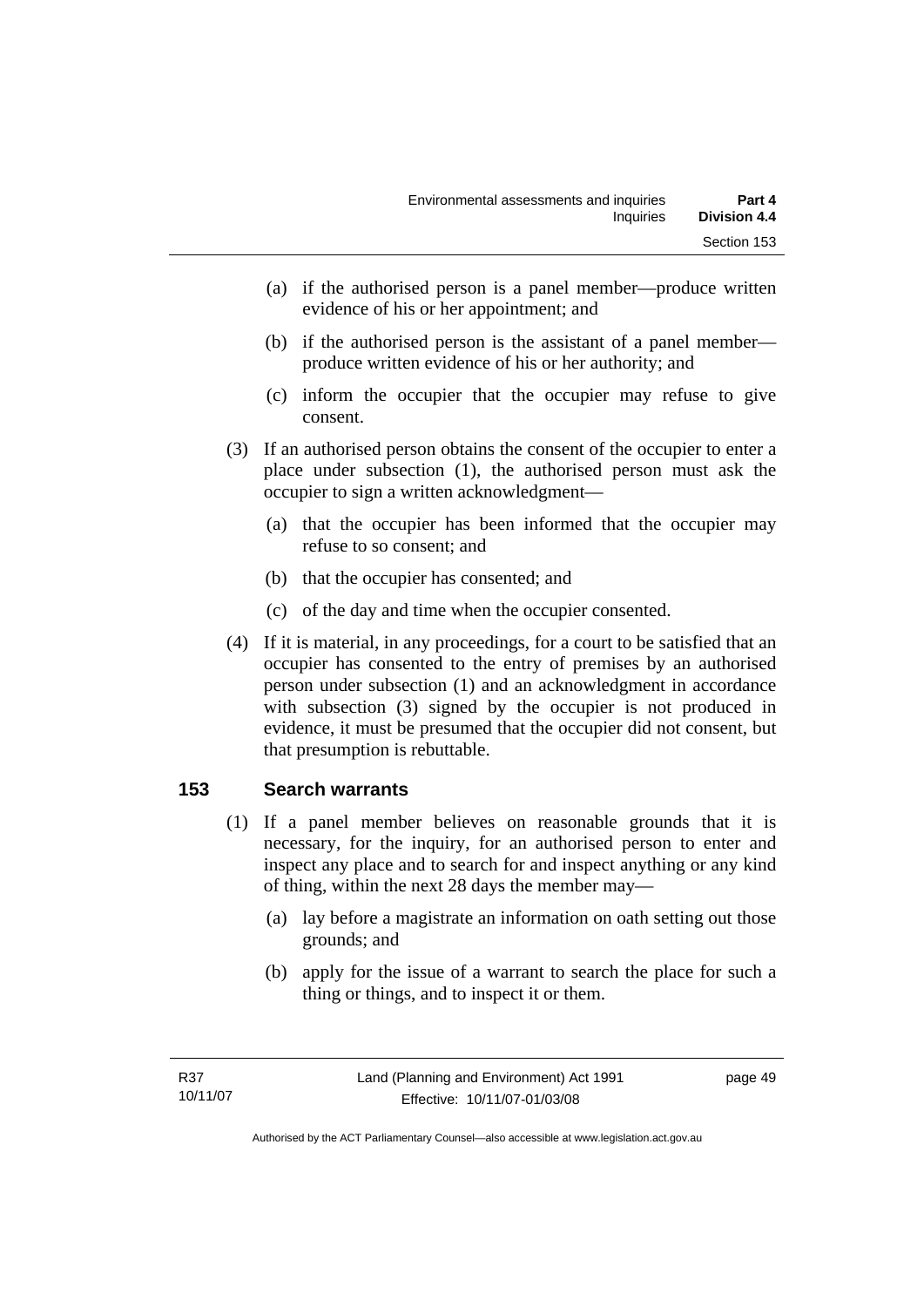- (2) On application under subsection (1), the magistrate may issue a warrant authorising the authorised person named in the warrant, with the assistance and by the force that is necessary and reasonable—
	- (a) to enter the place; and
	- (b) to search for any specified thing or anything of a specified kind; and
	- (c) to inspect any such thing.
- (3) A magistrate must not issue a warrant unless—
	- (a) the applicant or another person has given the magistrate, either orally or by affidavit, any further information that the magistrate requires about the grounds on which the issue of the warrant is sought; and
	- (b) the magistrate is satisfied that there are reasonable grounds for issuing the warrant.
- (4) A warrant must—
	- (a) specify the inquiry in relation to which the entry, search and inspection are authorised; and
	- (b) state the purpose for which it is issued; and
	- (c) specify particular hours during which the entry is authorised, or state that the entry is authorised at any time of the day or night; and
	- (d) include a description of the things, or kinds of things, in relation to which any power under section 154 may be exercised; and
	- (e) specify a date not later than 28 days after the date of issue of the warrant when the warrant ceases to have effect.

R37 10/11/07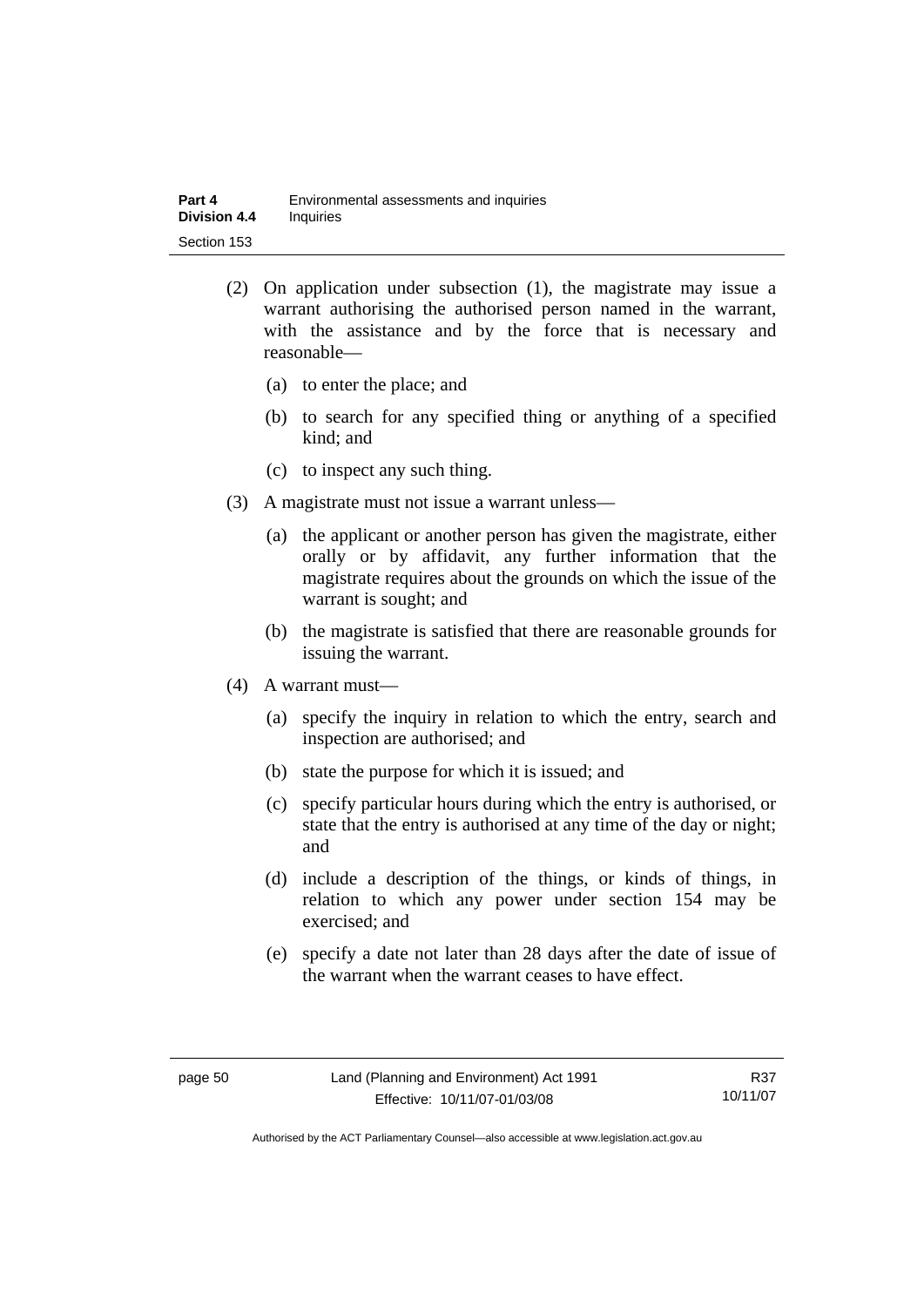#### **154 Powers of search and inspection**

- (1) Subject to the terms of any warrant issued under section 153, if an authorised person enters a place in accordance with section 152, the authorised person may, for the purposes of the inquiry—
	- (a) inspect the place; or
	- (b) search for and inspect anything; or
	- (c) require the occupier to give the authorised person the assistance that is reasonable to enable the authorised person to exercise his or her powers under this section.
- (2) A person must not, without reasonable excuse, contravene a requirement made of the person under subsection (1) (c).

Maximum penalty: 50 penalty units.

#### **155 Application of Criminal Code, ch 7**

A proceeding before a panel is a legal proceeding for the Criminal Code, chapter 7 (Administration of justice offences).

*Note* That chapter includes offences (eg perjury, falsifying evidence, failing to attend and refusing to be sworn) applying in relation to panel proceedings.

#### **156 Contempt of panel**

A person commits an offence if the person does something in the face, or within the hearing, of a panel that would be contempt of court if the panel were a court of record.

Maximum penalty: 100 penalty units, imprisonment for 1 year or both.

#### **157 Protection of panel members and witnesses**

 (1) A panel member has, in the exercise of the member's functions, the same protection and immunity as a judge of the Supreme Court.

| R37      | Land (Planning and Environment) Act 1991 | page 51 |
|----------|------------------------------------------|---------|
| 10/11/07 | Effective: 10/11/07-01/03/08             |         |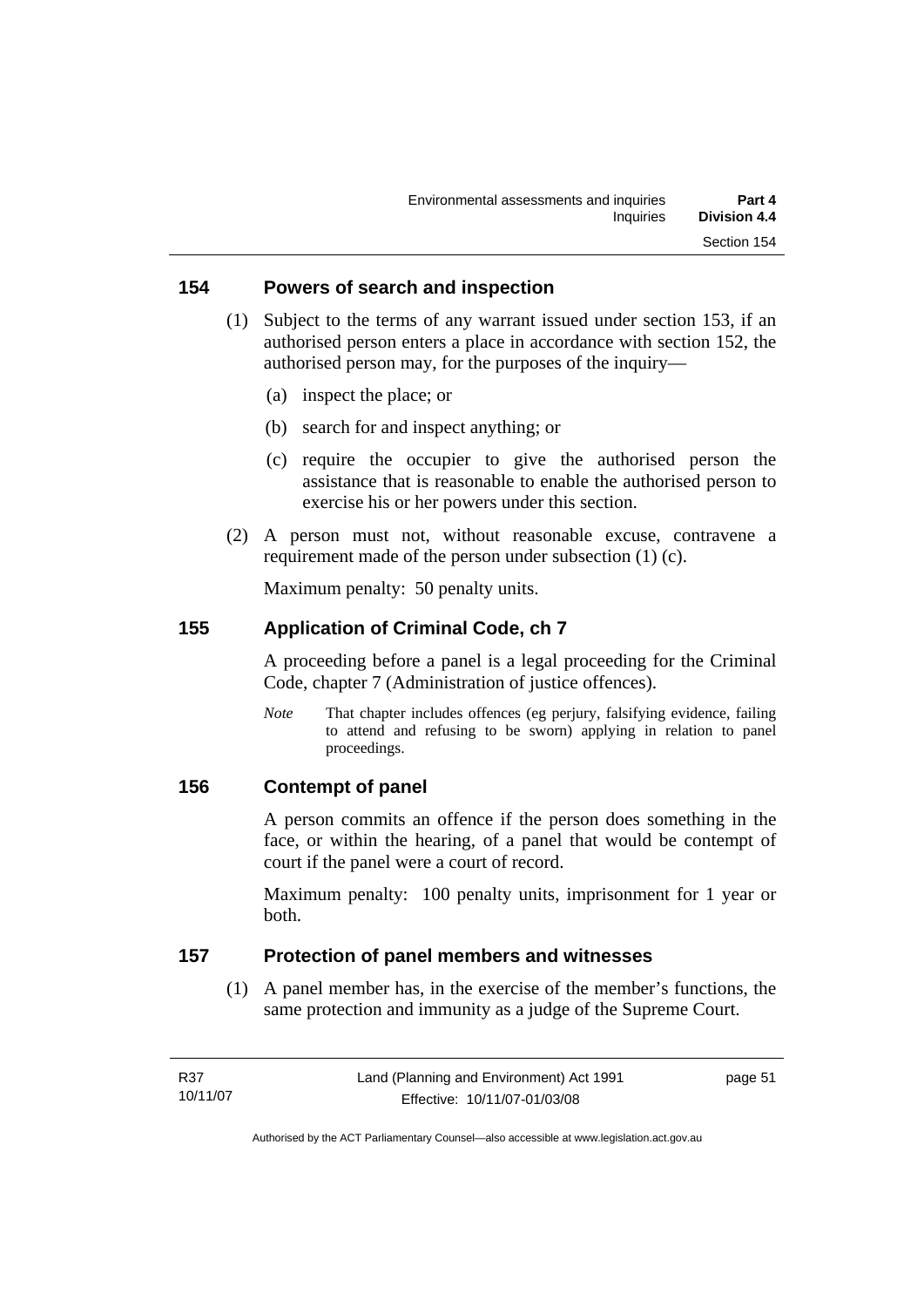| Part 4              | Environmental assessments and inquiries |
|---------------------|-----------------------------------------|
| <b>Division 4.4</b> | Inquiries                               |
| Section 157         |                                         |

 (2) Subject to this division, a person giving evidence to an inquiry has the same protection, and is subject to the same liabilities, in any civil or criminal proceeding as a witness in a proceeding in the Supreme Court.

page 52 Land (Planning and Environment) Act 1991 Effective: 10/11/07-01/03/08

R37 10/11/07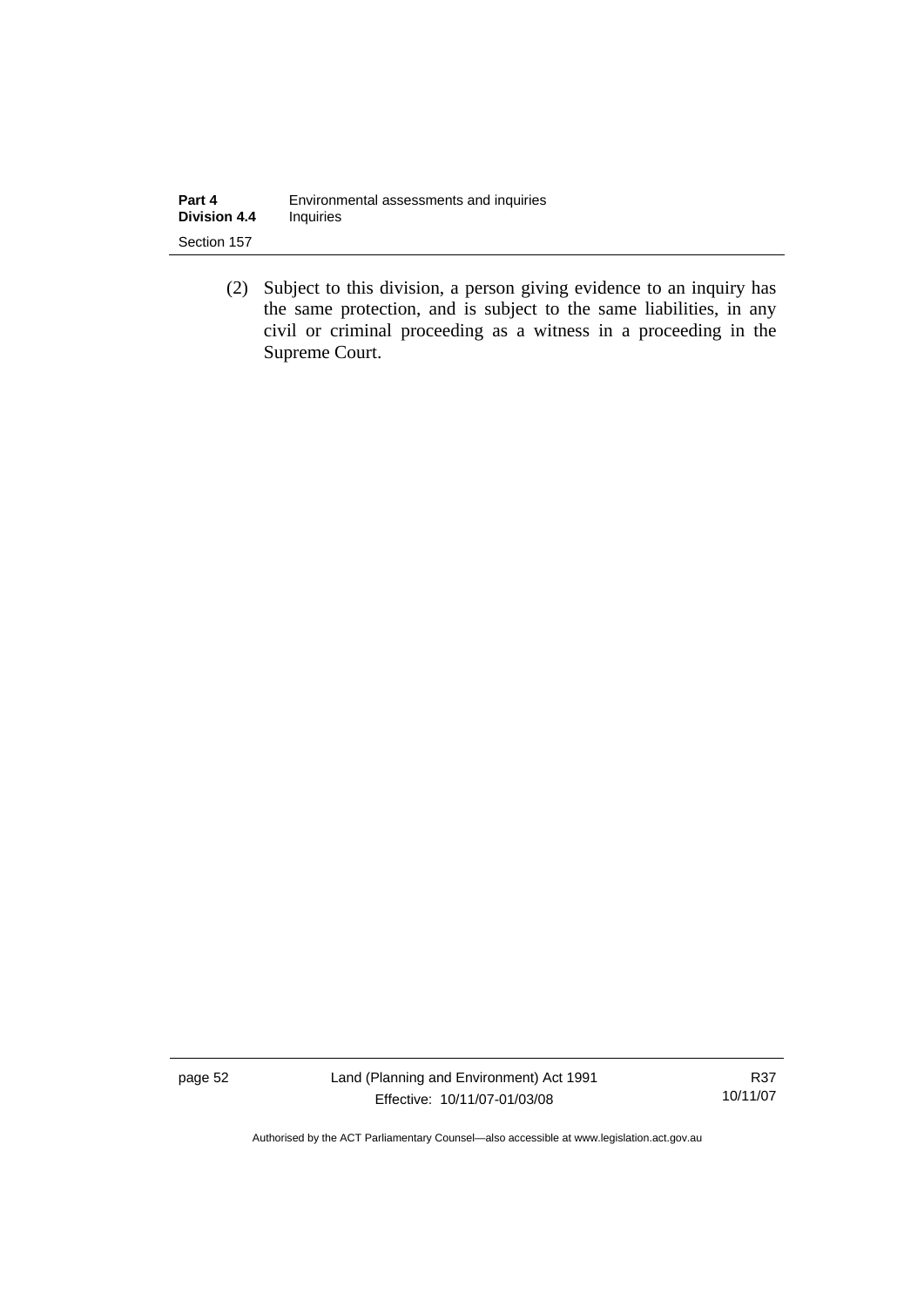# **Part 5 Land administration**

## **Division 5.1 Preliminary**

## **159 Definitions for pt 5**

In this part:

*building and development provision*, in relation to a lease, means a provision of the lease that requires the lessee to carry out specified works on the land comprised in the lease or on any unleased territory land.

*consolidation* means the surrender of 2 or more leases held by the same lessee and the grant of a new lease or leases to that lessee for the purpose of consolidating the parcels of land comprised in the surrendered leases.

*lease* means a lease (other than a sublease)—

- (a) granted under this Act; or
- (b) that is taken under section 289 (Status of leases and licences) to have been granted under this Act; or
- (c) granted or arising under the *Unit Titles Act 2001*.

*lessee* means the person who is the proprietor of a lease, whether or not the person is the registered proprietor of the lease, and whether or not the lease was granted to the person or the lease passed to the person by assignment, transfer, devolution or operation of law.

*market value*, of a lease, means the amount that could be expected to be paid for the lease on the open market if it were sold by a willing but not anxious seller to a willing but not anxious buyer.

*nominal rent lease* means a lease of territory land for nominal rent.

R37 10/11/07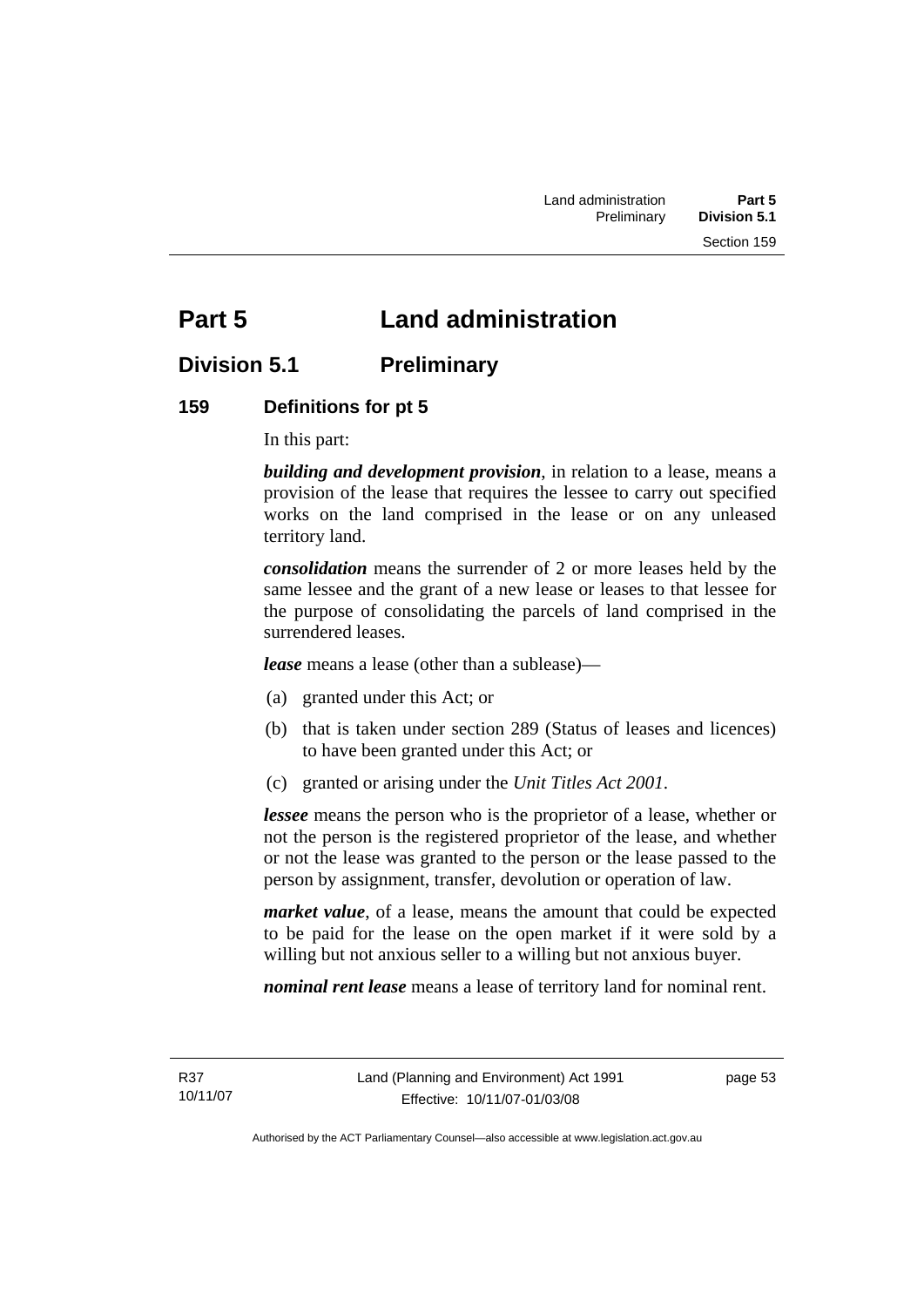| Part 5       | Land administration |
|--------------|---------------------|
| Division 5.1 | Preliminary         |
| Section 159  |                     |

*provision*, of a lease, includes a provision incorporated in the lease by reference and any other provision to which the lease is subject.

*public car park* means a road related area within the meaning of the *Road Transport (Safety and Traffic Management) Act 1999*, section 42 (Regulations about parking) that is available for use by the public for parking without the payment of money.

*registered lease* means a lease registered in the register kept under the *Land Titles Act 1925.*

*registered proprietor*, in relation to a lease, means the person who is registered under the *Land Titles Act 1925* as proprietor of the lease.

*rental lease* means a lease of territory land for rent in excess of nominal rent.

*residential lease* means a lease of territory land granted for residential purposes only.

*rural lease* means a lease of territory land granted for rural purposes or purposes including rural purposes.

*subdivision* means the surrender of 1 lease, or the surrender of more than 1 lease, held by the same lessee, and the grant of new leases to that lessee for the purpose of subdividing the parcel or parcels of land comprised in the surrendered lease or leases, but does not include the subdivision of land under the *Unit Titles Act 2001*.

*sublease* means a sublease of a parcel of land, or part of a parcel of land, subject to a lease, or of a building, or a part of a building, on a parcel of land subject to a lease.

*sublessee* means the person who is the proprietor of a sublease, whether the sublease was granted to the person or the sublease has passed to the person by assignment, transfer, devolution or operation of law.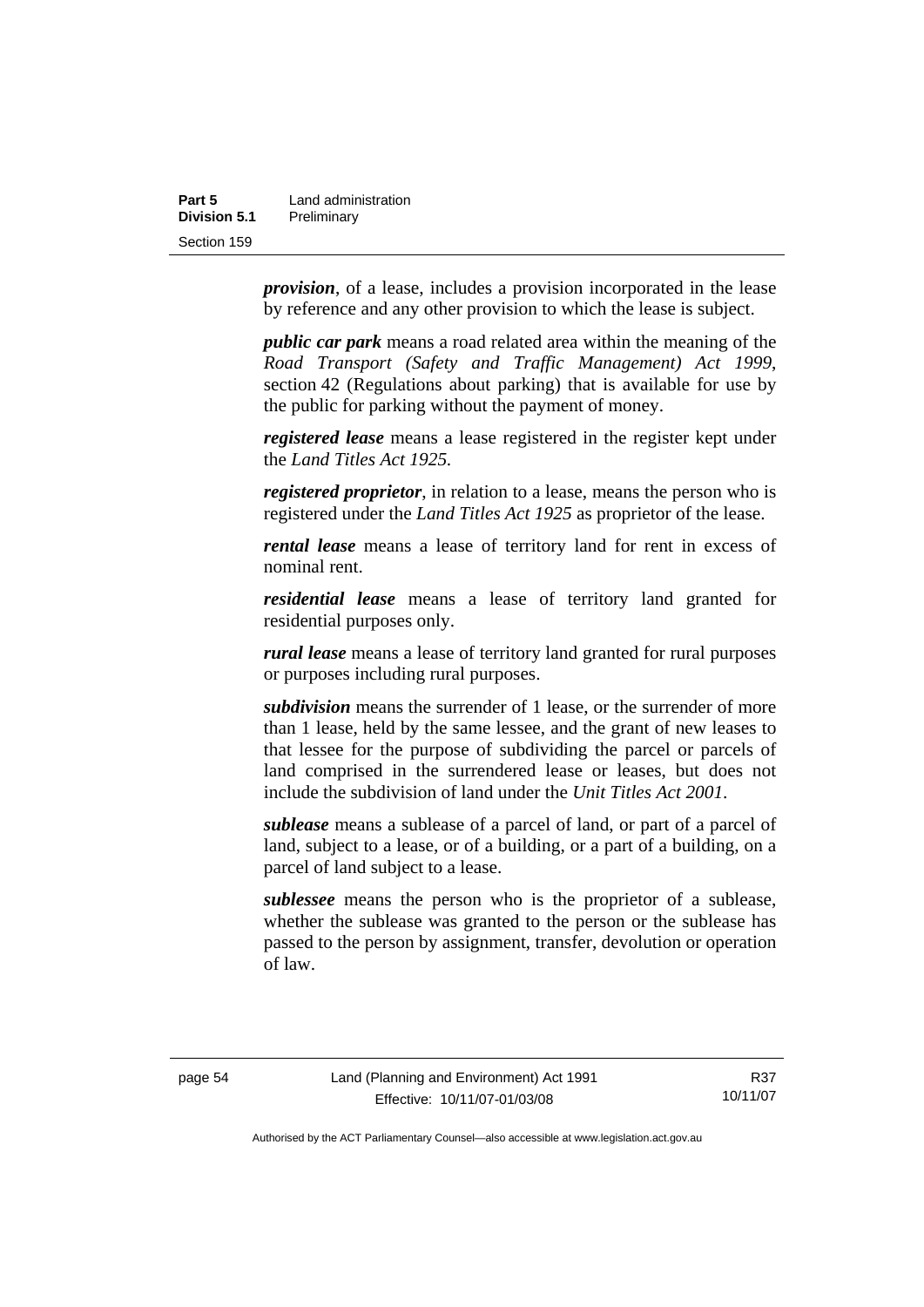#### **159A Meaning of** *concessional lease* **for Act**

(1) In this Act:

#### *concessional lease*—

- (a) means a lease granted for a consideration less than the full market value of the lease, or for no consideration, if neither of the following payments has been made to the Territory:
	- (i) an amount in relation to the grant of the lease that is equal to the lease's market value at the time of payment or, if the amount is paid in parts, at the time of the last payment;
	- (ii) an amount to reduce the rent payable under the lease to a nominal rent under section 186 (Variation of lease to pay out rent); and
- (b) includes the following leases:
	- (i) a consolidated or subdivided concessional lease;
	- (ii) a further concessional lease;
	- (iii) a regranted concessional lease; but
- (c) does not include—
	- (i) a consolidated or subdivided lease or a further or regranted lease, other than a lease mentioned in paragraph (b); or
	- (ii) a lease over land that, immediately before the grant of the lease, was owned, controlled or held by the housing commissioner under the *Housing Assistance Act 2007*; or
	- (iii) a lease prescribed by regulation.
- (2) For subsection (1), definition of *concessional lease*, paragraph (a), it does not matter whether the consideration for the grant of the lease was paid as a lump sum or is payable under the lease as rent.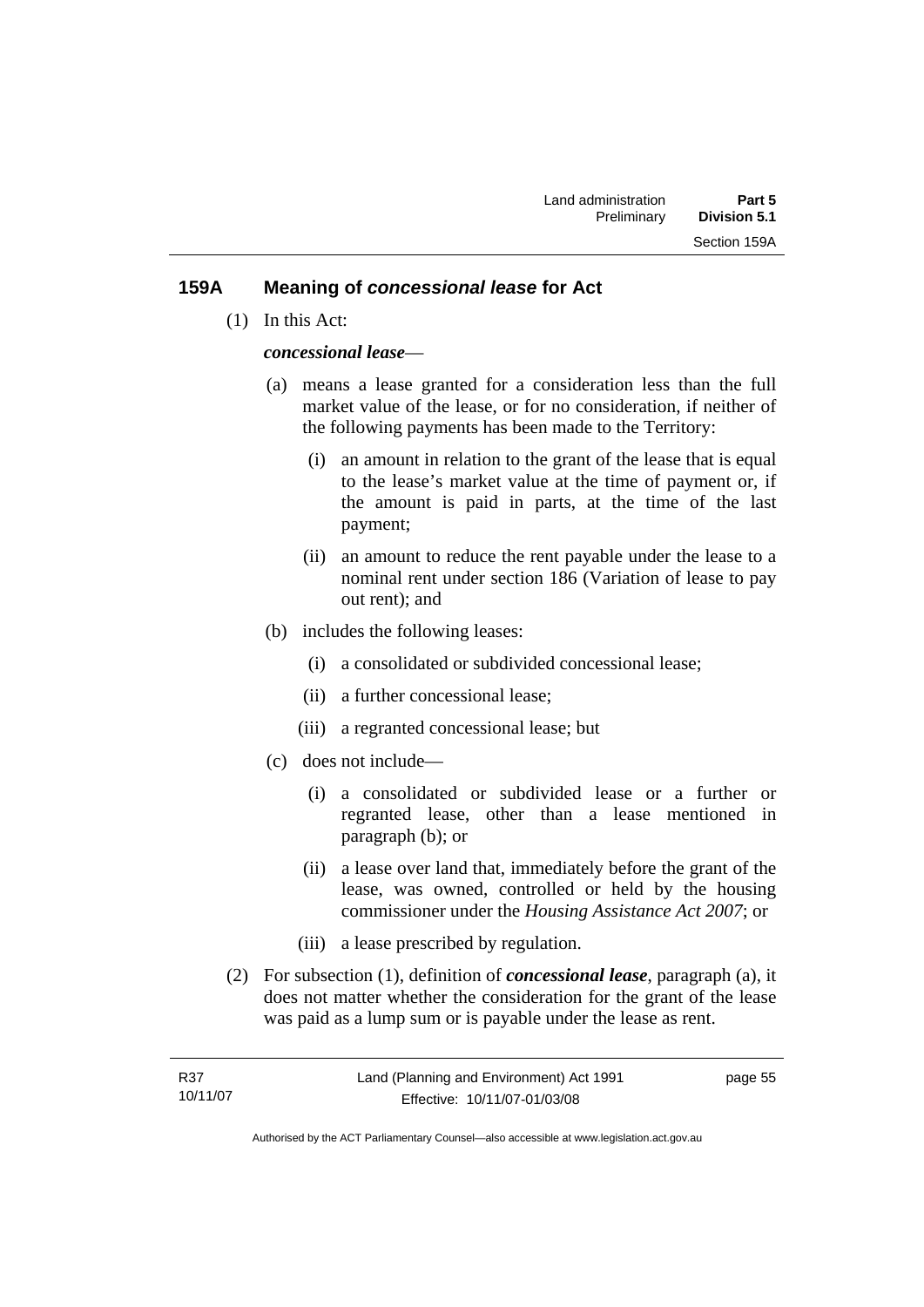| Part 5       | Land administration |
|--------------|---------------------|
| Division 5.2 | Leases              |
| Section 160  |                     |

(3) In this section:

*consolidated or subdivided concessional lease* means a lease granted during a consolidation or subdivision involving the surrender of 1 or more previous leases if 1 or more of the previous leases was a concessional lease.

*further concessional lease* means a further lease if the surrendered lease was a concessional lease.

*regranted concessional lease* means a regranted lease (whether the regrant is on the same or different conditions) if the surrendered lease was a concessional lease.

## **160 Application of pt 5**

- (1) This part applies to the grant of an interest in territory land by the planning and land authority on behalf of the Executive.
- (2) This part does not apply to a transfer by the Territory of a registered lease of which the Territory is the registered proprietor.

## **Division 5.2 Leases**

## **160A Effect qualified**

This division has effect subject to division 5.4 (Restrictions on rural leases).

#### **160B Planning and land authority may grant leases**

- (1) The planning and land authority is authorised to grant, on behalf of the Executive, leases that the Executive may grant on behalf of the Commonwealth.
- (2) In this section:

*lease* means a lease of territory land.

R37 10/11/07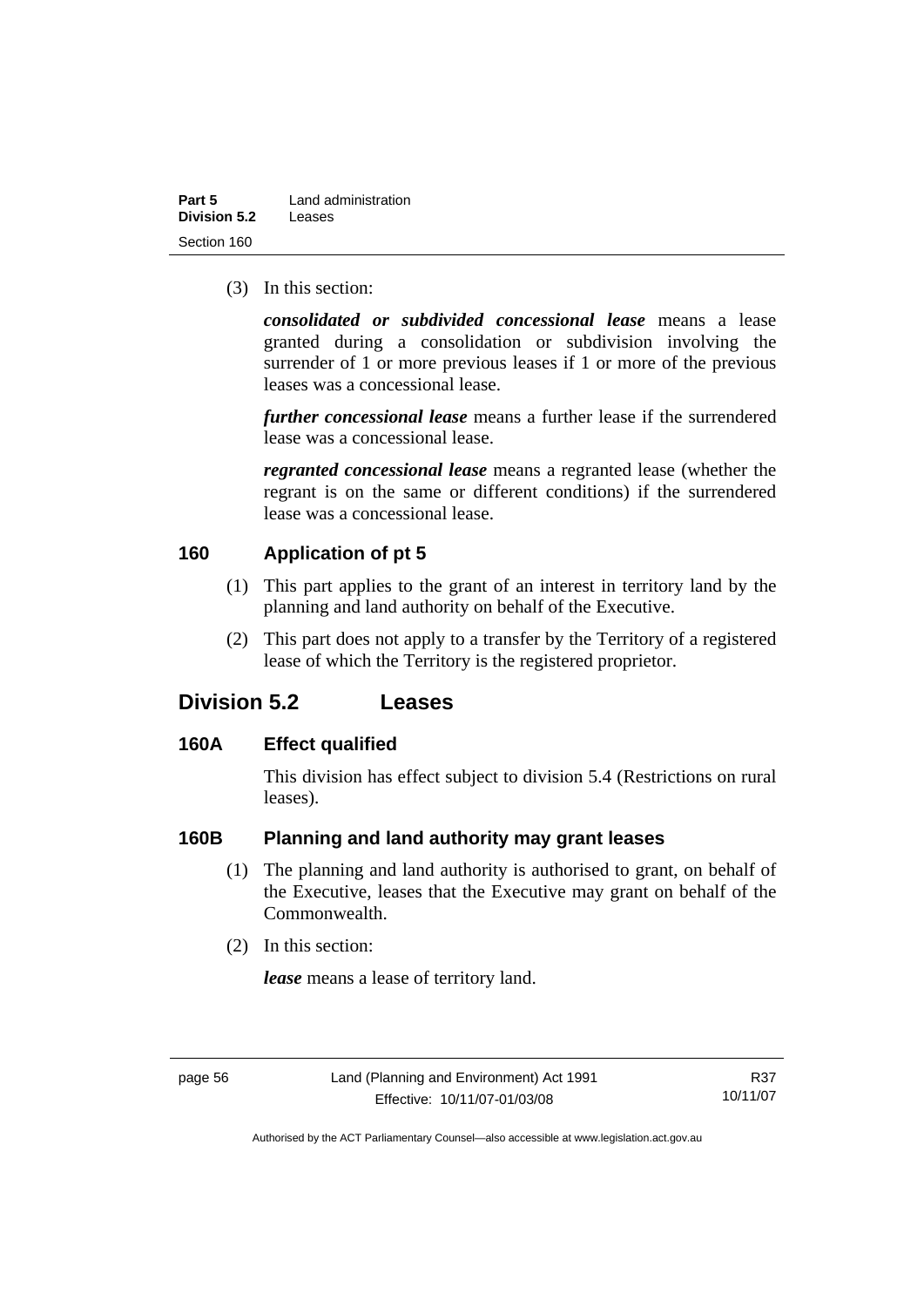#### **161 Granting of leases**

- (1) The planning and land authority may grant a lease by—
	- (a) auction; or
	- (b) tender; or
	- (c) ballot; or
	- (d) direct grant.

*Note* A fee may be determined under s 287 for this section.

- (2) A lease granted under this section may include provisions—
	- (a) requiring the lessee to develop the land comprised in the lease, or any unleased territory land, in a specified way; or
	- (b) requiring the lessee to give security for the performance of any of his or her obligations under the lease.
- (3) The planning and land authority may restrict the people eligible for the grant of a lease under subsection  $(1)$   $(a)$ ,  $(b)$  or  $(c)$  by specifying, in the relevant notice of auction, tender or ballot, a class of people eligible or ineligible for the grant of a lease under the auction, tender or ballot.
- (4) If, under a restriction imposed under subsection (3), only 1 person is eligible for the grant of a lease under subsection  $(1)$   $(a)$ ,  $(b)$  or  $(c)$ , the planning and land authority may grant a lease to that person under subsection (1) (d) without auctioning the lease, calling tenders or conducting a ballot.
- (5) A lease granted under subsection (1) (d) must be granted subject to the provisions that are agreed between the planning and land authority and the applicant for the lease.
- (6) The planning and land authority must not grant a lease of territory land under subsection (1) (d) otherwise than in accordance with criteria specified under subsection (7).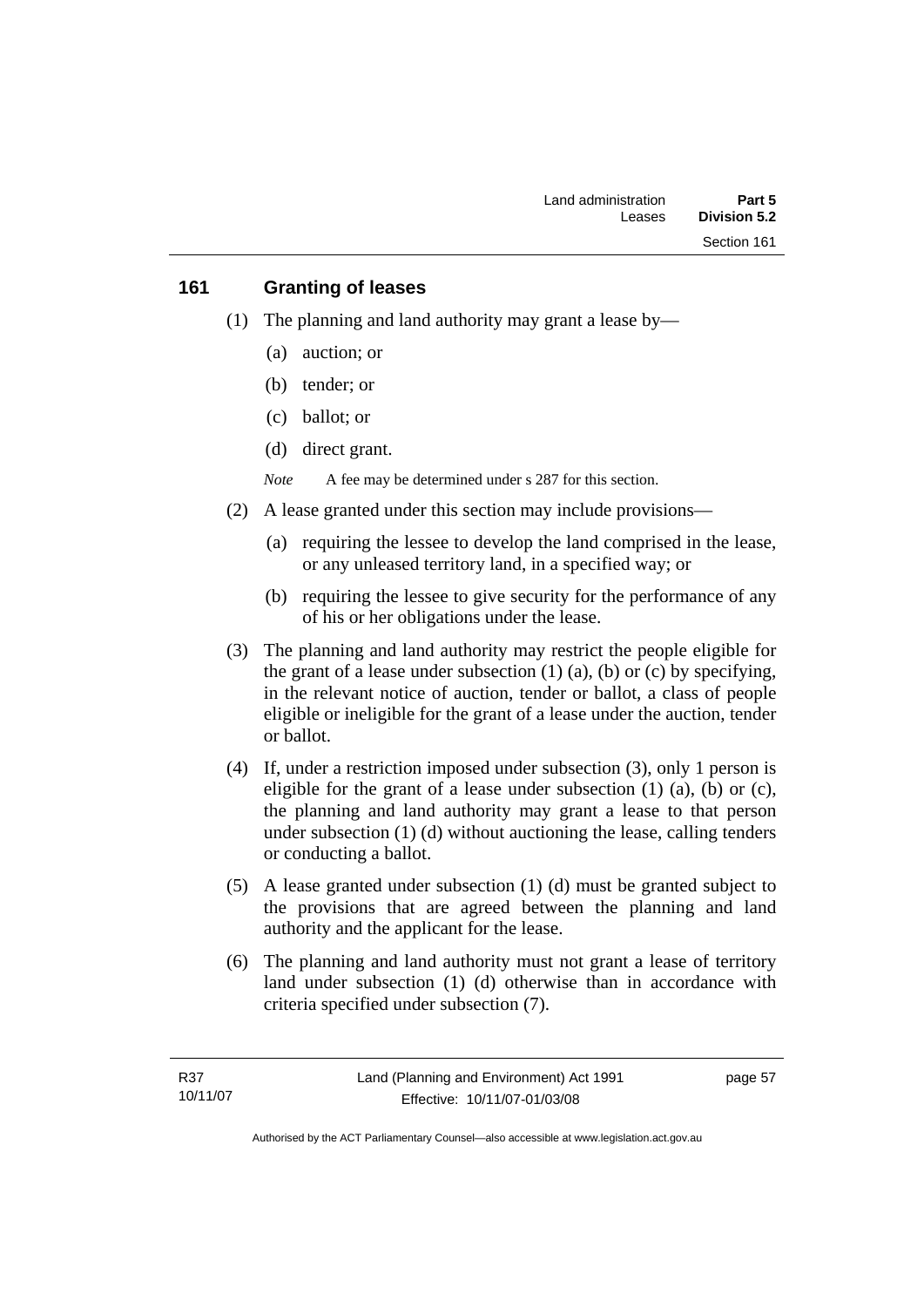- (7) The Executive may, for this section, in writing—
	- (a) specify criteria for the granting of leases under subsection (1) (d); or
	- (b) amend or revoke criteria so specified.
- (8) An instrument under subsection (7) is a disallowable instrument.
	- *Note* A disallowable instrument must be notified, and presented to the Legislative Assembly, under the Legislation Act.

#### **163 Leases to community organisations**

(1) In this section:

*community organisation* means a corporation that—

- (a) has as its principal purpose the provision of a service, or a form of assistance, to people living or working in the ACT; and
- (b) is not carried on for the pecuniary profit or gain of its members; and
- (c) does not hold a club licence under the *Liquor Act 1975*.
- (2) The planning and land authority may grant a lease of territory land to a community organisation without charge or for a charge that is less than the market value of the lease.
- (3) The planning and land authority must not grant a lease under this section otherwise than in accordance with criteria for the granting of leases to community organisations specified under subsection (4).
- (4) The Executive may, for this section, in writing—
	- (a) specify criteria for the granting of leases to community organisations; or
	- (b) amend or revoke criteria so specified.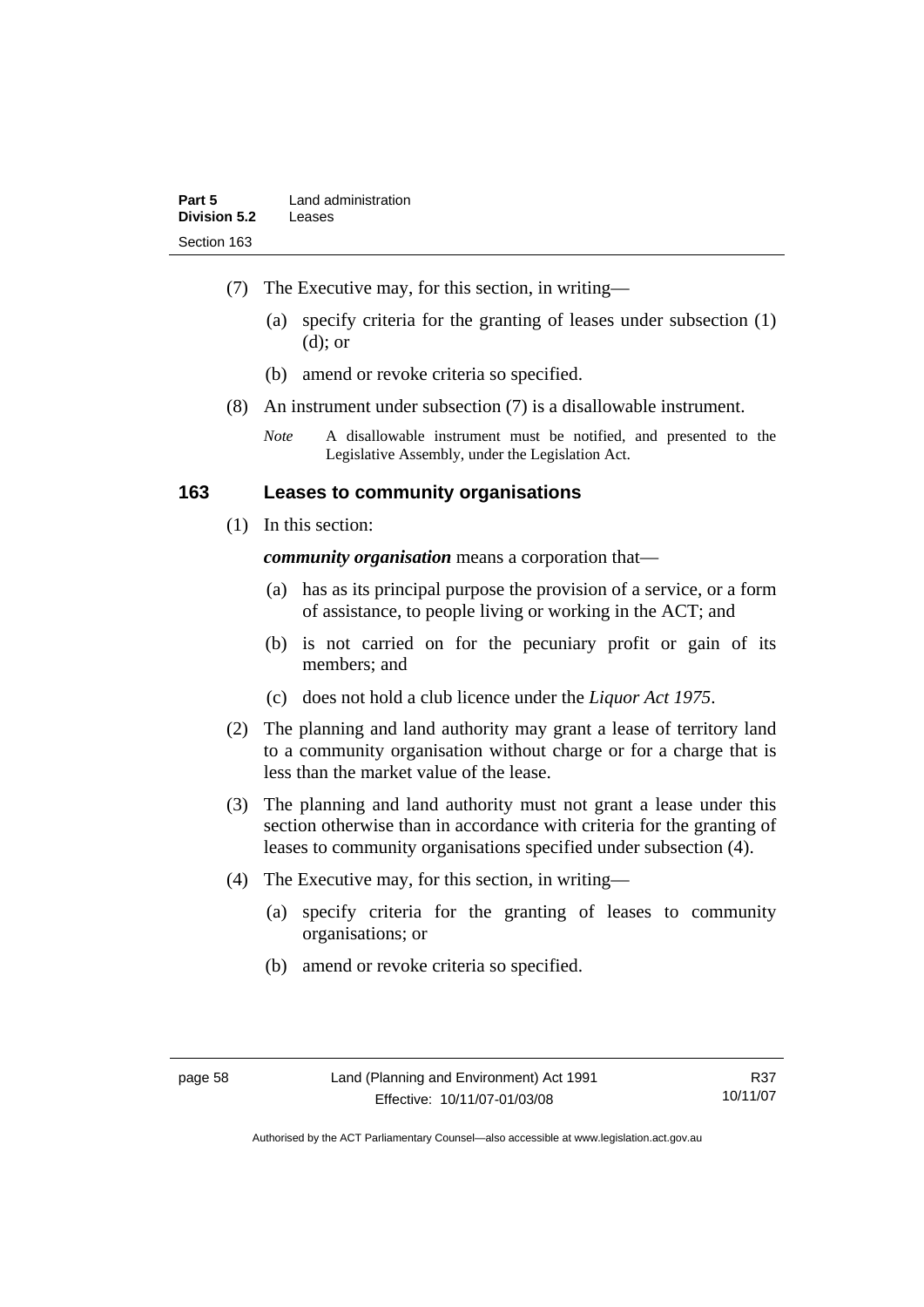- (5) An instrument under subsection (4) is a disallowable instrument.
	- *Note* A disallowable instrument must be notified, and presented to the Legislative Assembly, under the Legislation Act.
- (6) A community organisation must not transfer a lease granted under this section and a purported transfer of such a lease is of no effect.
- (7) This section does not limit the power of the planning and land authority to grant a lease of territory land to a community organisation otherwise than under this section.

#### **164 Special leases**

- (1) The planning and land authority may grant a lease of territory land for a charge that is less than the market value of the lease if the authority is satisfied it is desirable and in the public interest to do so to facilitate—
	- (a) the economic development of the ACT; or
	- (b) the development of business in the ACT.
- (2) The planning and land authority must not grant a lease of territory land under this section otherwise than in accordance with criteria for the granting of special leases specified under subsection (3).
- (3) The Executive may, for this section, in writing—
	- (a) specify criteria for the granting of special leases; or
	- (b) amend or revoke criteria so specified.
- (4) An instrument under subsection (3) is a disallowable instrument.
	- *Note* A disallowable instrument must be notified, and presented to the Legislative Assembly, under the Legislation Act.
- (5) The lessee under a lease to which this section applies must not, for a period of 5 years after the day when the lease is granted—
	- (a) assign or transfer the lease; or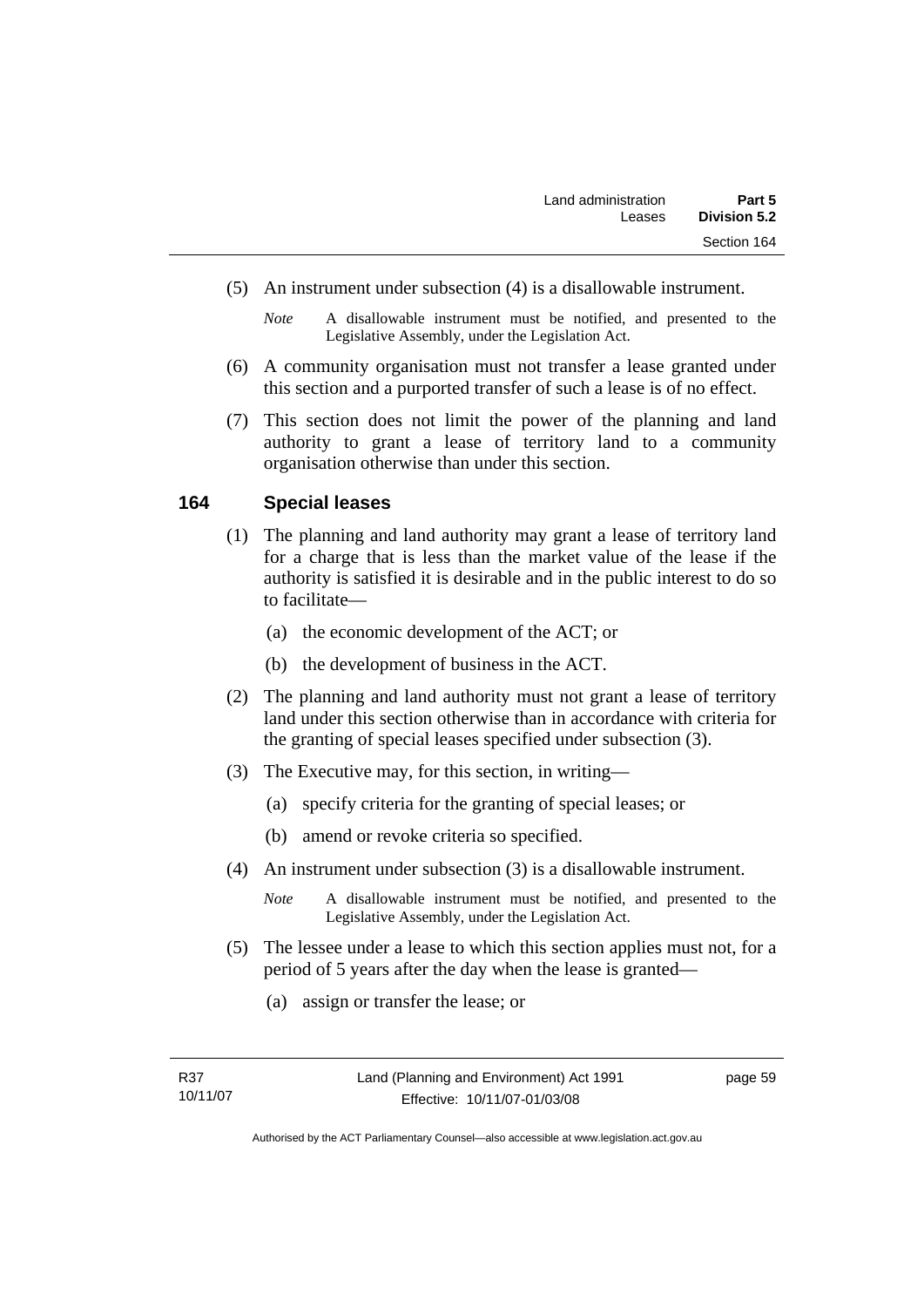- (b) sublet the land comprised in the lease or any part of it; or
- (c) part with possession of the land comprised in the lease or any part of it;

without having obtained the written consent of the planning and land authority and any assignment, transfer, sublease, agreement or arrangement made or entered into in contravention of this subsection is of no effect.

- (6) The planning and land authority must not consent to the lessee under a lease to which this section applies—
	- (a) assigning or transferring the lease; or
	- (b) subletting the land comprised in the lease or any part of it; or
	- (c) parting with possession of the land comprised in the lease or any part of it;

unless it is satisfied that the person to whom it is proposed that the lease should be assigned or transferred, the person to whom it is proposed that a sublease should be granted or the person to whom it is proposed that possession of the land should be given is a person who satisfies the criteria of eligibility specified under subsection (2) in relation to the class of leases in which the lease is included.

## **166 Inquiries and assessments in relation to granting of leases**

If it is proposed that a lease of territory land be granted, the Minister may—

- (a) establish a panel to conduct an inquiry into whether the proposed lease should be granted; or
- (b) direct that an assessment be made into the possible environmental impact of a decision to grant the lease.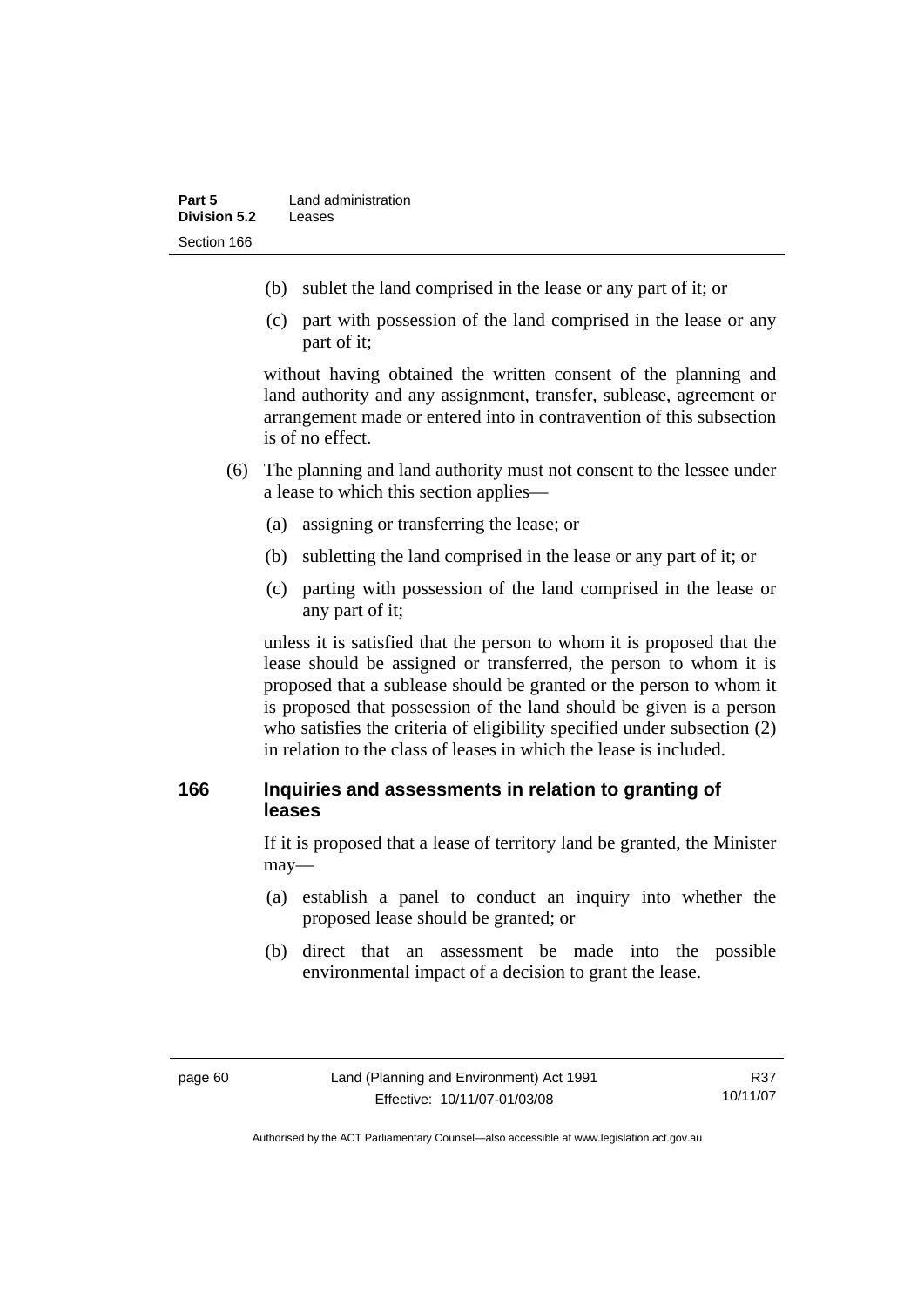#### **166A Grants of leases after inquiries or assessments**

- (1) This section applies if the Minister, under section 166, establishes a panel to conduct an inquiry, or directs that an assessment be made, in relation to the proposed grant of a lease.
- (2) The Minister must—
	- (a) consider the report of the panel or the assessment; and
	- (b) review the provisions of the proposed lease taking the report or assessment into account; and
	- (c) direct the planning and land authority—
		- (i) to grant the proposed lease; or
		- (ii) to grant the proposed lease as varied in accordance with the direction; or
		- (iii) to refuse to grant the proposed lease.
- (3) The planning and land authority may grant the proposed lease only in accordance with a direction of the Minister under subsection (2) (c).

#### **167 Eligibility for certain classes of leases**

- (1) The Executive may, in writing—
	- (a) declare a specified class of leases to be leases to which this section applies; or
	- (b) specify, in relation to a class of leases declared under paragraph (a) to be leases to which this section applies, criteria for deciding whether a person is eligible to hold the land comprised in a lease included in that class; or
	- (c) amend or revoke a declaration under paragraph (a) or criteria specified under paragraph (b).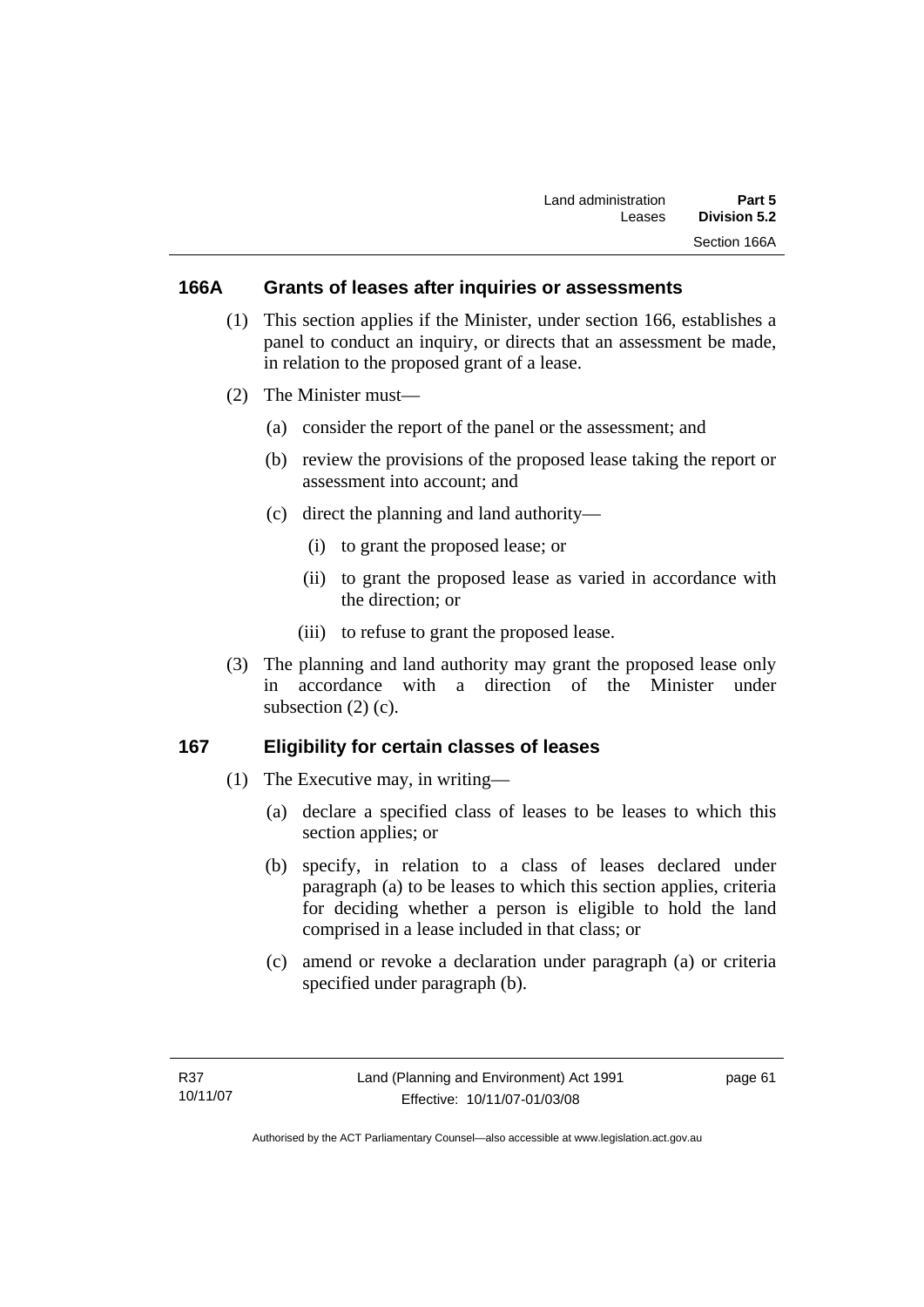- (2) An instrument under subsection (1) is a disallowable instrument.
	- *Note* A disallowable instrument must be notified, and presented to the Legislative Assembly, under the Legislation Act.
- (3) The planning and land authority must not grant a lease to which this section applies to a person who does not satisfy the criteria specified under subsection (1) (b) in relation to the class of leases in which the lease is included.
- (4) The validity of a lease to which this section applies is not taken to be affected by a failure to comply with subsection (3).
- (5) The lessee under a lease to which this section applies, or any other person having an interest in such a lease, must not—
	- (a) assign or transfer the lease; or
	- (b) sublet the land comprised in the lease or any part of it; or
	- (c) part with possession of the land comprised in the lease or any part of it;

without having obtained the written consent of the planning and land authority and any assignment, transfer, sublease, agreement or arrangement made or entered into in contravention of this subsection is of no effect.

- (6) The planning and land authority must not consent to the lessee under a lease to which this section applies, or to any other person having an interest in such a lease—
	- (a) assigning or transferring the lease; or
	- (b) subletting the land comprised in the lease or any part of it; or
	- (c) parting with possession of the land comprised in the lease or any part of it;

unless it is satisfied that the person to whom it is proposed that the lease should be assigned or transferred, the person to whom it is proposed that a sublease should be granted or the person to whom it

R37 10/11/07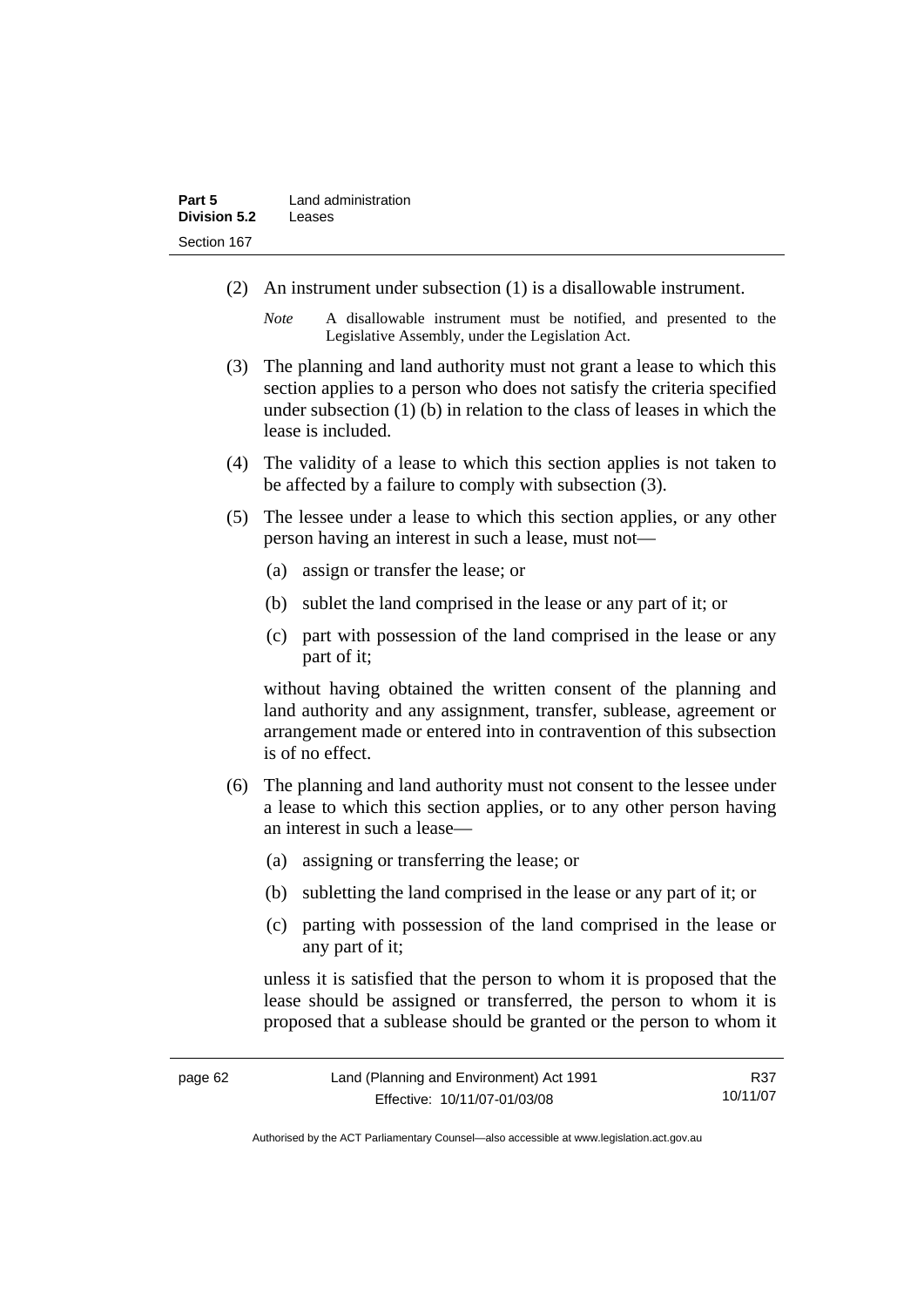is proposed that possession of the land should be given is a person who satisfies the criteria of eligibility specified under subsection (1) (b) in relation to the class of leases in which the lease is included.

# **168 Authority need not grant lease**

- (1) The planning and land authority need not grant a lease of territory land to an applicant, even if applications for the lease have been invited.
- (2) If applications for a lease have been invited subject to conditions, the planning and land authority may, without granting a lease, invite fresh applications for the lease subject to the same or other conditions.

# **169 Payment for leases**

- (1) Subject to subsection (2), the planning and land authority must not grant a lease of territory land otherwise than for payment of an amount that is not less than the market value of the lease.
- (2) Subsection (1) does not apply in relation to—
	- (a) a lease granted for a rent that is the full market rental value of the lease; or
	- (b) a lease granted under section 161 (1) (d), section 163, section 164, section 171, section 171A or section 172.

#### **170 Failure to accept and execute lease**

- (1) Subject to subsection (2), if a person who is entitled to the grant of a lease of territory land under this part fails to—
	- (a) accept and execute the lease; or
	- (b) pay any amount that he or she is required to pay before being granted the lease;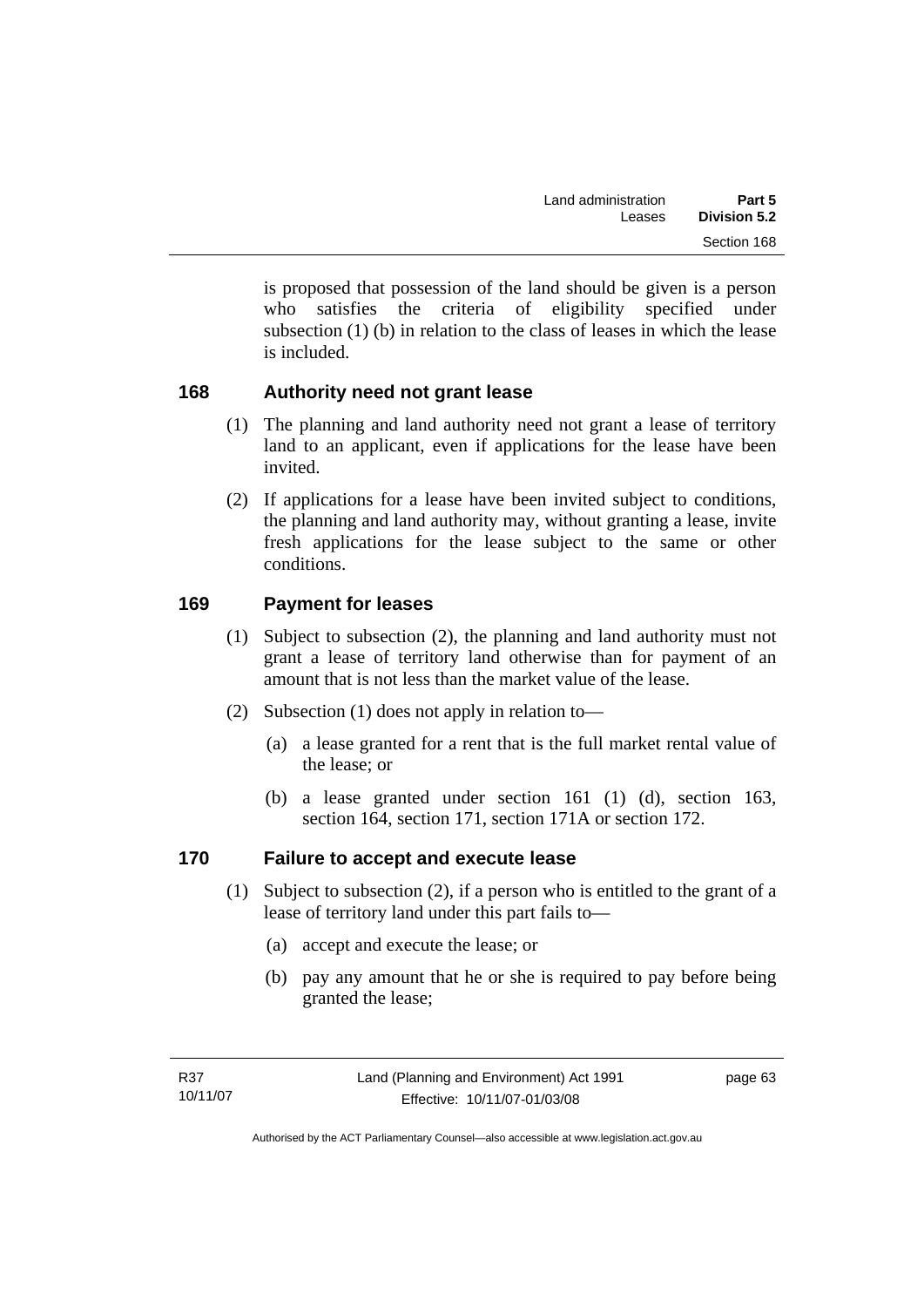| Part 5       | Land administration |
|--------------|---------------------|
| Division 5.2 | Leases              |
| Section 171  |                     |

within the prescribed period, the planning and land authority may, by instrument served on the person, terminate his or her right to the grant of the lease.

- (2) An instrument under subsection (1) must—
	- (a) specify the ground on which it is given; and
	- (b) state that it takes effect on the day 28 days after the day it is served.
- (3) An instrument under subsection (1) may be served on a person by—
	- (a) giving it to the person personally; or
	- (b) sending it to the person by post; or
	- (c) if the residential address of the person is not known to the planning and land authority—publishing a copy of the instrument in a daily newspaper.
- (4) An instrument under subsection (1) takes effect on the day 28 days after the day it is served.
- (5) A person whose right to the grant of a lease has been terminated under this section does not have any claim for compensation in relation to the termination of the right or for the recovery of any money paid to the planning and land authority in relation to the grant of the lease.

#### **171 Grant of further residential leases**

- (1) This section applies if—
	- (a) the holder of a residential lease of land applies to the planning and land authority for the grant of a further residential lease of the land; and
	- (b) neither the Territory nor the Commonwealth needs the land for a public purpose; and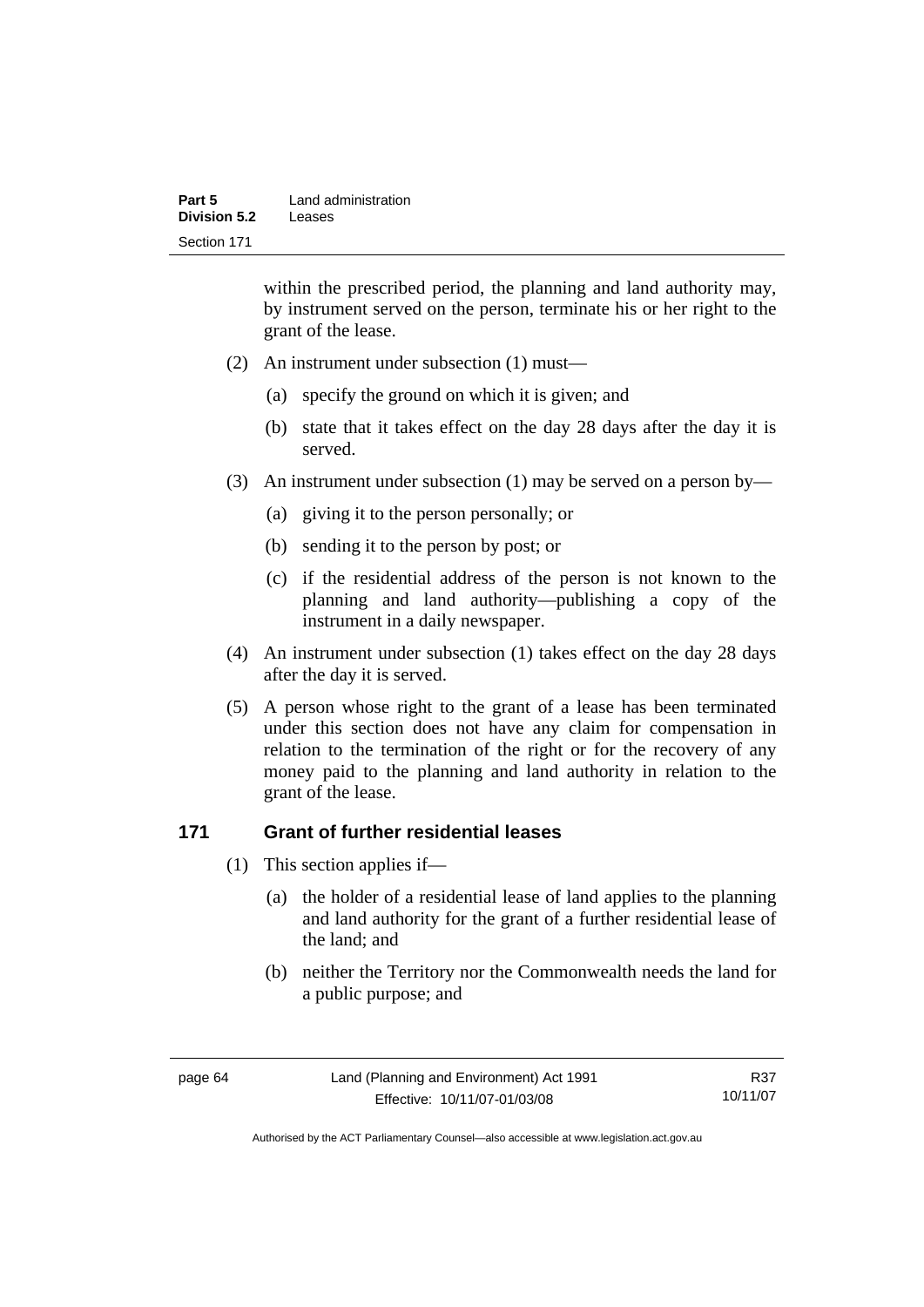- (c) the lessee pays the fee worked out under the determination under subsection (3); and
- (d) the lessee surrenders the existing lease.
- (2) The planning and land authority must grant the lessee a further residential lease of the land for a term not longer than 99 years to begin on the day after the day the existing lease is surrendered.
- (3) The Minister may make a determination, in writing, for subsection (1) (c).
- (4) If the term of a further lease granted under subsection (2) is not longer than the term of the existing lease, the fee payable under subsection (1) (c) must not be more than the cost of granting the lease.
- (5) A determination under subsection (3) is a disallowable instrument.
	- *Note* A disallowable instrument must be notified, and presented to the Legislative Assembly, under the Legislation Act.

# **171A Grant of further rural leases**

- $(1)$  If—
	- (a) the holder of a rural lease applies to the planning and land authority for the grant of a further rural lease of the same land; and
	- (b) neither the Territory nor the Commonwealth requires the land for a public purpose; and
	- (c) all rent due under the existing lease is paid; and
	- (d) the lessee pays the determined fee; and
	- (e) the lessee surrenders the existing lease;

the authority must grant the lessee a further rural lease of that land for a term not longer than the maximum set out in the determination under subsection (2), and subject to any conditions set out in that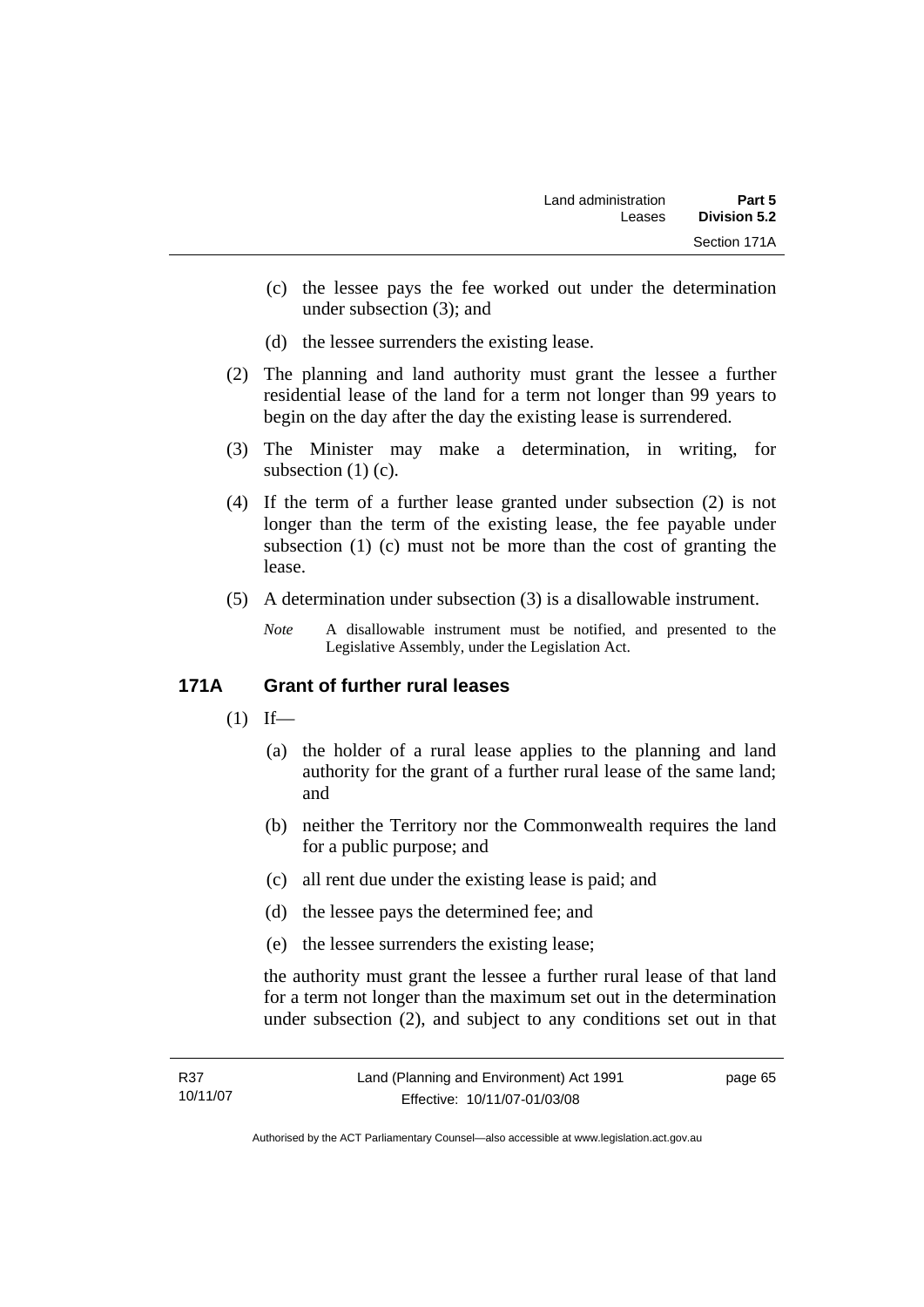| Part 5       | Land administration |
|--------------|---------------------|
| Division 5.2 | Leases              |
| Section 171A |                     |

determination, to begin on the day immediately following the date of surrender of the existing lease.

- (2) The Minister may make a determination, in writing, for subsection  $(1)$ .
- (3) A determination under subsection (2) may—
	- (a) include a condition that a lessee pays, for the grant of a further lease—
		- (i) an amount stated in, or worked out in accordance with, the determination (an *amount condition*); or
		- (ii) the market value of the lease; and
	- (b) provide that an amount condition ceases to apply to a lessee if the lessee—
		- (i) has not applied for the grant of a further rural lease under subsection (1) within the period stated in the determination for applying for such a grant; and
		- (ii) has not accepted in writing an offer for the grant of such a lease within the period stated in the determination for accepting such an offer.
- (4) A provision mentioned in subsection (3) (b) may apply to an amount condition of a determination made before or after the commencement of that subsection.
- (5) If the national capital authority has set a maximum term for a rural lease of land in a designated area, a determination under subsection (2) relating to the land must not set a term for a further rural lease of the land that is longer than the maximum term.
- (6) In subsection (5):

*designated area*—see the *Australian Capital Territory (Planning and Land Management) Act 1988* (Cwlth), section 4.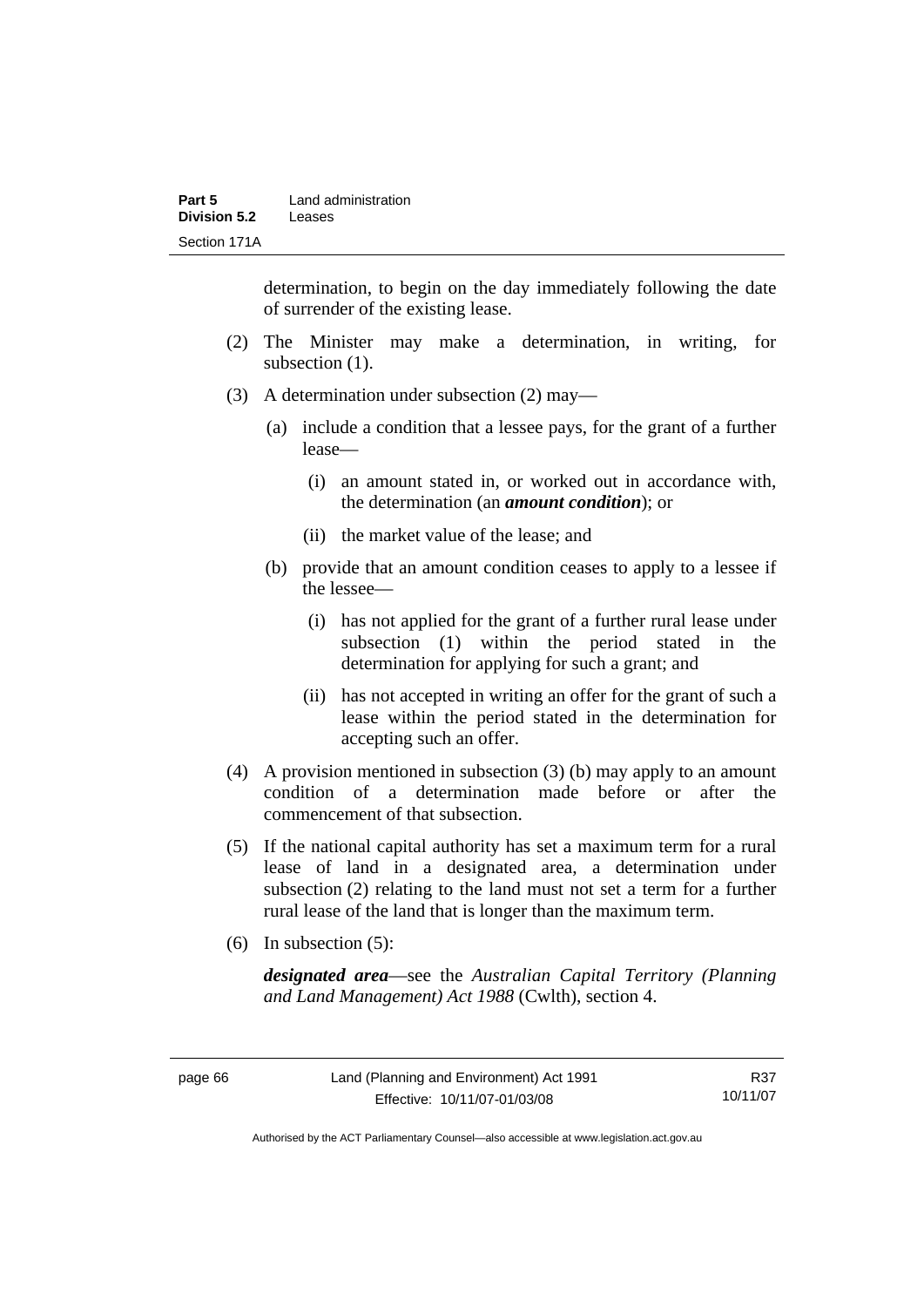- (7) If the term of a further lease granted under subsection (1) does not exceed the term of the existing lease, the fee payable under subsection (1) (d) must not exceed the cost of granting the lease.
- (8) A determination under subsection (2) is a disallowable instrument.
	- *Note* A disallowable instrument must be notified, and presented to the Legislative Assembly, under the Legislation Act.

### **172 Grant of further leases for purposes other than residential or rural**

- (1) This section applies if—
	- (a) the holder of a lease of territory land other than a residential lease or a rural lease applies to the planning and land authority for the grant of a further lease of the land for the same purposes; and
	- (b) neither the Territory nor the Commonwealth needs the land for a public purpose; and
	- (c) all rent due under the existing lease is paid; and
	- (d) the lessee pays the fee worked out under the determination under subsection (3); and
	- (e) the lessee surrenders the existing lease.
- (2) The planning and land authority must grant the lessee a further lease of the land for the same purposes for a term not longer than 99 years to begin on the day after the day the existing lease is surrendered.
- (3) The Minister may make a determination, in writing, for subsection (1) (d).
- (4) If the term of a further lease granted under subsection (2) is not longer than the term of the existing lease, the fee payable under subsection (1) (d) must not be more than the cost of granting the lease.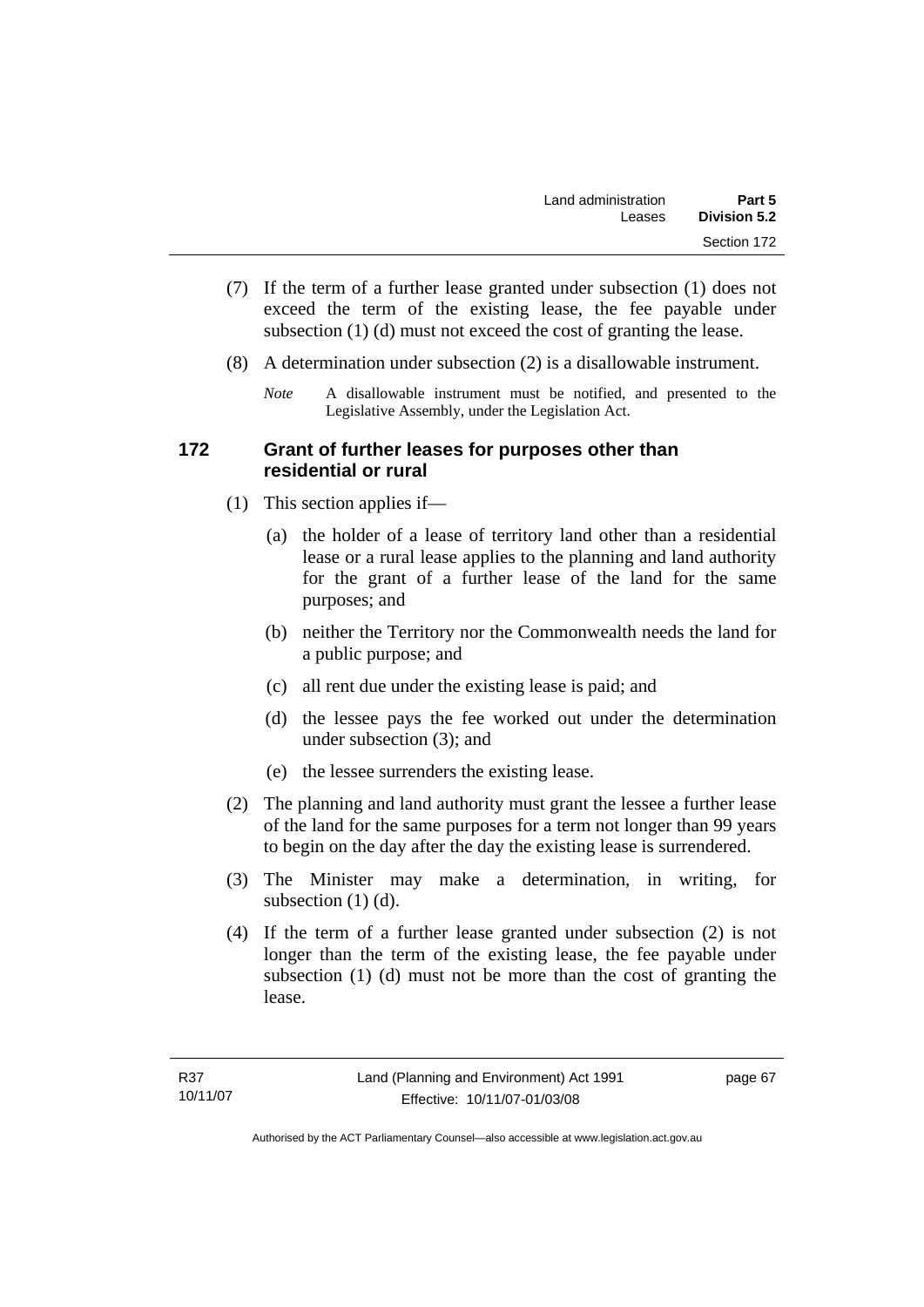- (5) A determination under subsection (3) is a disallowable instrument.
	- *Note* A disallowable instrument must be notified, and presented to the Legislative Assembly, under the Legislation Act.

#### **172A Grant of further lease—unit titles**

- (1) The planning and land authority may grant a further lease of a unit, or the common property, under a units plan only on an application by the owners corporation.
- (2) The planning and land authority may grant a further lease of a unit, or the common property, under a units plan only if—
	- (a) the authority grants further leases for all the units and the common property; and
	- (b) the further leases are all granted for the same term.
- (3) An application must be supported by an ordinary resolution of the owners corporation.
- (4) A certificate under the *Unit Titles Act 2001*, section 109 about the resolution must be attached to the application.
- (5) In this section:

*further lease* means a lease under section 171, section 171A or section 172.

*units plan* means a units plan under the *Unit Titles Act 2001*, section 7.

#### **172B Grant of further lease—community title**

- (1) The planning and land authority may grant a further lease of a lot in a community title scheme only on an application by the body corporate of the scheme.
- (2) The planning and land authority may grant a further lease of a lot in a community title scheme only if—

R37 10/11/07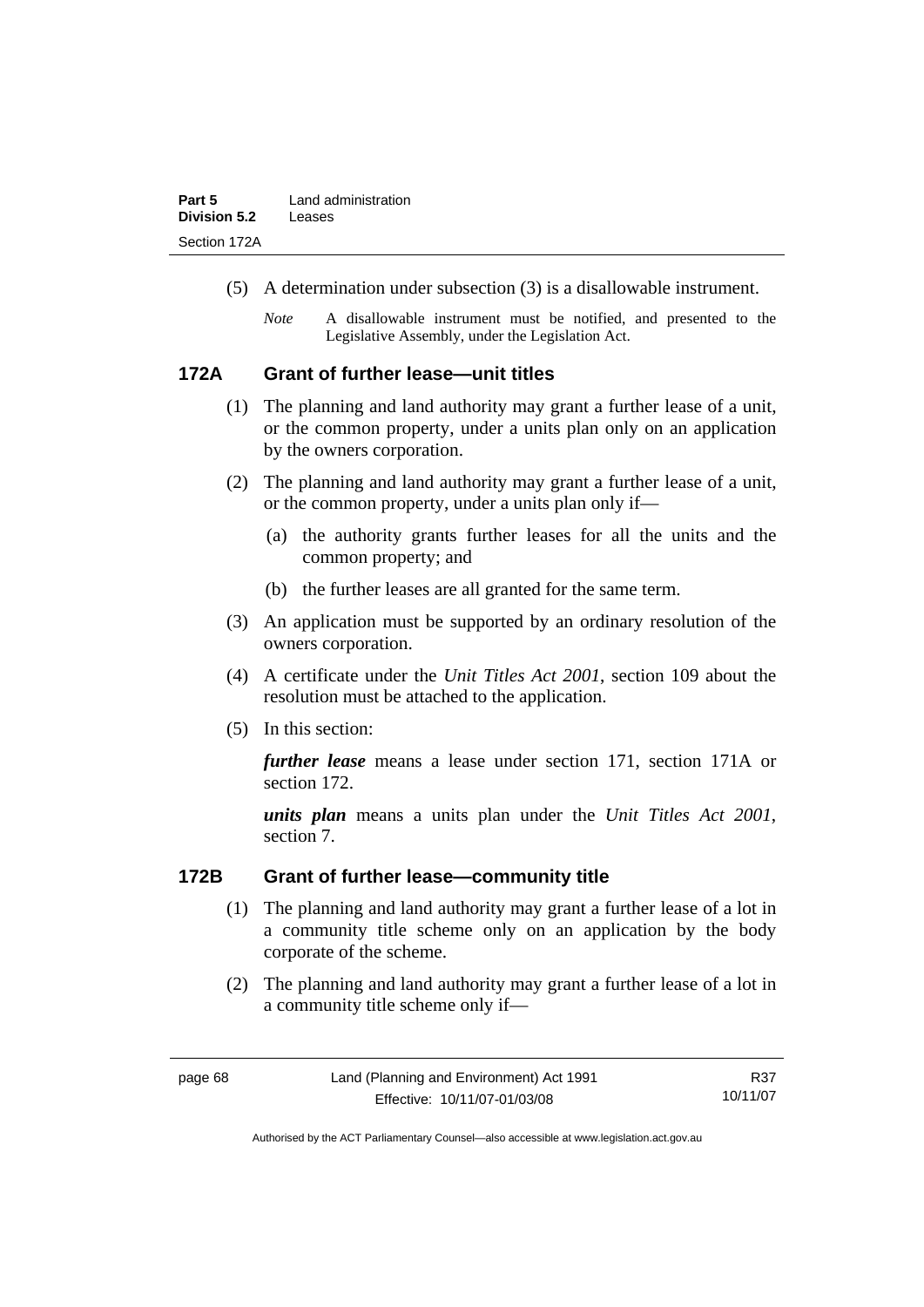- (a) the authority grants further leases for all the lots in the scheme; and
- (b) the further leases are all granted for the same term.
- (3) An application must be supported by an ordinary resolution of the body corporate.
- (4) An application must have attached to it a certificate under the seal of the body corporate that states that at a general meeting of the body corporate held on a stated day a resolution was passed for subsection (3) in the terms set out in the certificate.

# **172C No right to use, flow and control of water**

 A lease or further lease of territory land granted under this division after the commencement of this section must not be taken to give a right to the use, flow and control of water (including water containing impurities) under the land the subject of the lease.

# **173 Lessee's rights in relation to improvements**

(1) In this section:

*improvement*, in relation to land, means—

- (a) a building or a structure on the land; or
- (b) in relation to land held under a rural lease—
	- (i) a building or structure on or under the land; or
	- (ii) any improvement to the land reasonably undertaken for rural purposes.

*lessee,* for a lease that has been surrendered or ended, or the term of that has ended, means the person who was the lessee under the lease at the time of the surrender or ending.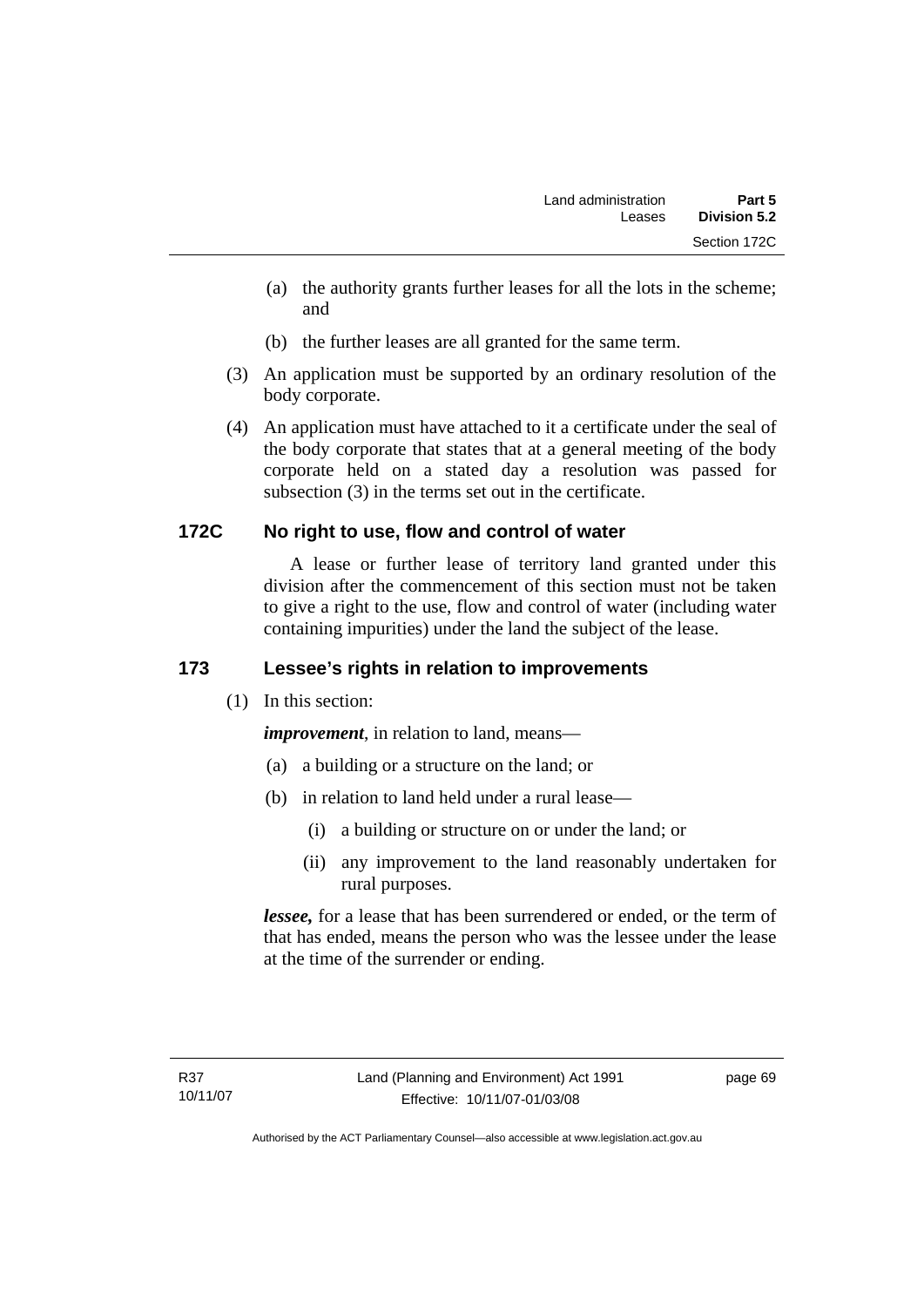| Part 5              | Land administration |
|---------------------|---------------------|
| <b>Division 5.2</b> | Leases              |
| Section 173         |                     |

*undertaken*, in relation to an improvement that is a building or structure, means the construction, erection or installation of the building or structure.

- (2) This section applies only to the following improvements to land:
	- (a) an improvement undertaken in a way consistent with the law of the Territory, and with any lease over the land, except—
		- (i) an improvement undertaken by the Territory or the Commonwealth (subject to paragraph (b)); or
		- (ii) an improvement acquired by the Territory or the Commonwealth (subject to paragraph (c));
	- (b) an improvement undertaken by the Territory or the Commonwealth, if the Territory or the Commonwealth has received, or is entitled to receive, payment for that improvement;
	- (c) an improvement acquired by the Territory or the Commonwealth, if the Territory or the Commonwealth has received, or is entitled to receive, payment for the improvement.
- (3) If, on the expiry of the term of a lease of territory land on which there are improvements to which this section applies, the lessee is granted a further lease of that land or any part of it, the lessee is not liable to make any payment to the planning and land authority for the improvements on the land or part of the land.
- (4) Subject to subsections (5) and (12), if, on the expiry of the term of a lease of territory land on which there are improvements to which this section applies, the lessee is not granted a further lease of the land, or is granted a lease of part only of the land, the planning and land authority is liable to pay the lessee—
	- (a) if no further lease of the land is granted to the lessee—the amount decided by the planning and land authority to be the value of the improvements on the land; or

| page 70 | Land (Planning and Environment) Act 1991 | R37      |
|---------|------------------------------------------|----------|
|         | Effective: 10/11/07-01/03/08             | 10/11/07 |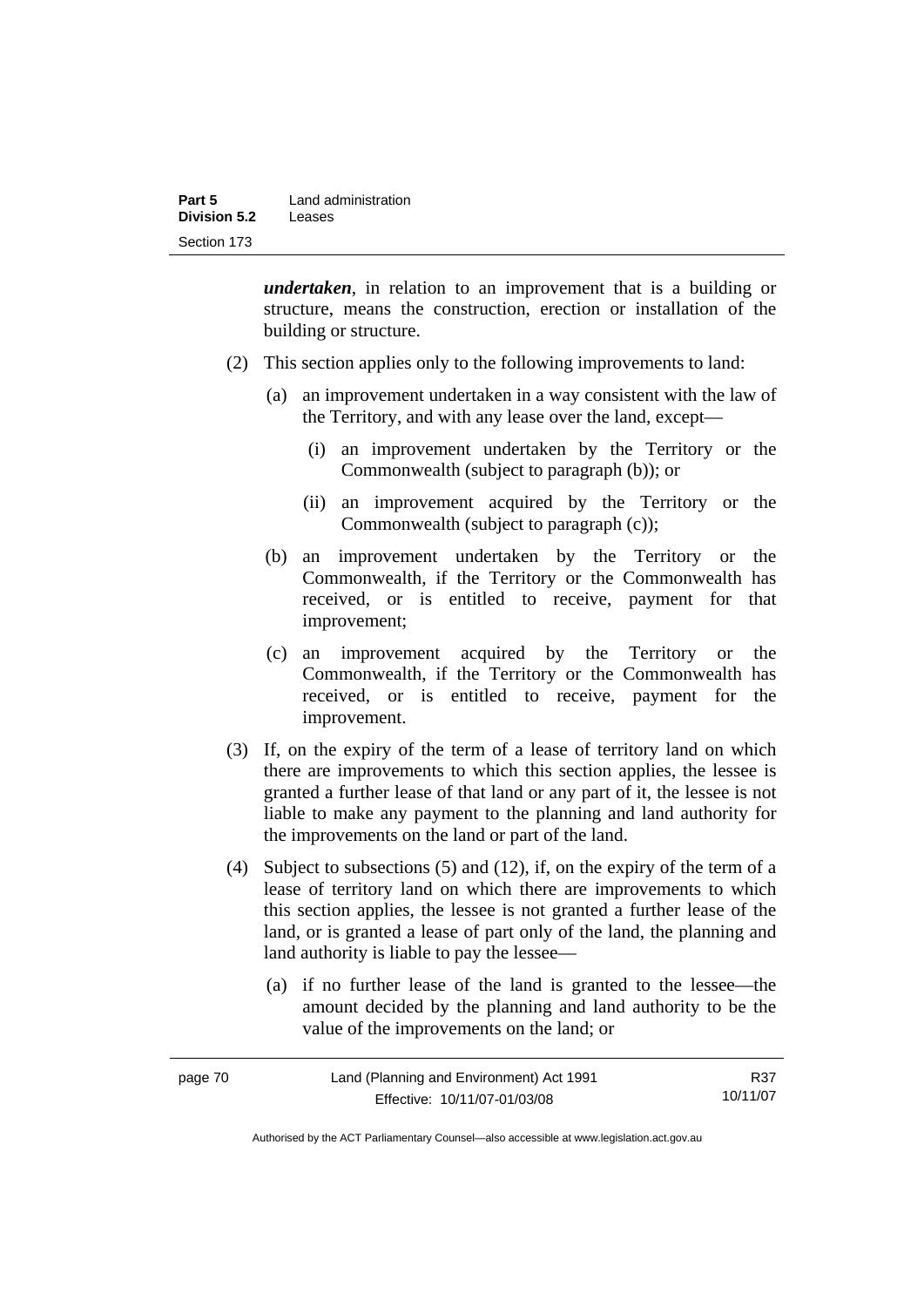- (b) if a further lease of part only of the land is granted to the lessee—the amount decided by the planning and land authority to be the value of the improvements to which this section applies on the part of the land not so leased.
- (5) Before the end of the term of a lease of territory land, the planning and land authority may declare that the land comprised in the lease, or part of the land, is available for a further lease.
- (6) If the lessee does not elect to take a further lease of the land, or part of the land, declared to be available within 6 months after the end of the term of the lease, the amount of any expenditure reasonably incurred by the Territory, the planning and land authority or both, in relation to the grant of a lease of the land, or part of the land, to anyone else must be deducted from the amount payable to the lessee under this section.
- (7) Subject to subsections (9), (10) and (12), if a lease is surrendered or ended, the provisions of this section relating to the payment to the lessee of the value of the improvements on the land comprised in the lease on the expiration of the term apply (so far as applicable) as if the term of the lease had expired on the day of the surrender or ending.
- (8) Subject to subsections (9) and (12), if, before the expiry of the term of a lease of territory land, the planning and land authority withdraws all or part of the leased land from the lease under a provision of the lease, the provisions of this section relating to the payment to the lessee of the value of the improvements on the land on the expiry of the term apply (so far as applicable) as if the term of the lease had expired on the day of the withdrawal.
- (9) Subsection (7) or (8) applies in relation to a lease only if the lessee has fully complied with the provisions (if any) of the lease relating to the erection of a building on the land comprised in the lease.
- (10) If a lease is surrendered or ended, the planning and land authority may work out the amount of the expenditure reasonably incurred by

| R37      | Land (Planning and Environment) Act 1991 | page 71 |
|----------|------------------------------------------|---------|
| 10/11/07 | Effective: 10/11/07-01/03/08             |         |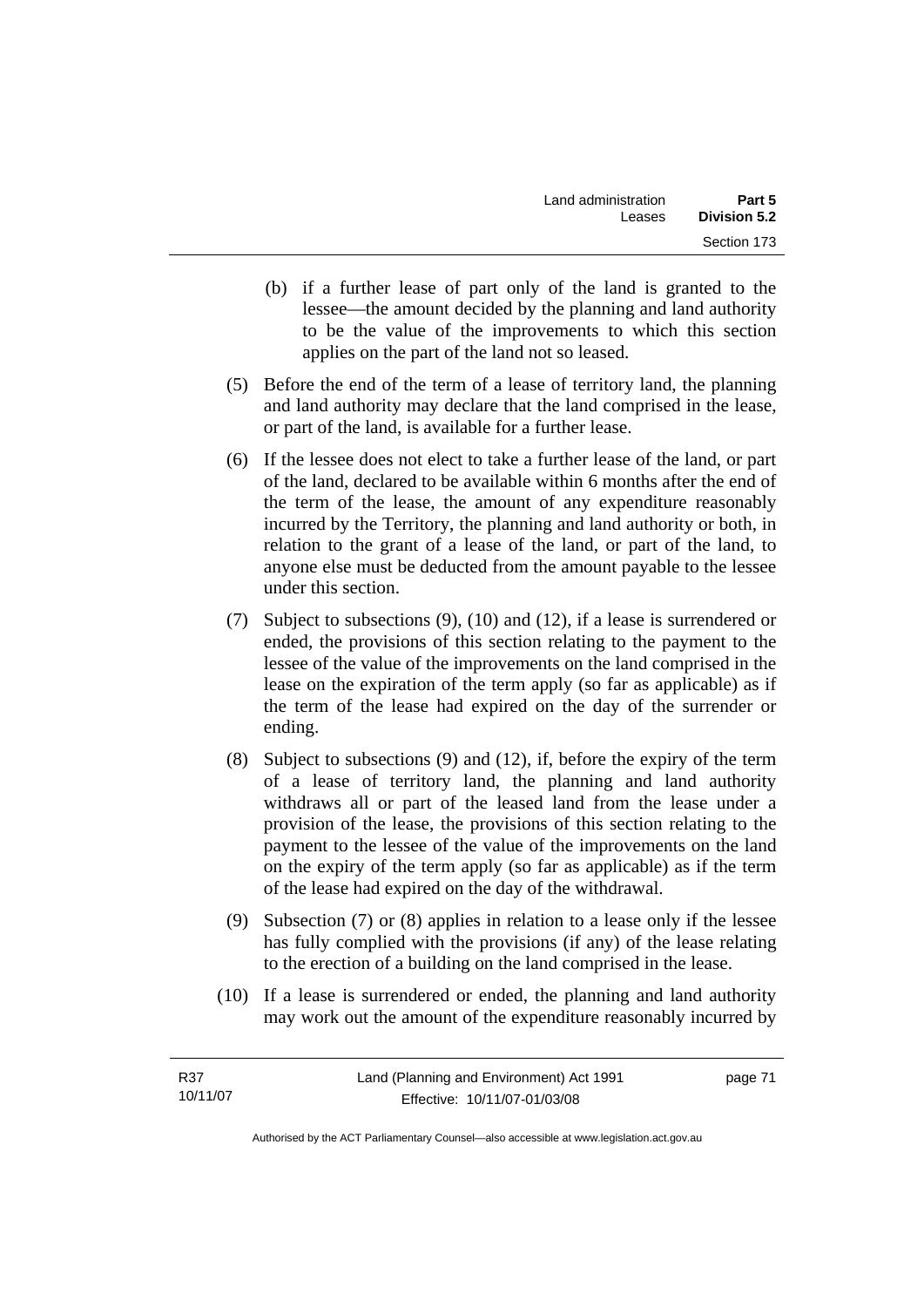the Territory, the planning and land authority or both, in relation to—

- (a) the surrender or ending of the lease; and
- (b) any grant of a further lease of the land or part of the land.
- (11) The amount worked out under subsection (10) must be deducted from any amount payable under subsection (7) to the lessee of the surrendered or ended lease.
- (12) Subsections (4), (7) and (8) apply in relation to a lease subject to any provisions of the lease that preclude or limit the right of the lessee to payment in relation to improvements on the land comprised in the lease.

## **174 Deciding value of improvements**

(1) In this section:

*assessment day* means—

- (a) in relation to land a lease of which has expired—the day of expiry; or
- (b) in relation to land a lease of which has been terminated or surrendered—the day of termination or surrender; or
- (c) in relation to land that has been withdrawn from a lease—the day of withdrawal.

*lessee*—see section 173.

*market value*, in relation to improvements on land, means the amount by which the improvements increase the value of the lease of the land, assuming that the lease, together with the improvements, were offered for sale on the open market on the day immediately before the prescribed day on the reasonable terms and conditions that a genuine seller might require.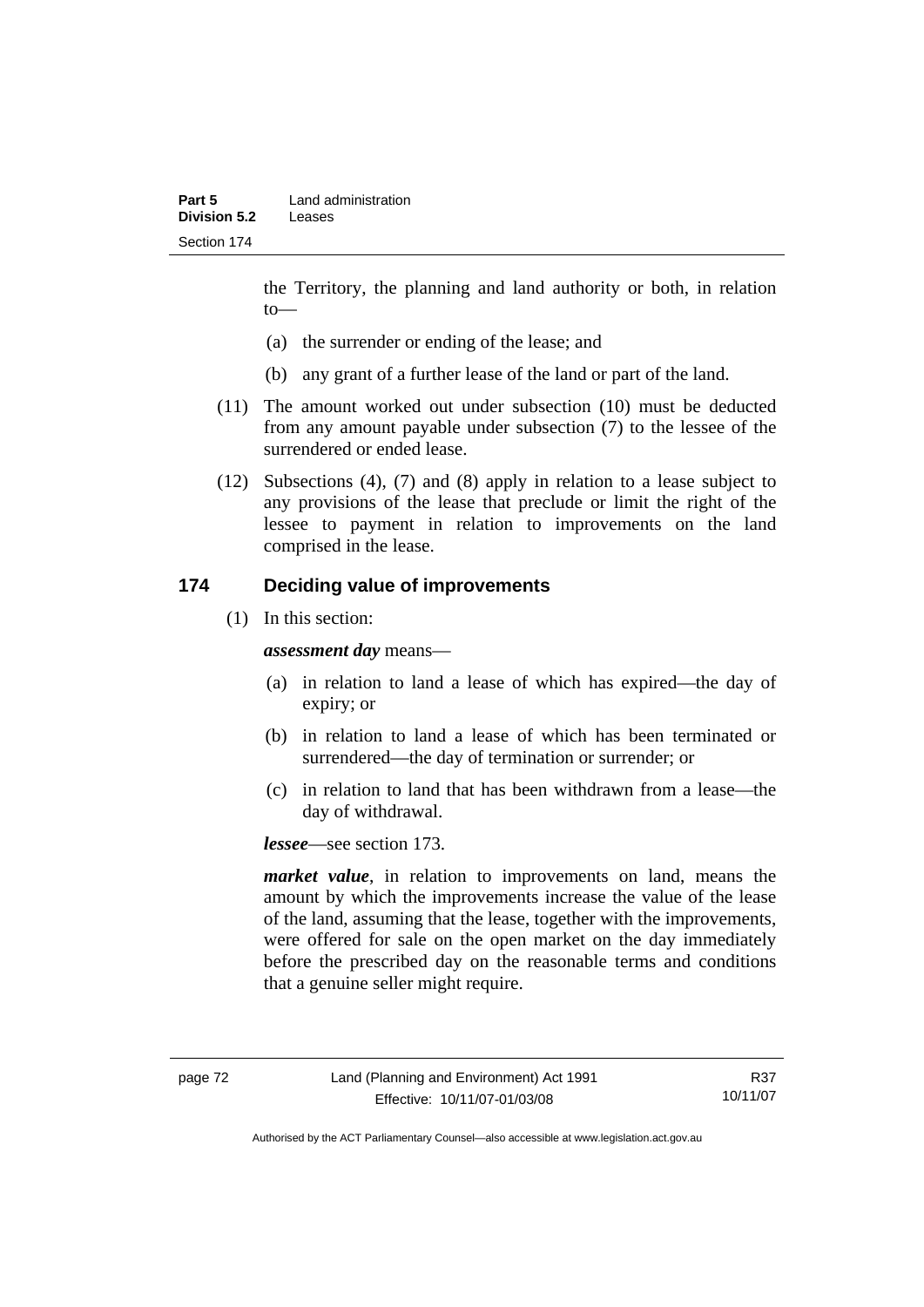- (2) If compensation is payable under section 173 in relation to improvements, the planning and land authority must, as soon as practicable after the assessment day in relation to the land where the improvements are situated, in writing, decide, in accordance with this section, the market value of the improvements on the land as at the assessment day.
- (3) If compensation is payable under section 173 (4), the planning and land authority must, in valuing the improvements, assume that a further lease of the land had been granted subject to the same provisions, and for the same term, as the lease that has expired.
- (4) If compensation is payable under section 173 (7), the planning and land authority must, in valuing the improvements, assume that the lease of the land had not been terminated or surrendered.
- (5) If compensation is payable under section 173 (8), the planning and land authority must, in valuing the improvements, assume that the leased land or part of the leased land had not been withdrawn from the lease.

# **175 Use of land for leased purpose**

- (1) Territory land in relation to which a lease has been granted, whether before or after the commencement of this part, must not be used for any purpose other than a purpose authorised by the lease, subject to this section.
- (2) Despite the lease of territory land for residential purposes, the land may also be used—
	- (a) for a home occupation within the meaning of the plan; or
	- (b) for a home business within the meaning of the plan, in accordance with an approval under part 6.
- (3) Despite the purpose permitted by a lease of territory land, the land may be used—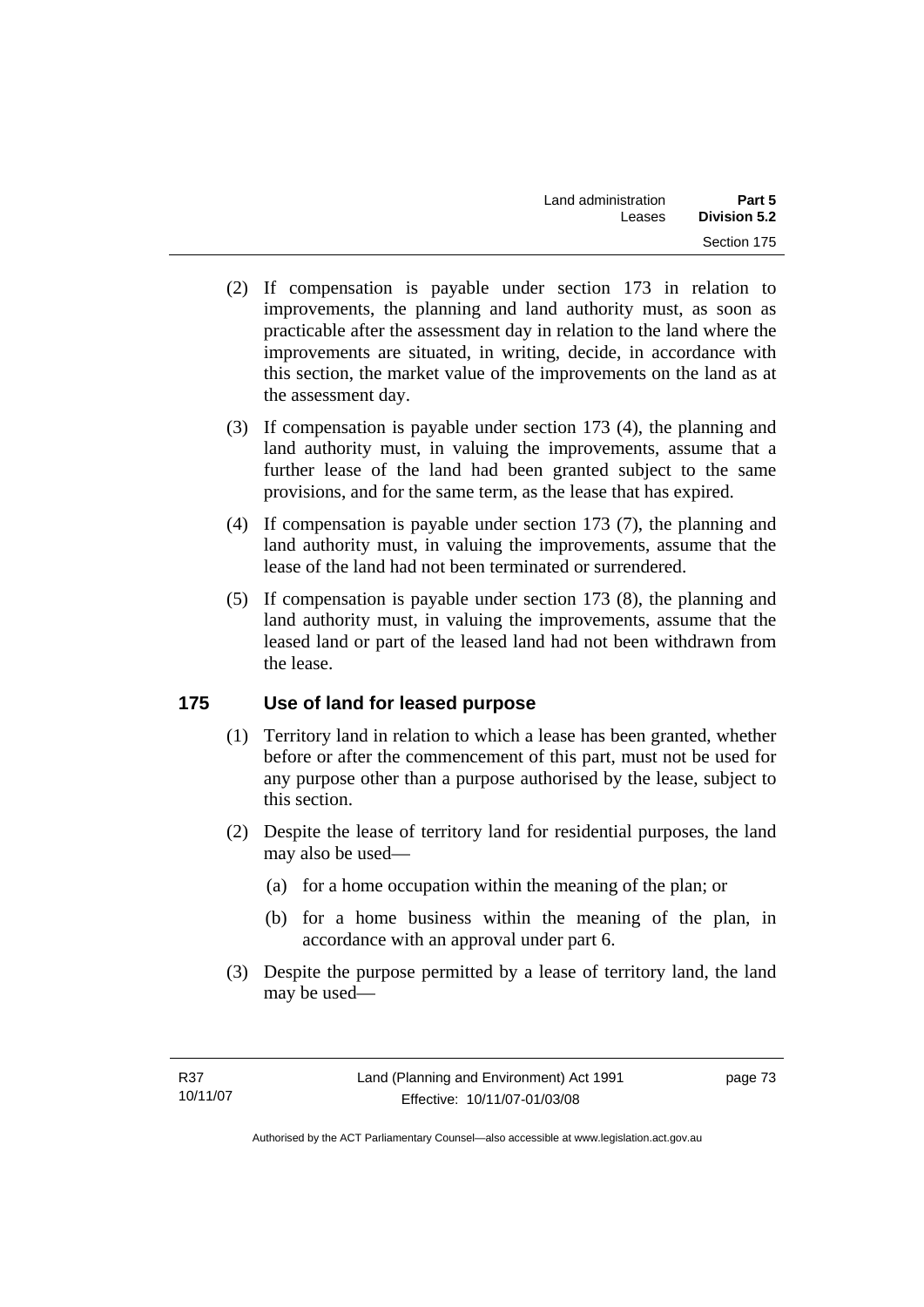| Part 5       | Land administration |
|--------------|---------------------|
| Division 5.2 | Leases              |
| Section 176  |                     |

- (a) for a development of a type prescribed by regulation, in accordance with an approval under part 6; or
- (b) for any other activity prescribed by regulation.

## **176 Variation of rent**

- (1) If the rent payable under a lease of territory land is varied in accordance with the provisions of the lease, the planning and land authority must give the lessee written notice of the variation by post.
- (2) A variation of rent mentioned in a notice under subsection (1) must come into operation on—
	- (a) the day 28 days after the day the notice is given; or
	- (b) if the lease under which the variation is made provides that the variation comes into operation on a later day—that later day.

## **177 Review of variations of rent**

- $(1)$  If—
	- (a) the rent payable under a lease of territory land is varied in accordance with the provisions of the lease; and
	- (b) the lease does not provide for the submission to arbitration of differences between the parties to the lease regarding variation of the rent;

the lessee may, within 28 days after receiving the notice under section 176 (1) relating to the variation, serve on the planning and land authority a written request that the authority review the variation.

- (2) The making of a request under subsection (1) does not affect the operation of the variation to which the request relates or prevent the taking of action to implement the variation.
- (3) If a request is made under subsection (1) in relation to a variation, the planning and land authority must review the variation and may

| page 74 | Land (Planning and Environment) Act 1991 | R37      |
|---------|------------------------------------------|----------|
|         | Effective: 10/11/07-01/03/08             | 10/11/07 |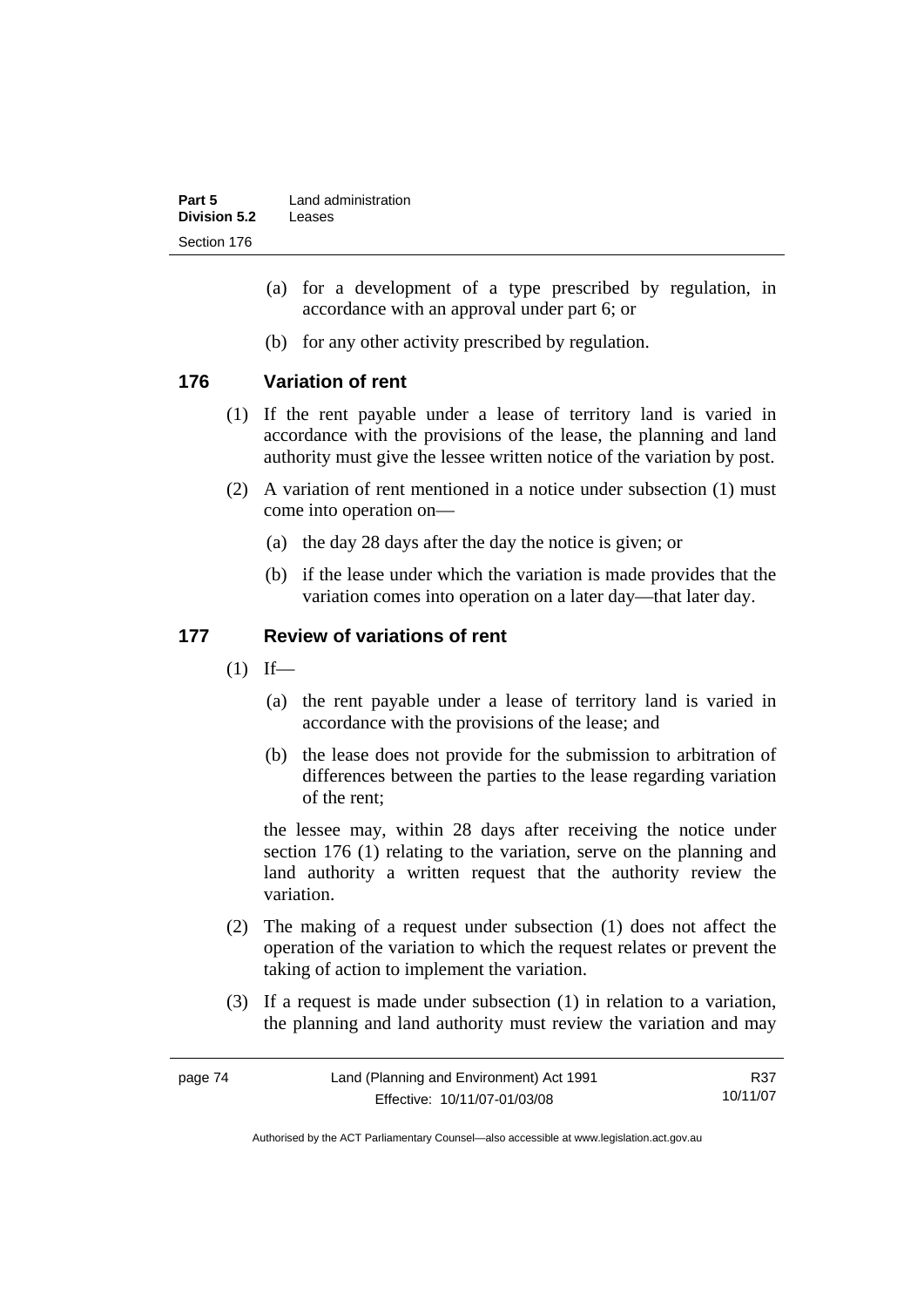confirm the variation or set it aside and substitute any other variation the authority considers appropriate.

## **178 Refund on lease surrender or termination**

- (1) This section applies if a lease of territory land is surrendered or terminated under this Act.
- (2) On application by the person surrendering the lease or the person whose lease has been terminated, the planning and land authority may authorise payment of the amount prescribed by regulation to the person.

*Note* A fee may be determined under s 287 for this provision.

- (3) The planning and land authority must not authorise the payment of an amount under this section otherwise than in accordance with criteria under subsection (4) for the authorisation of payments.
- (4) The Minister may, in writing, determine criteria for the authorisation of payments under this section.
	- *Note* The power to make a statutory instrument (including the statement of criteria) includes power to amend or repeal the instrument (see Legislation Act, s 46).
- (5) A determination is a disallowable instrument.
	- *Note* A disallowable instrument must be notified, and presented to the Legislative Assembly, under the Legislation Act.

# **179 Certificates of compliance**

 (1) Subject to subsection (4), if a building and development provision of a lease of territory land has been fully complied with, the planning and land authority must, on application by the lessee, issue a certificate of compliance to the effect that the provision has been so complied with.

*Note* A fee may be determined under s 287 for this subsection.

page 75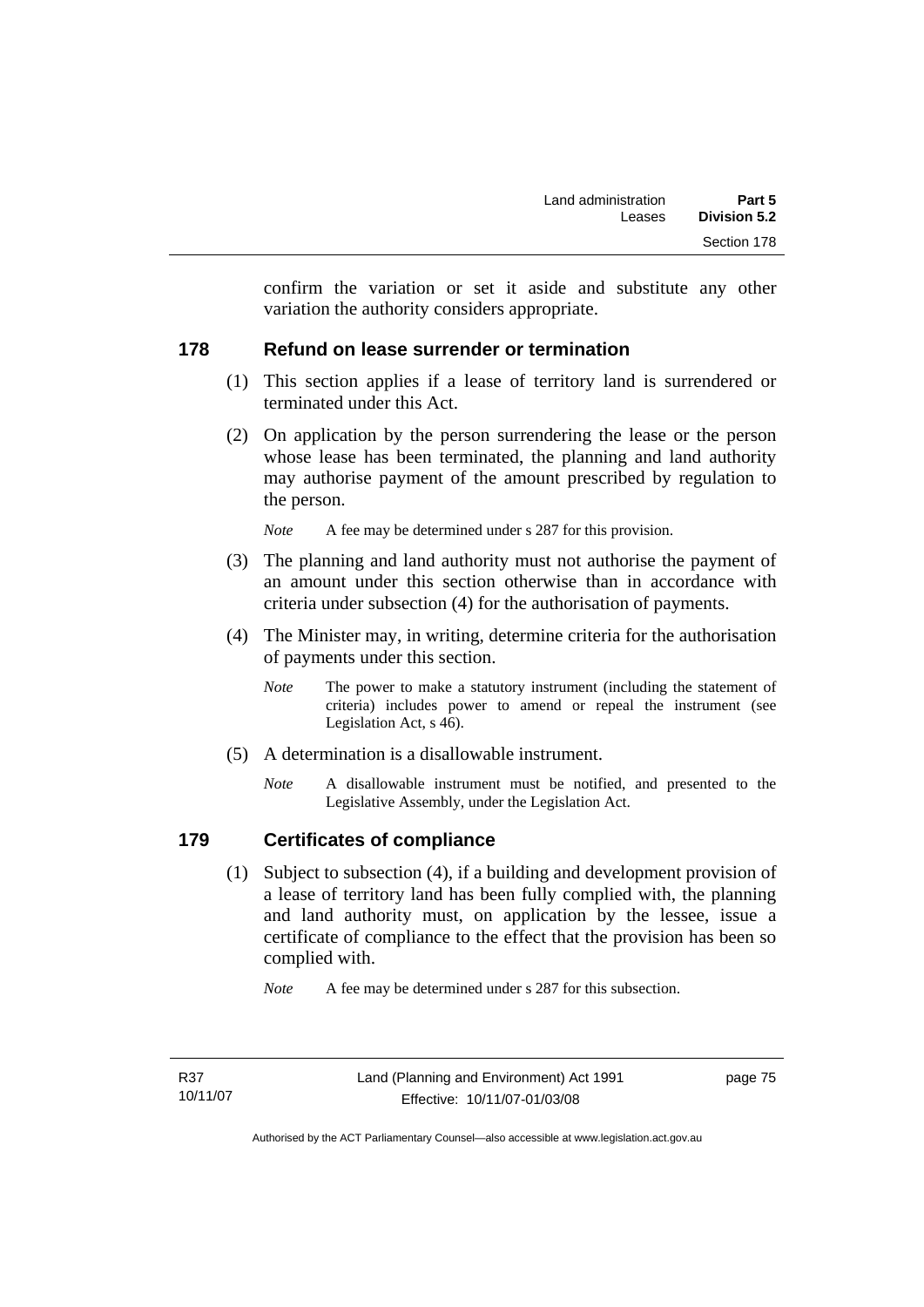| Part 5              | Land administration |
|---------------------|---------------------|
| <b>Division 5.2</b> | Leases              |
| Section 179         |                     |

- (2) Subject to subsection (4), if a building and development provision of a lease of territory land has been partially complied with, the planning and land authority may issue a certificate of compliance to that effect.
- (3) A certificate of compliance under subsection (2) may be issued subject to a condition (specified in the certificate) that the lessee provide security in a specified form against failure to complete specified outstanding work.
- (4) The planning and land authority must not issue a certificate of compliance in relation to a building and development provision to which a lease under the *Unit Titles Act 2001* is subject unless the other requirements of this section are satisfied and the authority is satisfied—
	- (a) for every other lease in relation to the same subdivision under the *Unit Titles Act 2001* that is subject to a building and development provision—that the provision has been complied with, or a certificate of compliance has been issued under this section in relation to that provision; or
	- (b) that the occupier of the unit that is held under the lease will not, as occupier, be substantially inconvenienced by works being carried out, or that are to be carried out, in compliance with a building and development provision to which the lease of the common property or another unit contained in the same subdivision under the *Unit Titles Act 2001* is subject.
- (5) For subsection (4), an occupier is substantially inconvenienced by works being, or to be, carried out if the works are being, or are to be, carried out to the common property, or another unit, in the same stage of the development as the occupier's unit.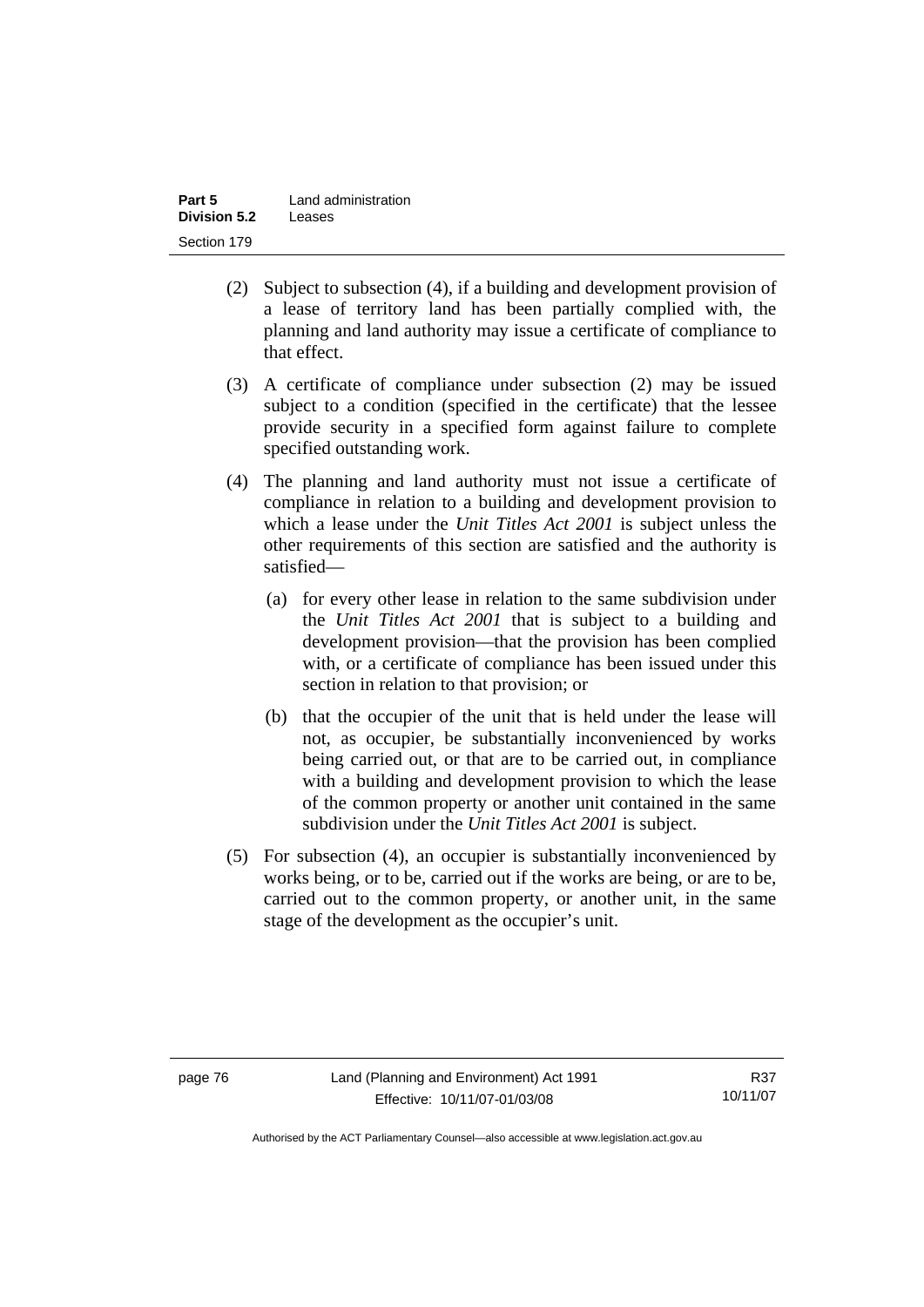## **180 Transfer of land subject to building and development provision**

- (1) If a lease of territory land contains a building and development provision, the lease, or an interest in the lease, is not capable of being assigned or transferred, either at law or in equity unless—
	- (a) the lessee has died; or
	- (b) the transfer or assignment is made under any of the following orders:
		- (i) an order of the Family Court;
		- (ii) an order of another court having jurisdiction under the *Family Law Act 1975* (Cwlth);
		- (iii) an order under the *Domestic Relationships Act 1994,*  part 3.2 adjusting the property interests of the parties in a domestic relationship; or
	- (c) the transfer or assignment happens by operation of, or under, bankruptcy or insolvency; or
	- (d) the lessee has obtained—
		- (i) a certificate of compliance under section 179; or
		- (ii) the consent of the planning and land authority under subsection  $(2)$  or  $(3)$ .
	- *Note* A consent under the *City Area Leases Ordinance 1936* may be taken to be a consent under s (2) (see s 292).
- (2) The planning and land authority may, in writing, consent to a legal or equitable assignment or transfer of a lease, or an interest in a lease, mentioned in subsection (1) if—
	- (a) the authority—
		- (i) is satisfied that the proposed assignee or transferee intends to comply with the building and development provision; and

| R37      | Land (Planning and Environment) Act 1991 | page 77 |
|----------|------------------------------------------|---------|
| 10/11/07 | Effective: 10/11/07-01/03/08             |         |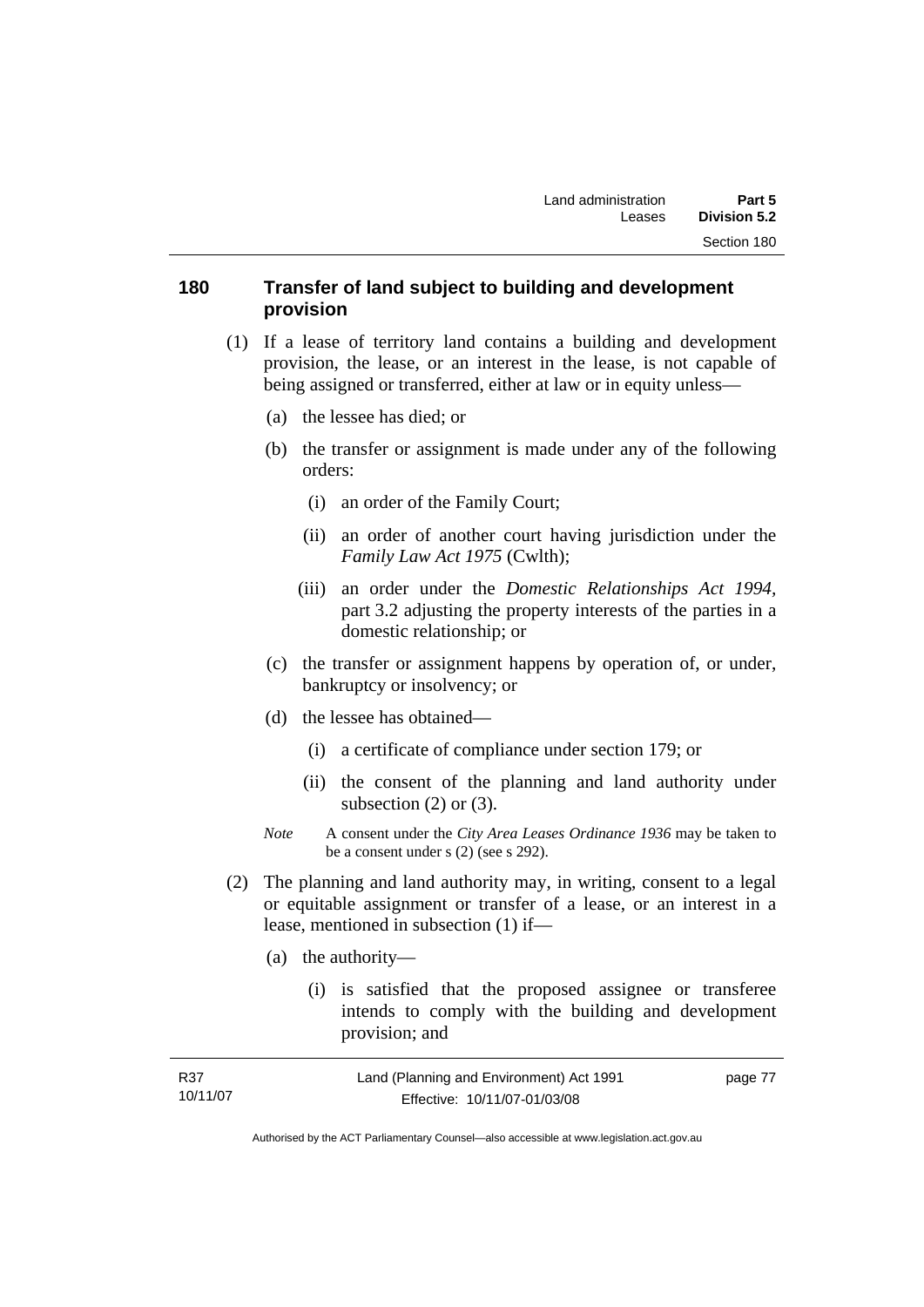| Part 5       | Land administration |
|--------------|---------------------|
| Division 5.2 | Leases              |
| Section 180  |                     |

- (ii) has been given the security (if any) required by the authority for compliance with the provision by the proposed assignee or transferee; and
- (b) either—
	- (i) the authority is satisfied that the lessee cannot, for personal or financial reasons, comply with the building and development provision; or
	- (ii) the proposed transferee or assignee (the *homebuyer*) has a contract with the person (the *builder*) proposing to transfer or assign the lease and, under the contract, the builder is required to build a home on the leased land for the homebuyer.
- *Note* A fee may be determined under s 287 for this provision.
- (3) The planning and land authority may also, in writing, consent to a transfer of a lease, or an interest in a lease, mentioned in subsection (1) if the proposed transfer is the first sale of an individual lease of undeveloped land by the person who provided the infrastructure on, and subdivided, the holding lease of which the individual lease is a subdivision.

*Note* A fee may be determined under s 287 for this provision.

- (4) In deciding under subsection (2) or (3) whether to consent to an assignment or transfer of a lease, the planning and land authority must take into consideration any matters determined by the Minister, in writing, for the subsection.
- (5) A determination under subsection (4) is a disallowable instrument.
	- *Note* A disallowable instrument must be notified, and presented to the Legislative Assembly, under the Legislation Act.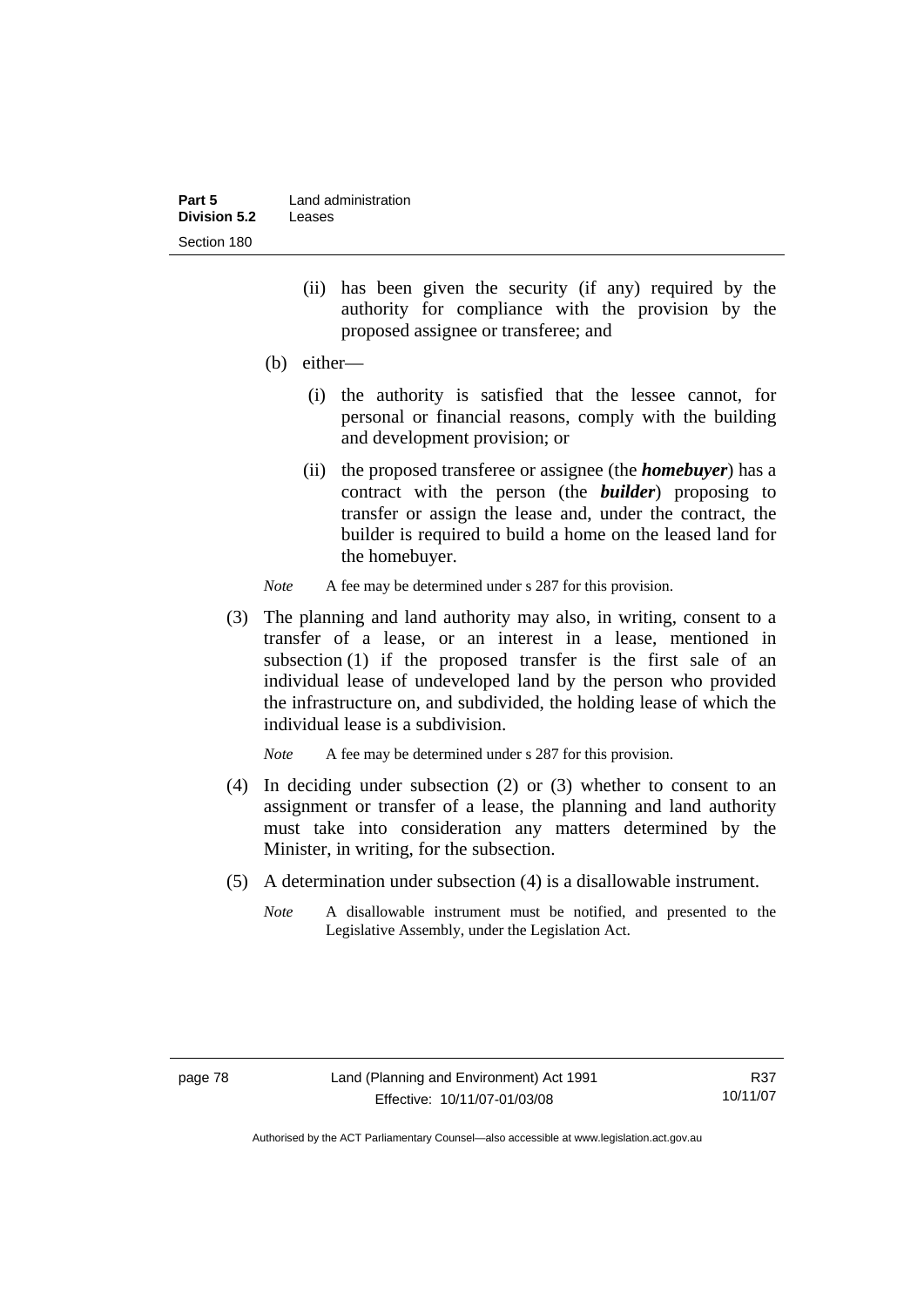## **181 Mortgage of leasehold subject to building and development provision**

If a lease contains a building and development provision, the lease, or an interest in the lease, is not capable of being mortgaged unless—

- (a) the lessee has obtained a certificate of compliance under section 179; or
- (b) the mortgage is required by the lessee—
	- (i) to enable the lessee to repay money borrowed by the lessee for the purpose of acquiring the lease or interest; or
	- (ii) to secure money borrowed by the lessee for the purpose of acquiring the lease or interest; or
	- (iii) to enable the lessee to comply with a building and development provision of the lease.

#### **182 Land leased to be held as undivided parcel**

- (1) Subject to section 183, the land comprised in a lease of territory land must at all times be held and occupied by or under the lessee as 1 undivided parcel.
- (2) Subject to this part, the land comprised in a lease of territory land may be sublet and the lease and any interest in it may be assigned, transferred or mortgaged.

## **183 Power of lessee to sublet part of building or land in certain cases**

- (1) Any part of a building erected on land comprised in a lease of territory land may, subject to the lease and any sublease of the land, be sublet separately from the remainder of that building.
- (2) If a part of a building is sublet separately from the remainder of the building, any part of the parcel of land where the building is erected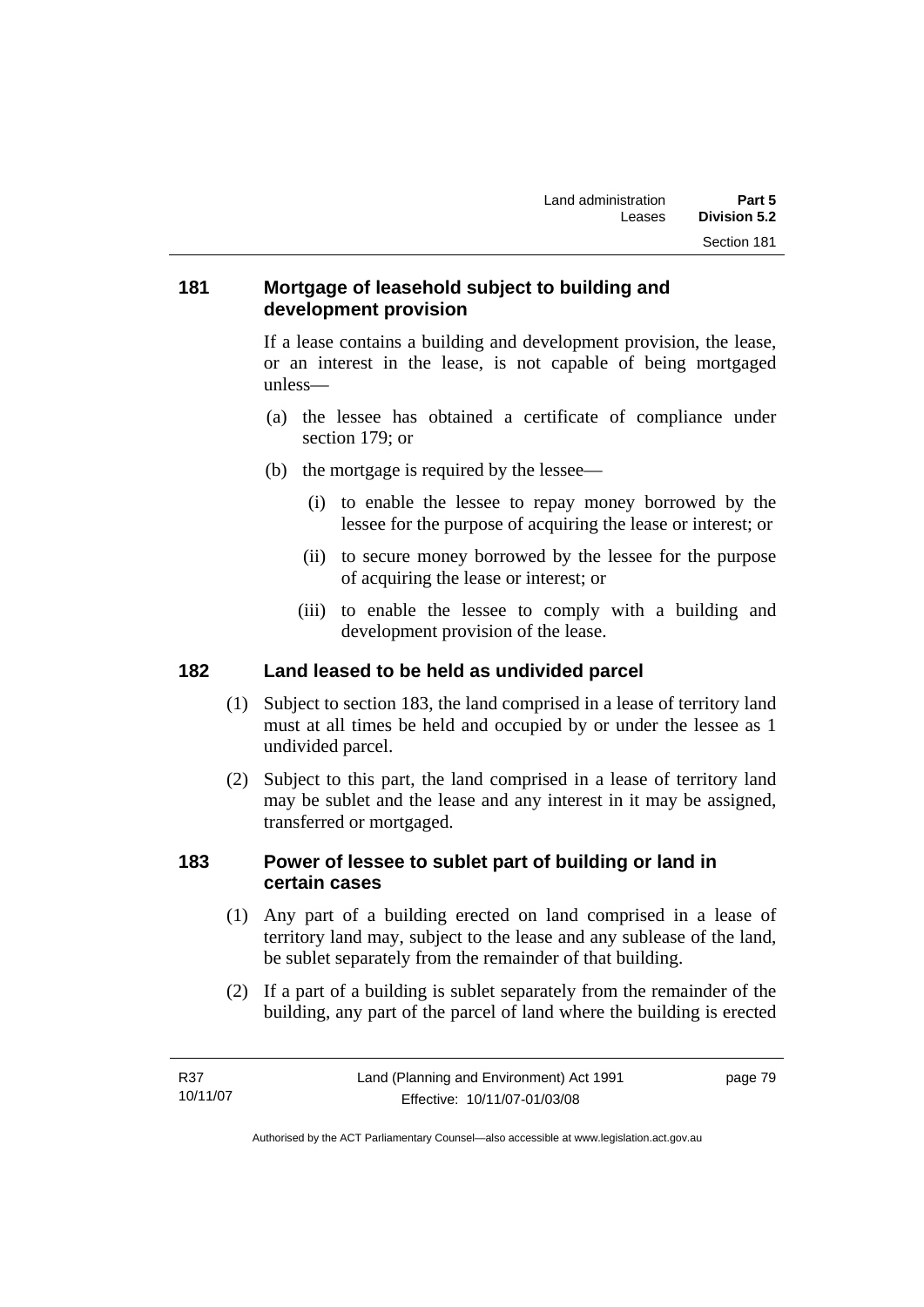| Part 5       | Land administration |  |
|--------------|---------------------|--|
| Division 5.3 | Variation of leases |  |
| Section 183A |                     |  |

may be sublet with the part of the building separately from the remainder of the parcel of land, provided that the part of the parcel of land so sublet adjoins that part of the parcel of land where the building is erected.

- $(3)$  If—
	- (a) a lease of territory land authorises the use of the land comprised in the lease as a mobile home park; and
	- (b) any part of the land is being used, or intended to be used, for the siting of a mobile home;

that part may, subject to the lease and any sublease of the land, be sublet separately from the remainder of the land.

(4) In subsection (3):

*mobile home* means a dwelling (whether or not on wheels) capable of being transferred from place to place and re-erected.

*mobile home park* means land used for the purpose of accommodating mobile homes or caravans, and includes a caravan park or camping ground.

# **Division 5.3 Variation of leases**

#### **183A Effect qualified**

This division has effect subject to division 5.4 (Restrictions on rural leases).

## **184 Application to surrender and regrant of leases**

A reference in this division to the *variation* of a lease includes a reference to the surrender of a lease and the grant of a new lease to the same lessee, subject to different provisions, over land—

 (a) that is the whole or part of the land comprised in the surrendered lease; and

R37 10/11/07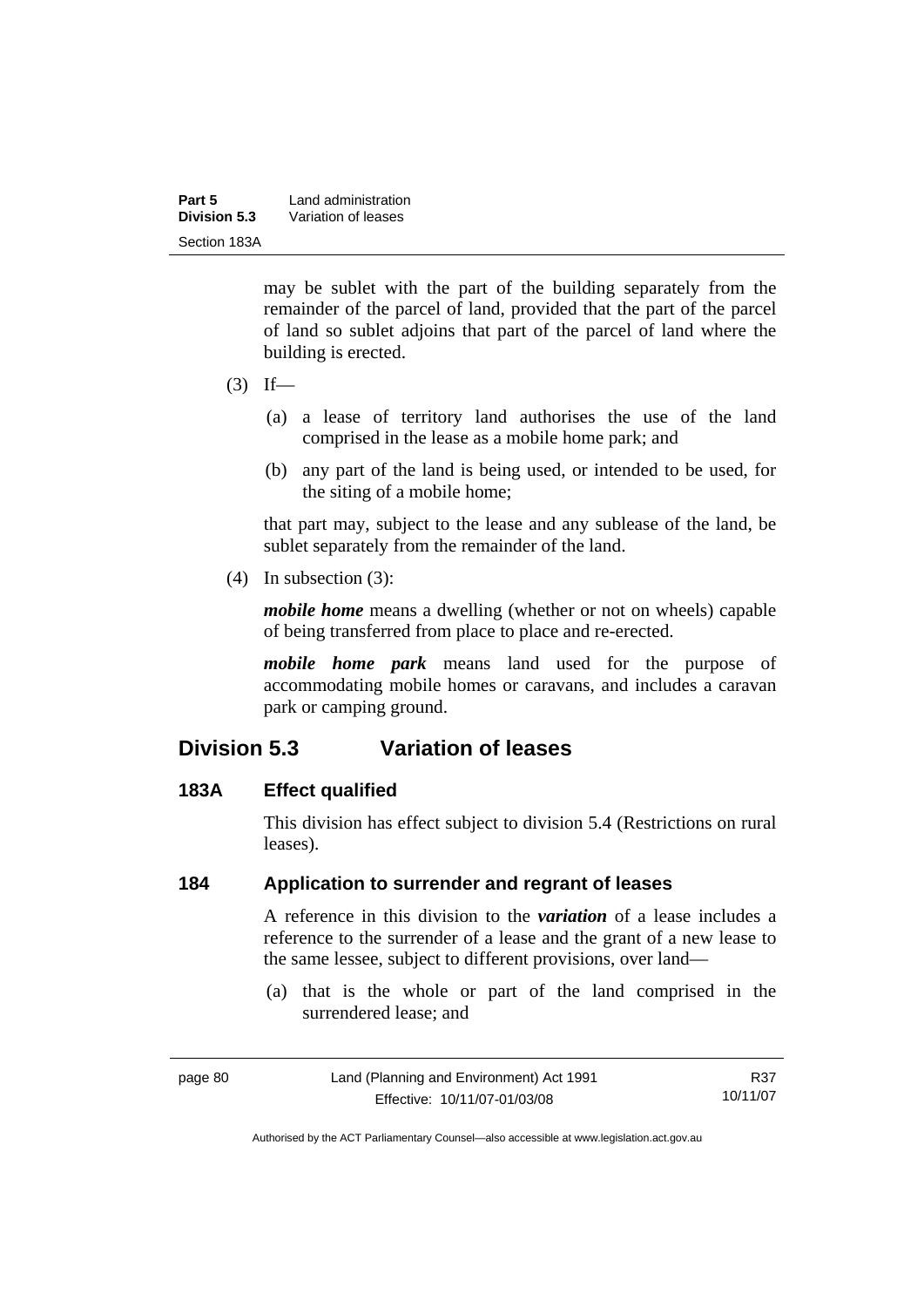(b) that is not defined land within the meaning of subdivision 2.3.4;

except if a lease is surrendered and a further lease is granted under section 171, section 171A or section 172.

#### **184A Variation of nominal rent lease—change of use charge**

- (1) The planning and land authority must not execute a variation of a nominal rent lease unless the lessee has paid the Territory any change of use charge decided by the authority under subsection (2), subject to any remission or increase under section 184C.
- (2) The planning and land authority must decide the change of use charge for a variation of a nominal rent lease in accordance with the formula—

$$
CUC = (V_1 - V_2) \times 75\%
$$

(3) In subsection (2):

*CUC* means the change of use charge payable for the variation of the lease.

 $V_1$  means the capital sum that the lease might be expected to realise if—

- (a) the lease were to be varied as proposed; and
- (b) the lease were offered for sale in good faith immediately after the variation on the reasonable terms and conditions that a genuine seller would require; and
- (c) the rent payable throughout the term of the lease were a nominal rent.

 $V_2$  means the capital sum that the lease might be expected to realise if—

 (a) the lease were not to be varied during the remainder of its term; and

| R37      | Land (Planning and Environment) Act 1991 | page 81 |
|----------|------------------------------------------|---------|
| 10/11/07 | Effective: 10/11/07-01/03/08             |         |
|          |                                          |         |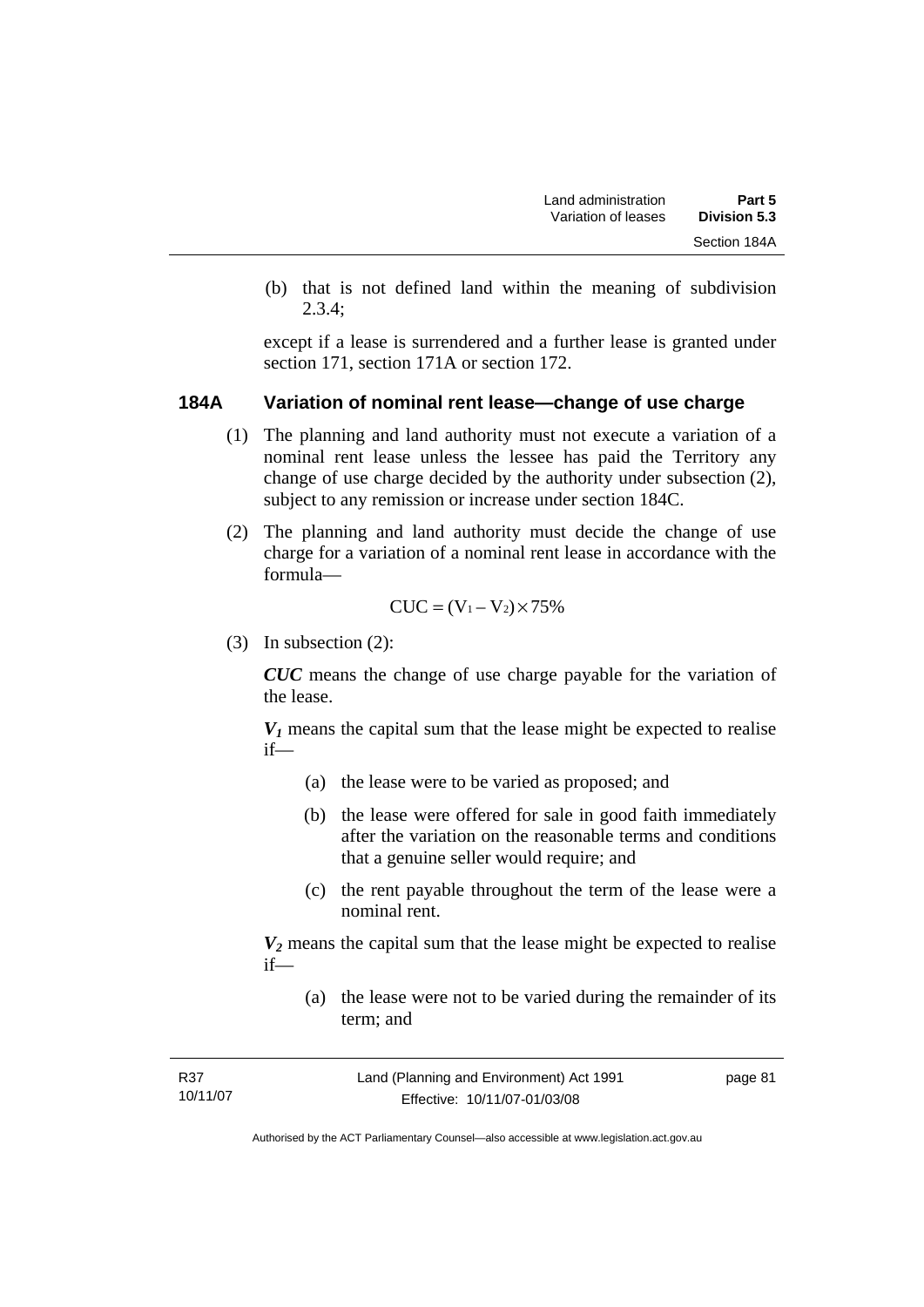| Part 5       | Land administration |
|--------------|---------------------|
| Division 5.3 | Variation of leases |
| Section 184C |                     |

- (b) the lease were offered for sale in good faith immediately before the variation on the reasonable terms and conditions that a genuine seller would require; and
- (c) the rent payable throughout the term of the lease were a nominal rent.
- (4) If the capital value assessed as  $V_I$  under subsection (3) is equal to or less than the capital value assessed as  $V_2$  under that subsection, no change of use charge is payable under subsection (1).
- (5) So far as this section applies, because of section 184, to the surrender of a lease and the grant of a new lease—
	- (a) the reference in subsection (3), definition of  $V_I$ , paragraph (c) to the term of the lease is a reference to the term of the new lease; and
	- (b) the reference in subsection (3), definition of  $V_2$ , paragraph (c) to the term of the lease is a reference to the term of the lease to be surrendered.
- (6) A variation of a lease has no effect if the change of use charge payable under subsection (1) for the variation is not paid.

## **184C Change of use charge for variations of nominal rent leases**

- (1) On application by the lessee of a nominal rent lease who applies for a variation of the lease, the planning and land authority must remit a change of use charge under section 184A (Variation of nominal rent lease—change of use charge) in circumstances prescribed by regulation.
- (2) The planning and land authority must increase a change of use charge under section 184A in circumstances prescribed by regulation.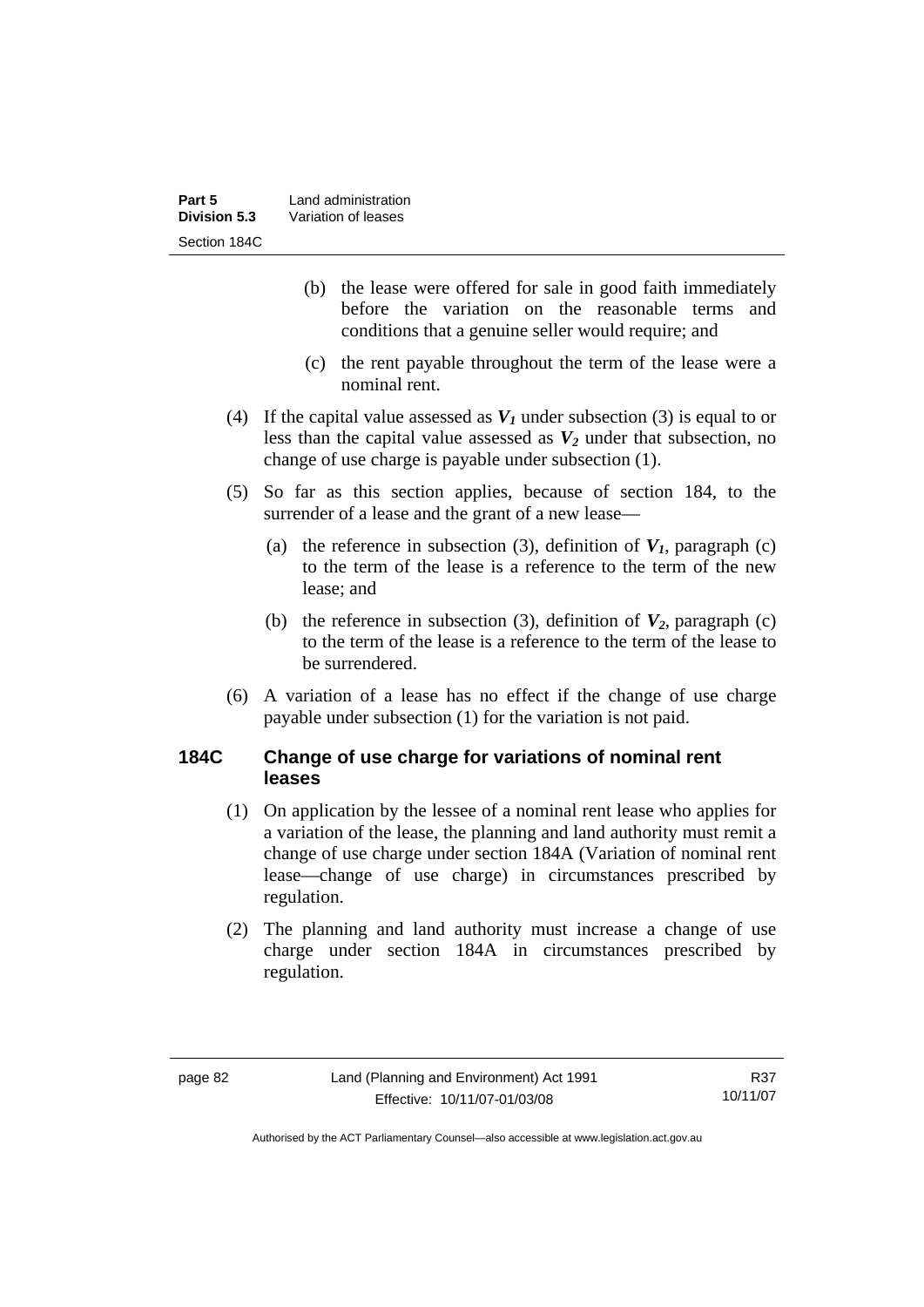#### **184D Variation of rental leases**

- (1) The planning and land authority must not execute a variation of a rental lease unless any rent and additional rent payable under the lease up to the day of variation has been paid.
- (2) If the planning and land authority executes a variation of a rental lease, the authority must reappraise the rent payable under the lease, following (to the extent possible) the method provided by the rental provisions of the lease.
- (3) If the planning and land authority executes a variation of a rental lease, the rent payable under the lease is to be adjusted in accordance with the reappraisal under subsection (2) with effect from the date of variation.
- (4) Subsections (2) and (3) do not apply to a variation of a rental lease—
	- (a) to reduce the rent payable to a nominal rent; or
	- (b) otherwise affecting the rental provisions of the lease.

#### **185 Advice of rent payable on variation of lease**

If the planning and land authority agrees to a variation of a lease of territory land, being a lease under which rent or additional rent is payable, it must—

- (a) calculate the amount that would be payable under the lease for rent and additional rent up to the day when it expects the variation to be executed; and
- (b) give the lessee written notice of—
	- (i) the amount calculated for rent and additional rent under paragraph (a); and
	- (ii) the day up to which the amount payable for rent and additional rent has been calculated; and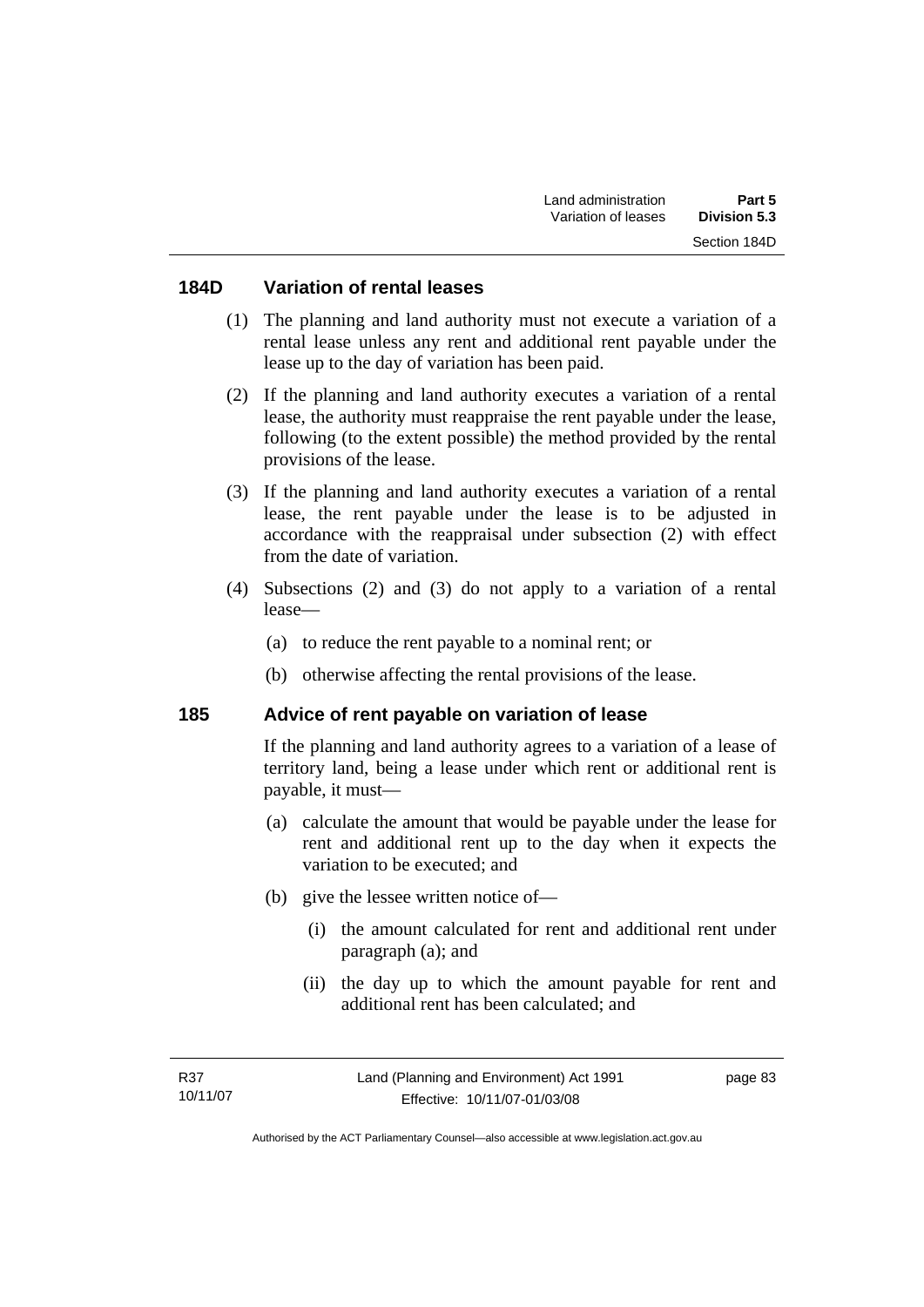| Part 5       | Land administration |
|--------------|---------------------|
| Division 5.3 | Variation of leases |
| Section 186  |                     |

 (iii) the day by which the authority requires payment of the amount specified under subparagraph (i) to enable the variation of the lease to be executed on the day specified under subparagraph (ii).

#### **186 Variation of lease to pay out rent**

- (1) A lease must not be varied to reduce the rent payable to a nominal rent unless—
	- (a) the lease is included in a prescribed class of leases; and
	- (b) all amounts payable to the Territory up to the day of variation of the lease for rates and land tax levied in relation to the land comprised in the lease have been paid; and
	- (c) the provisions of the lease requiring the lessee to develop the land comprised in the lease have been complied with up to the day of the variation; and
	- (d) the lessee has paid the Territory an amount decided by the planning and land authority by reference to any policy direction made under subsection (2).
- (2) The Minister may, in writing, make policy directions for subsection (1) (d).
- (3) A policy direction under subsection (2) is a disallowable instrument.

- (4) If a lease of Territory land is varied to reduce the rent payable to a nominal rent, the lease as varied must provide that the lessee is to pay a rent of 5 cents per annum if and when that rent is demanded.
- (5) The requirements of this section are in addition to, and not in substitution for, the requirements of the other provisions of this Act relating to the variation of leases.

*Note* A disallowable instrument must be notified, and presented to the Legislative Assembly, under the Legislation Act.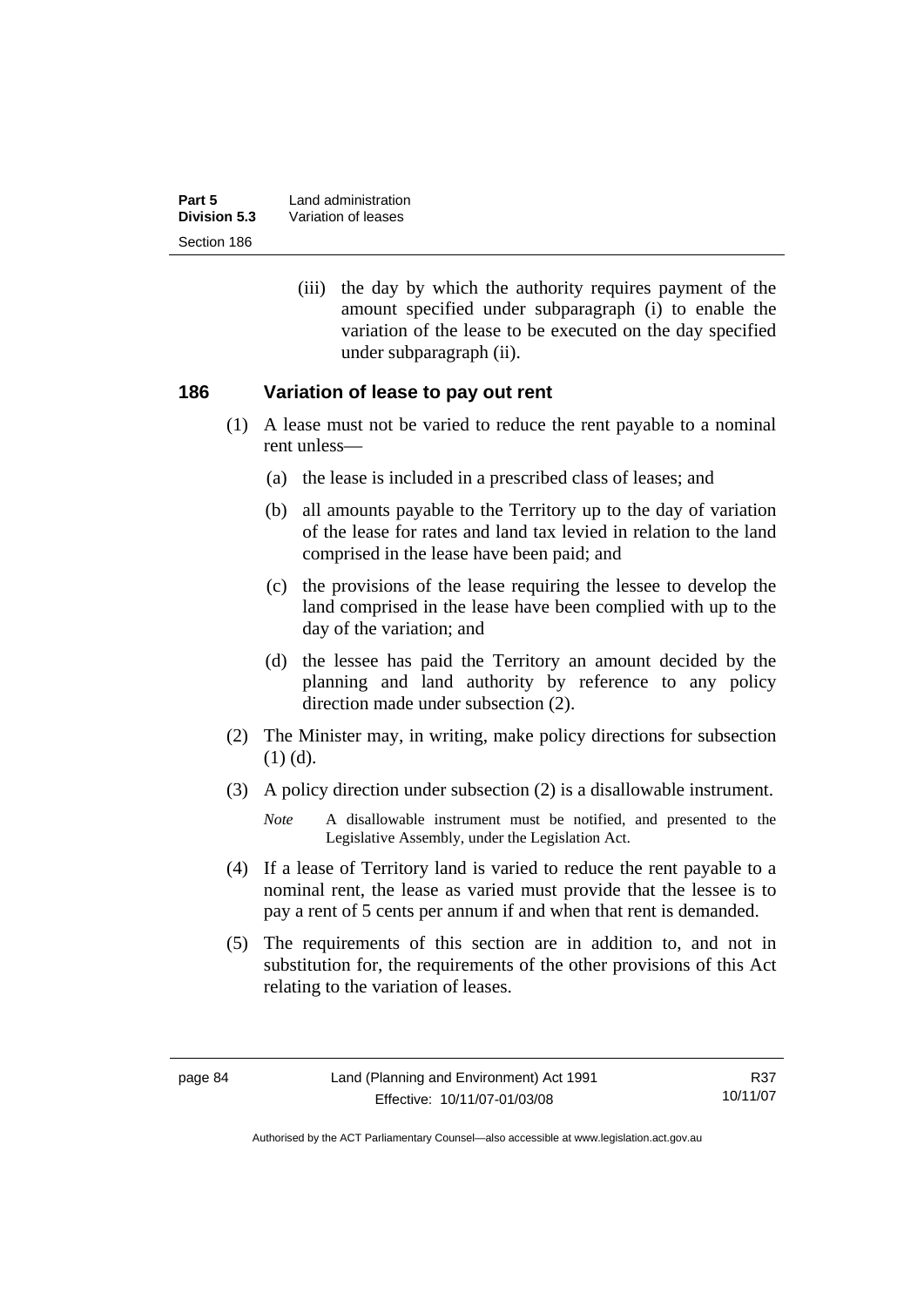#### **186A No variations to extend term**

The planning and land authority must not execute a variation of a lease of territory land to extend the term of the lease.

# **Division 5.4 Restrictions on rural leases**

#### **186B Definitions for div 5.4**

In this division:

*dealing*, in relation to a lease, means—

- (a) assigning or transferring the lease; or
- (b) subletting the land comprised in the lease or any part of it; or
- (c) parting with possession of the land comprised in the lease or any part of it.

#### *discharge amount—*

- (a) in relation to a special Pialligo lease—means an amount decided in accordance with section 186F; or
- (b) in any other case—means an amount decided in accordance with section 186E.

*earlier index number***,** for a lease, means the last index number issued before the lease was granted under section 161 or section 171A.

*holding period* is a period ending—

- (a) in relation to a long lease—10 years after the lease is granted; or
- (b) in relation to a short lease—at the end of  $\frac{1}{3}$  the term of the lease.

*index number*—see section 186G.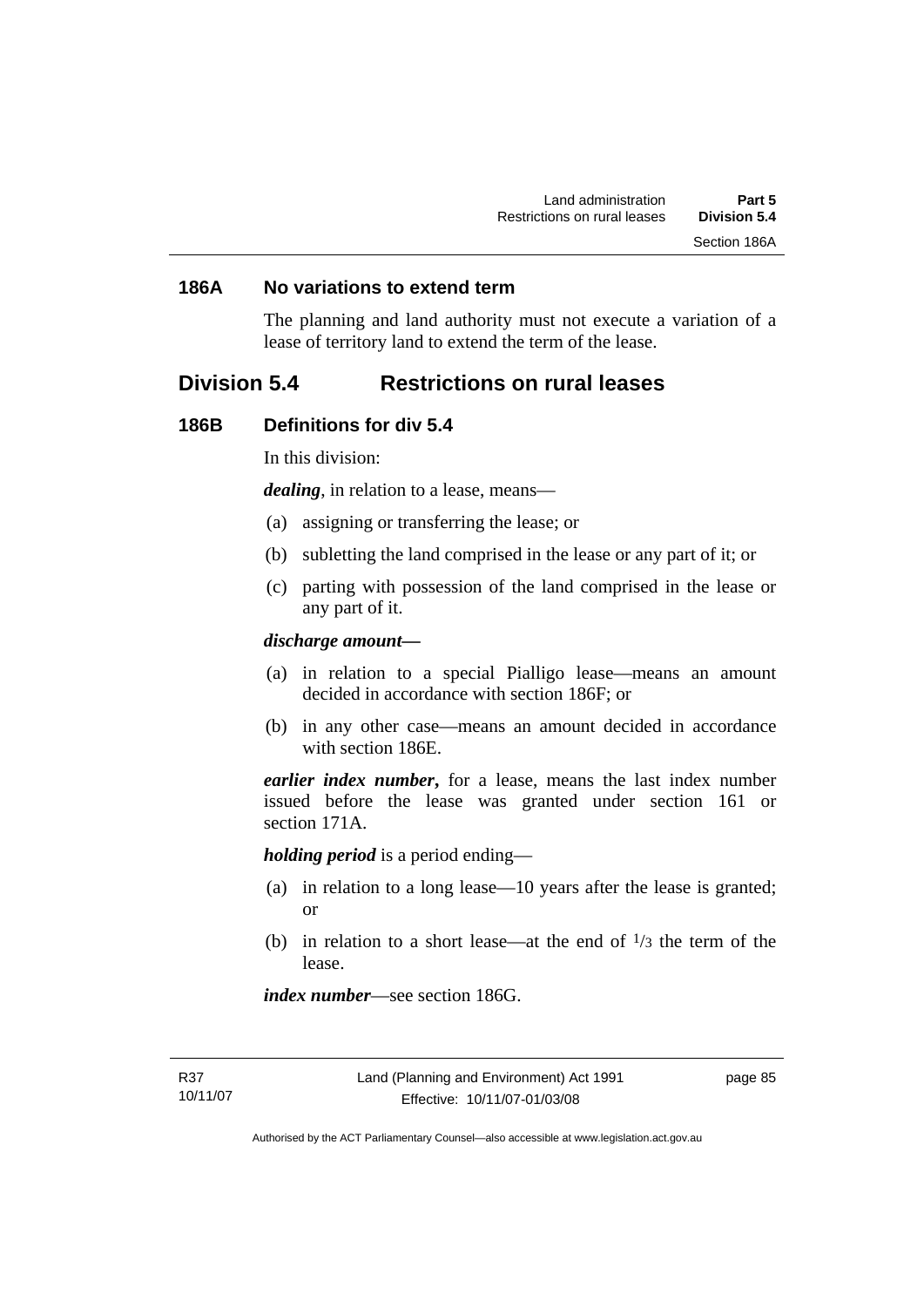#### *later index number* means—

- (a) for a special Pialligo lease—the last index number issued before the discharge amount is to be paid; or
- (b) for any other lease—the last index number issued before the last amount is worked out under section 186E.

*long lease* means a lease for a term of at least 21 years.

*short lease* means a lease for a term less than 21 years.

*special Pialligo lease* means a lease comprising land in block 6, 12, 13, 14, 15, 19, 20 or 52 of section 2 of the district of Majura.

## **186C Land management agreements**

- (1) The planning and land authority may—
	- (a) grant a rural lease; or
	- (b) grant a further rural lease; or
	- (c) vary a rural lease; or
	- (d) consent to the assignment or transfer of a rural lease;

only if the person to whom the lease is to be granted, assigned or transferred, or the person whose lease is to be varied, (the *relevant person*) has entered into an agreement that complies with this section with the Territory about managing the rural land subject to the lease.

- (2) An agreement complies with this section if it is—
	- (a) in accordance with a form approved by the Minister under section 287A (Approved forms) for this section; and
	- (b) signed by—
		- (i) the conservator; and
		- (ii) the relevant person.

page 86 Land (Planning and Environment) Act 1991 Effective: 10/11/07-01/03/08

R37 10/11/07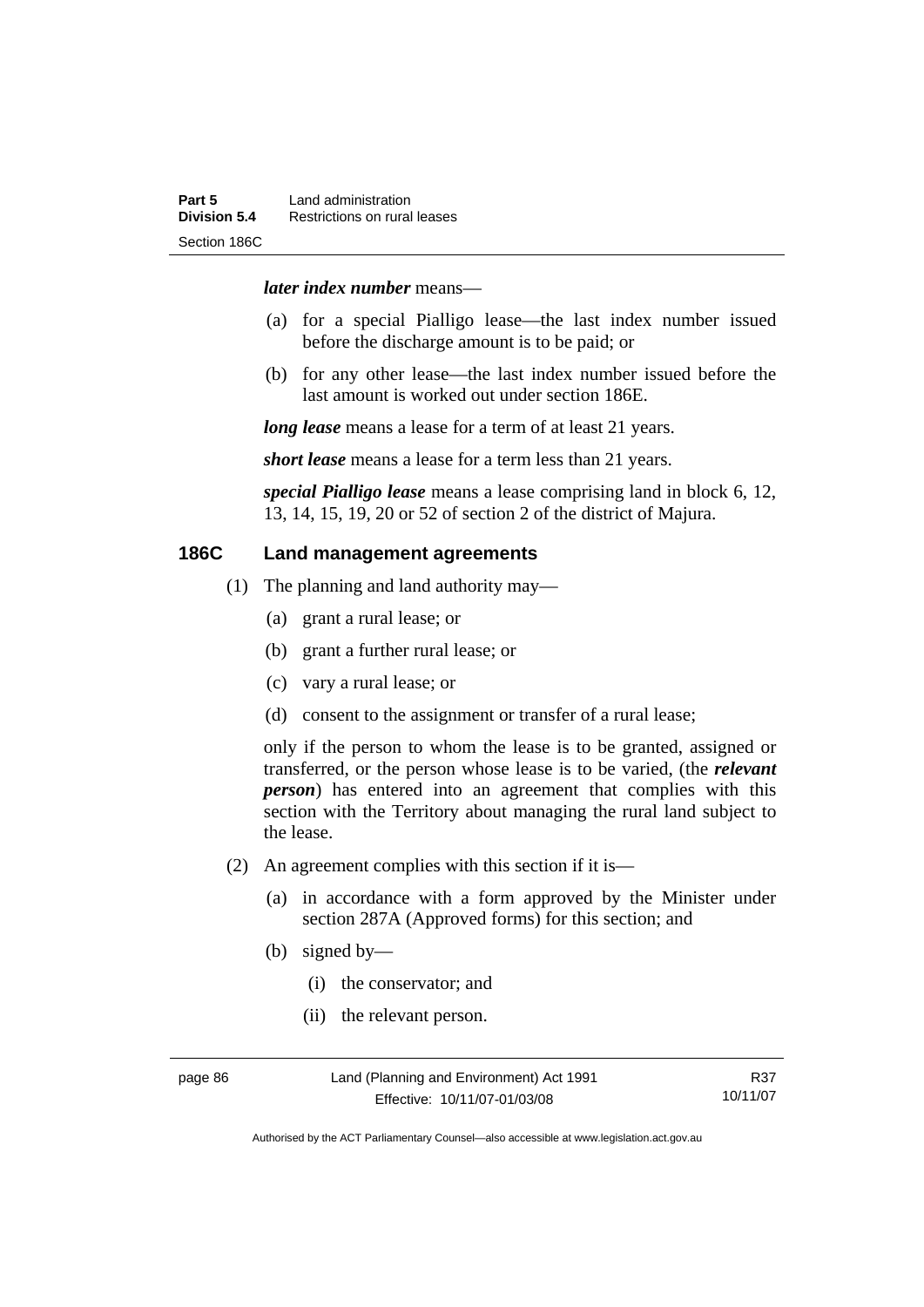(3) An agreement may contain a provision allowing the agreement to be varied other than by agreement between the parties.

#### **186D Dealings with rural leases**

- (1) This section applies to—
	- (a) a rural lease granted under section 161 (Granting of leases) after 15 December 1999 for consideration less than the market value of the lease; and
	- (b) a lease granted under section 171A (Grant of further rural leases) after 15 December 1999 on the payment of an amount worked out on the application of an amount condition mentioned in section 171A (3) (a).
- (2) However, this section does not apply to a lease mentioned in subsection (1) (b) that was granted on the surrender of a lease for which a discharge amount had been paid.
- (3) A lessee, or other person with an interest in the lease, may deal with a lease to which this section applies within the holding period only with the written consent of the planning and land authority.
- (4) A dealing in relation to a lease made or entered into without consent has no effect.
- (5) The planning and land authority must consent under this section to a dealing if—
	- (a) the person to whom—
		- (i) the lease is being assigned or transferred; or
		- (ii) the land comprised in the lease, or part of it, is sublet; or
		- (iii) possession of the land comprised in the lease, or part of it, is being given;

is the lessee's domestic partner or child; or

(b) the discharge amount has been paid in relation to the lease;

| R37      | Land (Planning and Environment) Act 1991 | page 87 |
|----------|------------------------------------------|---------|
| 10/11/07 | Effective: 10/11/07-01/03/08             |         |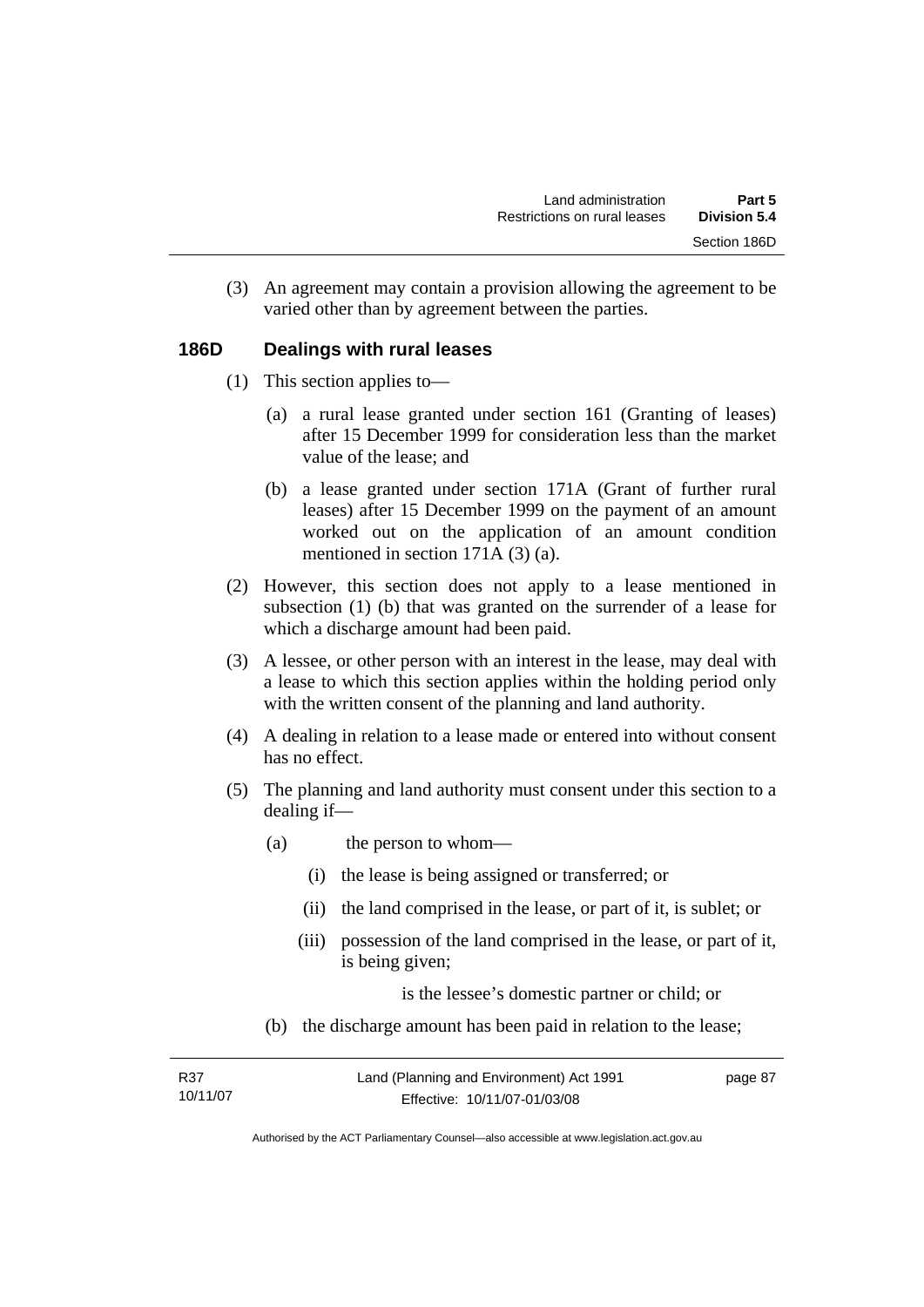but may not consent otherwise.

- (6) The validity of a dealing made or entered into with the consent of the planning and land authority under subsection (5) is not affected—
	- (a) by a defect or irregularity in relation to the giving of the consent; or
	- (b) because a ground, or all grounds, for the consent had not arisen.
- (7) In this section:

*child*, of a lessee, includes a child of the lessee's domestic partner.

### **186E Discharge amount**

 (1) The discharge amount for a lease (other than a special Pialligo lease) is the amount decided in accordance with the formula—

 $)) \times 50\%$ ) + owed amount earlier index no  $((\text{last amount - (first amount} \times \frac{\text{later index no}}{\dots \dots \dots})) \times 50\%) +$ 

(2) In this section:

*earlier index no*—see section 186B, definition of *earlier index number*.

*first amount* means—

- (a) in relation to a nominal rent lease—the consideration for the lease when granted under section 161 or section 171A; or
- (b) in relation to a short lease—the value of the lease decided when the lease was granted under section 161 or section 171A; or
- (c) in relation to any other lease—any consideration for the lease when granted under section 161 or section 171A plus any amount to be paid under the lease;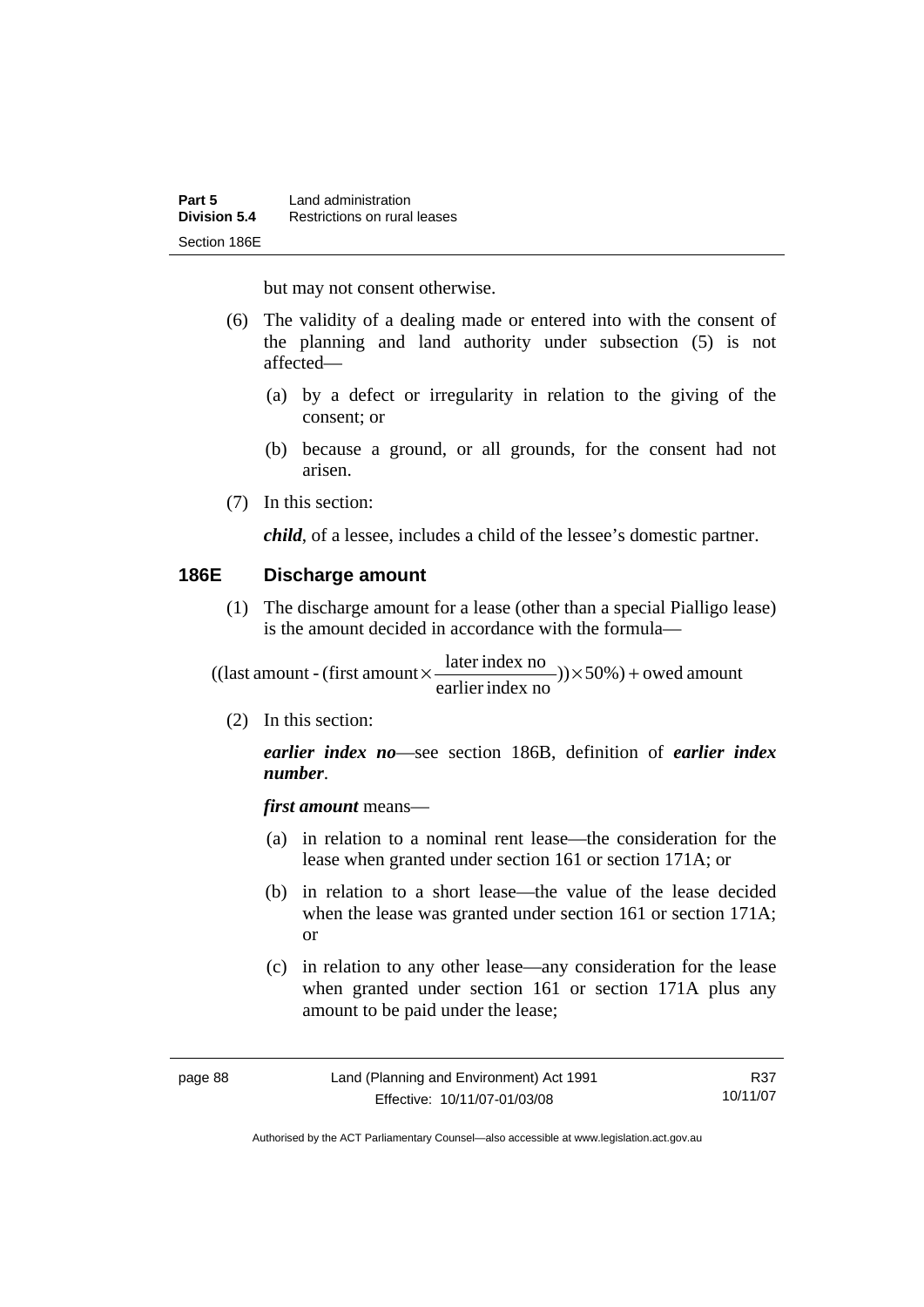other than an amount attributable to lessee-owned improvements to the land comprised in the lease.

*last amount*, in relation to a lease, means—

- (a) the consideration for the dealing with the lease, not including any amount attributable to lessee-owned improvements to the land comprised in the lease; or
- (b) if—
	- (i) there is no consideration; or
	- (ii) the dealing relates to only part of the land comprised in the lease; or
	- (iii) the consideration is less than the market value of the lease;

 the market value of the lease, not including any amount attributable to the lessee-owned improvements to the land comprised in the lease.

#### *later index no*—see section 186B, definition of *later index number*.

#### *owed amount* means—

- (a) in relation to a long lease—any amount remaining to be paid under the lease, even if the amount is not owing; or
- (b) in relation to a short lease—any rent and additional rent payable under the lease up to the day of the dealing with the lease.

# **186F Discharge amount—special Pialligo leases**

 (1) The discharge amount for a special Pialligo lease granted less than 1 year before the discharge amount is to be paid is an amount equal to the total of the amount paid and the owed amount for the lease.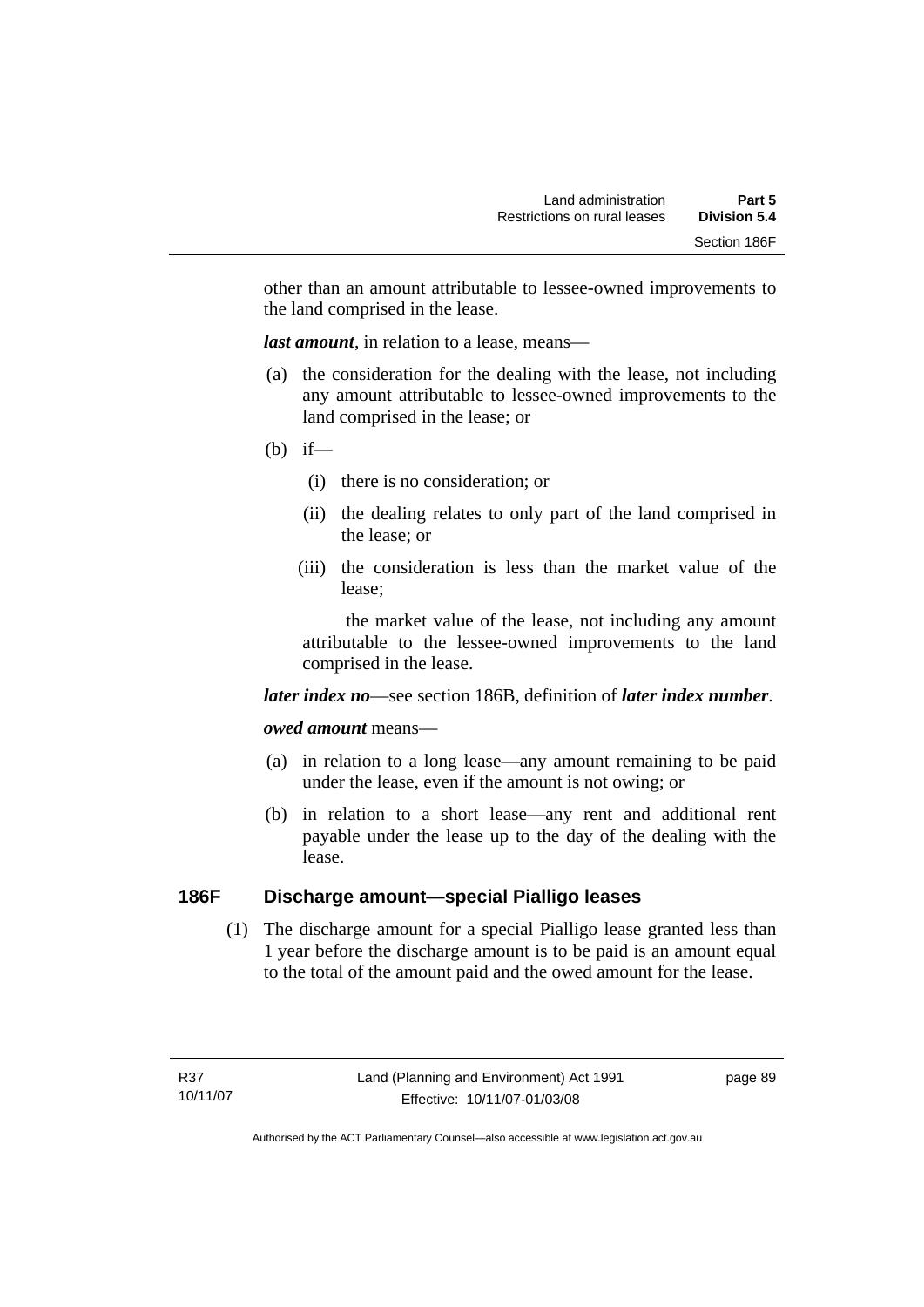(2) The discharge amount for a special Pialligo lease granted at least 1 year before the discharge amount is to be paid is the amount decided in accordance with the formula—

 $) +$  owed amount 10 amount paid - (cpi adjusted amount  $\times \frac{\text{years since grant}}{10}$ ) +

 (3) The cpi adjusted amount in relation to a lease is the amount decided in accordance with the formula—

> earlier index number  $amount$  paid  $\times \frac{later$  index number

(4) In this section:

*amount paid* means—

- (a) in relation to a nominal rent lease—the consideration for the lease when granted under section 161 or section 171A; or
- (b) in relation to any other lease—any consideration for the lease when granted under section 161 or section 171A plus any amount to be paid under the lease;

other than an amount attributable to lessee-owned improvements to the land comprised in the lease.

*years since grant*, in relation to a lease, means the number of whole years since the lease was granted under section 161 or section 171A.

*owed amount*, in relation to a lease, means any amount remaining to be paid under the lease, even if the amount is not owing.

#### **186G Index numbers**

(1) In this division:

*index number* means the All Groups Consumer Price Index number, being the weighted average of the 8 capital cities, published by the Australian Statistician from time to time.

page 90 Land (Planning and Environment) Act 1991 Effective: 10/11/07-01/03/08

R37 10/11/07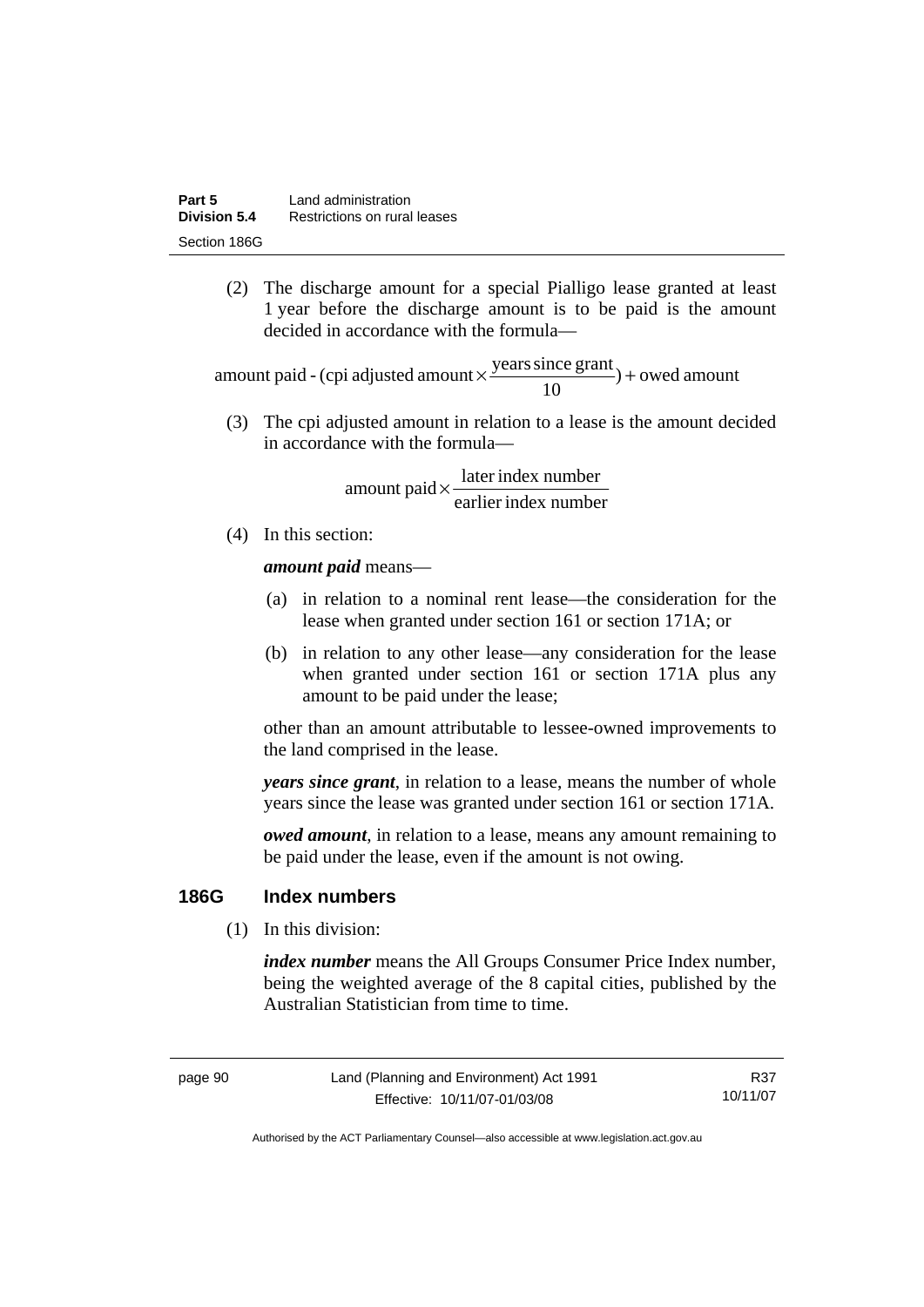- (2) However, in deciding index numbers for this division—
	- (a) if the Australian Statistician revises the calculation of an index number for a reason other than a change in the reference base for the All Groups Consumer Price Index and, as a result of the calculation, publishes an index number for a period in substitution for the previous index number—the later index number is disregarded; and
	- (b) if the Australian Statistician changes the reference base for the consumer price index after the lease is granted but before the calculation of the later index number—the earlier index number is the index number that would have been applicable if the new reference base had been in effect when the lease was granted.

# **186H No subdivision or consolidation**

The planning and land authority may not consent to the consolidation or subdivision of a lease to which section 186D applies during the holding period.

# **Division 5.5 Consolidation and subdivision**

# **187AA Effect qualified**

This division has effect subject to division 5.4 (Restrictions on rural leases).

# **187 Application—nominal rent leases of territory land**

This division applies only in relation to the consolidation and subdivision of nominal rent leases.

# **187A Consolidation and subdivision—change of use charge**

 (1) The planning and land authority must not execute a consolidation or a subdivision unless the lessee has paid the Territory any change of

| R37      | Land (Planning and Environment) Act 1991 | page 91 |
|----------|------------------------------------------|---------|
| 10/11/07 | Effective: 10/11/07-01/03/08             |         |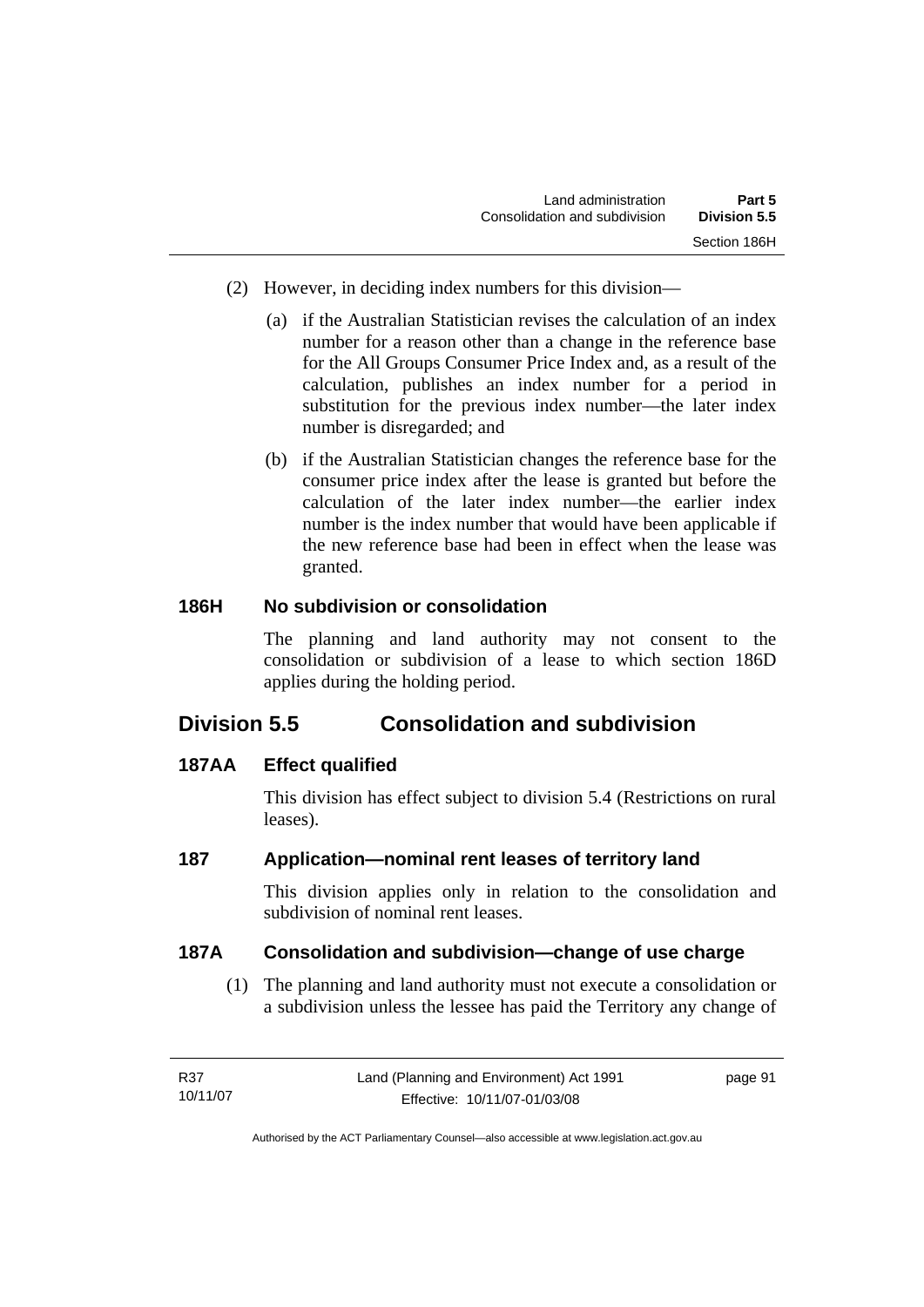use charge decided by the authority under subsection (2), subject to any remission or increase under section 187C.

 (2) The planning and land authority must decide the change of use charge for a consolidation or a subdivision in accordance with the formula—

$$
CUC = (V_1 - V_2) \times 75\%
$$

(3) In subsection (2):

*CUC* means the change of use charge payable for the consolidation or subdivision.

 $V_1$  means the capital sum that the new lease or leases to be granted under the consolidation or subdivision might be expected to realise if—

- (a) the consolidation or subdivision were to take place as proposed; and
- (b) the new lease or leases were offered for sale in good faith immediately after the variation on the reasonable terms and conditions that a genuine seller would require; and
- (c) the rent payable throughout the term of the new lease or leases were a nominal rent.

*V2* means the capital sum that the lease or leases to be surrendered under the consolidation or subdivision might be expected to realise if—

- (a) no consolidation or subdivision were to take place during the remainder of the term of the surrendered lease or leases; and
- (b) the lease or leases were offered for sale in good faith immediately before the consolidation or subdivision on the reasonable terms and conditions that a genuine seller would require; and

| page 92 | Land (Planning and Environment) Act 1991 | R37      |
|---------|------------------------------------------|----------|
|         | Effective: 10/11/07-01/03/08             | 10/11/07 |

Authorised by the ACT Parliamentary Counsel—also accessible at www.legislation.act.gov.au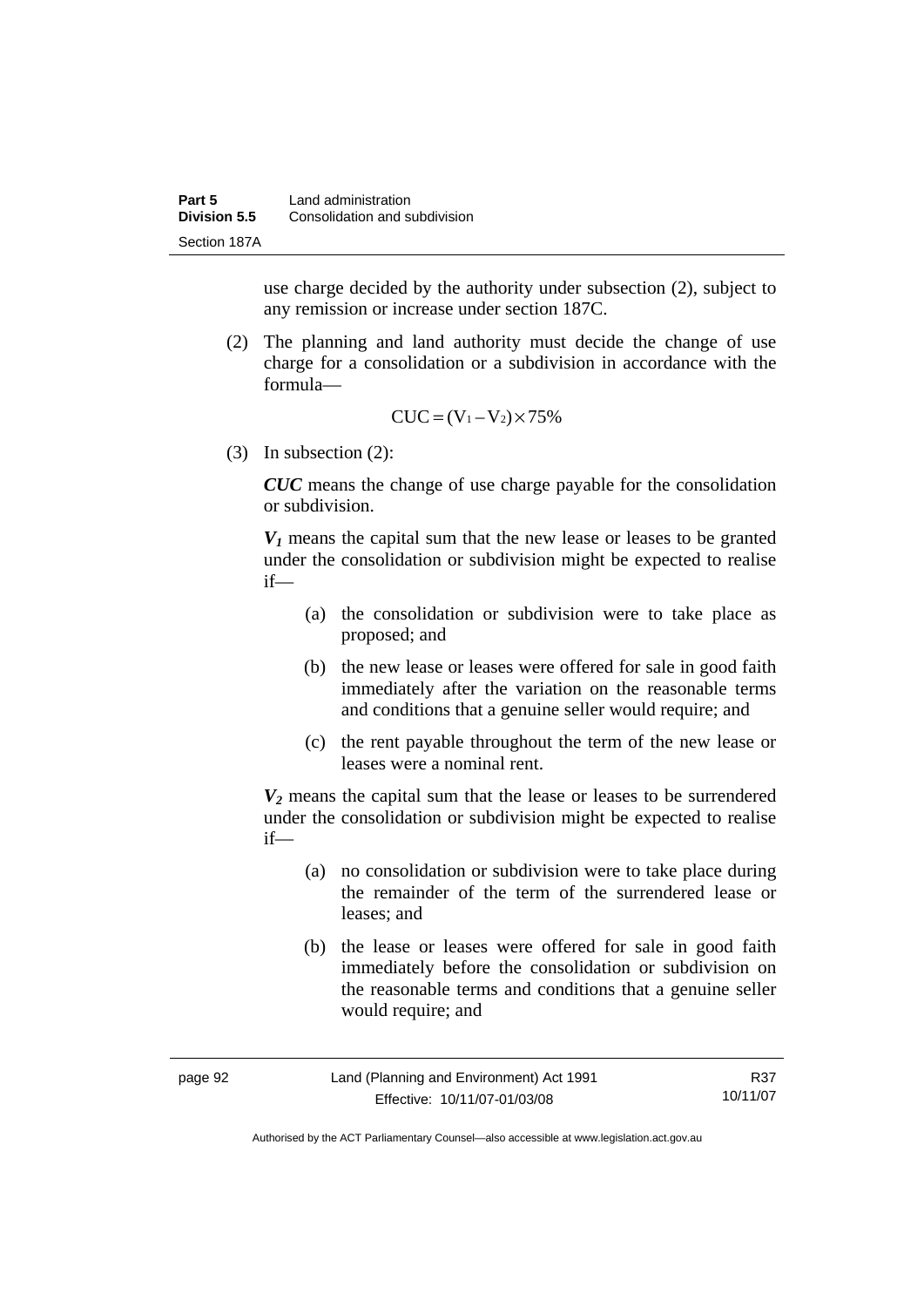- (c) the rent payable throughout the term of the lease or leases to be surrendered were a nominal rent.
- (4) If the capital value assessed as  $V_I$  under subsection (3) is equal to or less than the capital value assessed as  $V_2$  under that subsection, no change of use charge is payable under subsection (1).
- (5) A consolidation or subdivision has no effect if the change of use charge payable under subsection (1) for the consolidation or subdivision is not paid.

## **187C Change of use charge for consolidations and subdivisions**

- (1) On application by a lessee who applies for a consolidation or subdivision of a lease or leases, the planning and land authority must remit a change of use charge under section 187A (Consolidation and subdivision—change of use charge) in circumstances prescribed by regulation.
- (2) The planning and land authority must increase a change of use charge under section 187A in circumstances prescribed by regulation.

# **Division 5.6 Recovery of land**

# **188 Termination of leases**

- (1) Subject to subsection (6), if a lessee of territory land contravenes this part or the lease, the planning and land authority may, by written notice served on the lessee by post, terminate the lease.
- (2) A notice under subsection (1) takes effect on the day 14 days after the day it is served.
- (3) The planning and land authority must serve a copy of a notice of the termination of a lease of territory land under subsection (1) on—
	- (a) the registrar-general; and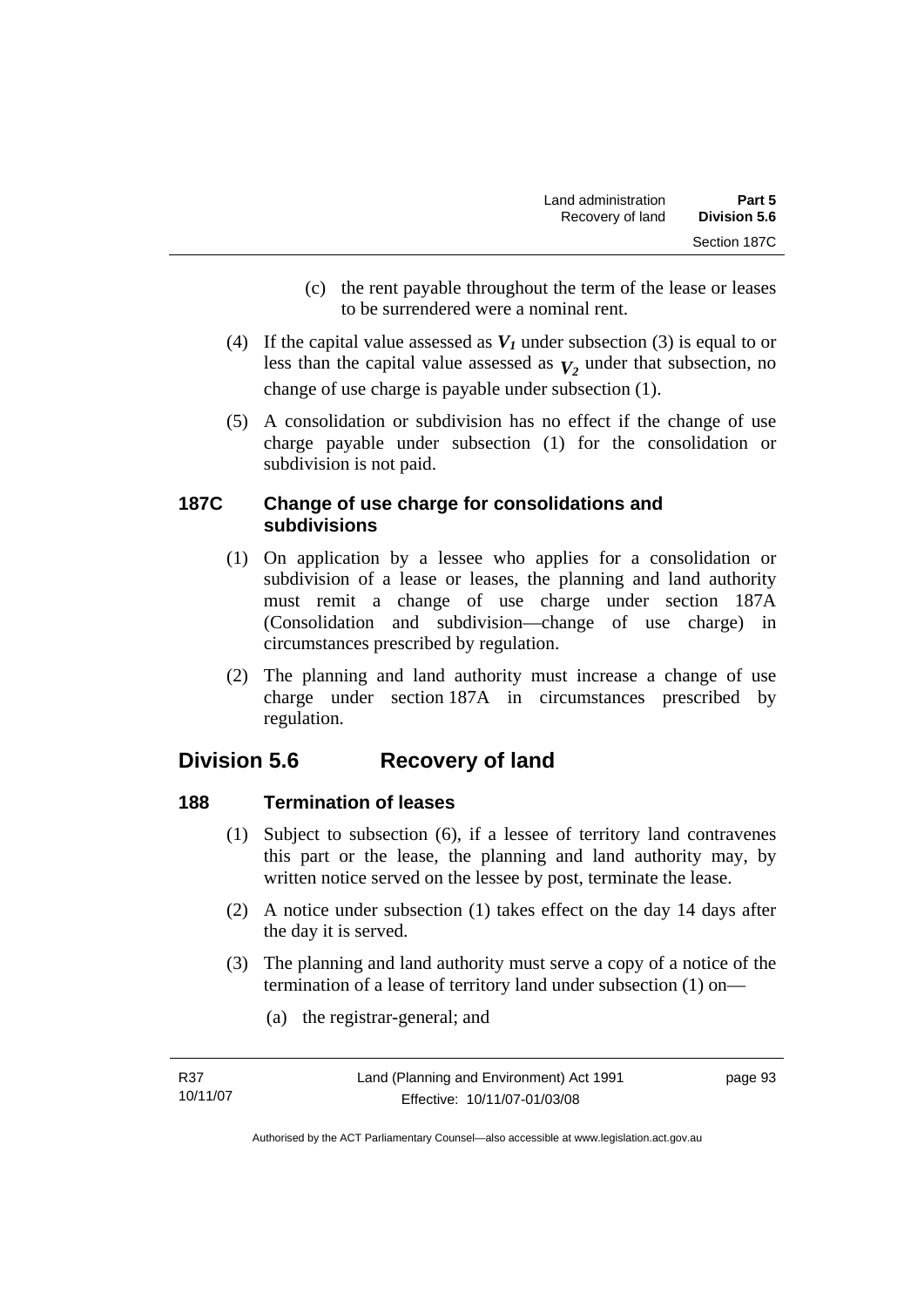| Part 5       | Land administration |
|--------------|---------------------|
| Division 5.6 | Recovery of land    |
| Section 188  |                     |

 (b) any person having an interest in the land that is registered under the *Land Titles Act 1925*;

at the same time as, or as soon as practicable after, the notice under subsection (1) is served.

- (4) Subject to subsection (6), if a person who occupies territory land under a licence from the Commonwealth or the Territory contravenes this part or the licence, the planning and land authority may, by written notice served on the licensee by post, terminate the licence.
- (5) A notice under subsection (4) takes effect on the day 7 days after the day it is served.
- (6) The planning and land authority must not terminate a lease or a licence under this section unless it has—
	- (a) by written notice served on the lessee or licensee by post—
		- (i) informed the lessee or licensee that it is considering terminating the lease or licence; and
		- (ii) specified the grounds on which it is considering taking that action; and
		- (iii) invited the lessee or licensee to notify the authority in writing within 21 days after the date of the notice of any reasons why the lessee or licensee considers that the lease or licence should not be terminated; and
	- (b) taken into account any reasons for not terminating the lease or licence notified to the authority by the lessee or licensee in accordance with the notice served on the lessee or licensee under paragraph (a).
- (7) The validity of the termination of a lease is not affected by a failure to comply with subsection (3).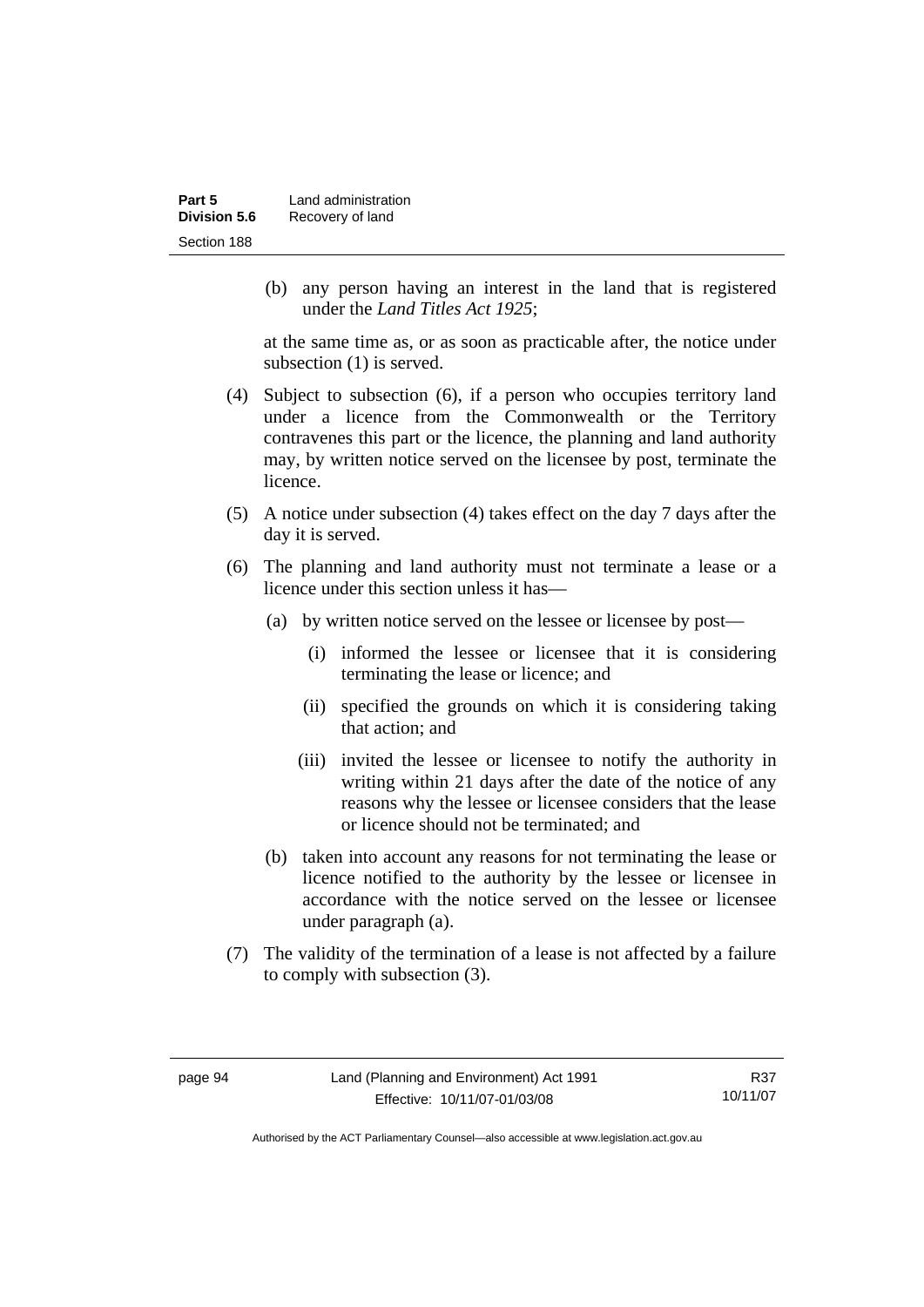#### **189 How land may be recovered**

- (1) This section applies if—
	- (a) a person who has been a lessee of territory land remains in possession of the land after—
		- (i) the term of the lease has ended; or
		- (ii) the lease has been surrendered or ended; or
	- (b) a person who has been a licensee of territory land remains in possession of the land after—
		- (i) the term of the licence has ended; or
		- (ii) the licence has been surrendered or ended.
- (2) The Executive may, by written notice to the person (the *unlawful occupier*), demand that the unlawful occupier give possession of the land to the Executive within the reasonable period stated in the demand.
- (3) If a demand is not complied with—
	- (a) the Executive may apply to the Magistrates Court for an order that possession of the land be given to the Executive; and
	- (b) the court may issue a warrant authorising a police officer, within 30 days after the day the warrant is issued, to enter the land with the assistance and by the force that is reasonable, and give possession of the land to the Executive.
- (4) The planning and land authority is authorised to do any of the following on behalf of the Executive:
	- (a) make a demand under subsection (2);
	- (b) make an application to the Magistrates Court under subsection (3) (a):
	- (c) take possession of land under this section.

Authorised by the ACT Parliamentary Counsel—also accessible at www.legislation.act.gov.au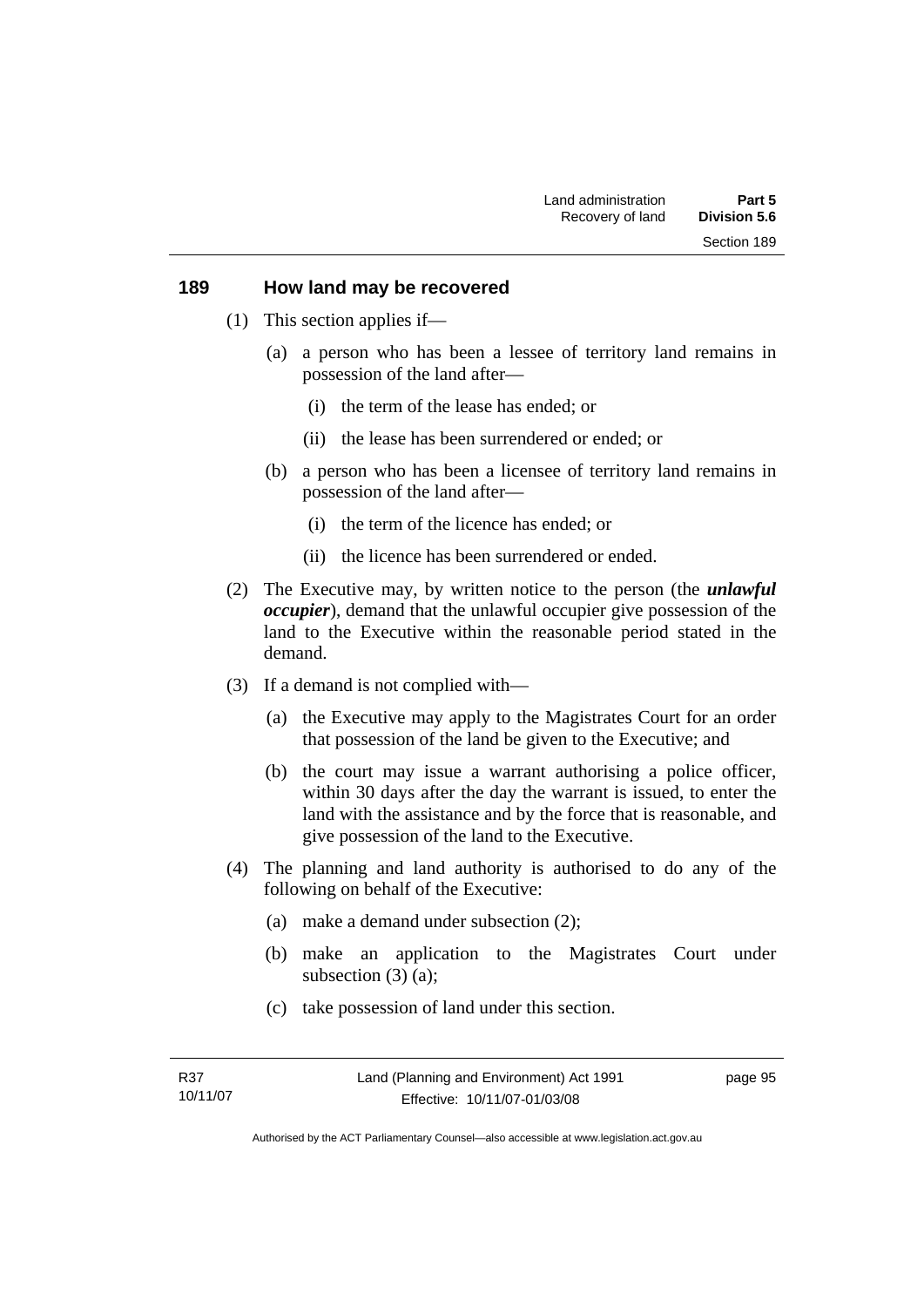| Part 5       | Land administration |
|--------------|---------------------|
| Division 5.7 | Public land         |
| Section 190  |                     |

(5) In this section:

*licence* means a licence granted by the Territory, the Commonwealth or the planning and land authority.

#### **190 Evidence of ending of lease**

- (1) The planning and land authority may certify in writing that a lease of territory land mentioned in the certificate has ended.
- (2) A certificate under subsection (1) is evidence of the matter it states.
- (3) A document that purports to be a certificate under subsection (1) is taken to be such a certificate, unless the contrary is proved.

# **Division 5.7 Public land**

### **Subdivision 5.7.1 Preliminary**

#### **191 Definitions for div 5.7**

In this division:

*plan of management* means a plan of management prepared under subdivision 5.7.4, as varied and in effect from time to time.

*variation*, in relation to a plan of management, includes the revocation of the plan and its substitution with a new plan.

### **Subdivision 5.7.2 Public land**

#### **192 Recommendations to planning and land authority**

The conservator may, in writing, recommend to the planning and land authority that the plan be varied to provide for—

- (a) the identification of an area of land as public land and its reservation for a purpose mentioned in section 193; or
- (b) in relation to an area already identified in the plan as public land—

| page 96 | Land (Planning and Environment) Act 1991 | R37      |
|---------|------------------------------------------|----------|
|         | Effective: 10/11/07-01/03/08             | 10/11/07 |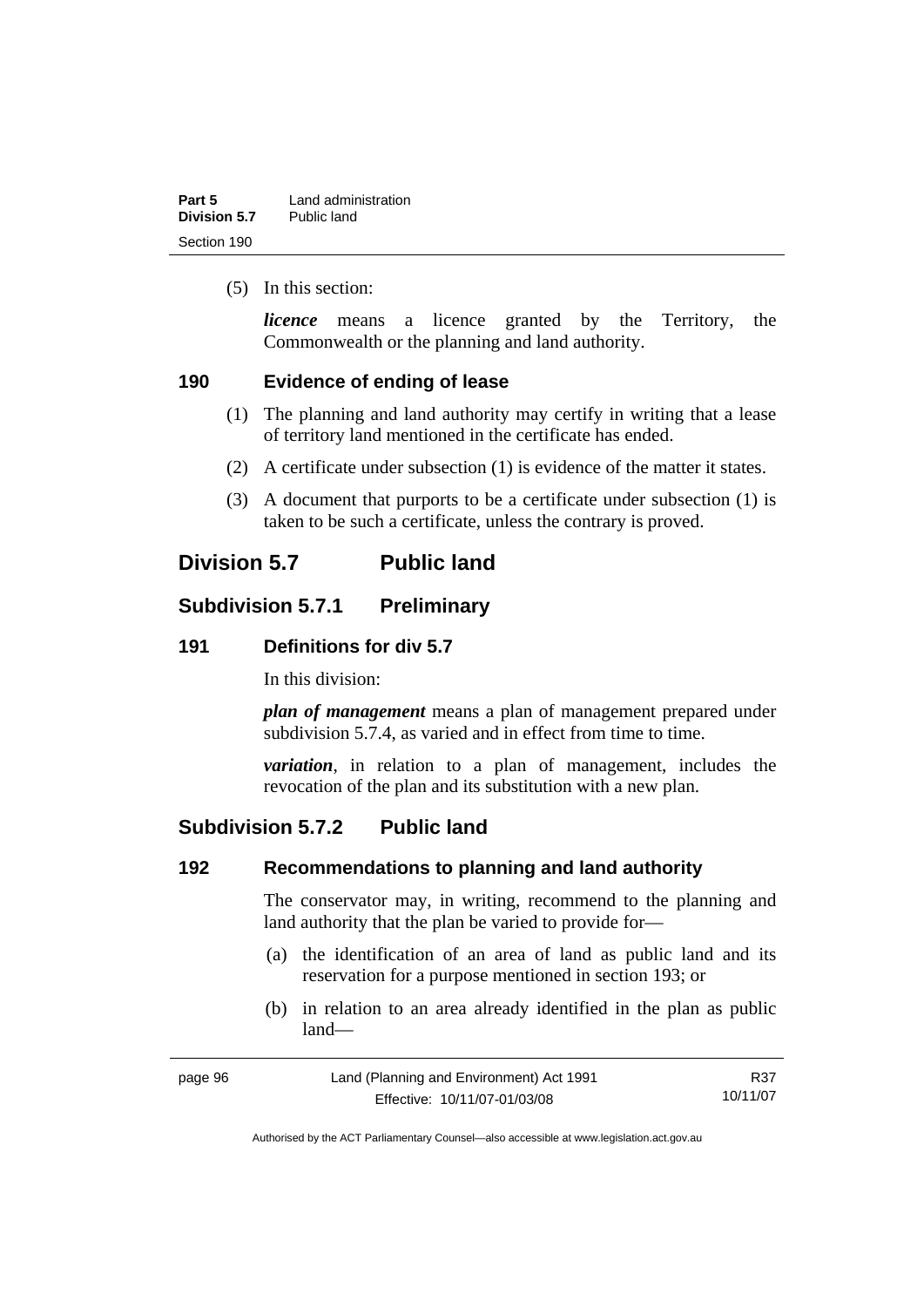- (i) the variation of its boundaries to reduce or increase the size or the area, or to alter the shape of the area; or
- (ii) the variation of the purpose for which it is reserved; or
- (iii) the cessation of its designation as public land.

# **Subdivision 5.7.3 Management of public land**

### **193 Reserved areas**

Public land may be reserved by the plan under section 7 (3) (d) for any of the following purposes:

- (a) a wilderness area;
- (b) a national park;
- (c) a nature reserve;
- (d) a special purpose reserve;
- (e) an urban open space;
- (f) a cemetery or burial ground;
- (g) a lake;
- (h) a sport and recreation reserve;
- (i) a heritage area.

#### **194 Management**

An area of public land must be managed in accordance with—

- (a) the management objectives applying to the area; and
- (b) the plan of management (if any) for the area.

**195 Management objectives** 

 (1) For section 194, the management objectives for an area of public land reserved for a particular purpose are—

| R37      | Land (Planning and Environment) Act 1991 | page 97 |
|----------|------------------------------------------|---------|
| 10/11/07 | Effective: 10/11/07-01/03/08             |         |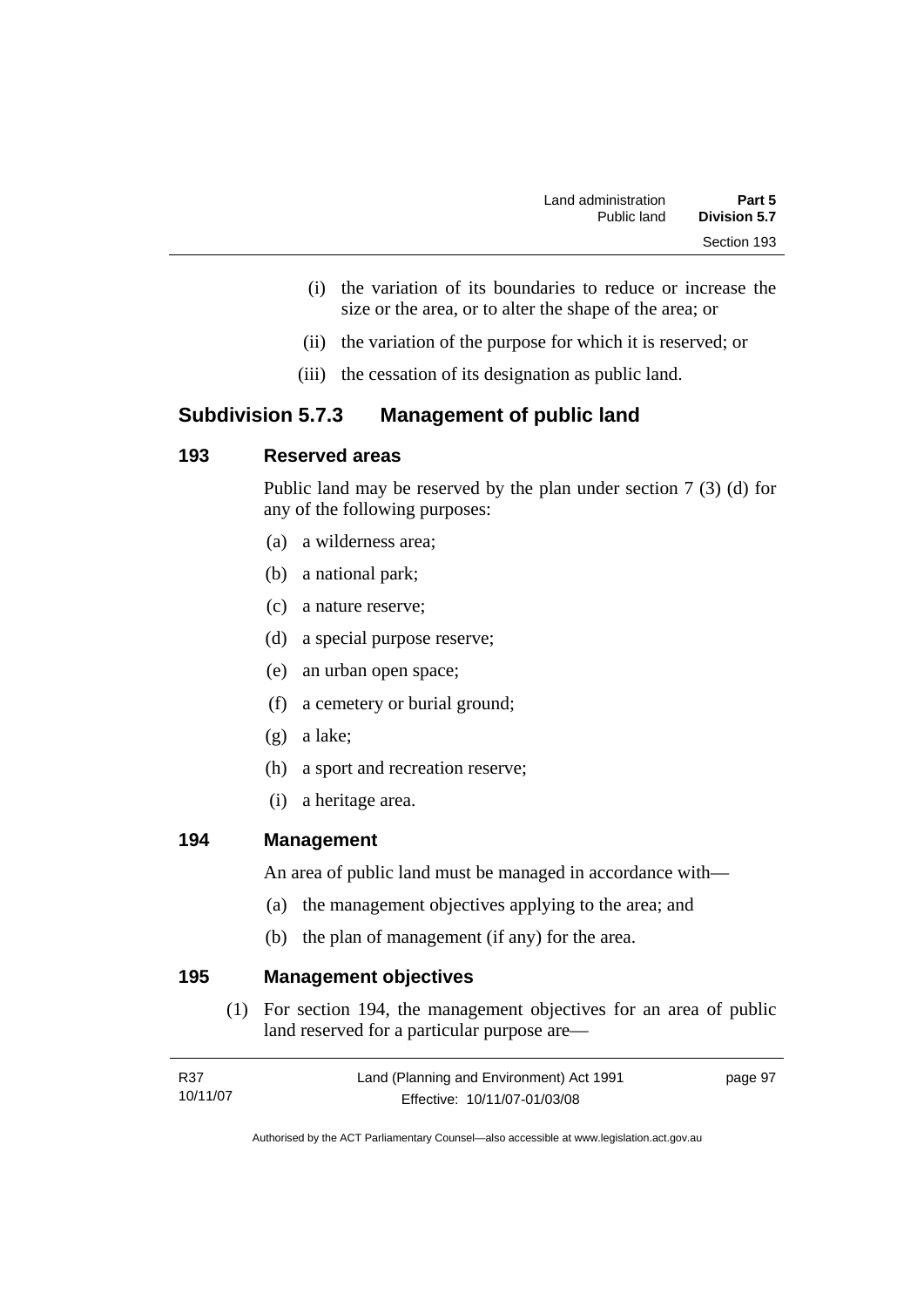- (a) objectives specified in schedule 1; and
- (b) objectives specified by the conservator under subsection (2);

in relation to areas of land reserved for that purpose.

- (2) The conservator may, in writing, determine management objectives for an area of public land reserved for a purpose mentioned in schedule 1.
	- *Note* A power given under an Act to make a statutory instrument (including a determination of management objectives) includes power to amend or repeal the instrument (see Legislation Act, s 46 (1)).
- (3) A determination of management objectives is a disallowable instrument.
	- *Note 1* A disallowable instrument must be notified, and presented to the Legislative Assembly, under the Legislation Act.
	- *Note 2* An amendment or repeal of a determination of management objectives is also a disallowable instrument (see Legislation Act, s 46 (2))*.*
- (4) If there is an inconsistency between the application of 2 management objectives specified in schedule 1 in relation to an area of public land, the objective appearing later in the schedule is to be read subject to the other objective.
- (5) If there is an inconsistency between the application of a management objective specified in schedule 1 and a management objective specified by the conservator under subsection (2) in relation to an area of public land, the objective specified by the conservator is to be read subject to the other objective.
- (6) In schedule 1:

*natural environment* means all biological, physical and visual elements of the earth and its atmosphere, whether natural or modified.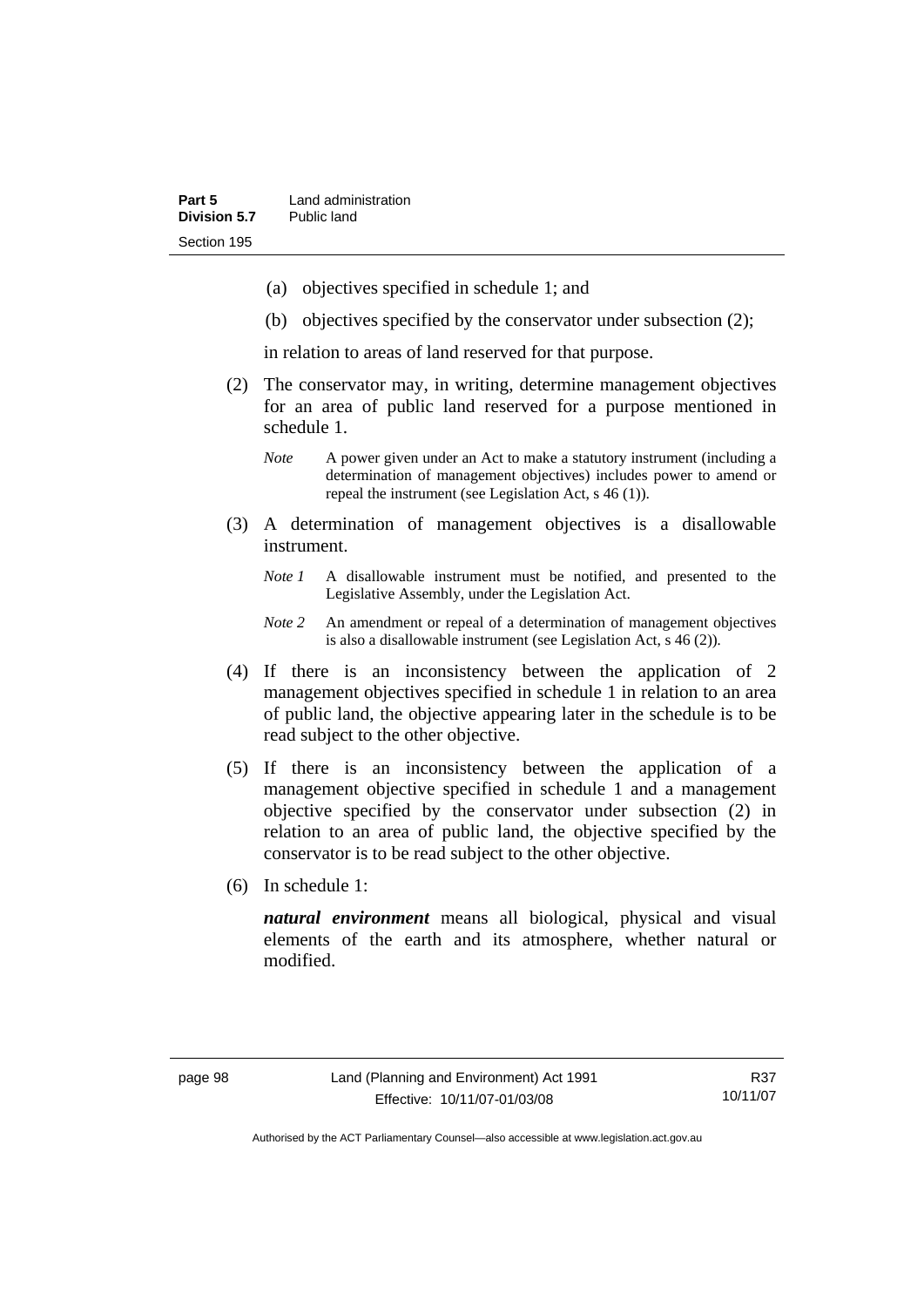# **Subdivision 5.7.4 Plans of management**

### **196 Content**

A plan of management includes—

- (a) a description of the area of public land to which it applies; and
- (b) how the relevant management objectives mentioned in section 195 (1) are to be implemented or promoted in that area.

### **197 Preparation**

- (1) The conservator must prepare a draft plan of management for an area of public land as soon as practicable after the area is identified as such in the plan.
- (2) In preparing a draft plan of management, the conservator must consider any recommendation submitted by the authority.

### **198 Variations**

- (1) The conservator may prepare a draft variation of a plan of management in the same way as a draft plan of management.
- (2) This subdivision applies to a draft variation of a plan of management as if it were a draft plan of management.

### **199 Environmental assessments and inquiries**

- (1) At the written request of the conservator, or on his or her own initiative, at any time before a draft plan of management is approved under section 204 (a), the Minister may—
	- (a) direct that an assessment be made; or
	- (b) establish a panel to conduct an inquiry;

about any aspect of the draft plan.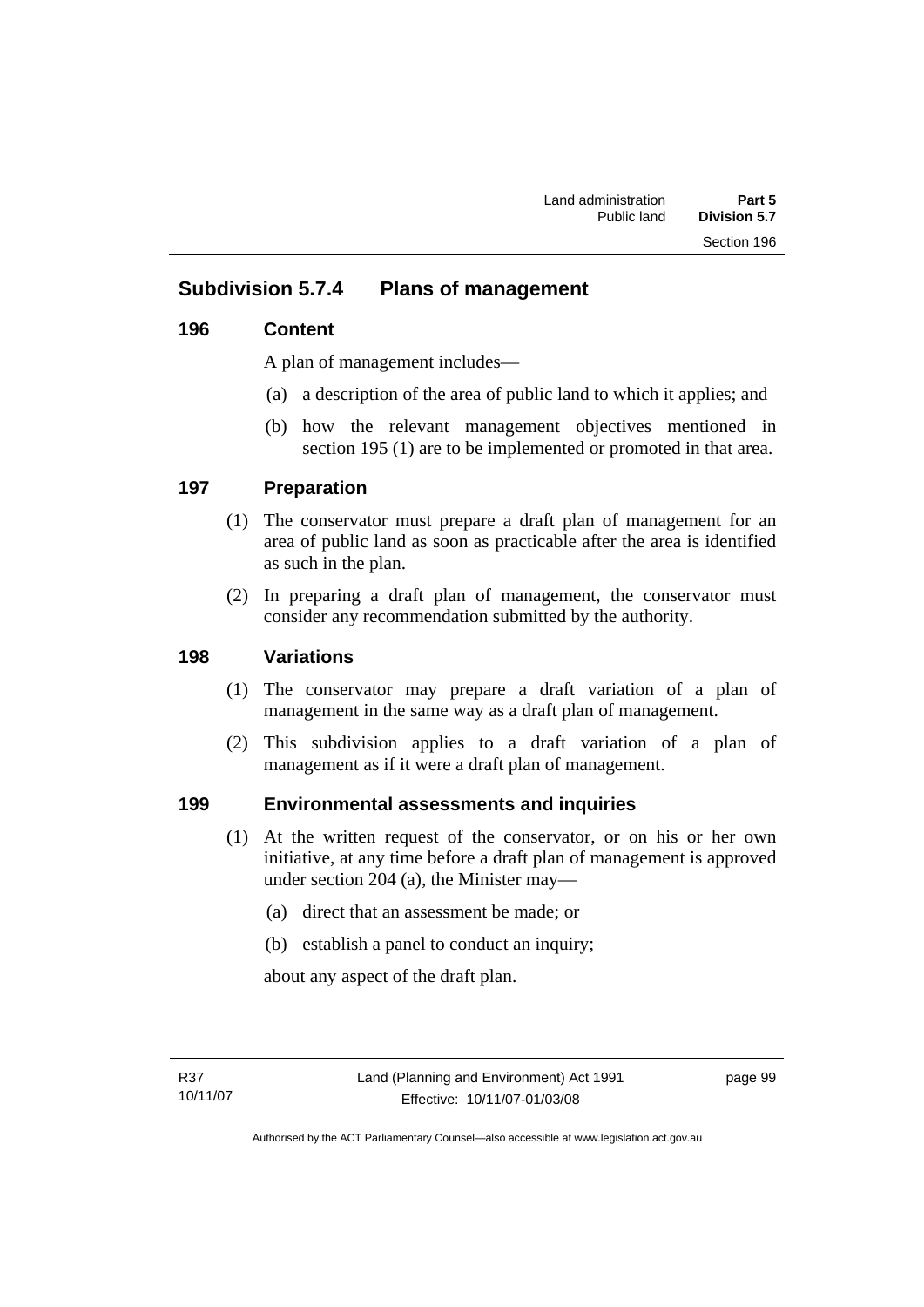| Part 5       | Land administration |
|--------------|---------------------|
| Division 5.7 | Public land         |
| Section 200  |                     |

 (2) In preparing or revising a draft plan of management, the conservator must consider any relevant assessment or the report of any relevant inquiry.

#### **200 Public consultation**

- (1) This section applies to a draft plan of management for an area of public land if—
	- (a) no corresponding preliminary draft plan of management for that area has been notified under section 19; or
	- (b) if such a preliminary draft has been so notified—the firstmentioned draft plan of management differs significantly from that preliminary draft.
- (2) The conservator must make copies of a draft plan of management to which this section applies available to an appropriate committee of the Legislative Assembly.
- (3) The conservator must make copies of a draft plan of management to which this section applies available for public inspection during office hours at the places specified in a written notice prepared by the conservator.
- (4) A notice under subsection (3) must include a statement inviting people to submit written comments about the draft plan of management to the conservator at a specified address and within a specified period of not less than 21 days from the date of the notice.
- (5) A notice under subsection (3) is a notifiable instrument.

*Note* A notifiable instrument must be notified under the Legislation Act.

(6) The conservator must also publish the notice in a daily newspaper.

#### **201 Revision**

The conservator may revise a draft plan of management—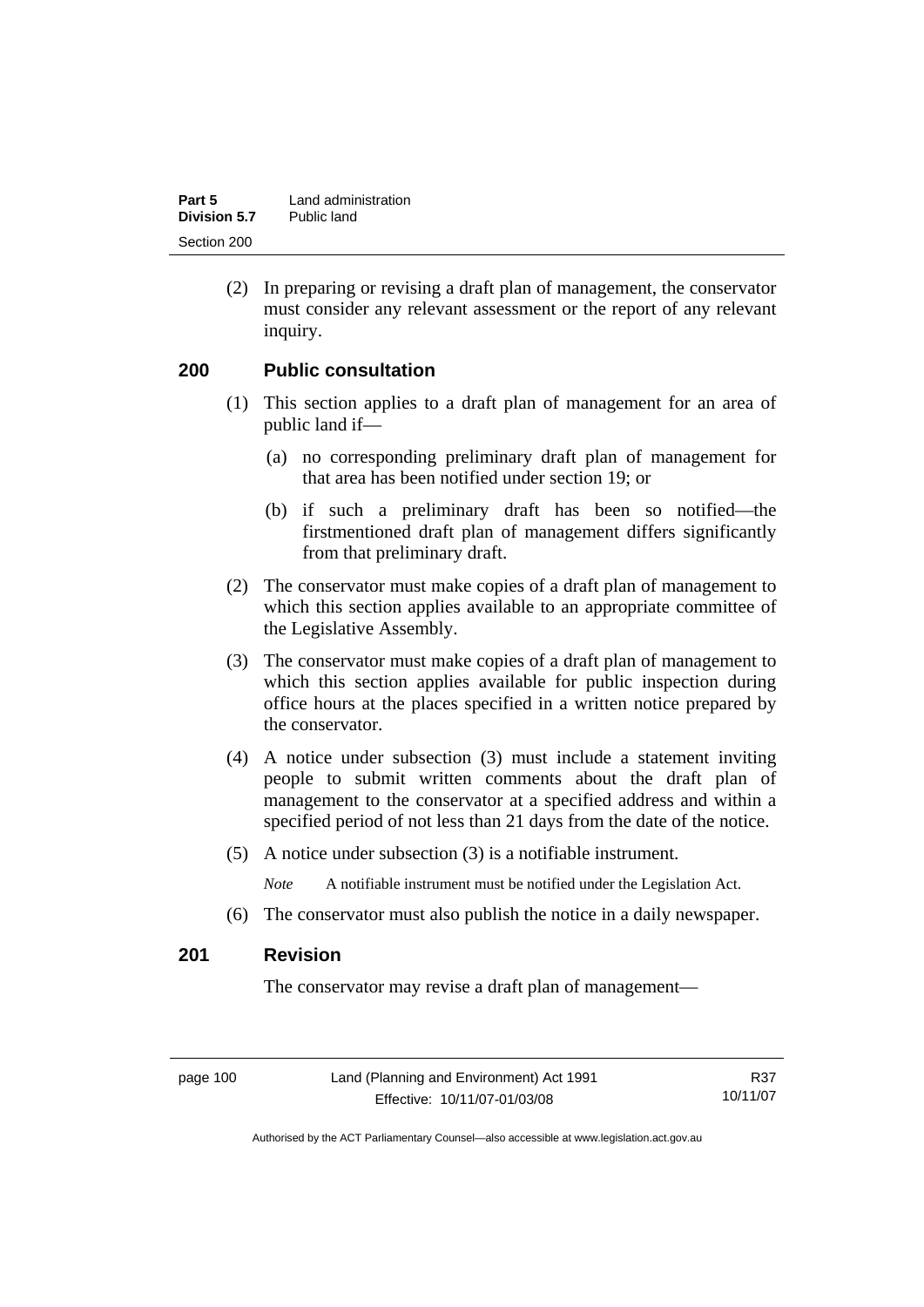- (a) in consideration of any written comments received from any person about the draft plan; or
- (b) to correct any formal error.

#### **202 Submission to Minister**

The conservator must submit a draft plan of management (as revised under section 201) to the Minister for approval, together with—

- (a) a written report setting out the issues raised in any written comments submitted to the conservator in relation to the draft; and
- (b) a written report about the conservator's consultation with the public and with any other person or authority about the draft.

#### **203 Consideration of plan of management by Legislative Assembly committee**

If the conservator submits a draft plan of management to the Minister under section 202, the Minister must, within 7 days of receiving the draft plan give—

- (a) a copy of the draft plan; and
- (b) a copy of the reports mentioned in section 202 (a) and (b) relating to the draft plan; and
- (c) all other documents relating to the draft plan submitted to the Minister by the conservator;

to an appropriate committee of the Legislative Assembly.

#### **204 Minister's powers**

 (1) On receipt of a draft plan of management submitted under section 202 or section 205 for approval, the Minister must consider any recommendation relating to the draft by a committee of the Legislative Assembly that considers the draft under section 203 and—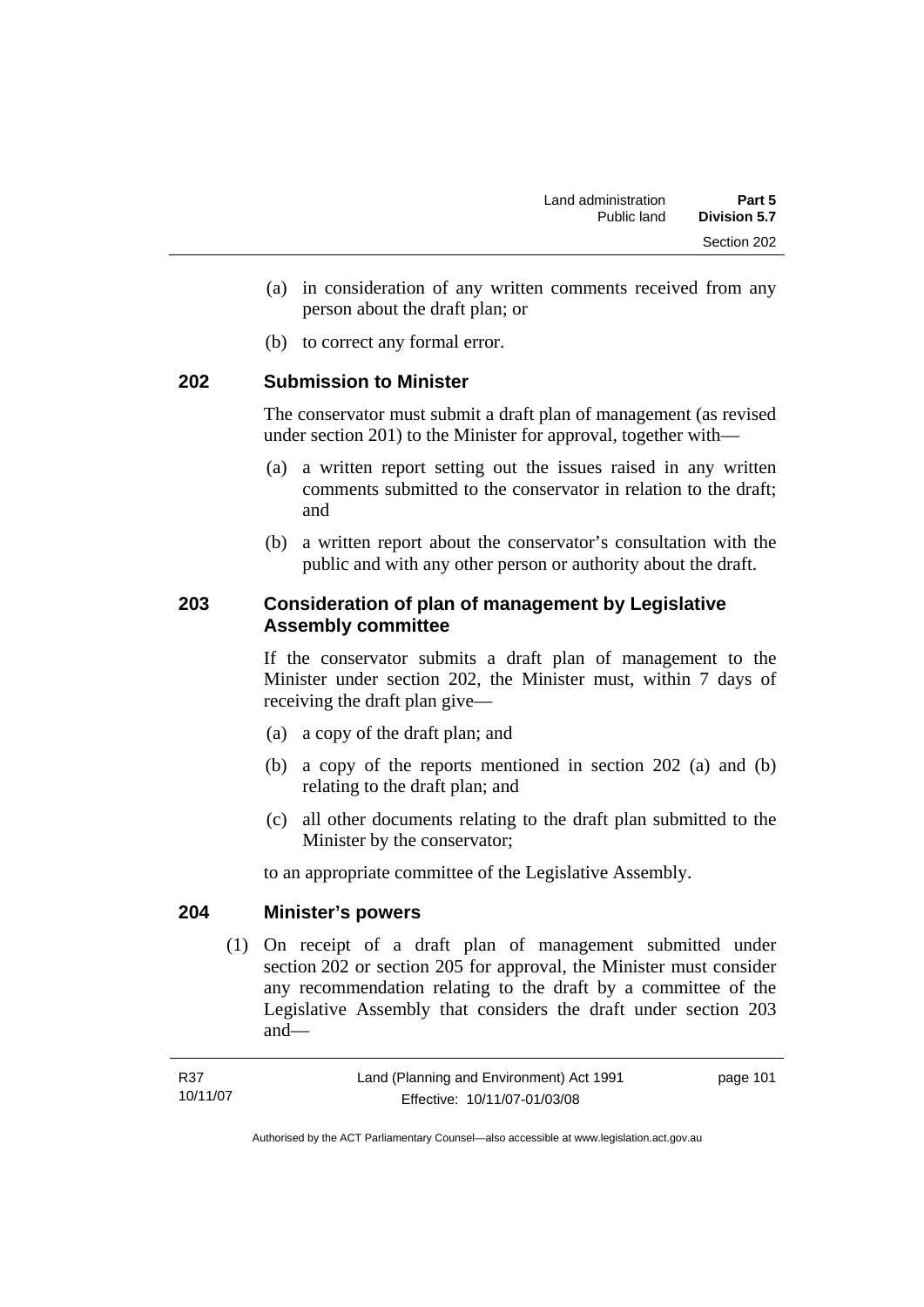- (a) in writing, approve a plan of management in the form in which the draft is submitted; or
- (b) refer the draft to the conservator together with any of the following written directions:
	- (i) to conduct further specified consultation;
	- (ii) to consider any revision suggested by the Minister;
	- (iii) to revise the draft in a specified way;
	- (iv) to defer, in writing, until a specified date or the happening of a specified event, the resubmission of the draft to the Minister;
	- (v) to withdraw the draft in writing.
- (2) The following are notifiable instruments:
	- (a) a deferral directed under subsection (1) (b) (iv);
	- (b) a withdrawal directed under subsection  $(1)$  (b)  $(v)$ .
	- *Note* A notifiable instrument must be notified under the Legislation Act.

#### **205 Referral back to conservator**

If the Minister refers a draft plan of management to the conservator under section 204 (1) (b), the conservator must—

- (a) comply with the Minister's directions; and
- (b) if the Minister gives a direction under section 204 (1) (b) (i) or (ii)—if the conservator considers appropriate, revise the draft plan; and
- (c) revise the draft to correct any formal error; and
- (d) resubmit the draft plan of management (as revised) to the Minister for approval together with a written report about the conservator's compliance with the Minister's directions and about any revision of the draft under paragraph (c).

| page 102 | Land (Planning and Environment) Act 1991 | R37      |
|----------|------------------------------------------|----------|
|          | Effective: 10/11/07-01/03/08             | 10/11/07 |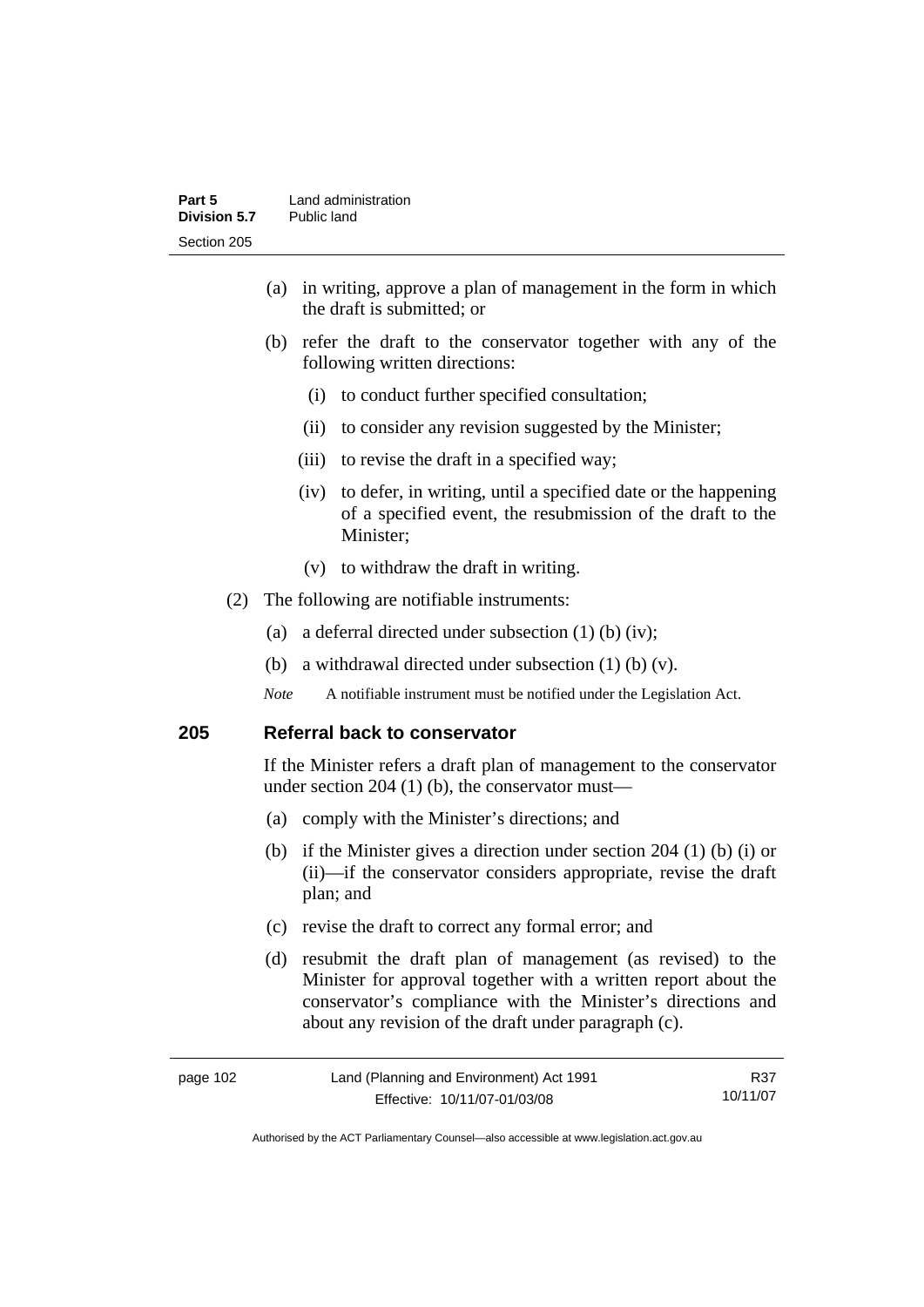#### **206 Notice of revival of deferred draft plan of management**

- (1) If the conservator defers a draft plan of management as directed under section 204 (1) (b) (iv) (Minister's powers), on the day stated in the deferral, or as soon as possible after the event mentioned in the deferral, the conservator must prepare a written notice stating that the draft plan of management is revived.
- (2) A notice is a notifiable instrument.

*Note* A notifiable instrument must be notified under the Legislation Act.

(3) The conservator must also publish the notice in a daily newspaper.

#### **207 Notification, presentation, disallowance and date of effect**

- (1) A plan of management, as approved by the Minister under section 204, is a disallowable instrument.
	- *Note* A disallowable instrument must be notified, and presented to the Legislative Assembly, under the Legislation Act.
- (2) The Legislation Act, chapter 7 (Presentation, amendment and disallowance of subordinate laws and disallowable instruments) applies to a plan of management as if each reference in that chapter to 6 sitting days were a reference to 5 sitting days.
- (3) Subject to any disallowance under the Legislation Act, chapter 7, the plan of management commences—
	- (a) on the day after the 5th sitting day after the day it is presented to the Legislative Assembly under that chapter; or
	- (b) if the plan provides for a later date or time of commencement—on that date or at that time.

#### **Subdivision 5.7.5 Leases and licences**

### **208 Leases—generally**

 (1) Except as provided by section 209, the planning and land authority must not grant a lease—

| R37      | Land (Planning and Environment) Act 1991 | page 103 |
|----------|------------------------------------------|----------|
| 10/11/07 | Effective: 10/11/07-01/03/08             |          |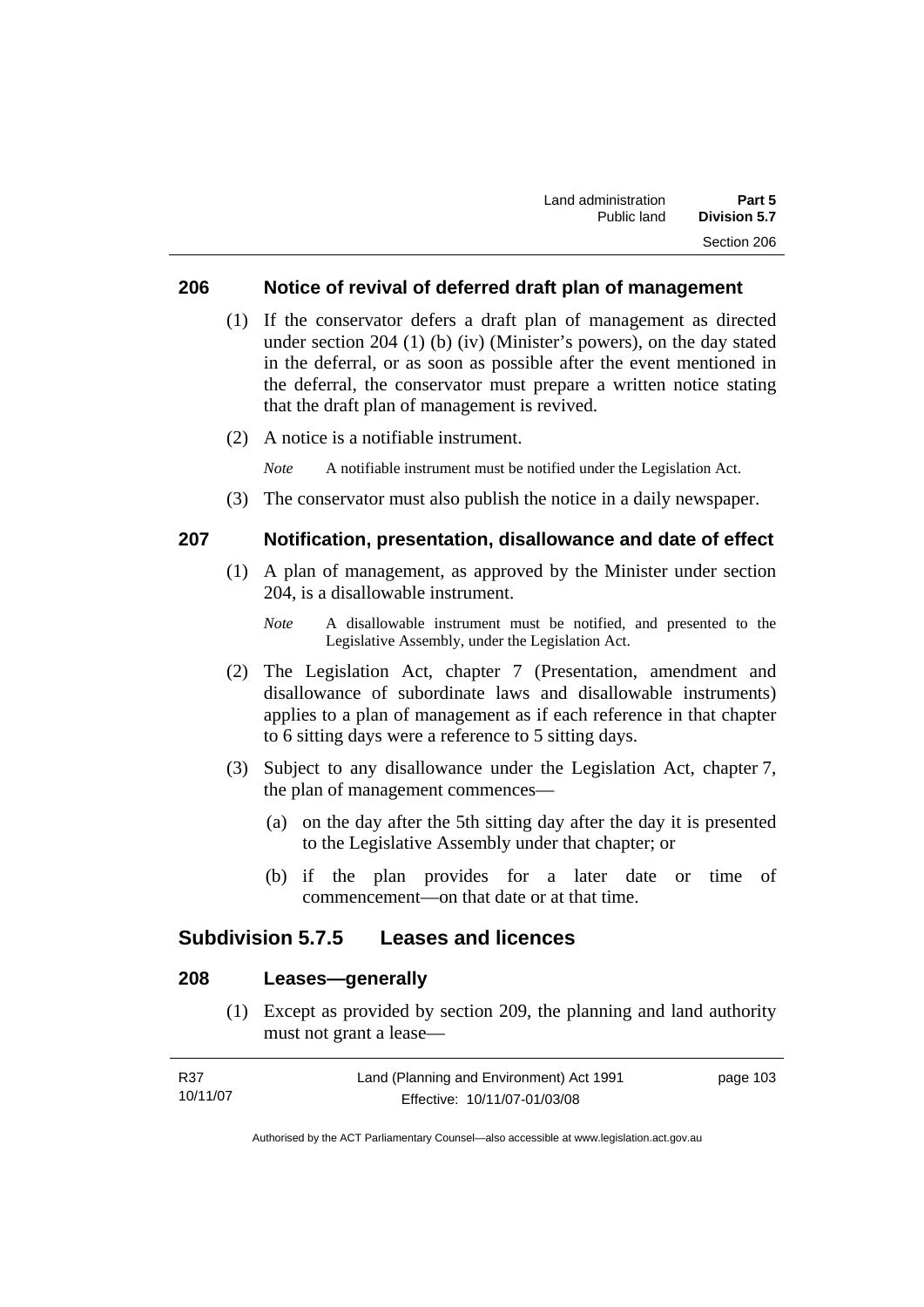| Part 5       | Land administration |
|--------------|---------------------|
| Division 5.7 | Public land         |
| Section 209  |                     |

- (a) of public land; or
- (b) during the defined period, of land designated, in a draft variation of the plan notified under section 19, to become public land.
- (2) In subsection (1):

*defined period*, in relation to land designated, in a draft variation of the plan, to become public land, means the period of interim effect, under part 2, of that draft variation.

#### **209 Grant of leases**

- (1) On the written recommendation of the conservator, the planning and land authority may grant a lease of an area, or part of an area, of public land except if that area is reserved under the plan as a wilderness area.
- (2) On the written recommendation of the conservator, the planning and land authority may during the defined period mentioned in section 208 (2), grant a lease of an area, or part of an area, of land designated in a draft variation of the plan to become public land except if it is proposed in that draft variation that the area be reserved as a wilderness area.

#### **210 Licences**

 (1) The planning and land authority may, on the written recommendation of the conservator, grant a licence to a person to occupy or use an area of unleased public land.

#### **Example of when a licence might be given to a person**

to allow a building (including a fitting attached to the building) owned or occupied by the person to encroach onto, over or under an area of unleased public land

*Note* An example is part of the Act, is not exhaustive and may extend, but does not limit, the meaning of the provision in which it appears (see Legislation Act, s 126 and s 132).

| page 104 | Land (Planning and Environment) Act 1991 | R37      |
|----------|------------------------------------------|----------|
|          | Effective: 10/11/07-01/03/08             | 10/11/07 |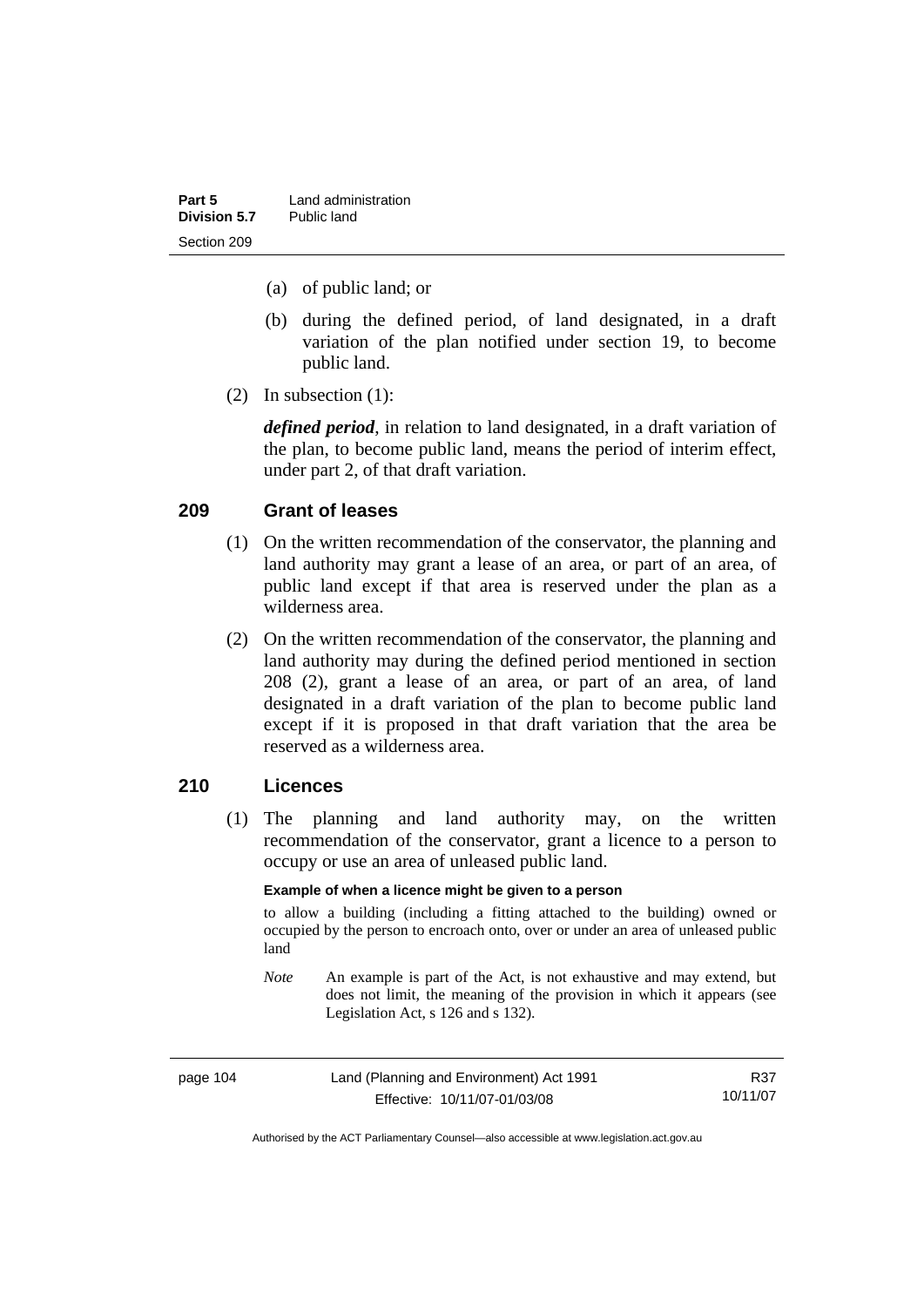- (2) An application for a licence under subsection (1) must—
	- (a) be in writing signed by the applicant; and
	- (b) specify—
		- (i) the land in relation to which the licence is sought; and
		- (ii) the period for which the licence is sought; and
		- (iii) the purposes for which it is proposed that the land should be used under the licence.

*Note* A fee may be determined under s 287 for this subsection.

- (3) A licence under subsection (1) must—
	- (a) be in writing; and
	- (b) apply to the person to whom it is granted and to all other people to whom it is expressed to apply; and
	- (c) specify the period for which it is granted; and
	- (d) be subject to the conditions (if any) specified in the licence.
- (4) A person is not required to hold a licence under this section to occupy or use an area of unleased public land if—
	- (a) the person holds a permit under the *Roads and Public Places Act 1937* to place an object in, over or across the area; and
	- (b) the area is being occupied or used in accordance with the permit; and
	- (c) for an occupation or use that requires an approval under division 6.2 (Approvals)—
		- (i) the occupation or use has been approved under that division; and
		- (ii) the person is complying with any conditions under section 245 (Conditional approvals) that apply to the approval.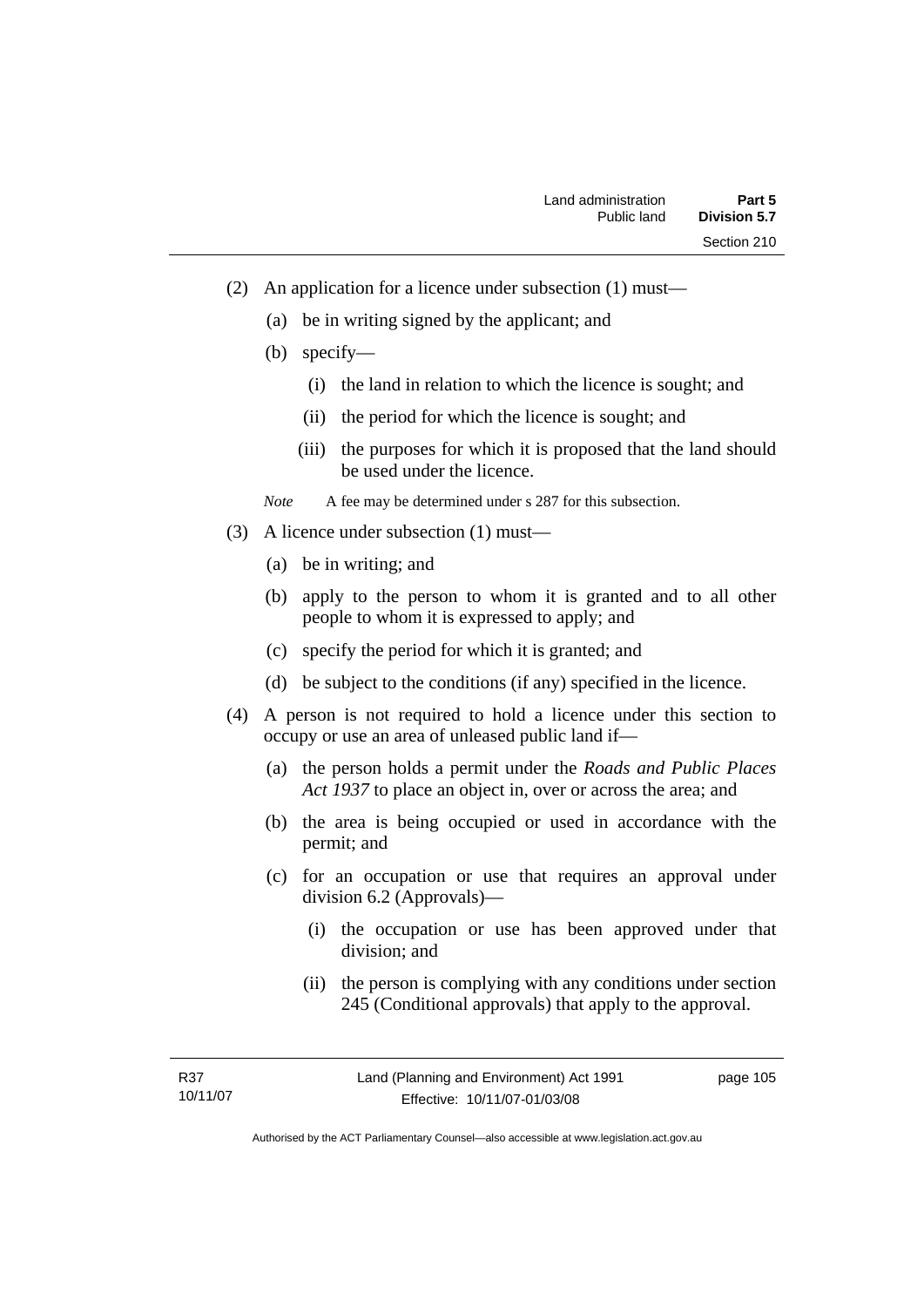| Part 5              | Land administration |
|---------------------|---------------------|
| <b>Division 5.8</b> | Miscellaneous       |
| Section 211         |                     |

### **211 Miner's rights in relation to public land**

A miner's right must not be granted in relation to public land.

# **Division 5.8 Miscellaneous**

#### **214 Lessee may surrender lease or part of lease**

- (1) A person who holds a lease of territory land may, at any time, with the consent of the planning and land authority, surrender the lease or any part of the land comprised in the lease.
- (2) The planning and land authority may agree to accept the surrender of a lease, or part of the land comprised in a lease, under subsection (1) either unconditionally or subject to any condition the authority considers appropriate.
- (3) The surrender of a lease, or of part of the land comprised in a lease, does not entitle the lessee to a refund or remission of any rent already paid or owing.

### **215 Reduction of rent and relief from provisions of lease**

- (1) The planning and land authority may approve—
	- (a) a reduction of the rent payable under a lease of territory land, or of the amount payable, in relation to any occupation of territory land; or
	- (b) the grant of relief, to a lessee or occupier of territory land, from compliance, completely or partly, with any provision to which the person's lease or occupation is subject.
- (2) The reduction or grant of relief may be for any period (including a period before the commencement of this section or any other period before the approval).
- (3) If the planning and land authority gives an approval under subsection (1), the liability or obligation of the lessee or occupier under the lease, or in relation to the person's occupation, is

| page 106 | Land (Planning and Environment) Act 1991 | R37      |
|----------|------------------------------------------|----------|
|          | Effective: 10/11/07-01/03/08             | 10/11/07 |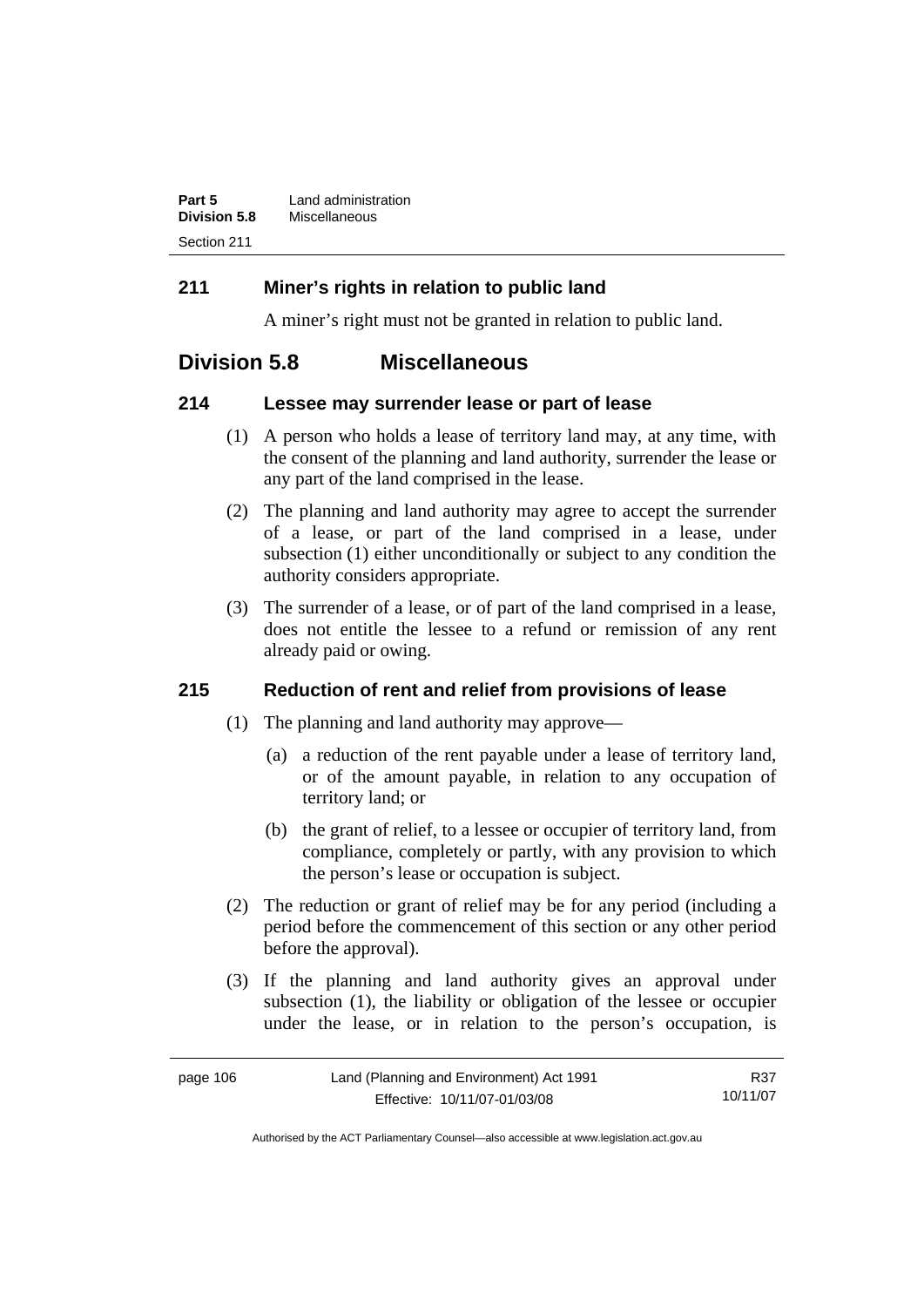discharged for the period approved, to the extent of the reduction or grant of relief approved.

- (4) An approval under subsection (1) may be made subject to conditions.
- (5) If the planning and land authority approves a grant of relief to a lessee or occupier under subsection (1), it must give to the lessee or occupier notice of the reduction of rent or other grant of relief approved.

*Note* For how documents may be given, see the Legislation Act, pt 19.5.

#### **216 Access to leased land from roads and road related areas**

- (1) The planning and land authority may grant a lease of territory land only if satisfied that the lessee will, during the term of the lease, have—
	- (a) direct access to the leased land from a road or road related area; or
	- (b) access to the leased land from a road or road related area by way of an access road or track, or in another way, that the lessee may use without charge and for all purposes at any hour of the day or night.
- (2) A way of access to leased land provided by the planning and land authority because of subsection (1) (b)—
	- (a) must not interfere with a building, garden or stockyard on the land at the time the way of access is provided; and
	- (b) must be located in a way that causes as little damage or inconvenience to the lessee as possible.
- (3) The validity of a lease granted under this part is not affected by a failure to comply with this section.
- (4) In this section: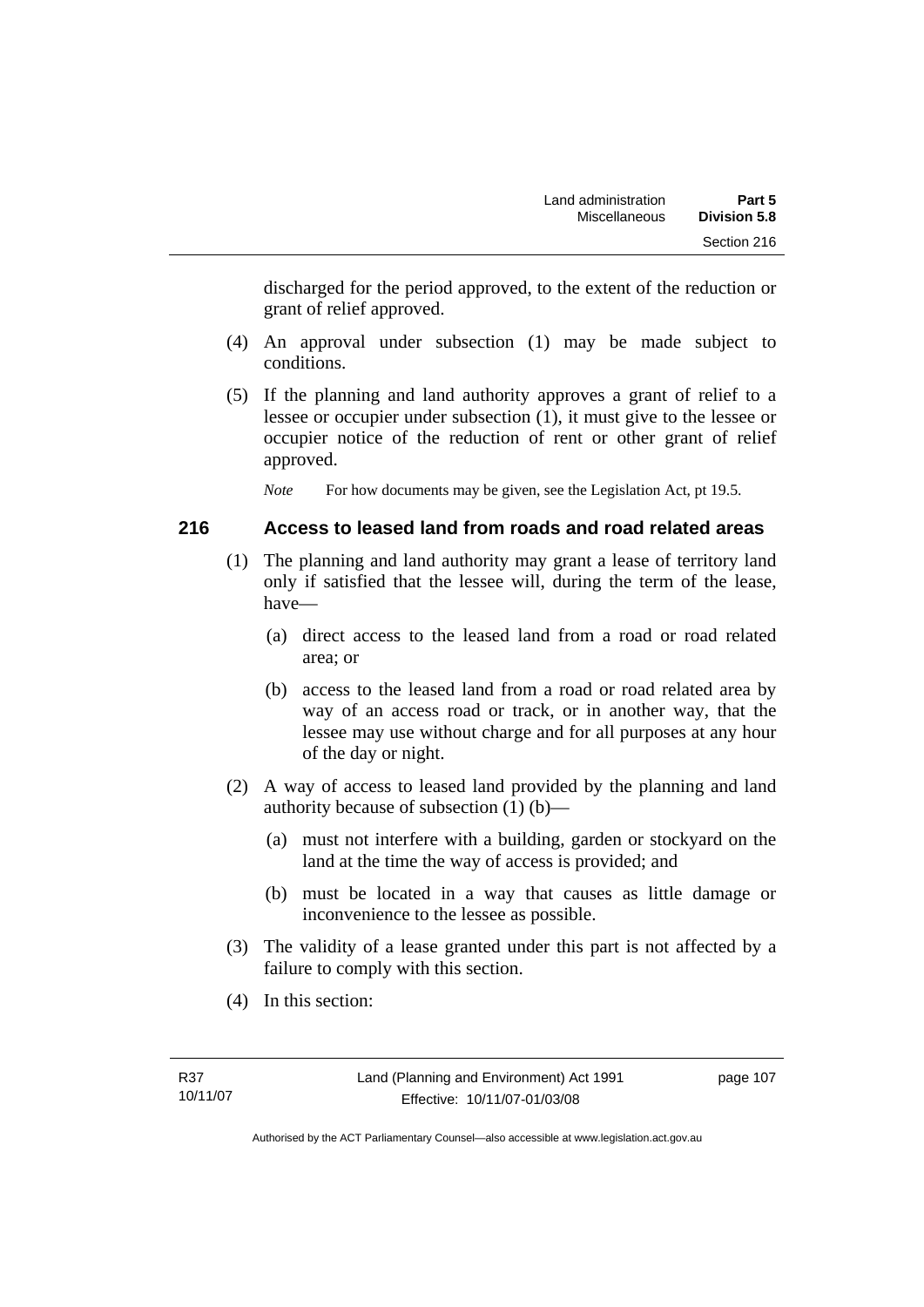| Part 5              | Land administration |
|---------------------|---------------------|
| <b>Division 5.8</b> | Miscellaneous       |
| Section 216A        |                     |

*road*—see the *Road Transport (General) Act 1999*, dictionary.

*road related area*—see the *Road Transport (General) Act 1999*, dictionary.

#### **216A Notification of certain leases**

- (1) This section applies if, during a quarter, the planning and land authority grants a lease—
	- (a) by direct grant; or
	- (b) under section 163 (Leases to community organisations), section 164 (Special leases) or section 209 (Grant of leases).
- (2) The planning and land authority must, within 5 working days after the end of the quarter, give the Minister a statement that sets out, in relation to any lease mentioned in subsection (1) granted during the quarter—
	- (a) the name of the lessee; and
	- (b) a description of the land comprised in the lease in accordance with the *Districts Act 2002*, section 9 (Description of parcel of land for dealings); and
	- (c) the amount (if any) paid for the grant of the lease; and
	- (d) the provision of this Act under which the lease was granted.
- (3) The Minister must present to the Legislative Assembly a copy of a statement received under subsection (2) within 5 sitting days after the day the Minister receives it.
- (4) The validity of a lease is not affected by a failure to comply with subsection  $(2)$  or  $(3)$ .
- (5) In this section—

*quarter* means a period of 3 months beginning on 1 January, 1 April, 1 July or 1 October in a year.

page 108 Land (Planning and Environment) Act 1991 Effective: 10/11/07-01/03/08

Authorised by the ACT Parliamentary Counsel—also accessible at www.legislation.act.gov.au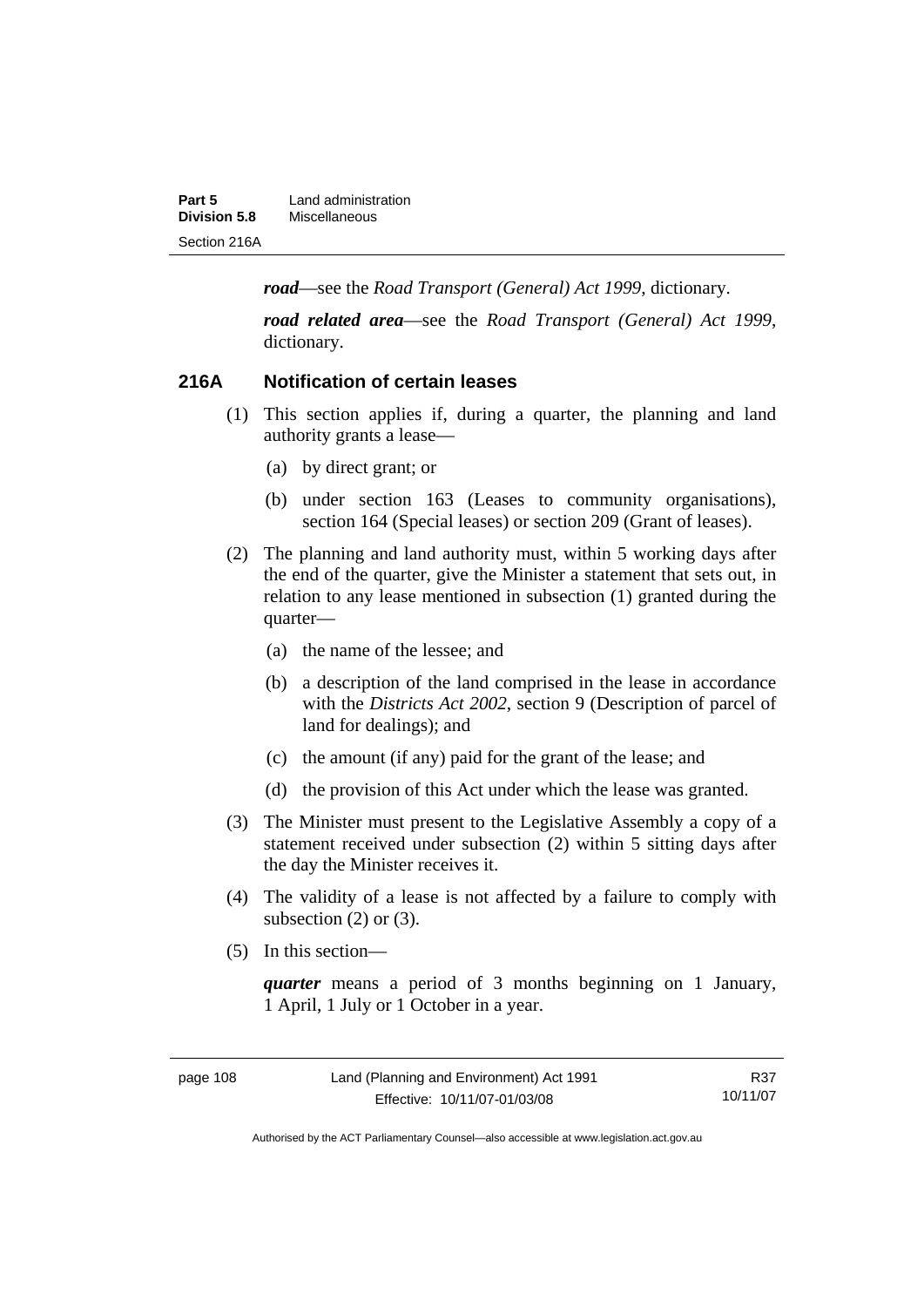### **217 Licences in relation to land that is not public land**

 (1) A person may apply to the planning and land authority for a licence to occupy or use an area of unleased territory land that is not public land.

#### **Example of when a licence might be given to a person**

to allow a building (including a fitting attached to the building) owned or occupied by the person to encroach onto, over or under an area of unleased territory land that is not public land

- *Note* An example is part of the Act, is not exhaustive and may extend, but does not limit, the meaning of the provision in which it appears (see Legislation Act, s 126 and s 132).
- (2) An application under subsection (1) must—
	- (a) be in writing signed by the applicant; and
	- (b) specify—
		- (i) the land in relation to which the licence is sought; and
		- (ii) the period for which the licence is sought; and
		- (iii) the purposes for which it is proposed that the land should be used under the licence.
	- *Note* A fee may be determined under s 287 for this subsection.
- (3) On receiving an application under subsection (1) the planning and land authority may grant the applicant a licence to occupy or use the land specified in the application for the purposes and period specified in the application.
- (4) A licence under subsection (1) must—
	- (a) be in writing; and
	- (b) apply to the person to whom it is granted and to all other people to whom it is expressed to apply; and
	- (c) specify the period for which it is granted; and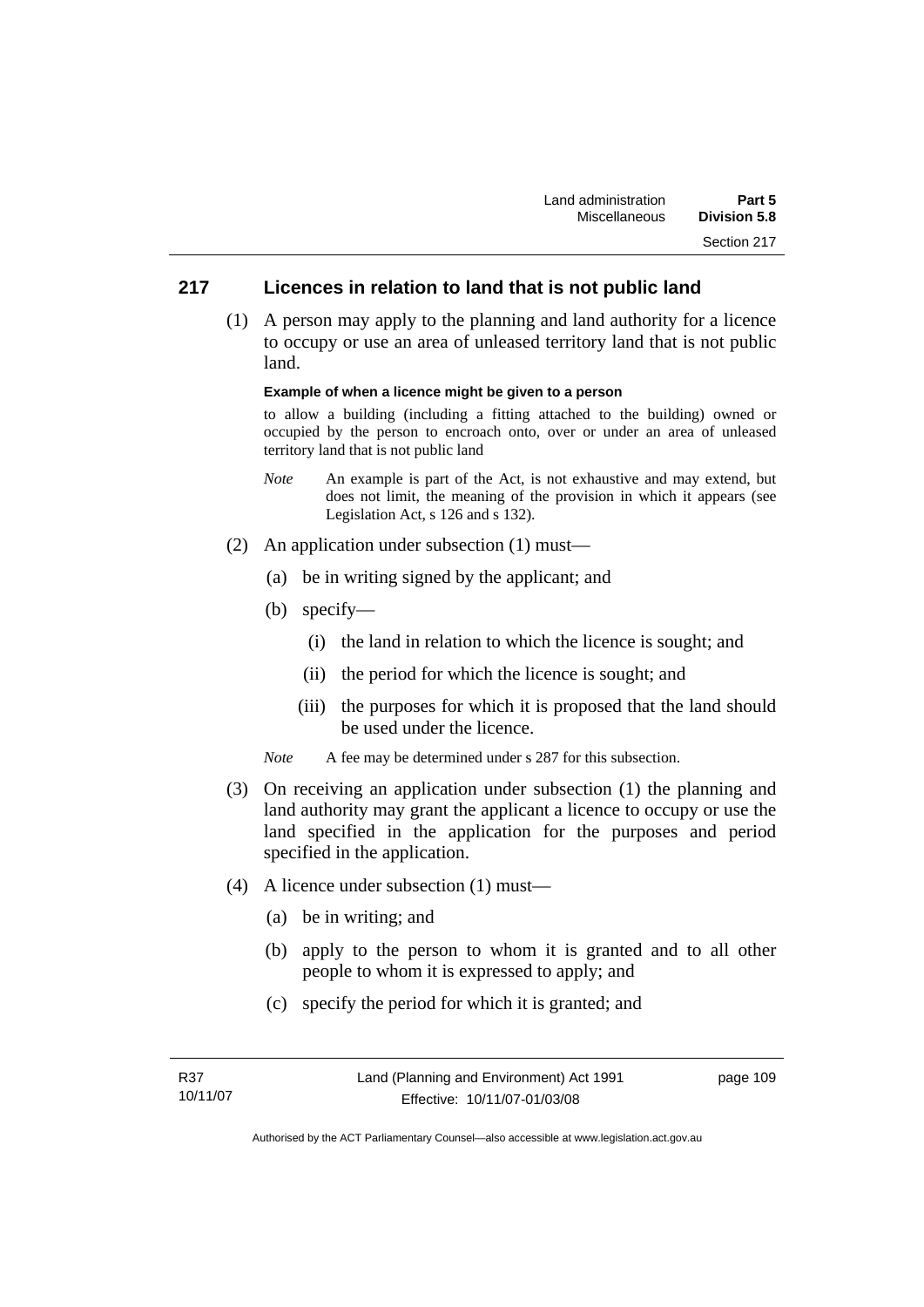| Part 5              | Land administration |
|---------------------|---------------------|
| <b>Division 5.8</b> | Miscellaneous       |
| Section 218         |                     |

- (d) be subject to the conditions (if any) that are specified in the licence.
- (5) A person is not required to hold a licence under this section to occupy or use an area of unleased territory land that is not public land if—
	- (a) the person holds a permit under the *Roads and Public Places Act 1937* to place an object in, over or across the area; and
	- (b) the area is being occupied or used in accordance with the permit; and
	- (c) for an occupation or use that requires an approval under division 6.2 (Approvals)—
		- (i) the occupation or use has been approved under that division; and
		- (ii) the person is complying with any conditions under section 245 (Conditional approvals) that apply to the approval.

#### **218 Reservation of minerals**

A reservation of minerals contained in a lease of territory land must be read as a reservation of all minerals and mineral substances in or on the land, including gold, silver, copper, tin, other metals, ores and substances containing metals, gems, precious stones, coal, limestone, shale, mineral oils, valuable earths and substances, stone, clay, gravel and sand.

#### **219 Rights to extract minerals**

- (1) The planning and land authority may, by a lease or other agreement, grant a person the right to extract minerals from specified territory land.
- (2) The provisions of a lease or other agreement entered under subsection (1) are the provisions agreed between the parties.

page 110 Land (Planning and Environment) Act 1991 Effective: 10/11/07-01/03/08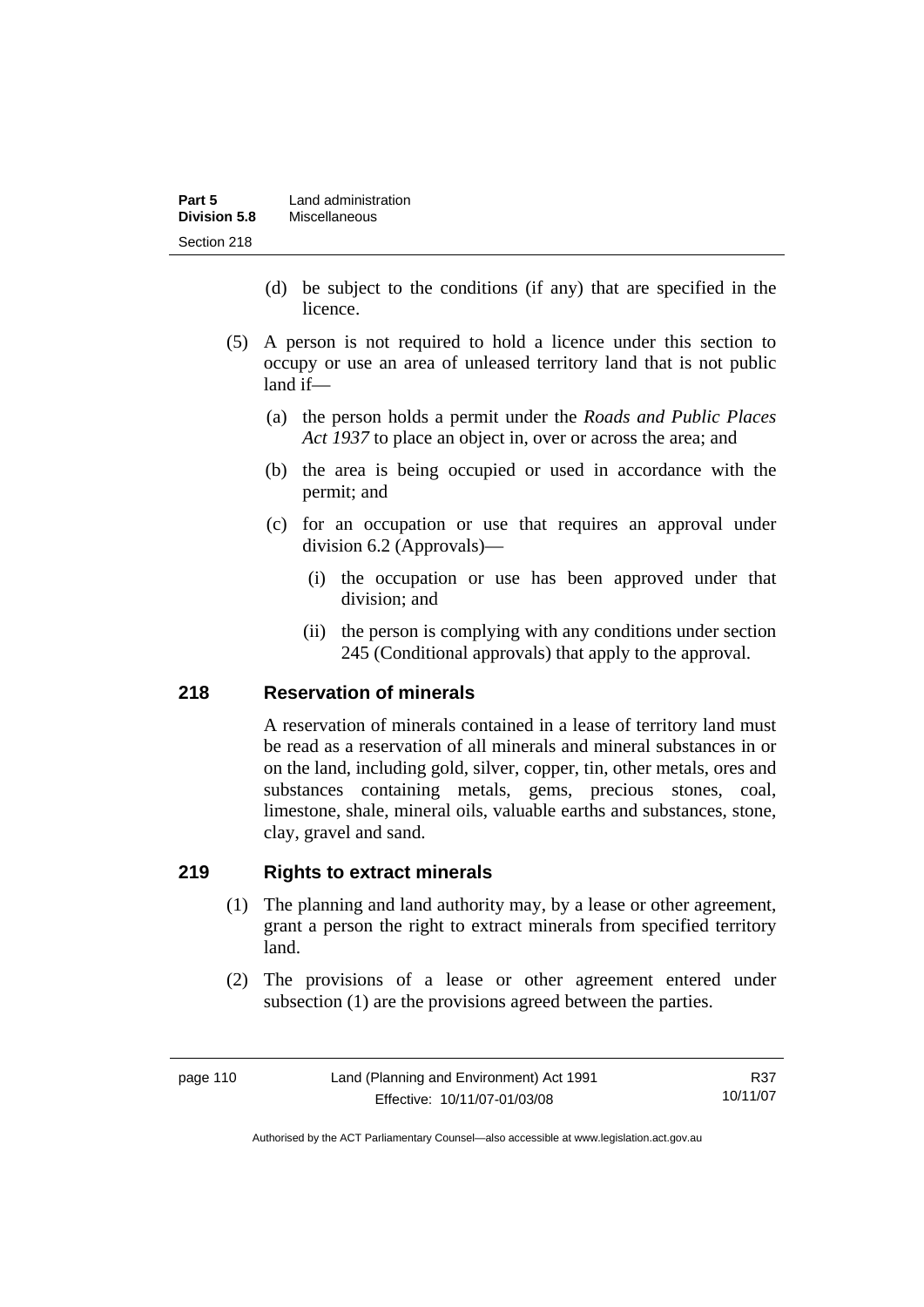### **220 Access to lease documents and development agreements**

- (1) The *Freedom of Information Act 1989*, section 11 (2) does not apply to a document that is—
	- (a) a lease; or
	- (b) a variation of a lease; or
	- (c) a renewal of a lease;

if the document became a document of a Commonwealth agency before 1 January 1977.

- (2) A document that is—
	- (a) a lease; or
	- (b) a variation of a lease; or
	- (c) a renewal of a lease;

is taken not to be an exempt document for the *Freedom of Information Act 1989*.

 (3) A reference in this section to a *lease* is a reference to a lease of territory land.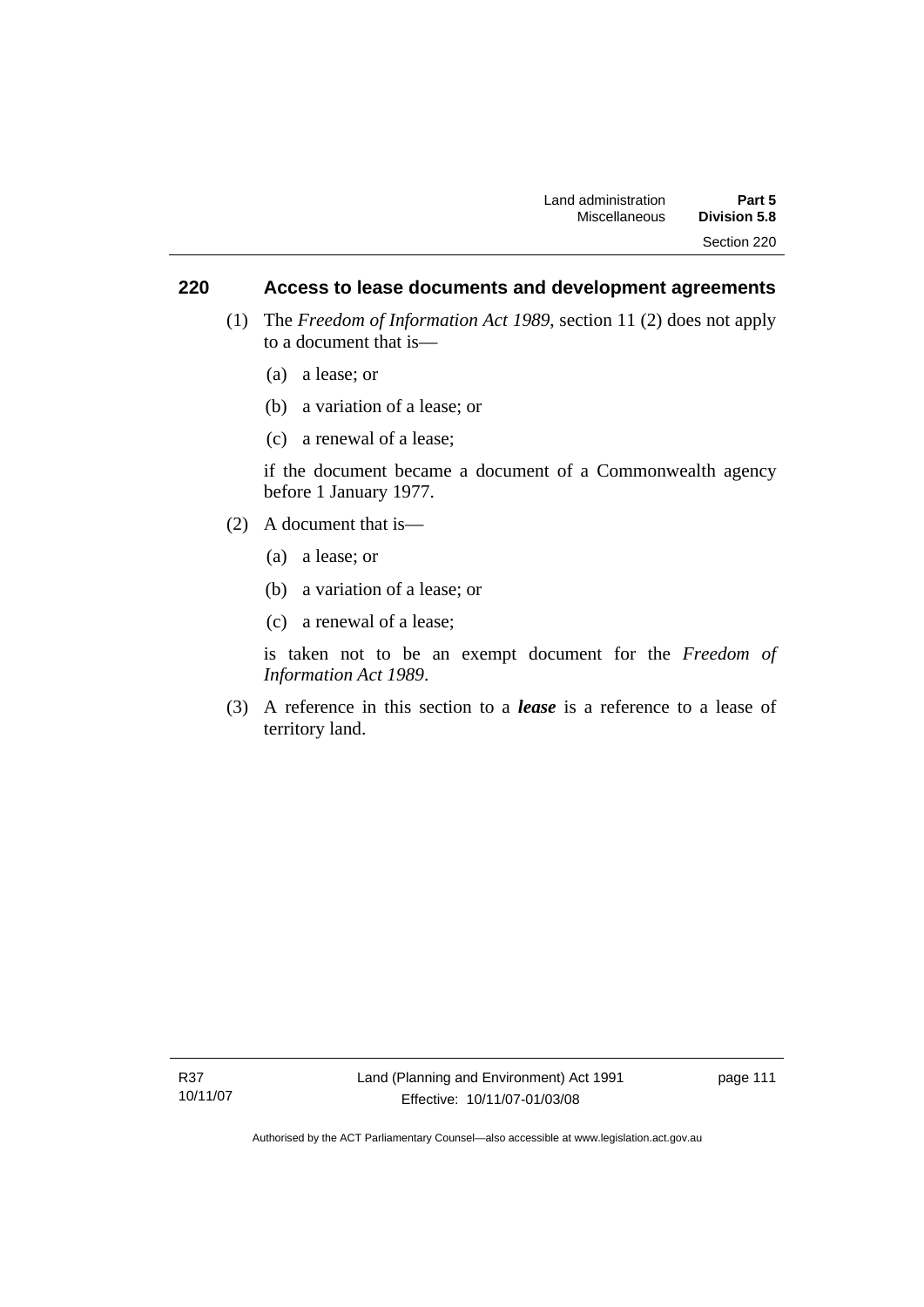**Part 6** Approvals and orders<br>**Division 6.1** Preliminary **Division 6.1** Preliminary Section 222

# **Part 6 Approvals and orders**

## **Division 6.1 Preliminary**

#### **222 Definitions for pt 6**

In this part:

*application* means an application for approval to undertake a development.

*approval* means—

- (a) an approval under section 230 (Approvals); or
- (b) if, on reconsideration of an original decision, an application for development is approved—an approval on reconsideration.

*Note* Div 6.2.4 deals with reconsideration of original decisions.

#### *building* includes—

- (a) an addition to a building; and
- (b) a structure attached to a building; and
- (c) a part of a building.

*building work*—see the *Building Act 2004*, section 6.

*consolidation*—see section 159.

*damage* a protected tree—see the *Tree Protection Act 2005*, section 12

*declared site*—see the *Tree Protection Act 2005*, dictionary.

*development* means activity in relation to land that consists of 1 or more of the following activities:

 (a) the erection, alteration or demolition of a building or structure on or under the land;

| page 112 | Land (Planning and Environment) Act 1991 | R37      |
|----------|------------------------------------------|----------|
|          | Effective: 10/11/07-01/03/08             | 10/11/07 |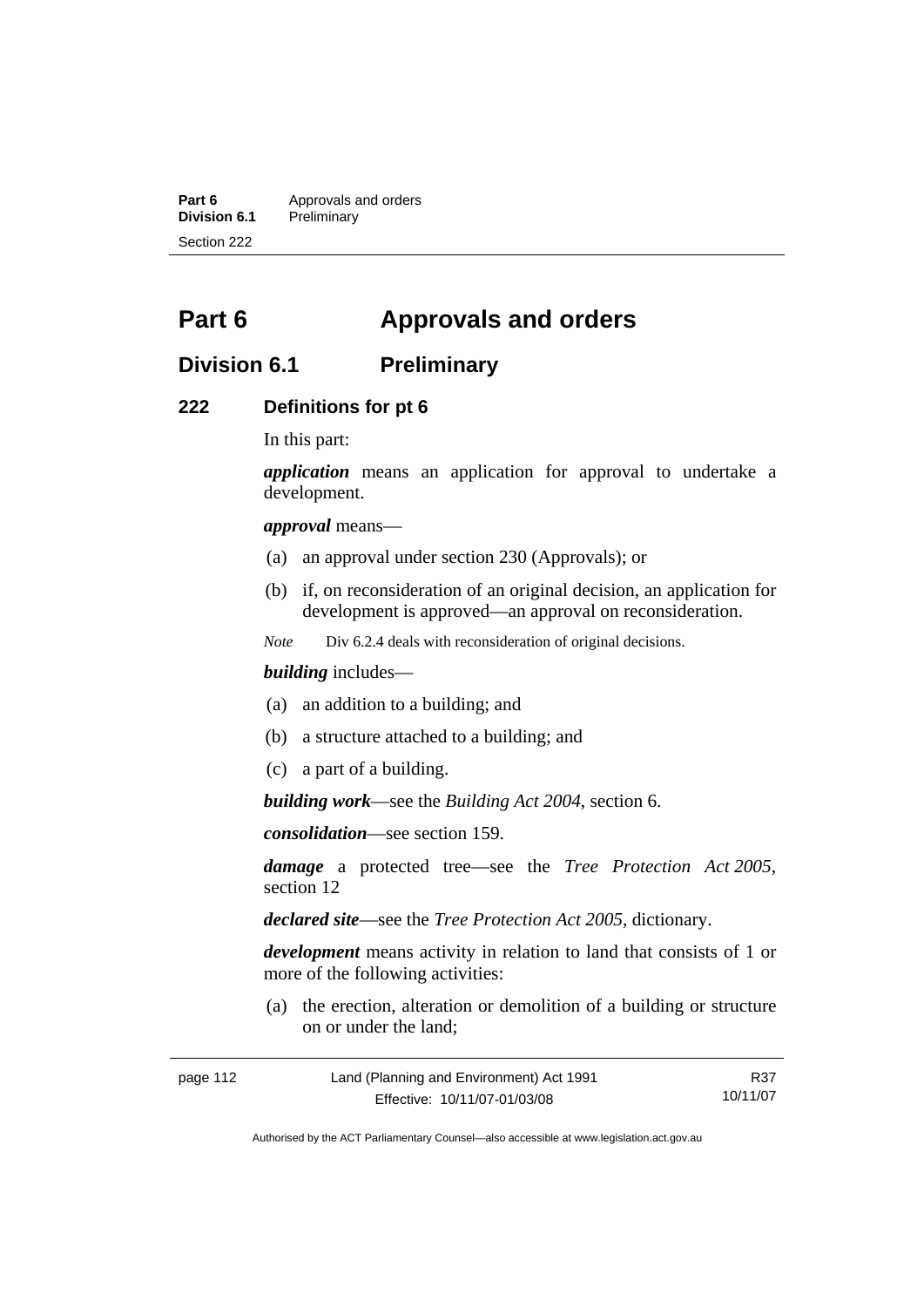- (b) the carrying out of earthworks or other construction work on or under the land;
- (c) the carrying out of work that would affect the landscape of the land except if the land—
	- (i) is leased for residential purposes only; and
	- (ii) is not registered, or nominated for provisional registration, under the *Heritage Act 2004*;
- (d) a use of the land for a business—
	- (i) that is a home business within the meaning of the plan; and
	- (ii) that is not expressly authorised by a current lease;
- (e) a use of the land for an activity—
	- (i) that is prescribed for section  $175(3)(a)$ ; and
	- (ii) that is not expressly authorised by a current lease;
- (f) if the land is unleased territory land—a use of the land that is not authorised by a current licence or permit granted for the land under an Act;
- (g) the erection, fixing or displaying of a sign or advertising material on the land, or on a structure or building on the land, otherwise than in accordance with a right to do so expressly given by a current licence granted under this Act, a current lease or a current permit under the *Roads and Public Places Act 1937*;
- (h) a variation of a lease of the land;
- (i) an activity declared by another Act to be a development activity for this part;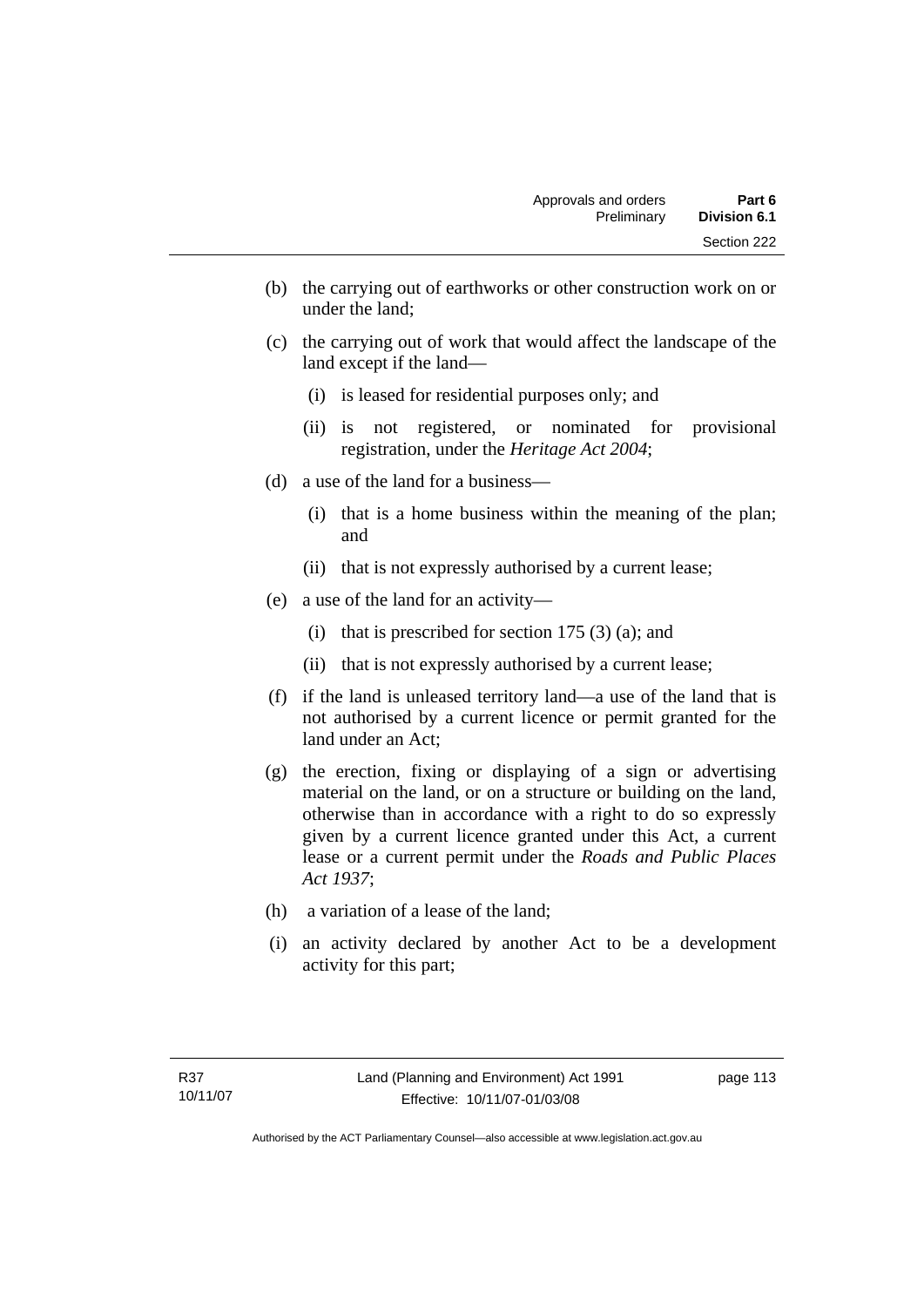| Part 6       | Approvals and orders |  |
|--------------|----------------------|--|
| Division 6.1 | Preliminary          |  |
| Section 222  |                      |  |

but does not include a use of unleased territory land by or on behalf of the Territory for a purpose for which it was used before the commencement of this Act.

*Executive* includes a Minister acting on behalf of the Executive.

*inspector* means a person appointed as an inspector under section 263 (1).

*lease*—see section 159.

*lessee*—see section 159.

*objection* means an objection under section 237.

*order* means—

- (a) an order under division 6.3; or
- (b) a decision under another Act that is declared by an Act to be an order for this part.

*original decision*—see section 246 (1).

*prescribed period* means the period specified in, or ascertained in accordance with, a regulation.

*prohibited groundwork*—see the *Tree Protection Act 2005*, section 14.

*prohibition notice*—see section 260 (1).

*protected tree*—see the *Tree Protection Act 2005*, section 8.

*protection zone*, for a protected tree—see the *Tree Protection Act 2005*, section 11.

*registered tree*—see the *Tree Protection Act 2005*, dictionary.

*regulated tree*—see the *Tree Protection Act 2005*, dictionary.

*relevant authority*, in relation to an application, means—

R37 10/11/07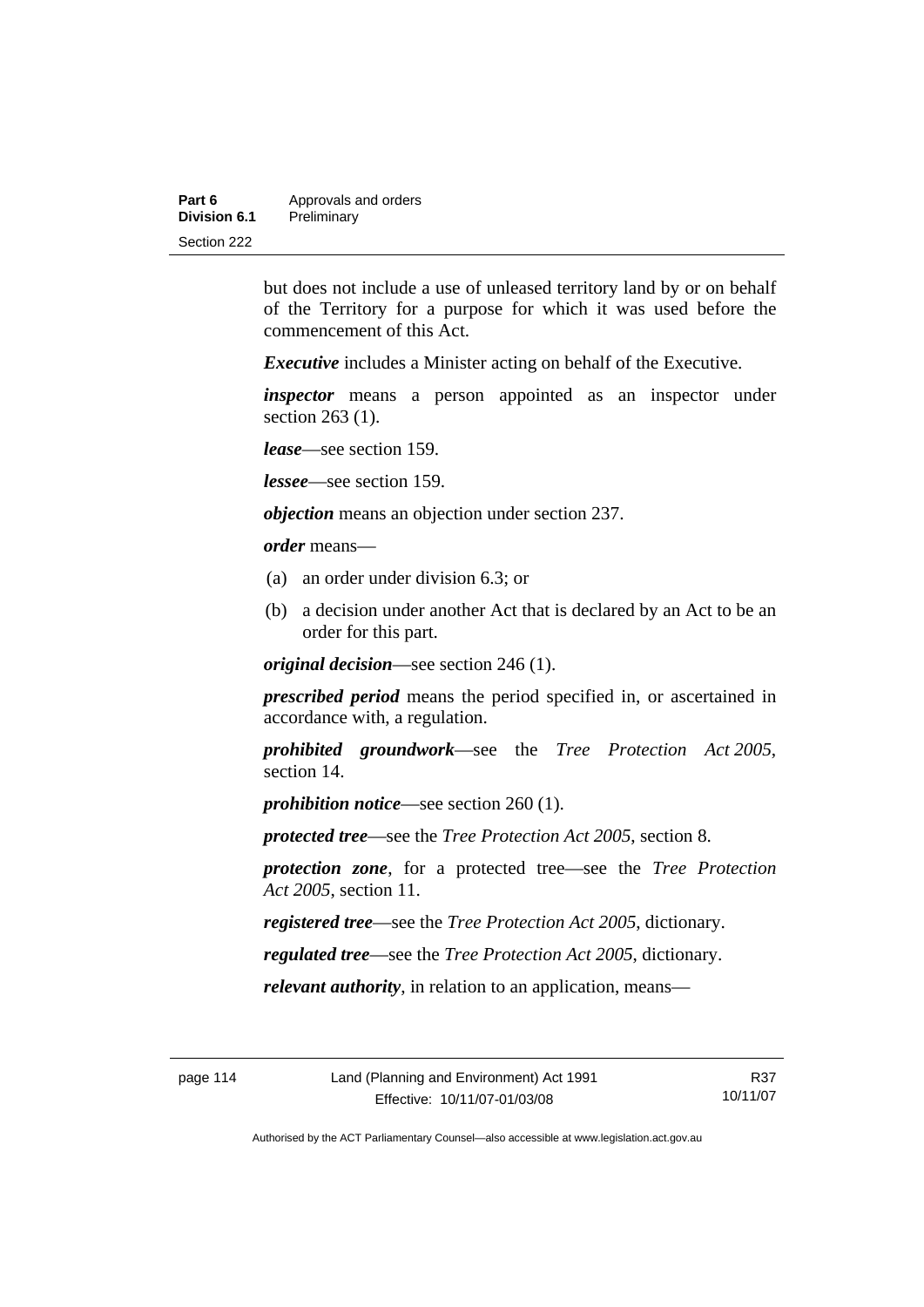- (a) if the Minister has, under section 229B (Minister may decide some applications), decided to consider an application—the Minister; or
- (b) the planning and land authority.

*structure* includes a fence, mast, antenna, aerial, road, footpath, driveway, carpark, culvert or service conduit or cable.

*subdivision—*see section 159.

*tree management plan*—see the *Tree Protection Act 2005*, dictionary.

*variation*, of a lease—see section 223.

#### **223 Meaning of** *variation* **for pt 6**

- (1) In this part, *variation*, of a lease, includes—
	- (a) the surrender of a lease and the granting of a new lease subject to different provisions to the same lessee over all or part of the land comprised in the surrendered lease; and
	- (b) a consolidation; and
	- (c) a subdivision.
- (2) However, the *variation* of a lease does not include the surrender of a lease and the granting of a new lease to the same lessee over all or part of the land comprised in the surrendered lease if—
	- (a) the land is defined land within the meaning of section 31; or
	- (b) the new lease is granted under any of the following provisions:
		- (i) section 171 (Grant of further residential leases);
		- (ii) section 171A (Grant of further rural leases);
		- (iii) section 172 (Grant of further leases for purposes other than residential or rural).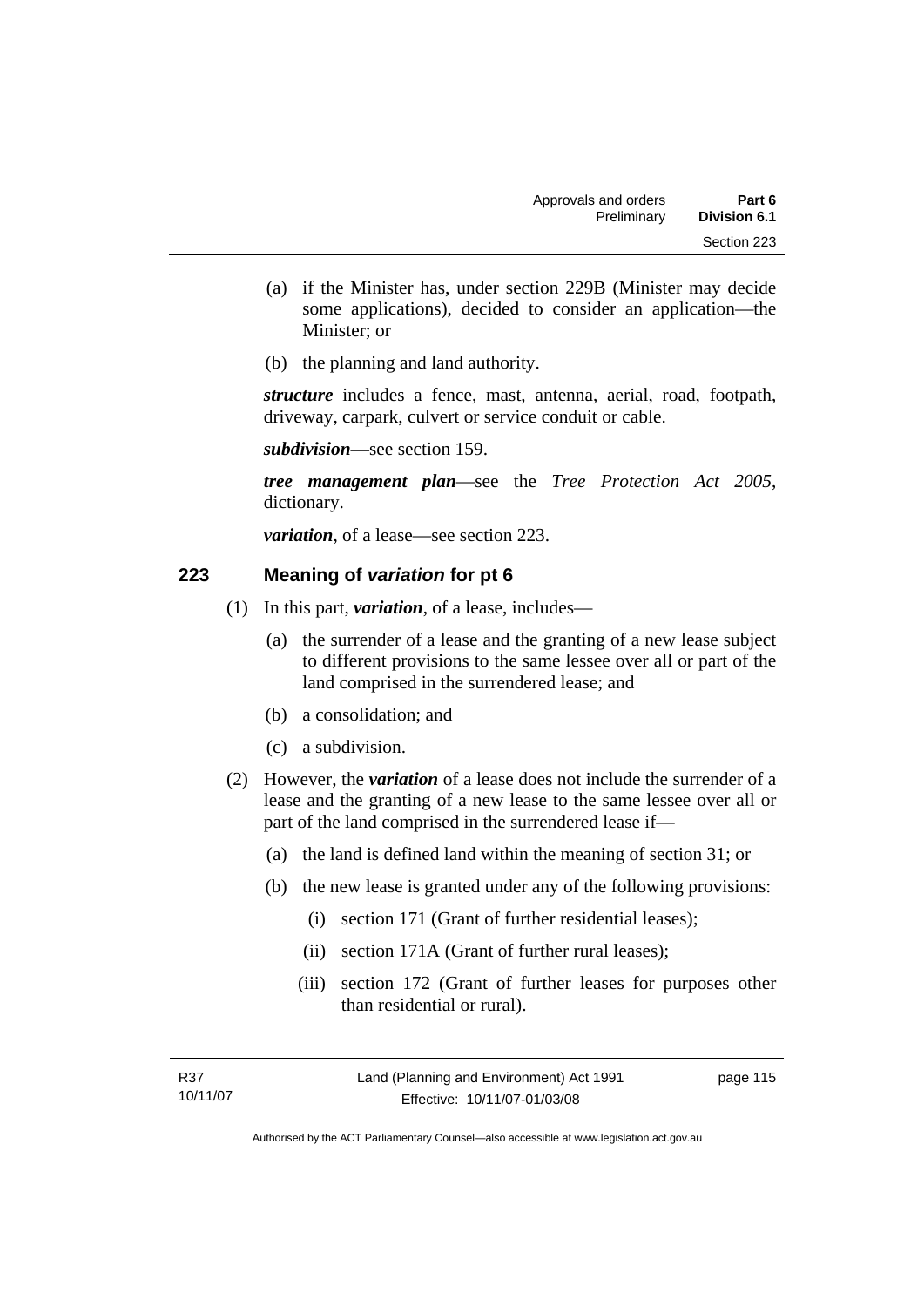**Part 6 Approvals and orders Division 6.2** Approvals Section 225

# **Division 6.2 Approvals**

### **Subdivision 6.2.1 General**

#### **225 Offence—development**

 (1) A person must not, without reasonable excuse, undertake a development otherwise than in accordance with an approval.

Maximum penalty: 50 penalty units.

 (2) A territory authority must not, without reasonable excuse, undertake a development except in accordance with an approval.

#### **226 Application to undertake development**

- (1) An application for approval must—
	- (a) be signed by the applicant; and
	- (b) if the application is for approval of a variation of a lease—be accompanied by an assessment by an accredited valuer that sets out the amounts of the values represented by  $V_1$  and  $V_2$ in—
		- (i) for a variation that is not a consolidation or subdivision section 184A; or
		- (ii) for a variation consisting of a consolidation or subdivision—section 187C.
	- *Note 1* A fee may be determined under s 287 for this subsection.
	- *Note 2* If a form is approved under s 287A for an application or a declaration, the form must be used.
- (2) If the development to which the application relates requires construction work to be carried out on land that has previously been developed, and that is not leased for rural purposes, the application must be accompanied by a survey certificate given by a registered surveyor that shows—

Authorised by the ACT Parliamentary Counsel—also accessible at www.legislation.act.gov.au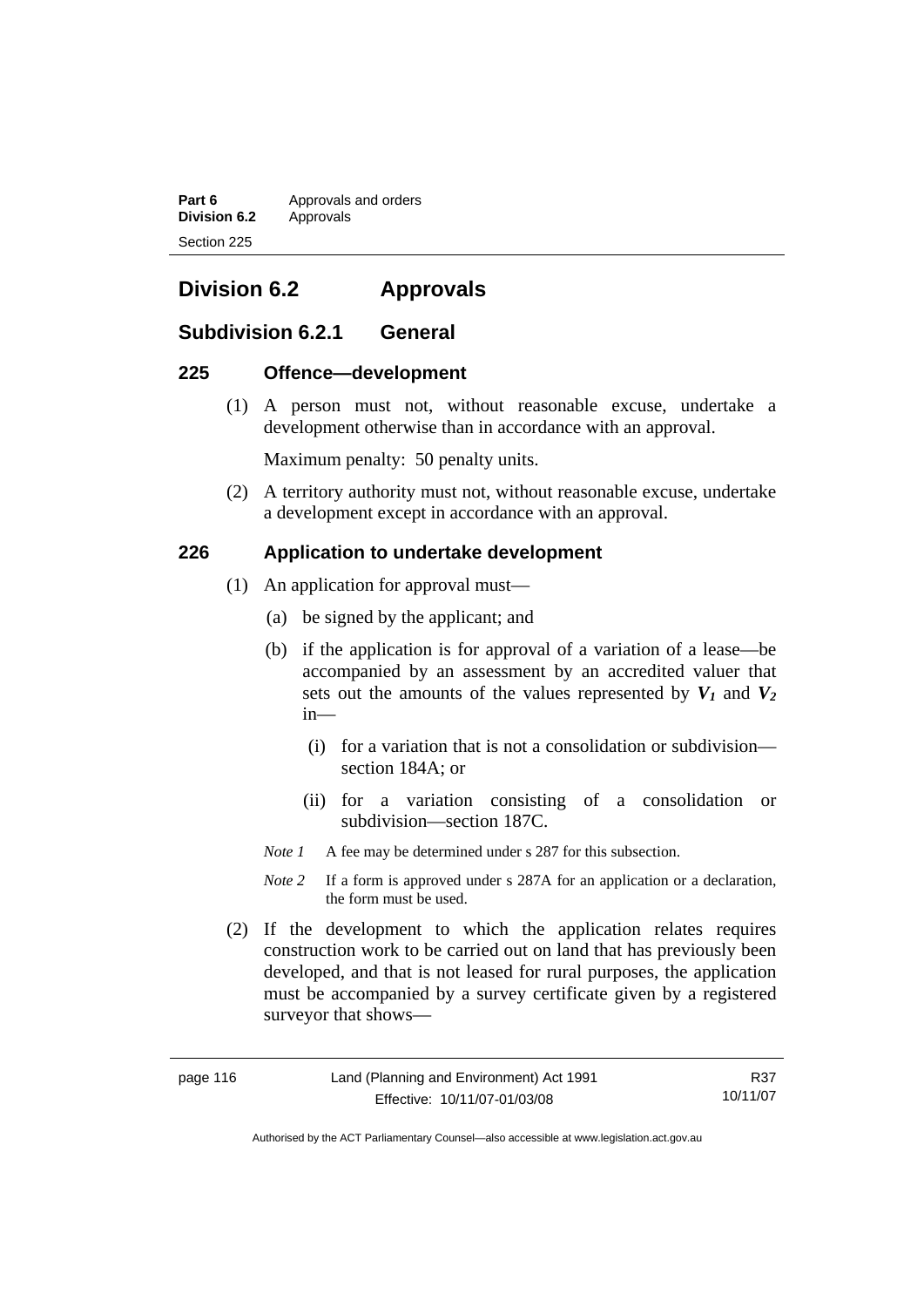- (a) the boundaries of the land where the development is to be undertaken; and
- (b) the location of each building or structure on the land; and
- (c) the existing contours of the land.
- (3) A person is not entitled to apply to undertake a development of a rural lease if—
	- (a) the development is a variation of the lease that is a consolidation or subdivision; and
	- (b) the planning and land authority may not consent to the consolidation or subdivision under section 186H.
- (4) If an application is made by a person who is not the lessee of the place to which the application relates, the application must, in addition to being signed by the person by whom it is made, be signed by—
	- (a) if the place to which the application relates is subject to a lease—the lessee of the place; or
	- (b) in any other case—the planning and land authority.
- (5) A lessee may, by writing, appoint a person to act on his or her behalf in relation to an application.
- (6) A person who signs an application under subsection (4) (a) is taken to be an applicant in relation to the application.
- (7) The planning and land authority may—
	- (a) correct a formal error in an application; or
	- (b) at the request of the applicant, make an alteration to an application.
- (8) If the planning and land authority makes an alteration or correction under subsection (7), the authority must—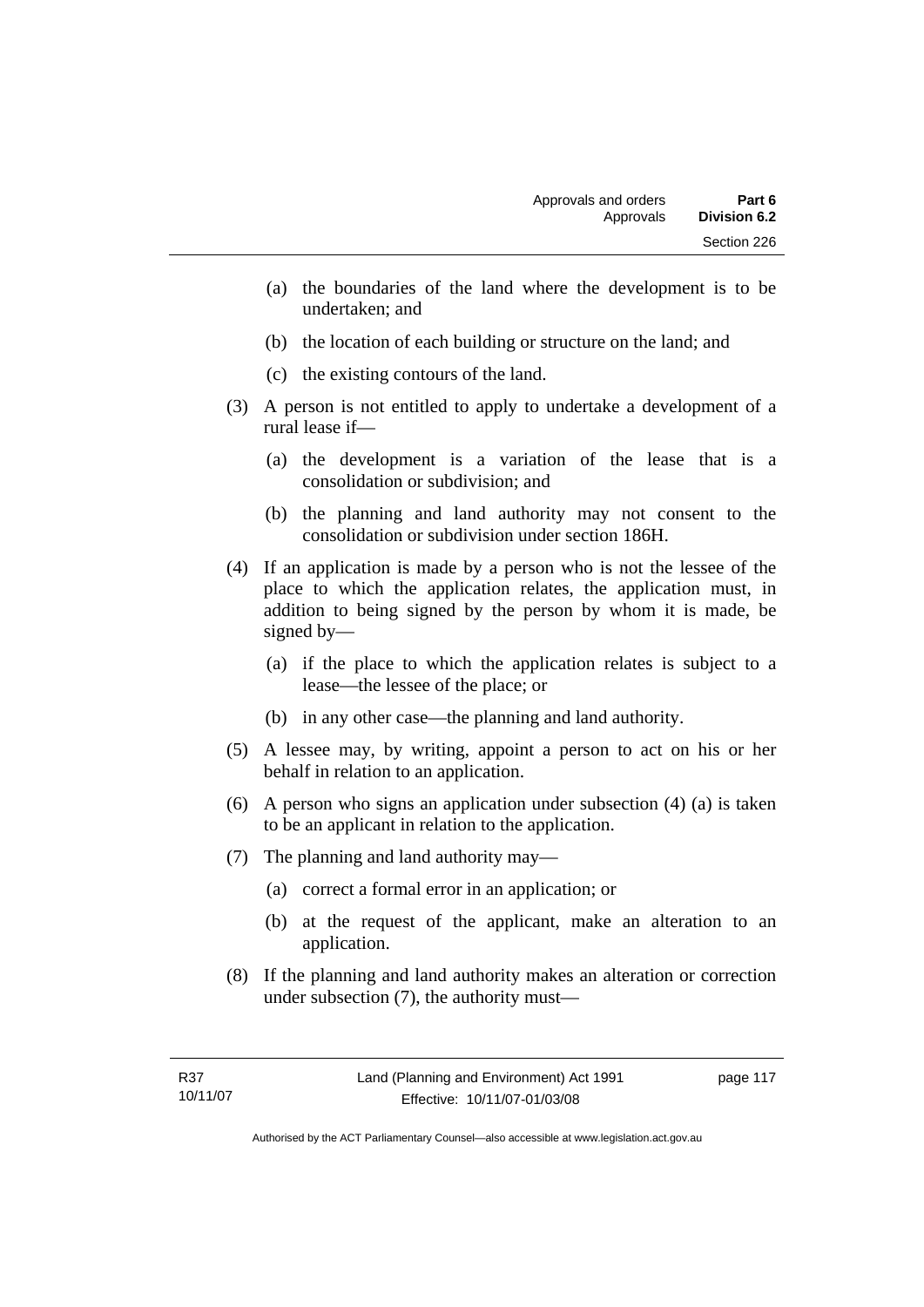| Part 6              | Approvals and orders |  |
|---------------------|----------------------|--|
| <b>Division 6.2</b> | Approvals            |  |
| Section 227         |                      |  |

- (a) advise the applicant, or if there is more than 1, each applicant, that the alteration or correction has been made; and
- (b) if notice has been given under section 229 of the making of the application—give notice in accordance with that section of the application as so altered or corrected.
- (9) An application may be made under this section in relation to a development that has been undertaken without approval.
- (10) The Minister may, in writing, exempt developments mentioned in subsection (2) from the application of the subsection.
- (11) An exemption is a disallowable instrument.
	- *Note* A disallowable instrument must be notified, and presented to the Legislative Assembly, under the Legislation Act.
- (12) In this section:

*accredited valuer* means a person who is—

- (a) registered, licensed or approved under the law of the Commonwealth or a State to carry out valuations of property; or
- (b) accredited as a certified practising valuer by the body known as the Australian Property Institute.

### **227 Register of applications, approvals, orders and lease and development conditions**

- (1) The planning and land authority must keep a register of—
	- (a) each alteration or correction to an application made under section 226 (7); and
	- (b) each application that has not been withdrawn, or that is not to be taken to have been withdrawn and in relation to which the period for making an application under section 275 or section 276 has not ended; and

| page 118 | Land (Planning and Environment) Act 1991 |  |
|----------|------------------------------------------|--|
|          | Effective: 10/11/07-01/03/08             |  |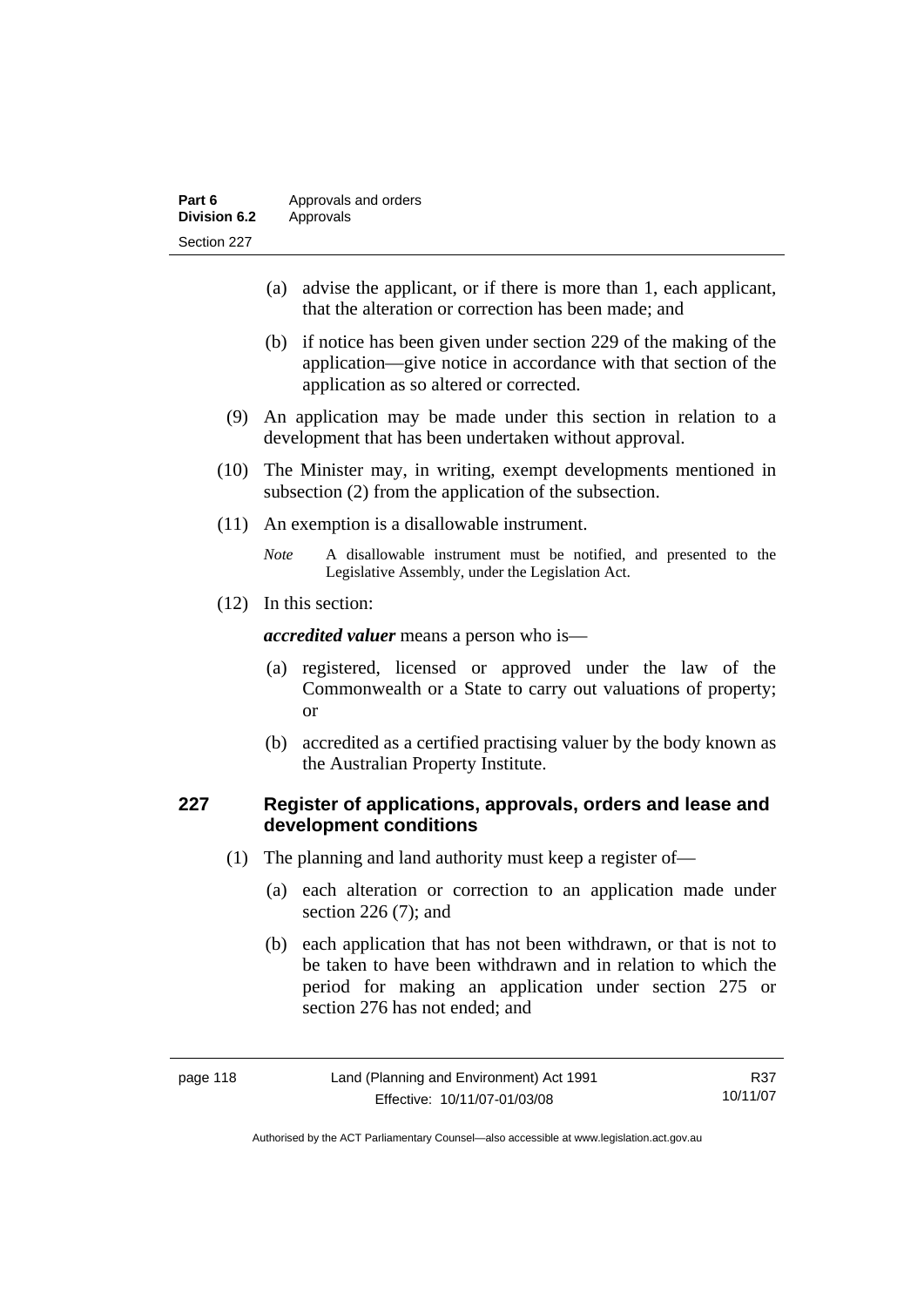- (c) each notice given to the heritage council under section 229 of a development application that relates to a place or object registered, or nominated for provisional registration, under the *Heritage Act 2004*; and
- (d) each advice given to the planning and land authority by the heritage council under the *Heritage Act 2004*, section 60 (Advice about effect of development on heritage significance); and
- (e) each notice of a development application given to the conservator under section 229 (4) (b); and
- (f) each advice given to the planning and land authority by the conservator under the *Tree Protection Act 2005*, section 82 (Advice about tree protection on land subject to development); and
- (g) each approval in relation to which the period for making an application under section 275 or section 276 has not ended; and
- (h) each approval, for the period for which it remains in force; and
- (i) each order, for the period for which it remains in effect; and
- (j) the lease and development conditions (if any) applicable to a lease granted after the commencement of this paragraph; and
- (k) any comments of the planning and land authority for the Minister's consideration of an application under section 229B (Minister may decide some applications); and
- (l) if an application has been reconsidered under subdivision 6.2.4—the date and details of the decision on reconsideration; and
- (m) details of any minor amendment made under section 247.
- (2) The planning and land authority may enter in the register details of lease and development conditions applicable to a lease granted before the commencement of subsection (1) (j).

| R37      | Land (Planning and Environment) Act 1991 | page 119 |
|----------|------------------------------------------|----------|
| 10/11/07 | Effective: 10/11/07-01/03/08             |          |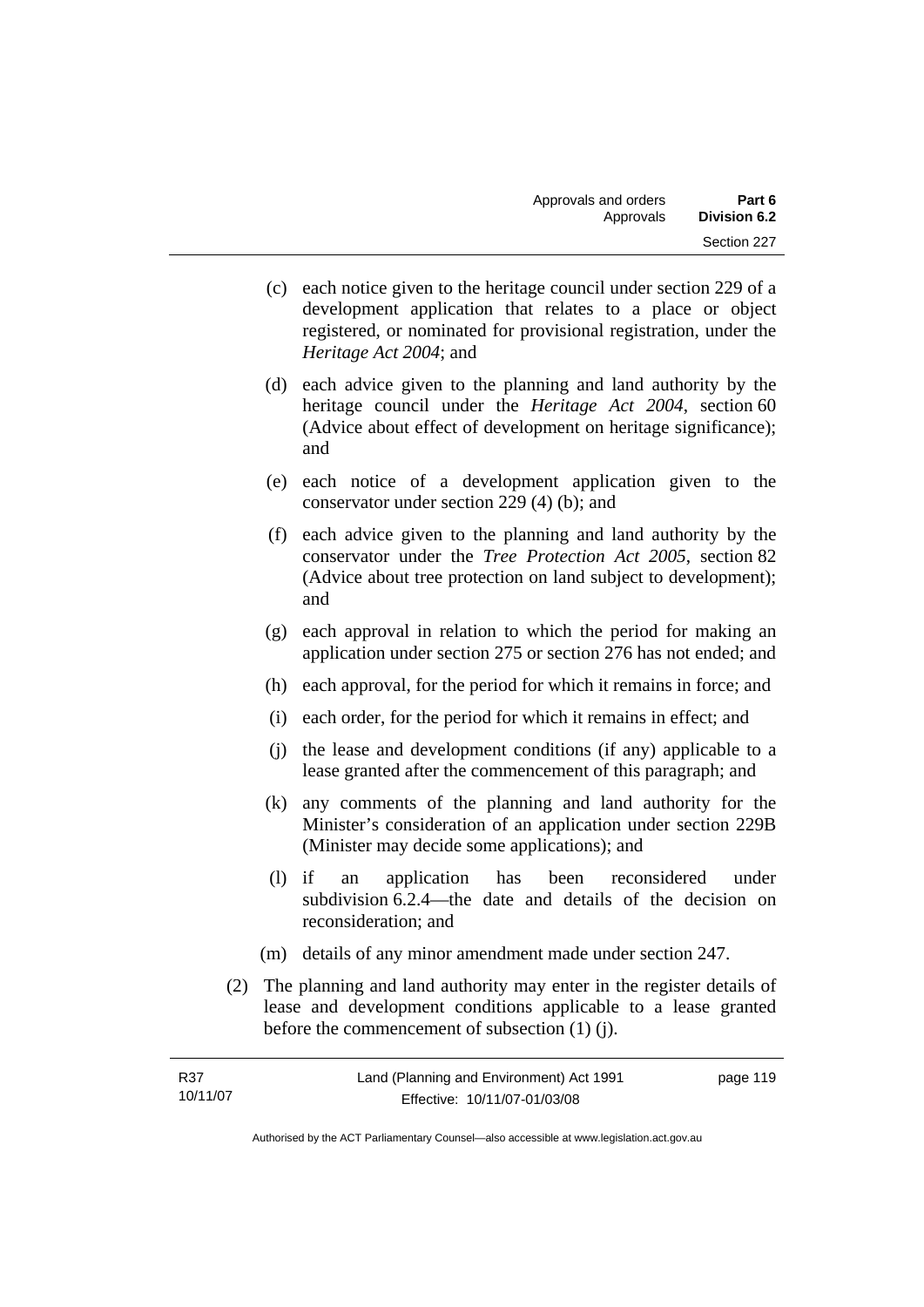- (3) A person may, during office hours—
	- (a) inspect the register; and
	- (b) make copies of, or take extracts from, the register or any part of a document relevant to an application.
	- *Note* A fee may be determined under s 287 for par (b).
- (4) In this section:

*lease and development condition*, for a lease, means a condition, other than a condition contained in the lease, that—

- (a) was approved by the Territory when the lease was granted; and
- (b) regulates the development or use of the land that is subject to the lease.

#### **228 Restrictions on inspection of applications**

- (1) An applicant for approval to undertake a development may apply in writing to the planning and land authority for a part of any copy of the application to be excluded from being made available to the public or for public inspection.
- (2) The planning and land authority may approve or refuse to approve an application under subsection (1).
- (3) The planning and land authority must approve an application if satisfied that—
	- (a) the part of the application for approval to undertake a development to which the application under subsection (1) relates contains information—
		- (i) about the personal or business affairs of a person; or
		- (ii) that has been given to the authority in confidence; or
		- (iii) the publication of which would disclose a trade secret; or

R37 10/11/07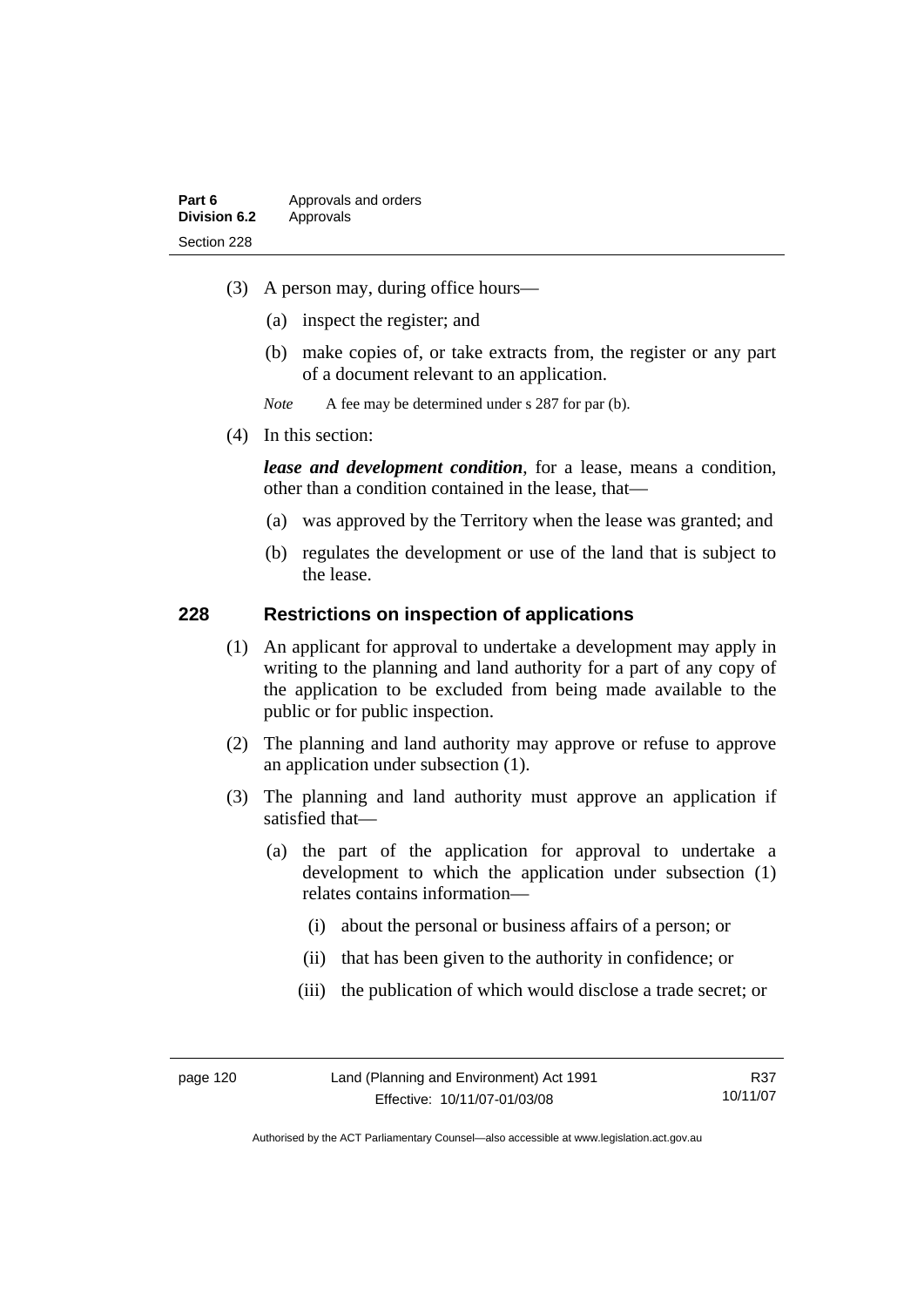- (iv) the disclosure of which is likely to affect the conduct of a person's lawful business affairs; and
- (b) it would not be in the public interest for the part to be published.
- (4) If a part of an application is excluded from the copies of that application made available to the public or for public inspection, each copy must include a statement to the effect that an unspecified part of the application has been excluded for the purpose of protecting the confidentiality of information included in that part.

### **229 Notice of application**

- (1) The planning and land authority must—
	- (a) if a place other than unleased land adjoining the place to which an application relates—
		- (i) is occupied—give notice by post of the making of the application to the lessee of the adjoining place at the address of the adjoining place; or
		- (ii) is unoccupied—give notice by post to the lessee of the adjoining place at the address of the lessee last-known to the authority; and
	- (b) publish notice of the making of each application in a daily newspaper.
- (2) Subsection (1) (a) does not apply—
	- (a) if, in the opinion of the planning and land authority, the number of places adjoining the place to which the application relates is such that it would be impractical to give notice by post to the lessee of each place; or
	- (b) in relation to a place adjoining the place to which the application relates that is leased by the applicant or a person for whom the applicant has been appointed to act as agent.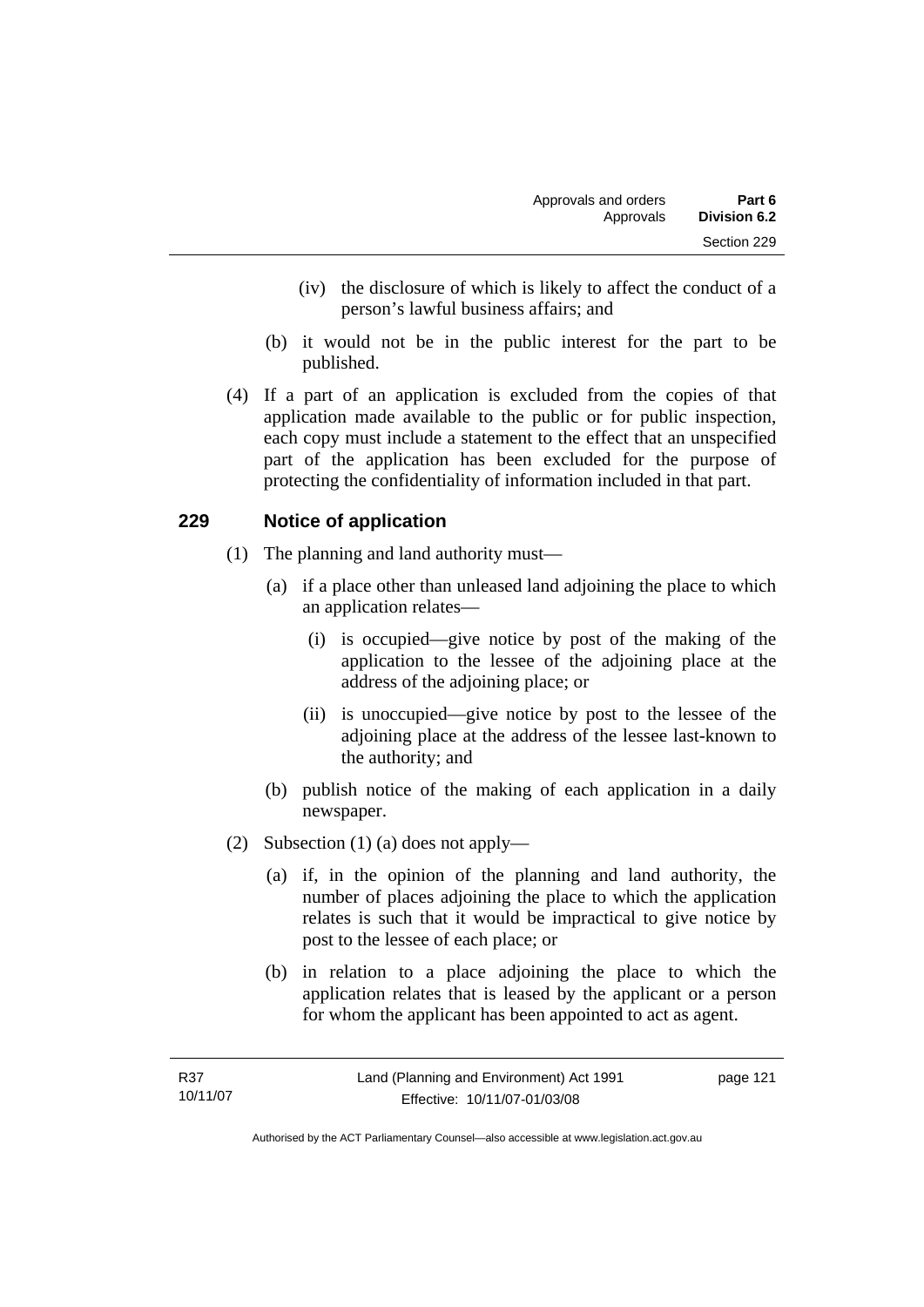| Part 6              | Approvals and orders |  |
|---------------------|----------------------|--|
| <b>Division 6.2</b> | Approvals            |  |
| Section 229         |                      |  |

 (3) The planning and land authority must, if the application relates to a development that is or includes a variation of a lease, give written notice of the making of the application to each person having an estate or interest in the land subject to the lease to be varied (being an estate or interest that is registered under the *Land Titles Act 1925*).

*Note* For how documents may be given, see the Legislation Act, pt 19.5.

- (4) The planning and land authority
	- (a) must give the heritage council—
		- (i) notice of each application that relates to a place or object registered, or nominated for provisional registration, under the *Heritage Act 2004*; and
		- (ii) a copy of each application mentioned in subparagraph (i); and
		- (iii) a copy of each objection, or document containing comments about the development, received by the authority that relate to the effect of the development on the heritage significance of the place or object; and
	- (b) must give the conservator—
		- (i) a copy of each application that relates to land that includes all or part of—
			- (A) the protection zone for a protected tree; or
			- (B) a declared site; and
		- (ii) if a tree management plan approved under the *Tree Protection Act 2005*, part 4, a proposed tree management plan, or a proposed amendment of a tree management plan, is included with the application—a copy of the plan or proposed plan or amendment; and

Authorised by the ACT Parliamentary Counsel—also accessible at www.legislation.act.gov.au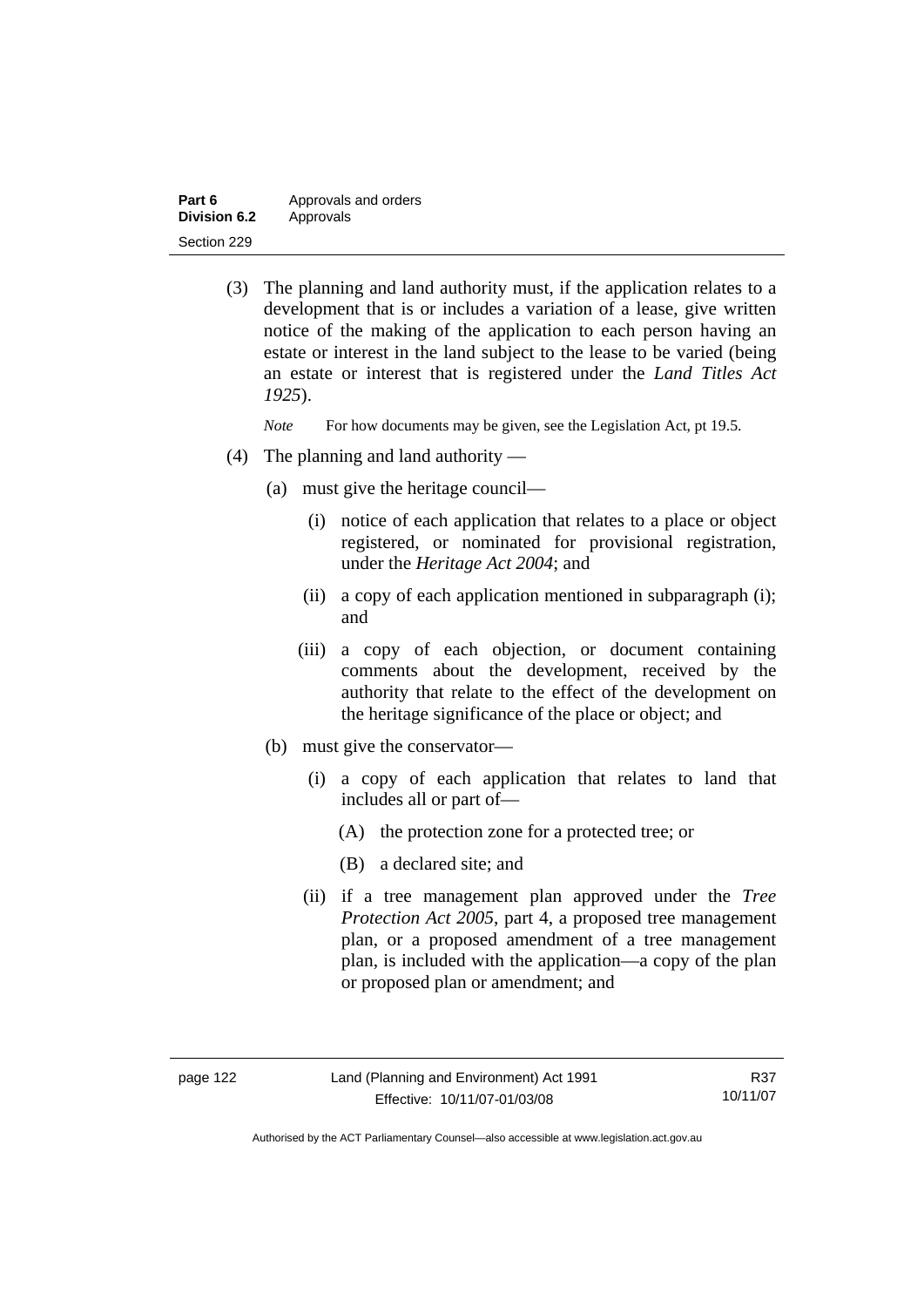- (iii) a statement that the application is referred to the conservator under this paragraph; and
- (c) must give to the conservator for comment a copy of each application that relates to public land; and
- (d) may give a copy of an application to any other entity for comment.
- (5) The planning and land authority must give the environment protection authority written notice of an application in relation to a development—
	- (a) listed in the *Environment Protection Act 1997*, schedule 1; or
	- (b) that has the potential to cause serious or material environmental harm within the meaning of that Act.
- (6) The planning and land authority must erect on the place to which an application relates a sign that specifies the development proposed to be undertaken in relation to that place.
- (7) A person must not, without lawful excuse, move, deface, damage, obscure or otherwise interfere with a sign erected under subsection  $(6)$ .

Maximum penalty: 5 penalty units.

 (8) A person must not, without reasonable excuse, prevent or restrict access to a sign erected under subsection (6).

Maximum penalty: 5 penalty units.

- (9) The validity of an approval is not affected by a failure by the planning and land authority to comply with subsection (6).
- (10) A reference in subsection (1) to a *lessee* is a reference to the person registered as lessee in the register kept under the *Land Titles Act 1925* in relation to the place to which the application relates.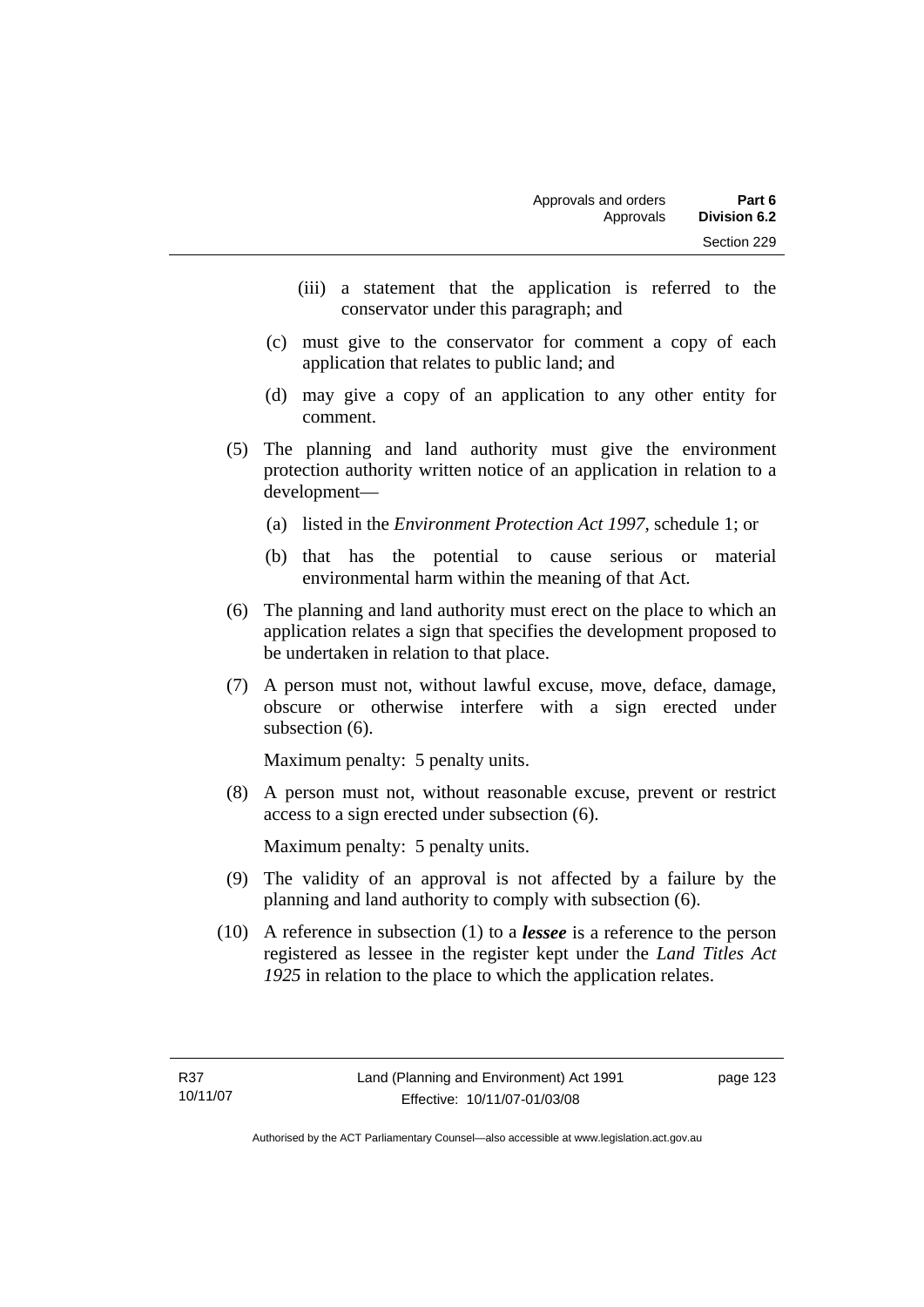| Part 6              | Approvals and orders |  |
|---------------------|----------------------|--|
| <b>Division 6.2</b> | Approvals            |  |
| Section 229A        |                      |  |

### **229A Direction that applications be submitted to Minister**

- (1) The Minister may, in writing, direct the planning and land authority to refer to the Minister an application that has not been decided by the authority.
	- *Note* The *Planning and Land Act 2002*, s 10 provides that the planning and land authority must comply with directions given to it under a territory law.
- (2) If the application relates to a place or object registered, or nominated for provisional registration, under the *Heritage Act 2004*, the planning and land authority must give a copy of the direction to the heritage council.
- (3) The planning and land authority must give a copy of the direction to the conservator if the application relates to land that includes all or part of the tree protection zone for a protected tree or a declared site.
- (4) When complying with the direction, the planning and land authority must also give the Minister—
	- (a) the information and documents received by the authority in relation to the application, including—
		- (i) any advice under the *Heritage Act 2004*, section 60 (Advice about effect of development on heritage significance); and
		- (ii) any advice under the *Tree Protection Act 2005*, section 82 (Advice about tree protection on land subject to development); and
	- (b) any other relevant information and documents held by the authority.
- (5) If the Minister gives a direction under subsection (1) in relation to an application, the planning and land authority must take no further action that would lead to a decision by the authority on the application.

| page |  | 24 |
|------|--|----|
|------|--|----|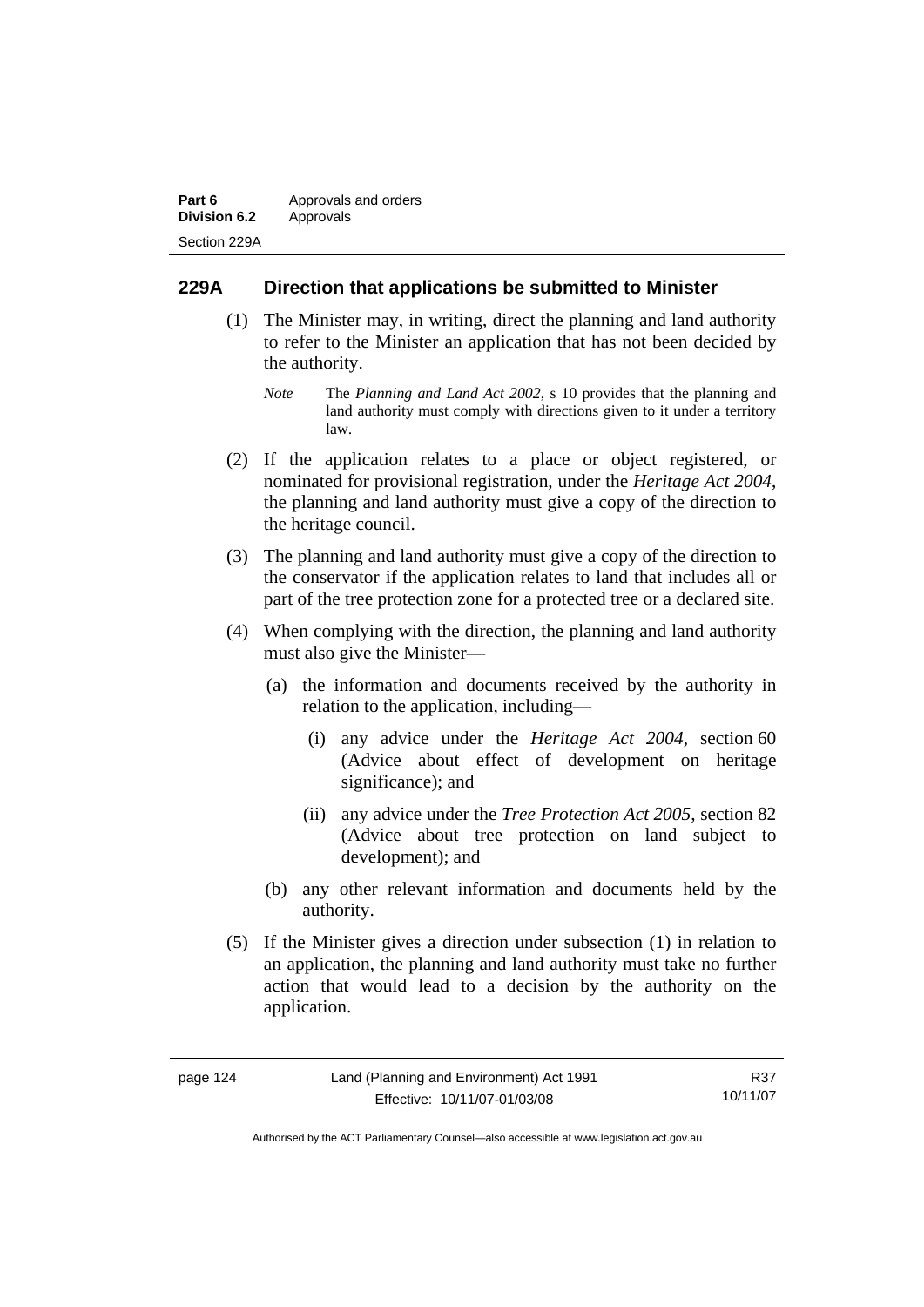#### **229B Minister may decide some applications**

- (1) This section applies in relation to an application referred to the Minister under section 229A.
- (2) The Minister may decide to consider the application if, in the Minister's opinion—
	- (a) the application raises a major policy issue; or
	- (b) the application seeks approval for a development that may have a substantial effect on the achievement or development of objectives of the territory plan; or
	- (c) the approval or refusal of the application would provide a substantial public benefit.
- (3) If the Minister decides to consider an application, the Minister must tell the planning and land authority in writing about the decision.
- (4) An advice under subsection (3) is a notifiable instrument.

*Note* A notifiable instrument must be notified under the Legislation Act.

- (5) An advice under subsection (3) must be notified under the Legislation Act within 3 weeks after the day it is given.
- (6) If the Minister decides to consider an application, the Minister must—
	- (a) tell the applicant in writing about the decision and the grounds on which the decision was made; and
	- (b) if the application relates to a place or object registered, or nominated for provisional registration, under the *Heritage Act 2004*—ensure that the Minister has the advice of the heritage council under that Act, section 60 (Advice about effect of development on heritage significance); and
	- (c) for an application mentioned in section 229A (3)—ensure that the Minister has the advice of the conservator under the *Tree*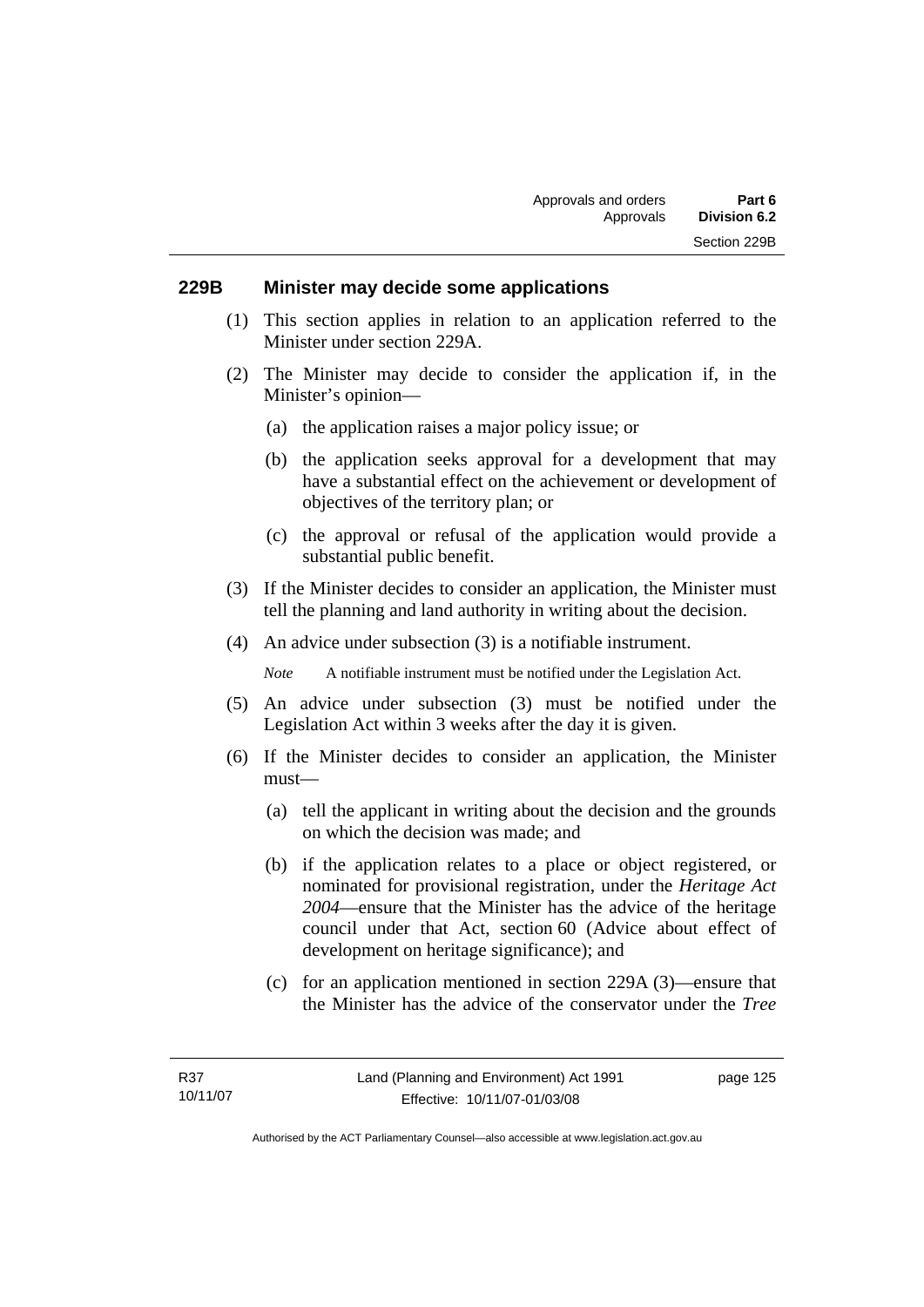| Part 6       | Approvals and orders |  |
|--------------|----------------------|--|
| Division 6.2 | Approvals            |  |
| Section 230  |                      |  |

*Protection Act 2005*, section 82 (Advice about tree protection on land subject to development); and

- (d) ensure that the Minister has the comments of the planning and land authority on the application; and
- (e) approve or refuse the application under section 230.
- (7) Within 3 sitting days after the day the Minister decides an application, the Minister must present to the Legislative Assembly a statement containing—
	- (a) a description of the development to which the application relates; and
	- (b) details of the land where the development is proposed to take place; and
	- (c) the applicant's name; and
	- (d) details of the Minister's decision; and
	- (e) the grounds for the decision.
- (8) If the Minister is satisfied that the Minister should not consider the application, the Minister must refer the application back to the planning and land authority for decision.

#### **230 Approvals**

- (1) The relevant authority may approve or refuse to approve an application.
- (2) The relevant authority is taken to have refused to approve an application if the authority fails to make a decision in relation to the application before the end of the prescribed period.
- (3) However, the relevant authority may approve an application at any time until the earliest of the following dates:
	- (a) the date when the administrative appeals tribunal has finally dealt with an application under section 275 to review the

| page 126 | Land (Planning and Environment) Act 1991 | R37      |
|----------|------------------------------------------|----------|
|          | Effective: 10/11/07-01/03/08             | 10/11/07 |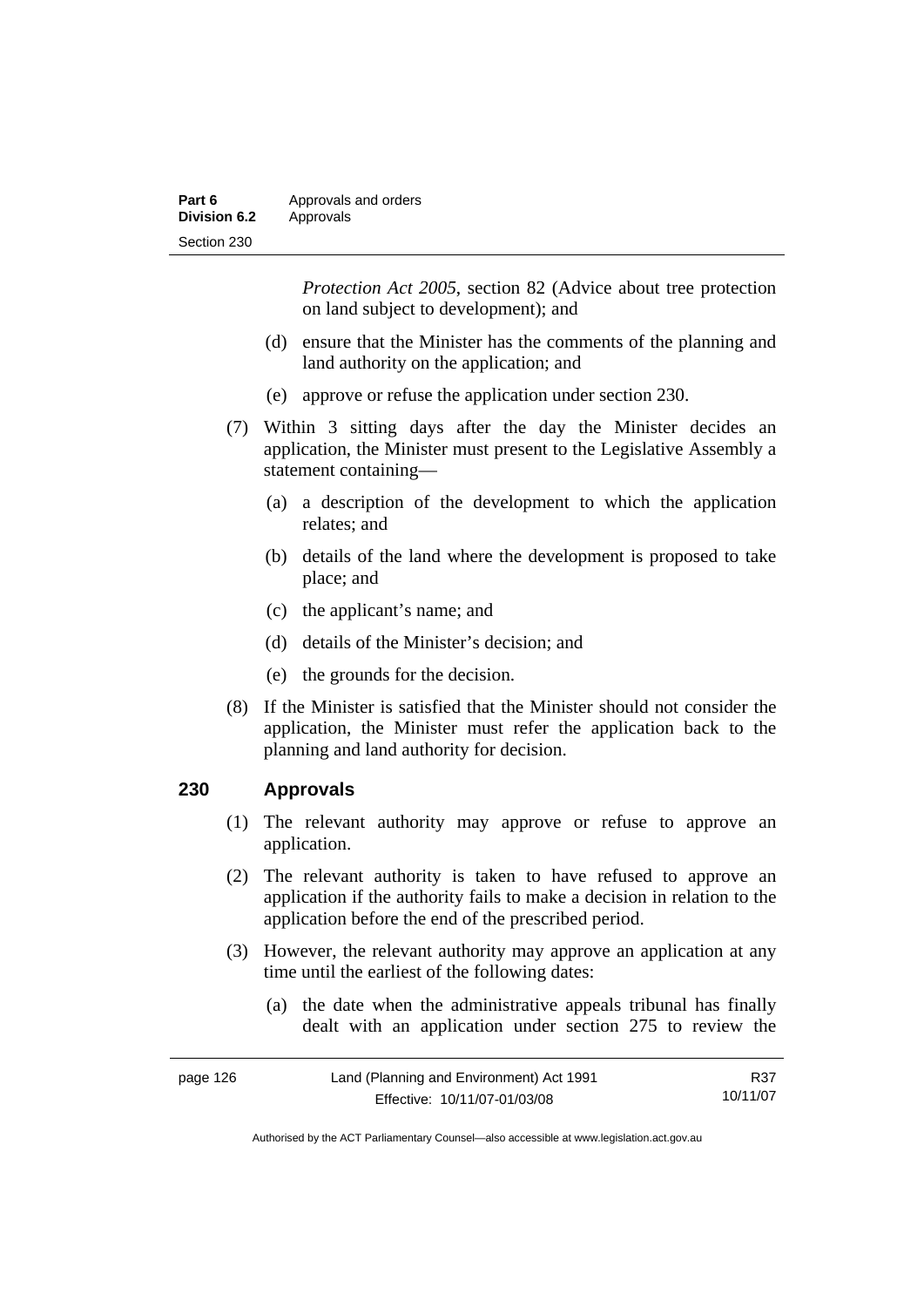relevant authority's deemed refusal under subsection (2) of this section;

- (b) 6 months after the date of the application, unless paragraph (c) applies;
- (c) if an assessment or a variation to the plan is required in relation to the application—12 months after the date of the application.
- (4) If the relevant authority approves an application to undertake a development that includes an activity that is not permitted by a lease of the land where the activity is to be carried out, the approval must not take effect in relation to that activity until the lease is varied to permit the activity.
- (5) Subsection (4) does not apply in relation to—
	- (a) an activity mentioned in section 222 (1), definition of *development*, paragraph (c); or
	- (b) an activity included in a development of a type prescribed for section 175 (3) (a); or
	- (c) an activity prescribed for section 175 (3) (b).

### **231 Matters to be considered by relevant authority**

- (1) In approving or refusing to approve an application, the relevant authority must consider the following:
	- (a) the comments of any entity to which the authority referred the application for comment;
	- (b) each objection or other submission received by the authority in relation to the application that has not been withdrawn;
	- (c) a preliminary assessment under division 4.2, or a report under section 128, in relation to the environmental impact of the proposed development;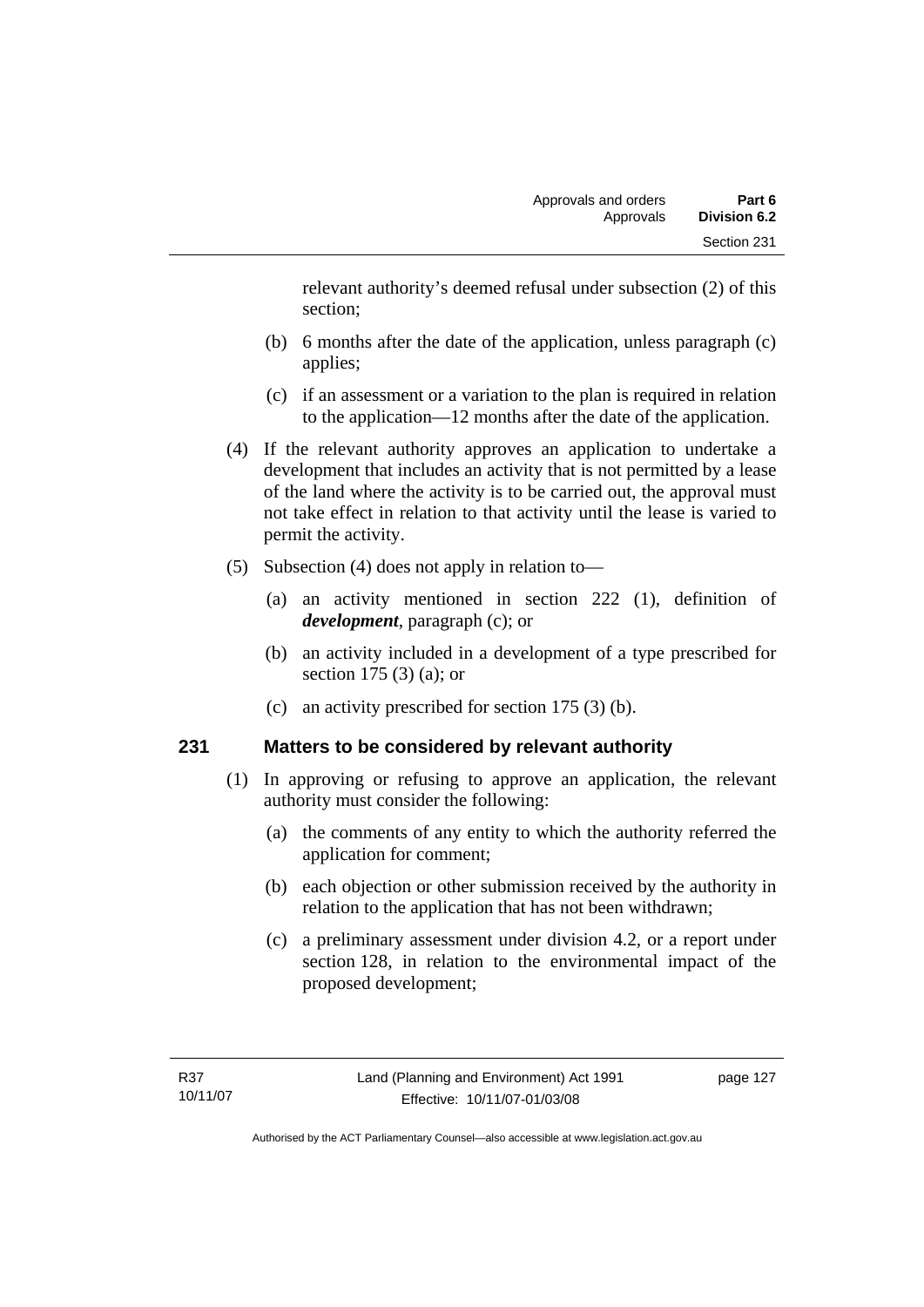- (d) any assessment made, or the report of any inquiry conducted, in relation to the proposed development;
- (e) any advice given to the authority by the heritage council under the *Heritage Act 2004*, section 60 (Advice about effect of development on heritage significance) within 15 working days after the day the council is given notice of the application by the authority;
- (f) any advice given to the authority by the conservator under the *Tree Protection Act 2005*, section 82 (Advice about tree protection on land subject to development) within 30 working days after the day the conservator is given notice of the application by the authority;
- (g) if the relevant authority is the Minister—the comments of the planning and land authority.
- (2) The relevant authority may make a decision under section 230 that is inconsistent with any heritage council advice under the *Heritage Act 2004*, section 60 only if satisfied that—
	- (a) the following have been considered—
		- (i) all applicable heritage guidelines;
		- (ii) all reasonable development options and design solutions;
		- (iii) any prudent and feasible alternative to the proposed development, or relevant aspects of it; and
	- (b) as far as practicable, the decision avoids or minimises any adverse impact on the heritage significance of the place; and
	- (c) on balance, the decision is consistent with the objects of the territory plan.
- (3) Also, if the proposed development would be affected by heritage guidelines relating to the heritage significance of an Aboriginal place or object registered, or nominated for provisional registration, under the *Heritage Act 2004*, the relevant authority must consult

| page 128 | Land (Planning and Environment) Act 1991 | R37      |
|----------|------------------------------------------|----------|
|          | Effective: 10/11/07-01/03/08             | 10/11/07 |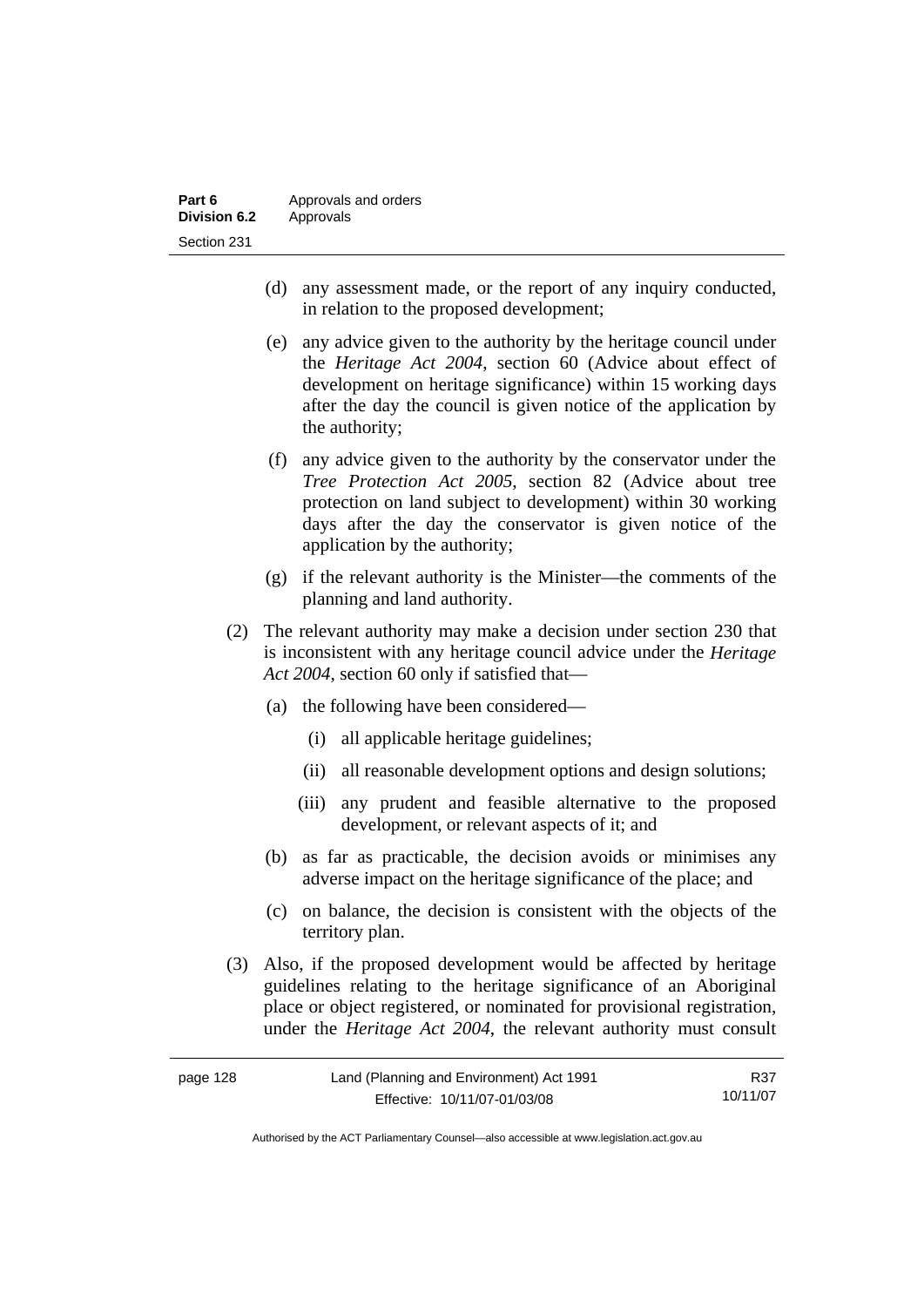each representative Aboriginal organisation and consider any further comments by the heritage council about the development.

- (4) The relevant authority must not make a decision under section 230 that is inconsistent with the advice of the conservator under the *Tree Protection Act 2005*, section 82 in relation to a registered tree or a declared site.
- (5) The relevant authority may make a decision under section 230 that is inconsistent with the advice of the conservator under the *Tree Protection Act 2005*, section 82 in relation to a regulated tree only if the authority is satisfied, having regard to the broader strategic objectives of the territory plan, that all reasonable development options and design solutions have been considered to avoid or minimise the need to damage the tree or undertake prohibited groundwork.
- (6) In making a decision under section 230 that relates to a regulated tree, the relevant authority may, under this section—
	- (a) if a tree management plan is already in force for the tree approve an amendment of, or replacement for, the tree management plan; or
	- (b) in any other case—approve a tree management plan for the tree.
- (7) A decision mentioned in subsection (5) must not be made by a person acting as delegate of the planning and land authority.
- (8) In this section:

*Aboriginal object*—see the *Heritage Act 2004*, section 9.

*Aboriginal place*—see the *Heritage Act 2004*, section 9.

*representative Aboriginal organisations*—see the *Heritage Act 2004*, section 14.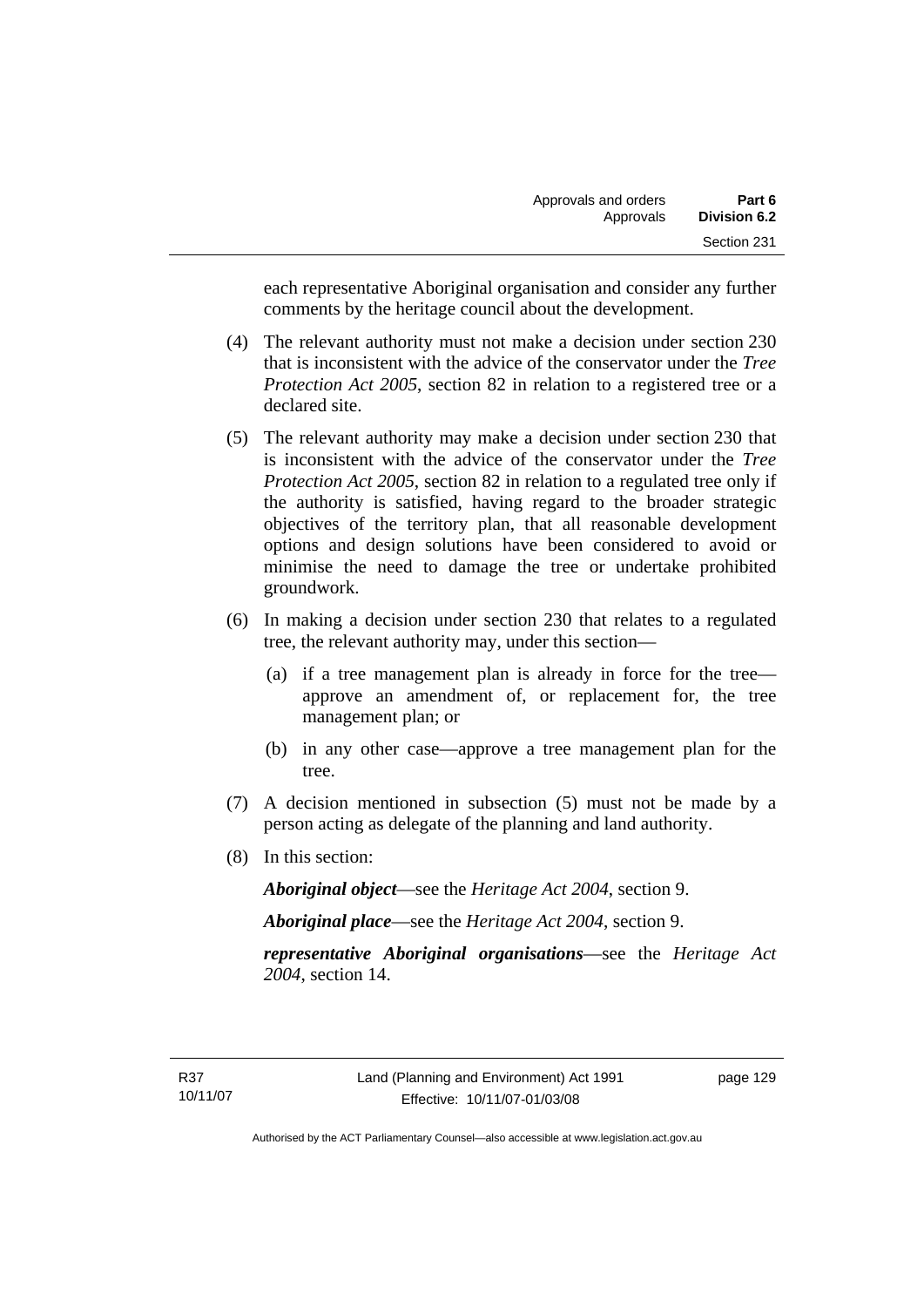### **232 Duty of applicants**

- (1) The planning and land authority may direct an applicant—
	- (a) to give the notice of the application that the authority would, apart from this section, be required to give; and
	- (b) to give notice to any other person.
- (2) The planning and land authority need not give notice of an application under section 229 (Notice of application) or another Act if the authority gives a direction under subsection (1).
- (3) If an applicant fails to comply with a direction under subsection (1), the application is to have been withdrawn.
- (4) The applicant must pay the cost of a notice given in accordance with a direction under subsection (1).
- (5) If the planning and land authority publishes a notice under section 229 (1) (b), the reasonable cost of the notice is a debt payable by the applicant to the Territory.
	- *Note* If a form is approved under s 287A for a notice under par (a) or (b), the form must be used.

#### **233 More information**

- (1) The planning and land authority may, by written notice, require an applicant to give to the authority, within the period specified in the notice (of not less than 28 days), either orally or in writing, the further information relating to the application that is specified in the notice.
- (2) An applicant may, at any time before the end of the period specified in a notice under subsection (1), apply to the planning and land authority for an extension of the period within which the applicant is to give information.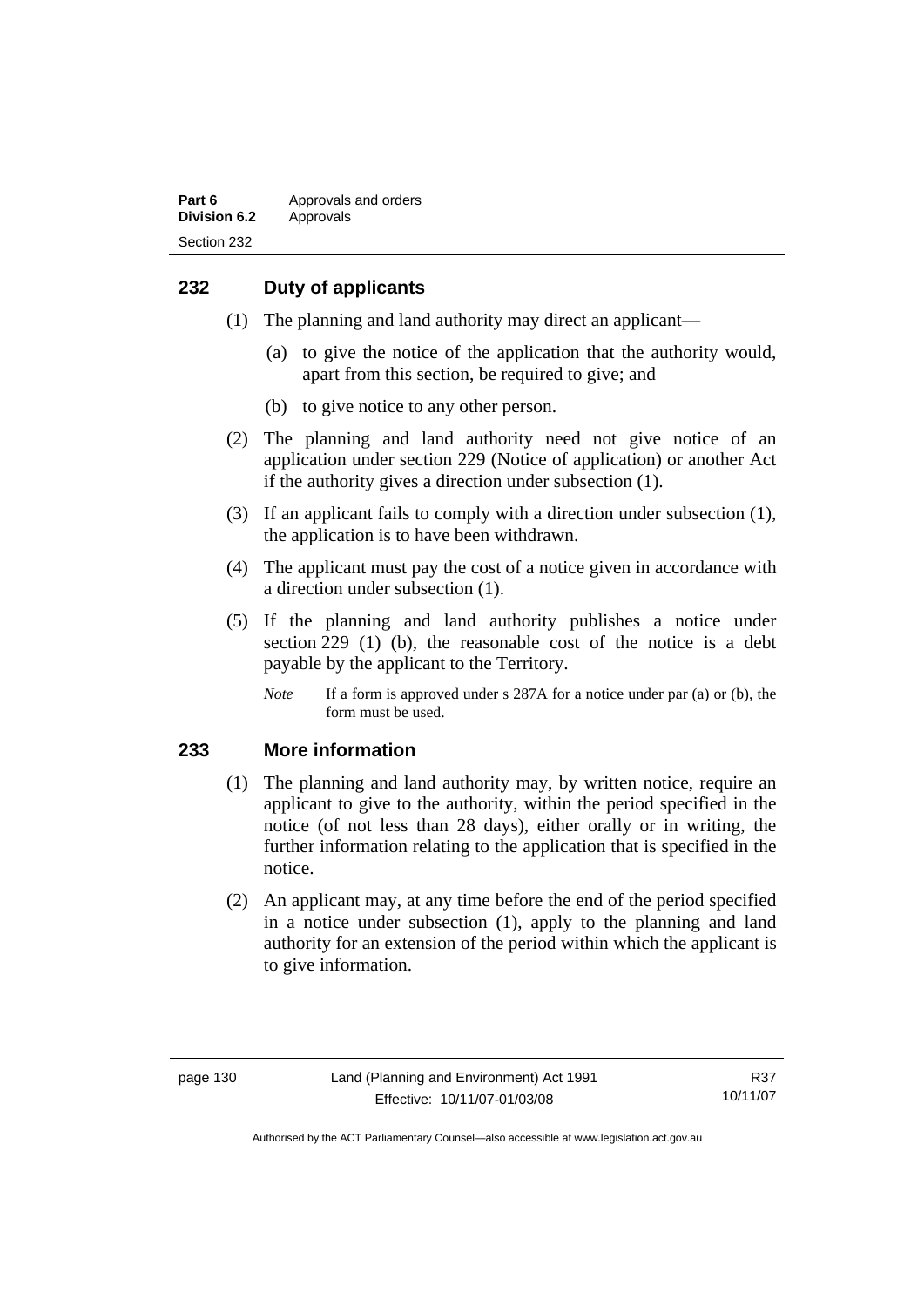(3) On receipt of an application under subsection (2), the planning and land authority may grant an extension of the period of not more than 6 months.

## **234 Effect of failure to give further information**

If a person fails to give information in accordance with a notice under section 233 (1), the planning and land authority must, for the purposes of enabling an application to be made to the administrative appeals tribunal under section 275, be taken to have made a decision refusing the application for approval to undertake the development.

## **236 Environmental assessments and inquiries**

The Minister may—

- (a) direct that an assessment be made; or
- (b) establish a panel to conduct an inquiry;

about any aspect of an application.

# **Subdivision 6.2.2 Objections**

## **237 Objections—general**

- (1) Any person who may be affected by the approval of an application may, within the prescribed period (or that period as extended under this section), object to the grant of the approval.
- (2) The planning and land authority may, by notice published in a daily newspaper, extend or further extend the period allowed under subsection (1) for the objection to the grant of an approval of an application.
- (3) The power under subsection (2) may be exercised after the end of the period to be extended.
- (4) An objection must be made to the planning and land authority in writing and must set out the grounds of the objection.

| R37      | Land (Planning and Environment) Act 1991 | page 131 |
|----------|------------------------------------------|----------|
| 10/11/07 | Effective: 10/11/07-01/03/08             |          |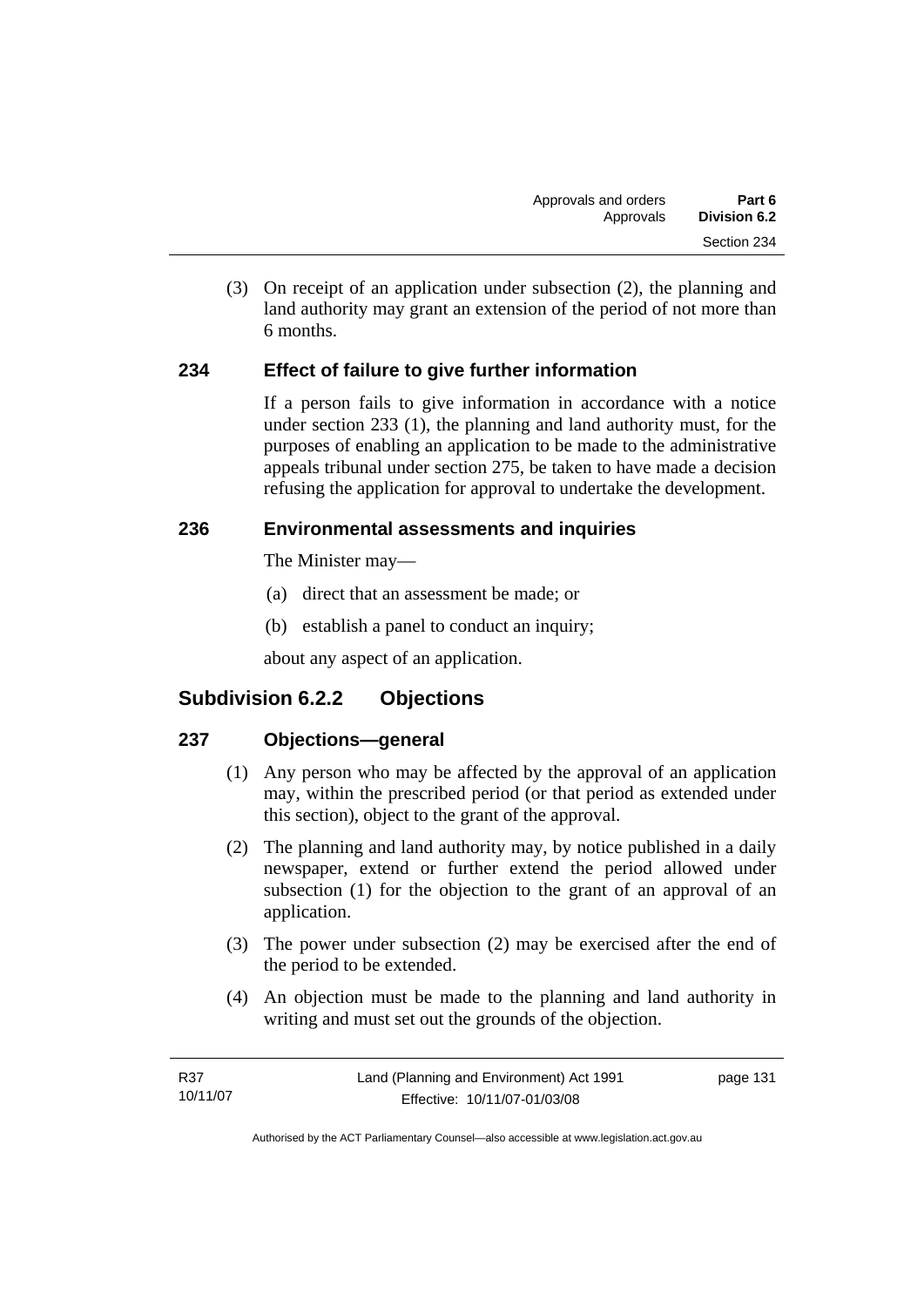| Part 6       | Approvals and orders |
|--------------|----------------------|
| Division 6.2 | Approvals            |
| Section 238  |                      |

- (5) The planning and land authority must give an applicant for approval to undertake a development a copy of each objection to the application, and any other submission received by the authority in relation to the application, that has not been withdrawn.
- (6) In this section:

*person* includes an unincorporated association.

#### **238 Inspection of objections**

The planning and land authority must make a copy of each objection available for inspection by members of the public during office hours until the end of the period during which application may be made to the administrative appeals tribunal for a review of a decision in relation to the application.

#### **239 Identity of objectors**

The planning and land authority may, on request by a person making an objection, exclude the identity of the objector from being made available under section 237 (5) or section 238 if, in the authority's opinion, based on reasonable grounds, it would not be in the public interest for that identity to be published.

# **Subdivision 6.2.3 Approvals**

#### **242 Approvals—notices to applicants and registrar-general**

- (1) If an application is approved, the planning and land authority must give written notice—
	- (a) to the applicant; and
	- (b) if the application approved relates to a variation of a lease—to the registrar-general for notification under the *Land Titles Act 1925*.
	- *Note* An application may be approved under s 246A on reconsideration of an original refusal (see s 222 (1), def *approval*).

| page 132 | Land (Planning and Environment) Act 1991 | R37      |
|----------|------------------------------------------|----------|
|          | Effective: 10/11/07-01/03/08             | 10/11/07 |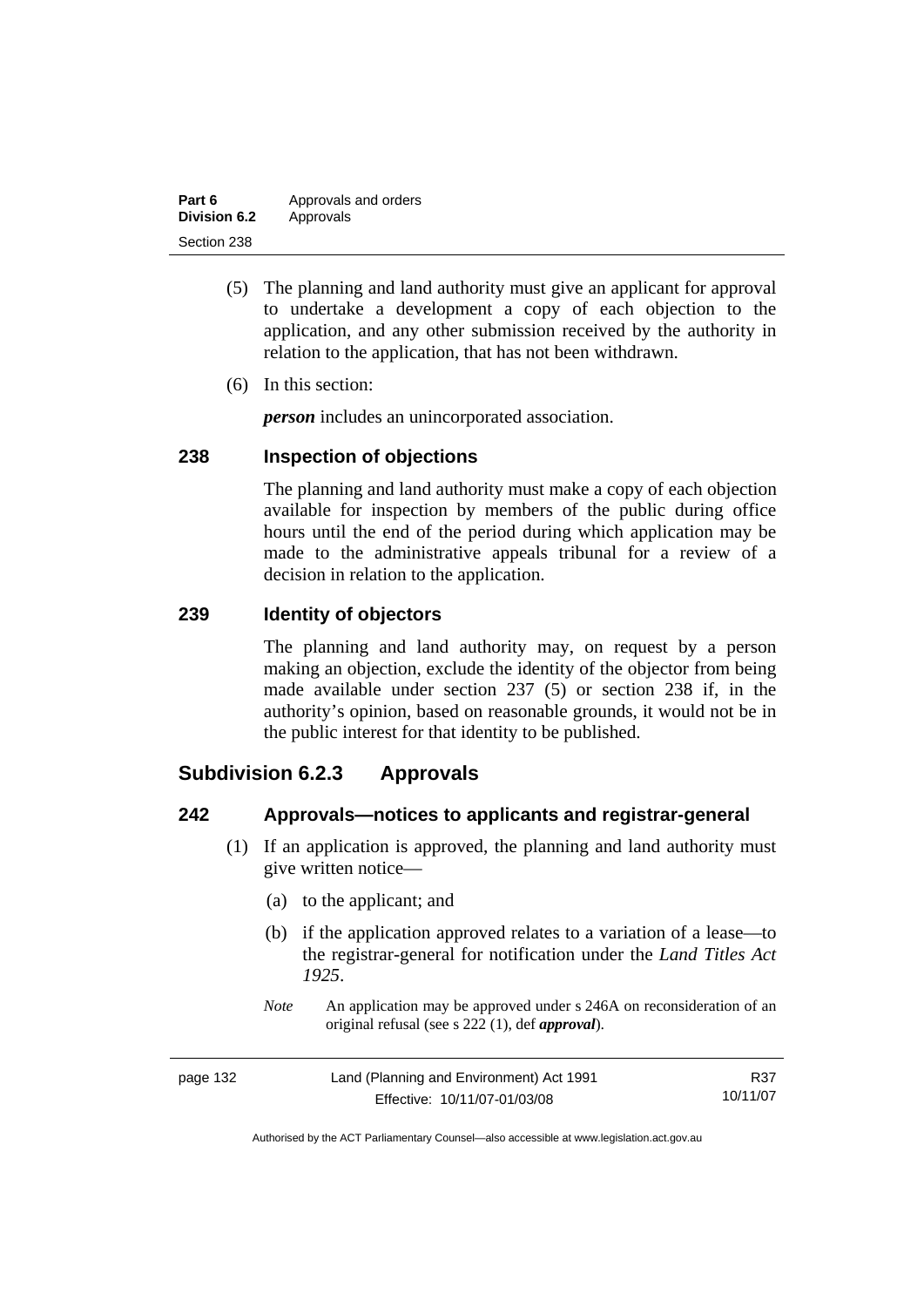(2) A notice to an applicant must state the date the approval takes effect.

*Note* For date of effect of an approval, see s 249.

## **243 Notification of approval or refusal of application**

 (1) If an application is approved, the planning and land authority must give each person who objected under section 237 (1) written notice of the approval.

- (2) Subsection (1) does not apply to an approval for which the planning and land authority has issued a certificate that an environmental impact statement made, or an inquiry conducted, under part 4 has substantially dealt with the matters forming the basis of the decision to approve the application.
- (3) A notice under subsection (1) must—
	- (a) contain—
		- (i) a description of the place to which the decision relates; and
		- (ii) a brief description of the development the subject of the decision; and
	- (b) set out the decision and the reasons for the decision; and
	- (c) specify—
		- (i) the place where, and times when, a copy of the application and the decision may be inspected; and
		- (ii) how application may be made to the administrative appeals tribunal for a review of the decision.
- (4) If an application is refused, the planning and land authority must give written notice of the refusal to the applicant and each person who objected under section 237 (1).

*Note* An application may be approved under s 246A on reconsideration of an original refusal (see s 222 (1), def *approval*).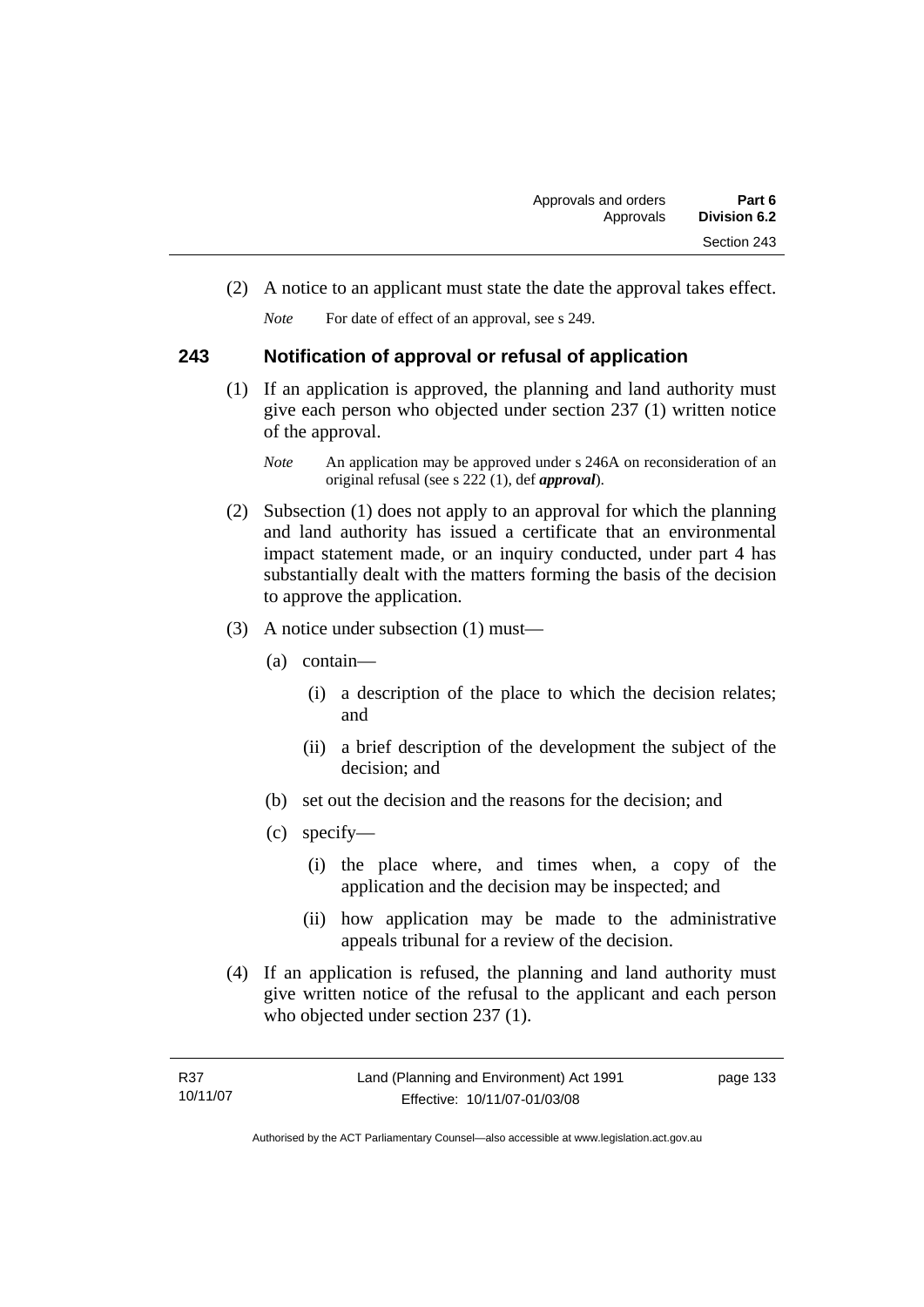| Part 6              | Approvals and orders |
|---------------------|----------------------|
| <b>Division 6.2</b> | Approvals            |
| Section 244         |                      |

(5) In this section:

*refused*, for an application, includes confirming a decision to refuse an application on reconsideration of the decision under subdivision 6.2.4.

- (6) A notice under subsection (4) must set out the reasons for the decision.
- (7) A notice under subsection (1) or (4) must comply with the requirements of the code of practice in force under the *Administrative Appeals Tribunal Act 1989*, section 25B (1).

#### **244 Notification if more than 1 objector**

If a number of people make 1 objection, the planning and land authority is taken to have complied with section 243 (1) or (3) if the authority gives notice—

- (a) if the name and address of 1 of those people have been given as the person to whom notice of the decision is to be given—to that person; or
- (b) if no name and address has so been given—to 1 of the people who made that objection.

## **244A Notice of decision to heritage council**

If an application relates to a place registered, or nominated for provisional registration, under the *Heritage Act 2004*, the planning and land authority must give the heritage council—

- (a) written notice of the decision to approve or refuse the application; and
- (b) a copy of the decision.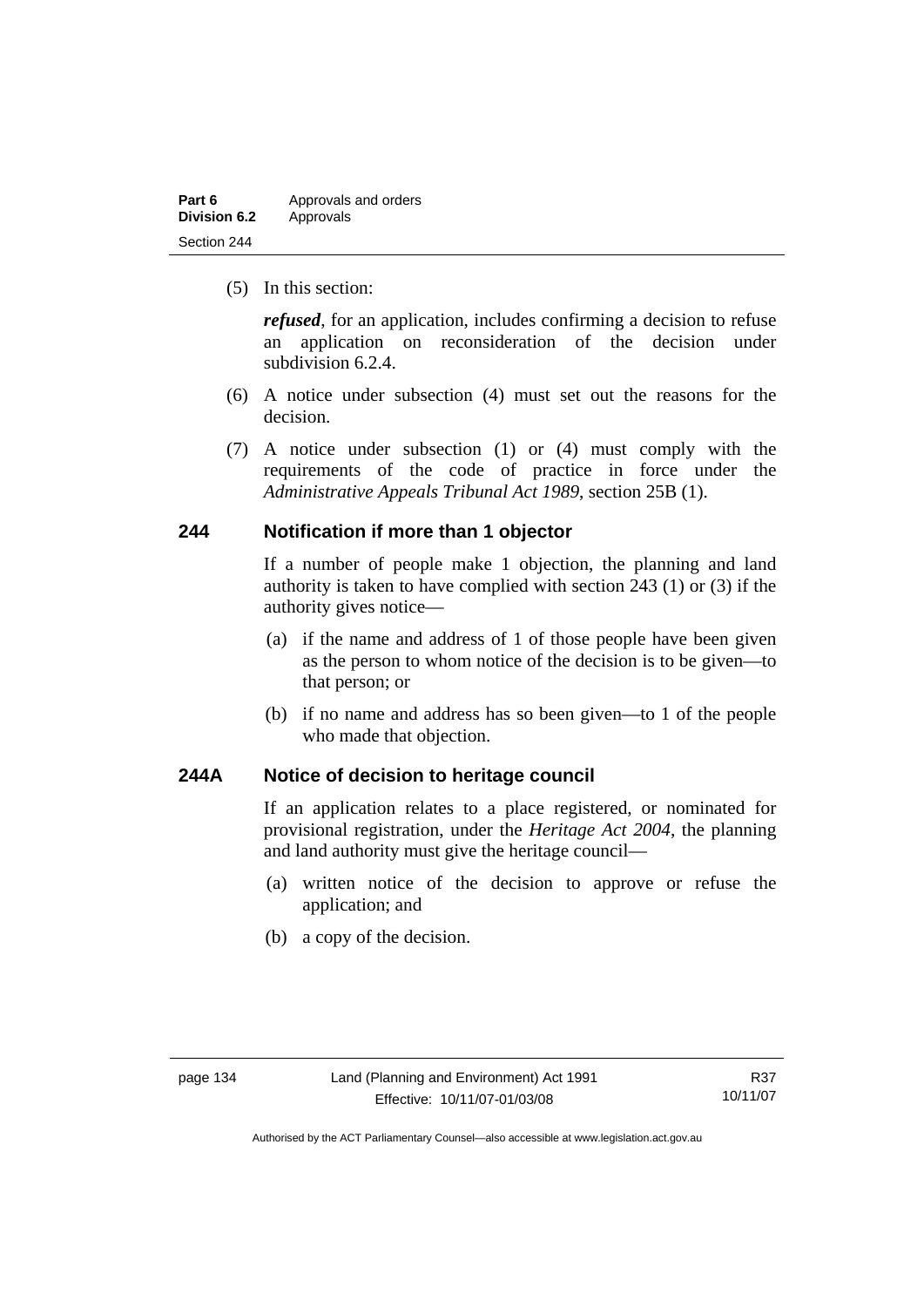#### **244B Notice of decision to conservator**

If an application relates to land that includes all or part of the protection zone for a protected tree, or all or part of a declared site, the planning and land authority must give the conservator—

- (a) written notice of the decision to approve or refuse the application; and
- (b) a copy of the decision.

#### **245 Conditional approvals**

- (1) An approval may be conditional.
- (2) The relevant authority—
	- (a) must include in an approval any condition that is required to be included by the plan; and
	- (b) must not include in an approval a condition inconsistent with a condition included under paragraph (a).
- (3) Without limiting subsection (1), the conditions subject to which an approval may be given may include a condition—
	- (a) that a development is to be carried out to the satisfaction of a specified entity; or
	- (b) requiring a development to be carried out in stages within the periods specified in or under the approval; or
	- (c) specifying a period in which a development or any stage of a development is to be carried out; or
	- (d) that an approval does not take effect unless a specified approval is revoked, amended or given; or
	- (e) in relation to an approval to carry out a development for a specified period—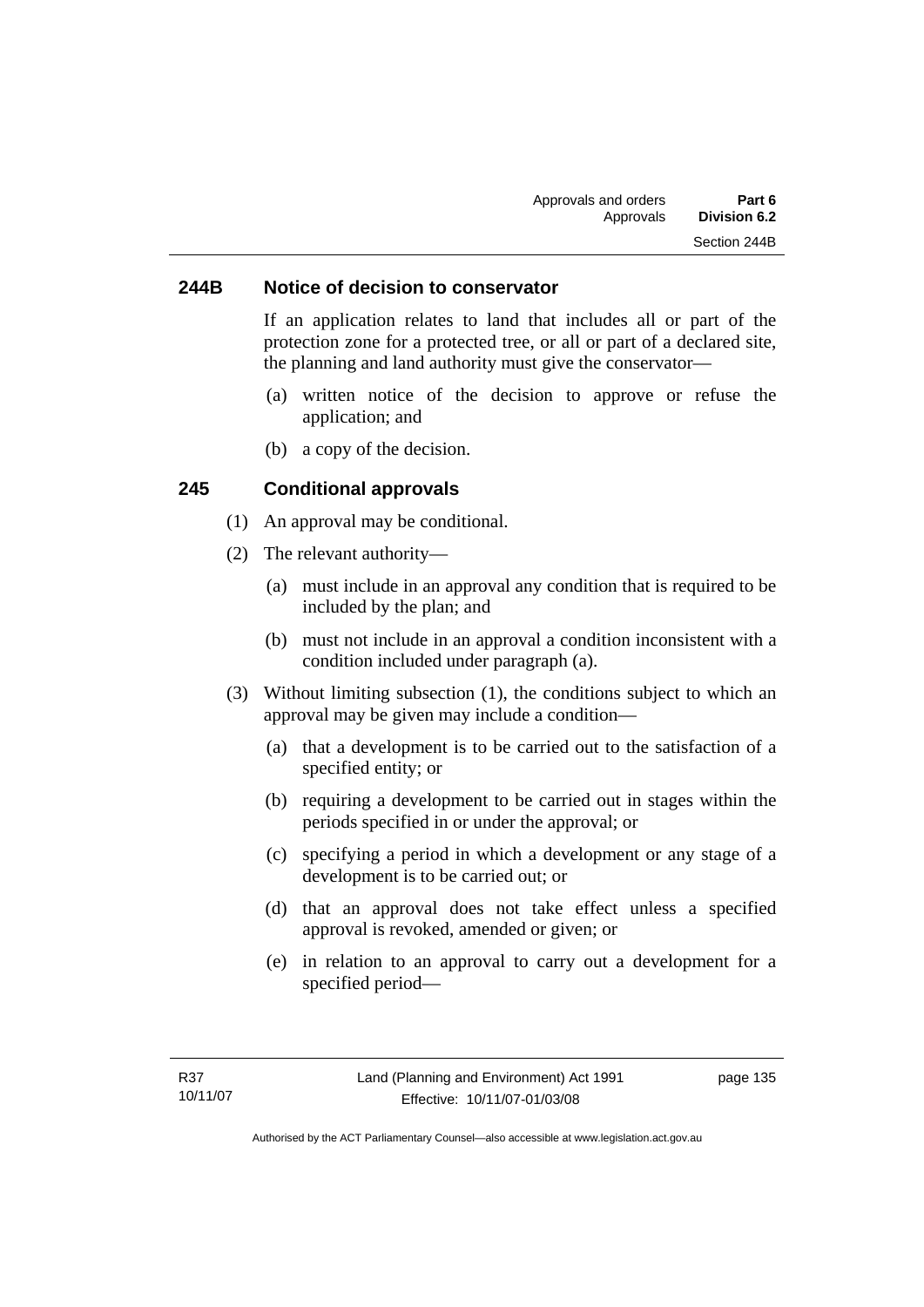| Part 6              | Approvals and orders |
|---------------------|----------------------|
| <b>Division 6.2</b> | Approvals            |
| Section 245         |                      |

- (i) that building works or other works carried out in or on a place the subject of the approval are to be removed at the end of that period; or
- (ii) that the place is to be restored to a specified state at the end of that period; or
- (f) that a bond be entered into securing performance against the conditions of an approval; or
- (g) if the approval is in relation to a place registered, or nominated for provisional registration, under the *Heritage Act 2004*—that the applicant enter into a heritage agreement under that Act for the conservation of the heritage significance of the place; or
- (h) that a development be carried out to a specified standard; or
- (i) that specified works, services or facilities that the relevant authority considers reasonable in the circumstances—
	- (i) be provided by the applicant on or to a place the subject of the approval, or on or to another place; or
	- (ii) be paid for in whole or in part by the applicant; or
	- (iii) be provided on or to a place the subject of the approval by agreement between the applicant and the Minister responsible for the provision of the works, services or facilities; or
- (j) that plans, drawings or other documents be prepared by the applicant and lodged with the planning and land authority for approval before the development or a specified part of it is begun; or
- (k) requiring changes to be made to any plan, drawing or other document forming part of the application for approval; or
- (l) that the applicant give to the planning and land authority a further assessment by a valuer that complies with section  $226(1)$  (b).

| page 136 | Land (Planning and Environment) Act 1991 | R37      |
|----------|------------------------------------------|----------|
|          | Effective: 10/11/07-01/03/08             | 10/11/07 |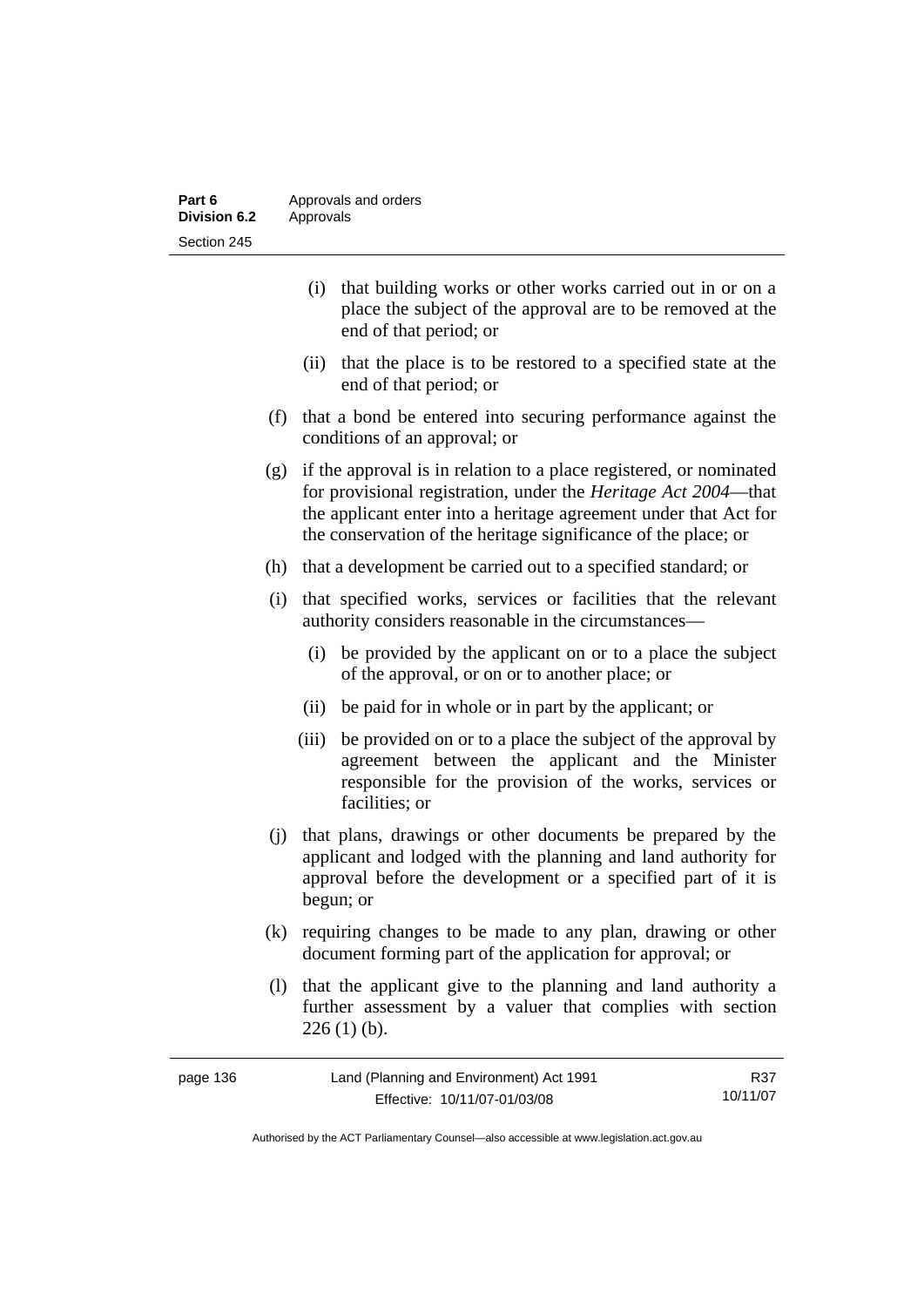(4) The planning and land authority may approve an amendment to a plan, drawing or other document approved under subsection (3) (j) if the amendment is not inconsistent with section 230 (4) or an approval under subsection (3) (j).

# **Subdivision 6.2.4 Reconsideration of applications for approval**

## **245A Definitions for sdiv 6.2.4**

In this subdivision:

*new application*—see section 246 (2).

*original application*—see section 246 (1) (a).

*original decision*—see section 246 (1) (a).

## **246 Applications for reconsideration**

- (1) This section applies if—
	- (a) an application (the *original application*) has been approved or refused (the *original decision*) by the planning and land authority; and
	- (b) either—
		- (i) an application has not previously been made under this section for reconsideration of the original decision; or
		- (ii) an application has been previously made and the original decision was taken to be confirmed under section 246B (No action by planning and land authority within time).
- (2) The applicant for the original application may apply (the *new application*) for reconsideration of the original decision.
- (3) The new application must be made within—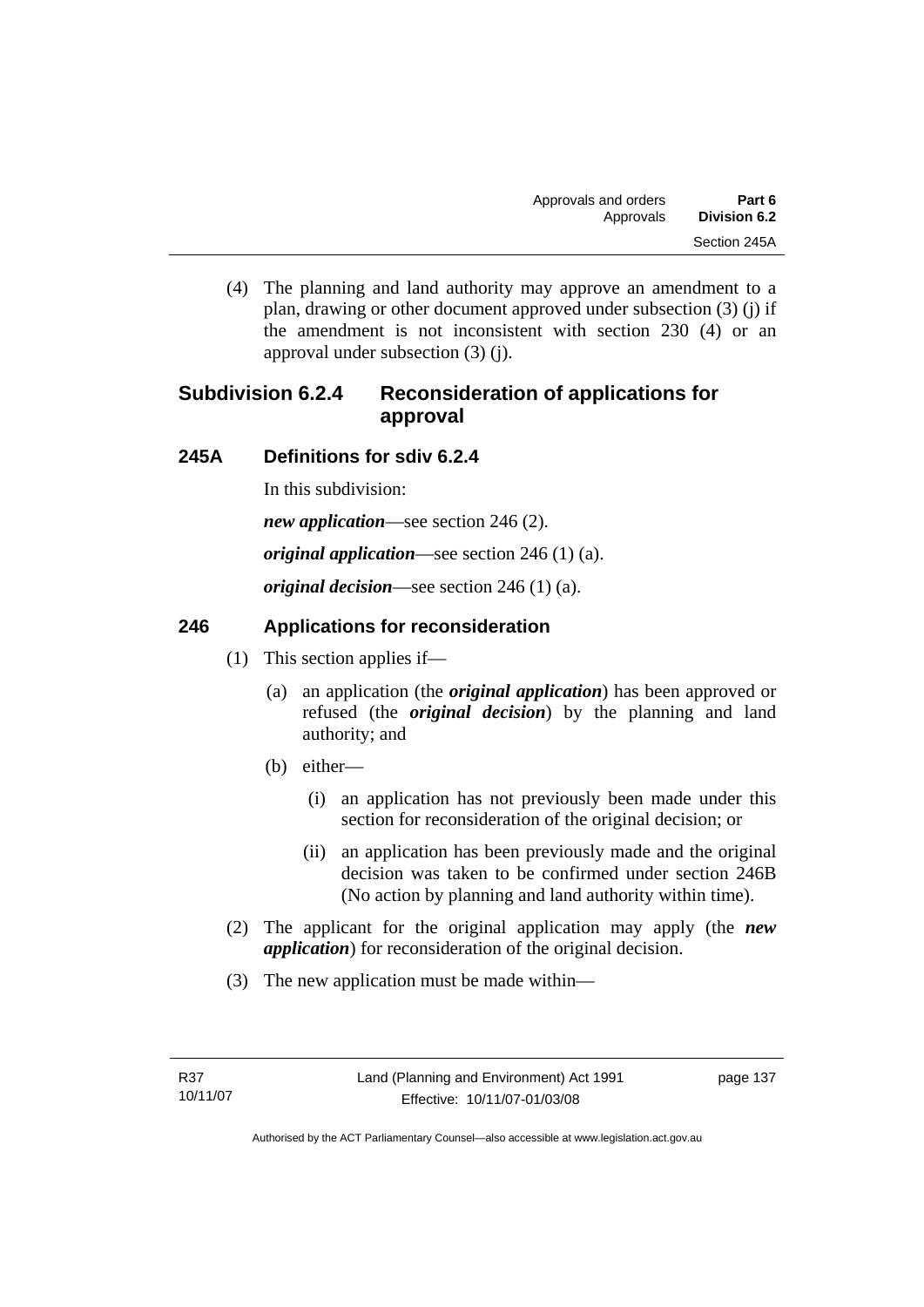| Part 6              | Approvals and orders |
|---------------------|----------------------|
| <b>Division 6.2</b> | Approvals            |
| Section 246A        |                      |

- (a) 4 weeks after the day the applicant is told about the decision by the planning and land authority; or
- (b) any longer period allowed by the planning and land authority, either before or after the end of the 4 weeks.
- (4) The application must set out the grounds on which reconsideration of the original decision is sought.
- (5) The making of the application for reconsideration of the original decision automatically stays the operation of the decision.

#### **246A Reconsideration of decisions**

- (1) Within 4 weeks after the day the planning and land authority receives the new application, the authority must—
	- (a) reconsider the original decision; and
	- (b) after reconsideration—
		- (i) make any decision in substitution for the original decision that the authority could have made on the original application; or
		- (ii) confirm the original decision.
- (2) The 4 weeks mentioned in subsection (1) may be extended for a stated period by agreement between the planning and land authority and the applicant.
- (3) In reconsidering the original decision, the planning and land authority—
	- (a) need not give notice of the new application under section 229; but
	- (b) must give written notice of the new application to anyone who objected to the grant of approval for the original application, allow the person reasonable time (that is not shorter than 2

R37 10/11/07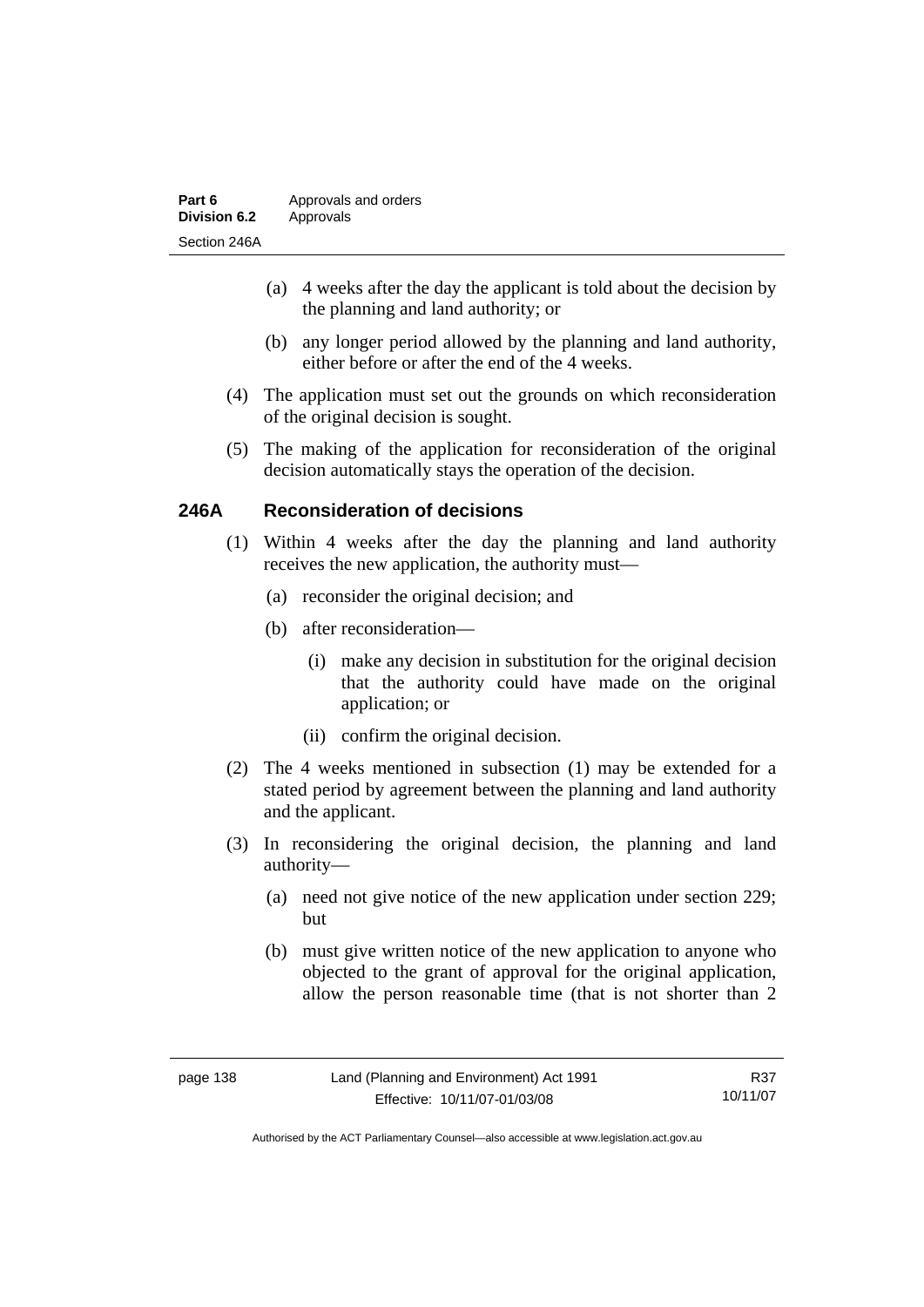weeks) to make a submission on the new application, and consider any submission made within the time allowed.

- (4) Also, in reconsidering the original decision, the planning and land authority—
	- (a) must consider any information available to it when it made the original decision and information given in the new application; and
	- (b) may consider any other relevant information.

#### **Examples of other relevant information**

- 1 information from submissions by objectors
- 2 information from an assessment or panel ordered under section 236
- *Note* An example is part of the Act, is not exhaustive and may extend, but does not limit, the meaning of the provision in which it appears (see Legislation Act, s 126 and s 132).
- (5) The planning and land authority must ensure that, if the original decision is made on its behalf by a person (the *original decision-maker*), the authority or someone other than the original decision-maker reconsiders the decision.

## **246B No action by planning and land authority within time**

If the planning and land authority does not make a substitute decision, nor confirm the original decision, within the 4 weeks mentioned in section 246A, the planning and land authority is taken to have confirmed the original decision.

#### **246C Notice of decision on reconsideration**

 (1) As soon as practicable after reconsidering the original decision, the planning and land authority must give written notice of the decision on the reconsideration to the applicant and anyone who was given notice of the new application under section 246A (3) (b).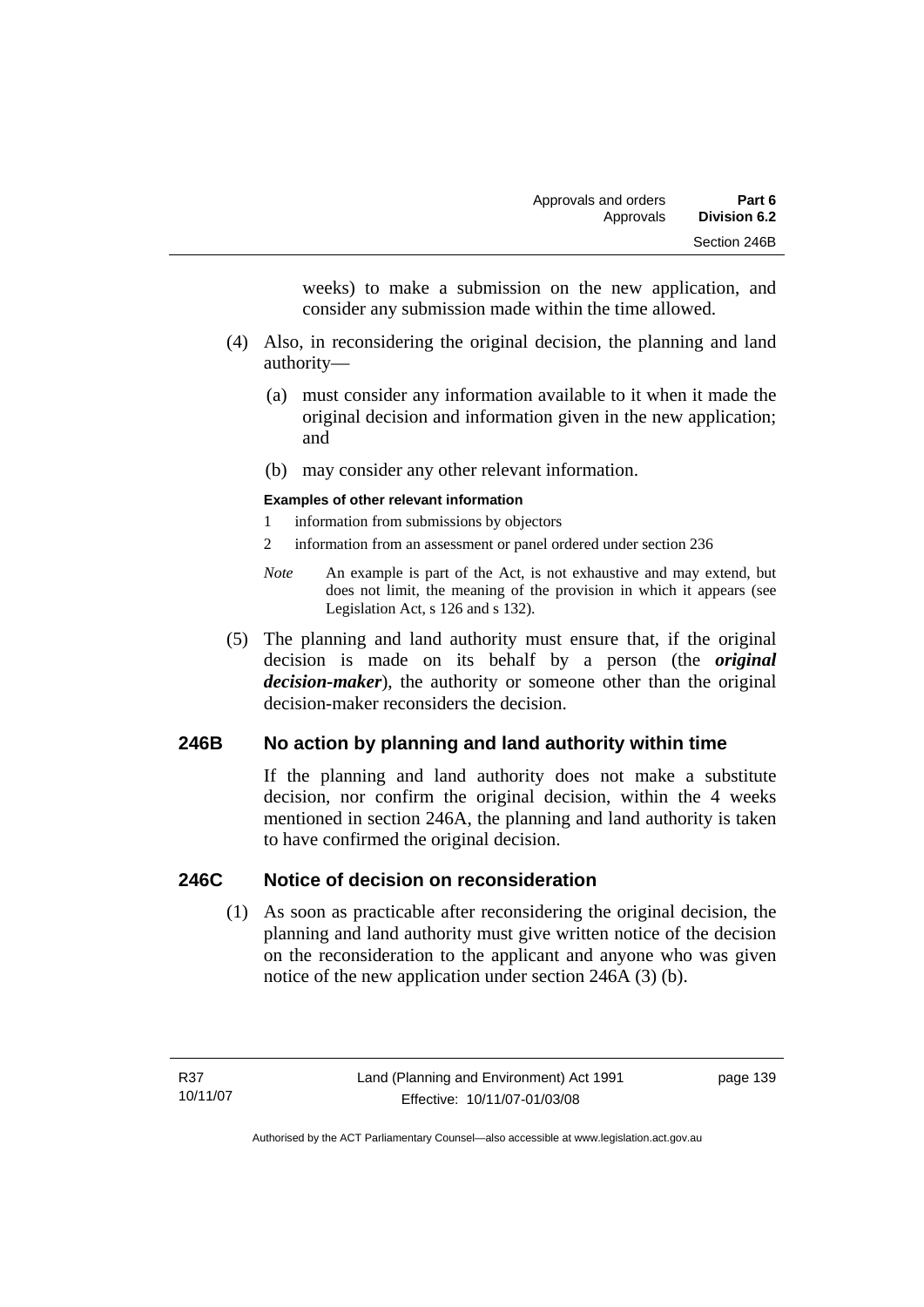| Part 6       | Approvals and orders |
|--------------|----------------------|
| Division 6.2 | Approvals            |
| Section 247  |                      |

 (2) The notice must be in accordance with the requirements of the code of practice in force under the *Administrative Appeals Tribunal Act 1989*, section 25B (1).

## **Subdivision 6.2.5 Approvals—miscellaneous**

#### **247 Minor amendments**

- (1) The lessee or an occupier of a place in relation to which an approval is in force may apply in writing to the planning and land authority for an amendment of it.
- (2) The planning and land authority may amend an approval, if satisfied that the amendment—
	- (a) does not change the effect of a condition subject to which the approval was given; and
	- (b) will not cause a significant increase in detriment to any person; and
	- (c) does not change the kind of development approved but only the activity permitted.
- (3) The planning and land authority must give notice of an amendment—
	- (a) to the person who made the application to amend; and
	- (b) if that person is not the lessee or occupier of the place to which the approval relates—to the lessee; and
	- (c) to each person who had objected under section 237 (Objections—general) to the grant of the approval; and
	- (d) to any relevant territory authority.
	- *Note* For how documents may be given, see the Legislation Act, pt 19.5.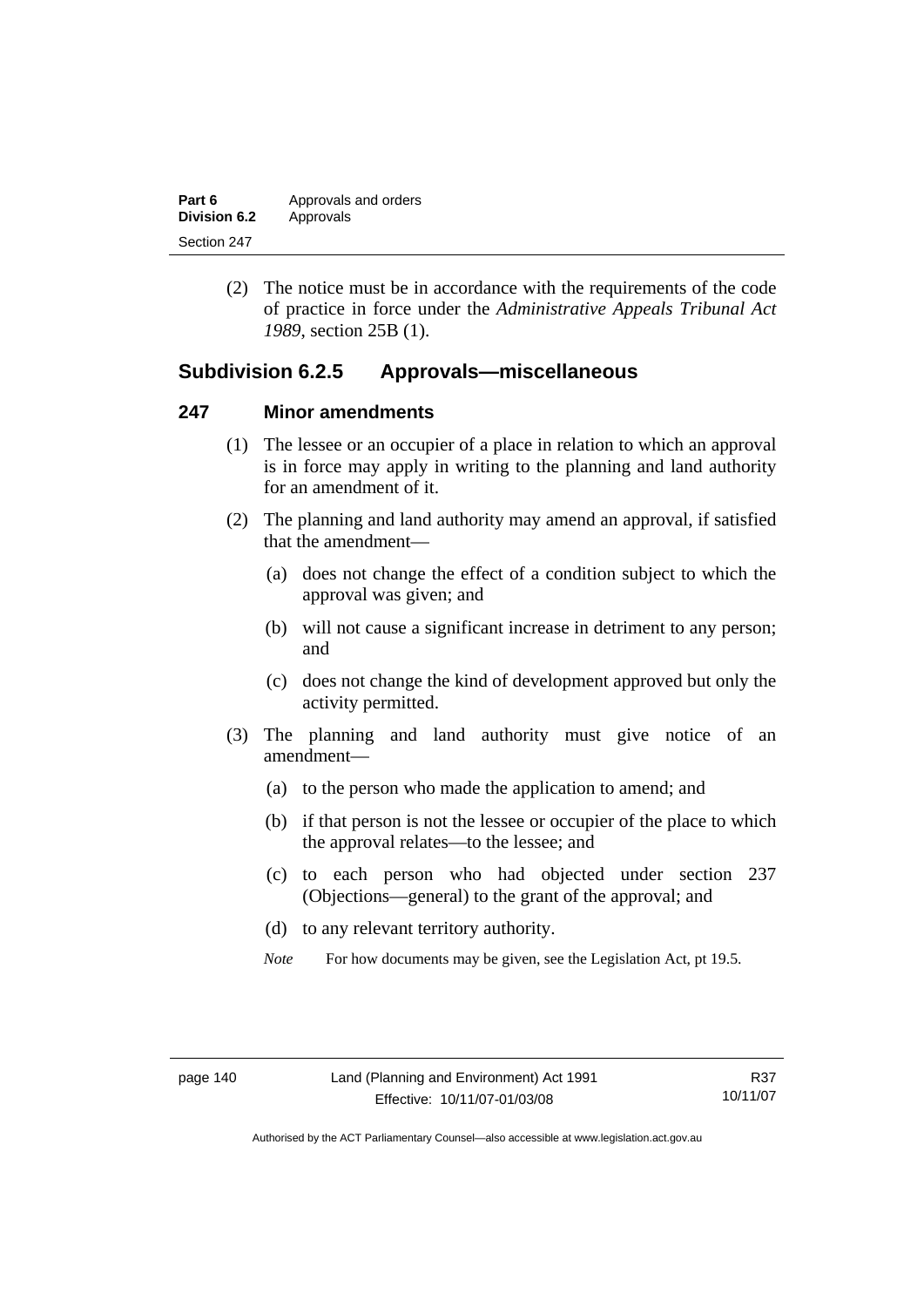#### **248 Corrections**

If the planning and land authority is satisfied that an approval contains a formal error, the authority must—

- (a) correct the approval; and
- (b) notify the applicant in writing.

#### **249 When approvals take effect**

- (1) This section is subject to section 230 (4) and section 245 (3) (d).
	- *Note* Section 230 (4) prevents an approval of a development application for an activity not permitted by the lease from taking effect until the lease is varied. Section 245 (3) (d) allows a condition to be included in an application for approval that the approval does not take effect until a specified approval is given, amended or varied.
- (2) An approval under section 230 (Approvals) takes effect—
	- (a) if no objection to the relevant application has been made under section 237—on the day the approval is given; or
	- (b) if an objection is made to the relevant application under section 237, but an application is not made to the AAT for review of the decision within 4 weeks after the day the person was notified of the decision—on the day after the end of the 4-week period; or
	- (c) if application is made to the AAT for a review of the decision to grant the approval and the tribunal decides to confirm the decision (whether or not a condition is varied, omitted or imposed)—on the day the tribunal makes its decision.
- (3) An approval on reconsideration under division 6.2.4 takes effect on the day the decision granting the approval is given.
- (4) However, the operation of an approval mentioned in subsection  $(2)$  (a) or  $(3)$  is stayed if application is made to the AAT for review of the decision to grant the approval.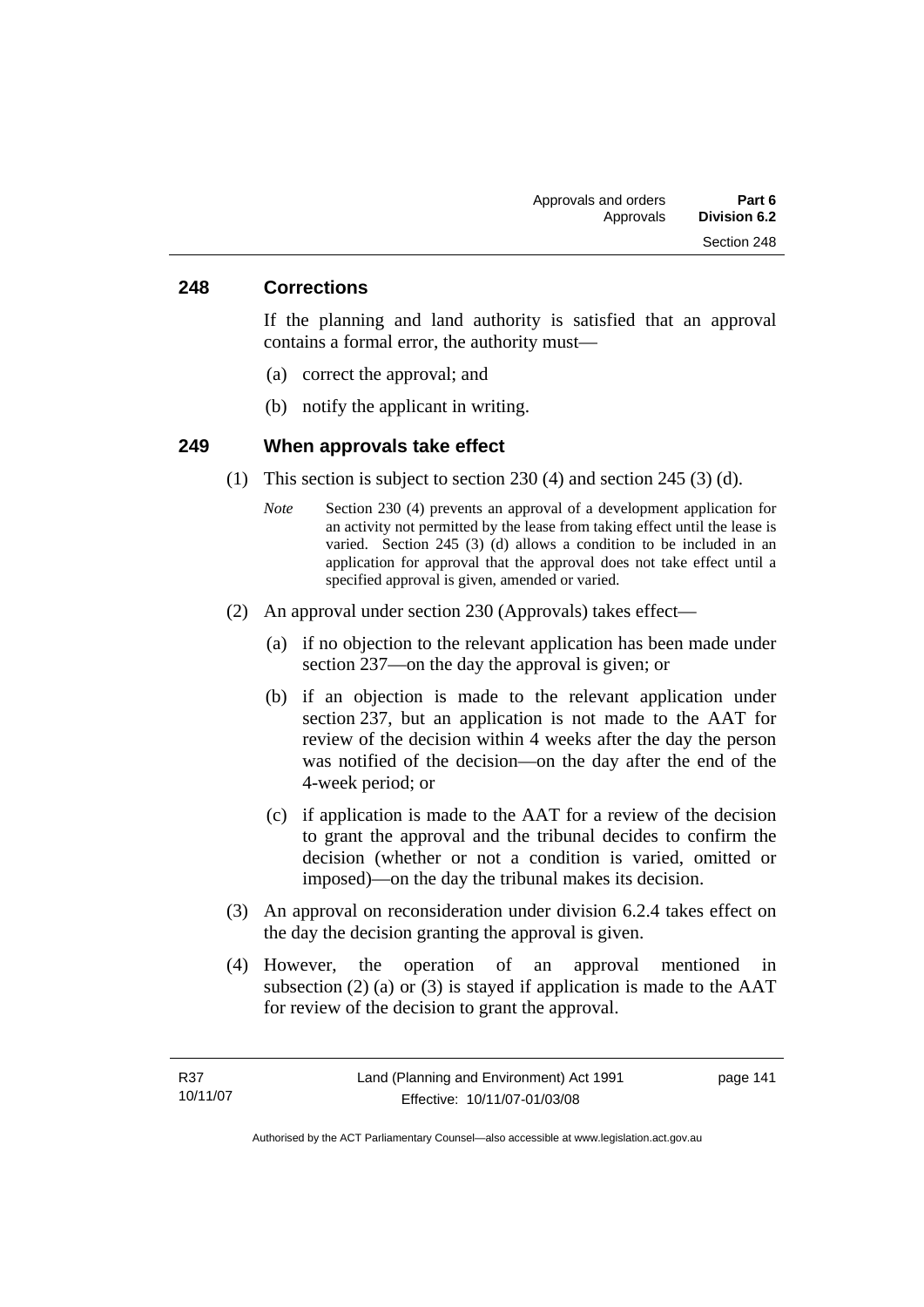| Part 6       | Approvals and orders |
|--------------|----------------------|
| Division 6.2 | Approvals            |
| Section 250  |                      |

 (5) The stay of the operation of the approval remains in force until the application for review is decided by the tribunal.

## **250 Execution of approvals for variations of leases**

Subject to division 5.3, if an approval to undertake a development takes effect under section 249 and the development consists of or includes a variation of a lease, the planning and land authority must vary the lease in accordance with the terms of the approval.

## **251 End of approvals**

- (1) An approval to undertake a development (other than a development that consists only of a variation of a lease) ends if—
	- (a) the development or any stage of the development is not begun within the period specified in the approval; or
	- (b) the development or any stage of the development is not completed within the period specified in the approval; or
	- (c) if no period is specified in an approval for the beginning of the development or any stage of the development—the development or stage of development is not begun within 2 years after the day the approval takes effect.

*Note* For when an approval takes effect, see s 249.

 (2) The end of an approval does not affect anything done under the approval before its end.

#### **252 Extension of time**

 (1) The lessee or occupier of a place in relation to which an approval to undertake a development (other than a development that consists only of a variation of a lease) applies (being an approval that specifies the date for the completion of the development or any stage of the development) may, before the end of the approval, apply to the planning and land authority for an extension of the period within which to complete the development or any stage of it.

| page 142 | Land (Planning and Environment) Act 1991 | R37      |
|----------|------------------------------------------|----------|
|          | Effective: 10/11/07-01/03/08             | 10/11/07 |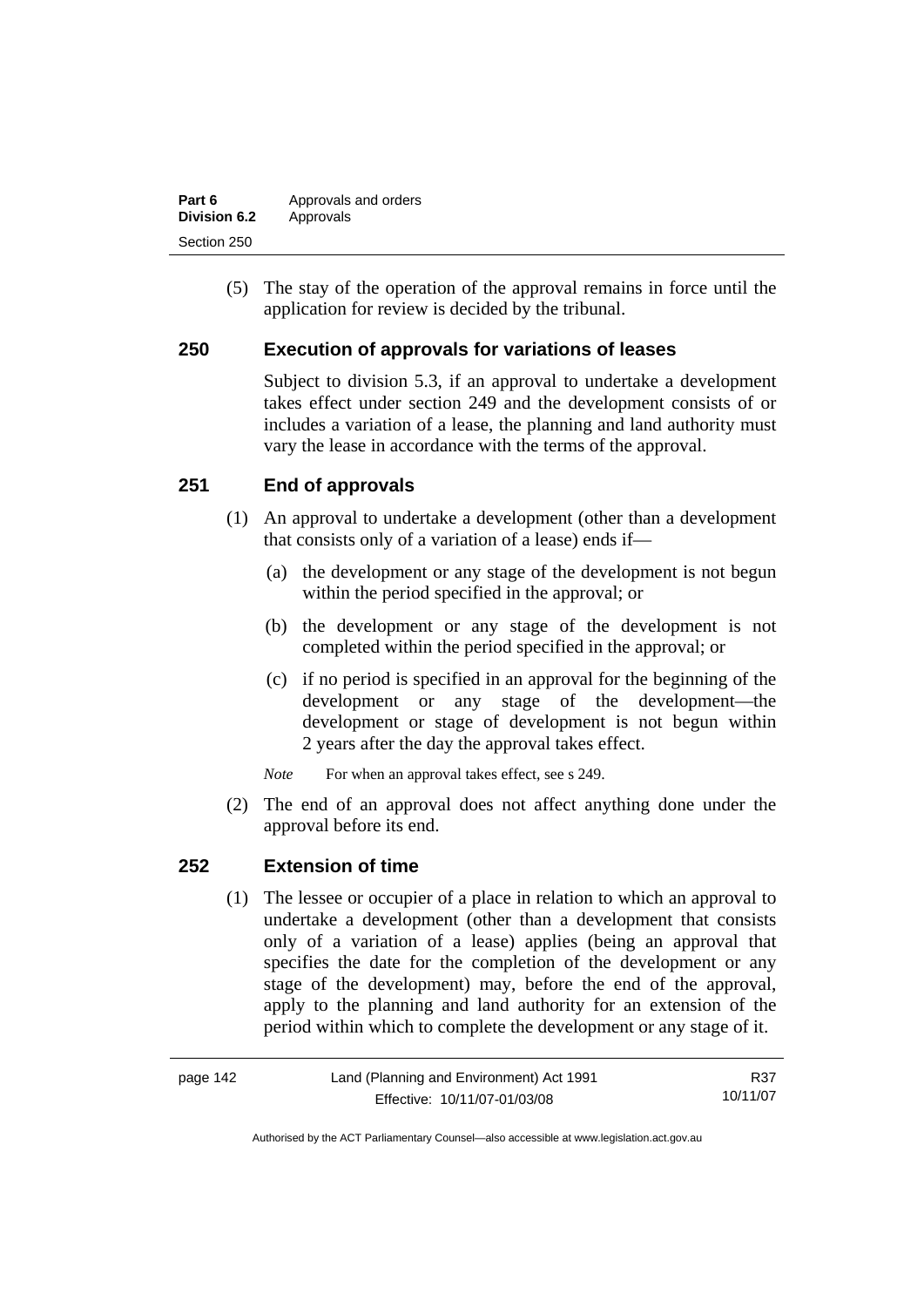(2) On receipt of an application under subsection (1), the planning and land authority may extend the period within which the development, or the stage of the development, is to be completed.

## **253 Revocation of approval**

A relevant authority may revoke an approval given by the authority if—

- (a) satisfied that the approval was obtained by fraud or misrepresentation; or
- (b) if the approval is in relation to a place registered, or nominated for provisional registration, under the *Heritage Act 2004*—the applicant is convicted of an offence against this part or the *Heritage Act 2004*.

# **Subdivision 6.2.6 Powers of Supreme Court**

#### **253A Injunctions to require compliance with approvals**

- (1) This section applies if a person (the *relevant person*) has failed, is failing, or proposes to fail, to do something in accordance with the terms of an approval.
- (2) The planning and land authority or anyone else may apply to the Supreme Court for an injunction requiring the relevant person to do the thing.
- (3) On application under subsection (2), the Supreme Court may grant an injunction requiring the relevant person to do the thing.
- (4) The Supreme Court may grant an injunction requiring the relevant person to do a thing—
	- (a) if satisfied that the person has failed to do the thing, whether or not it appears to the court that the person intends to fail again, or to continue to fail, to do the thing; or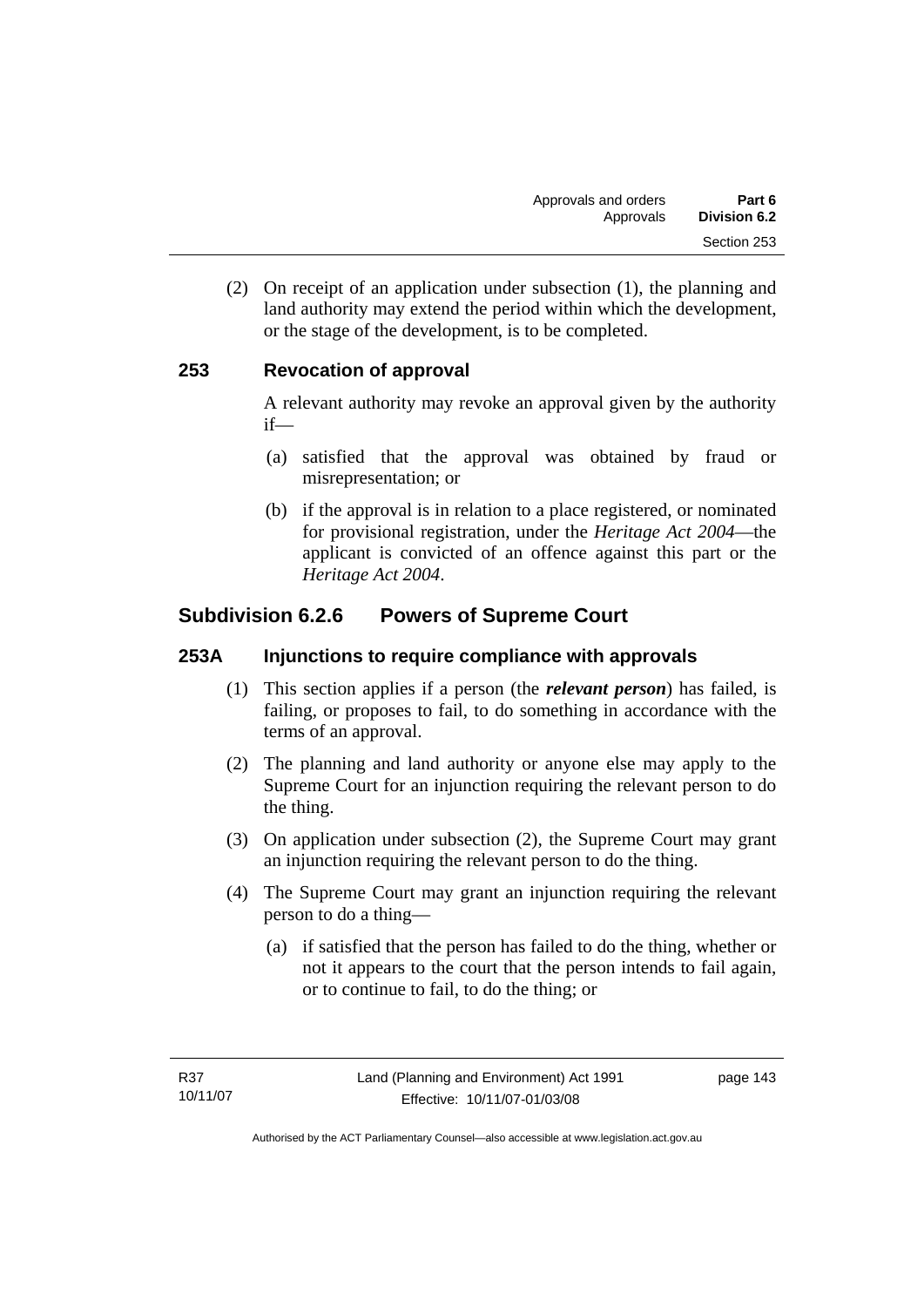| Part 6       | Approvals and orders |
|--------------|----------------------|
| Division 6.3 | Orders               |
| Section 254  |                      |

- (b) if it appears to the court that, if an injunction is not granted, it is likely the person will fail to do the thing, whether or not the person has previously failed to do the thing and whether or not there is an imminent danger of substantial damage to someone else if the person fails to do the thing.
- (5) This section applies whether or not a proceeding for an offence against this part has begun or is about to begin.

# **Division 6.3 Orders**

## **Subdivision 6.3.1 Making of orders**

## **254 Applications to planning and land authority for orders**

- (1) A person may apply to the planning and land authority for an order directed to 1 or more of the following:
	- (a) the lessee or occupier of a place where a controlled activity was, is being, or is to be, conducted;
	- (b) anyone by whom or on whose behalf a controlled activity was, is being, or is to be, conducted.
- (2) The application must state—
	- (a) the matter about which the order is sought; and
	- (b) the kind of order sought by the person; and
	- (c) each person to whom the order sought is to be directed; and
	- (d) the place in relation to which the order is sought; and
	- (e) the grounds on which the order is sought.
	- *Note* If a form is approved under s 287A for an application, the form must be used.
- (3) The planning and land authority must give written notice of the application to—

R37 10/11/07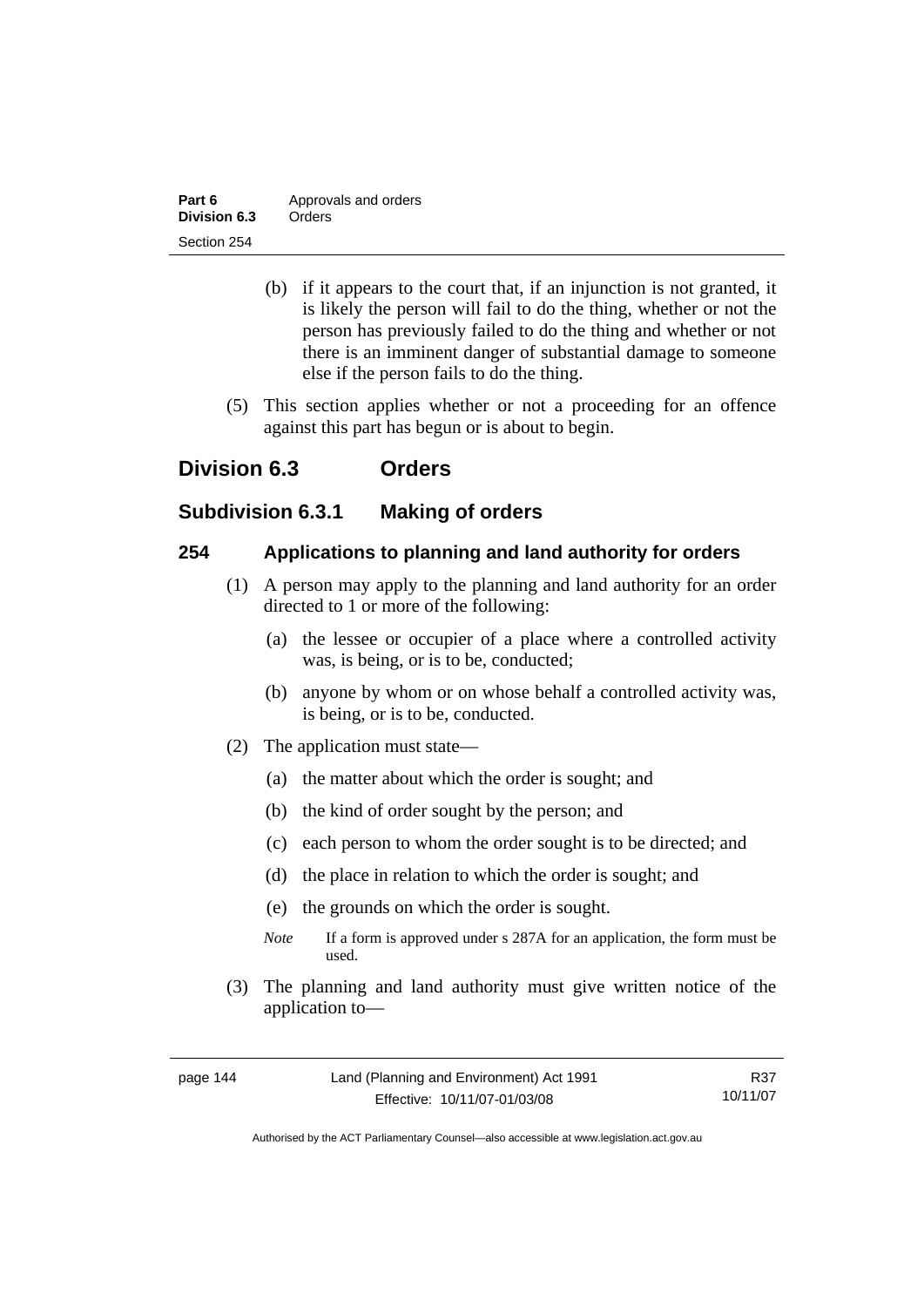- (a) each person to whom the order sought is to be directed; and
- (b) if different from the person or people mentioned in paragraph (a)—the lessee or occupier of the place in relation to which the order is sought; and
- (c) if the order sought relates to a place or object registered, or nominated for provisional registration, under the *Heritage Act 2004*—the heritage council; and
- (d) if the order sought relates to the pruning of a tree that is a protected tree under the *Tree Protection Act 2005*—the conservator; and
	- *Note* For restrictions on pruning etc a protected tree, see the *Tree Protection Act 2005*.
- (e) if the order sought relates to the parking of a heavy vehicle on residential land under the *Road Transport (Safety and Traffic Management) Regulation 2000*, division 3.1.3—the road transport authority.
- *Note* For how documents may be given, see the Legislation Act, pt 19.5.
- (4) The notice must—
	- (a) be accompanied by a copy of the application; and
	- (b) contain a statement to the effect that the person to whom it is given may, within 7 days after the day the person is given the notice, make a submission to the planning and land authority about the making of the order.
- (5) The notice may also include any other information that the planning and land authority considers appropriate.

## **254A Decision on application to planning and land authority for order**

 (1) Before deciding whether to make an order on an application under section 254, the planning and land authority must consider any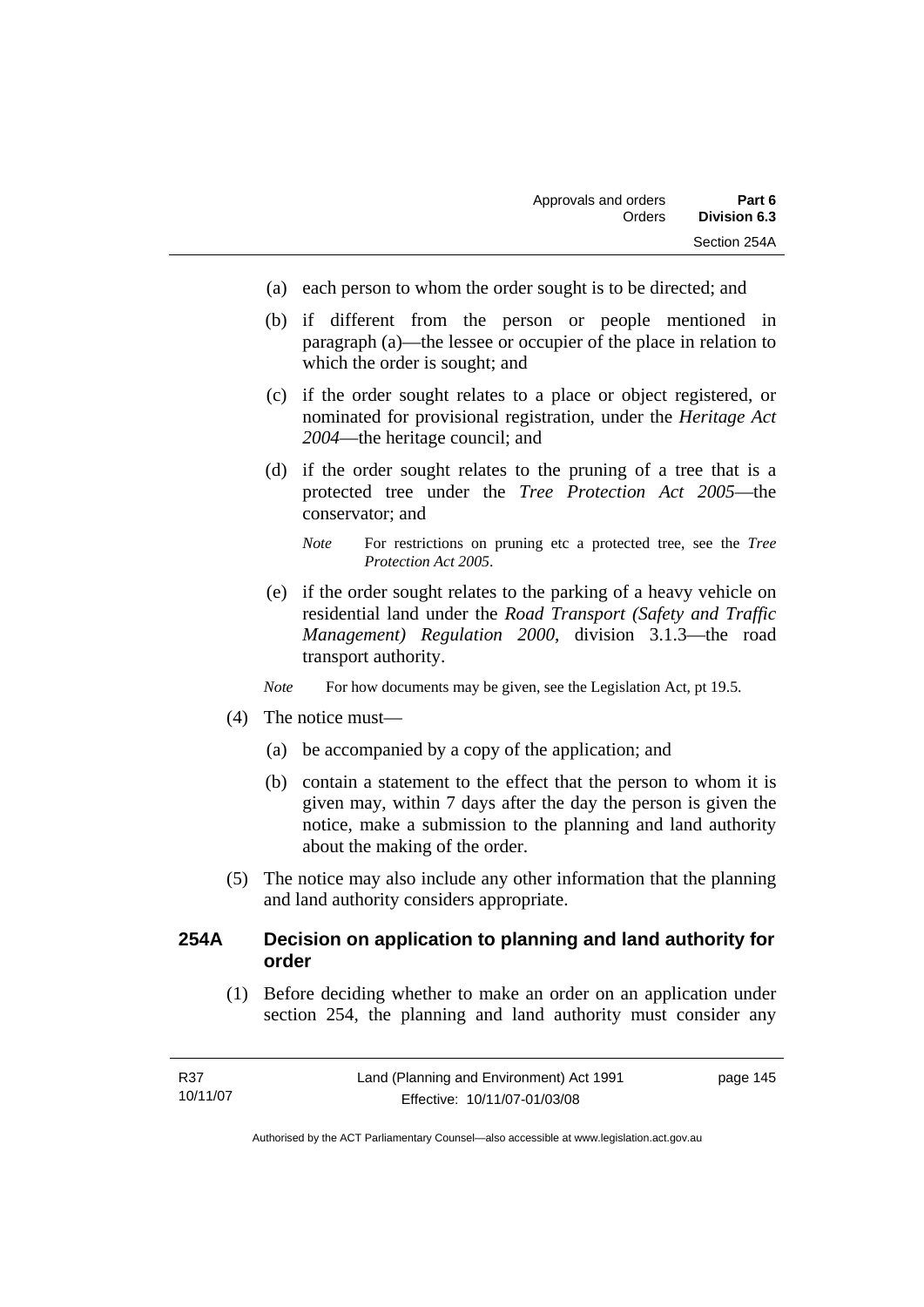submission made by a person within 7 days after the day the person was given notice of the application under that section.

- (2) The planning and land authority may decide—
	- (a) to make an order of the kind sought; or
	- (b) to make an order (including a different kind of order) that is not more onerous than the order sought; or
	- (c) not to make an order.

#### **Example of less onerous order—par (b)**

A person applies for an order for the demolition of an unapproved structure but the planning and land authority makes an order that a development application be lodged for the structure within a stated period and, if the application is not lodged within that period or is not approved, the structure is to be demolished.

- *Note* An example is part of the Act, is not exhaustive and may extend, but does not limit, the meaning of the provision in which it appears (see Legislation Act, s 126 and s 132).
- (3) An order may be directed to 1 or more of the following:
	- (a) the person against whom the order is sought to be directed;
	- (b) if the planning and land authority considers that the order would be more appropriately directed to someone else mentioned in section 254 (3) (a) or (b)—that person.
- (4) The planning and land authority is taken to have refused to make the order applied for under section 254 if the authority fails to decide the application before the end of the period prescribed by regulation.

## **255 Proposed orders on planning and land authority's own initiative**

- (1) This section applies if the planning and land authority proposes, on the authority's own initiative, to make an order (the *proposed order*) directed to 1 or more of the following:
	- (a) the lessee or occupier of a place where a controlled activity was, is being, or is to be, conducted;

| page 146 | Land (Planning and Environment) Act 1991 | R37      |
|----------|------------------------------------------|----------|
|          | Effective: 10/11/07-01/03/08             | 10/11/07 |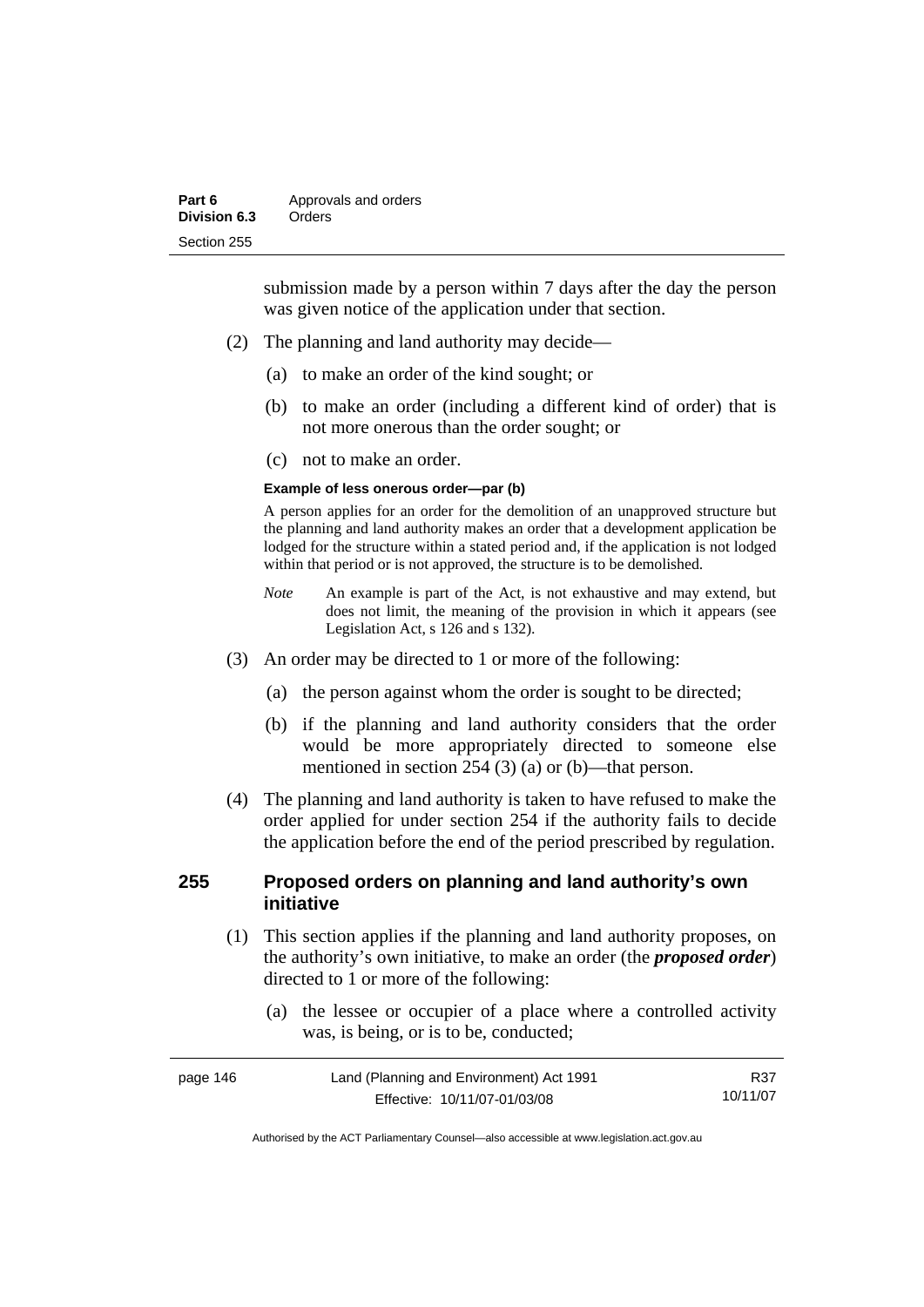- (b) anyone by whom or on whose behalf a controlled activity was, is being, or is to be, conducted.
- (2) The planning and land authority must give written notice of the proposed order to—
	- (a) each person to whom the proposed order is directed; and
	- (b) if different from the person or people mentioned in paragraph (a)—the lessee or occupier of the place in relation to which the proposed order is to apply; and
	- (c) if the proposed order relates to a place or object registered, or nominated for provisional registration, under the *Heritage Act 2004*—the heritage council; and
	- (d) if the proposed order relates to the pruning of a tree that is a protected tree under the *Tree Protection Act 2005*—the conservator; and
		- *Note* For restrictions on pruning etc a protected tree, see the *Tree Protection Act 2005*.
	- (e) if the proposed order relates to the parking of a heavy vehicle on residential land under the *Road Transport (Safety and Traffic Management) Regulation 2000*, division 3.1.3—the road transport authority.
	- *Note* For how documents may be given, see the Legislation Act, pt 19.5.
- (3) The notice must state—
	- (a) each person to whom the proposed order is directed; and
	- (b) the terms of the proposed order and the place in relation to which it is to apply; and
	- (c) the grounds for making the proposed order; and
	- (d) when the proposed order will take effect; and
	- (e) if appropriate—

Authorised by the ACT Parliamentary Counsel—also accessible at www.legislation.act.gov.au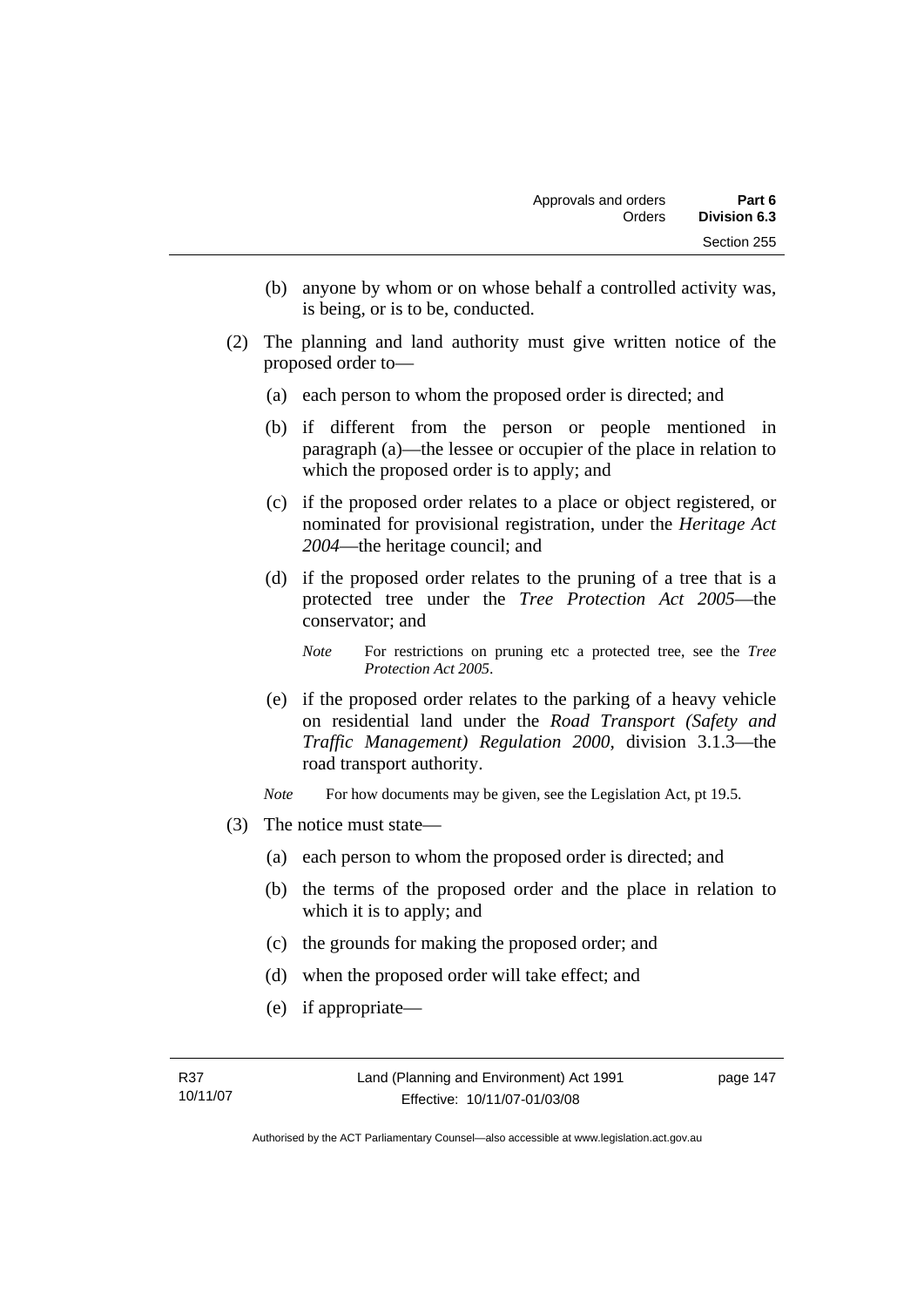- (i) the period for compliance with the proposed order; and
- (ii) when the proposed order will end (including, for example, on the happening of an event stated in the order).
- *Note* An example is part of the Act, is not exhaustive and may extend, but does not limit, the meaning of the provision in which it appears (see Legislation Act, s 126 and s 132).
- (4) Also, the notice must contain a statement to the effect that the person to whom it is given may, within 7 days after the day the person receives the notice, make a submission to the planning and land authority about the making of the proposed order.
- (5) Further, the notice may include any other information that the planning and land authority considers appropriate

#### **256 Decision on proposed order on planning and land authority's own initiative**

- (1) Before deciding whether to make the proposed order mentioned in section 255, the planning and land authority must consider any submission made by a person within 7 days after the day the person was given notice of the proposed order under section 255 (2).
- (2) The planning and land authority may decide—
	- (a) to make the proposed order; or
	- (b) to make an order (including a different kind of order) that is not more onerous than the proposed order; or
	- (c) not to make the proposed order.

#### **Example of less onerous order—par (b)**

an order that requires the doing of an act within a period longer than that stated in the proposed order

- *Note* An example is part of the Act, is not exhaustive and may extend, but does not limit, the meaning of the provision in which it appears (see Legislation Act, s 126 and s 132).
- (3) An order may be directed to 1 or more of the following:

| page 148 | Land (Planning and Environment) Act 1991 | R37      |
|----------|------------------------------------------|----------|
|          | Effective: 10/11/07-01/03/08             | 10/11/07 |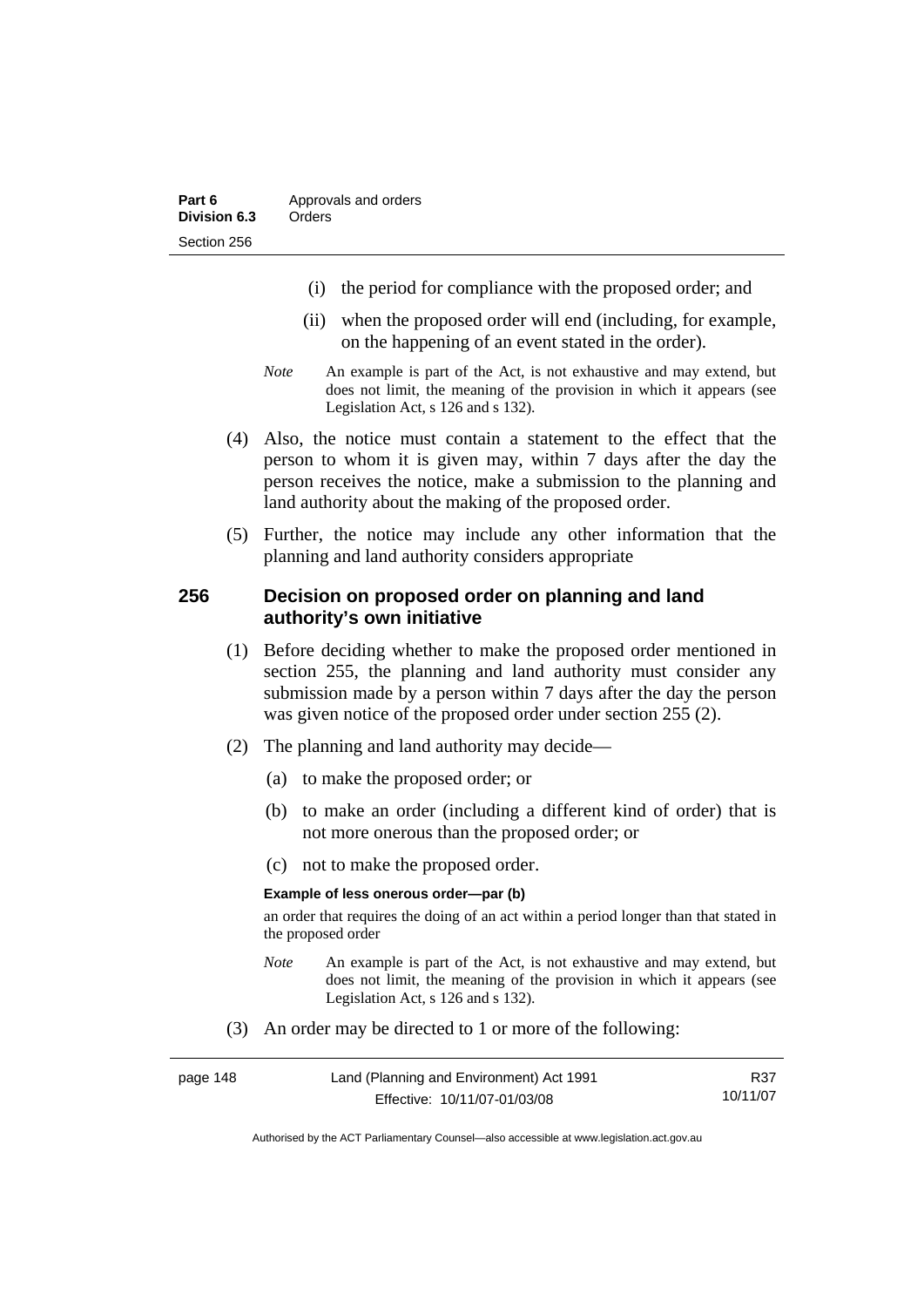- (a) the person against whom the proposed order is directed; or
- (b) if the planning and land authority considers that the order would be more appropriately directed to someone else mentioned in section 255 (2) (a) or (b)—that person.

#### **257 Content of orders**

(1) An order must state—

- (a) that it is an order under this Act made by the planning and land authority; and
- (b) each person to whom the order is directed; and
- (c) anyone else who is bound by the order (see section 257B); and
- (d) the terms of the order and the place in relation to which the order applies; and
- (e) the grounds on which the order is made; and
- (f) when the order takes effect; and
- (g) if appropriate—
	- (i) the period for compliance with the order; and
	- (ii) when the order ends (including, for example, on the happening of an event stated in the order).
- *Note* An example is part of the Act, is not exhaustive and may extend, but does not limit, the meaning of the provision in which it appears (see Legislation Act, s 126 and s 132).
- (2) An order must also contain a statement to the effect that the order operates until it is revoked or ends in accordance with the order.
- (3) An order may direct anyone to whom it is directed—
	- (a) not to begin a development without approval; or
	- (b) to stop carrying out a development without approval; or

Authorised by the ACT Parliamentary Counsel—also accessible at www.legislation.act.gov.au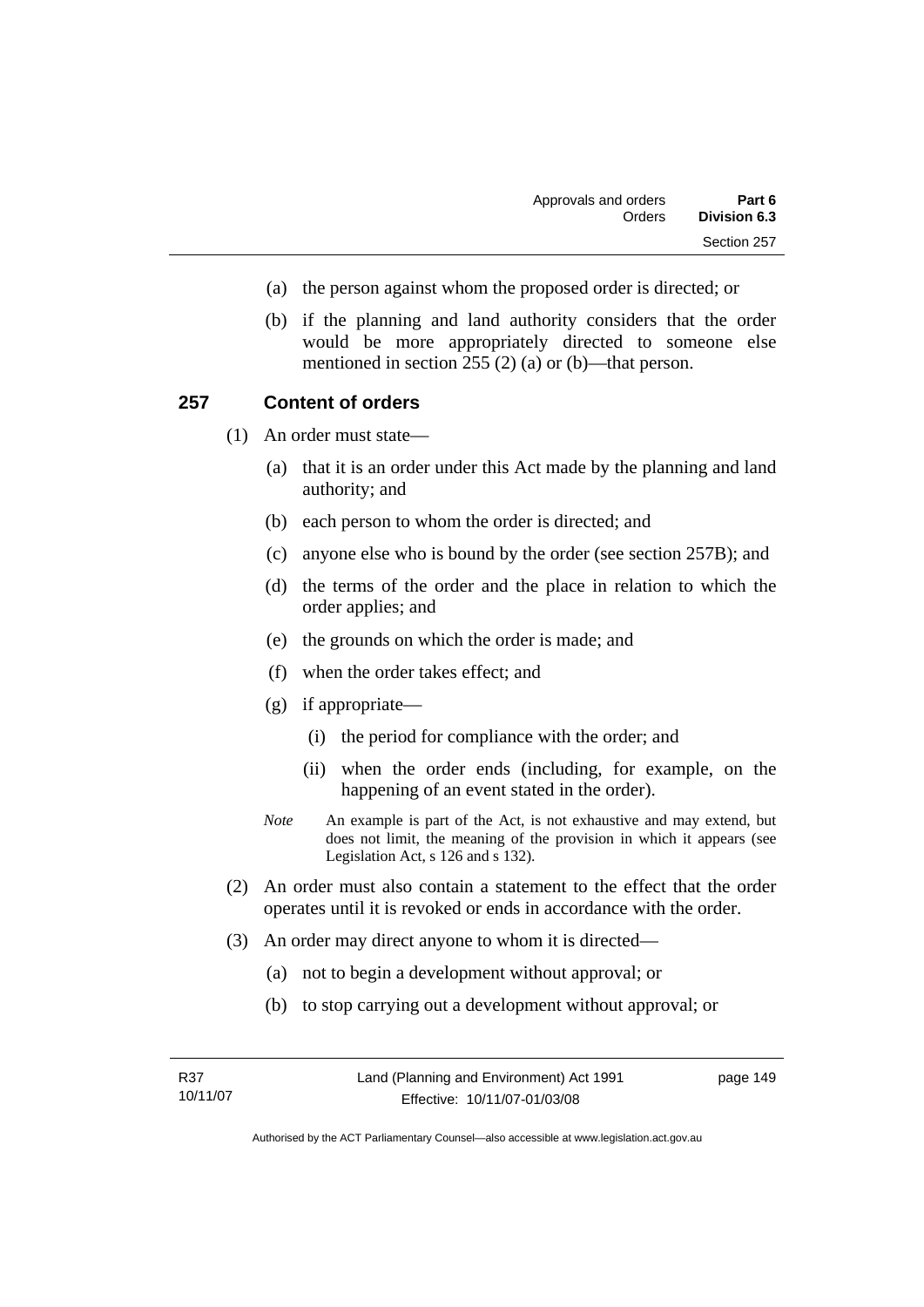- (c) to stop, or not begin, a controlled activity other than a development; or
- (d) to comply with the terms of an approval to undertake a development; or
- (e) to stop carrying out a development other than in accordance with the conditions under which an approval to carry out the development was given; or
- (f) to demolish a building or structure, or a part of a building or structure, that has been constructed or erected without approval or permission required under a territory law; or
- (g) to demolish a building or structure, or a part of a building or structure, that encroaches onto, over or under unleased territory land without approval granted under a territory law; or
- (h) to restore any land, building or structure that has been altered without approval or permission required under a territory law; or
- (i) to replace with an identical building or structure any building or structure that has been demolished without approval or permission required under a territory law; or
- (j) to clean up a leasehold; or
- (k) to prune, in a way stated in the order, a tree, sapling, plant or shrub that overhangs a public place; or
	- *Note* For restrictions on pruning etc a protected tree, see the *Tree Protection Act 2005*.
- (l) to stop carrying out an activity that is likely to cause soil erosion; or
- (m) to stop carrying out an activity that involves destroying, damaging, removing or otherwise interfering with vegetation (living or dead) or removing or otherwise interfering with soil that is—

| page 150 | Land (Planning and Environment) Act 1991 | R37      |
|----------|------------------------------------------|----------|
|          | Effective: 10/11/07-01/03/08             | 10/11/07 |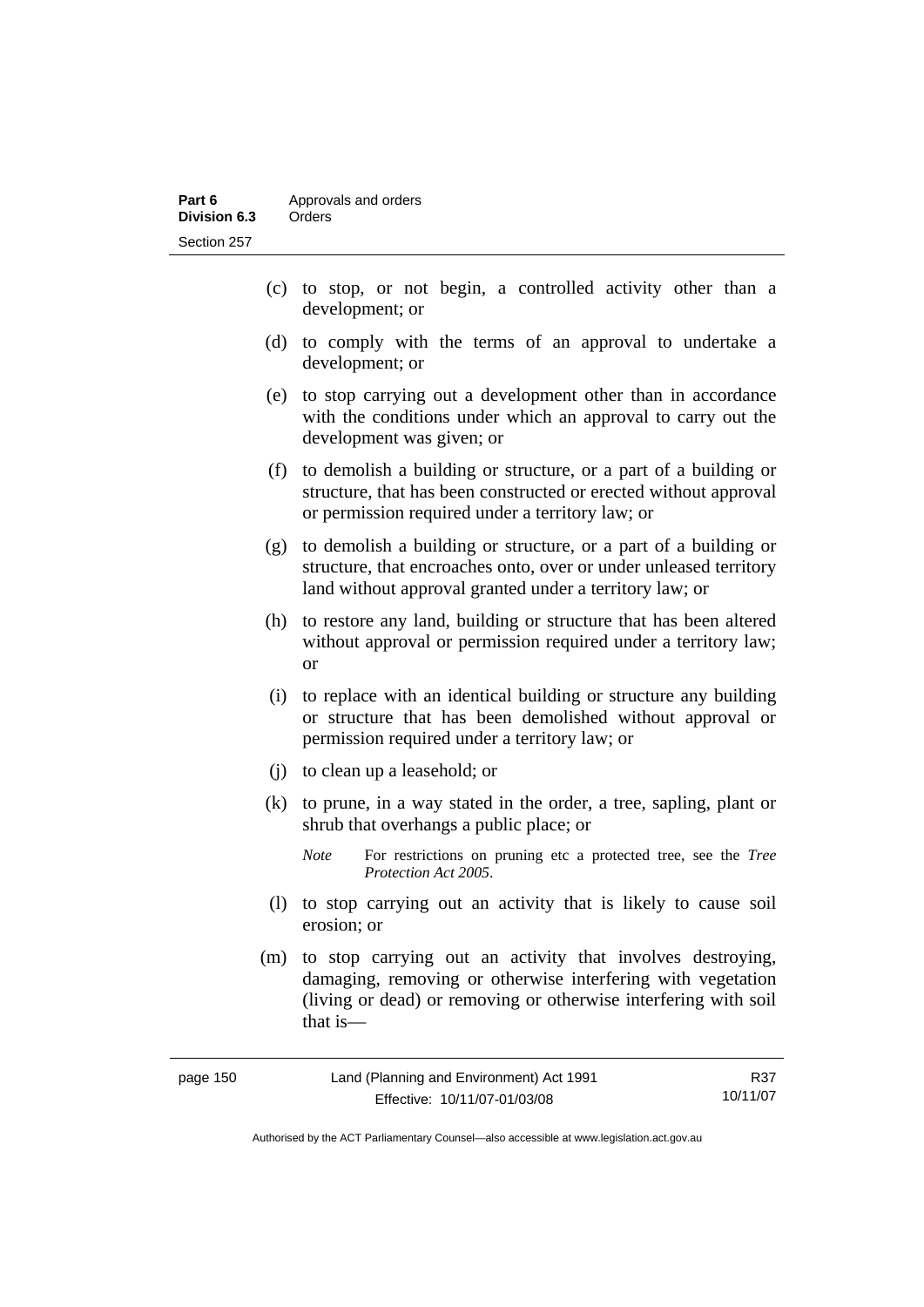- (i) between the banks of a watercourse; or
- (ii) within 20m of a bank of a watercourse; or
- (iii) on land having a slope of more than 18° from the horizontal; or
- (n) to manage land held under a rural lease in accordance with the land management agreement applying to it; or
- (o) if the person to whom the order is directed is bound by a land management agreement—to comply with the land management agreement.

#### **257A Notice of making of orders**

If the planning and land authority makes an order, the authority must give notice of the making of the order to the following:

- (a) each person to whom the order is directed;
- (b) the applicant (if any) for the order;
- (c) the lessee or occupier of the place in relation to which the order applies;
- (d) the registrar-general;
- (e) if the order relates to the pruning of a tree that is a protected tree under the *Tree Protection Act 2005*—the conservator; and
	- *Note* For restrictions on pruning etc a protected tree, see the *Tree Protection Act 2005*.
- (f) if the order relates to the parking of a heavy vehicle on residential land under the *Road Transport (Safety and Traffic Management) Regulation 2000*, division 3.1.3—the road transport authority;
- (g) anyone else whose interests the authority believes are adversely affected by the order.

*Note* For how documents may be given, see the Legislation Act, pt 19.5.

| R37      | Land (Planning and Environment) Act 1991 | page 151 |
|----------|------------------------------------------|----------|
| 10/11/07 | Effective: 10/11/07-01/03/08             |          |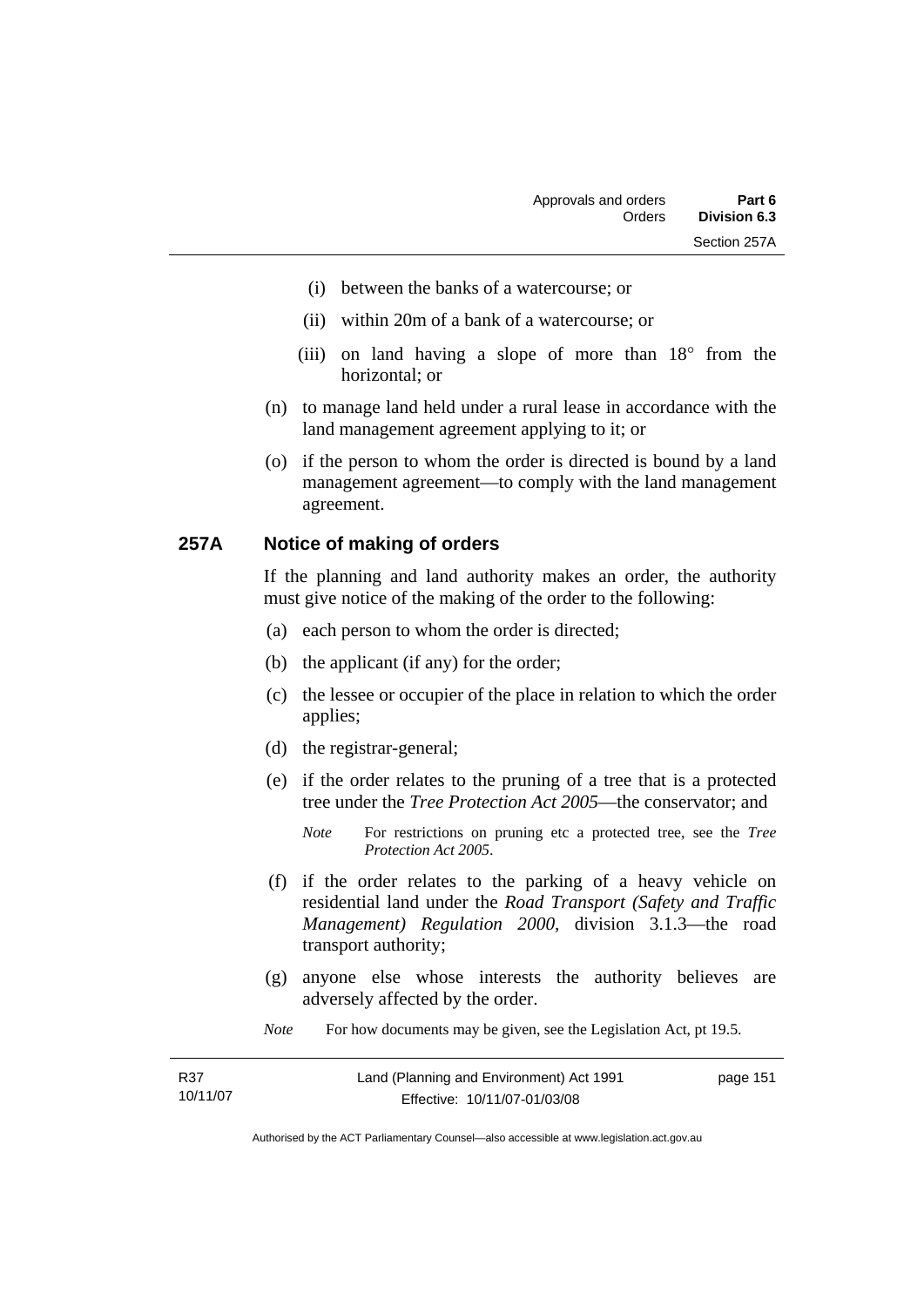## **257B Who is bound by an order?**

- (1) An order binds each person to whom it is directed.
- (2) If an order binds the lessee of the place to which the order applies, the order also binds anyone who becomes the lessee of the place after the order is made (a *future lessee*) to the same extent as if the order had been directed to that person.
- (3) If an order binds the occupier of the place to which the order applies, the order also binds anyone who becomes an occupier of the place after the order is made (a *future occupier*) to the same extent as if the order had been directed to that person.
- (4) However, subsection (2) or (3) does not apply to an order if the order states that it does not bind a future lessee or a future occupier (as appropriate) of the lease.

#### **258 Contravening orders**

- (1) A person commits an offence if—
	- (a) the planning and land authority makes an order directed to the person; and
	- (b) the order requires the person to do, or not do, something stated in the order; and
	- (c) the person is given notice of the making of the order (whether by being given a copy of the order or otherwise); and
	- (d) the person contravenes the order.

Maximum penalty: the amount stated in schedule 5, column 3 in relation to the activity for which the order was made.

- *Note* A territory authority is not liable to be prosecuted for an offence against this section (see Legislation Act, s 121).
- (2) An offence against this section is a strict liability offence.

R37 10/11/07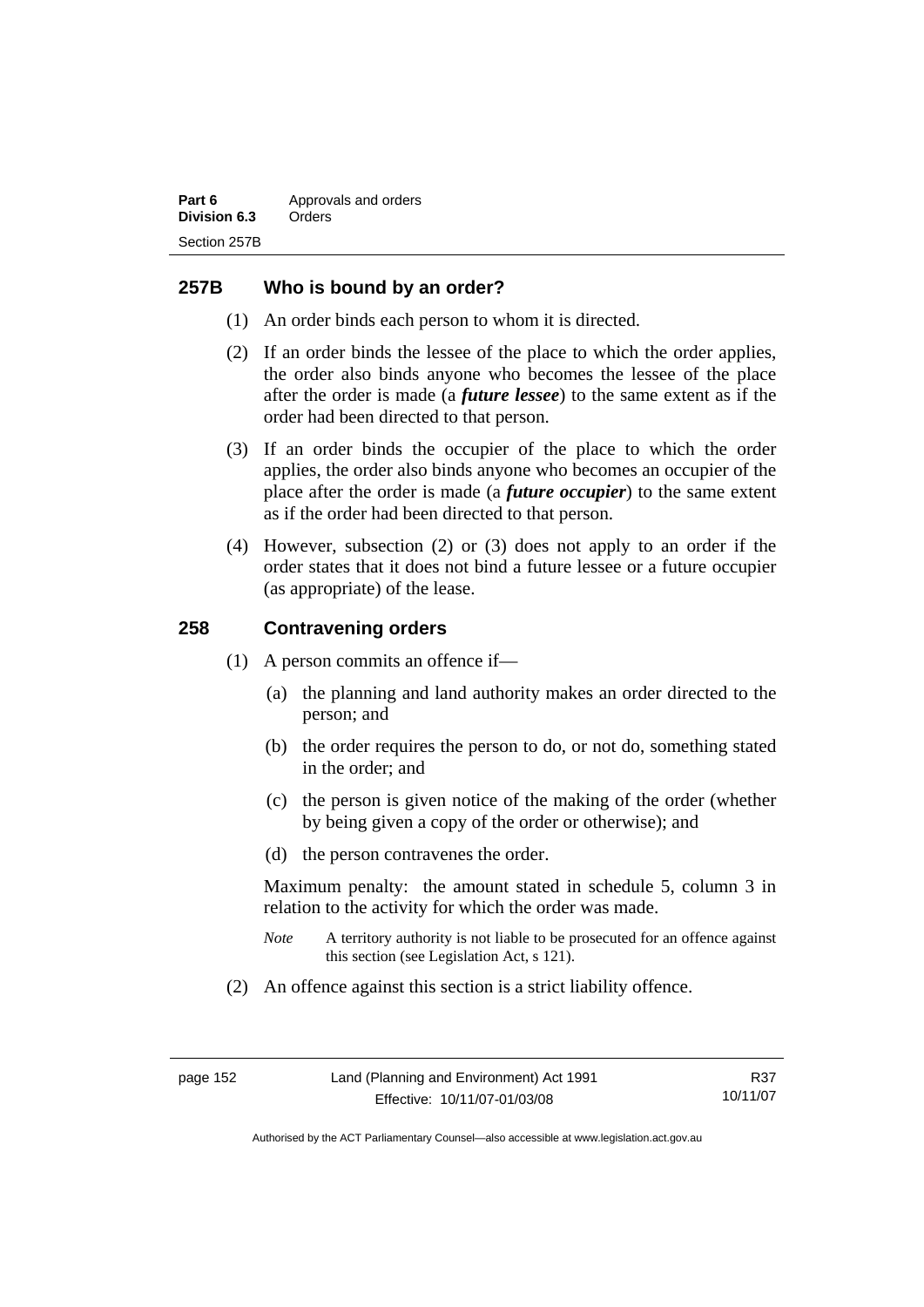## **258A Ending of orders**

- (1) An order operates until it is revoked or ends in accordance with the order.
- (2) A person who is bound by an order may, in writing, apply to the planning and land authority for the revocation of the order.
- (3) The application must state the grounds on which the revocation of the order is sought.
- (4) The planning and land authority may revoke the order if satisfied, on reasonable grounds, that the order is no longer necessary or appropriate.

## **258B Notice ending orders**

- (1) If an order ends otherwise than by being revoked, the planning and land authority must give written notice of the ending of the order to the registrar-general.
- (2) If the planning and land authority revokes an order, the authority must give written notice of the revocation to—
	- (a) each person to whom the order was directed; and
	- (b) if different from the person or people mentioned in paragraph (a)—the lessee or occupier of the place in relation to which the order applied; and
	- (c) the registrar-general.

# **Subdivision 6.3.2 Rectification work**

## **259 Definitions for sdiv 6.3.2**

In this subdivision:

*authorised person*—see section 259C (1).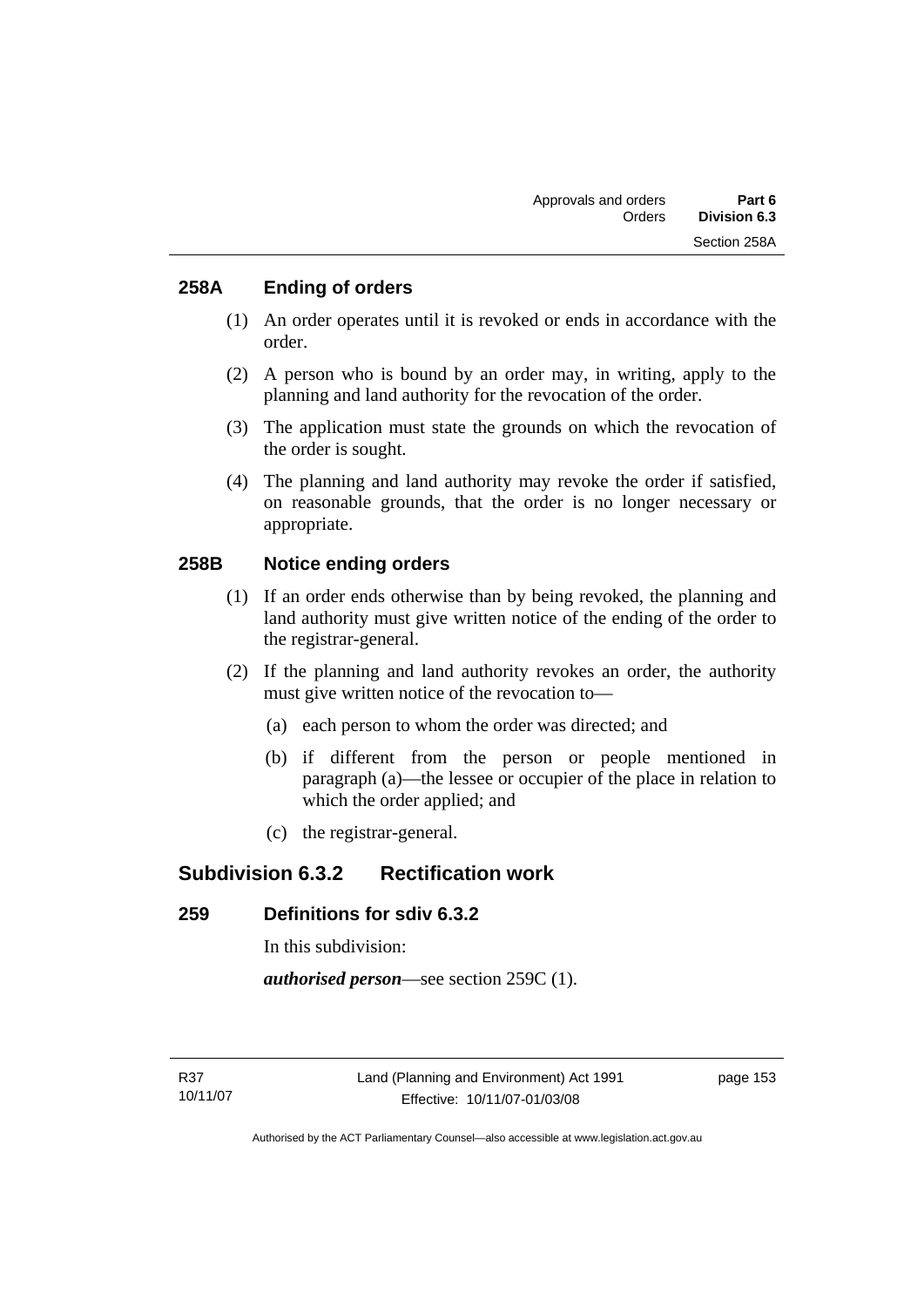| Part 6       | Approvals and orders |
|--------------|----------------------|
| Division 6.3 | Orders               |
| Section 259A |                      |

#### *rectification work* means—

- (a) work in relation to a place where a controlled activity is being conducted to ensure compliance with the approval for the activity; or
- (b) the conduct of an activity required under an order that was not carried out within the period stated in the order.

#### **259A Direction to carry out rectification work**

- (1) The planning and land authority may direct 1 or more of the following to carry out rectification work in relation to a controlled activity:
	- (a) the lessee or occupier of a place where the activity was or is being conducted;
	- (b) anyone by whom or on whose behalf the activity was or is being conducted.
- (2) The planning and land authority must give notice of the direction to—
	- (a) the person who is required to comply with the direction; and
	- (b) if different from the person mentioned in paragraph (a)—the lessee or occupier of the place to which the direction applies.
	- *Note* For how documents may be given, see the Legislation Act, pt 19.5.
- (3) The notice must state—
	- (a) that it is a direction under this Act made by the planning and land authority; and
	- (b) the person who is required to comply with the direction; and
	- (c) the place in relation to which the direction applies; and
	- (d) the rectification work required; and
	- (e) the grounds on which the direction is made; and

| page 154 | Land (Planning and Environment) Act 1991 | R37      |
|----------|------------------------------------------|----------|
|          | Effective: 10/11/07-01/03/08             | 10/11/07 |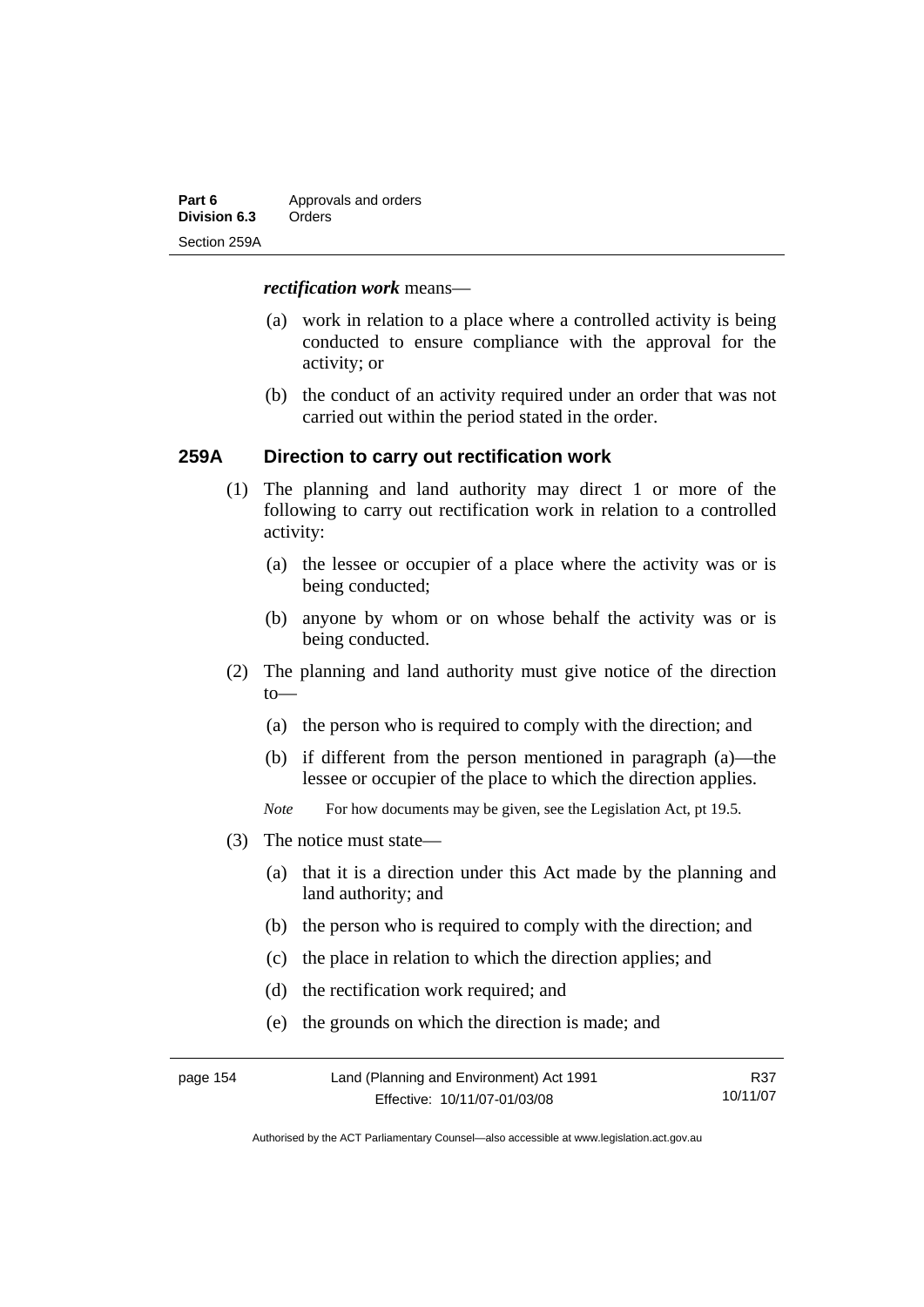- (f) that the rectification work must be completed within 7 days after the day the notice is given to the person or any longer period stated in the notice.
- (4) The notice must also contain a statement to the effect that, if the rectification work is not completed within the period required by the notice—
	- (a) the planning and land authority may authorise someone else to carry out the work; and
	- (b) the reasonable cost of carrying out the work is a debt to the Territory by the person who is required to comply with the direction.
- (5) This section applies whether or not a proceeding for an offence against this part has been begun or is about to begin.

## **259B Contravening direction to carry out rectification work**

- (1) A person commits an offence if—
	- (a) the planning and land authority makes a direction to carry out rectification work in relation to a controlled activity; and
	- (b) the person is required to comply with the direction; and
	- (c) the person is given notice of the making of the direction; and
	- (d) the person contravenes the direction.

Maximum penalty: 50 penalty units.

- *Note* A territory authority is not liable to be prosecuted for an offence against this section (see Legislation Act, s 121).
- (2) An offence against this section is a strict liability offence.

## **259C Authorisation to carry out rectification work**

 (1) The planning and land authority may authorise a person (an *authorised person*) to enter the place to which a direction under

| R37      | Land (Planning and Environment) Act 1991 | page 155 |
|----------|------------------------------------------|----------|
| 10/11/07 | Effective: 10/11/07-01/03/08             |          |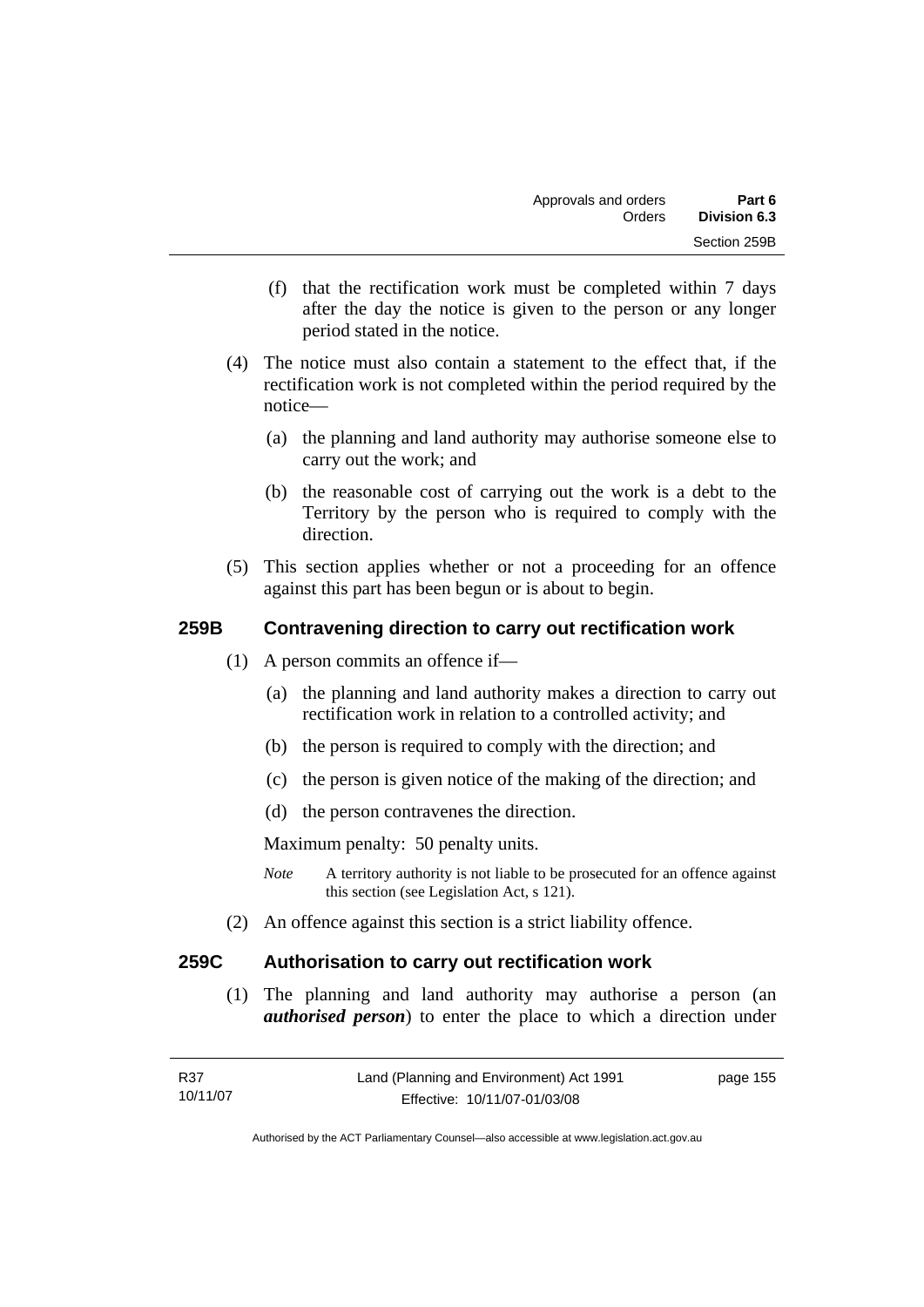| Part 6       | Approvals and orders |
|--------------|----------------------|
| Division 6.3 | Orders               |
| Section 259D |                      |

section 259A applies to carry out the rectification work required by the notice under that section if the work is not completed within the period required by the notice.

- (2) However, the planning and land authority must not give the authorisation—
	- (a) until the end of the period within which an application may be made to the administrative appeals tribunal for the review of the decision to make the order to which the rectification work relates; or
	- (b) if an application is made to the administrative appeals tribunal for a review of the decision—unless the decision is upheld or the application is withdrawn.
- (3) The authorised person must carry out the rectification work in accordance with the directions of an inspector.

#### **259D Obstructing etc authorised people**

- (1) A person commits an offence if—
	- (a) the person knows that, or is reckless about the fact that, a person is an authorised person; and
	- (b) the person obstructs, hinders, intimidates or resists the authorised person in the exercise of the person's functions.

Maximum penalty: 50 penalty units, imprisonment for 6 months or both.

(2) Strict liability applies to subsection (1) (b).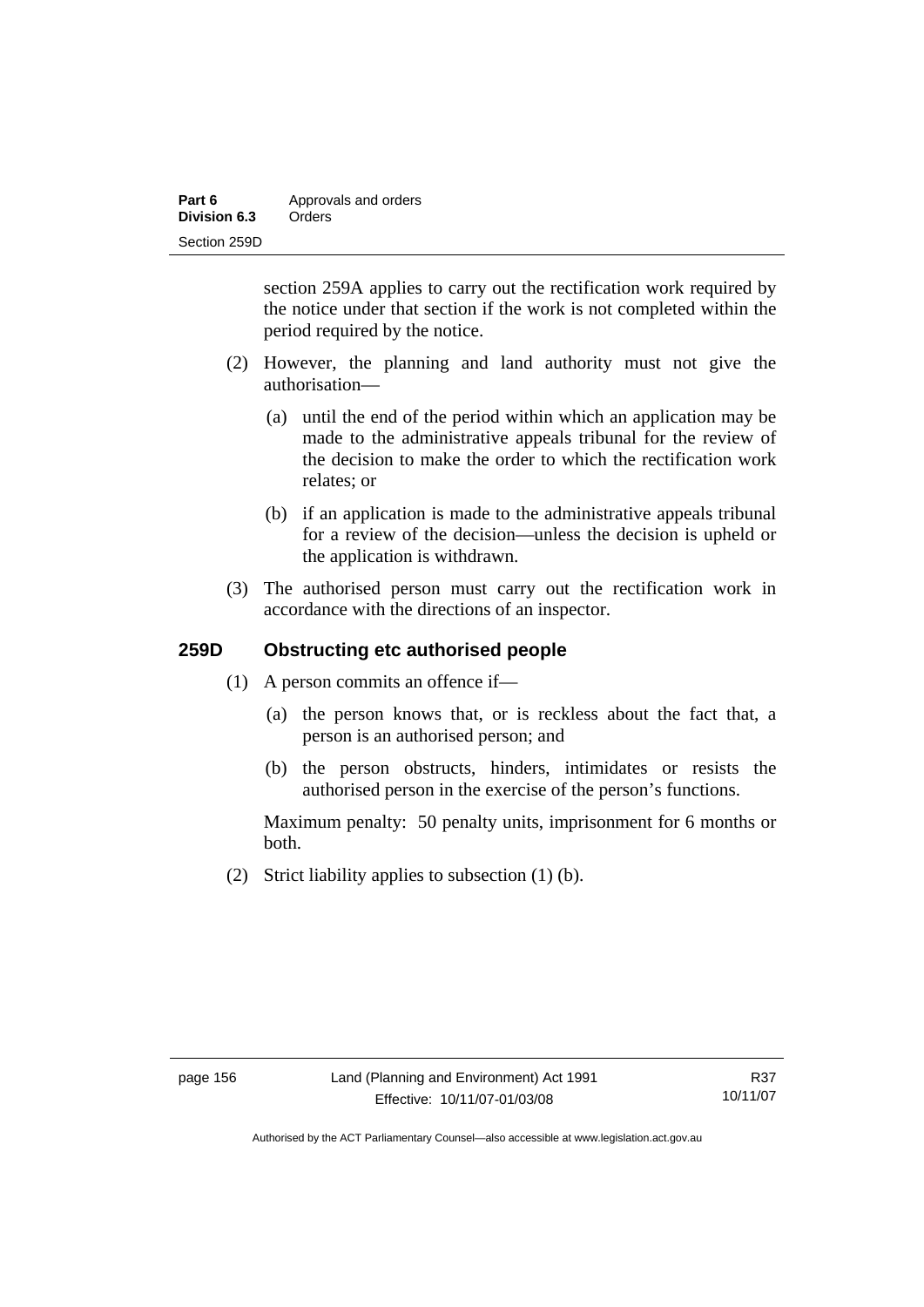## **259E Liability for cost of rectification work**

The person who is required to comply with a direction under section 259A (Direction to carry out rectification work) must pay to the Territory the reasonable cost of any rectification work carried out by an authorised person to which the direction related.

*Note* An amount owing under a law may be recovered as a debt in a court of competent jurisdiction (see Legislation Act, s 177).

## **259F Determination of criteria for deferral of rectification work cost**

- (1) The planning and land authority may, in writing, determine circumstances when the payment of all or part of the cost of rectification work carried out by an authorised person on a lessee's leasehold may be deferred by the lessee.
- (2) A determination under subsection (1) is a notifiable instrument.

*Note* A notifiable instrument must be notified under the Legislation Act.

#### **259G Application for deferral of rectification work cost**

- (1) A lessee who is required to pay the cost of rectification work carried out on the lessee's leasehold may, in writing, apply to the planning and land authority for the deferment of payment of all or part of the cost of the rectification work.
- (2) The application must state the grounds for the application.
	- *Note* If a form is approved under s 287A for an application, the form must be used.

#### **259H Deferral of rectification work cost**

 (1) The planning and land authority may, in writing, declare that all or part of the cost of rectification work payable by a lessee is deferred if satisfied that a circumstance determined under section 259F (1) applies to the lessee.

| R37      | Land (Planning and Environment) Act 1991 | page 157 |
|----------|------------------------------------------|----------|
| 10/11/07 | Effective: 10/11/07-01/03/08             |          |

*Note* Interest is payable on the deferred amount, see s 259I.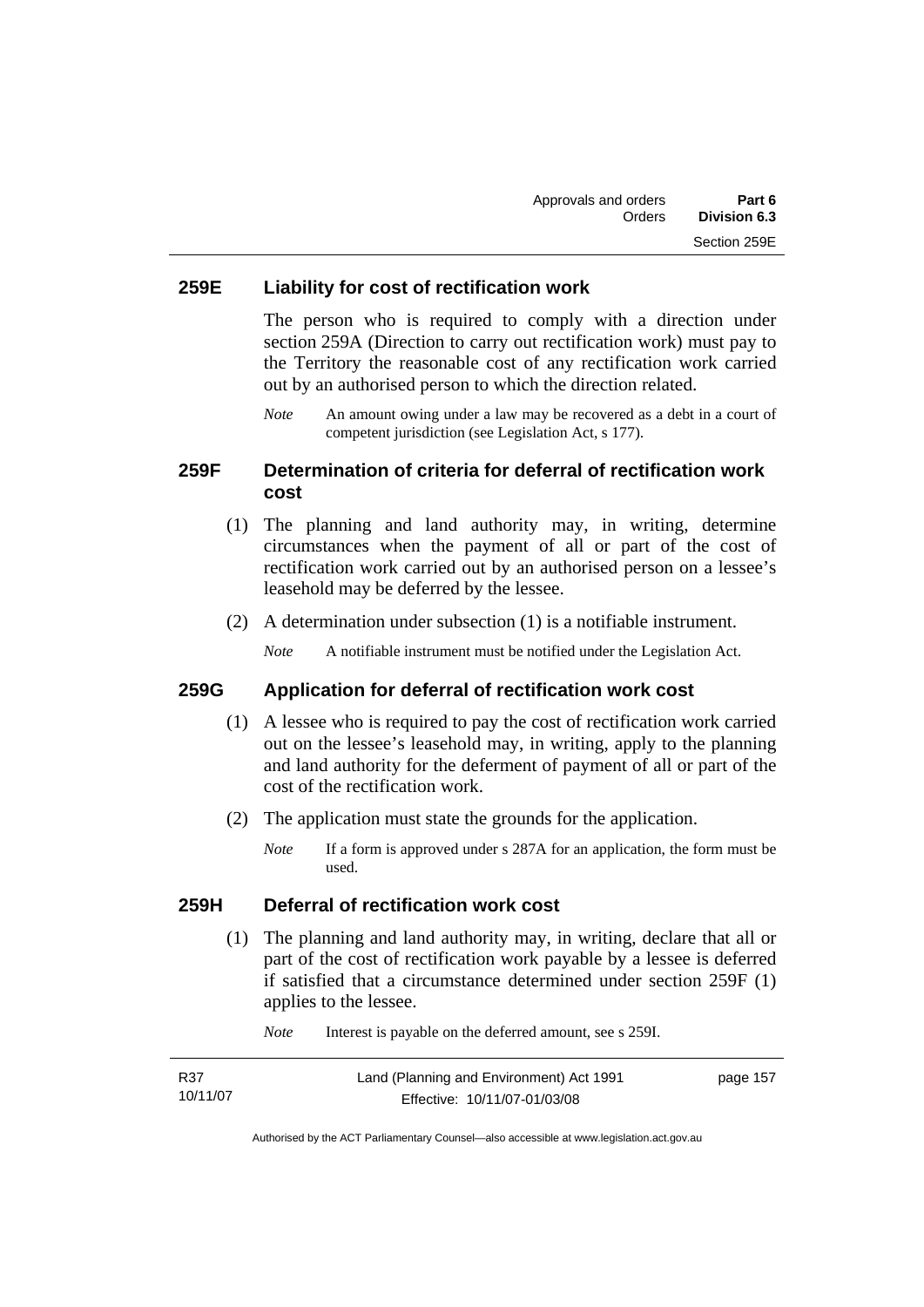| Part 6       | Approvals and orders |
|--------------|----------------------|
| Division 6.3 | Orders               |
| Section 2591 |                      |

- (2) The declaration must state—
	- (a) the leasehold to which the declaration relates; and
	- (b) the amount of the cost of the rectification work deferred.

#### **259I Security for deferred rectification work cost**

- (1) The planning and land authority must—
	- (a) lodge a copy of a declaration under section 259H with the registrar-general for registration under the *Land Titles Act 1925*; and
	- (b) give a copy of the declaration to the lessee of the leasehold to which the declaration relates and anyone else who has an interest in the leasehold.
- (2) For the *Land Titles Act 1925*, section 104 (1) (Lodging of caveat), the Territory is taken to be a person claiming an interest in the leasehold to which the declaration relates.
- (3) The registration under the *Land Titles Act 1925* of the copy of a declaration under section 259H creates a charge over the leasehold to which the declaration relates for—
	- (a) the amount stated in the declaration; and
	- (b) interest on the amount calculated on a daily basis at the interest rate applying from time to time under the *Taxation Administration Act 1999*, section 26 (Interest rate).

#### **259J Payment of deferred rectification work cost**

- (1) If the full amount of the charge mentioned in section 259I (3) is paid to the Territory, the planning and land authority must—
	- (a) revoke the declaration to which the charge relates; and
	- (b) lodge a copy of the revocation with the registrar-general for registration under the *Land Titles Act 1925*; and

page 158 Land (Planning and Environment) Act 1991 Effective: 10/11/07-01/03/08 R37 10/11/07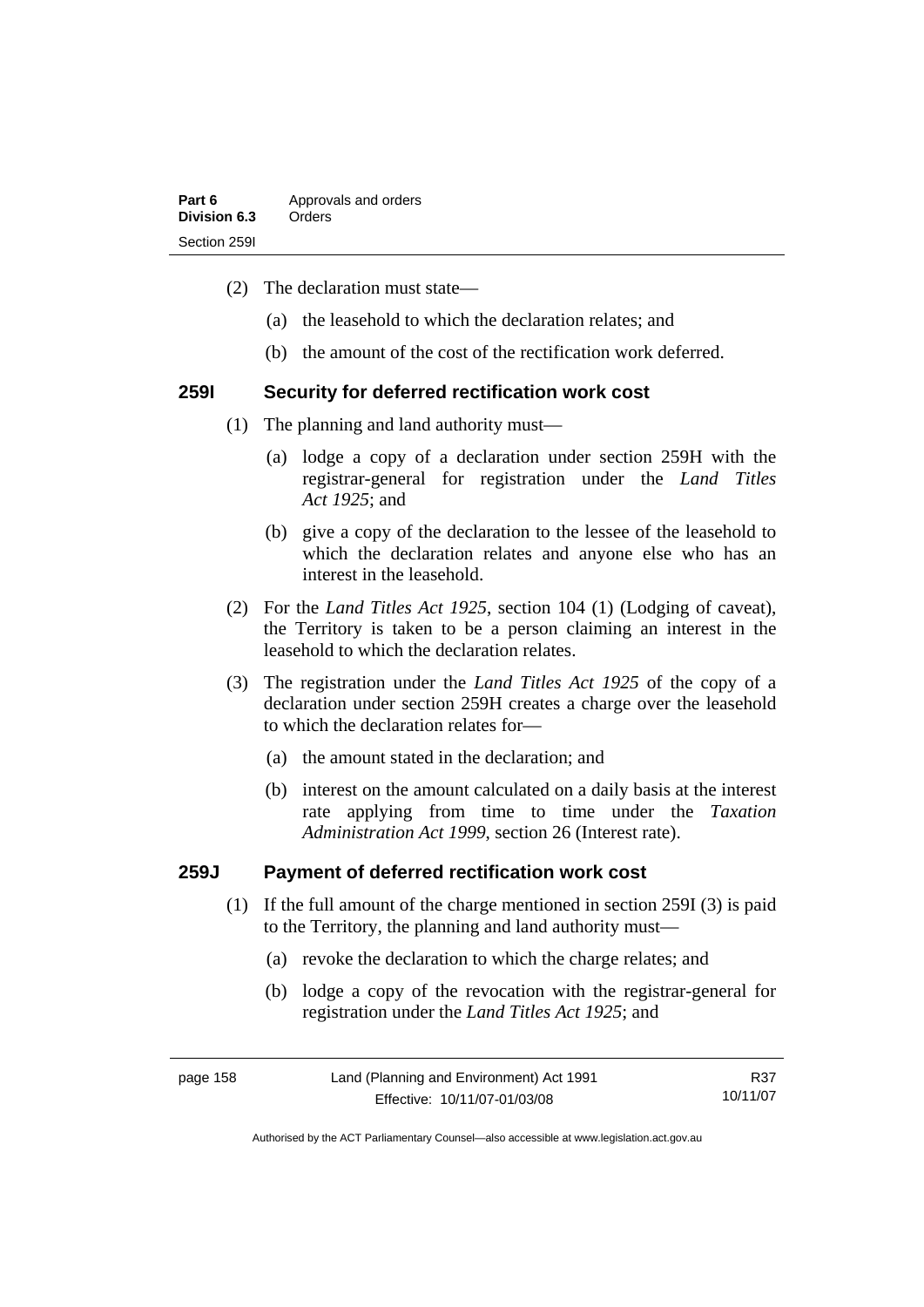- (c) give a copy of the revocation to the lessee of the charged leasehold and anyone else who has an interest in the leasehold.
- (2) The charge is discharged on the registration under the *Land Titles Act 1925* of the copy of the revocation of the declaration.
- (3) The lessees of a charged leasehold are liable separately and together for the payment to the Territory of the full amount of the charge.
- (4) A registered charge under this section does not give a power of sale over the leasehold to which it relates.

## **Subdivision 6.3.3 Prohibition notices and injunctions**

#### **260 Prohibition notices—making**

- (1) This section applies if the planning and land authority believes, on reasonable grounds, that the giving of a notice under this section (a *prohibition notice*) is necessary to prevent or lessen a significant threat or likelihood of irreversible damage to a thing because of the conduct, or likely conduct, of a controlled activity.
- (2) Also, this section applies whether or not—
	- (a) an order has been made or is proposed to be made in relation to a controlled activity; or
	- (b) a proceeding for an offence against this part has begun or is about to begin.
- (3) The planning and land authority may give a prohibition notice to 1 or more of the following:
	- (a) the lessee or occupier of a place to which the controlled activity relates;
	- (b) anyone by whom or on whose behalf the activity—
		- (a) was, is being, or is to be, conducted; or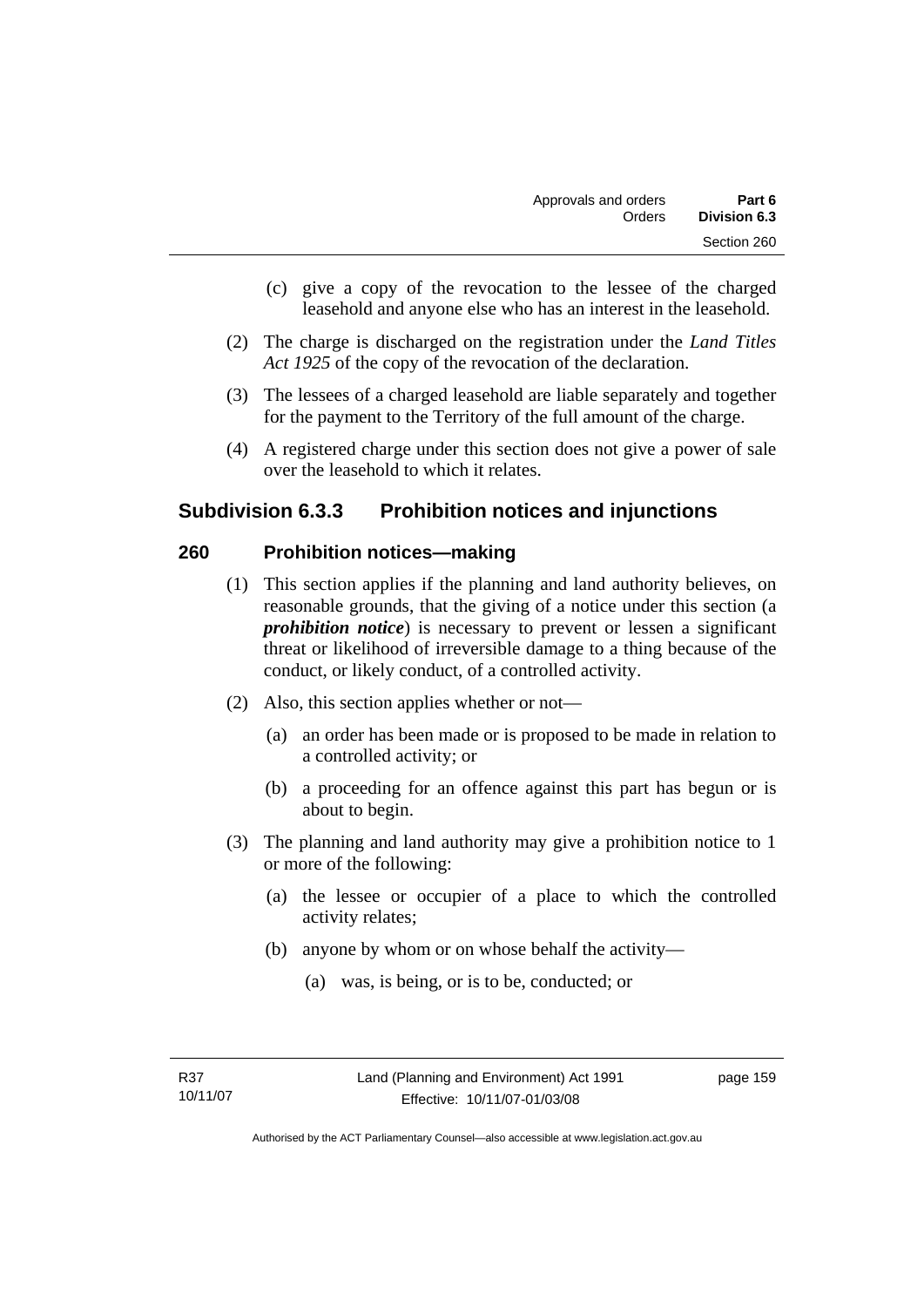(b) is likely to be conducted.

*Note* For how documents may be given, see the Legislation Act, pt 19.5.

- (4) The prohibition notice must state—
	- (a) that it is a prohibition notice under this Act; and
	- (b) each person to whom it is directed; and
	- (c) that the notice takes effect when it is given to a person to whom it is directed; and
	- (d) the grounds on which the notice is given; and
	- (e) the activity, and the place, in relation to which the notice applies; and
	- (f) that the activity—
		- (i) must not be carried on by the person; or
		- (ii) must not be carried on by the person except in accordance with the notice; and
	- (g) when the notice ends (including, for example, on the happening of an event stated in the notice).
	- *Note* An example is part of the Act, is not exhaustive and may extend, but does not limit, the meaning of the provision in which it appears (see Legislation Act, s 126 and s 132).
- (5) A prohibition notice takes effect when it is given to a person to whom it is directed.
- (6) To remove any doubt, 2 or more prohibition notices may be given in relation to the same activity.

## **260A Contravening prohibition notices**

- (1) A person commits an offence if—
	- (a) the planning and land authority gives a prohibition notice to the person; and

| page 160 | Land (Planning and Environment) Act 1991 | R37      |
|----------|------------------------------------------|----------|
|          | Effective: 10/11/07-01/03/08             | 10/11/07 |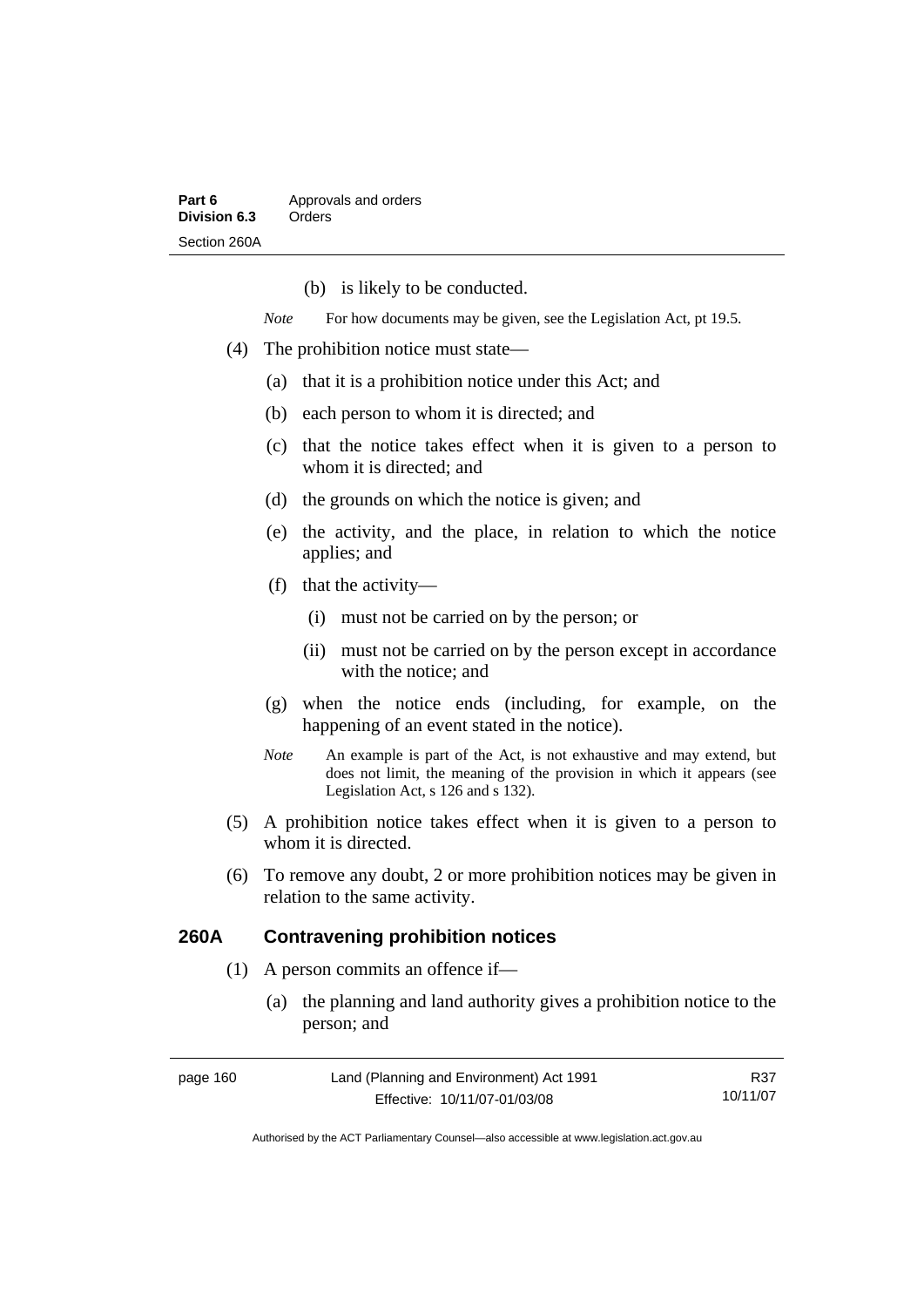- (b) the notice is directed to the person; and
- (c) the notice states that a controlled activity must not be carried on by the person in relation to a place; and
- (d) the person carries on the activity in relation to the place.

Maximum penalty: 50 penalty units, imprisonment for 6 months or both.

- *Note* A territory authority is not liable to be prosecuted for an offence against this section (see Legislation Act, s 121).
- (2) A person commits an offence if—
	- (a) the planning and land authority gives a prohibition notice to the person; and
	- (b) the notice is directed to the person; and
	- (c) the notice states that a controlled activity must not be carried on by the person in relation to a place except in accordance with the notice; and
	- (d) the person carries on the activity in relation to the place otherwise than in accordance with the notice.

Maximum penalty: 50 penalty units, imprisonment for 6 months or both.

(3) An offence against this section is a strict liability offence.

#### **260B Prohibition notices—ending**

- (1) A prohibition notice remains in force until it ends in accordance with this section.
- (2) A prohibition notice ends on the earlier of the following:
	- (a) 60 days after the day it is given to a person to whom the notice is directed;
	- (b) the notice ends in accordance with the notice;

| R37      | Land (Planning and Environment) Act 1991 | page 161 |
|----------|------------------------------------------|----------|
| 10/11/07 | Effective: 10/11/07-01/03/08             |          |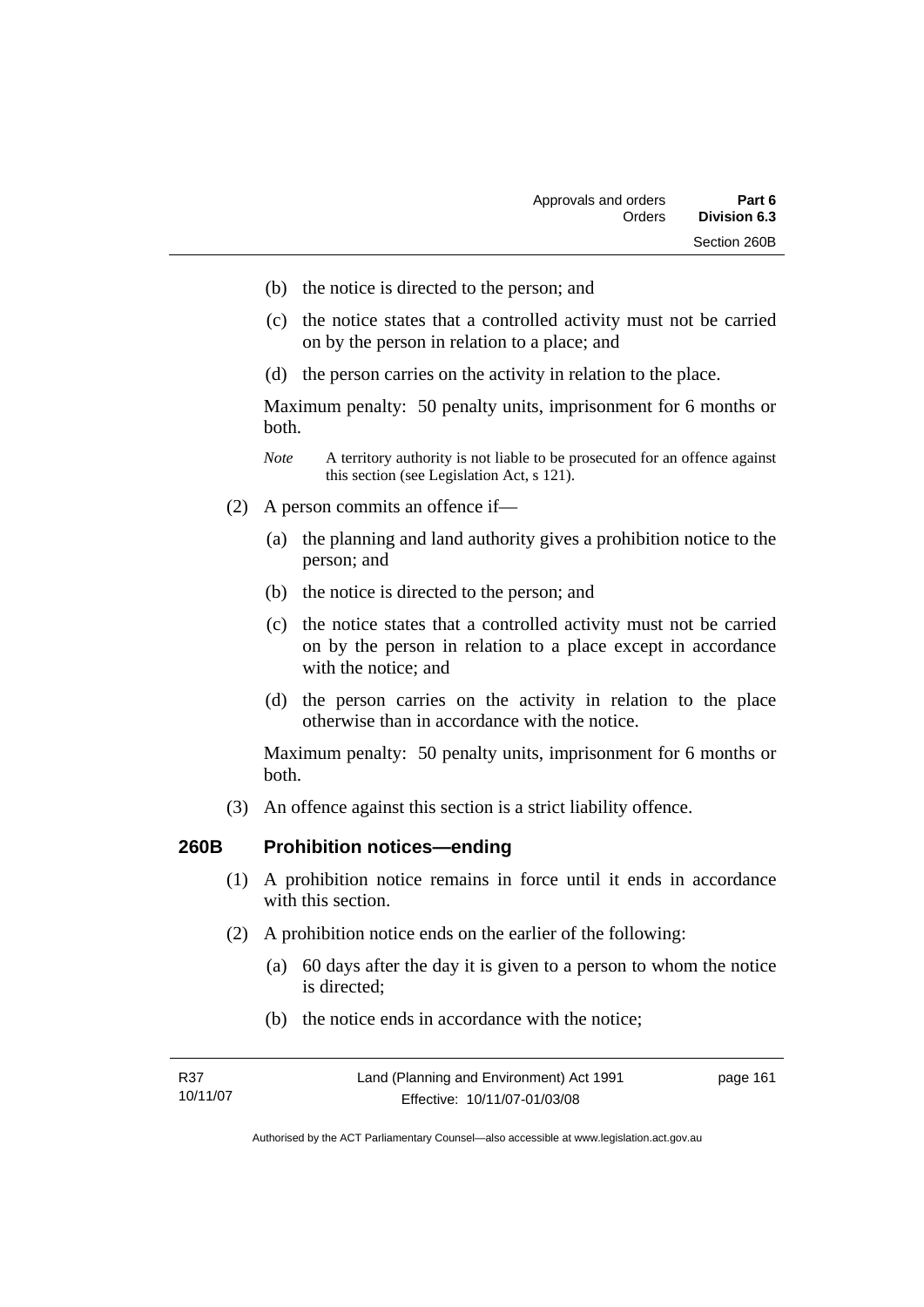| Part 6       | Approvals and orders |
|--------------|----------------------|
| Division 6.3 | Orders               |
| Section 260C |                      |

- (c) the notice is revoked.
- (3) A person to whom a prohibition notice is directed may, in writing, apply to the planning and land authority for the revocation of the notice.
- (4) The application must state the grounds on which the revocation of the prohibition notice is sought.
- (5) The planning and land authority may revoke the prohibition notice if satisfied, on reasonable grounds, that the notice is no longer necessary or appropriate.

## **260C Injunctions to restrain contravention of orders or prohibition notices**

- (1) This section applies if a person (the *relevant person*) has engaged, is engaging, or proposes to engage, in conduct that was, is, or would be, a contravention of an order or a prohibition notice.
- (2) The planning and land authority or anyone else may apply to the Supreme Court for an injunction.
- (3) On application under subsection (2), the Supreme Court may grant an injunction—
	- (a) restraining the relevant person from engaging in the conduct; and
	- (b) if, in the court's opinion, it is desirable to do so, requiring the relevant person to do anything.
- (4) The Supreme Court may grant an injunction restraining a relevant person from engaging in conduct of a particular kind—
	- (a) if satisfied that the person has engaged in conduct of that kind, whether or not it appears to the court that the person intends to engage again, or to continue to engage, in conduct of that kind; or

R37 10/11/07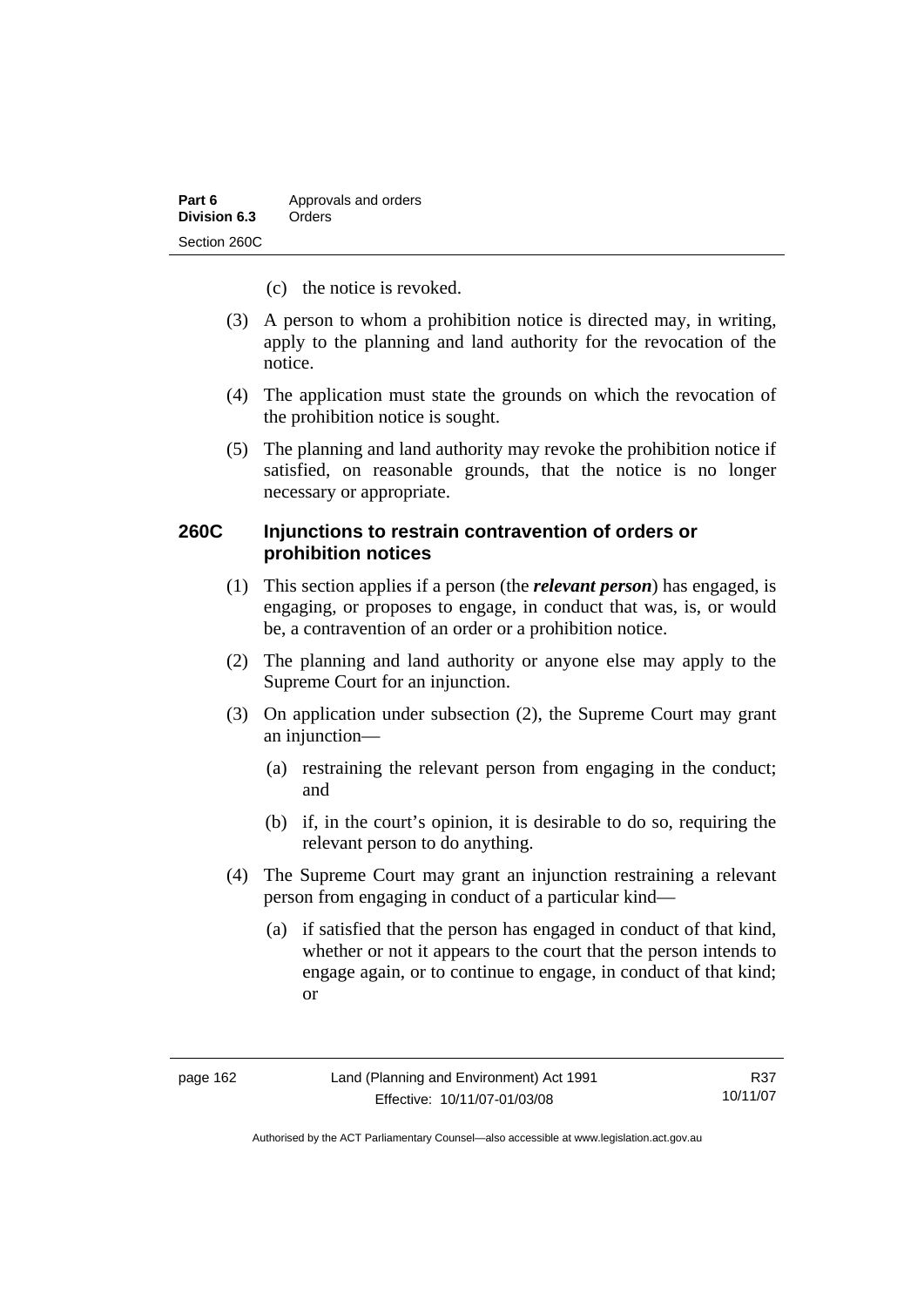- (b) if it appears to the court that, if an injunction is not granted, it is likely the person will engage in conduct of that kind, whether or not the person has previously engaged in conduct of that kind and whether or not there is an imminent danger of substantial damage to someone else if the person engages in conduct of that kind.
- (5) This section applies whether or not a proceeding for an offence against this part has begun or is about to begin.

# **Division 6.4 Inspection and seizure powers**

# **Subdivision 6.4.1 Preliminary**

## **262 Definitions for div 6.4**

In this division:

*connected*—a thing is *connected* with an offence if—

- (a) the offence has been committed in relation to it; or
- (b) it will provide evidence of the commission of the offence; or
- (c) it was used, is being used, or is intended to be used, to commit the offence.

*occupier*, of premises, includes—

- (a) a person believed, on reasonable grounds, to be an occupier of the premises; and
- (b) a person apparently in charge of the premises.

*offence* includes an offence that there are reasonable grounds for believing has been, is being, or will be committed.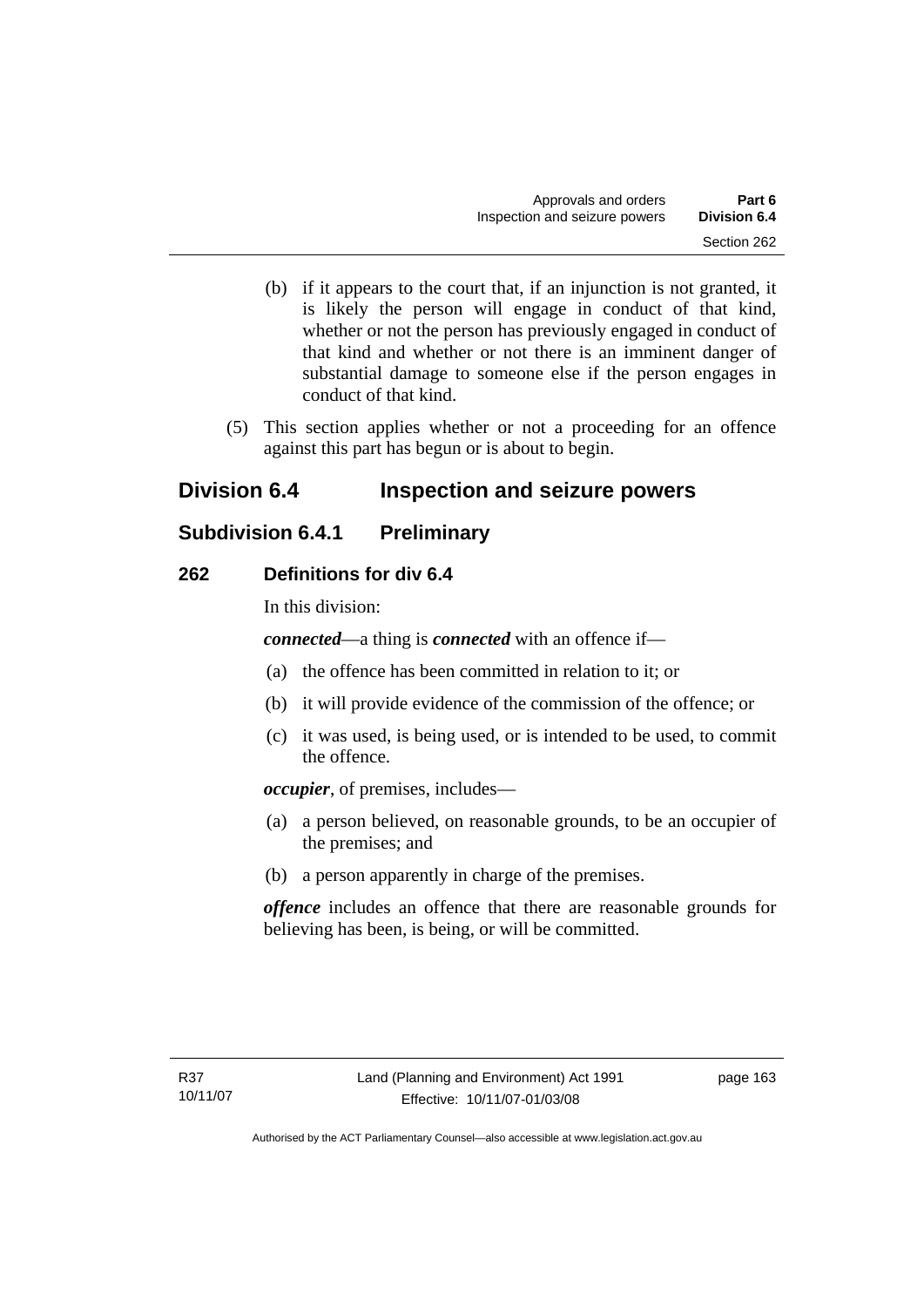## **263 Appointment of inspectors**

- (1) The planning and land authority may appoint a person as an inspector for this part.
	- *Note 1* For the making of appointments (including acting appointments), see the Legislation Act, div 19.3.
	- *Note 2* In particular, a person may be appointed for a particular provision of a law (see Legislation Act, s 7 (3)) and an appointment may be made by naming a person or nominating the occupant of a position (see s 207).
- (2) An inspector has the functions that the planning and land authority directs.

#### **264 Identity cards**

- (1) The planning and land authority must give an inspector an identity card stating the person's name and that the person is an inspector.
- (2) The identity card must show—
	- (a) a recent photograph of the person; and
	- (b) the card's date of issue and expiry; and
	- (c) anything else prescribed by regulation.
- (3) A person commits an offence if—
	- (a) the person ceases to be an inspector; and
	- (b) the person does not return the person's identity card to the chief executive as soon as practicable (but within 7 days) after the day the person ceases to be an inspector.

Maximum penalty: 1 penalty unit.

(4) An offence against this section is a strict liability offence.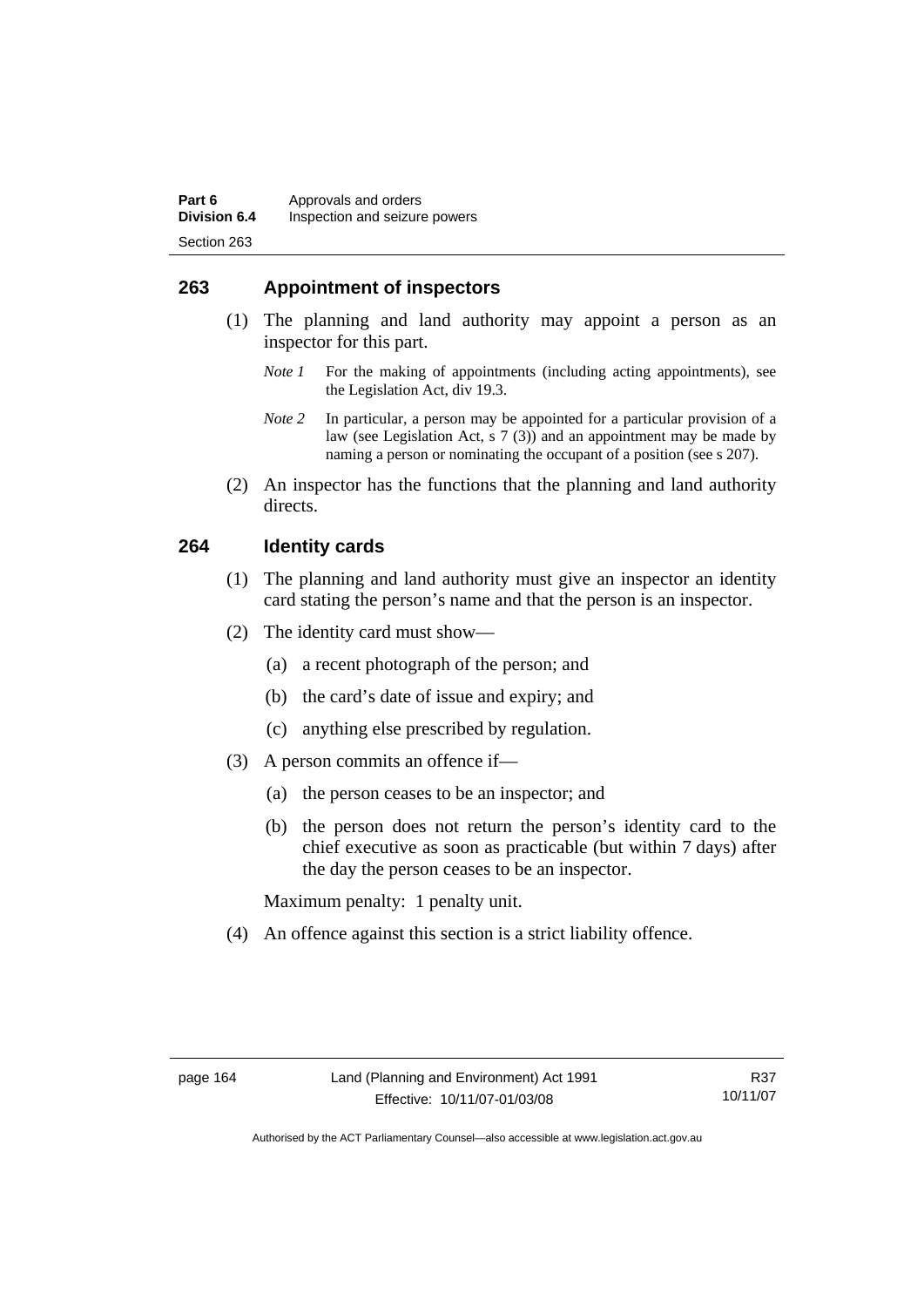## **265 Power not to be exercised before identity card shown**

An inspector may exercise a power under this Act in relation to a person only if the inspector first shows the person his or her identity card.

## **Subdivision 6.4.2 Inspection**

#### **266 Inspections etc**

For the purposes of ascertaining whether or not a controlled activity is being conducted in or on any place—

- (a) in accordance with an approval; or
- (b) without an approval; or
- (c) contrary to the conditions of an approval; or
- (d) in accordance with, or in contravention of, an order;

an inspector may enter the place—

- (e) with the consent of the occupier of the place; or
- (f) under a warrant issued under section 273; or
- (g) with the assistance and by the force that is reasonable, if the inspector believes on reasonable grounds that the circumstances are of such seriousness and urgency as to require the immediate exercise of those powers without the authority of a warrant issued under section 273;

and, subject to section 268, exercise any power mentioned in section 269 if the inspector believes on reasonable grounds that a controlled activity is, or is intended to be, conducted in or on that place.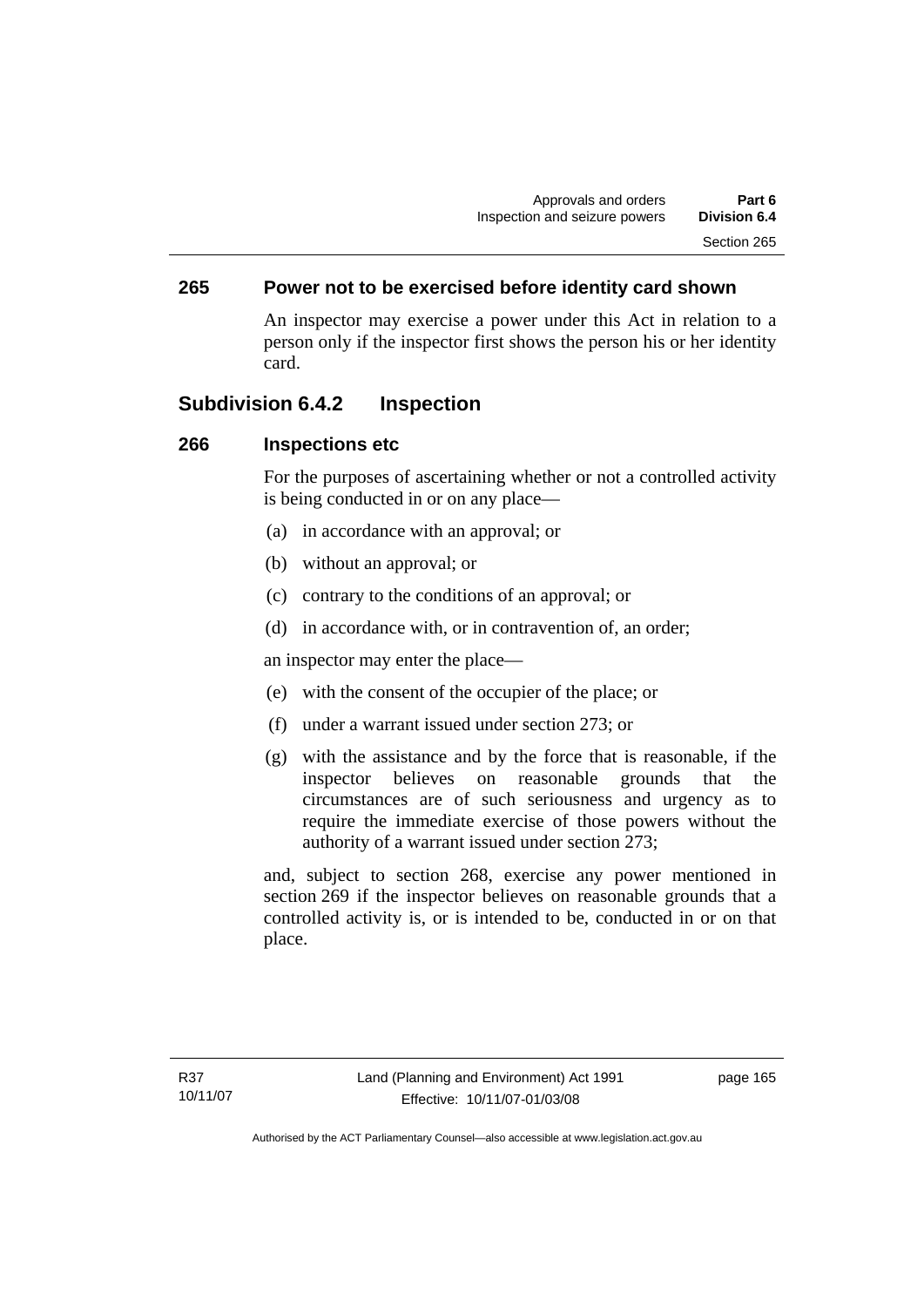| Part 6              | Approvals and orders          |
|---------------------|-------------------------------|
| <b>Division 6.4</b> | Inspection and seizure powers |
| Section 267         |                               |

## **267 Consent to entry**

- (1) Before seeking the consent of the occupier of a place for section 266, an inspector must inform the occupier that the occupier may refuse to give that consent.
- (2) If an inspector obtains the occupier's consent for those purposes, the inspector must ask the occupier to sign a written acknowledgment—
	- (a) that the occupier has been informed that the occupier may refuse to give consent, for section 266, for the inspector to enter the place and to exercise any power under section 269; and
	- (b) that the occupier has given the inspector that consent; and
	- (c) of the day and time when the consent was given.
- (3) If it is material, in any proceedings, for a court to be satisfied that an occupier has consented for section 266 and an acknowledgment, in accordance with subsection (2), signed by the occupier, is not produced in evidence, it must be presumed that the occupier did not consent, but that presumption is rebuttable.

#### **269 Powers of inspection**

- (1) Subject to this part, an inspector who enters a place under section 266 may—
	- (a) inspect, examine, take measurements of, or conduct tests relating to, the premises or a controlled activity conducted in or on that place; and
	- (b) take the photographs, video recordings, or make the sketches or other recordings, that the inspector believes on reasonable grounds to be necessary; and
	- (c) take samples of anything that the inspector believes on reasonable grounds is connected with an offence against this part; and

R37 10/11/07

Authorised by the ACT Parliamentary Counsel—also accessible at www.legislation.act.gov.au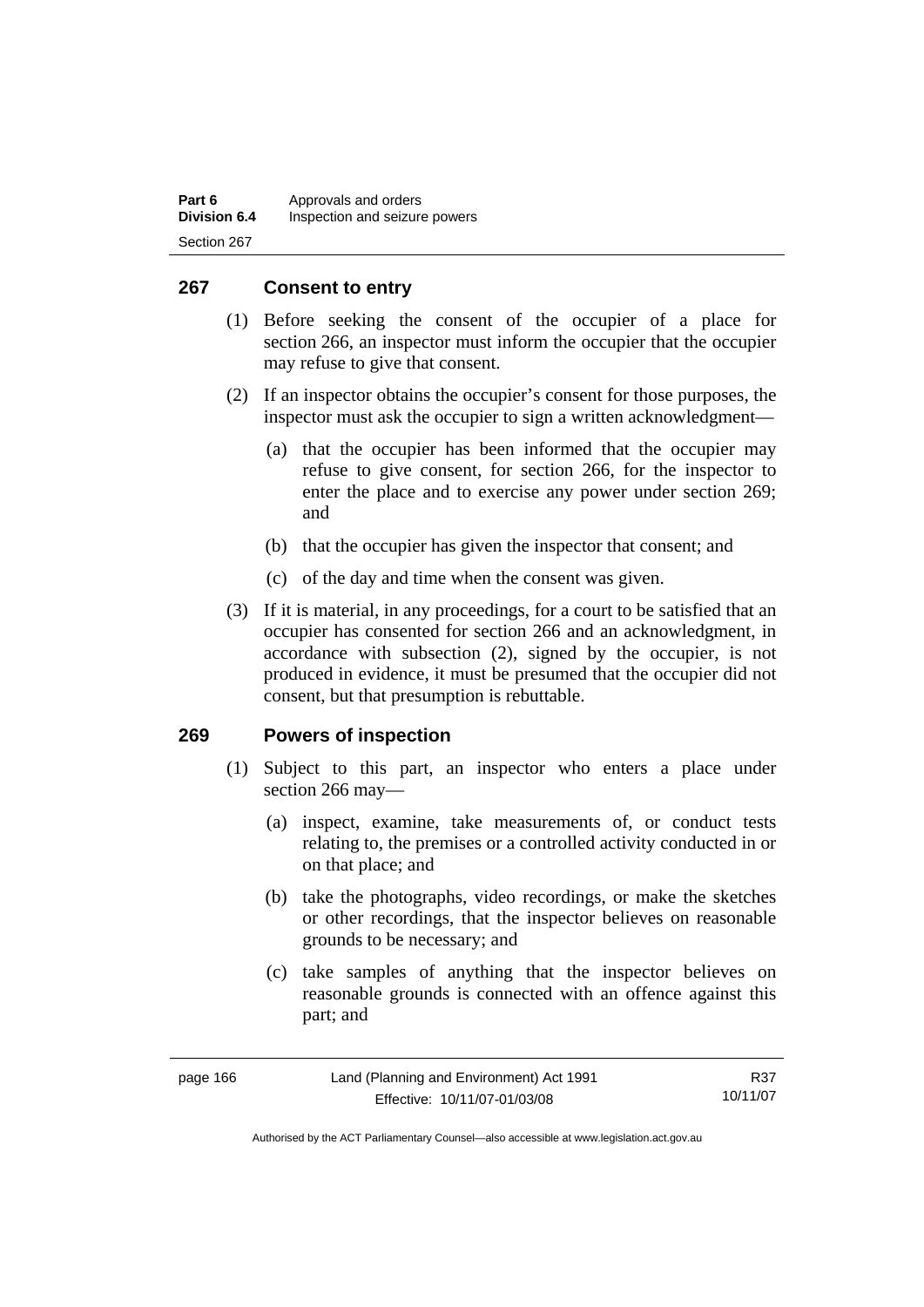- (d) seize anything that the inspector believes on reasonable grounds to be connected with an offence against this part; and
- (e) inspect, make copies of, or take extracts from, any document in or on that place that the inspector believes on reasonable grounds is connected with an offence against this part; and
- (f) require any person in or on the place—
	- (i) to give the inspector such information; or
	- (ii) to produce to the inspector any document containing such information;

relating to the use of the place in relation to the conduct of a controlled activity; and

- (g) require any person in or on the place to answer questions; and
- (h) require any person on the premises to give the inspector the assistance that is reasonable to enable the inspector to exercise his or her powers under this section.
- (2) A person shall not, without reasonable excuse, fail to comply with a requirement made of the person under subsection  $(1)$   $(f)$ ,  $(g)$  or  $(h)$ .

Maximum penalty: 50 penalty units.

### **271 Taking samples**

An inspector who takes samples under section 269 (1) (c) must—

- (a) ensure that the sample permits paragraph (c) to be complied with; and
- (b) give a receipt for the sample to the occupier of the place from where the sample was taken; and
- (c) divide the sample into 2 parts as nearly as practicable identical in size and composition to each other and each suitable for the purpose of analysis; and

page 167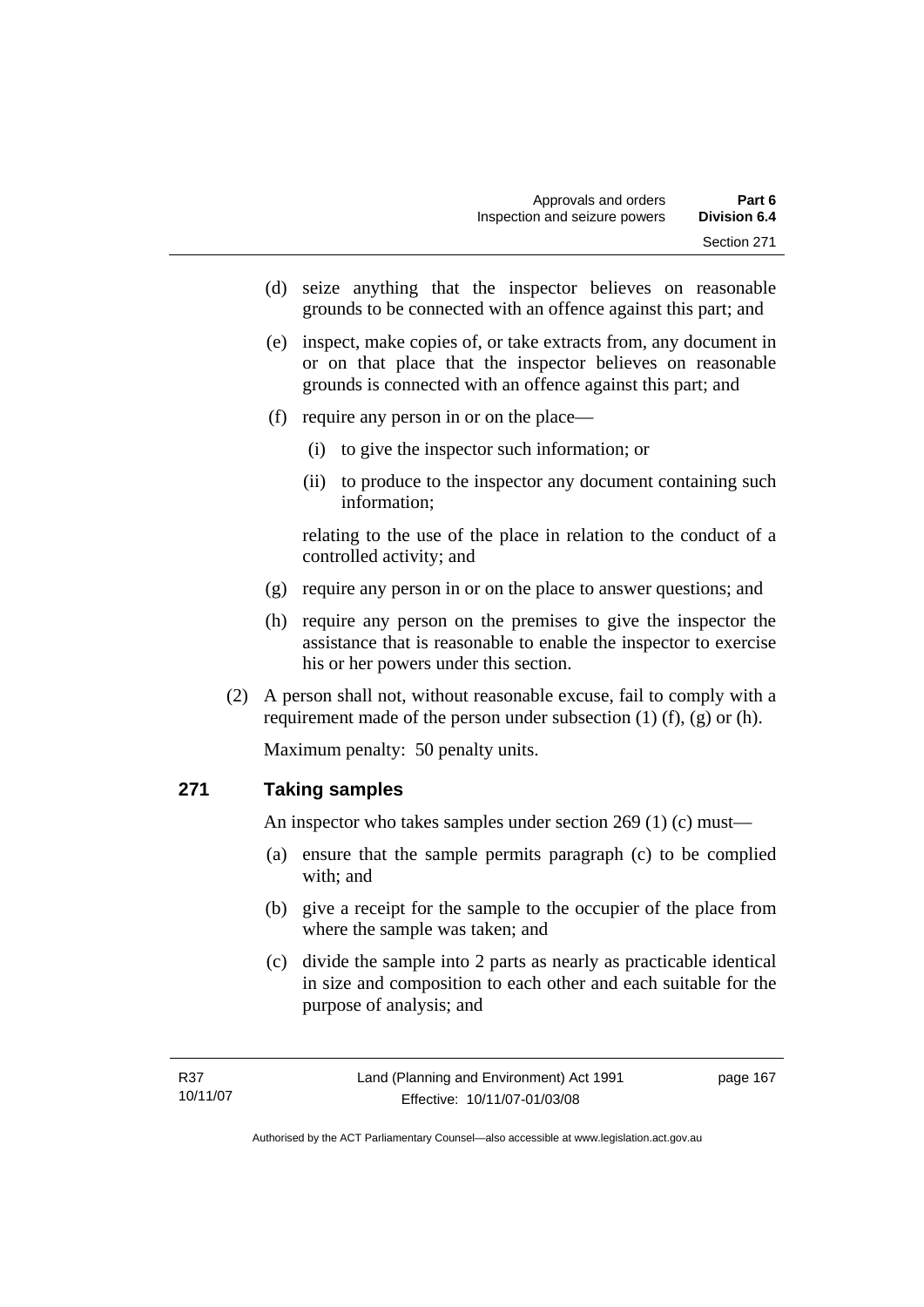| Part 6              | Approvals and orders          |
|---------------------|-------------------------------|
| <b>Division 6.4</b> | Inspection and seizure powers |
| Section 272         |                               |

- (d) place each of those parts in a separate container and seal each container; and
- (e) attach to each container a label bearing the signature of the inspector and particulars of the date and time when, and the place where, the sample was taken; and
- (f) give 1 container to the occupier of the place.

## **272 Disposal of seized things**

- (1) The planning and land authority must take reasonable steps to return a thing seized under section 269 (1) (d) to the person from whom it was seized, or to someone else who appears to the authority to be entitled to it, if—
	- (a) a prosecution for an offence against this part in relation to the thing is not started within 90 days after the day of the seizure; or
	- (b) a person is charged with an offence against this part in relation to the thing within the 90-day period but the person is not convicted or found guilty of the offence.
- (2) If a person is convicted or found guilty of an offence against this part in relation to a thing seized under section 269 (1) (d), the court may order—
	- (a) that the thing be given to the person who appears to the court to be entitled to it; or
	- (b) that the thing be forfeited to the Territory.

### **273 Search warrants**

 (1) If an inspector suspects on reasonable grounds that there is in or on any place a thing of a particular kind connected with a particular offence against this part or a regulation, the inspector may—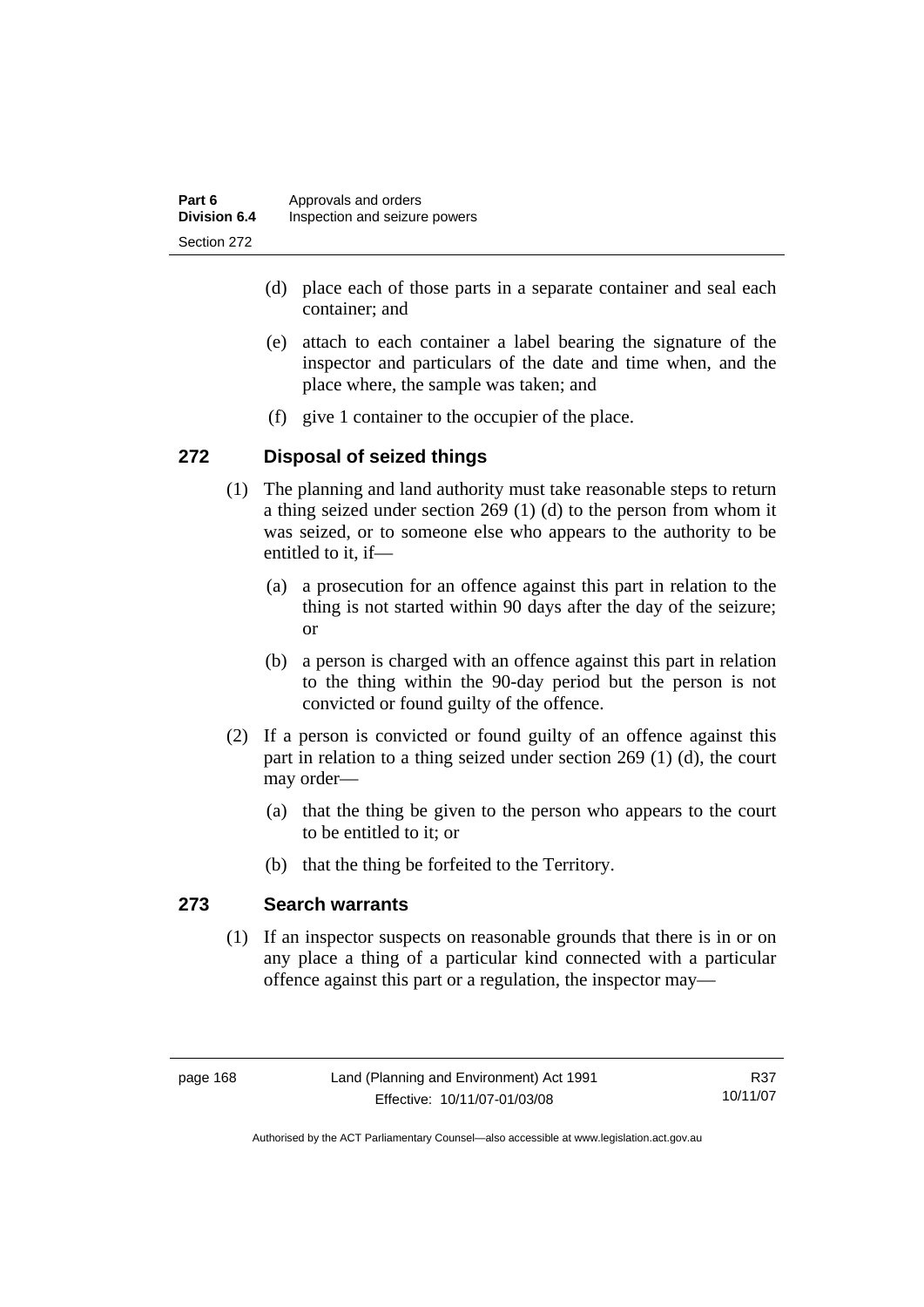- (a) lay before a magistrate an information on oath setting out those grounds; and
- (b) apply for the issue of a warrant to search the place for things of that kind.
- (2) If an application is made under subsection (1) for a warrant to search a place, a magistrate may, subject to subsection (3), issue a warrant authorising an inspector named in the warrant, with the assistance and by the force that is necessary and reasonable—
	- (a) to enter the place; and
	- (b) to ascertain whether or not a controlled activity is being conducted in or on the place; and
	- (c) to search the place for things of the kind specified in the warrant; and
	- (d) to seize anything found in the course of the search that the inspector believes on reasonable grounds to be a thing of that kind connected with the relevant offence.
- (3) A magistrate shall not issue a warrant under subsection (2) unless—
	- (a) the informant or another person has given the magistrate, either orally or by affidavit, any further information that the magistrate requires about the grounds on which the issue of the warrant is being sought; and
	- (b) the magistrate is satisfied that there are reasonable grounds for issuing the warrant.
- (4) A warrant must—
	- (a) state the purpose for which it is issued; and
	- (b) specify the nature of the relevant offence; and
	- (c) specify particular hours during which the entry is authorised, or state that the entry is authorised at any time of the day or night; and

| R37      | Land (Planning and Environment) Act 1991 | page 169 |
|----------|------------------------------------------|----------|
| 10/11/07 | Effective: 10/11/07-01/03/08             |          |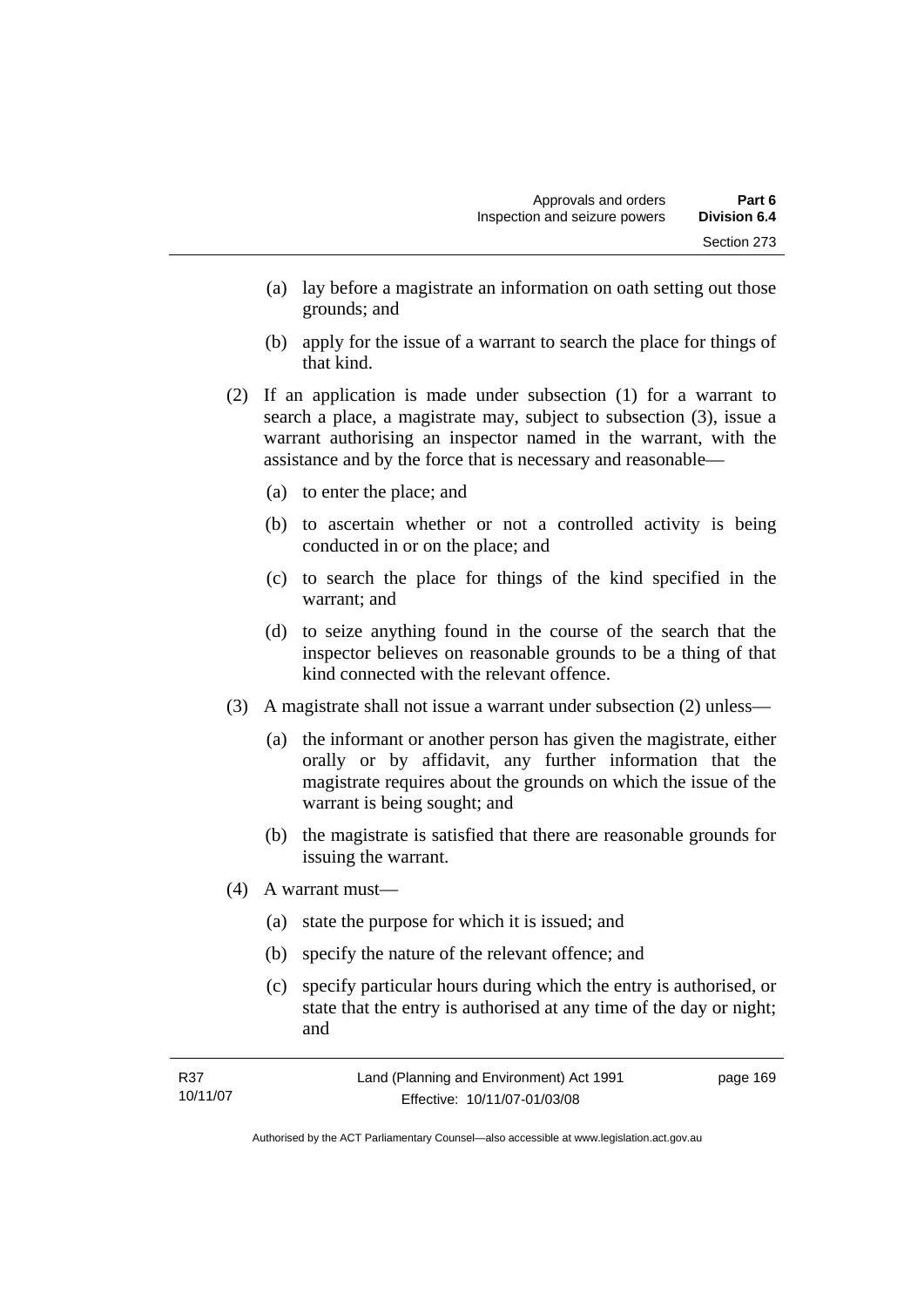| Part 6       | Approvals and orders |
|--------------|----------------------|
| Division 6.6 | Miscellaneous        |
| Section 275  |                      |

- (d) include a description of the kinds of things in relation to which the powers under the warrant may be exercised; and
- (e) specify the date (not later than 28 days after the date of issue of the warrant) when the warrant ceases to have effect.

## **Division 6.6 Miscellaneous**

## **Subdivision 6.6.1 Review of decisions**

### **275 AAT review—general**

- (1) A person whose interests are affected by a decision mentioned in schedule 4, part 4.1, column 4 may apply to the AAT for review of the decision.
- (2) However, only the applicant for an approval may apply to the AAT for review of a decision giving the approval subject to a condition under either of the following sections:
	- (a) section 245 (Conditional approvals);
	- (b) section 246A (Reconsideration of decisions).
- (3) The heritage council may also apply to the AAT for review of a decision mentioned in subsection (1) or (2).
- (4) A person who makes a decision mentioned in subsection (1) must give written notice of the decision to—
	- (a) for a decision mentioned in subsection (2)—the applicant for the approval; and
	- (b) for any other decision—the people whose interests the person believes are affected by the decision; and
	- (c) for a decision on an application relating to a place registered, or nominated for provisional registration, under the *Heritage Act 2004*—the heritage council.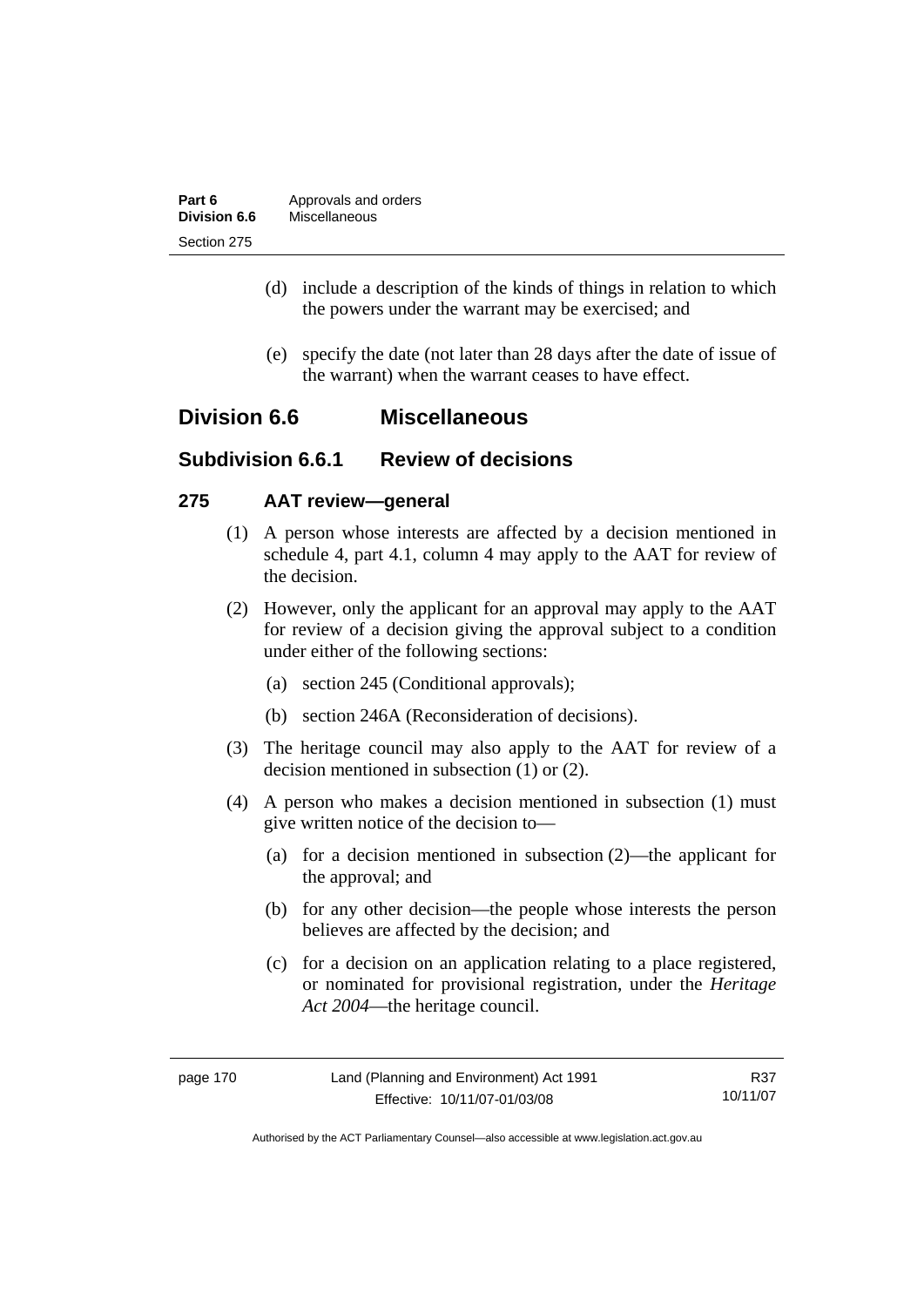- (5) The notice under subsection (4) must comply with the requirements of the code of practice in force under the *Administrative Appeals Tribunal Act 1989*, section 25B (1).
- (6) This section—
	- (a) applies in relation to a decision mentioned in subsection (2) made on or after the day this subsection commences; and
	- (b) as in force on the day this subsection commences, is taken to apply, and always to have applied, in relation to a decision mentioned in subsection (2) made before the day this subsection commences.
- (7) Subsection (6) is a law to which the Legislation Act, section 88 (Repeal does not end effect of transitional laws etc) applies.
- (8) Subsections (6) and (7) and this subsection expire 1 year after the day this subsection commences.

## **275A Approvals subject to entity's satisfaction**

- (1) This section applies if—
	- (a) an approval given to a person contains a condition that a development is to be carried out to the satisfaction of an entity mentioned in the approval; and
	- (b) the entity decides that the development has not been carried out to its satisfaction.
	- *Note* Section 245 (3) (a) allows a relevant authority to impose a condition of the kind mentioned in s (1) (a).
- (2) The entity must give the person written notice of the decision.
- (3) The notice must be in accordance with the requirements of the code of practice in force under the *Administrative Appeals Tribunal Act 1989*, section 25B (1).
- (4) A person whose interests are affected by a decision mentioned in subsection (1) (b) may apply to the AAT for review of the decision.

| R37      | Land (Planning and Environment) Act 1991 | page 171 |
|----------|------------------------------------------|----------|
| 10/11/07 | Effective: 10/11/07-01/03/08             |          |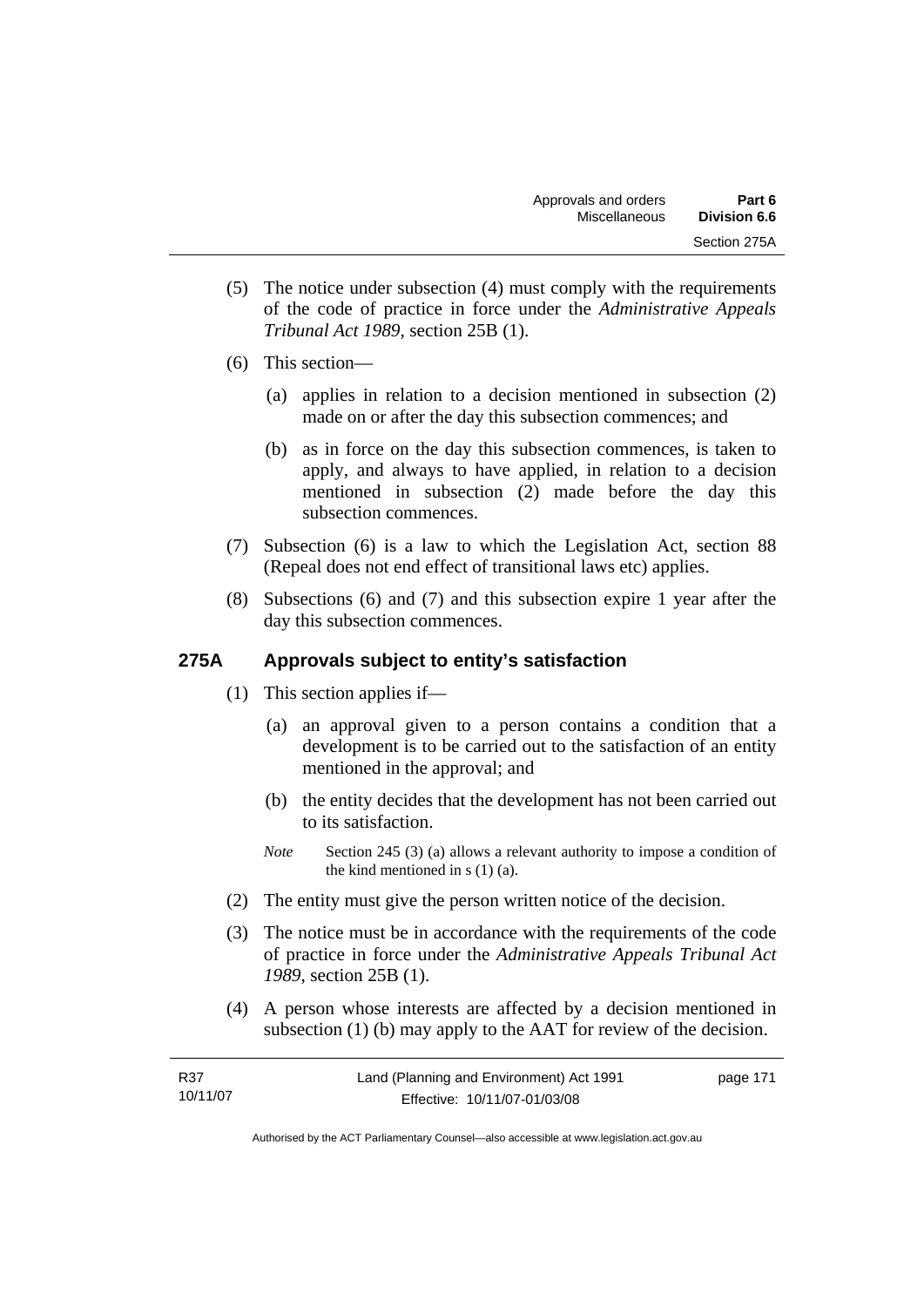## **276 Review of decisions—objectors and third parties to approvals**

- (1) A person who is qualified under subsection (2) may apply to the AAT for review of a decision of the relevant authority to—
	- (a) approve an application under section 230 or section 246A; or
	- (b) include a condition in an approval.
	- *Note* Section 245 deals with inclusion of conditions.
- (2) A person is qualified to make an application under subsection (1) if—
	- (a) the person objected to the grant of the approval of the relevant application to undertake development under section 237; or
	- (b) the AAT is satisfied that the person had reasonable grounds for not objecting within the prescribed period.
- (3) An application under subsection (1) must be made within 4 weeks after the day the person was notified of the decision.
- (4) A notice given under section 243 to a person who objected under section 237 must be in accordance with the requirements of the code of practice in force under the *Administrative Appeals Tribunal Act 1989*, section 25B (1)*.*
- (5) At the hearing of a proceeding before the administrative appeals tribunal, the tribunal must have regard to—
	- (a) any decisions or recommendations of a committee of the Legislative Assembly in relation to; and
	- (b) any environmental impact statement made, or inquiry conducted into;

a matter that is in issue in the hearing.

(6) In this section:

*person* includes an unincorporated association.

| page 172 | Land (Planning and Environment) Act 1991 | R37      |
|----------|------------------------------------------|----------|
|          | Effective: 10/11/07-01/03/08             | 10/11/07 |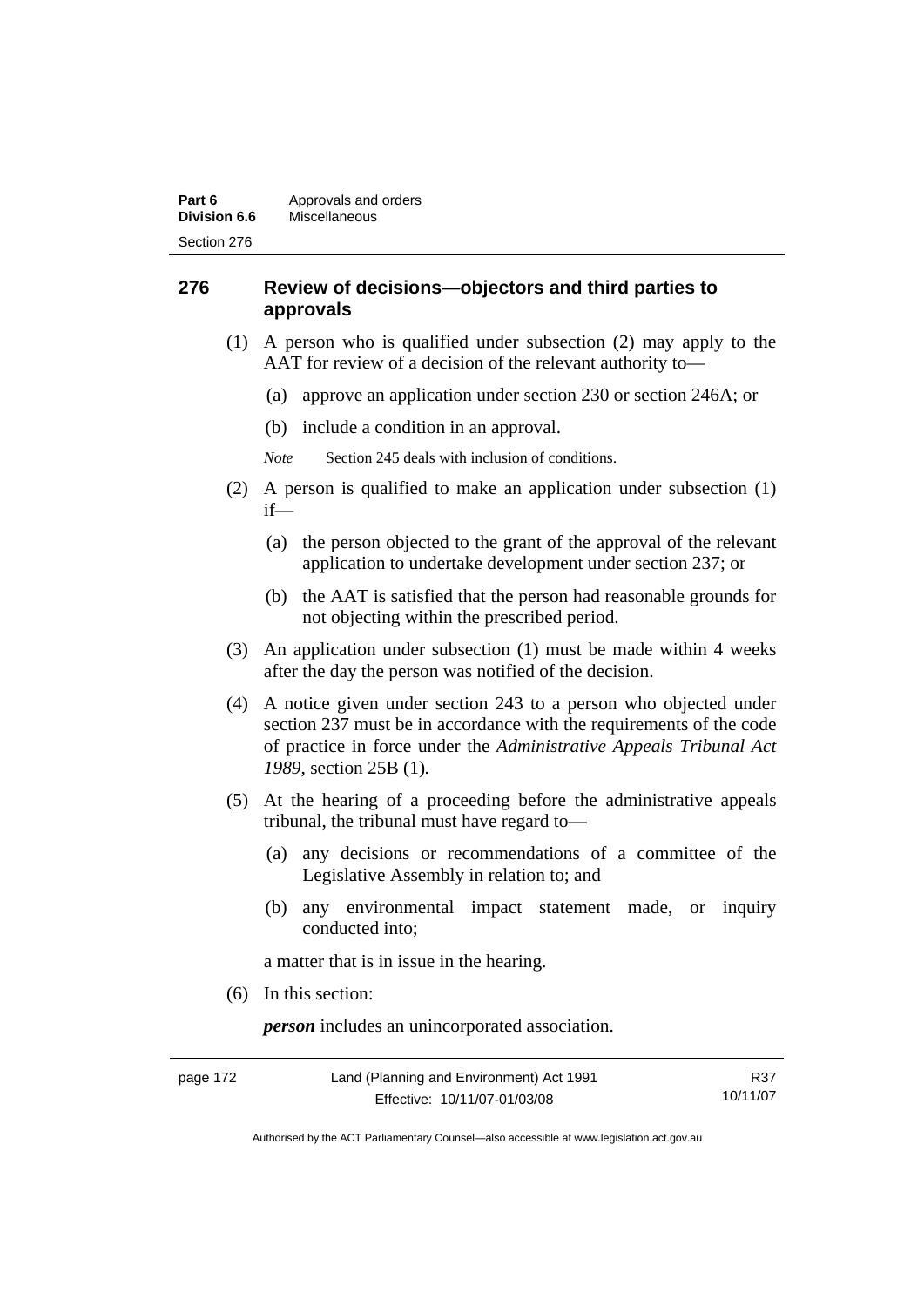(7) For this section, an organisation or association of people, whether incorporated or not, must be taken to have interests that are affected by a decision if the decision relates to a matter included in the objects or purposes of the organisation or association.

## **277 Review of decisions—orders and prohibition notices**

- (1) Application may be made to the administrative appeals tribunal for review of a decision of the planning and land authority—
	- (a) to make an order under section 254A (2) (Decision on application to planning and land authority for order) or section 256 (2) (Decision on proposed order on planning and land authority's own initiative); or
	- (b) not to make an order under section 254A (2); or
	- (c) to include in an order under section 254A (2) or section 256 (2) a direction of a kind mentioned in section 257 (3); or
	- (d) to refuse, under section 258A (4) (Ending of orders), to revoke an order; or
	- (e) to give a prohibition notice under section 260 (3) (Prohibition notices—making); or
	- (f) to refuse, under section 260B (5) (Prohibition notices ending), to revoke a prohibition notice.
- (2) A notice given by the planning and land authority to a person in accordance with section  $257A$  (a), (b), (c) or (f) (Notice of making of orders) must be in accordance with the requirements of the code of practice under the *Administrative Appeals Tribunal Act 1989*, section 25B (1).

### **278 Notification of objectors**

 (1) This section applies in relation to a decision mentioned in schedule 4, part 4.1.

page 173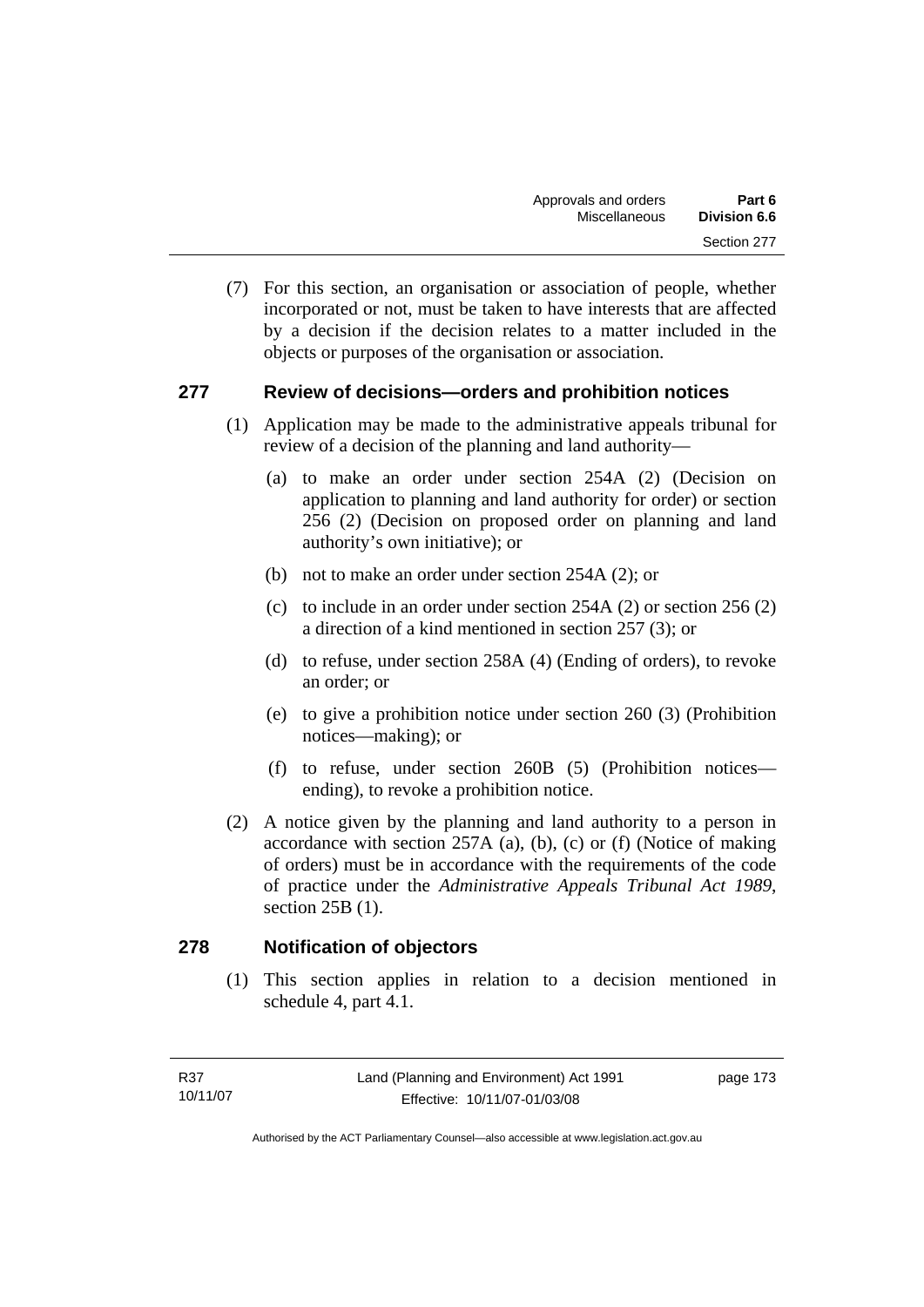| Part 6       | Approvals and orders |
|--------------|----------------------|
| Division 6.6 | Miscellaneous        |
| Section 279  |                      |

- (2) The person who made the decision must, as soon as practicable, tell each person who, under section 237, objected to the application in relation to which the decision was made, in writing, about the application to the tribunal.
- (3) A notice under subsection (1) must include a statement to the effect that the person to whom it is given is entitled, on application to the administrative appeals tribunal, to be made a party to the proceedings for the review.
- (4) In this section:

*applicant* means—

- (a) for a decision mentioned in schedule 4, part 4.1, items 1 to 7 the applicant for the decision; or
- (b) for a decision mentioned in schedule 4, part 4.1 item 8—the person to whom the approval was granted.

## **279 Application for review by objectors—notification to applicants**

- (1) If an objector makes an application under section 276 for the review of a decision, the objector must, at the same time, give notice to the person who made the application for approval of the decision in relation to which the objector has applied for review.
- (2) A notice under subsection (1) must include a statement to the effect that the person to whom it is given is entitled, on application to the administrative appeals tribunal, to be made a party to the proceedings for the review.
- (3) In subsection (1):

*objector* means a person mentioned in section 276 (2).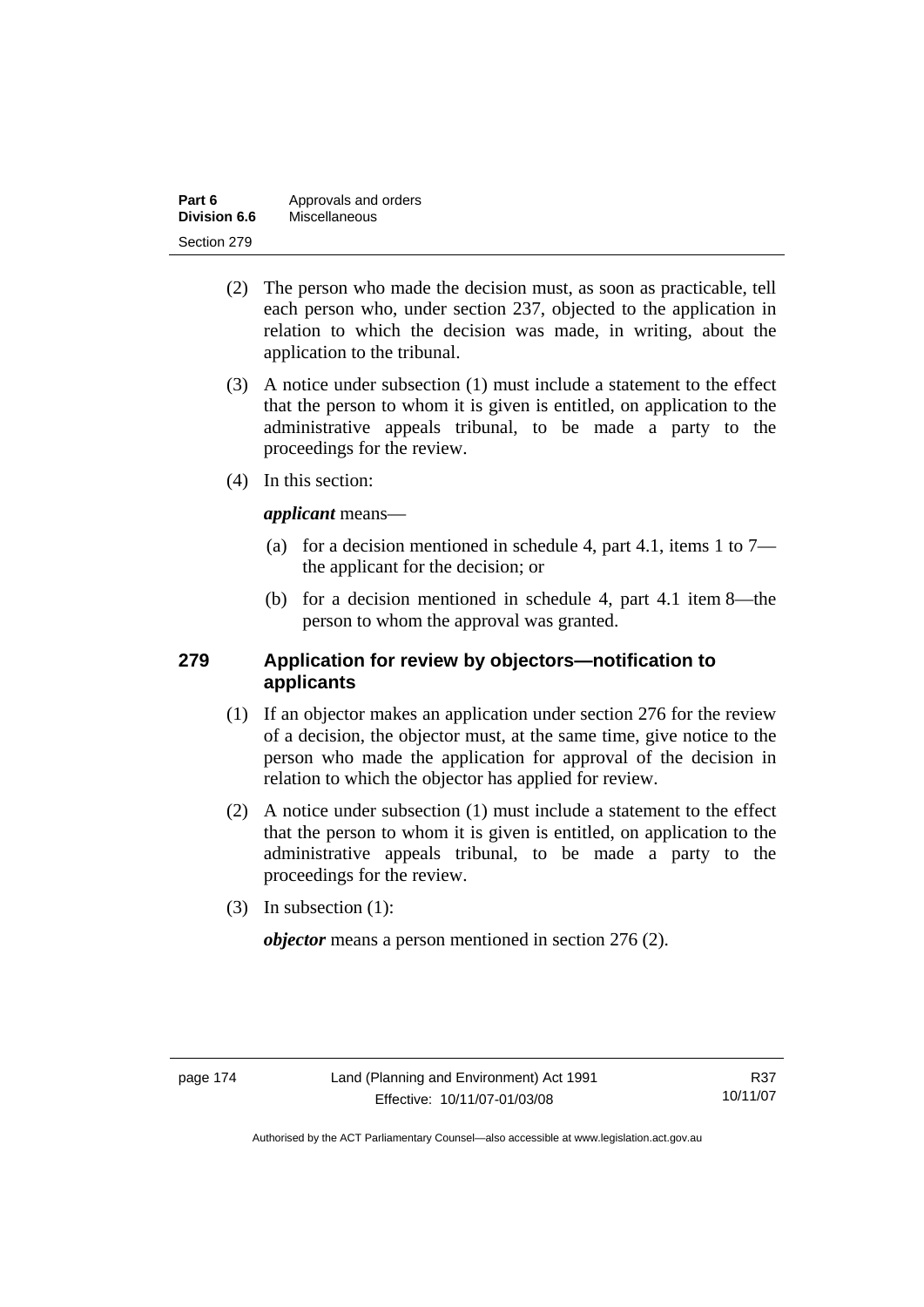## **279A Challenge to validity of certain decisions**

- (1) The validity of a decision made by the Minister on an application to which section 229B (6) applies may not be questioned in any legal proceedings except those begun within 28 days after the date of the decision.
- (2) In this section:

*legal proceedings* does not include an application to the administrative appeals tribunal.

## **Subdivision 6.6.2 General**

### **282 Regulations for pt 6**

- (1) A regulation may make provision for—
	- (a) the lodging of applications; and
	- (b) the form and conditions of a bond mentioned in section 245 (3) (f), including the method of calculating the amount of the bond and the conditions of payment under the bond; and
	- (c) the exemption of the Territory or a territory authority from the requirements of all or any of the provisions of this part; and
	- (d) the circumstances, whether generally or in a particular case, in which an exemption under paragraph (c) applies; and
	- (e) exempting development from the application of this part or a provision of this part; and

#### **Examples—par (e) and Legislation Act, s 48**

- 1 exempting a development or class of development, including by reference to stated circumstances or conditions
- 2 exempting development by reference to any matter, including, for example, location, land use, or policy for land use under the territory plan

page 175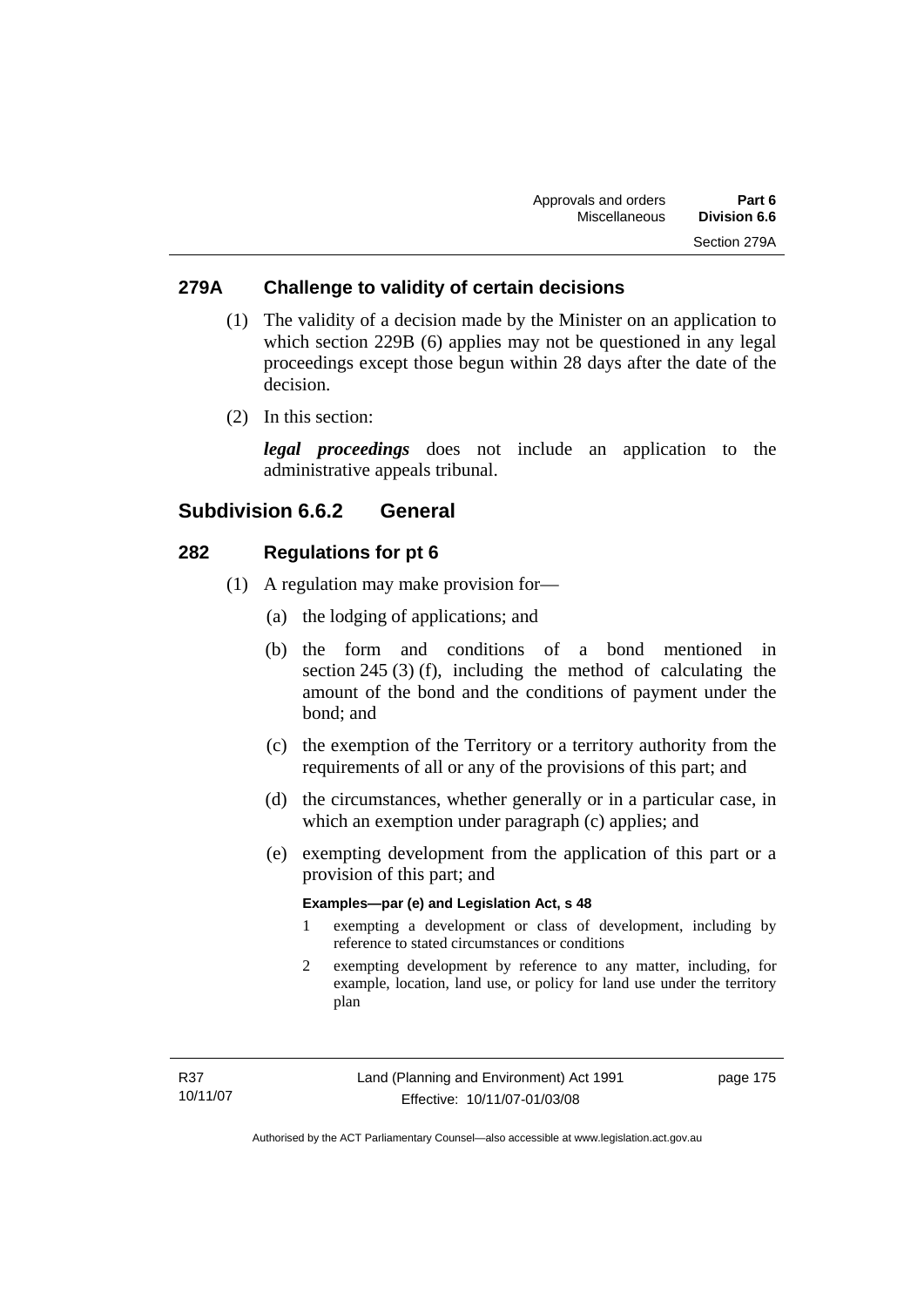| Part 6       | Approvals and orders |
|--------------|----------------------|
| Division 6.6 | Miscellaneous        |
| Section 282  |                      |

- *Note 1* An example is part of the Act, is not exhaustive and may extend, but does not limit, the meaning of the provision in which it appears (see Legislation Act, s 126 and s 132).
- *Note 2* Power given under an Act to make a statutory instrument includes power to make different provision in relation to different matters or different classes of matters, or to make an instrument that applies differently by reference to stated exceptions or factors (see Legislation Act, s 48).
- (f) exempting controlled activity from the application of this part or a provision of this part; and
- (g) the extension of any period within which action is taken by the Minister, the planning and land authority or anyone else, under this part or a regulation.
- (2) A regulation may authorise the Minister to exempt from this part or any provision of this part a development that consists of the erection, fixing or displaying of a sign or advertising material on the land, otherwise than in accordance with a right to do so expressly given by a current licence granted under this Act or a current lease.
- (3) An exemption under a regulation mentioned in subsection (2) is a disallowable instrument.
	- *Note* A disallowable instrument must be notified, and presented to the Legislative Assembly, under the Legislation Act.
- (4) An exemption under subsection (1) or (2) that relates to a development mentioned in subsection (2) may be conditional.
- (5) This section—
	- (a) applies in relation to a regulation made under subsection (1) (e) or (f) on or after the day this subsection commences; and
	- (b) as in force on the day this subsection commences, is taken to apply, and always to have applied, in relation to a regulation made, or purportedly made, under subsection (1) (e) or (f) before the day this subsection commences.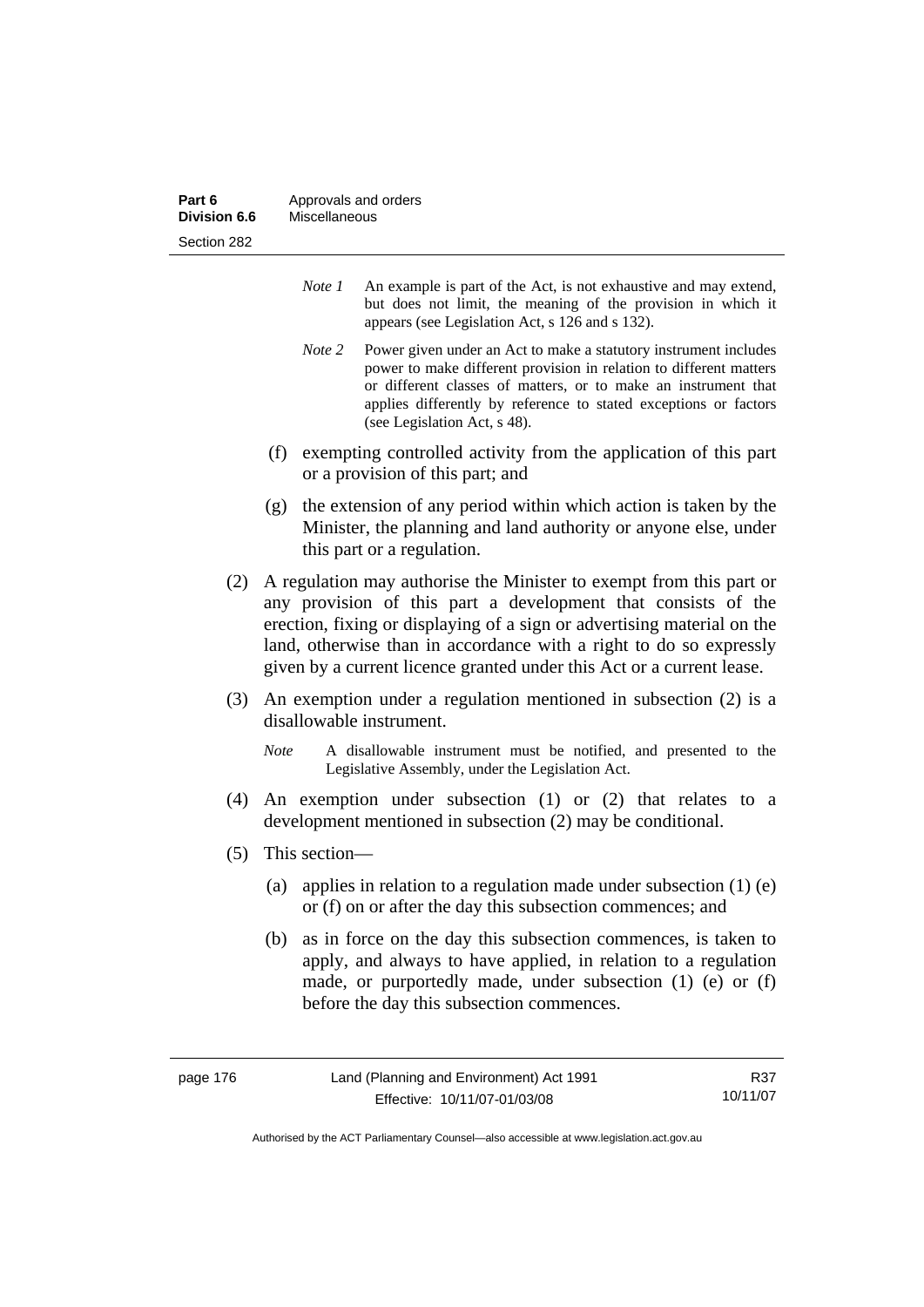| Approvals and orders | Part 6       |
|----------------------|--------------|
| Miscellaneous        | Division 6.6 |
|                      | Section 282  |

- (6) Subsection (5) is a law to which the Legislation Act, section 88 (Repeal does not end effect of transitional laws etc) applies.
- (7) Subsections (5) and (6) and this subsection expire 1 year after the day this subsection commences.

R37 10/11/07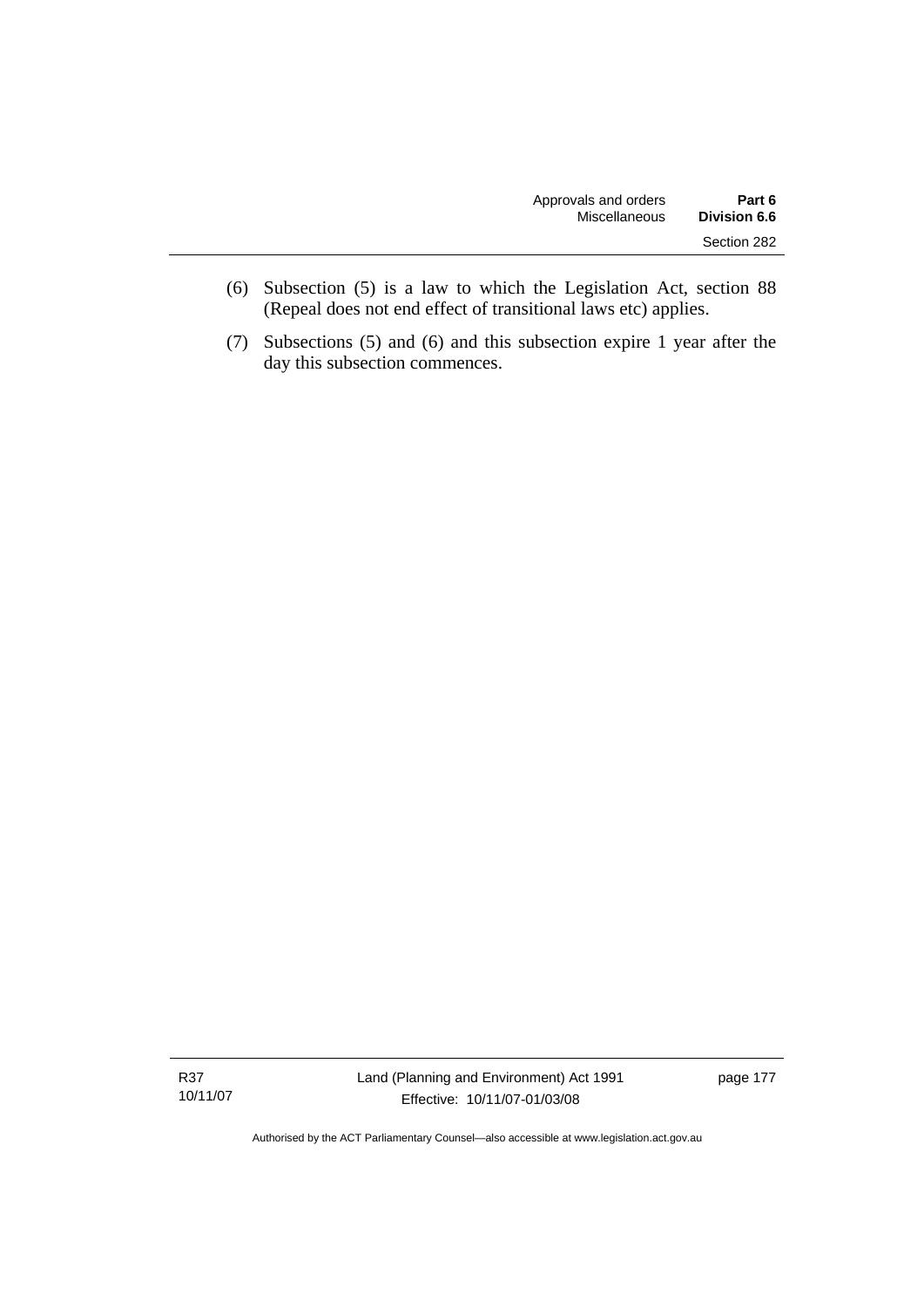#### **Part 7** Administrative appeals

Section 282A

## **Part 7 Administrative appeals**

### **282A AAT review of decisions**

- (1) Application may be made to the AAT for review of the following decisions:
	- (a) a decision mentioned in subsection (3) or (4);
	- (b) a decision mentioned in schedule 4, part 4.2, column 4.
- (2) A person mentioned in schedule 4, part 4.2, column 2, who makes a decision mentioned in column 4 of the item in which the person is mentioned must give written notice to people whose interests the person believes are affected by the decision.
- (3) If the Environment Minister, under section 125 (5), fixes a maximum price for the sale by a proponent of a copy of a draft environmental impact statement, the Environment Minister must give written notice of the decision to the proponent.
- (4) If the conservator decides to vary a land management agreement under a provision of the agreement mentioned in section 186C (3), the conservator must give written notice of the decision to the other party to the agreement.
- (5) A notice under subsection (2), (3) or (4) must comply with the requirements of the code of practice in force under the *Administrative Appeals Tribunal Act 1989*, section 25B (1).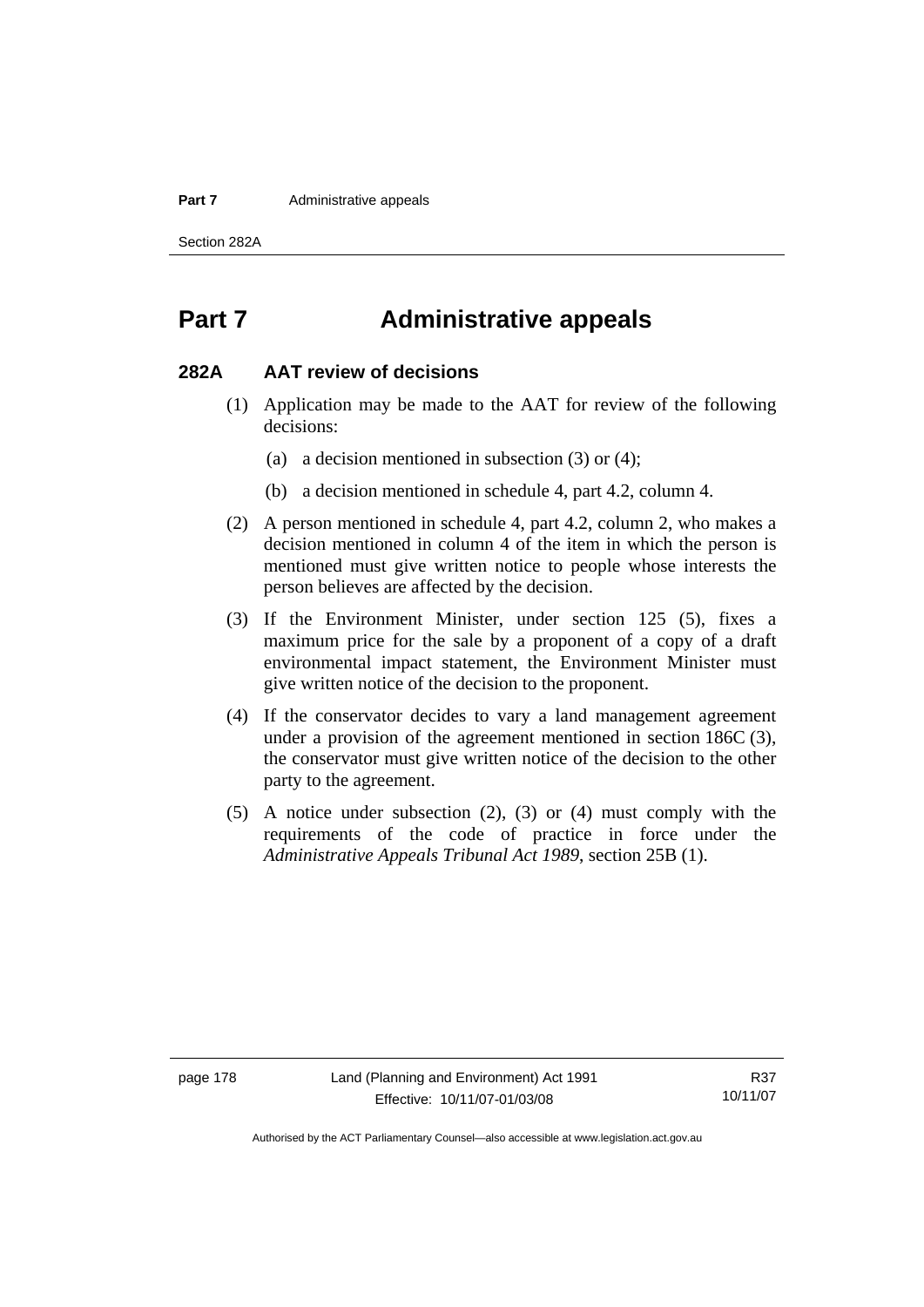## **Part 8 Miscellaneous**

### **283 Delegation by Executive**

The Executive may delegate to a person a function under part 2 (Planning) or part 5 (Land administration), other than a function under the following provisions:

- section 163 (4) (Leases to community organisations)
- section 164 (3) (Special leases)
- section 167 (1) (Eligibility for certain classes of leases).
- *Note* For the making of delegations and the exercise of delegated functions, see the Legislation Act, pt 19.4.

### **284 Power of administrative appeals tribunal and Supreme Court**

If a person appeals, or purports to appeal, under this Act—

- (a) to the administrative appeals tribunal; or
- (b) against a determination or decision of the administrative appeals tribunal to the Supreme Court;

and it appears to the tribunal or court—

- (c) that the appeal, or purported appeal, or the decision, or the purported decision, against which the appeal, or purported appeal, has been brought is affected by a failure to comply with a requirement of this Act; and
- (d) that to exercise the powers given by this section would not be unjust or inequitable;

the tribunal or court may order that, subject to any specified conditions, the requirement concerned be dispensed with to the necessary extent.

page 179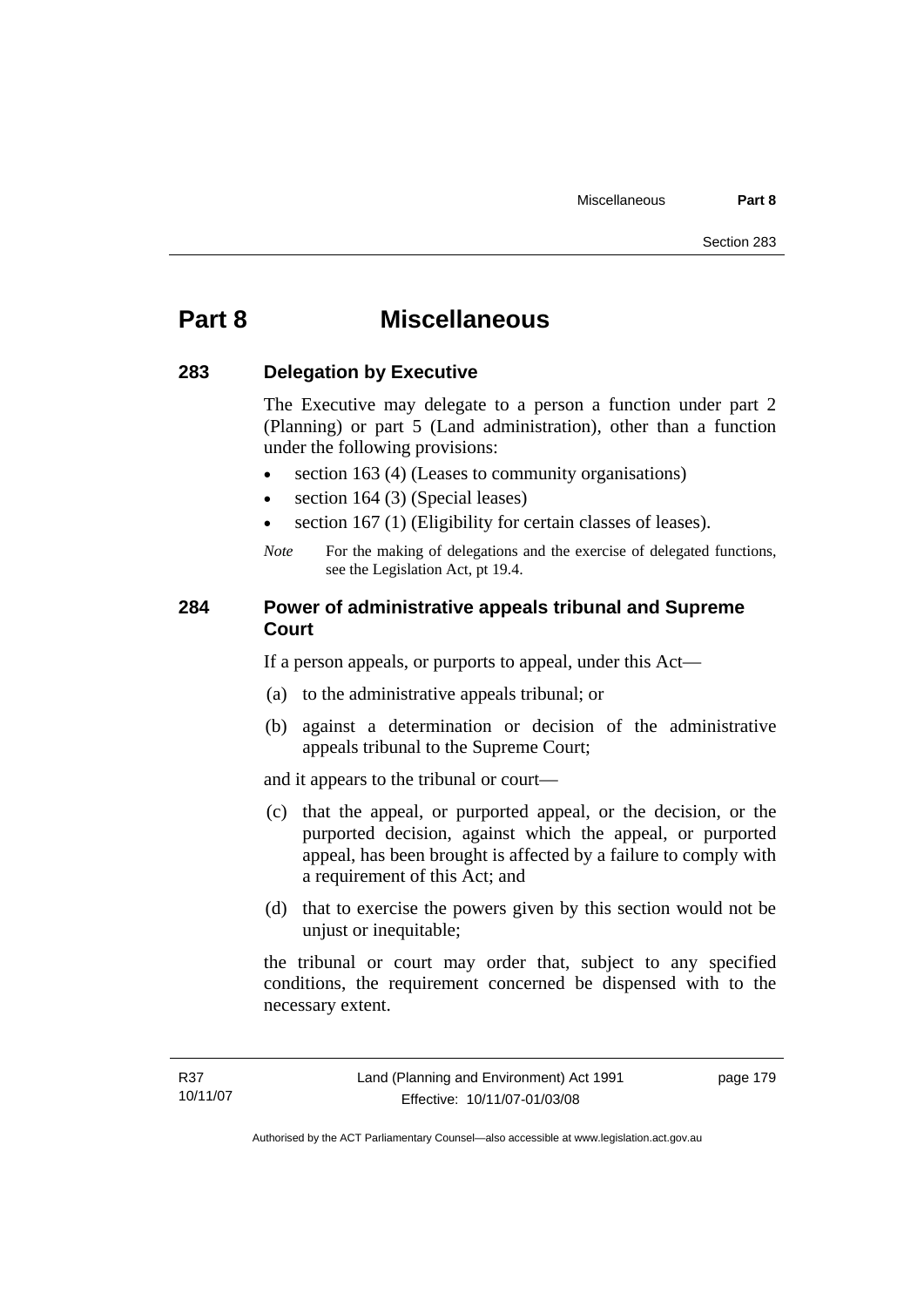#### **Part 8** Miscellaneous

Section 286

## **286 Acts and omissions of representatives**

(1) In this section:

*person* means an individual.

*Note* See the Criminal Code, pt 2.5 for provisions about corporate criminal responsibility.

*representative*, of a person, means an employee or agent of the person.

*state of mind*, of a person, includes—

- (a) the person's knowledge, intention, opinion, belief or purpose; and
- (b) the person's reasons for the intention, opinion, belief or purpose.
- (2) This section applies to a prosecution for any offence against this Act.
- (3) If it is relevant to prove a person's state of mind about an act or omission, it is enough to show—
	- (a) the act was done or omission made by a representative of the person within the scope of the representative's actual or apparent authority; and
	- (b) the representative had the state of mind.
- (4) An act done or omitted to be done on behalf of a person by a representative of the person within the scope of the representative's actual or apparent authority is also taken to have been done or omitted to be done by the person.
- (5) However, subsection (4) does not apply if the person establishes that reasonable precautions were taken and appropriate diligence was exercised to avoid the act or omission.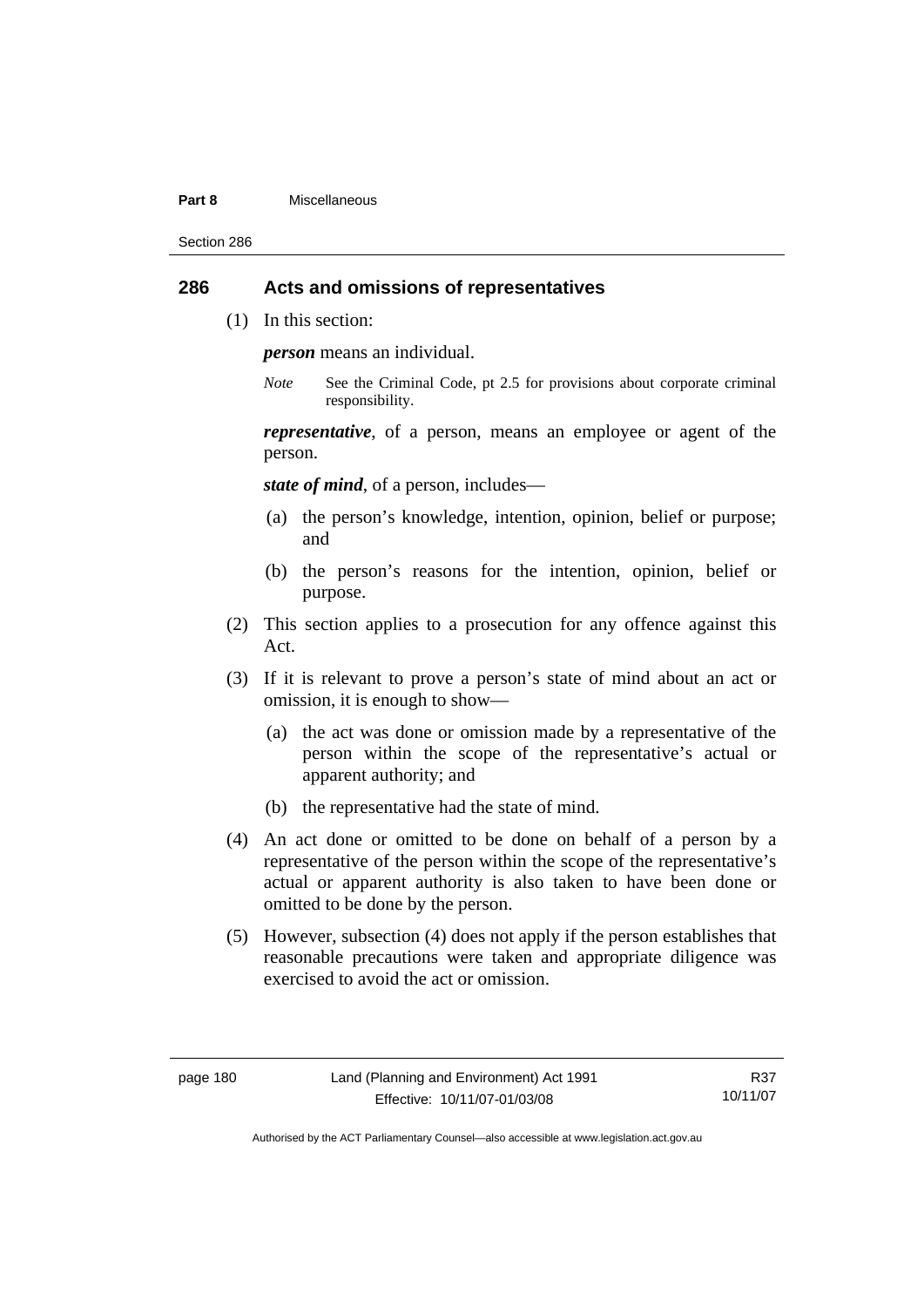(6) A person who is convicted of an offence cannot be punished by imprisonment for the offence if the person would not have been convicted of the offence without subsection (3) or (4).

### **287 Determination of fees**

- (1) The Minister may, in writing, determine fees for this Act.
	- *Note* The Legislation Act contains provisions about the making of determinations and regulations relating to fees (see pt 6.3).
- (2) A determination is a disallowable instrument.
	- *Note* A disallowable instrument must be notified, and presented to the Legislative Assembly, under the Legislation Act.

### **287A Approved forms**

- (1) The Minister may, in writing, approve forms for section 186C (Land management agreements).
- (2) The planning and land authority may approve forms for any other provision of this Act.
- (3) If a form is approved for a particular purpose, the form must be used for that purpose.
	- *Note* For other provisions about forms, see Legislation Act, s 255.
- (4) A form approved for section 186C is a disallowable instrument.
	- *Note* A disallowable instrument must be notified, and presented to the Legislative Assembly, under the Legislation Act.
- (5) A form approved for any other provision is a notifiable instrument.
	- *Note* A notifiable instrument must be notified under the Legislation Act.

### **288 Regulation-making power**

- (1) The Executive may make regulations for this Act.
	- *Note* A regulation must be notified, and presented to the Legislative Assembly, under the Legislation Act.

| R37      | Land (Planning and Environment) Act 1991 | page 181 |
|----------|------------------------------------------|----------|
| 10/11/07 | Effective: 10/11/07-01/03/08             |          |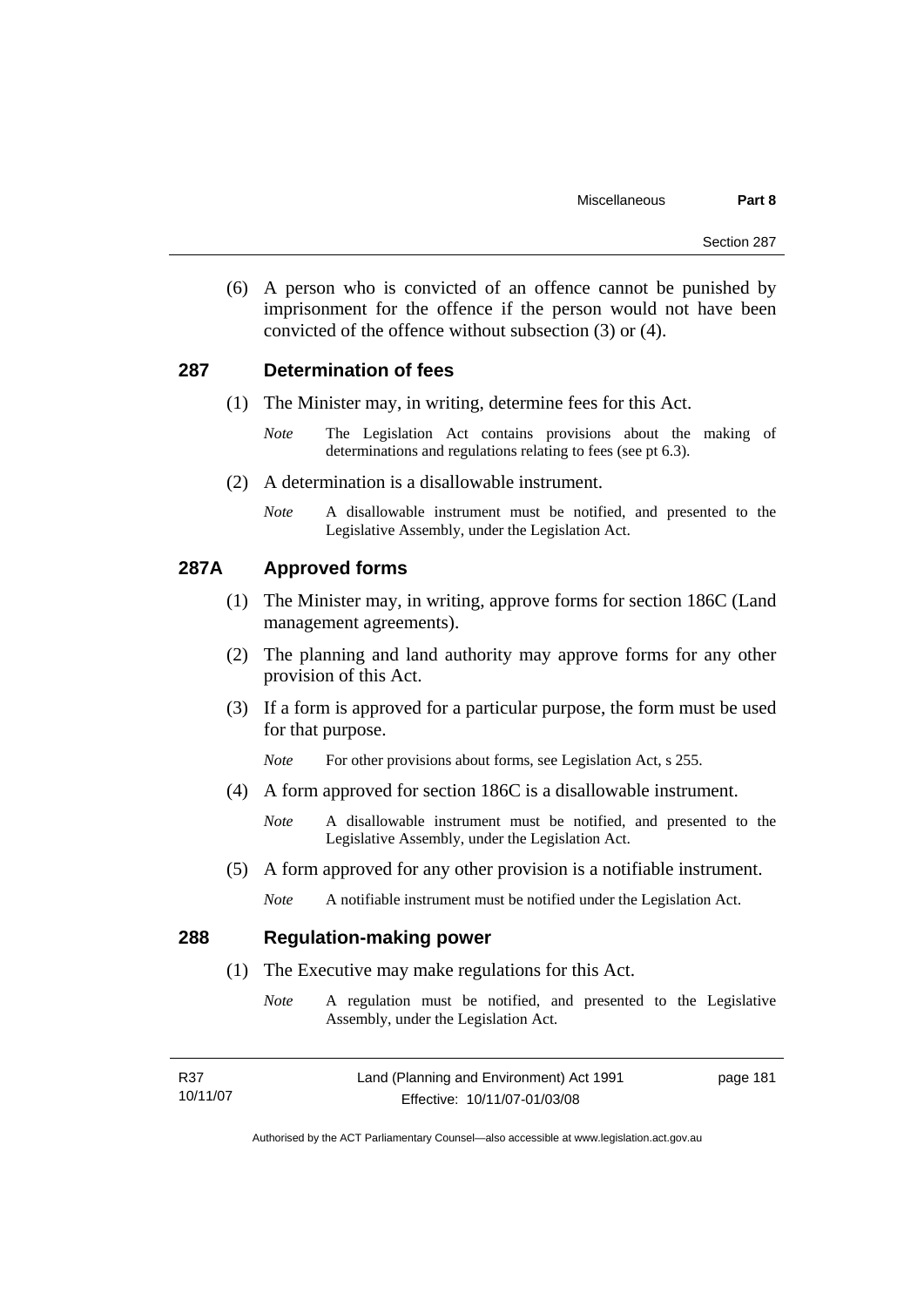#### **Part 8** Miscellaneous

Section 288A

(2) A regulation may prescribe offences for contraventions of a regulation and prescribe maximum penalties of not more than 10 penalty units for offences against a regulation.

### **288A Regulations amending Land (Planning and Environment) Regulation**

- (1) This section applies in relation to the following regulations:
	- (a) the *Land (Planning and Environment) Amendment Regulation 2006 (No 2)* SL2006-13;
	- (b) any other regulation made, or purportedly made, under section 282 (1) (e) or (f) before the day section  $282(5)$ commences.
- (2) The regulation is taken, for all purposes, always to have been validly made under this Act.
- (3) This section is a law to which the Legislation Act, section 88 (Repeal does not end effect of transitional laws etc) applies.
- (4) This section expires 1 year after the day it commences.

## **288B Amendments of Land (Planning and Environment) Regulation by Land (Planning and Environment) Legislation Amendment Act**

- (1) This section applies in relation to the amendments of the *Land (Planning and Environment) Regulation 1992* by the *Land (Planning and Environment) Legislation Amendment Act 2007*.
- (2) The amendments—
	- (a) have effect on and after the day this section commences; and
	- (b) are taken, for all purposes, to have effect, and always to have had effect, before the day this section commences.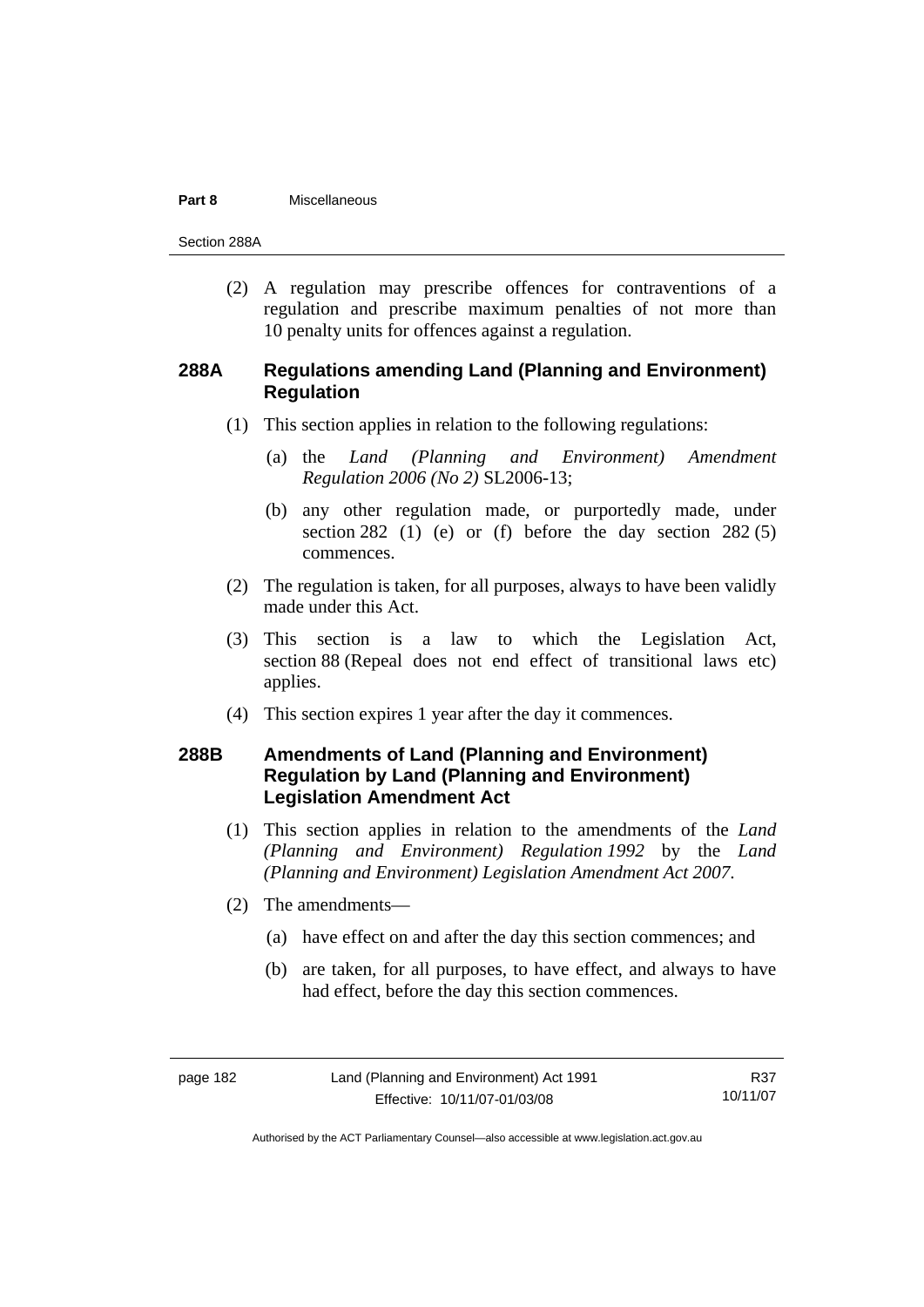- (3) This section is a law to which the Legislation Act, section 88 (Repeal does not end effect of transitional laws etc) applies.
- (4) This section expires 1 year after the day it commences.

R37 10/11/07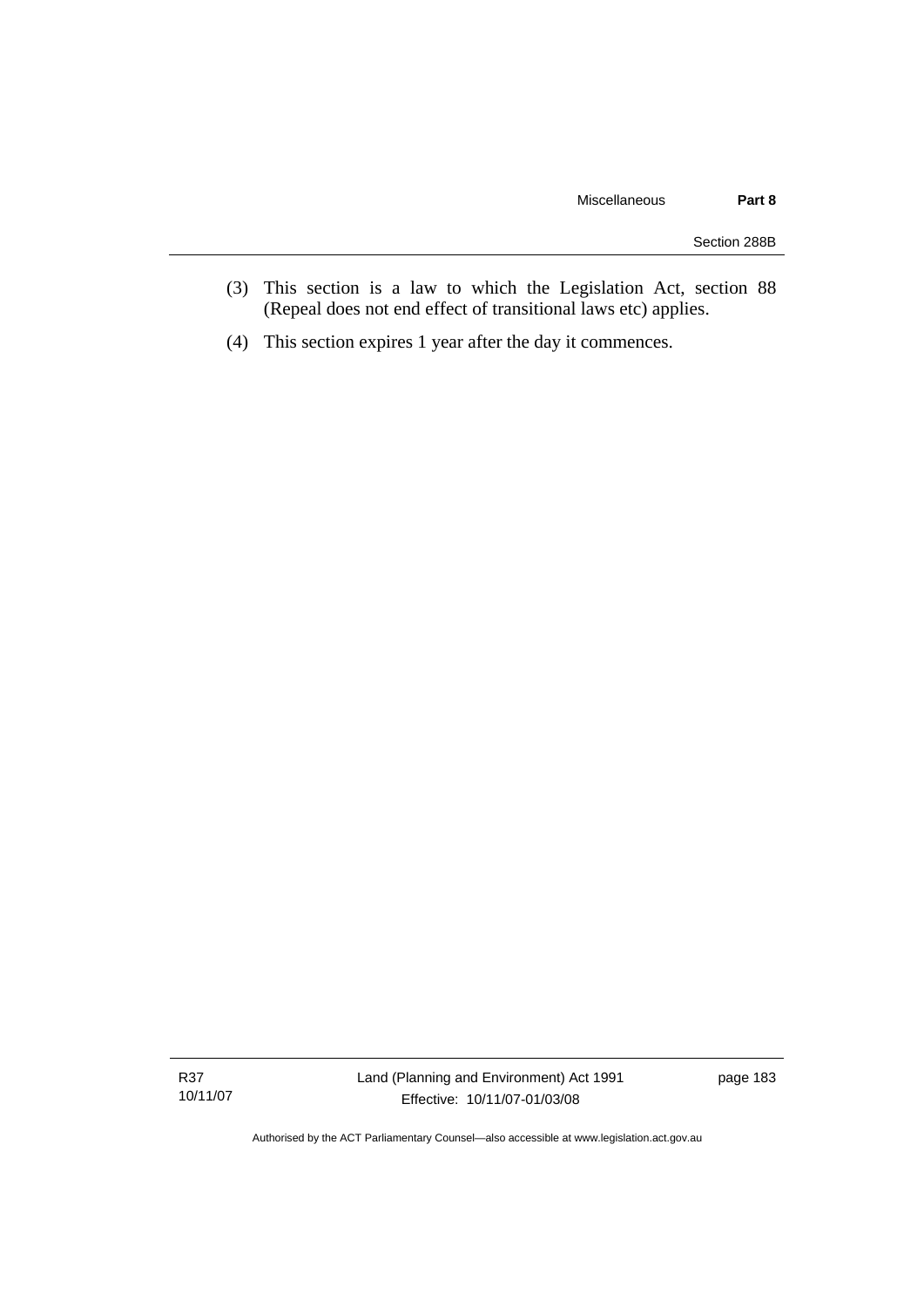#### **Part 9 Transitional**

Section 289

## **Part 9 Transitional**

### **289 Status of leases and licences**

- (1) Subject to section 290, a lease or licence granted or continued, or purported to have been granted or continued, under a repealed Act and in force immediately before 2 April 1992 is taken, on and after that day, to have been granted under this Act.
- (2) In this section:

*repealed Act* means any of the following Acts:

- (a) the *Leases Act 1918* No 2;
- (b) the *Leases (Special Purposes) Act 1925* No 11;
- (c) the *City Area Leases Act 1936* No 31.

### **290 Continued application of certain repealed Acts and provisions**

- (1) Despite the repeal of the *Australian National University (Leases) Act 1967*, that Act continues to apply in relation to a lease granted under, or continued in force by, that Act and in force immediately before 2 April 1992.
- (2) Despite the repeal of the *Canberra College of Advanced Education (Leases) Act 1977* and subject to subsection (3), that Act continues to apply in relation to a lease granted under that Act and in force immediately before 2 April 1992.
- (3) For subsection (2), the *Canberra College of Advanced Education (Leases) Act 1977*, section 5 is taken to apply as if that section had been amended by omitting 'in perpetuity'.
- (4) Despite the repeal of the *Church Lands Leases Act 1924*, that Act, sections 5, 6, 8 and 10 continue to apply in relation to a lease

R37 10/11/07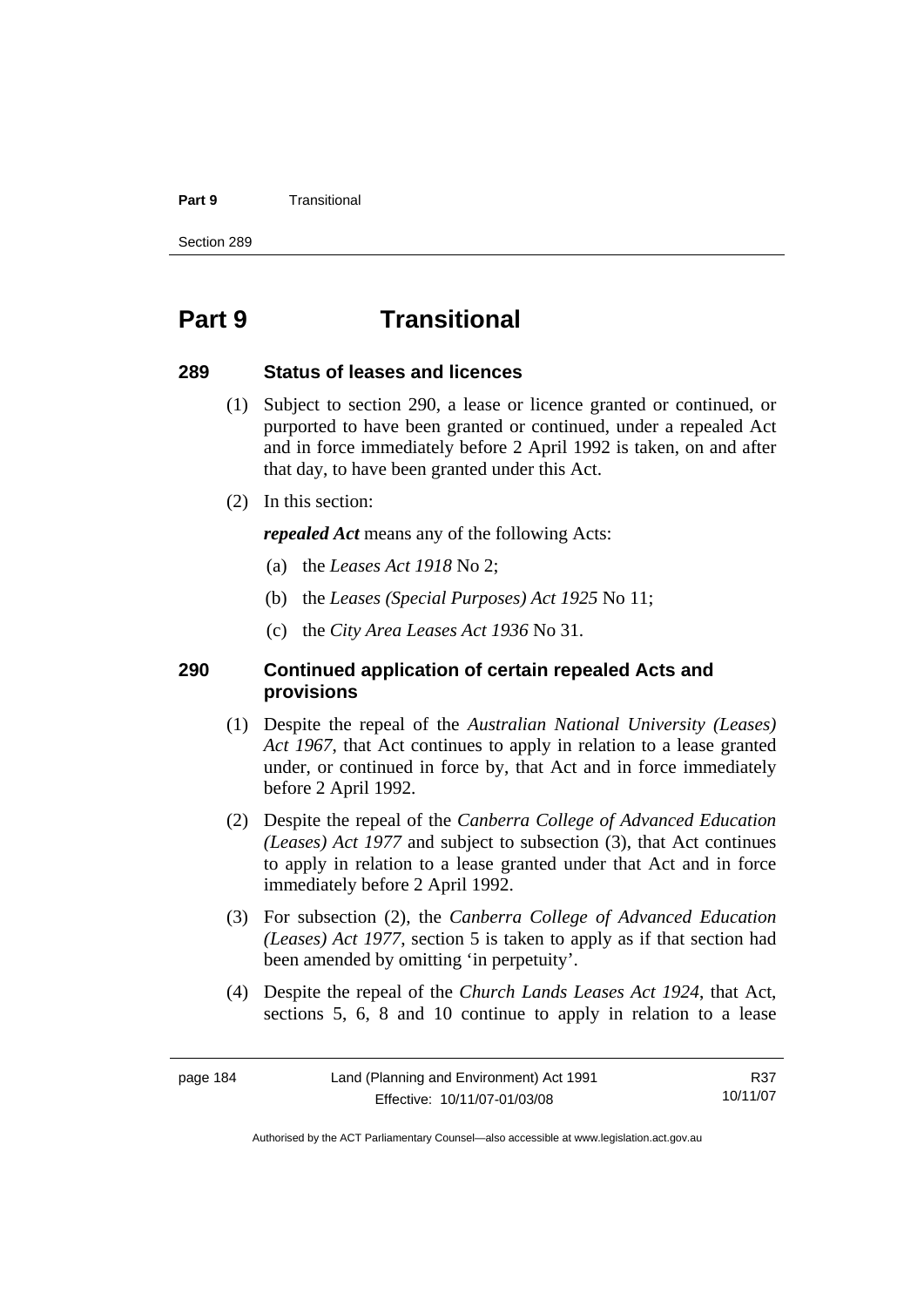granted under that Act and in force immediately before 2 April 1992.

- (5) In a continuing lease, a reference to *improvements* is a reference to improvements other than improvements by way of clearing, draining, grading, filling, excavating or levelling made by the Territory or the Commonwealth or the cost of which the Territory or the Commonwealth has paid.
- (6) Despite the repeal of the *City Area Leases Act 1936*, the following sections of that Act continue to apply:
	- (a) so far as the section relates to a continuing lease in which provision is made for the land comprised in the lease to be used for a purpose specified in that Act, section 8A (1)—section 8A;
	- (b) so far as the section relates to a variation of a continuing lease in relation to which notice under that Act, section 18A of that Act was given before the commencement day—section 18B;
	- (c) so far as the section relates to a continuing lease in relation to which notice under the section was given before the commencement day—section 22;
	- (d) so far as the section relates to a continuing lease specified in that Act, section 28A (1)—section 28A;
	- (e) so far as the section relates to a continuing lease specified in that Act, section 28DA (1)—section 28DA;
	- (f) so far as the section relates to a sublease specified in that Act, section 30A (2) and in force immediately before 2 April 1992—section 30A.
- (7) Despite the repeal of the *Leases (Special Purposes) Act 1925*, that Act, sections 5AC, 5AD, 5A and 5B continue to apply in relation to a lease of territory Land—
	- (a) granted under that Act, section 3 (2) as in force immediately before 11 May 1989; and

page 185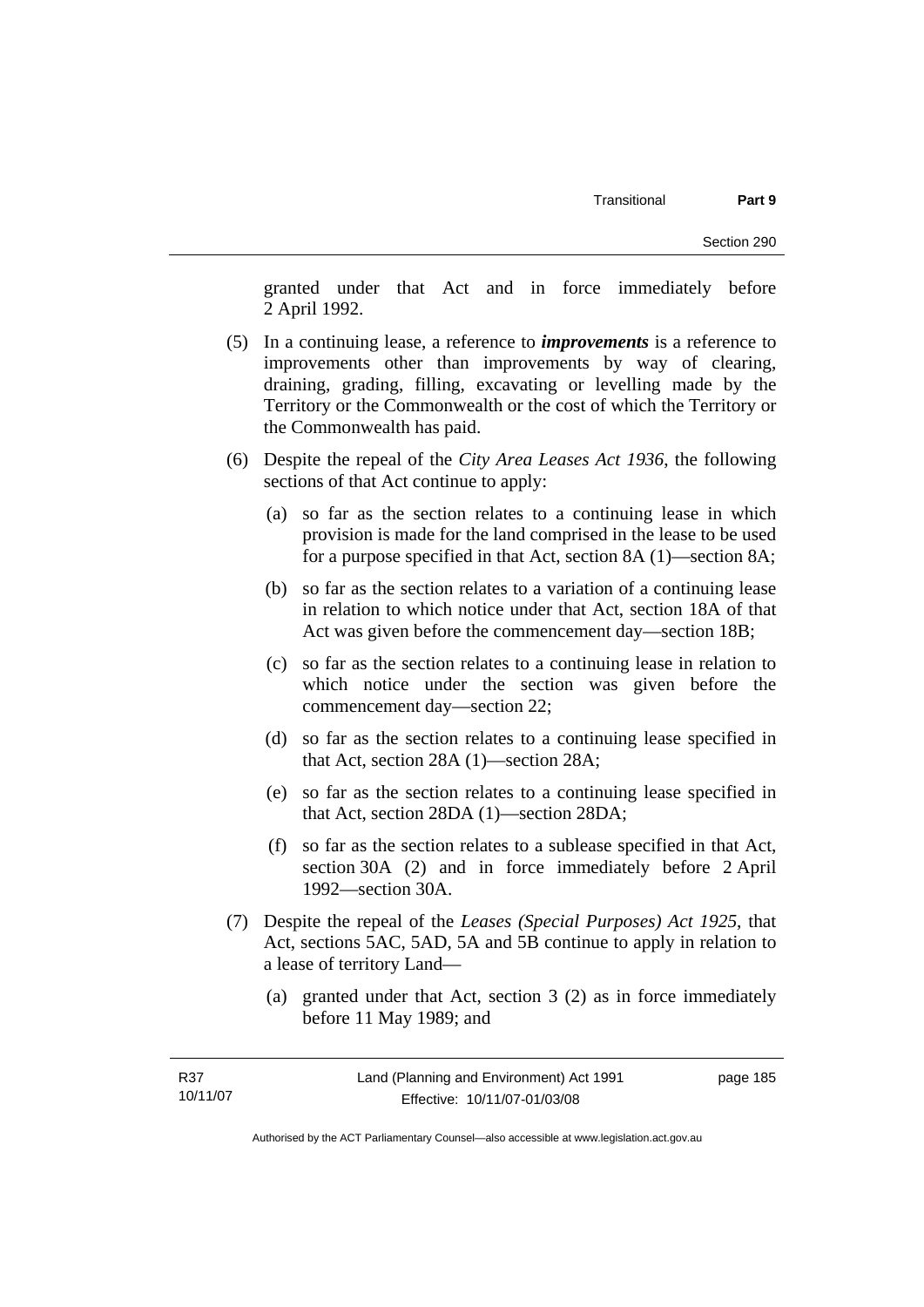#### **Part 9** Transitional

#### Section 291

- (b) in force immediately before 2 April 1992.
- (8) Despite the repeal of the *Leases (Special Purposes) Act 1925*, that Act, section 5BA (6) continues to apply in relation to a lease granted under that Act and in force immediately before 2 April 1992.
- (9) In this section:

*continuing lease* means a lease granted or continued, or purported to have been granted or continued, under the *City Area Leases Act 1936* and to which this Act, section 289 applies.

### **291 Conversion of Commonwealth leases**

- (1) This section applies if—
	- (a) a declaration under the *Australian Capital Territory (Planning and Land Management) Act 1988* (Cwlth), section 27 (1) has been rescinded, revoked, amended or varied and as a consequence land that had been national land has ceased to be national land; and
	- (b) a lease had been granted under a prescribed law over all or part of that land and the lease was in force immediately before the rescission, revocation, amendment or variation of the declaration.
- (2) The lease is taken to have been granted under this Act from the day of the rescission, revocation, amendment or variation of the declaration.
- (3) In this section:

*prescribed law* means any of the following laws:

- (a) the *Leases Ordinance 1918*;
- (b) the *Leases (Special Purposes) Ordinance 1925*;
- (c) the *City Area Leases Ordinance 1936*;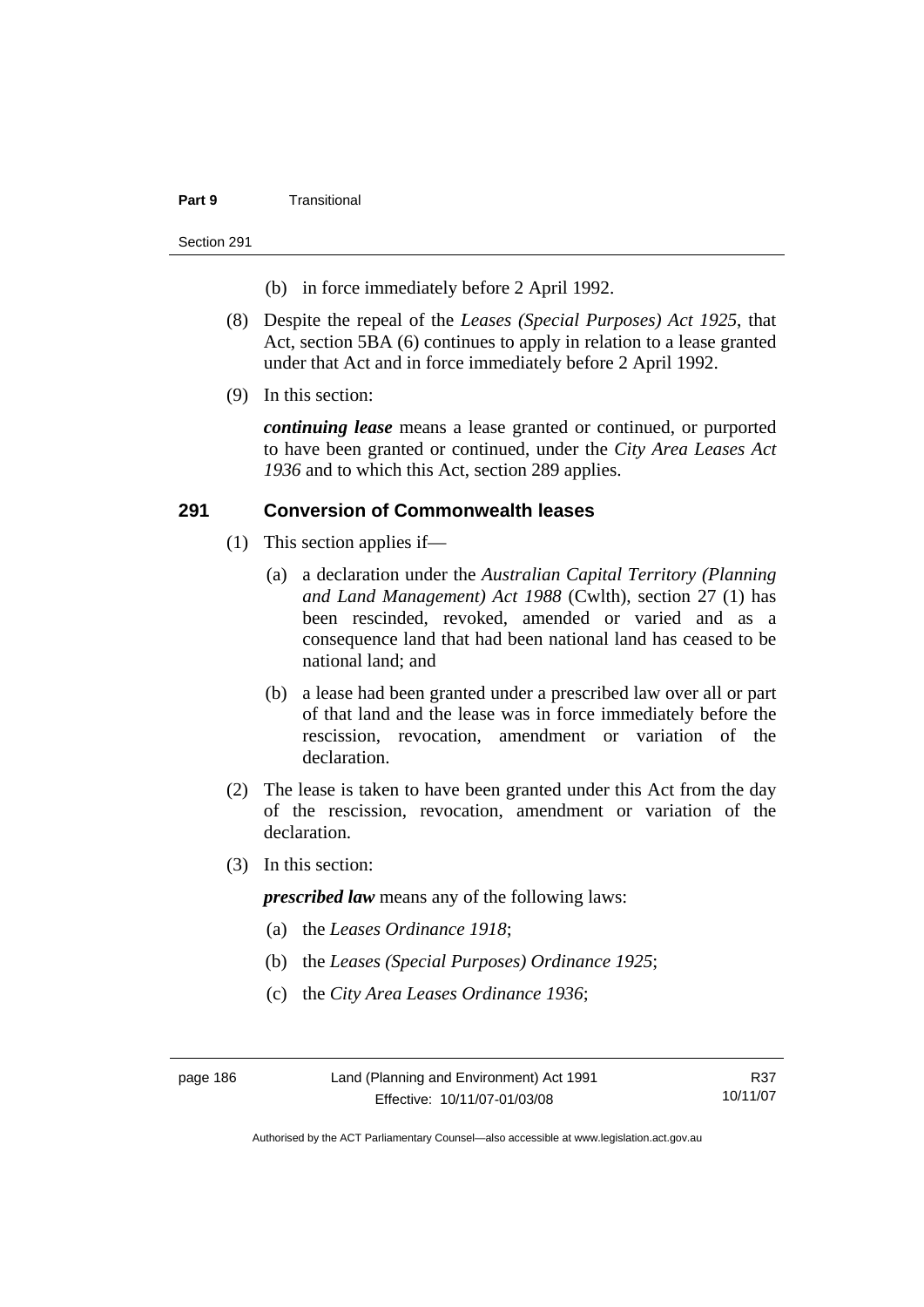(d) the provisions of a law mentioned in paragraph (a), (b) or (c) as in effect under the *National Land Ordinance 1989*.

### **294 Territory plan variation—omission of heritage places register**

- (1) The planning and land authority must, in writing, make amendments of the plan that are necessary or convenient because of the omission of the heritage places register by the *Heritage Act 2004*.
- (2) An instrument under subsection (1) is a disallowable instrument.
	- *Note* A disallowable instrument must be notified, and presented to the Legislative Assembly, under the Legislation Act.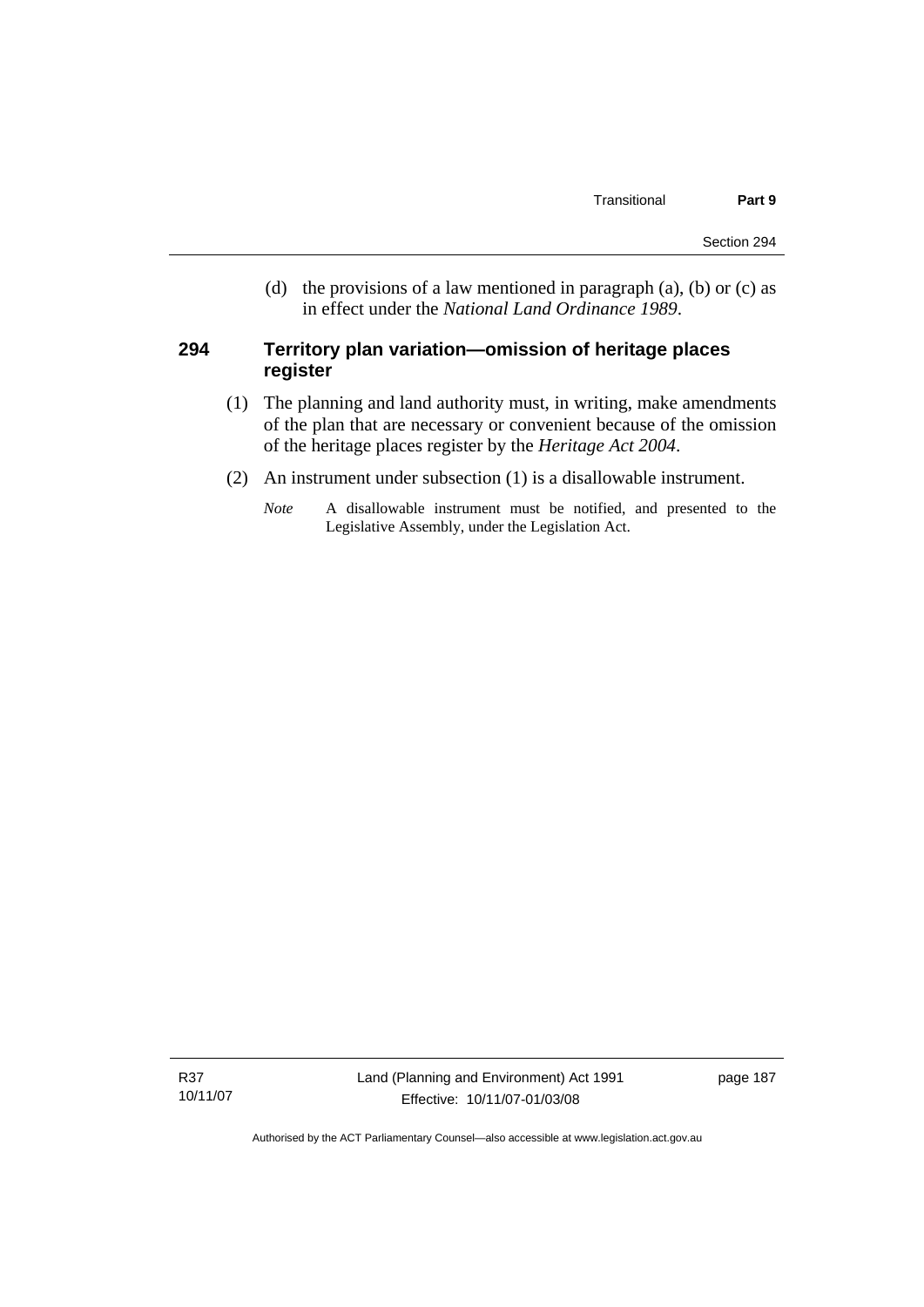# **Schedule 1 Management objectives for public land**

| (see s 195)  |                         |                |                                                                                                                                                                                                                 |
|--------------|-------------------------|----------------|-----------------------------------------------------------------------------------------------------------------------------------------------------------------------------------------------------------------|
| column 1     | column <sub>2</sub>     | column 3       |                                                                                                                                                                                                                 |
| item         | reserve                 |                | management objectives                                                                                                                                                                                           |
| $\mathbf{1}$ | wilderness area         | $\mathbf{1}$   | to conserve the natural<br>environment in a way<br>ensuring that disturbance to<br>that environment is minimal                                                                                                  |
|              |                         | 2              | to provide for the use of the<br>area (other than by vehicles<br>or other mechanised<br>equipment) for recreation by<br>limited numbers of people,<br>to ensure that opportunities<br>for solitude are provided |
| 2            | national park           | 1              | to conserve the natural<br>environment                                                                                                                                                                          |
|              |                         | $\overline{2}$ | to provide for public use of<br>the area for recreation,<br>education and research                                                                                                                              |
| 3            | nature reserve          | 1              | to conserve the natural<br>environment                                                                                                                                                                          |
|              |                         | 2              | to provide for public use of<br>the area for recreation.<br>education and research                                                                                                                              |
| 4            | special purpose reserve | $\mathbf{1}$   | to provide for public and<br>community use of the area<br>for recreation and education                                                                                                                          |

| page 188 |  |  |
|----------|--|--|
|----------|--|--|

Land (Planning and Environment) Act 1991 Effective: 10/11/07-01/03/08

R37 10/11/07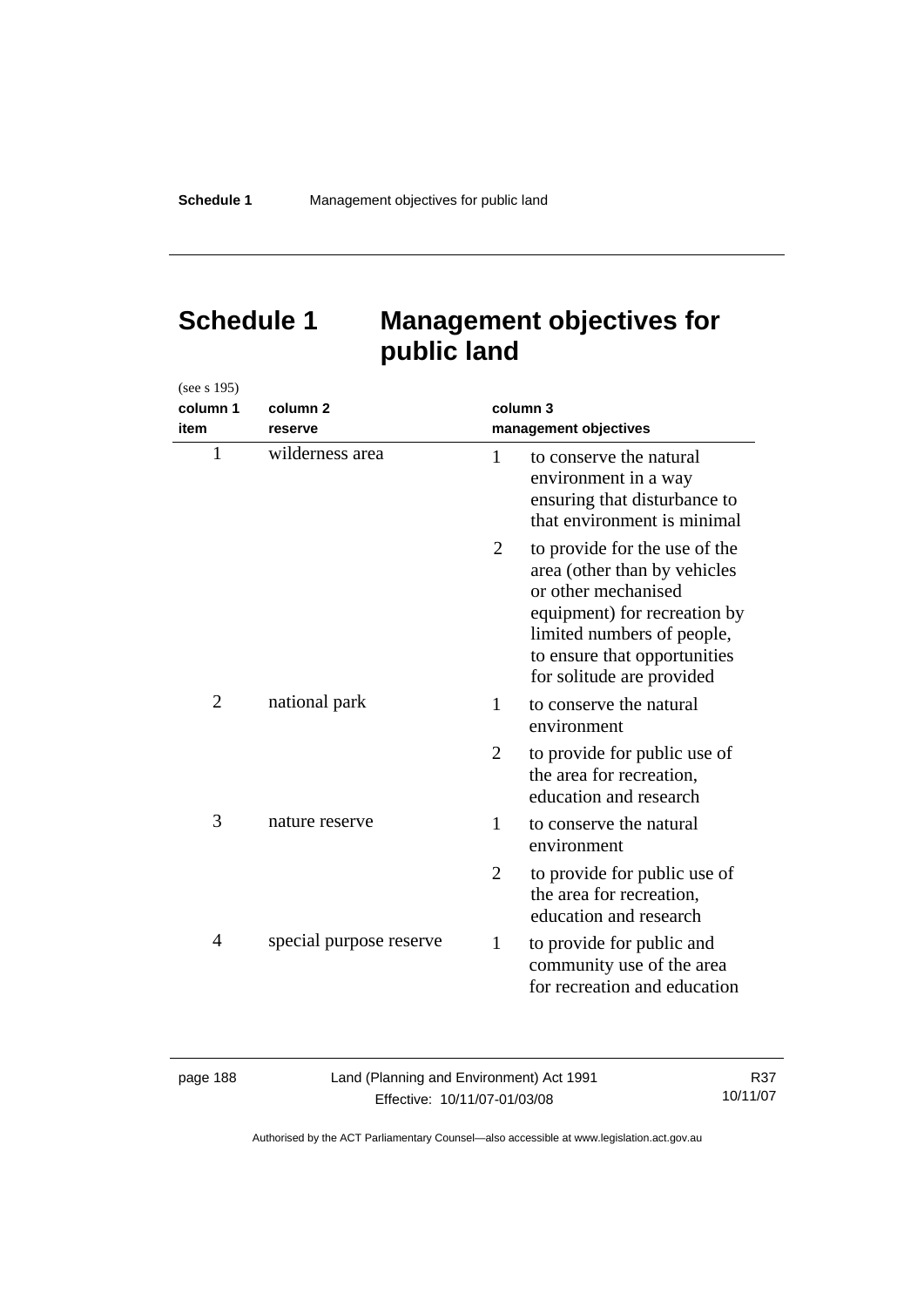## Management objectives for public land **Schedule 1**

| column 1<br>item | column <sub>2</sub><br>reserve | column 3<br>management objectives                                                                                                       |
|------------------|--------------------------------|-----------------------------------------------------------------------------------------------------------------------------------------|
| 5                | cemetery or burial ground      | 1<br>to provide for the interment<br>or cremation of human<br>remains and the interment of<br>the ashes of human remains                |
| 6                | sport and recreation reserve   | 1<br>to provide for public and<br>community use of the area<br>for sport and recreation                                                 |
| 7                | urban open space               | to provide for public and<br>1<br>community use of the area                                                                             |
|                  |                                | 2<br>to develop the area for public<br>and community use                                                                                |
| 8                | lake                           | $\mathbf{1}$<br>to prevent and control floods<br>by providing a reservoir to<br>receive flows from rivers,<br>creeks and urban run-offs |
|                  |                                | 2<br>to prevent and control<br>pollution of waterways                                                                                   |
|                  |                                | 3<br>to provide for public use of<br>the lake for recreation                                                                            |
|                  |                                | to provide a habitat for fauna<br>4<br>and flora                                                                                        |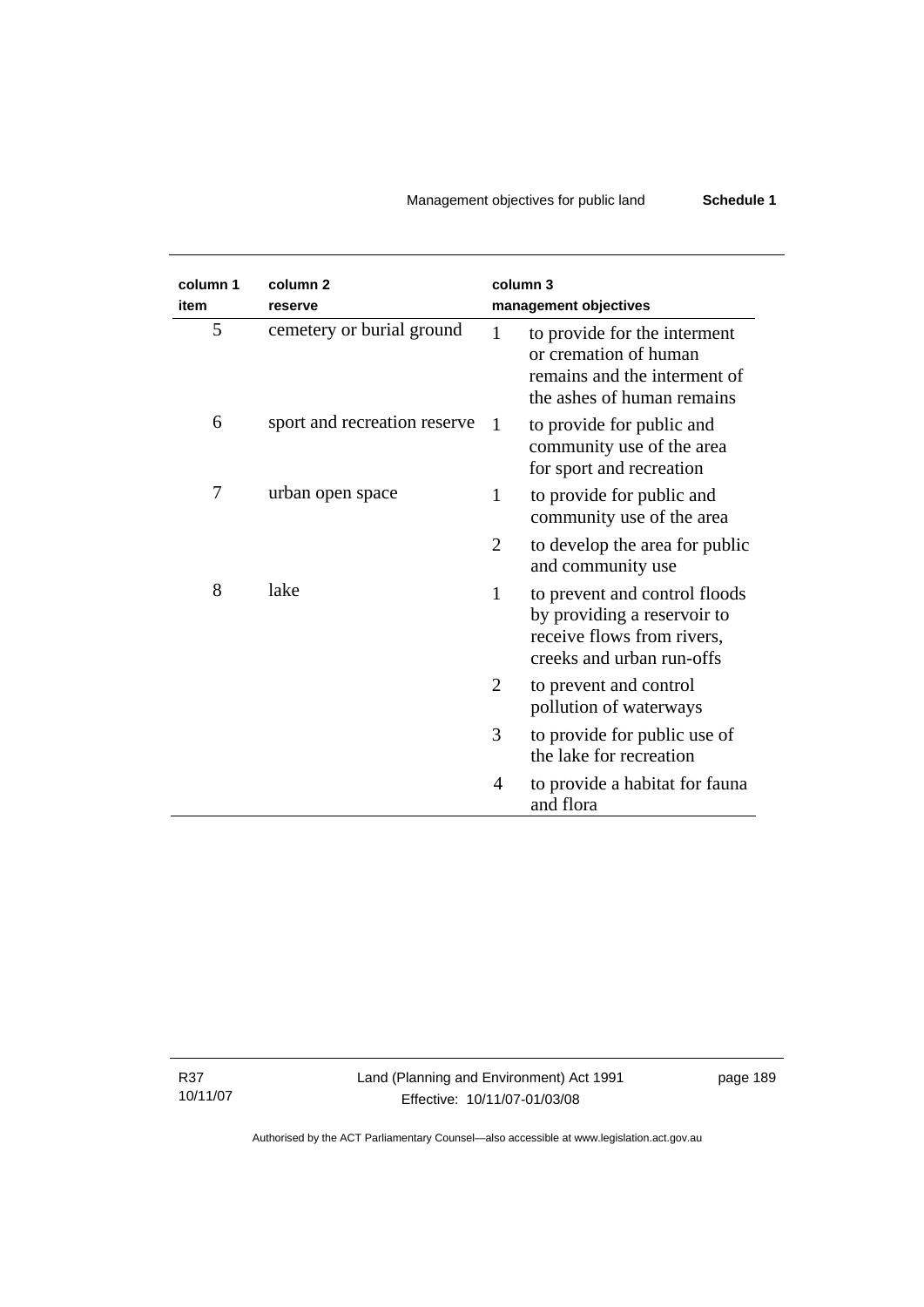## **Schedule 3 Content of preliminary assessments**

(see s 115)

- **1** The following format is to be used for a preliminary assessment required under section 115.
	- 1. **General Information**
	- 1.1 **Name and address of proponent** This is to include the details of any ACT government authority or agency.
	- 1.2 **Details of the contact** This is to include the contact officer within any ACT government authority or agency.
	- 1.3 **Status of the project** Advise the current position on the planning of the project, studies begun or planned and the proposed targets for planning, development or construction.

### 1.4 **Location of the project**

- (a) project site description sufficient for precise location on a map or a map included to show the exact site location;
- (b) information on possible future extensions.

### 1.5 **Description of the project**

- (a) the type and form of the project including supporting developments including those not the responsibility of the proponent;
- (b) the purpose and need for the project, intended utilisation and operation of the facilities;
- (c) the relationship of the project with surrounding development, to connected facilities and services or to other proposed projects.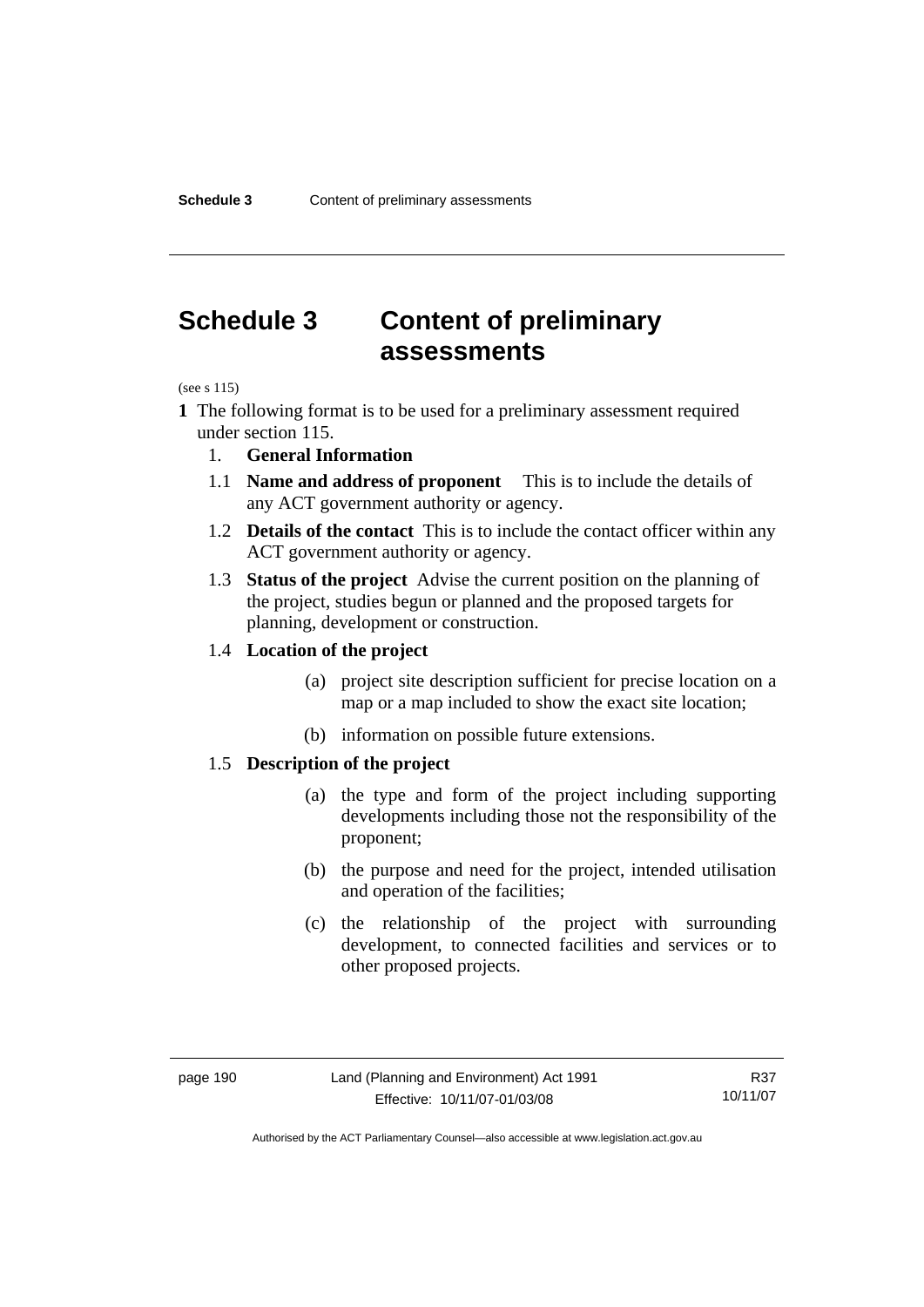## **2 Existing Environmental Conditions**

- 2.1 **Description of project site** A brief description of the overall appearance and current land use with mention made of any special features including the built and natural heritage factors (if any) of the site.
- 2.2 **Description of region surrounding the project site** Significant differences between the site and surrounding areas should be noted eg variation in population density, watershed, proximity to watercourses and water bodies.
- 2.3 **Current land use policy and lease conditions of the site**
- **3 Potential Impact of the Project on the Environment** 
	- 3.1 **On the physical environment**
	- 3.2 **On the human environment**
	- 3.3 **On the non-human biological environment**
	- 3.4 **Potentially beneficial impacts**
- **4 Summary and Conclusions** 
	- 4.1 A summary of the potential benefits and disadvantages of the project. Can the benefits to the community be said to offset any unavoidable permanent or temporary adverse effects?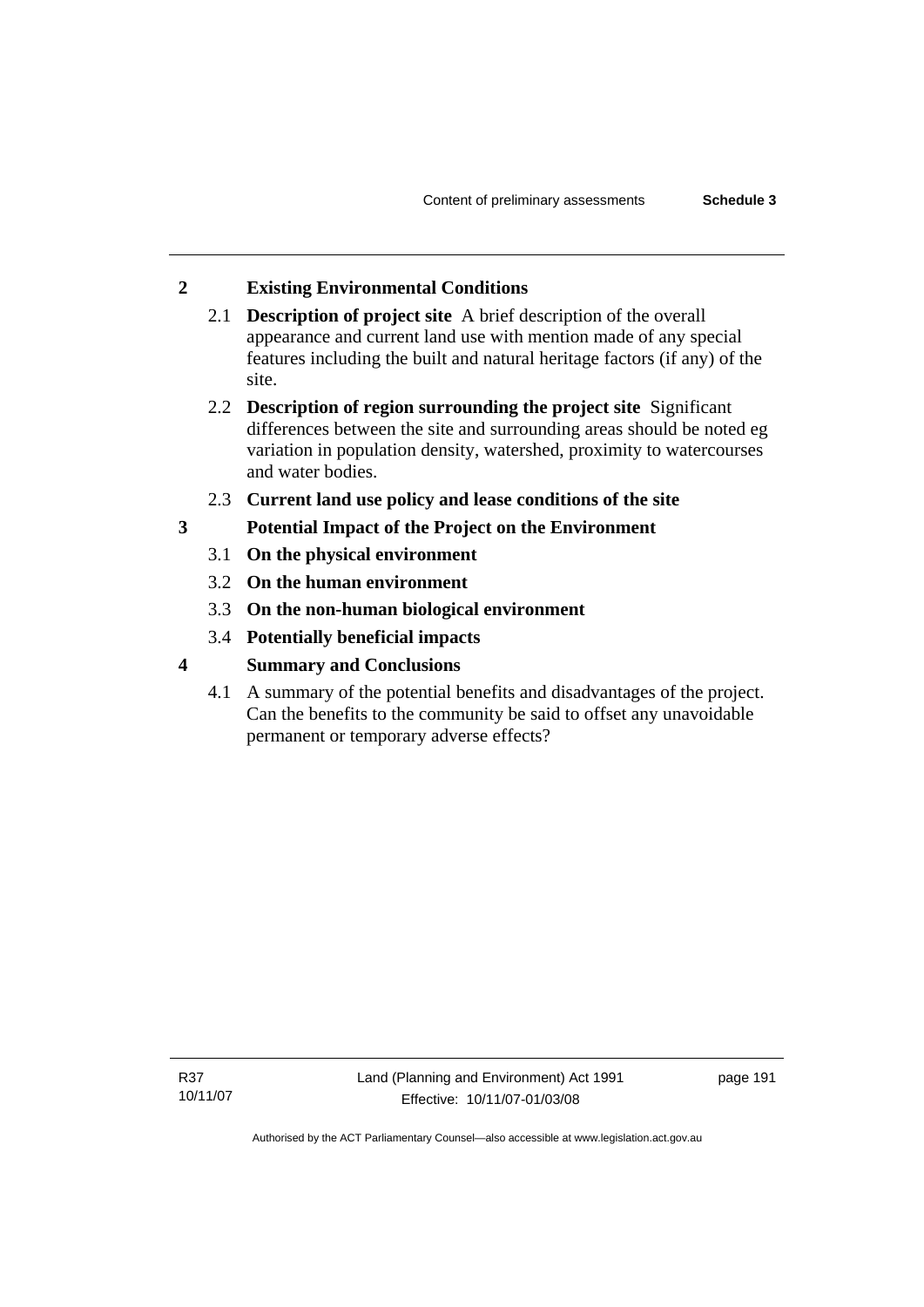# **Schedule 4 Decisions reviewable by AAT**

(see s 275, 282A)

## **Part 4.1 Reviewable decisions under part 6**

| column 1       | column <sub>2</sub>            | column 3            | column 4                                 |
|----------------|--------------------------------|---------------------|------------------------------------------|
| item           | decision-maker                 | provision of<br>Act | decision                                 |
| 1              | planning and land<br>authority | 228(2)              | refusing to approve<br>application       |
| $\overline{2}$ | relevant authority             | 230                 | refusing to approve<br>application       |
| 3              | planning and land<br>authority | 233(3)              | refusing to grant extension of<br>period |
| 4              | relevant authority             | 245                 | giving approval subject to<br>condition  |
| 5              | planning and land<br>authority | 245(4)              | refusing to approve<br>amendment         |
| 6              | planning and land<br>authority | 246A                | refusing to approve<br>application       |
| 7              | planning and land<br>authority | 246A                | giving approval subject to<br>condition  |
| 8              | planning and land<br>authority | 247(2)              | refusing to amend approval               |
| 9              | planning and land<br>authority | 252(2)              | refusing to extend period                |

page 192 Land (Planning and Environment) Act 1991 Effective: 10/11/07-01/03/08

R37 10/11/07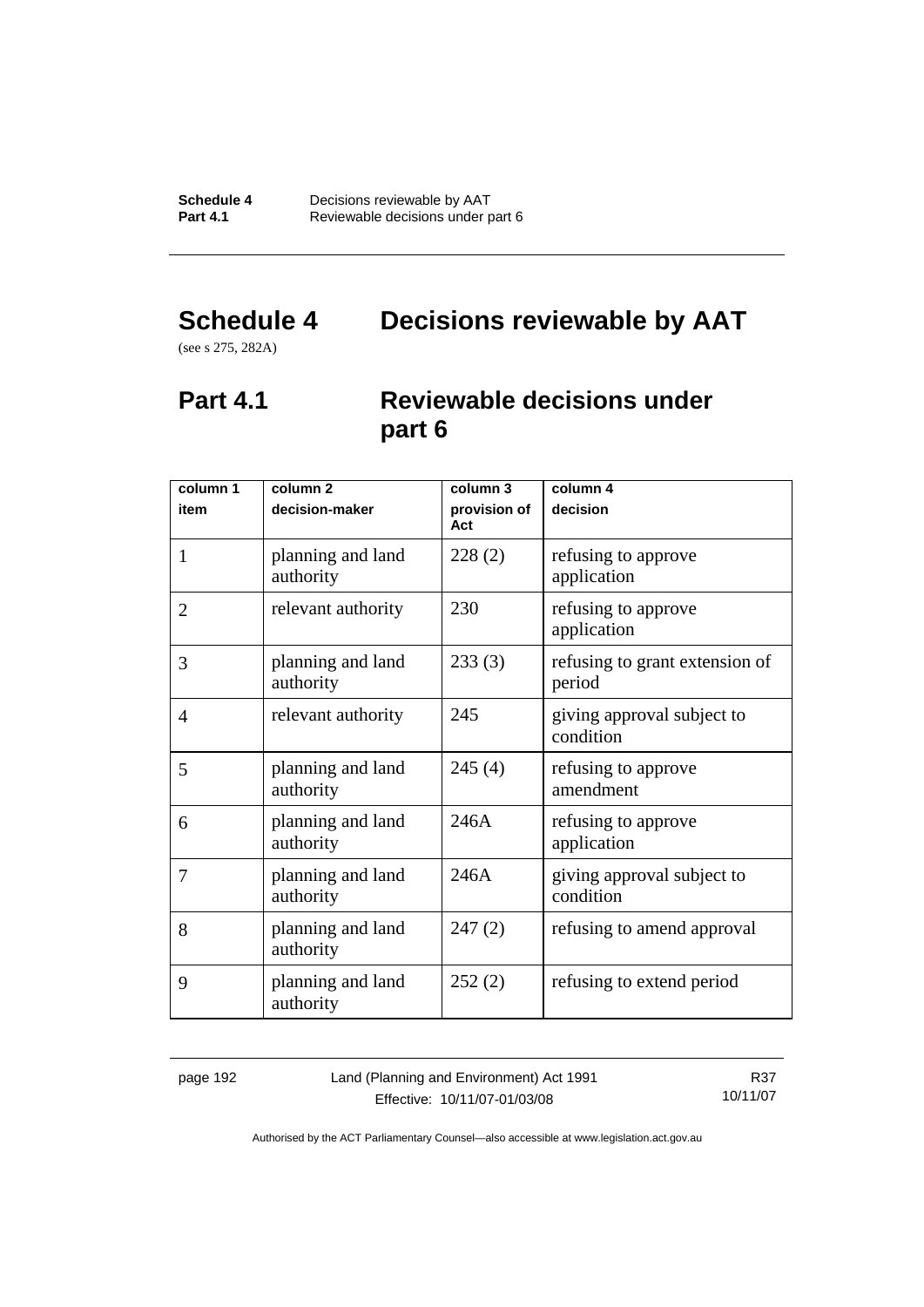| column 1<br>item | column 2<br>decision-maker | column 3<br>provision of<br>Act | column 4<br>decision |
|------------------|----------------------------|---------------------------------|----------------------|
|                  | relevant authority         | 253                             | revoking approval    |

# **Part 4.2 Other reviewable decisions**

| column 1<br>item | column 2<br>decision-maker     | column 3<br>provision of | column 4<br>decision                                                                                              |
|------------------|--------------------------------|--------------------------|-------------------------------------------------------------------------------------------------------------------|
|                  |                                | Act                      |                                                                                                                   |
| $\mathbf{1}$     | planning and land<br>authority | 167(3)                   | deciding that person not<br>eligible for grant of lease of<br>specified class                                     |
| $\overline{2}$   | planning and land<br>authority | 167(5)                   | refusing to consent to<br>assignment, transfer or<br>subletting of lease or parting<br>of possession of leasehold |
| 3                | planning and land<br>authority | 170(1)                   | terminating person's right to<br>grant of lease                                                                   |
| 4                | planning and land<br>authority | 171(2)                   | refusing to grant further<br>residential lease                                                                    |
| 5                | planning and land<br>authority | 171A(1)                  | refusing to grant further rural<br>lease                                                                          |
| 6                | planning and land<br>authority | 172(2)                   | refusing to grant further lease<br>other than residential or rural<br>lease                                       |
| 7                | planning and land<br>authority | 174(2)                   | deciding market value of<br>improvements                                                                          |
| 8                | planning and land<br>authority | 177(3)                   | confirming variation of rent                                                                                      |

R37 10/11/07 Land (Planning and Environment) Act 1991 Effective: 10/11/07-01/03/08

page 193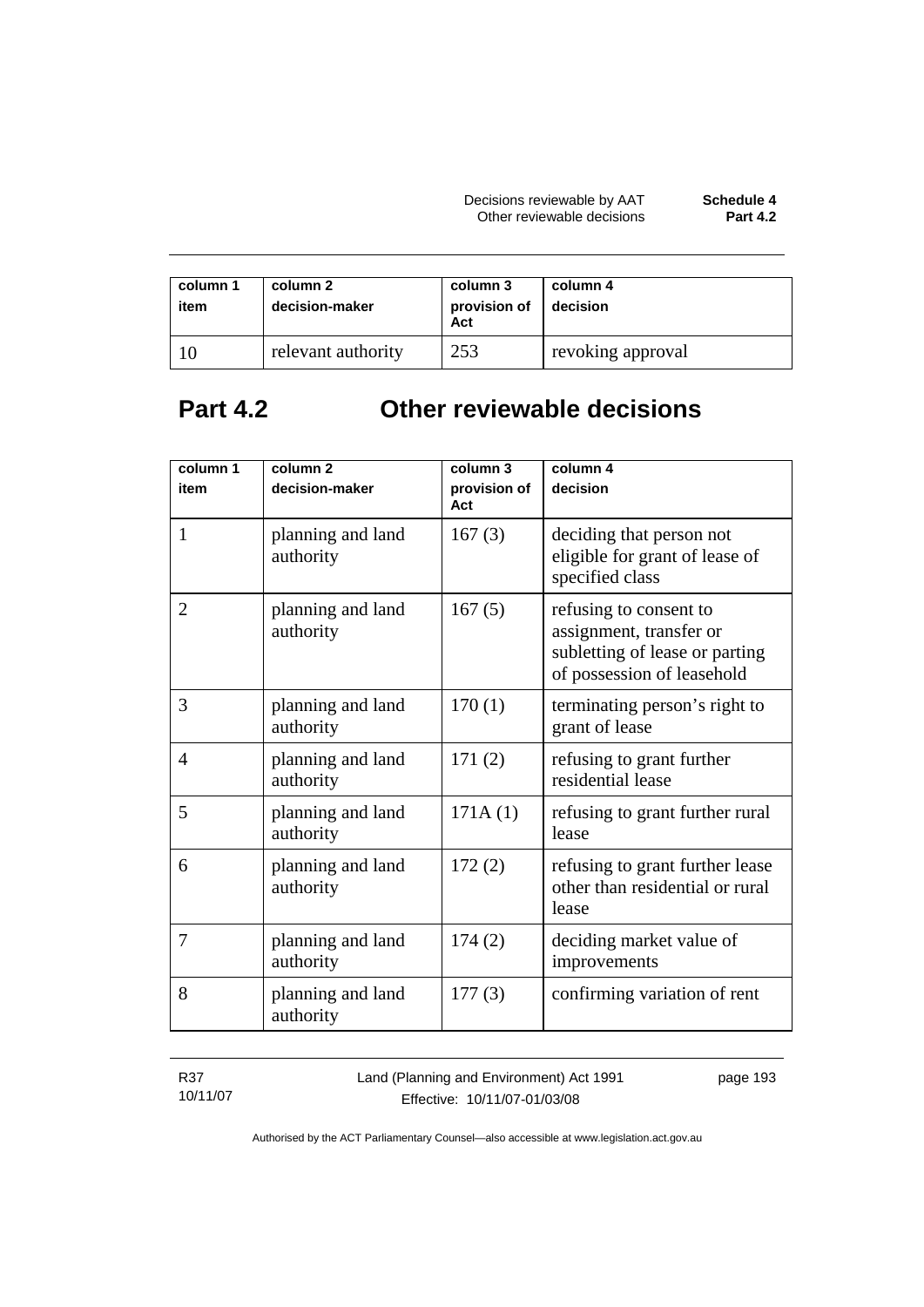### **Schedule 4** Decisions reviewable by AAT **Part 4.2 Other reviewable decisions**

| column 1<br>item | column <sub>2</sub><br>decision-maker | column 3<br>provision of<br>Act | column 4<br>decision                                                                                                                                          |
|------------------|---------------------------------------|---------------------------------|---------------------------------------------------------------------------------------------------------------------------------------------------------------|
| 9                | planning and land<br>authority        | 177(3)                          | on review of variation of rent,<br>substituting other variation                                                                                               |
| 10               | planning and land<br>authority        | 178(1)                          | refusing to authorise payment<br>of amount                                                                                                                    |
| 11               | planning and land<br>authority        | 179(1)                          | refusing to issue certificate of<br>compliance                                                                                                                |
| 12               | planning and land<br>authority        | 179(2)                          | on application for certificate of<br>compliance under s 179 (1)—<br>issuing certificate that building<br>and development condition<br>partially complied with |
| 13               | planning and land<br>authority        | 179(2)                          | refusing to issue certificate<br>that building and development<br>condition partially complied<br>with                                                        |
| 14               | planning and land<br>authority        | 179(2)                          | issuing certificate of<br>compliance subject to<br>condition under s 179 (3)                                                                                  |
| 15               | planning and land<br>authority        | 180(2)                          | refusing to consent to<br>assignment or transfer of lease<br>or interest in lease                                                                             |
| 16               | planning and land<br>authority        | 184A(2)                         | deciding change of use charge<br>for variation of nominal rent<br>lease                                                                                       |
| 17               | planning and land<br>authority        | 184C(1)                         | refusing to remit change of use<br>charge for variation of<br>nominal rent lease                                                                              |

page 194 Land (Planning and Environment) Act 1991 Effective: 10/11/07-01/03/08

R37 10/11/07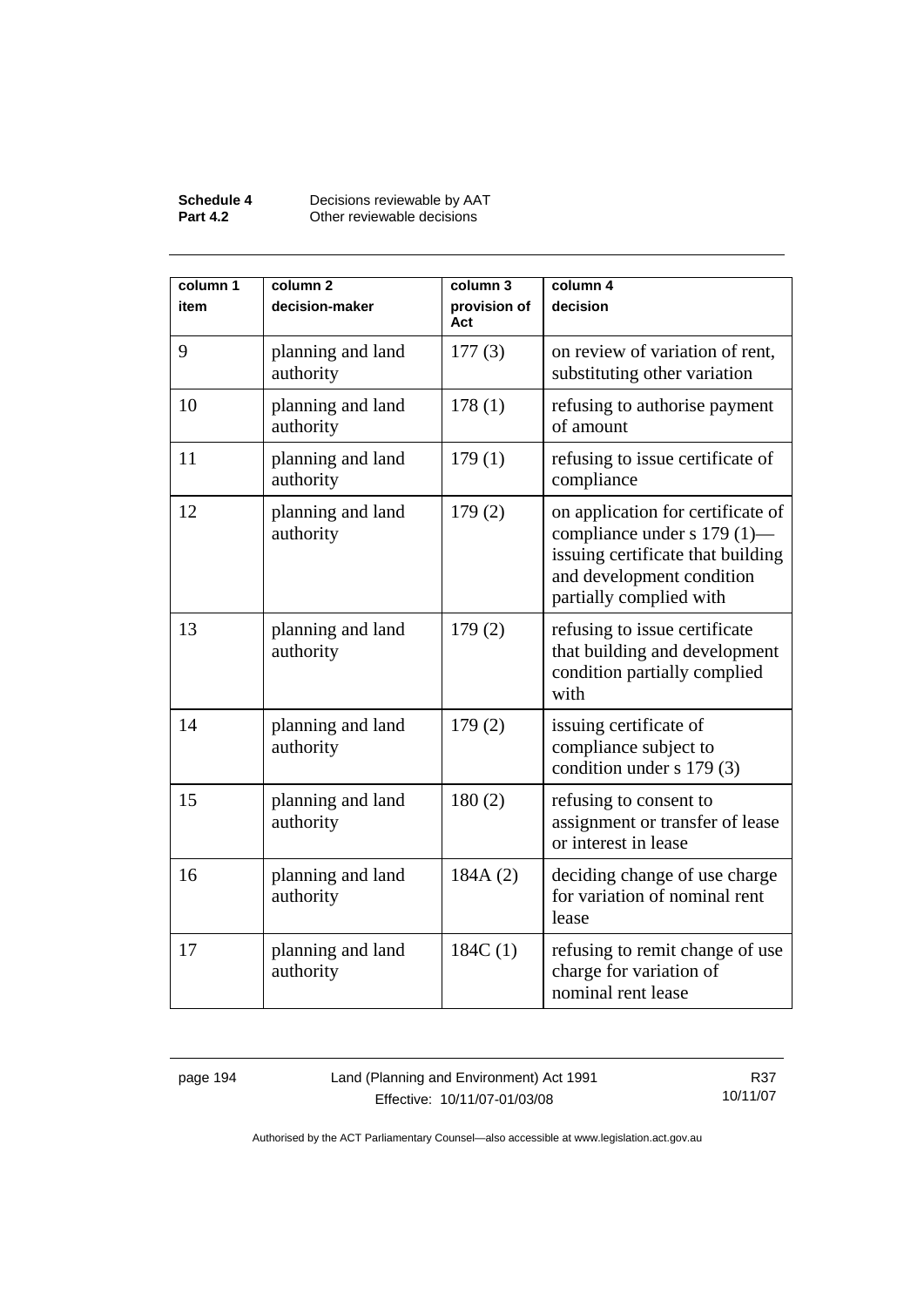Decisions reviewable by AAT **Schedule 4** Other reviewable decisions **Part 4.2** 

| column 1<br>item | column <sub>2</sub><br>decision-maker | column 3<br>provision of<br>Act | column 4<br>decision                                                                                               |
|------------------|---------------------------------------|---------------------------------|--------------------------------------------------------------------------------------------------------------------|
| 18               | planning and land<br>authority        | 184C(1)                         | remitting change of use charge<br>for variation of nominal rent<br>lease by amount less than<br>amount applied for |
| 19               | planning and land<br>authority        | 184C(2)                         | increasing change of use<br>charge for variation of<br>nominal rent lease                                          |
| 20               | planning and land<br>authority        | 184D(2)                         | reappraising rent payable<br>under rental lease                                                                    |
| 21               | planning and land<br>authority        | 186(1)(d)                       | deciding amount payable to<br>reduce lease rent to nominal<br>rent                                                 |
| 22               | planning and land<br>authority        | 187A(2)                         | deciding change of use charge<br>for consolidation or<br>subdivision                                               |
| 23               | planning and land<br>authority        | 187C(1)                         | refusing to remit change of use<br>charge for consolidation or<br>subdivision                                      |
| 24               | planning and land<br>authority        | 187C(1)                         | remitting change of use charge<br>for consolidation or<br>subdivision by amount less<br>than amount applied for    |
| 25               | planning and land<br>authority        | 187C(2)                         | increasing change of use<br>charge for consolidation or<br>subdivision                                             |
| 26               | planning and land<br>authority        | 188(1)                          | terminating lease                                                                                                  |

R37 10/11/07 Land (Planning and Environment) Act 1991 Effective: 10/11/07-01/03/08

page 195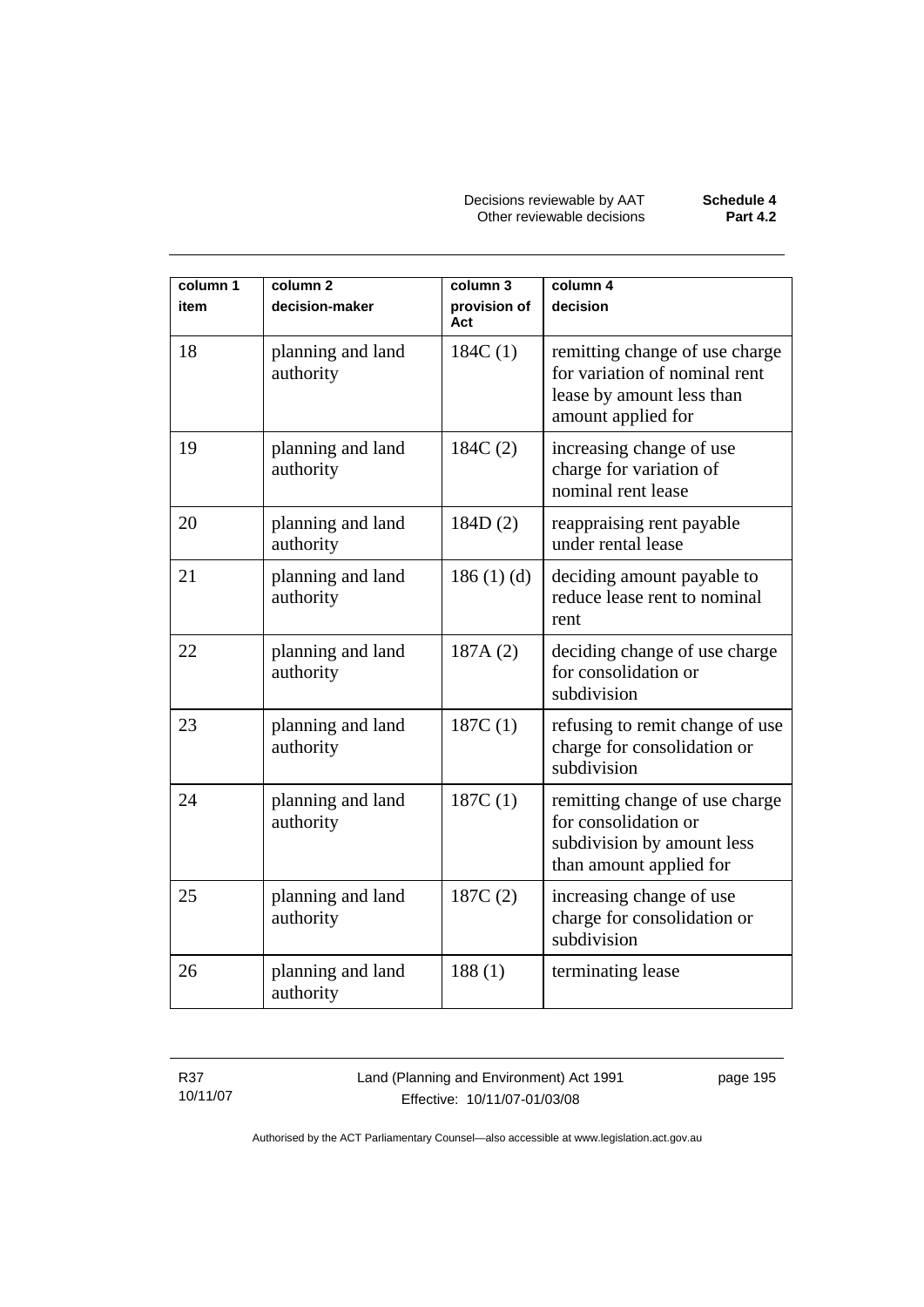| Schedule 4      | Decisions reviewable by AAT |
|-----------------|-----------------------------|
| <b>Part 4.2</b> | Other reviewable decisions  |

| column 1<br>item | column 2<br>decision-maker     | column 3<br>provision of<br>Act | column 4<br>decision                                                         |
|------------------|--------------------------------|---------------------------------|------------------------------------------------------------------------------|
| 27               | planning and land<br>authority | 188(4)                          | terminating licence                                                          |
| 28               | planning and land<br>authority | 214(1)                          | refusing consent to surrender<br>of lease or part of leasehold               |
| 29               | planning and land<br>authority | 214(2)                          | accepting surrender of lease or<br>part of leasehold subject to<br>condition |
| 30               | planning and land<br>authority | 219(1)                          | refusing to grant right to<br>extract minerals                               |

page 196 Land (Planning and Environment) Act 1991 Effective: 10/11/07-01/03/08

R37 10/11/07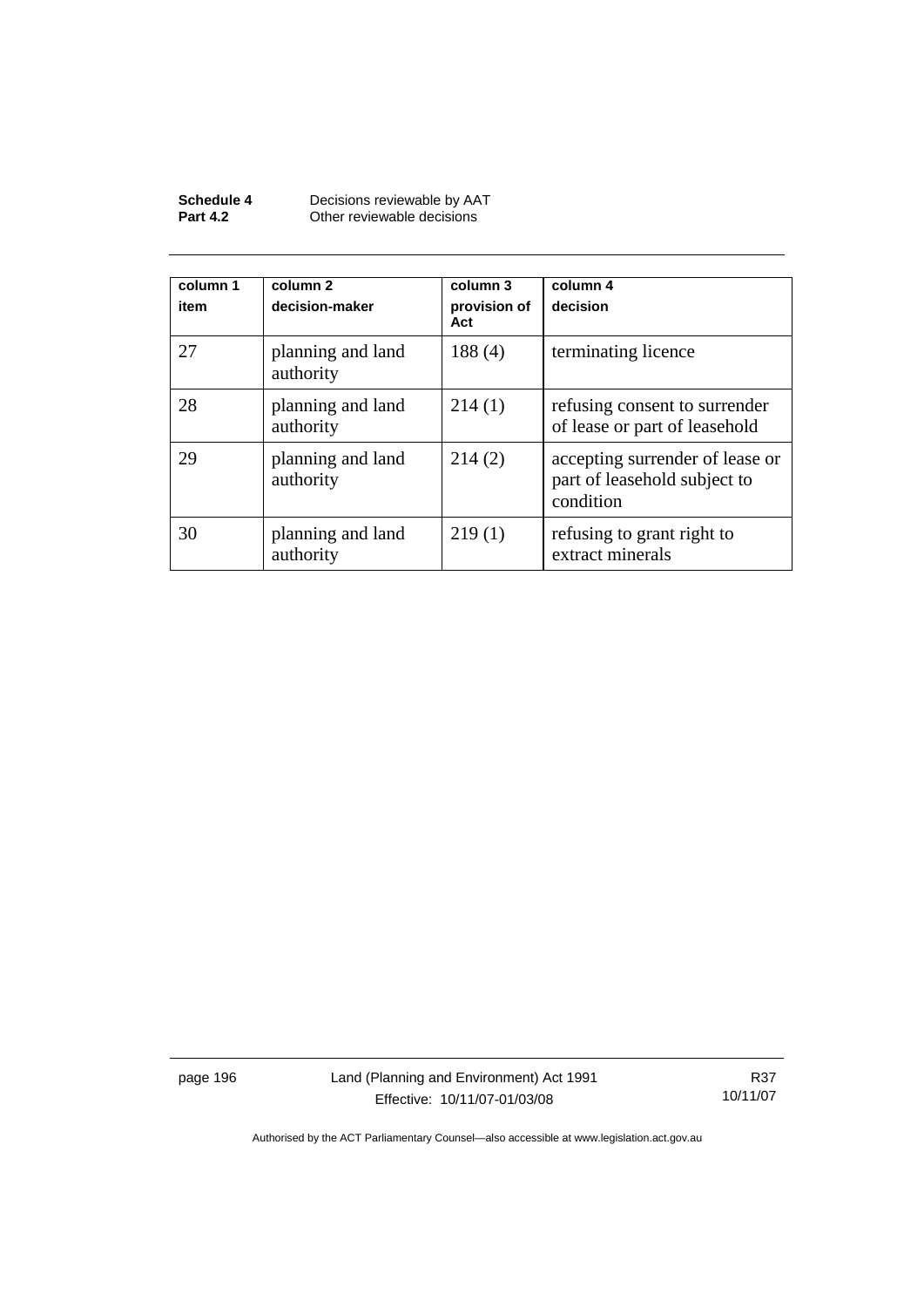# **Schedule 5 Activities subject to orders**

| (see s 258, dict) |                                                                                                                                                                                                                                   |                      |
|-------------------|-----------------------------------------------------------------------------------------------------------------------------------------------------------------------------------------------------------------------------------|----------------------|
| column 1          | column <sub>2</sub>                                                                                                                                                                                                               | column 3             |
| item              | activities                                                                                                                                                                                                                        | penalty              |
| $\mathbf{1}$      | work affecting a conservation<br>requirement under a heritage direction<br>conducted otherwise than in<br>accordance with an approval                                                                                             | 200 penalty<br>units |
| $\overline{2}$    | failure to comply with—<br>a lease; or<br>(a)<br>(b) if a lease is granted subject to<br>the lessee entering into a<br>development agreement and<br>the lessee has entered into such<br>an agreement—the<br>development agreement | 50 penalty<br>units  |
| 3                 | failure to keep a leasehold clean                                                                                                                                                                                                 | 50 penalty<br>units  |
| $\overline{4}$    | undertaking a development                                                                                                                                                                                                         | 50 penalty<br>units  |
| 5                 | having a building or structure that was<br>constructed or erected without<br>approval required by-<br>(a) this Act, division 6.2; or<br>the Buildings (Design and<br>(b)<br>Siting) Act 1964                                      | 50 penalty<br>units  |
| 6                 | permitting a tree, sapling, plant or<br>shrub to overhang a public place so as<br>to obstruct or inconvenience a person<br>in that place                                                                                          | 5 penalty units      |

page 197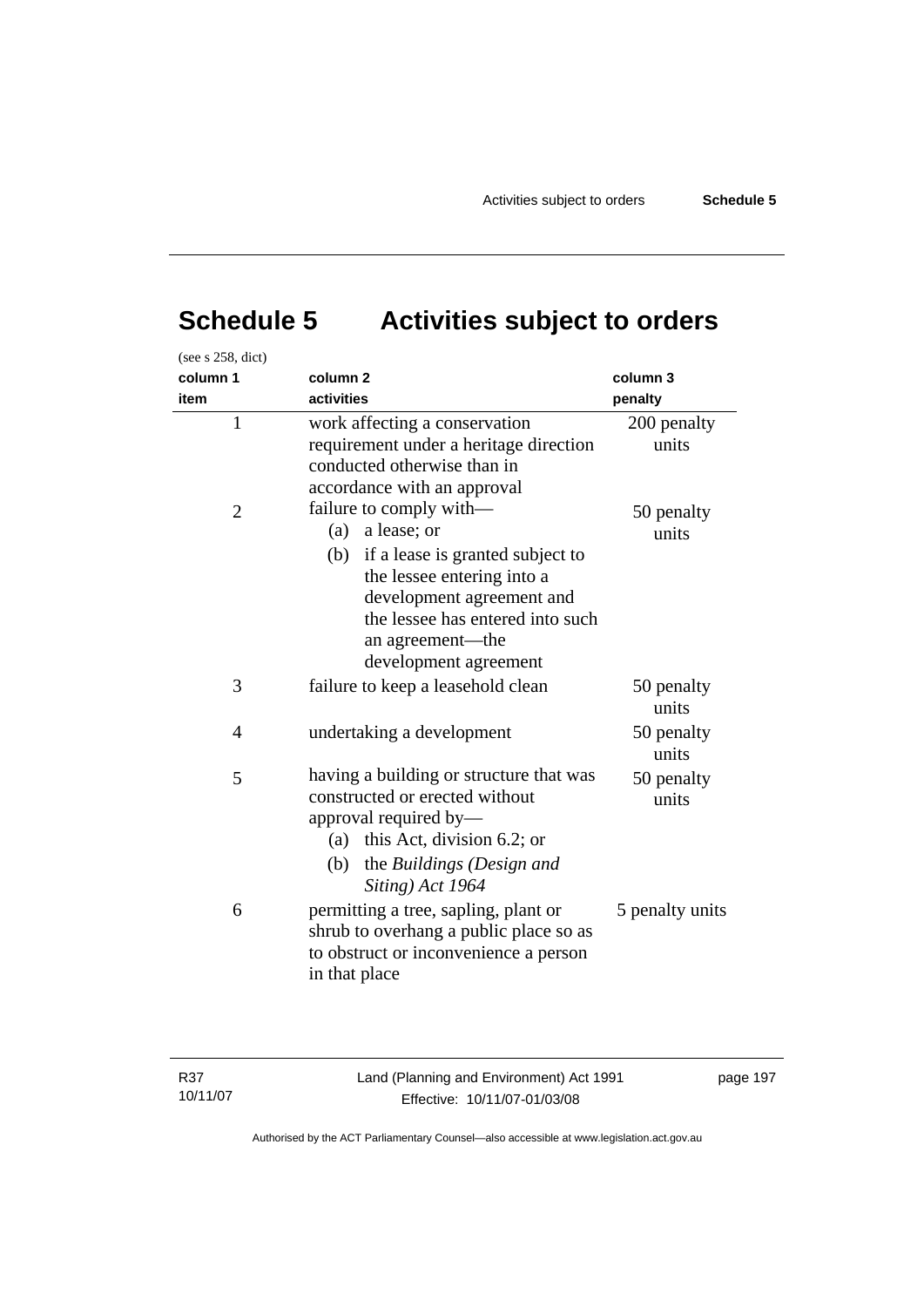## **Schedule 5** Activities subject to orders

| column 1<br>item | column <sub>2</sub><br>activities                                                                                                                                                                                                                                                                                                             | column 3<br>penalty  |
|------------------|-----------------------------------------------------------------------------------------------------------------------------------------------------------------------------------------------------------------------------------------------------------------------------------------------------------------------------------------------|----------------------|
| 7                | an activity that is likely to cause soil<br>erosion, or an activity that involves<br>destroying, damaging, removing or<br>otherwise interfering with vegetation<br>(living or dead) or soil between the<br>banks, or within 20m of the bank, of a<br>watercourse, or on land with a slope of<br>more than 18 <sup>°</sup> from the horizontal | 100 penalty<br>units |
| 8                | parking a heavy vehicle on residential<br>land in contravention of a code of<br>practice under the <i>Road Transport</i><br>(Safety and Traffic Management)<br><i>Regulation 2000</i> , division 3.1.3 about<br>the parking of heavy vehicles                                                                                                 | 20 penalty<br>units  |
| 9                | managing land held under a rural lease<br>other than in accordance with the land<br>management agreement that applies to<br>it                                                                                                                                                                                                                | 50 penalty<br>units  |

page 198 Land (Planning and Environment) Act 1991 Effective: 10/11/07-01/03/08

R37 10/11/07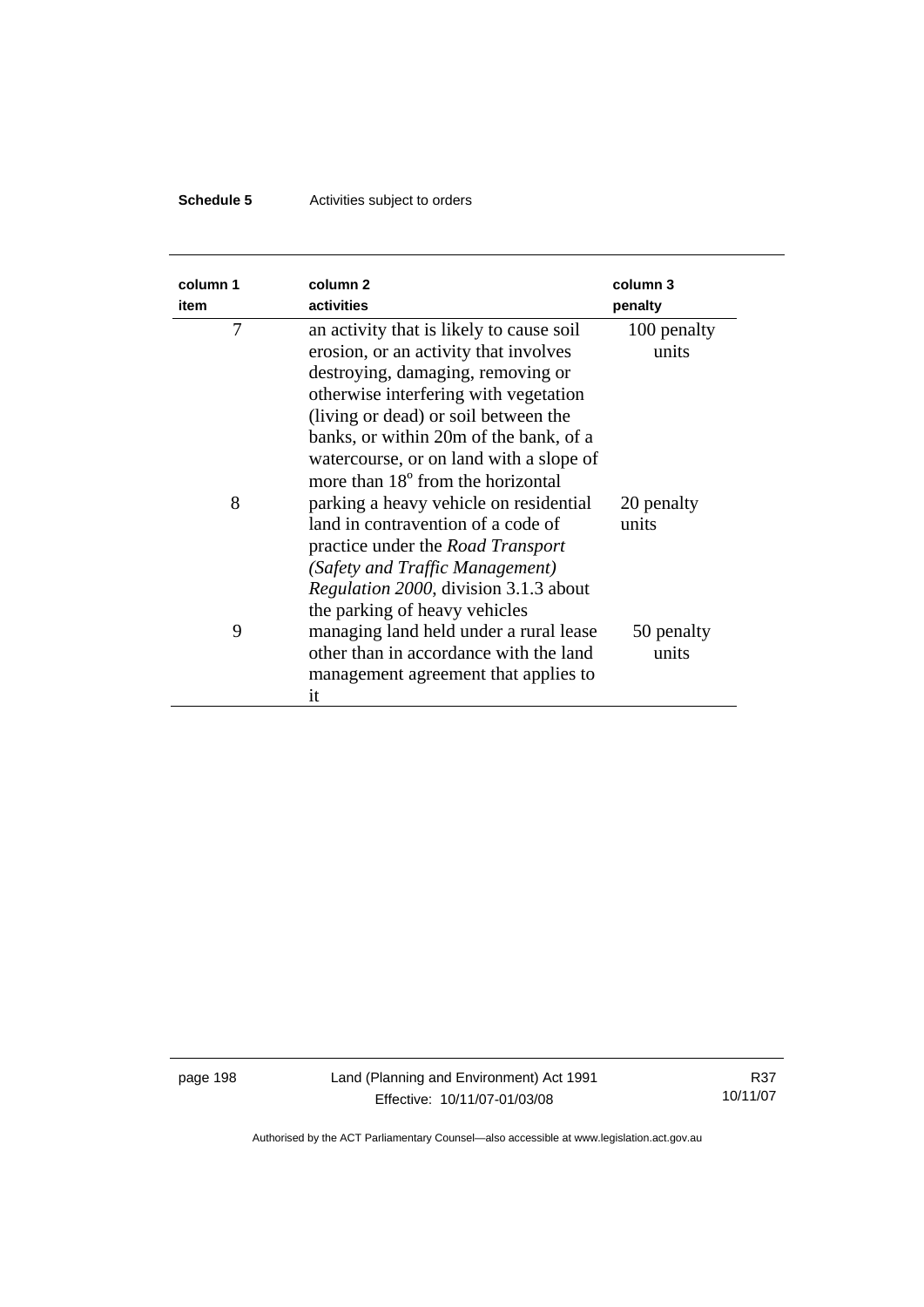## **Dictionary**

(see s 2)

- *Note 1* The Legislation Act contains definitions and other provisions relevant to this Act.
- *Note 2* For example, the Legislation Act, dict, pt 1, defines the following terms:
	- AAT
		- administrative appeals tribunal
		- amend
		- appoint
		- change
		- conservator of flora and fauna
		- contravene
	- document
	- domestic partner (see s 169)
	- entity
	- exercise
	- **function**
	- month
	- national capital authority
	- penalty unit (see s 133)
	- the Territory.

*application*, for part 6 (Approvals and orders)—see section 222.

*approval*, for part 6 (Approvals and orders)—see section 222.

*assessment* means an assessment made under division 4.3

### *authorised person*—

- (a) for subdivision 4.4.3 (Procedures and powers)—see section 143; and
- (b) for subdivision 6.3.2 (Rectification work)—see section 259C (1).

| R37      | Land (Planning and Environment) Act 1991 | page 199 |
|----------|------------------------------------------|----------|
| 10/11/07 | Effective: 10/11/07-01/03/08             |          |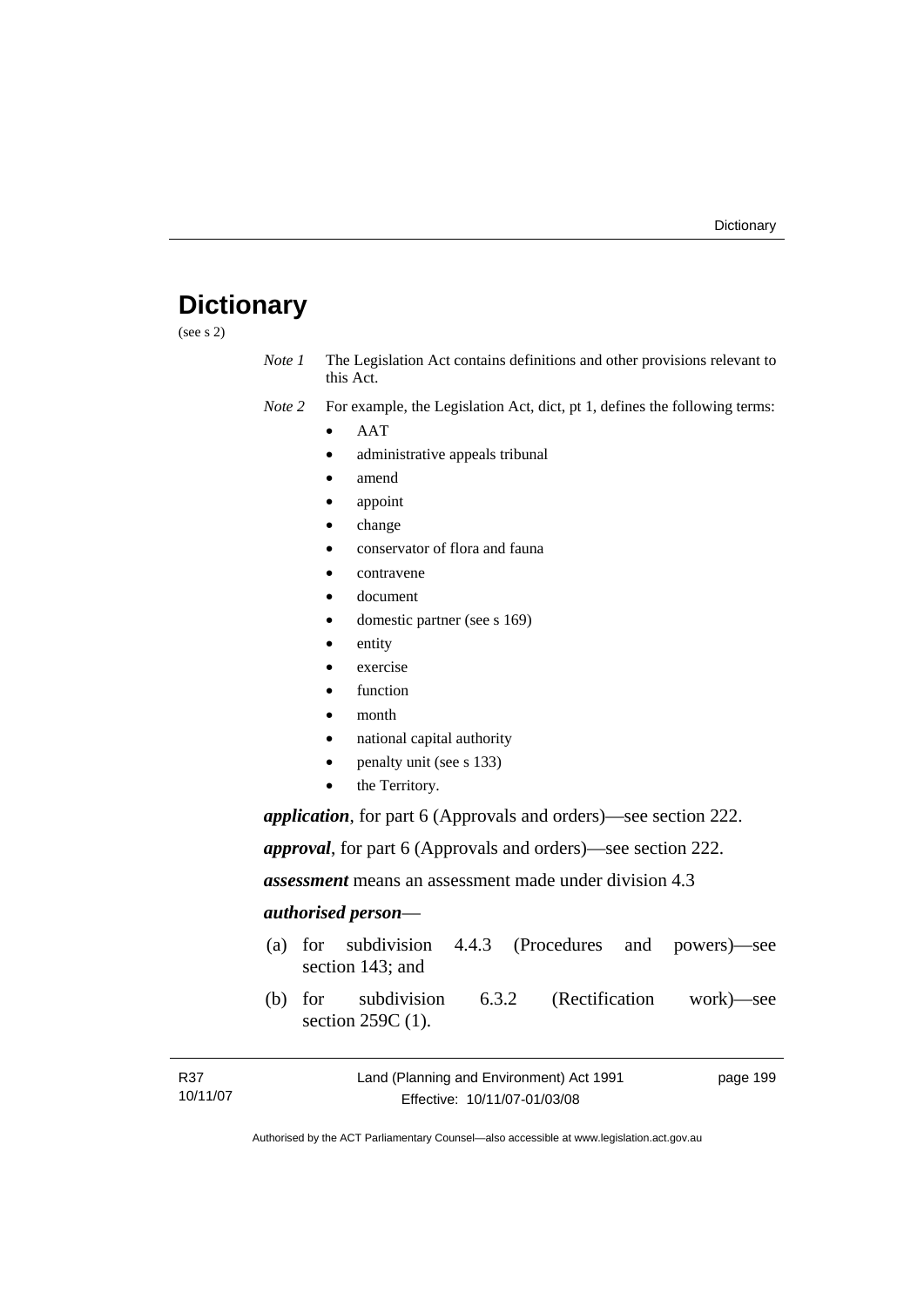*background papers*, for part 2 (Planning)—see section 5.

*building*, for part 6 (Approvals and orders)—see section 222.

*building and development provision*, for part 5 (Land administration)—see section 159.

*building work*, for part 6 (Approvals and orders)—see section 222.

*cemetery* includes crematorium.

*concessional lease*—see section 159A.

*connected*, with an offence, for division 6.4 (Enforcement)—see section 262.

*conservator* means the conservator of flora and fauna*.*

*consolidation—*

- (a) for part 5 (Land administration)—see section 159; and
- (b) for part 6 (Approvals and orders)—see section 222.

*consultation notice*, for part 2 (Planning)—see section 19.

### *controlled activity* means—

- (a) an activity of a kind mentioned in schedule 5; or
- (b) an activity under another Act that is declared by that Act to be a controlled activity for schedule 5.

*damage* a protected tree, for part 6 (Approvals and orders)—see section 222.

*dealing*, for division 5.4 (Restrictions on rural leases)—see section 186B.

*declared site*, for part 6 (Approvals and orders)—see section 222.

*defined decision*, for part 4 (Environmental assessments and inquiries)—see section 111.

*development*, in relation to land—

R37 10/11/07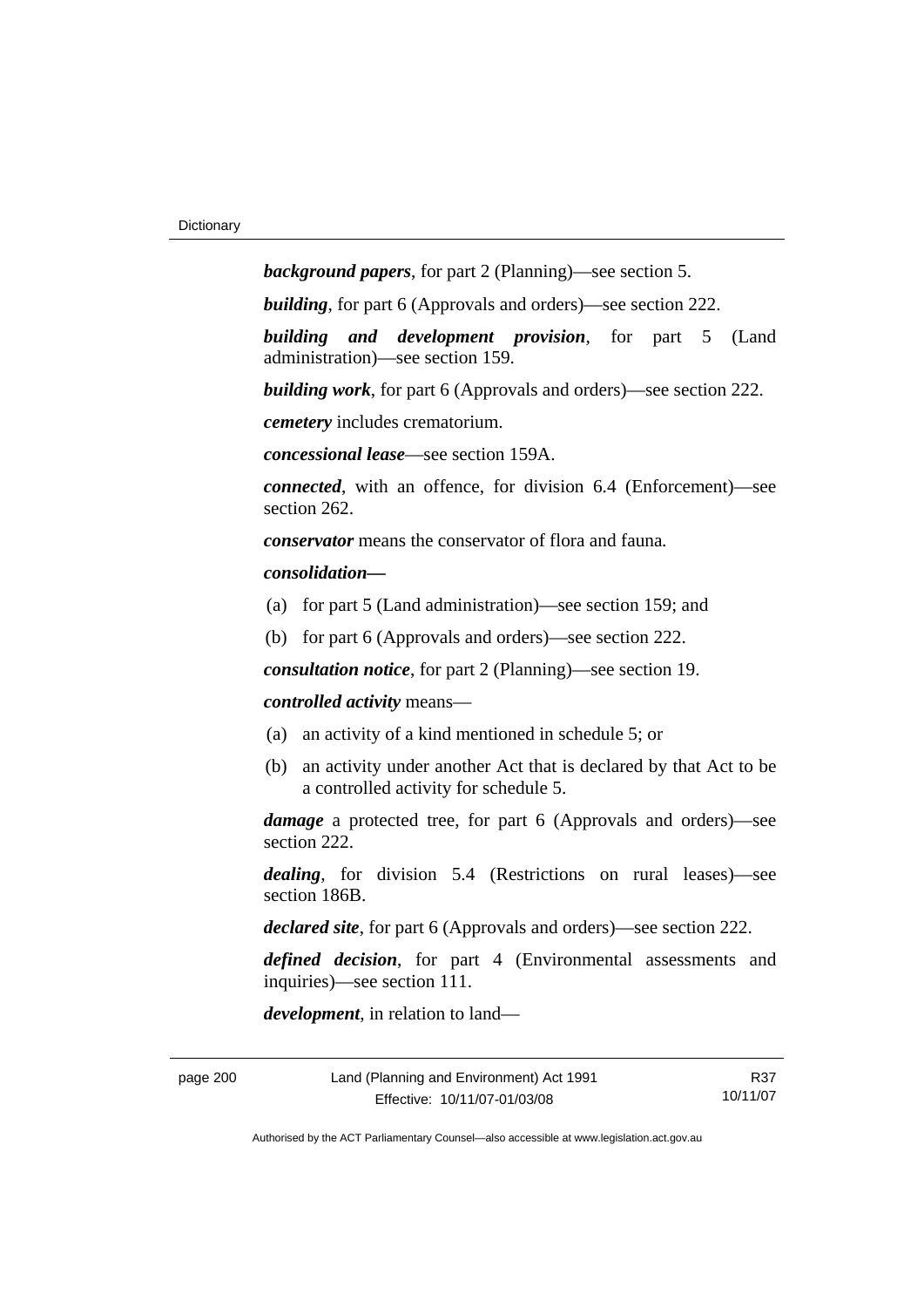- (a) for part 2 (Planning)—see section 5; and
- (b) for part 6 (Approvals and orders)—see section 222.

*discharge amount*, for division 5.4 (Restrictions on rural leases) see section 186B.

*draft plan variation*, for part 2 (Planning)—see section 5.

*earlier index number*, for division 5.4 (Restrictions on rural leases)—see section 186B.

*environmental impact*, for part 4 (Environmental assessments and inquiries)—see section 111.

*environmental impact statement*, for part 4 (Environmental assessments and inquiries)—see section 111.

*environmental report*, for part 2 (Planning)—see section 5.

*Environment Minister* means the Minister administering part 4 (Environmental assessments and inquiries).

*Executive*, for part 6 (Approvals and orders)—see section 222.

*formal error* means—

- (a) a clerical error; or
- (b) an error arising from an accidental slip or omission; or
- (c) a defect of form.

*heritage direction*—see the *Heritage Act 2004*, section 62.

*heritage significance*—see the *Heritage Act 2004*, section 62.

*holding period*, for division 5.4 (Restrictions on rural leases)—see section 186B.

*index number*, for division 5.4 (Restrictions on rural leases)—see section 186G.

*inquiry* means an inquiry conducted under division 4.4 (Inquiries).

page 201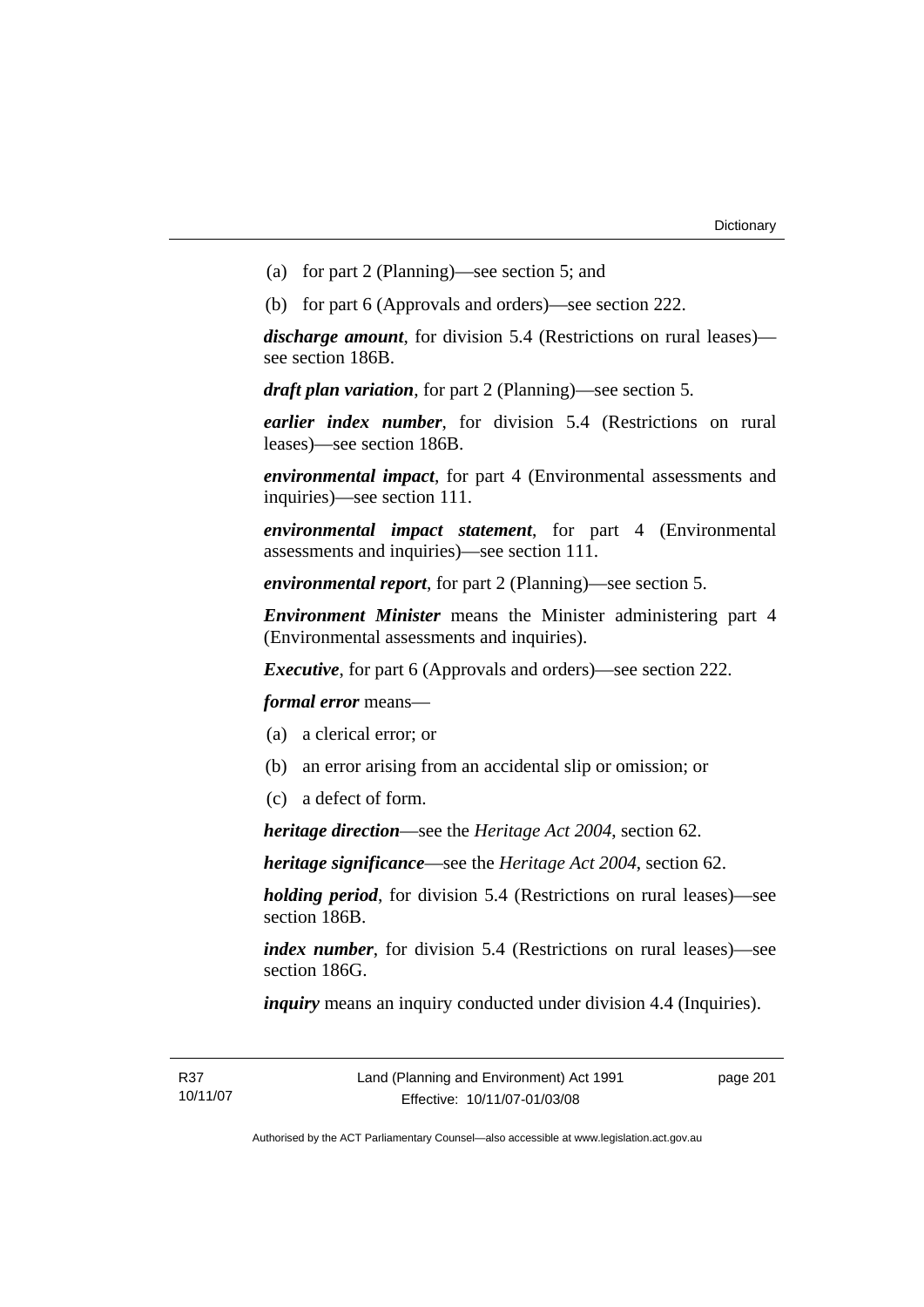*inspector*, for part 6 (Approvals and orders), means a person appointed as an inspector under section 263 (1).

### *land*—

- (a) for part 2 (Planning)—see section 5; and
- (b) for part 4 (Environmental assessments and inquiries)—see section 111.

*land management agreement* means an agreement under section 186C.

*Note* A reference to an instrument (including a land management agreement) includes a reference to the instrument as originally made and as amended (see Legislation Act, s 102).

*later index number*, for division 5.4 (Restrictions on rural leases) see section 186B.

### *lease—*

- (a) for part 5 (Land administration)—see section 159; and
- (b) for part 6 (Approvals and orders)—see section 222.

### *lessee—*

- (a) for part 5 (Land administration)—see section 159; and
- (b) for part 6 (Approvals and orders)—see section 222.

*long lease*, for division 5.4 (Restrictions on rural leases)—see section 186B.

*market value*, for part 5 (Land administration)—see section 159.

*national capital plan*, for part 2 (Planning)—see section 5.

*natural environment*, for schedule 1 (Management objectives for public land)—see section 195 (6).

*new application*, for subdivision 6.2.4 (Reconsideration of applications for approval)—see section 245A.

R37 10/11/07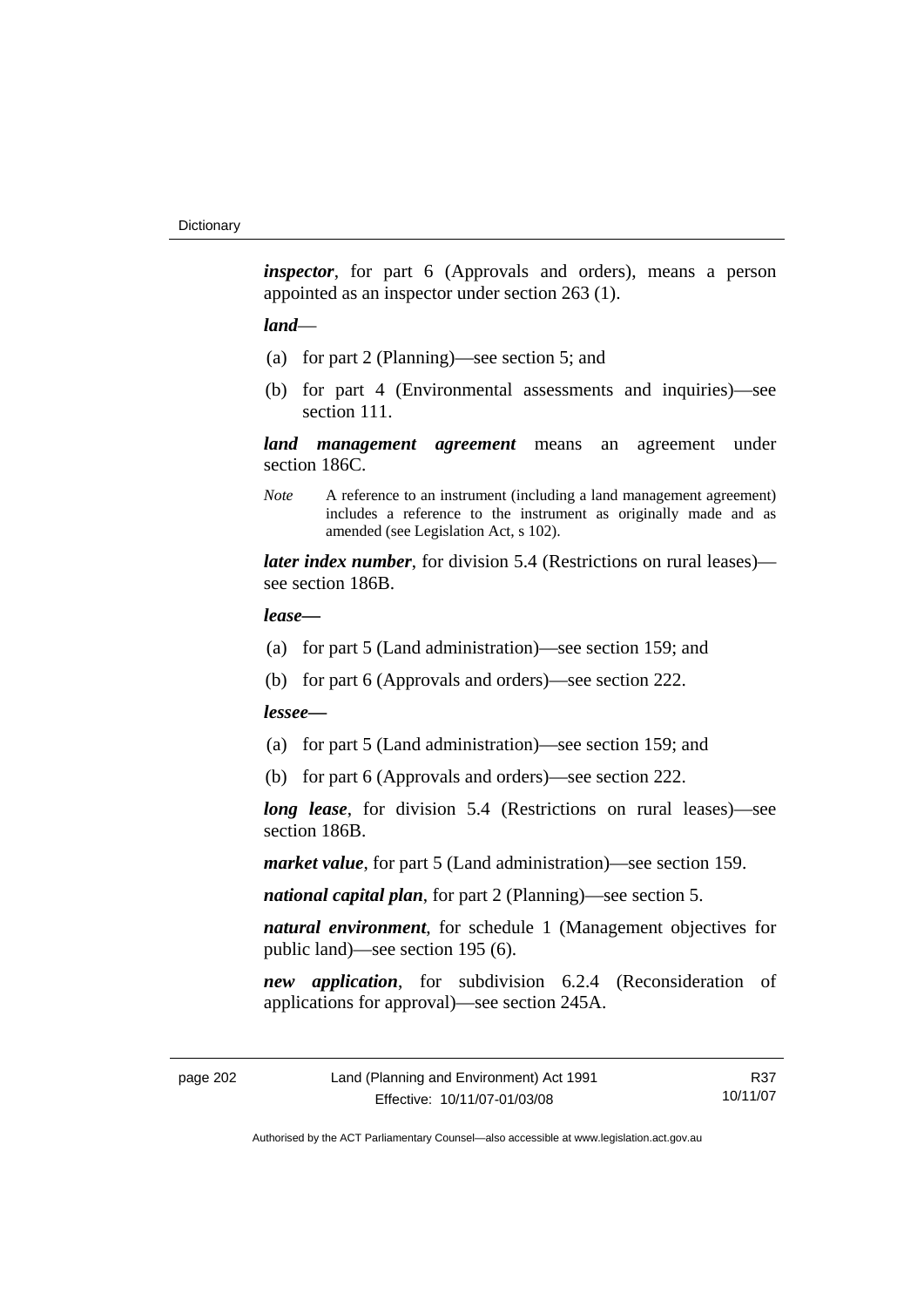*newspaper* means a newspaper published and circulating in the ACT.

*nominal rent lease*, for part 5 (Land administration)—see section 159.

*objection*, for part 6 (Approvals and orders)—see section 222.

*occupier*—

- (a) for subdivision 4.4.3 (Procedures and powers)—see section 143; and
- (b) for division 6.4 (Enforcement)—see section 262.

*offence*, for division 6.4 (Enforcement)—see section 262.

*order*, for part 6 (Approvals and orders)—see section 222.

*original application*, for subdivision 6.2.4 (Reconsideration of applications for approval)—see section 245A.

*original decision*, for subdivision 6.2.4 (Reconsideration of applications for approval)—see section 245A.

*panel*, for part 4 (Environmental assessments and inquiries)—see section 111.

*place*, for subdivision 4.4.3 (Procedures and powers)—see section 143.

*plan* means the territory plan.

*Note* A reference to an instrument (including the plan) includes a reference to the instrument as originally made and as amended (see Legislation Act, s 102).

*plan of management*, for division 5.7 (Public land)—see section 191.

*preliminary assessment*, for part 4 (Environmental assessments and inquiries)—see section 111.

page 203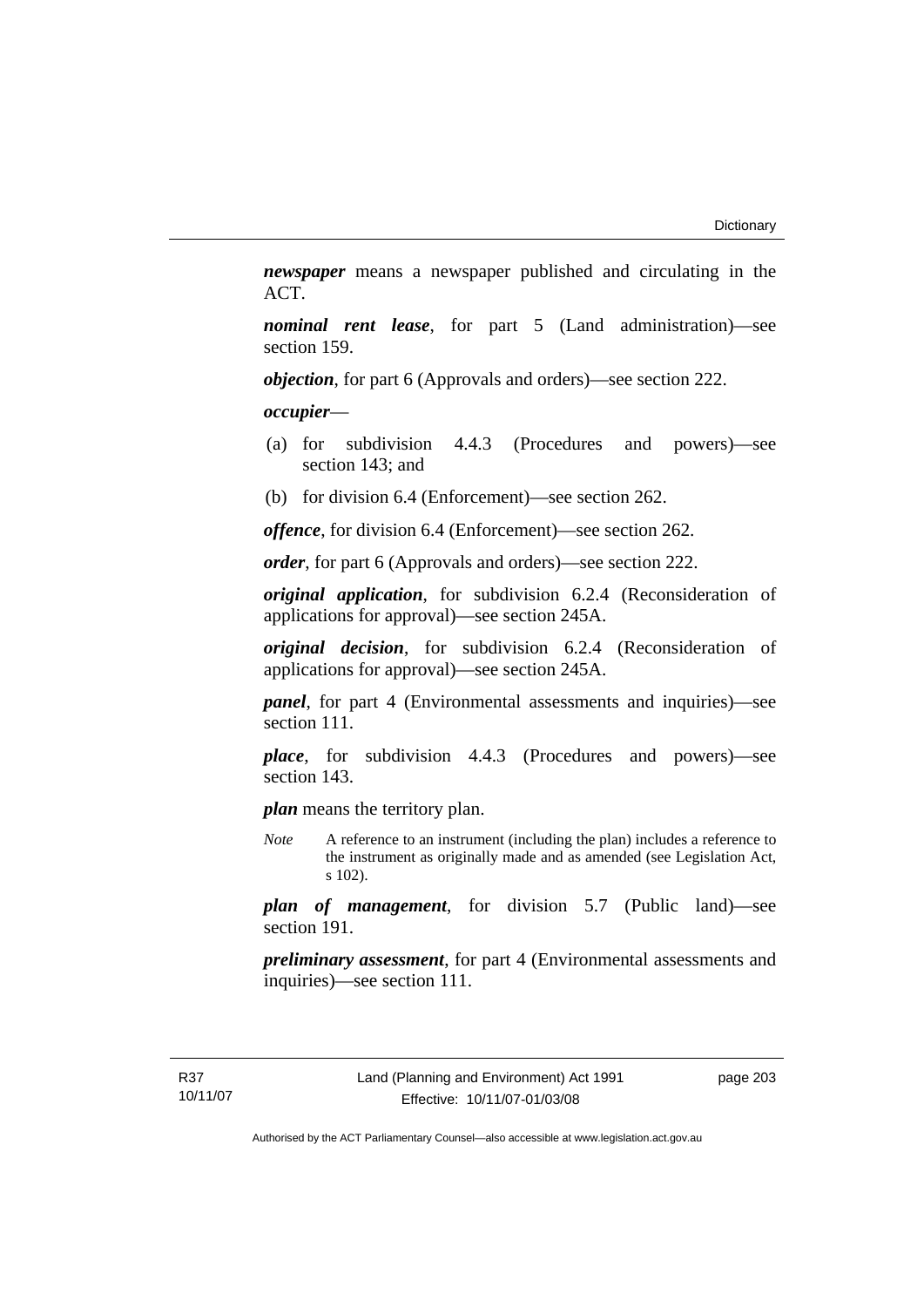*prescribed period*, for part 6 (Approvals and orders)—see section 222.

*prohibited groundwork*, for part 6 (Approvals and orders)—see section 222.

*prohibition notice*, for part 6 (Approvals and orders)—see section 260 (1).

*proponent*, for part 4 (Environmental assessments and inquiries) see section 111.

*protected tree*, for part 6 (Approvals and orders)—see section 222.

*protection zone*, for a protected tree, for part 6 (Approvals and orders)—see section 222.

*provision*, of a lease, for part 5 (Land administration)—see section 159.

*public car park*, for part 5 (Land administration)—see section 159.

*public environment report*, for part 4 (Environmental assessments and inquiries)—see section 111.

*public land* means land identified by the plan as public land.

*rectification work*, for subdivision 6.3.2 (Rectification work)—see section 259.

*registered lease*, for part 5 (Land administration)—see section 159.

*registered proprietor*, for part 5 (Land administration)—see section 159.

*registered tree*, for part 6 (Approvals and orders)—see section 222.

*regulated tree*, for part 6 (Approvals and orders)—see section 222.

*relevant authority*, for part 6 (Approvals and orders)—see section 222.

*relevant Minister*, for part 4 (Environmental assessments and inquiries)—see section 111.

| page 204 | Land (Planning and Environment) Act 1991 | R37      |
|----------|------------------------------------------|----------|
|          | Effective: 10/11/07-01/03/08             | 10/11/07 |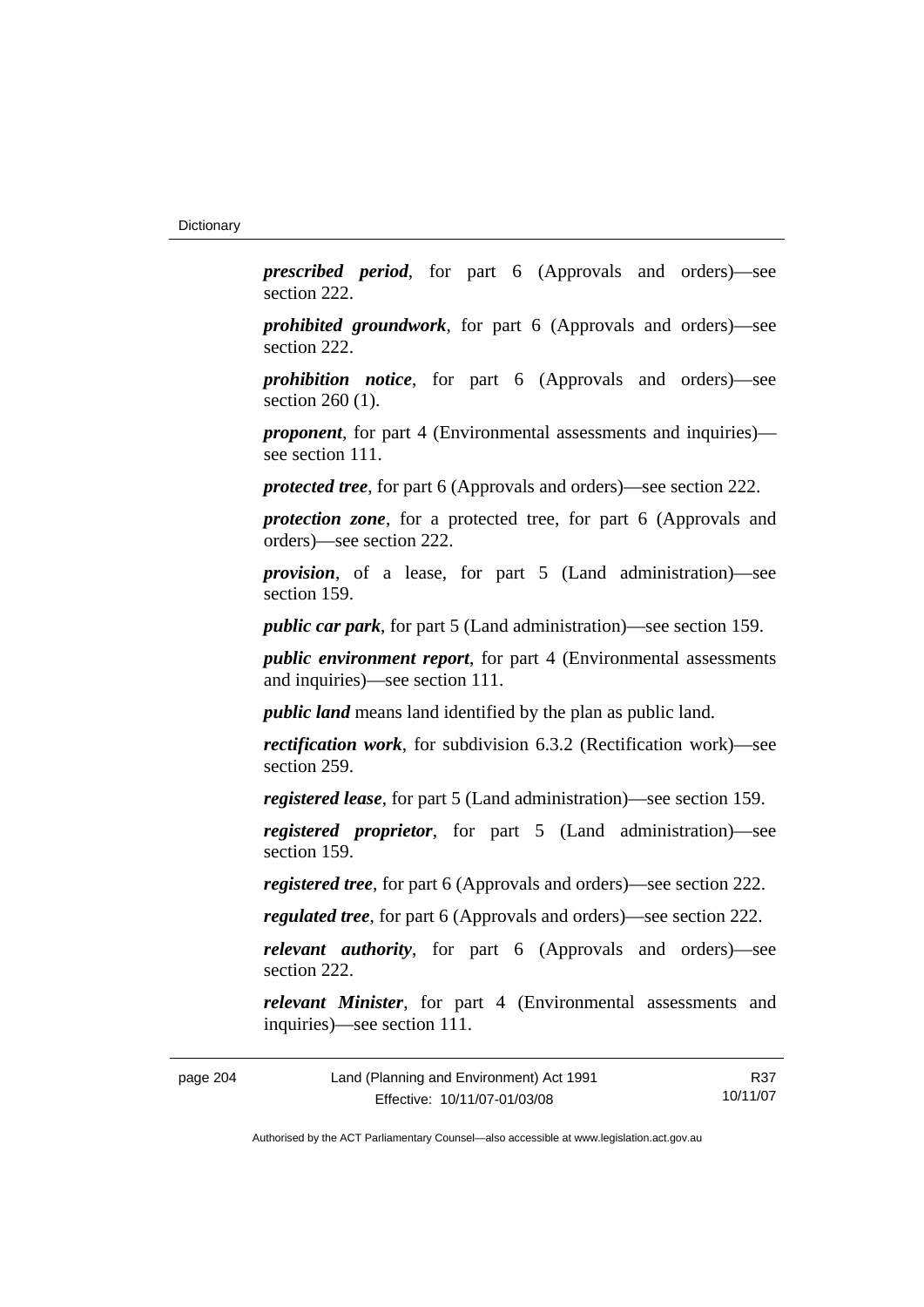*rental lease*, for part 5 (Land administration)—see section 159.

*residential lease*, for part 5 (Land administration)—see section 159.

*rural lease*, for part 5 (Land administration)—see section 159.

*short lease*, for division 5.4 (Restrictions on rural leases)—see section 186B.

*special Pialligo lease*, for division 5.4 (Restrictions on rural leases)—see section 186B.

*structure*, for part 6 (Approvals and orders)—see section 222.

#### *subdivision—*

- (a) for part 5 (Land administration)—see section 159; and
- (b) for part 6 (Approvals and orders)—see section 222.

*sublease*, for part 5 (Land administration)—see section 159.

*sublessee*, for part 5 (Land administration)—see section 159.

*territory authority* means—

- (a) a body (whether or not incorporated) established by the Executive; or
- (b) the holder of a position established under an Act or by the Executive.

*variation*, of a lease—

- (a) for division 5.3 (Variation of leases)—see section 184; and
- (b) for part 6 (Approvals and orders)—see section 223.

*variation*, of the plan, for part 2 (Planning)—see section 5.

*variation*, of a plan of management, for division 5.7 (Public land) see section 191.

page 205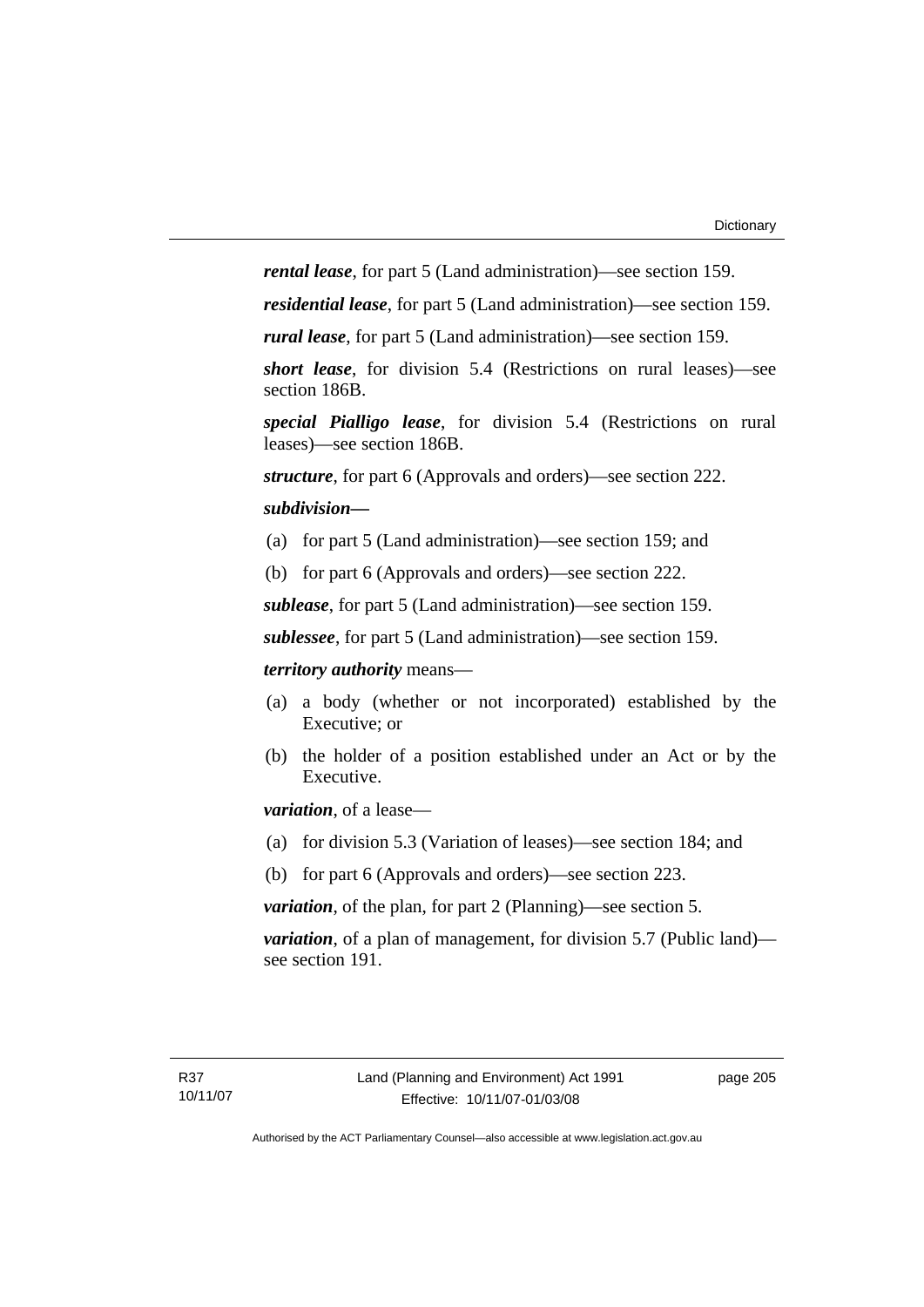1 About the endnotes

# **Endnotes**

# **1 About the endnotes**

Amending and modifying laws are annotated in the legislation history and the amendment history. Current modifications are not included in the republished law but are set out in the endnotes.

Not all editorial amendments made under the *Legislation Act 2001*, part 11.3 are annotated in the amendment history. Full details of any amendments can be obtained from the Parliamentary Counsel's Office.

Uncommenced amending laws and expiries are listed in the legislation history and the amendment history. These details are underlined. Uncommenced provisions and amendments are not included in the republished law but are set out in the last endnote.

If all the provisions of the law have been renumbered, a table of renumbered provisions gives details of previous and current numbering.

The endnotes also include a table of earlier republications.

| $am = amended$                               | $ord = ordinance$                           |
|----------------------------------------------|---------------------------------------------|
| $amdt = amendment$                           | $orig = original$                           |
| $ch = chapter$                               | par = paragraph/subparagraph                |
| $def = definition$                           | $pres = present$                            |
| $dict = dictionary$                          | $prev = previous$                           |
| $disallowed = disallowed by the Legislative$ | $(\text{prev}) = \text{previously}$         |
| Assembly                                     | $pt = part$                                 |
| $div = division$                             | $r = rule/subrule$                          |
| $exp = expires/expired$                      | $remum = remumbered$                        |
| $Gaz = gazette$                              | $reloc = relocated$                         |
| $hdg =$ heading                              | $R[X]$ = Republication No                   |
| $IA = Interpretation Act 1967$               | $RI =$ reissue                              |
| $ins = inserted/added$                       | $s = section/subsection$                    |
| $LA =$ Legislation Act 2001                  | $sch = schedule$                            |
| $LR =$ legislation register                  | $sdiv = subdivision$                        |
| $LRA =$ Legislation (Republication) Act 1996 | $sub =$ substituted                         |
| $mod = modified/modification$                | $SL = Subordinate$ Law                      |
| $o = order$                                  | $underlining = whole or part not commenced$ |
| $om = omitted/repealed$                      | or to be expired                            |
|                                              |                                             |

# **2 Abbreviation key**

page 206 Land (Planning and Environment) Act 1991 Effective: 10/11/07-01/03/08

R37 10/11/07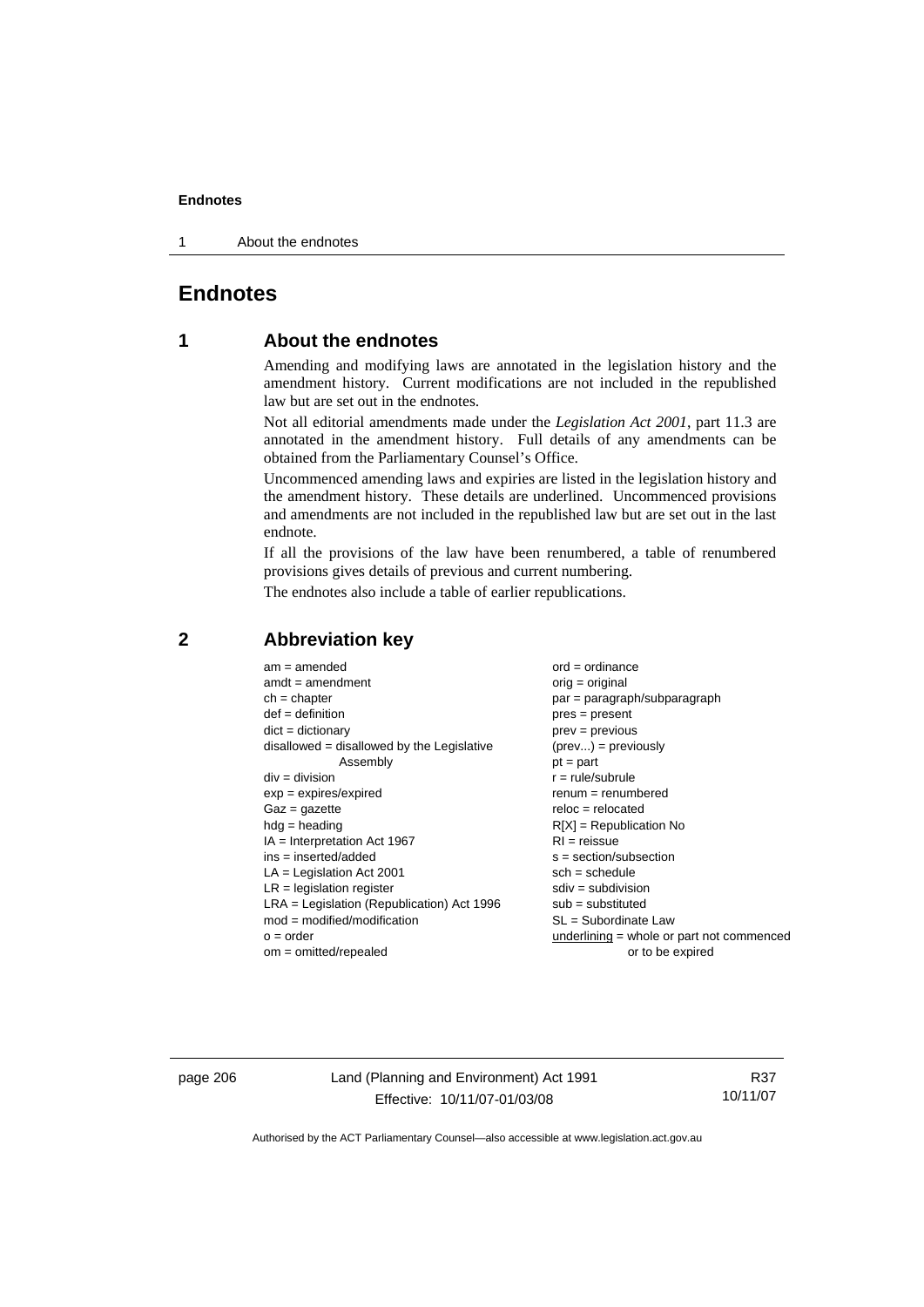# **3 Legislation history Land (Planning and Environment) Act 1991 No 100**  notified 15 January 1992 s 1, s 2 commenced 15 January 1992 remainder commenced 2 April 1992 as amended by **Land (Planning and Environment) (Amendment) Act 1992 No 32**  notified 3 July 1992 s 5 (1) taken to have commenced 2 April 1992 (s 5 (2)) remainder commenced 3 July 1992 **Land (Planning and Environment) (Amendment) Act 1993 No 11**  notified 1 March 1993 commenced 1 March 1993 **Acts Revision (Position of Crown) Act 1993 No 44 sch 2**  notified 27 August 1993 (Gaz 1993 No S165) sch 2 commenced 27 August 1993 (s 2) **Registrar-General (Consequential Provisions) Act 1993 No 64**  notified 6 September 1993 s 1, s 2 commenced 6 September 1993 remainder commenced 1 October 1993 (s 2 (2) and Gaz 1993 No S207) **Land (Planning and Environment) (Amendment) Act (No 2) 1993 No 75**  notified 2 November 1993 s 1, s 2 commenced 2 November 1993 remainder commenced 1 December 1993 (Gaz 1993 No S247) **Land (Planning and Environment) (Amendment) Act (No 3) 1993 No 77**  notified 2 November 1993 s 1, s 2 commenced 2 November 1993 remainder commenced 1 December 1993 (Gaz 1993 No S243)

page 207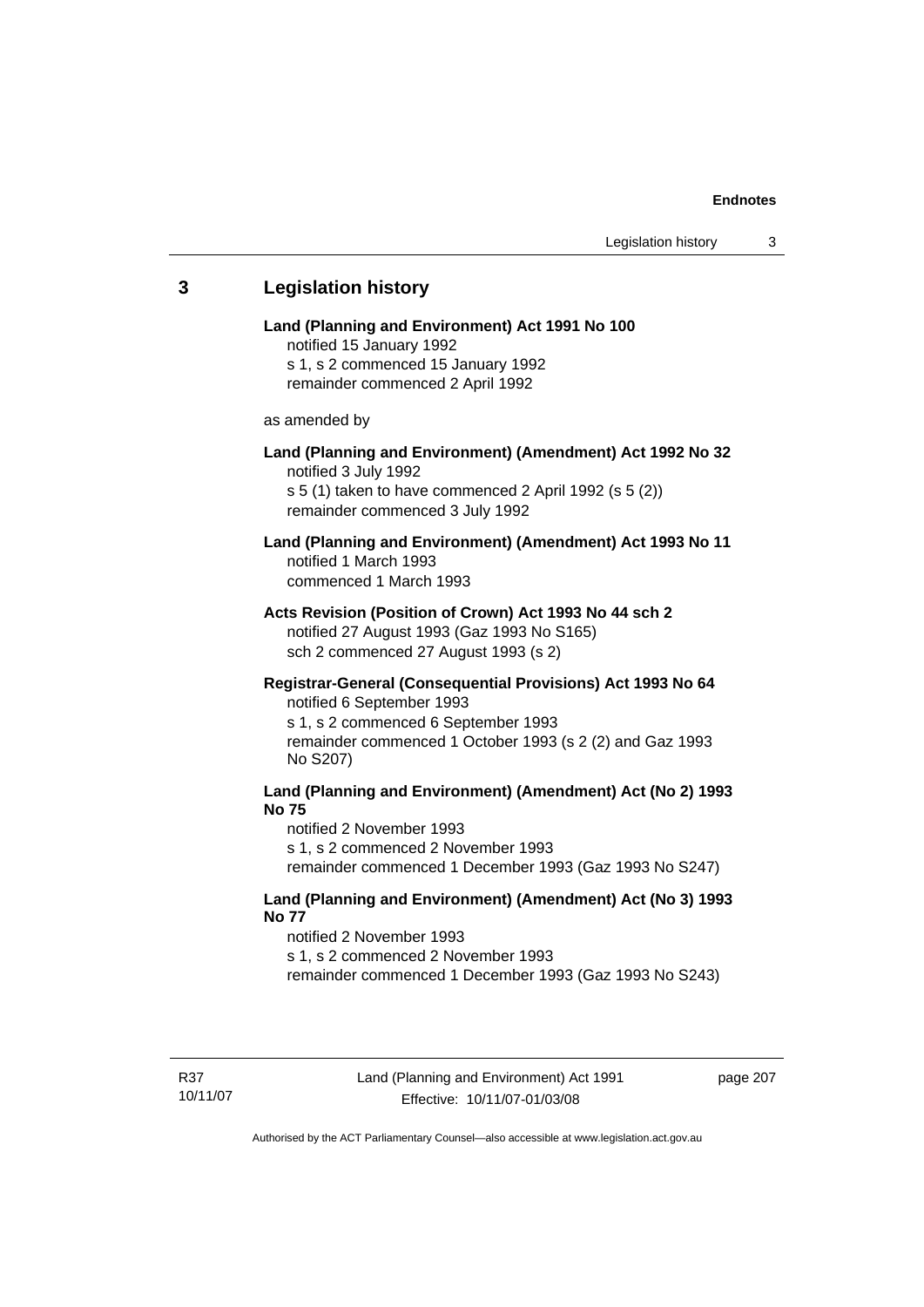3 Legislation history

# page 208 Land (Planning and Environment) Act 1991 Effective: 10/11/07-01/03/08 10/11/07 **Real Property (Consequential Provisions) Act 1993 No 90**  notified 17 December 1993 s 1, s 2 commenced 17 December 1993 remainder commenced 1 January 1994 (s 2 (2) and Gaz 1993 No S270) **Statute Law Revision Act 1994 No 26**  notified 31 May 1994 commenced 31 May 1994 **Public Sector Management (Consequential and Transitional Provisions) Act 1994 No 38**  notified 30 June 1994 s 1, s 2 commenced 30 June 1994 remainder commenced 1 July 1994 (Gaz 1994 No S142) **Administrative Appeals (Consequential Amendments) Act 1994 No 60**  notified 11 October 1994 s 1, s 2 commenced 11 October 1994 remainder commenced 14 November 1994 (s 2 (2) and Gaz 1994 No S250) **Statute Law Revision (Penalties) Act 1994 No 81**  notified 29 November 1994 s 1, s 2 commenced 29 November 1994 remainder commenced 29 November 1994 (Gaz 1994 No S269) **Statutory Offices (Miscellaneous Provisions) Act 1994 No 97**  notified 15 December 1994 s 1, s 2 commenced 15 December 1994 remainder commenced 15 December 1994 (Gaz 1994 No S293) **Land (Planning and Environment) (Amendment) Act 1995 No 20**  notified 5 September 1995 commenced 5 September 1995 **Land (Planning and Environment) (Amendment) Act (No 2) 1995 No 21**  notified 5 September 1995 ss 1-3 commenced 5 September 1995 remainder commenced 1 January 1996 (Gaz 1995 No S316)

Authorised by the ACT Parliamentary Counsel—also accessible at www.legislation.act.gov.au

R37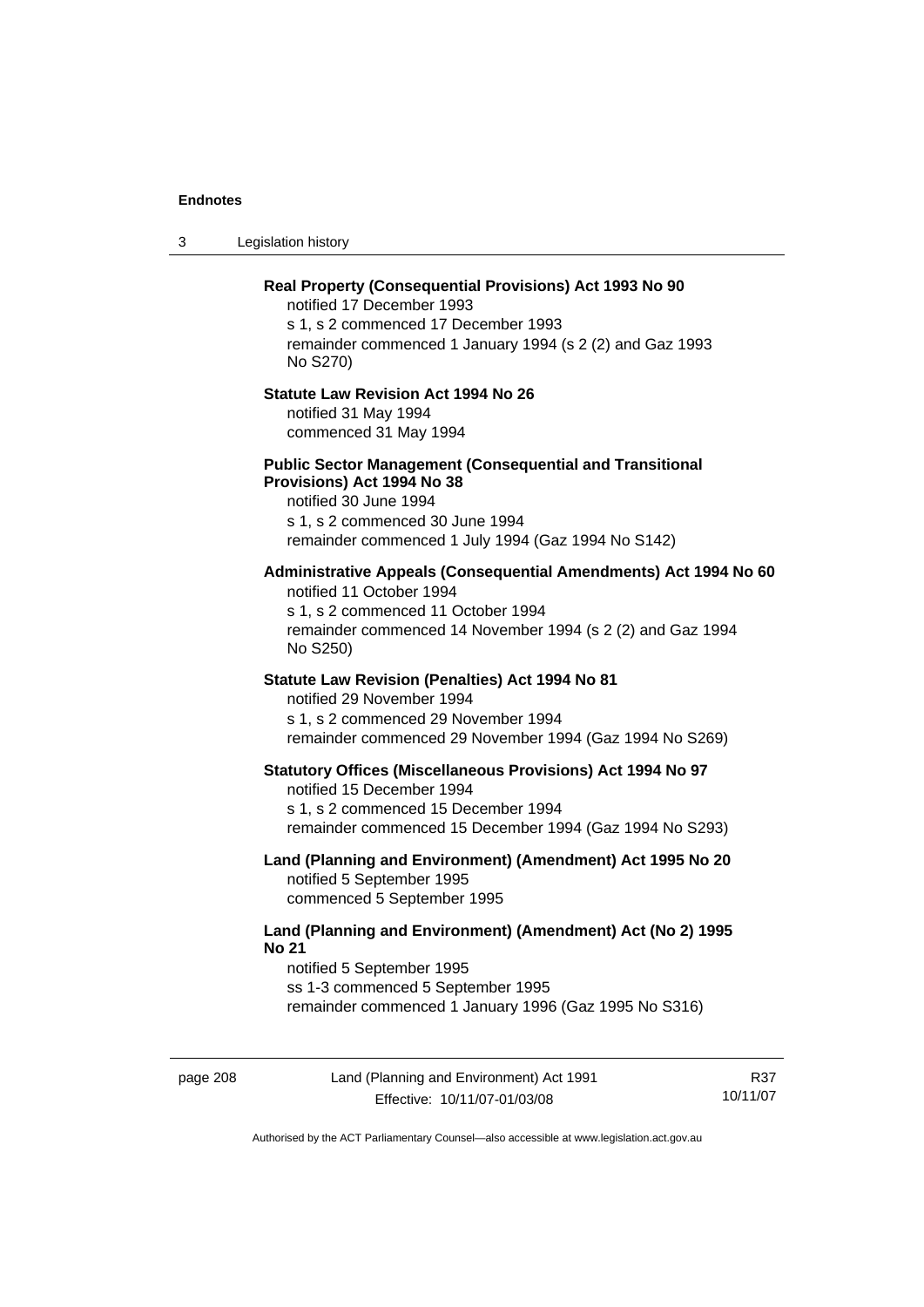## **Annual Reports (Government Agencies) (Consequential Provisions) Act 1995 No 25**

notified 5 September 1995 commenced 5 September 1995

#### **Land Titles (Consequential Amendments) Act 1995 No 54**

notified 20 December 1995 commenced 20 June 1996 (s 2)

## **Remuneration Tribunal (Consequential and Transitional Provisions) Act 1995 No 56**

notified 20 December 1995 commenced 21 December 1995 (s 2 and Gaz 1995 No S315)

## **Gungahlin Development Authority (Consequential Provisions) Act 1996 No 39**

notified 10 July 1996 commenced 19 August 1996 (s 2 and Gaz 1996 No S212)

#### **Land (Planning and Environment) (Amendment) Act 1996 No 62**  notified 3 December 1996 commenced 3 December 1996

#### **Land (Planning and Environment) (Amendment) Act (No 2) 1996 No 71**

notified 20 December 1996 ss 1-3 commenced 20 December 1996 remainder commenced 1 January 1997 (Gaz 1996 No S352)

#### **Motor Traffic (Amendment) Act (No 3) 1996 No 83**

notified 20 December 1996 ss 1-3 commenced 20 December 1996 remainder commenced 1 January 1997 (Gaz 1996 No S353)

## **Land (Planning and Environment) (Amendment) Act (No 3) 1996 No 85**

notified 24 December 1996 s 1, s 2 commenced 24 December 1996 remainder commenced 24 June 1997

R37 10/11/07 page 209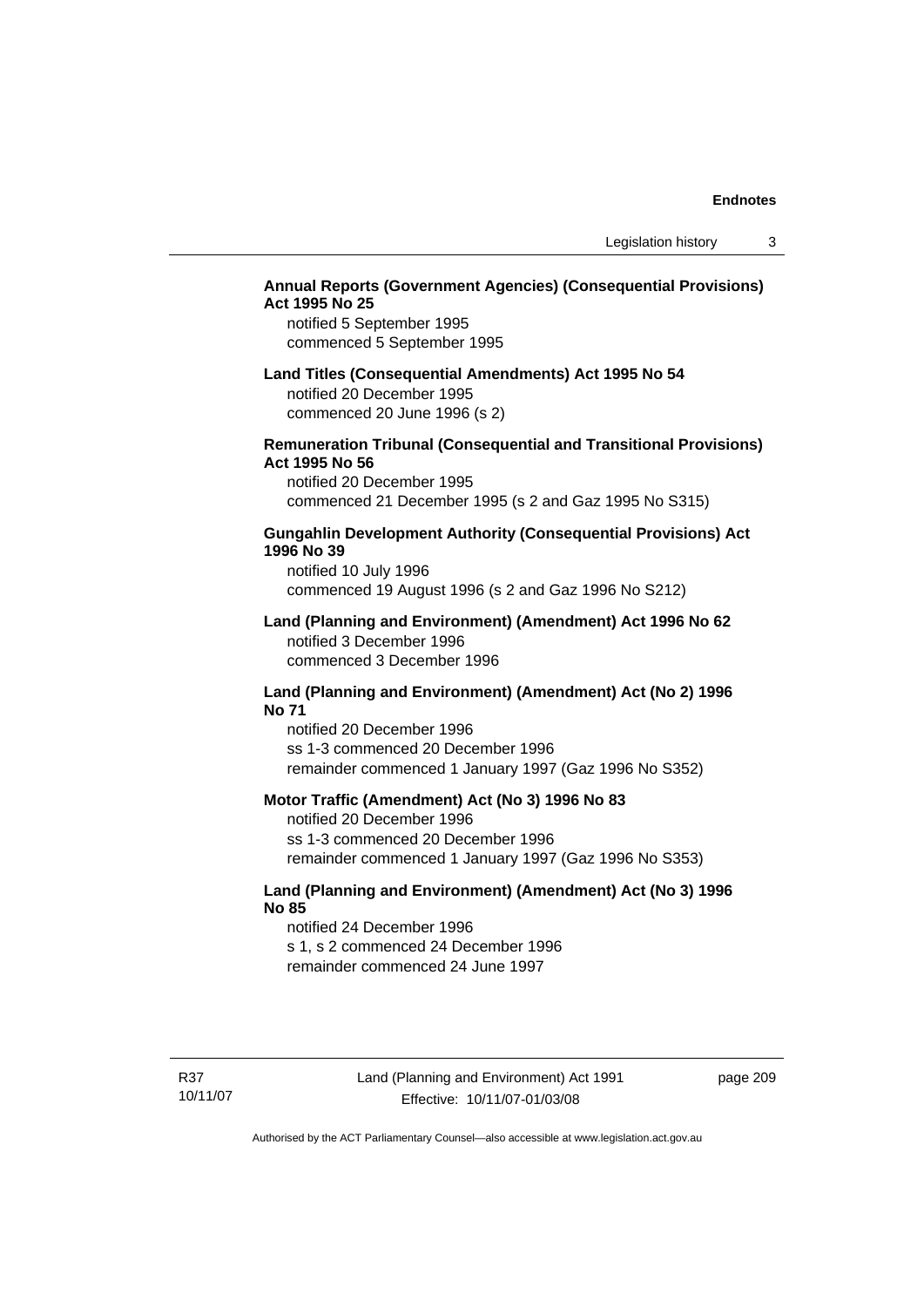| Land (Planning and Environment) |
|---------------------------------|
| notified 22 April 1997          |
| ss 1-3 commenced 22 April 1997  |

3 Legislation history

remainder commenced 24 June 1997 (s 2 (2))

## **Remuneration Tribunal (Consequential Amendments) Act 1997 No 41 (as am by Act 2002 No 49 amdt 3.222)**

**Environment) (Amendment) Act 1997 No 7** 

notified 19 September 1997 commenced 24 September 1997 (s 2 as am by Act 2002 No 49 amdt 3.222)

## **Environment Protection (Consequential Provisions) Act 1997 No 93**

notified 1 December 1997 s 1, s 2 commenced 1 December 1997 remainder commenced 1 June 1998

## **Land (Planning and Environment) (Amendment) Act (No 2) 1997 No 116**

notified 24 December 1997 commenced 24 December 1997

#### **Statute Law Revision (Penalties) Act 1998 No 54**

notified 27 November 1998 s 1, s 2 commenced 27 November 1998 remainder commenced 9 December 1998 (Gaz 1998 No 49)

#### **Water Resources Act 1998 No 63 s 83**  notified 11 December 1998 (Gaz 1998 No S209)

s 83 commenced 11 December 1998

# **Land (Planning and Environment) (Amendment) Act 1998 No 65**  notified 23 December 1998 commenced 23 December 1998

## **Land (Planning and Environment) (Amendment) Act 1999 No 40**  notified 16 July 1999 commenced 16 July 1999

# **Land Planning and Environment Amendment Act (No 2) 1999 No 73**  notified 15 December 1999 commenced 15 December 1999

page 210 Land (Planning and Environment) Act 1991 Effective: 10/11/07-01/03/08

R37 10/11/07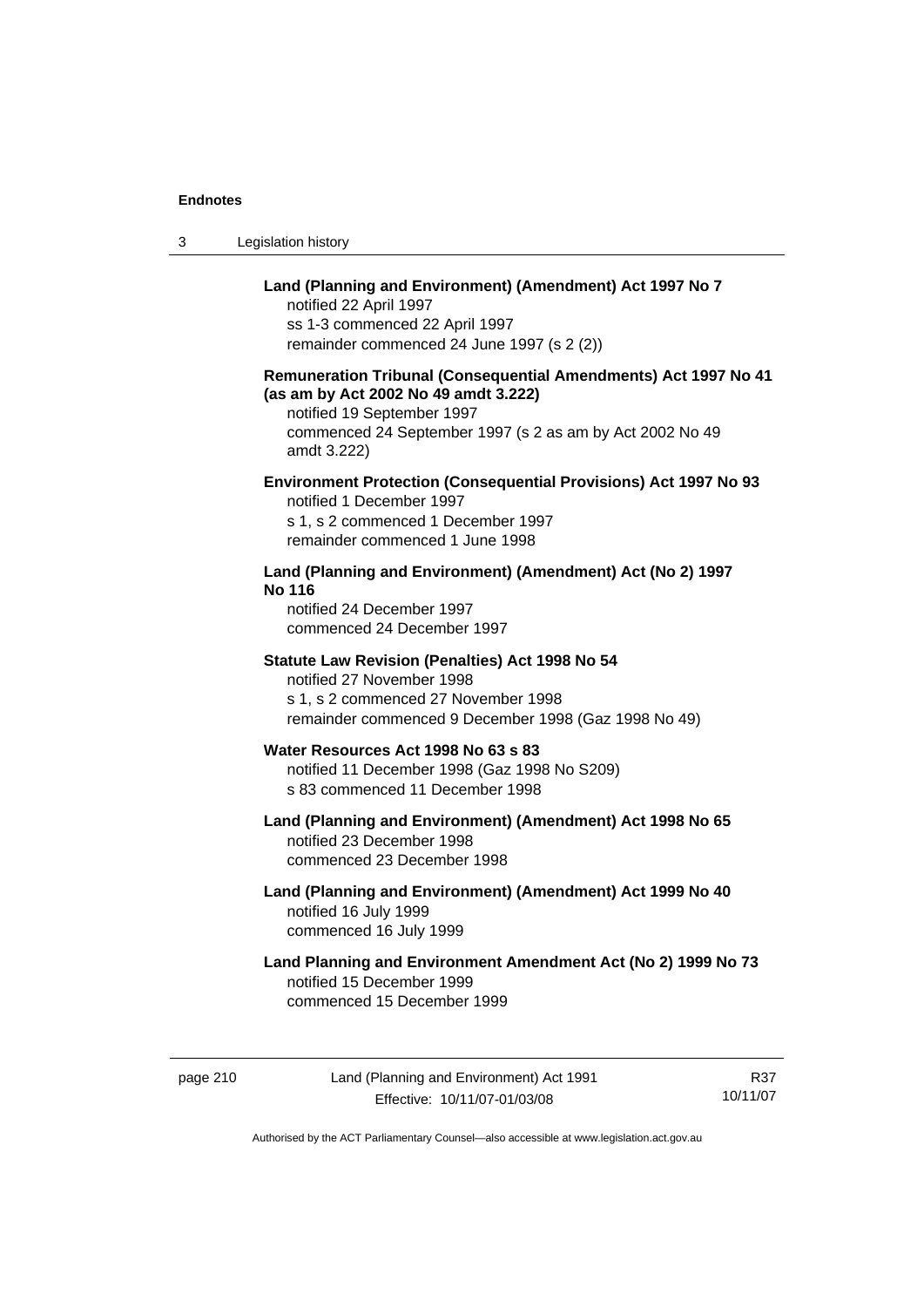#### **Road Transport Legislation Amendment Act 1999 No 79**

notified 23 December 1999 commenced 1 March 2000 (s 2 and Gaz 2000 No S5)

#### **Land (Planning and Environment) Amendment Act (No 3) 1999 No 87**  notified 23 December 1999 commenced 23 December 1999

**Land (Planning and Environment) Amendment Act 2000 No 14**  notified 31 March 2000 commenced 31 March 2000

#### **Land (Planning and Environment) Amendment Act 2000 (No 2) 2000 No 15**  notified 20 April 2000

commenced 20 April 2000

# **Land (Planning and Environment) Amendment Act 2000 (No 3) 2000 No 37**

notified 20 July 2000 s 1, s 2 commenced 20 July 2000 remainder commenced 24 July 2000 (Gaz 2000 No S39)

### **Land (Planning and Environment) Amendment Act 2000 (No 4) 2000 No 49**

notified 28 September 2000 commenced 28 September 2000

### **Statute Law Amendment Act 2000 No 80**

notified 21 December 2000 commenced 21 December 2000

## **Land (Planning and Environment) Amendment Act 2001 No 1**

notified 19 February 2001 (Gaz 2001 No S7) s 1, s 2 commenced 19 February 2001 (IA s 10B) remainder commenced 31 May 2001 (Gaz 2001 No 22)

#### **Unit Titles Consequential Amendments Act 2001 No 17 sch 2**

notified 5 April 2001 (Gaz 2001 No 14) s 1, s 2 commenced 5 April 2001 (IA s 10B) sch 2 commenced 5 October 2001 (s 2)

R37 10/11/07 page 211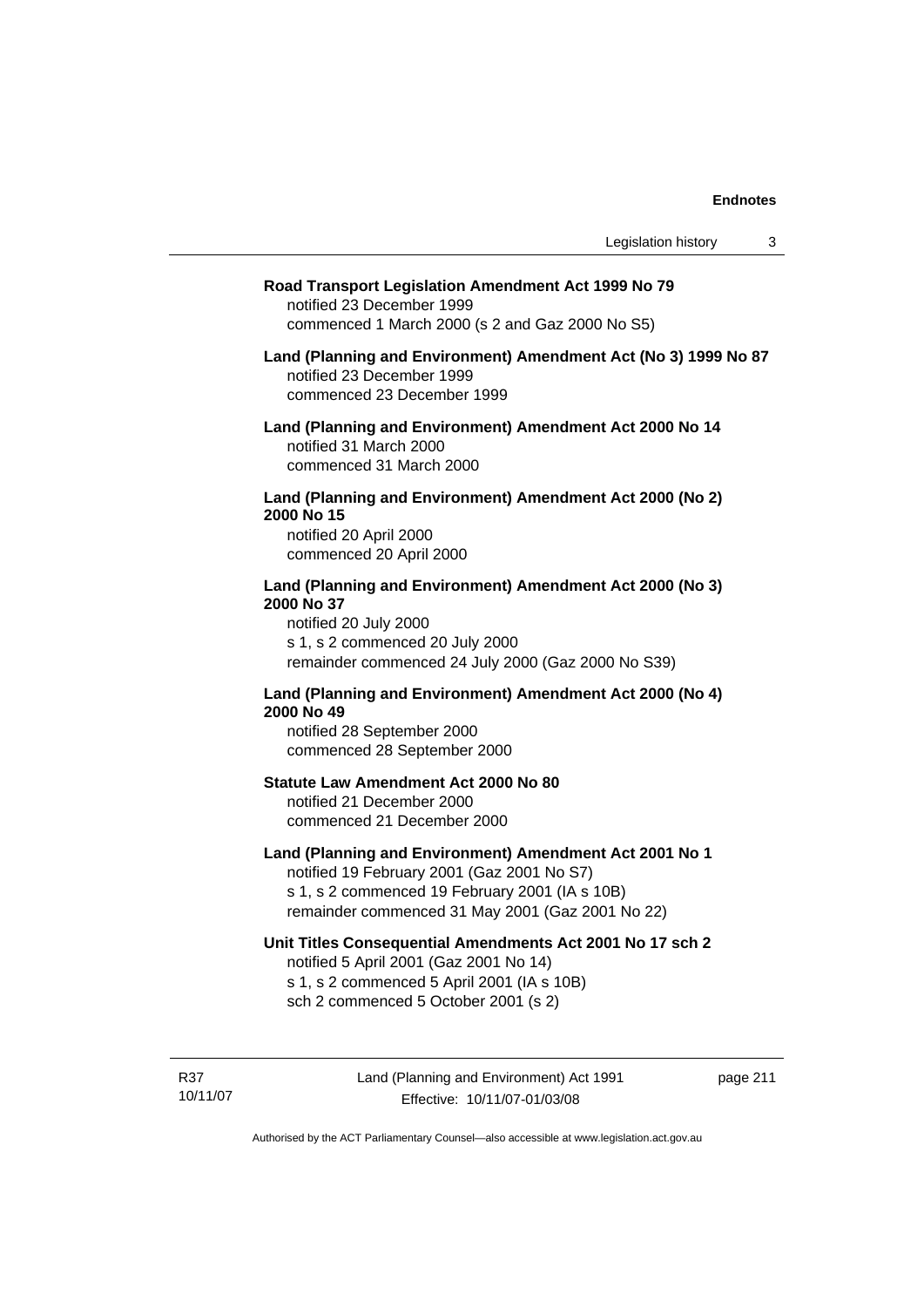| -3 | Legislation history |  |
|----|---------------------|--|
|----|---------------------|--|

#### **Tree Protection (Interim Scheme) Act 2001 No 20 s 54**

notified 3 April 2001 (Gaz 2001 No S16) s 1, s 2 commenced 3 April 2001 (IA s 10B)

s 54 taken to have commenced 29 March 2001 (s 2)

## **Land (Planning and Environment) Amendment Act 2001 (No 2) 2001 No 32**

notified 21 June 2001 (Gaz 2001 No S33) taken to have commenced 15 June 2001 (s 2)

#### **Legislation (Consequential Amendments) Act 2001 No 44 pt 207**

notified 26 July 2001 (Gaz 2001 No 30) s 1, s 2 commenced 26 July 2001 (IA s 10B) pt 207 commenced 12 September 2001 (s 2 and see Gaz 2001 No S65)

#### **Statute Law Amendment Act 2001 (No 2) 2001 No 56 pt 3.29**

notified 5 September 2001 (Gaz 2001 No S65) amdt 3.436 taken to have commenced 21 December 2000 (s 2 (2)) pt 3.29 remainder commenced 5 September 2001 (s 2 (1))

#### **Community Title Act 2001 No 58 s 101, s 102**

notified 10 September 2001 (Gaz 2001 No S66) s 1, s 2 commenced 10 September 2001 (IA s 10B) s 101, s 102 commenced 10 March 2002 (s 2 and LA s 79)

#### **Land (Planning and Environment) Amendment Act 2001 (No 3) 2001 No 73**

notified LR 12 September 2001 commenced 12 September 2001 (s 2)

## **Land (Planning and Environment) Amendment Act 2001 (No 4) 2001 No 80**

notified 10 September 2001 (Gaz 2001 No S66)

s 1, s 2 commenced 10 September 2001 (IA s 10B)

s 3, s 4 commenced 10 September 2001 (s 2 (1))

remainder commenced 12 September 2001 (s 2 (2))

# **Legislation Amendment Act 2002 No 11 pt 2.32**

notified LR 27 May 2002

s 1, s 2 commenced 27 May 2002 (LA s 75)

pt 2.32 commenced 28 May 2002 (s 2 (1))

## page 212 Land (Planning and Environment) Act 1991 Effective: 10/11/07-01/03/08

R37 10/11/07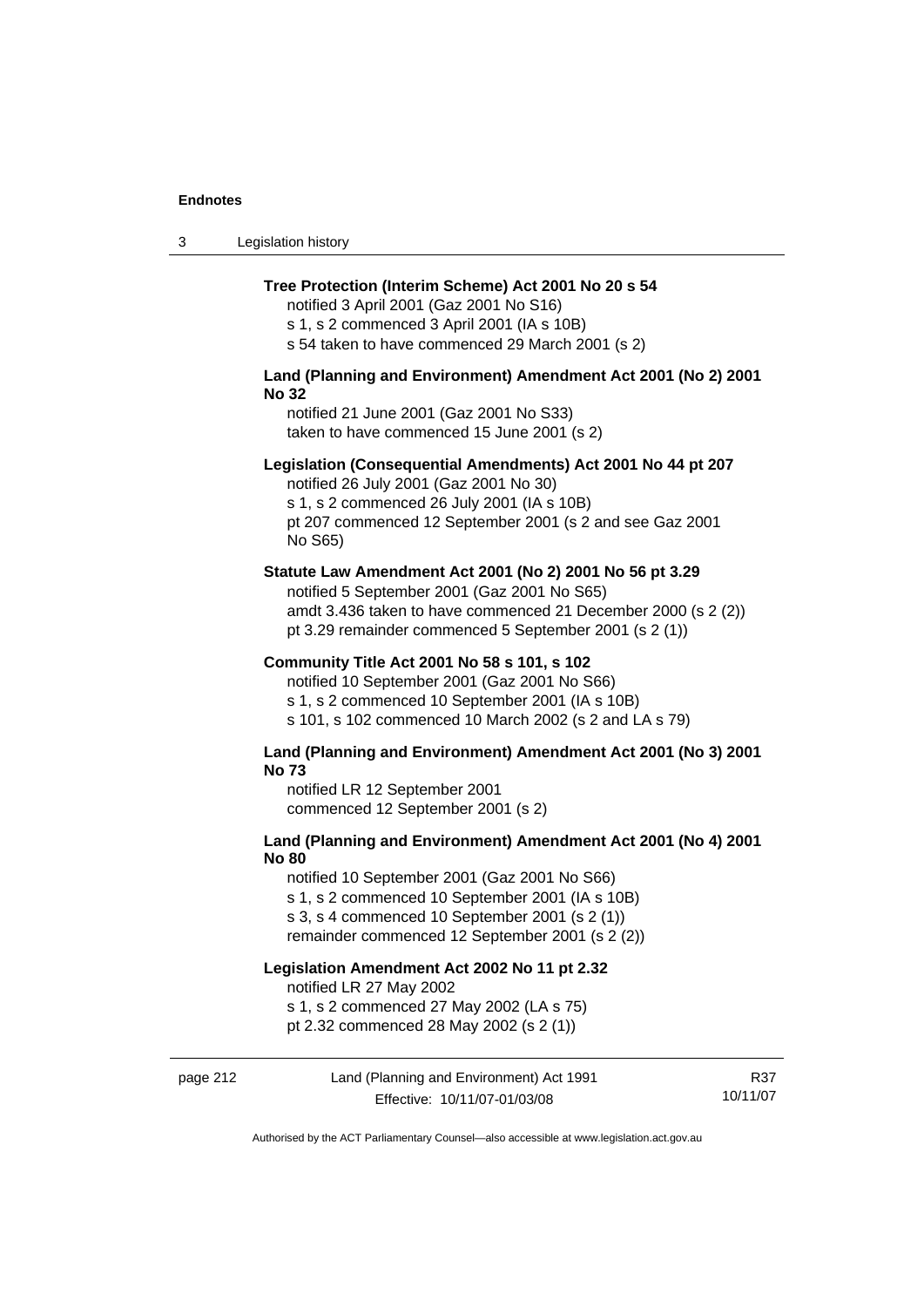#### **Statute Law Amendment Act 2002 No 30 pt 3.38**

notified LR 16 September 2002 s 1, s 2 commenced 16 September 2002 (LA s 75) pt 3.38 commenced 17 September 2002 (s 2 (1))

#### **Land (Planning and Environment) Amendment Act 2002 No 37**

notified LR 10 October 2002

s 1, s 2 commenced 10 October 2002 (LA s 75 (1)) remainder commenced 11 October 2002 (s 2)

#### **Districts Act 2002 No 39 pt 1.4**

notified LR 10 October 2002

s 1, s 2 commenced 10 October 2002 (LA s 75 (1))

pt 1.4 commenced 11 October 2002 (s 2)

#### **Statute Law Amendment Act 2002 (No 2) No 49 amdt 3.222**

notified LR 20 December 2002

s 1, s 2 taken to have commenced 7 October 1994 (LA s 75 (2))

amdt 3.222 commenced 24 September 1997 (s 2 (3))

*Note* This Act only amends the Remuneration Tribunal (Consequential Amendments) Act 1997 No 41.

#### **Planning and Land (Consequential Amendments) 2002 A2002-56 sch 1**

notified LR 20 December 2002 s 1, s 2 commenced 20 December 2002 (LA s 75 (1)) sch 1 commenced 1 July 2003 (s 2 and see Planning and Land Act 2002 A2002-55, s 2)

#### **Cemeteries and Crematoria Act 2003 A2003-11 sch 1 pt 1.1**

notified LR 27 March 2003 s 1, s 2 commenced 27 March 2003 (LA s 75 (1)) sch 1 pt 1.1 commenced 27 September 2003 (s 2 and LA s 79)

## **Legislation (Gay, Lesbian and Transgender) Amendment Act 2003 A2003-14 sch 1 pt 1.20**

notified LR 27 March 2003 s 1, s 2 commenced 27 March 2003 (LA s 75 (1)) sch 1 pt 1.20 commenced 28 March 2003 (s 2)

page 213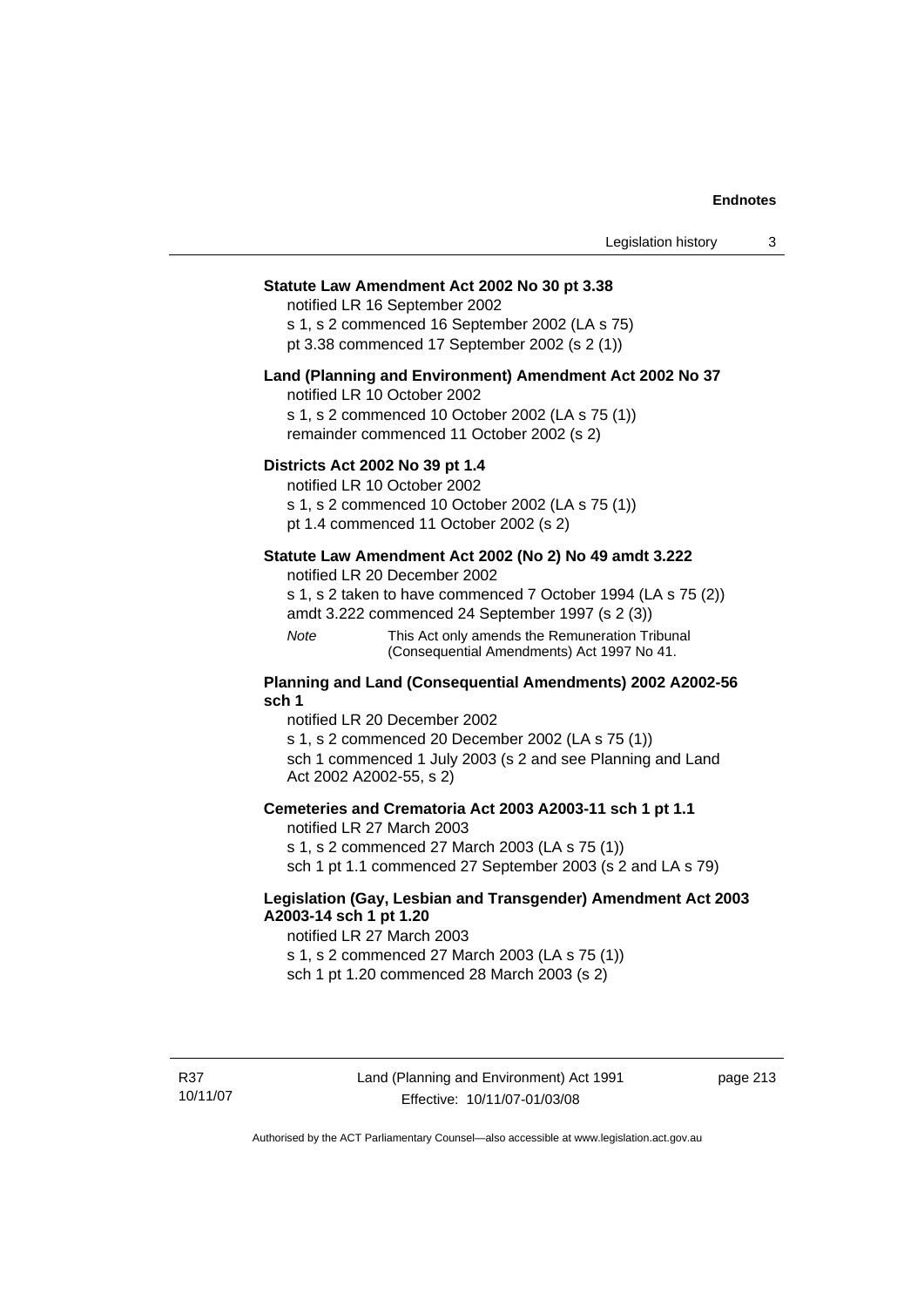3 Legislation history

### **Planning and Land Legislation Amendment Act 2003 A2003-30 sch 1 pt 1.1**

notified LR 30 June 2003

s 1, s 2 commenced 30 June 2003 (LA s 75 (1))

sch 1 pt 1.1 commenced 1 July 2003 (s 2 and see Planning and Land Act 2002 A2002-55, s 2)

#### **Land (Planning and Environment) (Compliance) Amendment Act 2003 A2003-34 pt 2, sch 1 pt 1.2, sch 2**

notified LR 7 July 2003

s 1, s 2 commenced 7 July 2003 (LA s 75 (1))

pt 2, sch 1 pt 1.2, sch 2 commenced 1 September 2003 (s 2 and CN2003-8)

## **Sexuality Discrimination Legislation Amendment Act 2004 A2004-2 sch 1 pt 1.9**

notified LR 18 February 2004

s 1, s 2 commenced 18 February 2004 (LA s 75 (1))

sch 1 pt 1.9 commenced 22 March 2004 (s 2 and CN2004-4)

#### **Construction Occupations Legislation Amendment Act 2004 A2004-13 sch 2 pt 2.16**

notified LR 26 March 2004

s 1, s 2 commenced 26 March 2004 (LA s 75 (1)) sch 2 pt 2.16 commenced 1 September 2004 (s 2 and see Construction Occupations (Licensing) Act 2004 A2004-12, s 2 and CN2004-8)

**Criminal Code (Theft, Fraud, Bribery and Related Offences) Amendment Act 2004 A2004-15 sch 1 pt 1.27, sch 2 pt 2.48** 

notified LR 26 March 2004

s 1, s 2 commenced 26 March 2004 (LA s 75 (1)) sch 1 pt 1.27, sch 2 pt 2.48 commenced 9 April 2004 (s 2 (1))

## **Gungahlin Drive Extension Authorisation Act 2004 A2004-27 s 16, s 17**

notified LR 26 May 2004

s 1, s 2 commenced 26 May 2004 (LA s 75 (1))

s 16, s 17 commenced 27 May 2004 (s 2)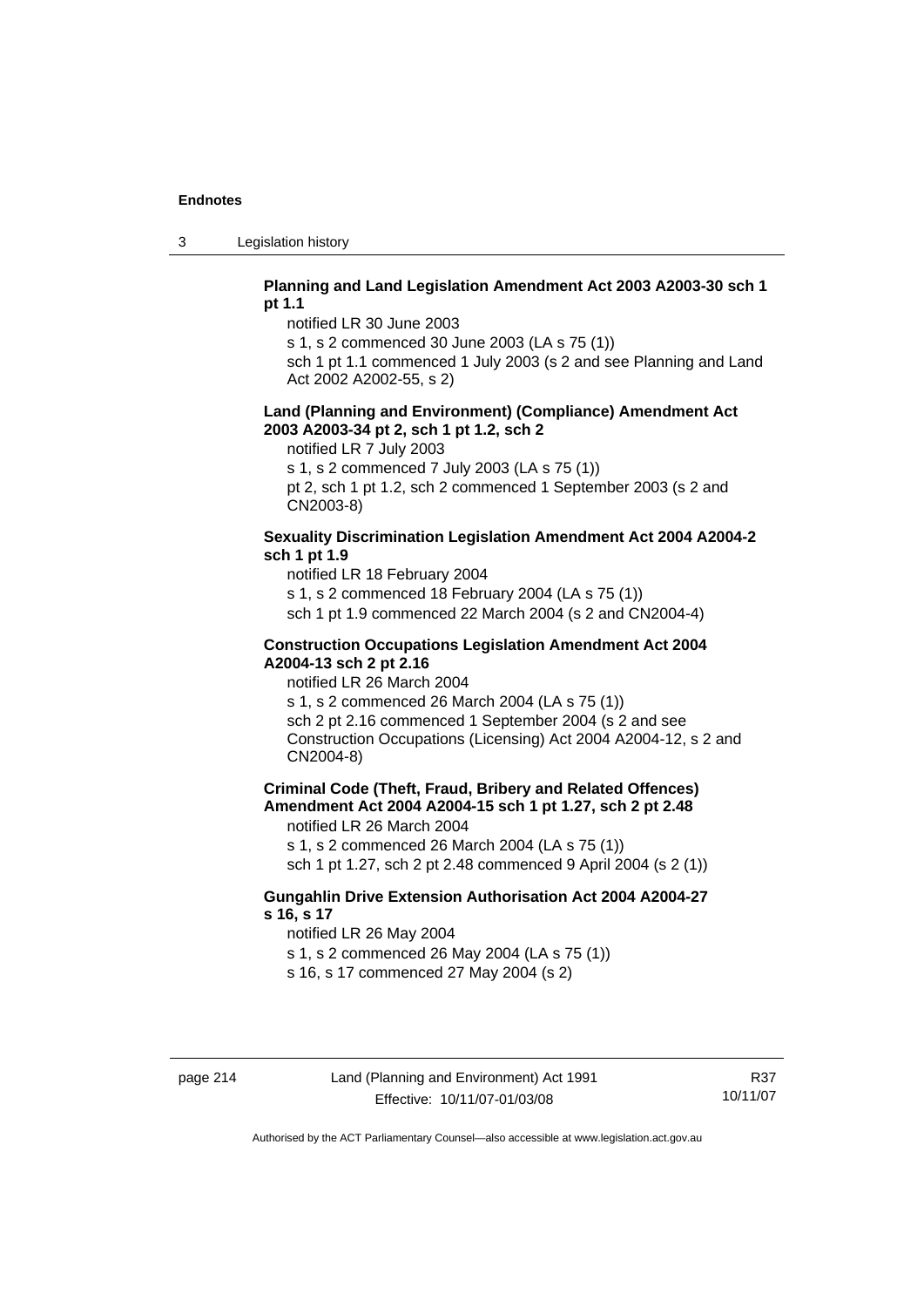| Statute Law Amendment Act 2004 A2004-42 sch 1 pt 1.3<br>notified LR 11 August 2004<br>s 1, s 2 commenced 11 August 2004 (LA s 75 (1))<br>sch 1 pt 1.3 commenced 25 August 2004 (s 2 (1))<br>Heritage Act 2004 A2004-57 sch 1 pt 1.5<br>notified LR 9 September 2004<br>s 1, s 2 commenced 9 September 2004 (LA s 75 (1))<br>sch 1 pt 1.5 commenced 9 March 2005 (s 2 and LA s 79)<br>Land (Planning and Environment) Amendment Act 2004 A2004-64<br>notified LR 25 August 2004<br>s 1, s 2 commenced 25 August 2004 (LA s 75 (1))<br>remainder commenced 1 November 2004 (s 2 and CN2004-16)<br>Statute Law Amendment Act 2005 A2005-20 sch 3 pt 3.31<br>notified LR 12 May 2005<br>s 1, s 2 taken to have commenced 8 March 2005 (LA s 75 (2))<br>sch 3 pt 3.31 commenced 2 June 2005 (s 2 (1))<br>Pest Plants and Animals Act 2005 A2005-21 sch 1 pt 1.1 (as am by<br>A2006-42 amdt 3.150, amdt 3.151)<br>notified LR 12 May 2005<br>s 1, s 2 commenced 12 May 2005 (LA s 75 (1))<br>sch 1 pt 1.1 commenced 12 November 2005 (s 2 and LA s 79)<br>Unit Titles (Staged Development) Amendment Act 2005 A2005-37<br>sch 1 pt 1.1<br>notified LR 26 August 2005<br>s 1, s 2 commenced 26 August 2005 (LA s 75 (1))<br>sch 1 pt 1.1 commenced 14 September 2005 (s 2 and CN2005-21)<br>Land (Planning and Environment) Amendment Act 2005 A2005-49<br>notified LR 6 September 2005<br>s 1, s 2 commenced 6 September 2005 (LA s 75 (1))<br>remainder commenced 7 September 2005 (s 2)<br>Tree Protection Act 2005 A2005-51 sch 1 pt 1.3 (as am by A2006-42<br>pt 3.23)<br>notified LR 29 September 2005 | Legislation history | 3 |
|-------------------------------------------------------------------------------------------------------------------------------------------------------------------------------------------------------------------------------------------------------------------------------------------------------------------------------------------------------------------------------------------------------------------------------------------------------------------------------------------------------------------------------------------------------------------------------------------------------------------------------------------------------------------------------------------------------------------------------------------------------------------------------------------------------------------------------------------------------------------------------------------------------------------------------------------------------------------------------------------------------------------------------------------------------------------------------------------------------------------------------------------------------------------------------------------------------------------------------------------------------------------------------------------------------------------------------------------------------------------------------------------------------------------------------------------------------------------------------------------------------------------------------------------------------------------------------------------------------|---------------------|---|
|                                                                                                                                                                                                                                                                                                                                                                                                                                                                                                                                                                                                                                                                                                                                                                                                                                                                                                                                                                                                                                                                                                                                                                                                                                                                                                                                                                                                                                                                                                                                                                                                       |                     |   |
|                                                                                                                                                                                                                                                                                                                                                                                                                                                                                                                                                                                                                                                                                                                                                                                                                                                                                                                                                                                                                                                                                                                                                                                                                                                                                                                                                                                                                                                                                                                                                                                                       |                     |   |
|                                                                                                                                                                                                                                                                                                                                                                                                                                                                                                                                                                                                                                                                                                                                                                                                                                                                                                                                                                                                                                                                                                                                                                                                                                                                                                                                                                                                                                                                                                                                                                                                       |                     |   |
|                                                                                                                                                                                                                                                                                                                                                                                                                                                                                                                                                                                                                                                                                                                                                                                                                                                                                                                                                                                                                                                                                                                                                                                                                                                                                                                                                                                                                                                                                                                                                                                                       |                     |   |
|                                                                                                                                                                                                                                                                                                                                                                                                                                                                                                                                                                                                                                                                                                                                                                                                                                                                                                                                                                                                                                                                                                                                                                                                                                                                                                                                                                                                                                                                                                                                                                                                       |                     |   |
|                                                                                                                                                                                                                                                                                                                                                                                                                                                                                                                                                                                                                                                                                                                                                                                                                                                                                                                                                                                                                                                                                                                                                                                                                                                                                                                                                                                                                                                                                                                                                                                                       |                     |   |
|                                                                                                                                                                                                                                                                                                                                                                                                                                                                                                                                                                                                                                                                                                                                                                                                                                                                                                                                                                                                                                                                                                                                                                                                                                                                                                                                                                                                                                                                                                                                                                                                       |                     |   |
| s 1, s 2 commenced 29 September 2005 (LA s 75 (1))<br>sch 1 pt 1.3 commenced 29 March 2006 (s 2 and LA s 79)                                                                                                                                                                                                                                                                                                                                                                                                                                                                                                                                                                                                                                                                                                                                                                                                                                                                                                                                                                                                                                                                                                                                                                                                                                                                                                                                                                                                                                                                                          |                     |   |

page 215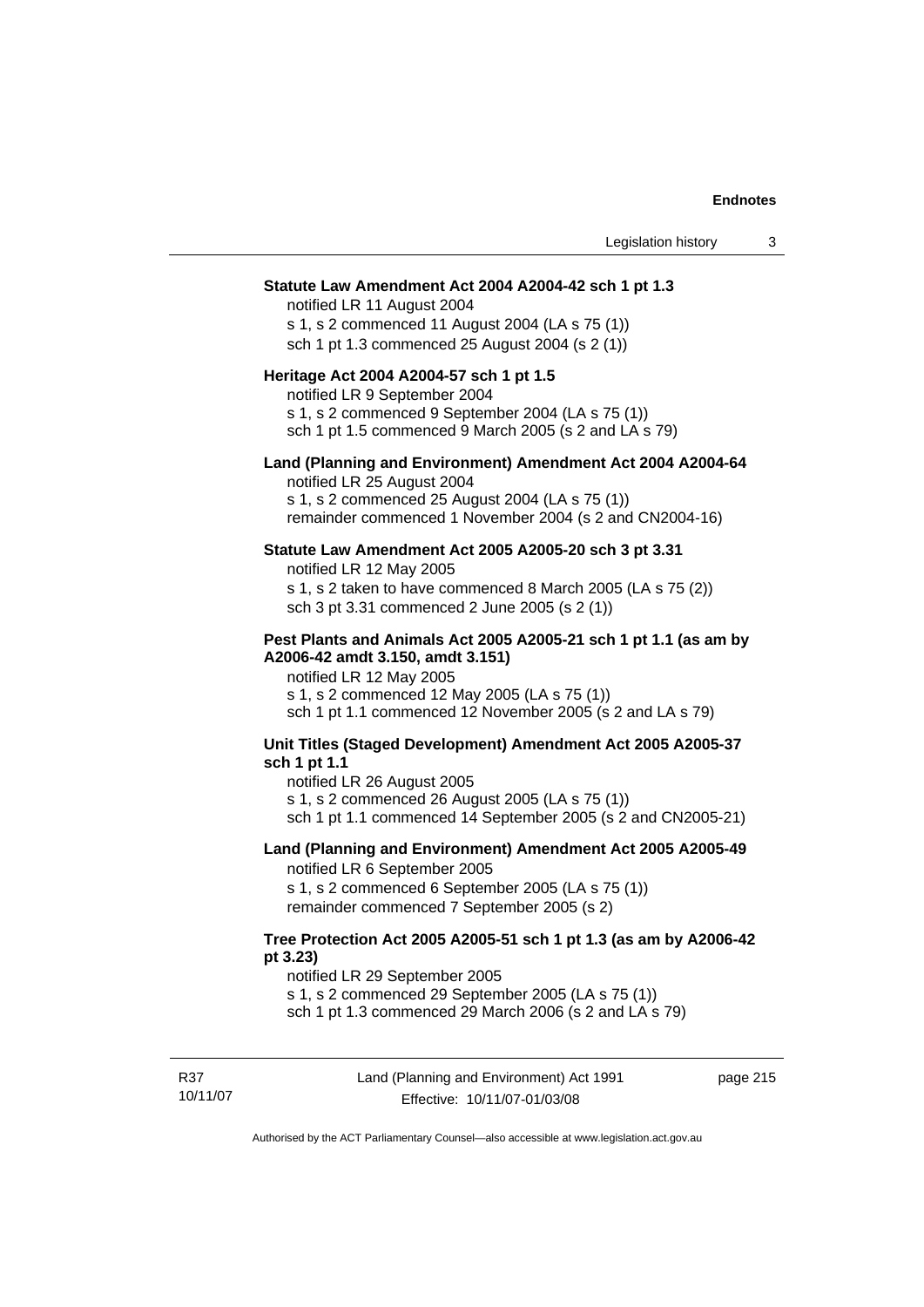3 Legislation history

| 2005 A2005-53 sch 1 pt 1.17 | <b>Criminal Code (Administration of Justice Offences) Amendment Act</b><br>notified LR 26 October 2005<br>s 1, s 2 commenced 26 October 2005 (LA s 75 (1))<br>sch 1 pt 1.17 commenced 23 November 2005 (s 2)                                                                                                                              |
|-----------------------------|-------------------------------------------------------------------------------------------------------------------------------------------------------------------------------------------------------------------------------------------------------------------------------------------------------------------------------------------|
|                             | Statute Law Amendment Act 2005 (No 2) A2005-62 sch 1 pt 1.2<br>notified LR 21 December 2005<br>s 1, s 2 commenced 21 December 2005 (LA s 75 (1))<br>sch 1 pt 1.2 commenced 11 January 2006 (s 2 (1))                                                                                                                                      |
| Note                        | Civil Unions Act 2006 A2006-22 sch 1 pt 1.18<br>notified LR 19 May 2006<br>s 1, s 2 commenced 19 May 2006 (LA s 75 (1))<br>sch 1 pt 1.18 never commenced<br>Act repealed by disallowance 14 June 2006 (see Cwlth Gaz                                                                                                                      |
|                             | 2006 No S93)<br>Sentencing Legislation Amendment Act 2006 A2006-23 sch 1 pt 1.25<br>notified LR 18 May 2006<br>s 1, s 2 commenced 18 May 2006 (LA s 75 (1))<br>sch 1 pt 1.25 commenced 2 June 2006 (s 2 (1) and see Crimes<br>(Sentence Administration) Act 2005 A2005-59 s 2, Crimes<br>(Sentencing) Act 2005 A2005-58, s 2 and LA s 79) |
| sch 1 pt 1.6                | Administrative (Miscellaneous Amendments) Act 2006 A2006-30<br>notified LR 16 June 2006<br>s 1, s 2 commenced 16 June 2006 (LA s 75 (1))<br>sch 1 pt 1.6 commenced 1 July 2006 (s 2 (1))                                                                                                                                                  |

### **Statute Law Amendment Act 2006 A2006-42 amdt 3.150, amdt 3.151, sch 3 pt 3.23**

notified LR 26 October 2006

s 1, s 2 taken to have commenced 12 November 2005 (LA s 75 (2)) amdt 3.150, amdt 3.151 taken to have commenced 12 November 2005 (s 2 (2))

sch 3 pt 3.23 taken to have commenced 29 March 2006 (s 2 (2))

*Note* This Act only amends the Pest Plants and Animals Act 2005 A2005-21 and the Tree Protection Act 2005 A2005-51.

R37 10/11/07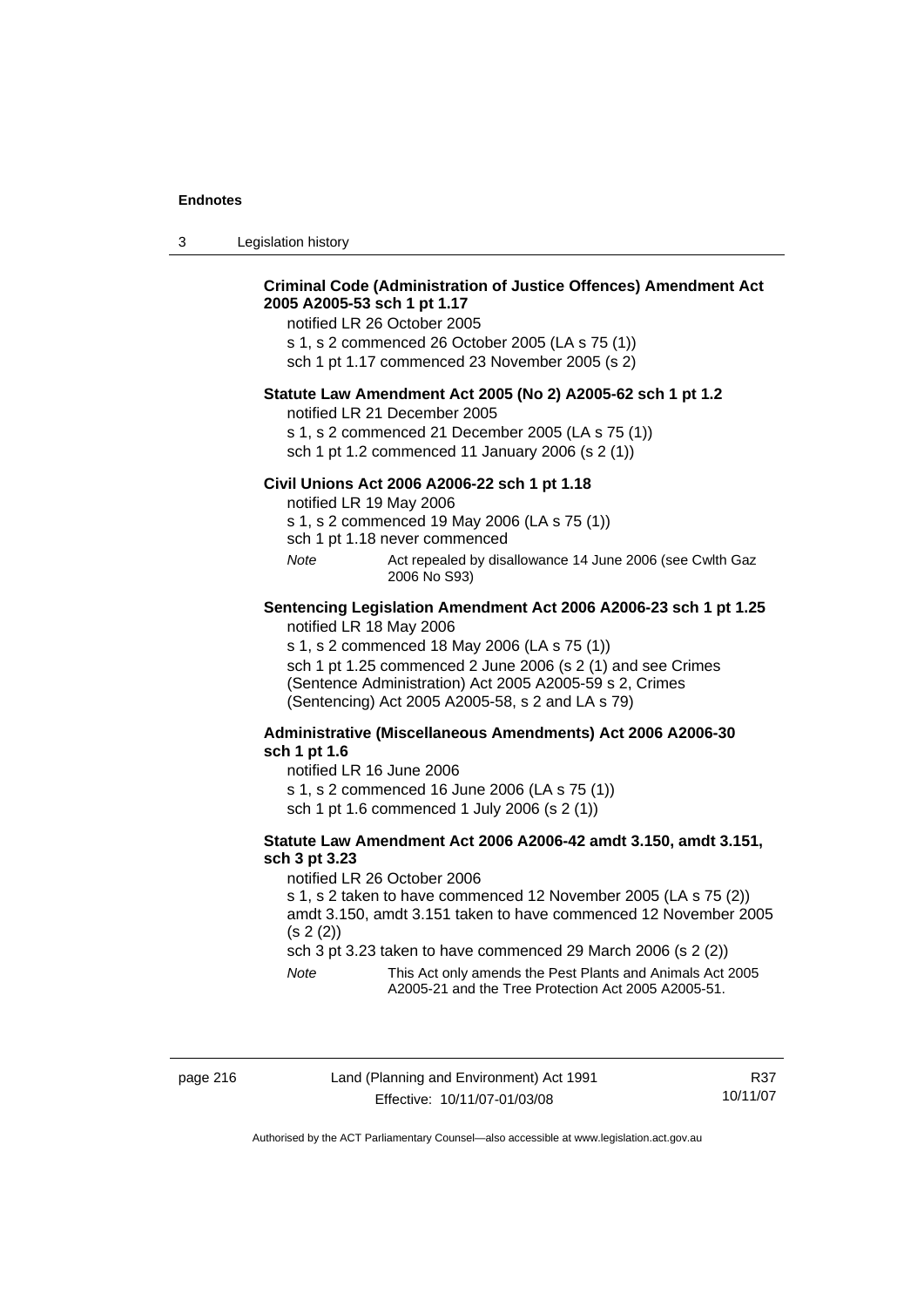# **Land (Planning and Environment) Legislation Amendment Act 2007 A2007-1 pt 2**

notified LR 1 March 2007 s 1, s 2 commenced 1 March 2007 (LA s 75 (1)) pt 2 taken to have commenced 1 March 2007 (s 2)

## **Housing Assistance Act 2007 A2007-8 sch 1 pt 1.3**

notified LR 10 May 2007

s 1, s 2 commenced 10 May 2007 (LA s 75 (1))

sch 1 pt 1.3 commenced 10 November 2007 (s 2 and LA s 79)

## as repealed by

## **Planning and Development Act 2007 A2007-24 s 428**

notified LR 13 September 2007

s 1, s 2 commenced 13 September 2007 (LA s 75 (1)) s 428 awaiting commencement (s 2)

| Note | default commencement under s 2: the later of 31 March 2008 |
|------|------------------------------------------------------------|
|      | or commencement of s 432 (default commencement under LA    |
|      | s 79 does not apply to this Act)                           |

R37 10/11/07

# **4 Amendment history**

| <b>Title</b><br>title                      | am R23 LA                                                                                                                                                                                                                                                                                                                                                                                                        |          |
|--------------------------------------------|------------------------------------------------------------------------------------------------------------------------------------------------------------------------------------------------------------------------------------------------------------------------------------------------------------------------------------------------------------------------------------------------------------------|----------|
| Name of Act<br>$\boldsymbol{\mathsf{s}}$ 1 | sub 2002 No 30 amdt 3.404                                                                                                                                                                                                                                                                                                                                                                                        |          |
| <b>Dictionary</b><br>s 2                   | om 2001 No 44 amdt 1.2333<br>ins 2002 No 30 amdt 3.404                                                                                                                                                                                                                                                                                                                                                           |          |
| <b>Notes</b><br>s 3                        | om 1993 No 44<br>ins 2002 No 30 amdt 3.404                                                                                                                                                                                                                                                                                                                                                                       |          |
| s 4                                        | Offences against Act-application of Criminal Code etc<br>om 2002 No 30 amdt 3.404<br>def <b>appeals board</b> ins 1993 No 77 s 4<br>def commissioner ins 1996 No 85 s 4<br>def conservator am 1994 No 97 sch<br>def controlled activity am 1996 No 85 s 4<br>def determined fee om 2001 No 44 amdt 1.2334<br>def <i>Environment Minister</i> ins 1996 No 71 s 4<br>def Gungahlin central area ins 1996 No 39 s 8 |          |
|                                            | Land (Planning and Environment) Act 1991<br>Effective: 10/11/07-01/03/08                                                                                                                                                                                                                                                                                                                                         | page 217 |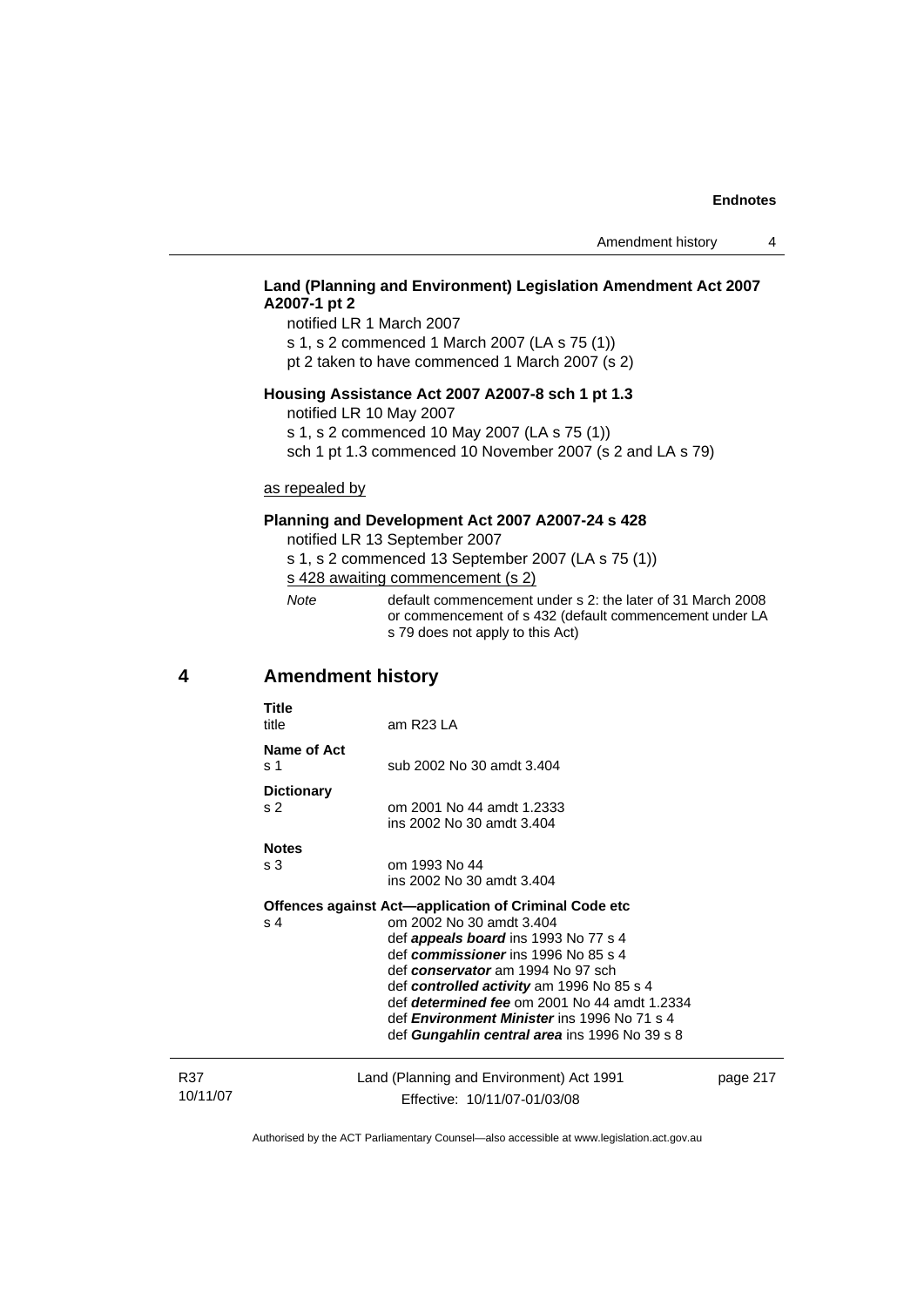4 Amendment history

|          |                                                              | def land management agreement ins 1999 No 73 s 4<br>sub 2001 No 44 amdt 1.2335<br>def pest animal ins 1997 No 7 s 4<br>def pest plant ins 1997 No 7 s 4<br>def <i>plan</i> sub 2001 No 44 amdt 1.2335<br>def <i>public land</i> ins 1996 No 85 s 4<br>def <i>public</i> street ins 1996 No 85 s 4<br>om 1999 No 79 sch 3<br>def registrar ins 1993 No 77 s 4<br>def <i>public works</i> om 1993 No 75 s 4<br>pres s 4 ins A2003-34 amdt 2.1                            |     |
|----------|--------------------------------------------------------------|------------------------------------------------------------------------------------------------------------------------------------------------------------------------------------------------------------------------------------------------------------------------------------------------------------------------------------------------------------------------------------------------------------------------------------------------------------------------|-----|
|          | Preliminary                                                  |                                                                                                                                                                                                                                                                                                                                                                                                                                                                        |     |
|          | div 2.1 hdg                                                  | (prev pt 2 div 1 hdg) renum R6 LA                                                                                                                                                                                                                                                                                                                                                                                                                                      |     |
|          | Definitions for pt 2<br>s <sub>5</sub>                       | am 1996 Nos 71 and 85<br>def background papers am A2002-56 amdts 1.1-1.3,<br>amdt 1.24; A2004-57 amdts 1.8-1.11; pars renum R23 LA<br>(see A2004-57 amdt 1.12)<br>def Commonwealth Planning Act om 2002 No 30<br>amdt 3.405<br>def consultation notice ins 2002 No 30 amdt 3.406<br>def draft plan variation sub 2002 No 30 amdt 3.407,<br>A2002-56 amdt 1.4<br>def national authority om 2002 No 30 amdt 3.408<br>def national capital plan sub 2002 No 30 amdt 3.409 |     |
|          | Stages and parts of the plan                                 |                                                                                                                                                                                                                                                                                                                                                                                                                                                                        |     |
|          | s 6                                                          | om 2002 No 30 amdt 3.410                                                                                                                                                                                                                                                                                                                                                                                                                                               |     |
|          | Territory plan-object and effect<br>div 2.2 hdg              | (prev pt 2 div 2 hdg) renum R6 LA                                                                                                                                                                                                                                                                                                                                                                                                                                      |     |
|          | <b>Object of Territory plan</b><br>s 7 hdg<br>s <sub>7</sub> | sub A2004-57 amdt 1.13<br>am 1996 No 85; 2002 No 30 amdt 3.411; A2004-57 amdt 1.14;<br>pars renum R23 LA (see A2004-57 amdt 1.15)                                                                                                                                                                                                                                                                                                                                      |     |
|          | <b>Effect of plan</b><br>s 8                                 | am 1993 No 77; 1996 No 85                                                                                                                                                                                                                                                                                                                                                                                                                                              |     |
|          | Effect of draft plan variation<br>s 9                        | am 1996 No 85; 2000 No 37 s 4; 2001 No 44 amdt 1.2336;<br>R6 LA (see 2001 No 44 amdt 1.2337); 2002 No 30<br>amdt 3.412, amdt 3.413; ss renum R9 LA (see 2002 No 30<br>amdt 3.414); A2002-56 amdt 1.5, amdt 1.6; pars renum R15<br>LA; A2004-57 amdt 1.16; ss renum R23 LA (see A2004-57<br>amdt 1.17)                                                                                                                                                                  |     |
| page 218 |                                                              | Land (Planning and Environment) Act 1991                                                                                                                                                                                                                                                                                                                                                                                                                               | R37 |

Effective: 10/11/07-01/03/08

10/11/07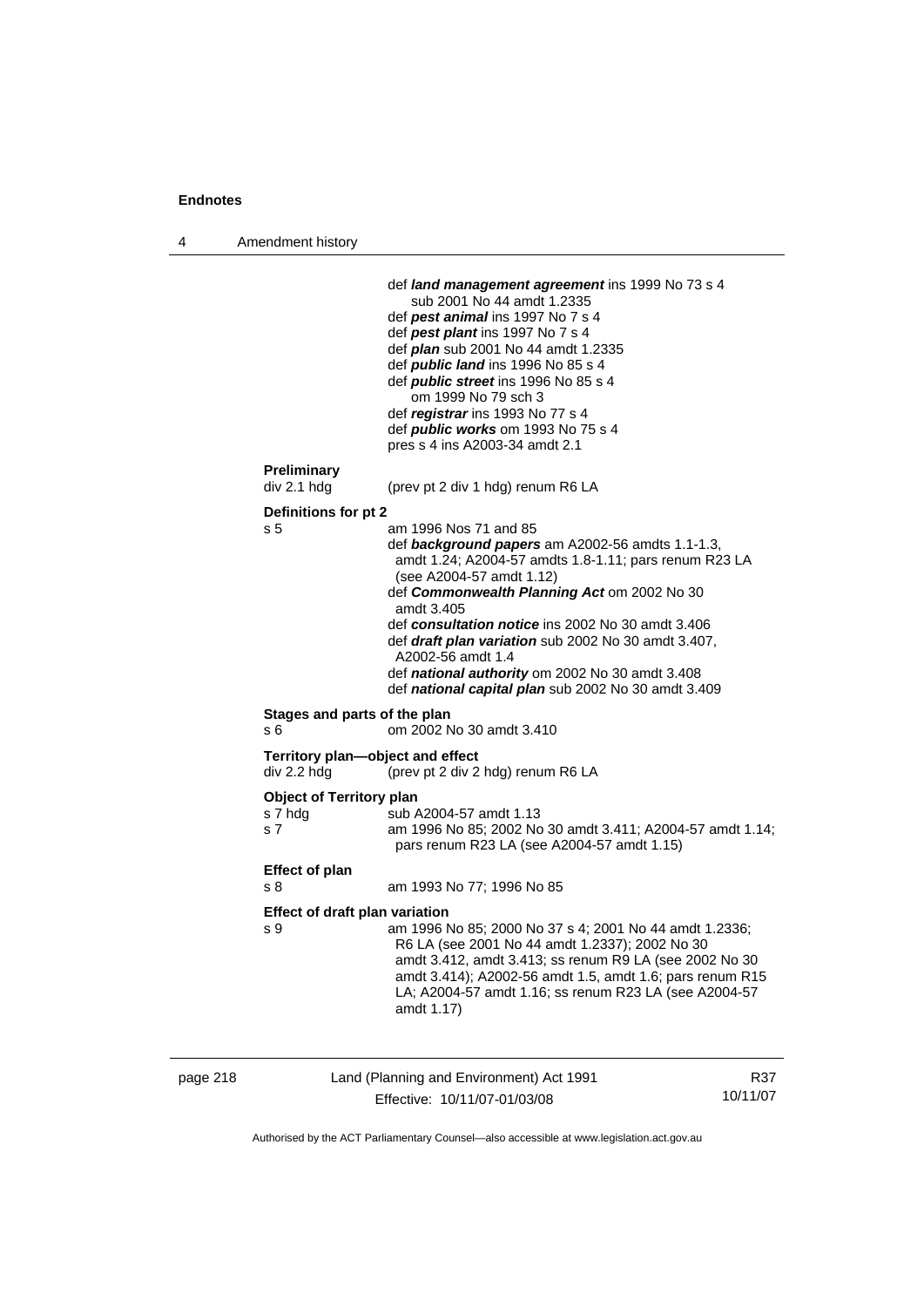**Effect of interim heritage places register**  s 10 am A2002-56 amdt 1.23, amdt 1.24 om A2004-57 amdt 1.18 **Draft heritage places register and variations—lack of effect**  s 11 om A2004-57 amdt 1.18 **Territory plan—continuation and variation**  div 2.3 hdg (prev pt 2 div 3 hdg) renum R6 LA **Territory plan**<br>sdiv 2.3.1 hdg (prev pt 2 div 3 sdiv A hdg) renum R6 LA **Preparation of variations of Territory plan**  sdiv 2.3.2 hdg (prev pt 2 div 3 sdiv B hdg) renum R6 LA **Preparation of plan variations**  s 15 am 1996 No 85 sub A2002-56 amdt 1.7 **Consultation with conservator**  s 16 sub 1996 No 85 am A2002-56 amdt 1.24 **Consultation with heritage council**  s 17 am 2001 No 44 amdt 1.2338, amdt 1.2339; 2002 No 30 amdt 3.415, amdt 3.508; A2002-56 amdt 1.24 sub A2004-57 amdt 1.19 **Environmental reports and inquiries**  s 18 am 2002 No 30 amdt 3.416; A2002-56 amdt 1.24 **Public consultation—notification**  s 19 am 1993 No 75; 1996 No 85; 2000 No 37 s 5 sub 2001 No 44 amdt 1.2340 am 2002 No 30 amdt 3.417; A2002-56 amdt 1.8, amdt 1.23, amdt 1.24 **Public consultation—notice of interim effect etc**  s 19A ins 2001 No 44 amdt 1.2340 am 2002 No 30 amdt 3.418; A2004-57 amdt 1.20 **Public consultation—availability of draft plan variation etc**  s 19B ins 2001 No 44 amdt 1.2340 am 2002 No 30 amdt 3.419; A2002-56 amdt 1.9, amdt 1.10, amdt 1.24; ss renum R12 LA (see A2002-56 amdt 1.11) **Draft plan variations that do not affect rights**  s 19C ins 2001 No 44 amdt 1.2340 sub A2002-56 amdt 1.12

R37 10/11/07 Land (Planning and Environment) Act 1991 Effective: 10/11/07-01/03/08

page 219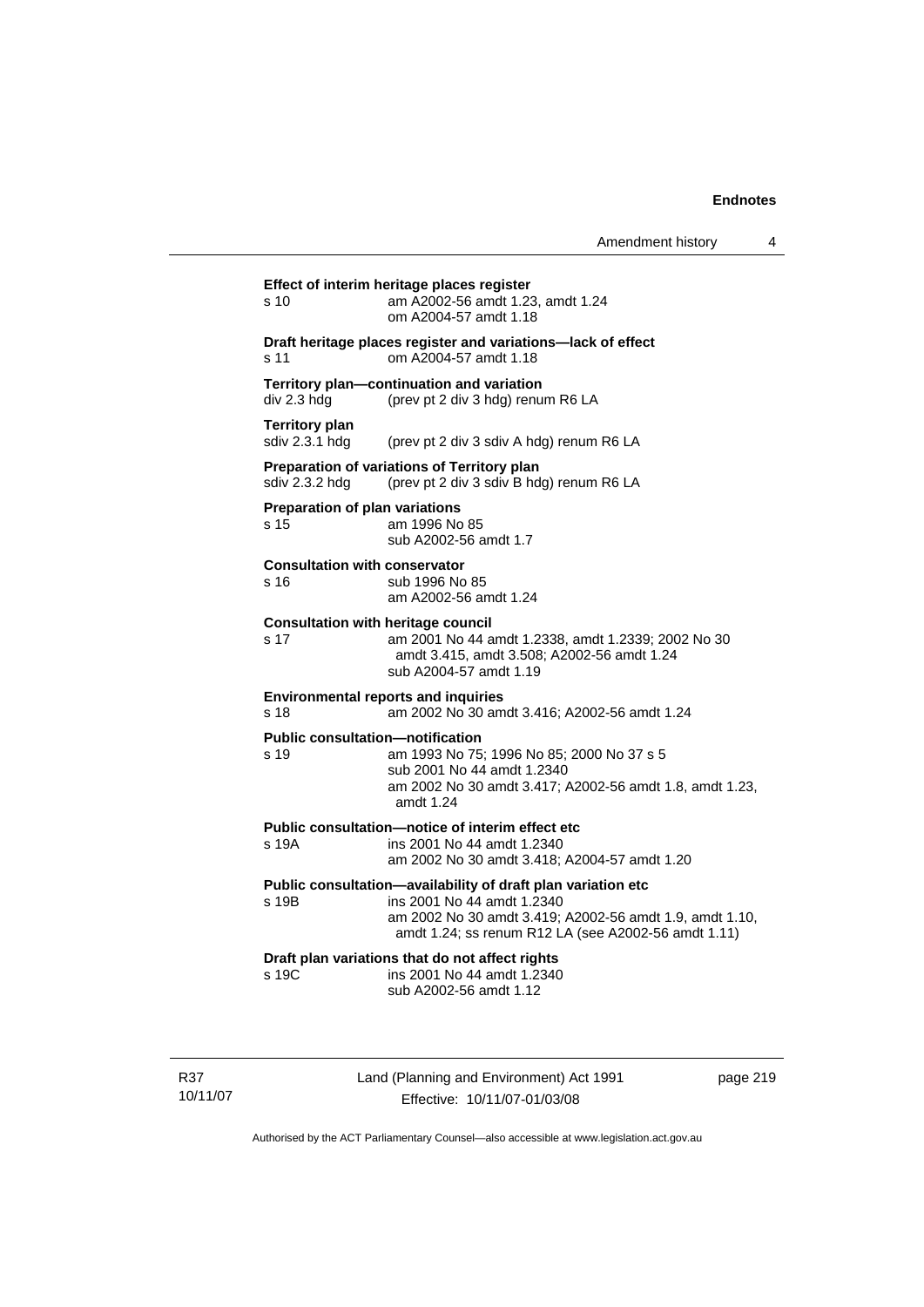| 4 | Amendment history |
|---|-------------------|
|---|-------------------|

| s <sub>20</sub>                              | <b>Consultation with national capital authority</b><br>am 2002 No 30 amdt 3.420<br>sub A2002-56 amdt 1.12                                                                                                                                                                                     |
|----------------------------------------------|-----------------------------------------------------------------------------------------------------------------------------------------------------------------------------------------------------------------------------------------------------------------------------------------------|
| <b>Public inspection of comments</b><br>s 21 | am 1996 No 85; 2002 No 30 amdt 3.421<br>sub A2002-56 amdt 1.13                                                                                                                                                                                                                                |
| s 22                                         | Revision, deferral or withdrawal of draft plan variations<br>am 1996 No 85; 2001 No 44 amdts 1.2341-1.2345; R6 LA<br>(see 2001 No 44 amdt 1.2346); 2002 No 30 amdt 3.422;<br>A2002-56 amdt 1.23, amdt 1.24                                                                                    |
| sdiv 2.3.3 hdg                               | <b>Executive approval and consideration by Legislative Assembly</b><br>(prev pt 2 div 3 sdiv C hdg) renum R6 LA                                                                                                                                                                               |
| s 24                                         | Submission of draft plan variation to Executive<br>am 1996 No 85; 2001 No 44 amdt 1.2347; 2002 No 30<br>amdt 3.422, amdt 3.423; A2002-56 amdt 1.23, amdt 1.24;<br>A2003-30 amdt 1.1; ss renum R12 LA (see A2003-30<br>amdt 1.2); A2004-57 amdt 1.21                                           |
| s 25                                         | <b>Consideration by Legislative Assembly committee</b><br>am A2002-56 amdt 1.23                                                                                                                                                                                                               |
| <b>Minister's powers</b><br>s 26 hdg<br>s 26 | sub A2002-56 amdt 1.14<br>am 1996 No 85; 2001 No 44 amdts 1.2348-1.2350; 2002<br>No 30 amdt 3.424; A2002-56 amdts 1.15-1.17, amdt 1.23,<br>amdt 1.24                                                                                                                                          |
| s <sub>27</sub>                              | Return of draft plan variation to authority<br>sub 2002 No 30 amdt 3.425<br>am A2002-56 amdt 1.18, amdt 1.19, amdt 1.23                                                                                                                                                                       |
| s 28                                         | Notice of revival of deferred draft plan variation<br>am 2001 No 44 amdt 1.2351, amdt 1.2352; A2002-56<br>amdt 1.20, amdt 1.23, amdt 1.24                                                                                                                                                     |
| s 29                                         | <b>Consideration of plan variation by Legislative Assembly</b><br>am 1996 No 85; 2001 No 44 amdts 1.2353-1.2356,<br>amdt 1.2358; R6 LA (see 2001 No 44 amdt 1.2357); 2002<br>No 30 amdts 3.426-3.430; ss renum R9 LA (see 2002 No 30<br>amdt 3.431); A2002-56 amdt 1.20, amdt 1.21, amdt 1.23 |
| s 30                                         | Rejection of plan variation by Legislative Assembly<br>om 2001 No 44 amdt 1.2359<br>ins 2001 No 44 amdt 1.2358<br>am A2002-56 amdt 1.21, amdt 1.24                                                                                                                                            |
|                                              |                                                                                                                                                                                                                                                                                               |

page 220 Land (Planning and Environment) Act 1991 Effective: 10/11/07-01/03/08

R37 10/11/07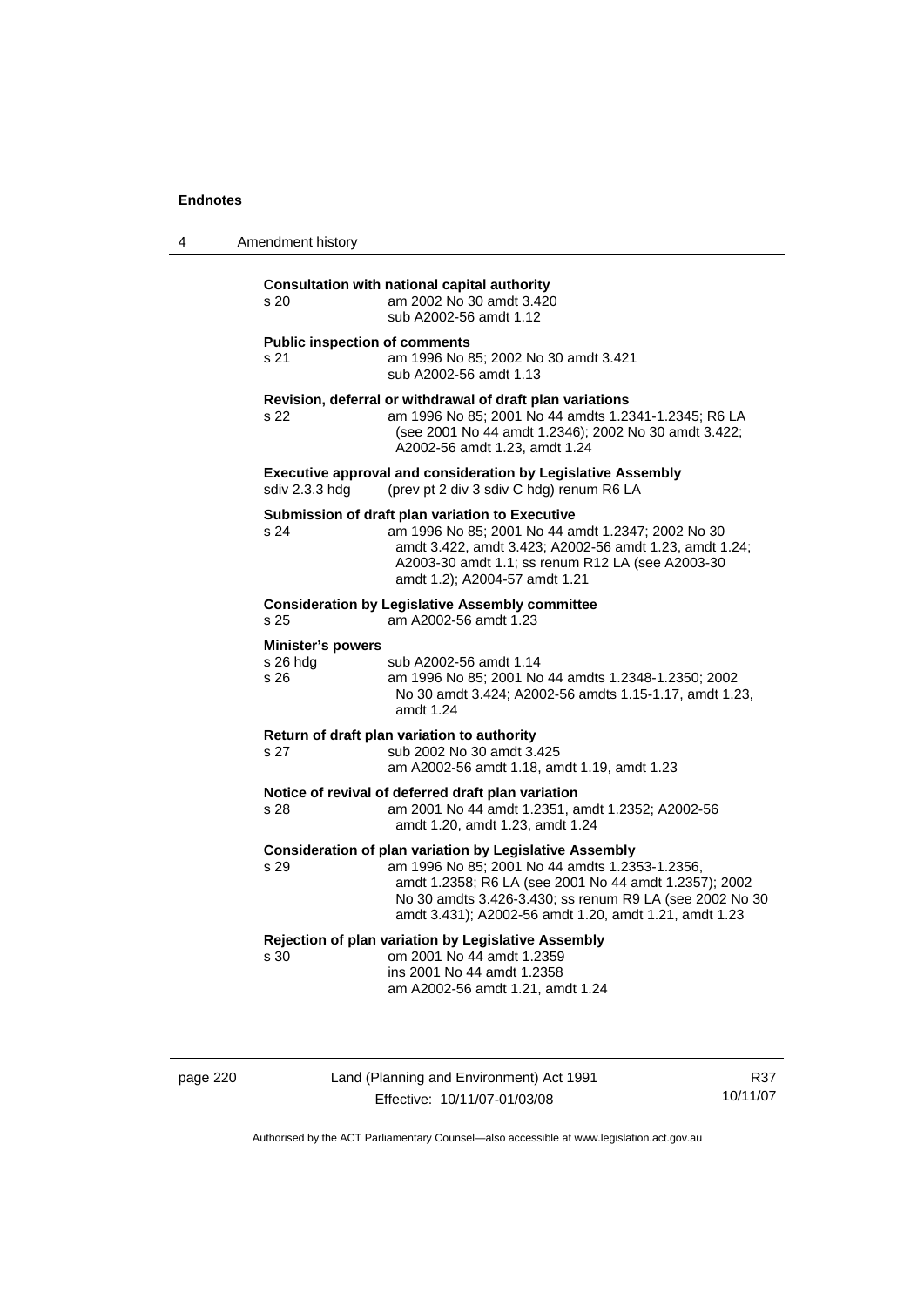| Amendment history |  |
|-------------------|--|
|-------------------|--|

# **Partial rejection of plan variation by Legislative Assembly**  s 30A ins 2001 No 44 amdt 1.2358 am 2002 No 30 amdt 3.432 **Partial rejection of plan variation—newspaper publication etc**  s 30B ins 2001 No 44 amdt 1.2358 am A2002-56 amdt 1.21 **Plan variations—defined land**  sdiv 2.3.4 hdg (prev pt 2 div 3 sdiv D hdg) renum R6 LA **Plan variations in relation to defined land**  s 32 am 1996 No 85; 2001 No 44 amdts 1.2360-1.2366; R6 LA (see 2001 No 44 amdt 1.2367); am A2002-56 amdt 1.24 **Australian Capital Territory Planning Authority**  div 2.4 hdg (prev pt 2 div 4 hdg) renum R6 LA om A2002-56 amdt 1.22 **Establishment, constitution, functions and powers**  div 4 subdiv A hdg om 1996 No 85 **Establishment of authority**  s 33 am 1996 No 85 sub 2002 No 30 amdt 3.433 om A2002-56 amdt 1.22 **Constitution**  s 34 om 1996 No 85 **Functions**  s 36 am 2002 No 30 amdt 3.434, amdt 3.435 om A2002-56 amdt 1.22 **Executive policy directions**  s 37 am 1995 No 25; 1996 No 85; 2001 No 44 amdt 1.2368; R6 LA (see 2001 No 44 amdt 1.2369); 2002 No 30 amdt 3.436 om A2002-56 amdt 1.22 **Power to enter into contracts**<br>s 38 am 1994 No am 1994 No 38 sub 2002 No 30 amdt 3.437 om A2002-56 amdt 1.22 **Annual report**  s 39 om 1995 No 25 **Delegation**  s 40 sub 2002 No 30 amdt 3.437 om A2002-56 amdt 1.22

R37 10/11/07 Land (Planning and Environment) Act 1991 Effective: 10/11/07-01/03/08

page 221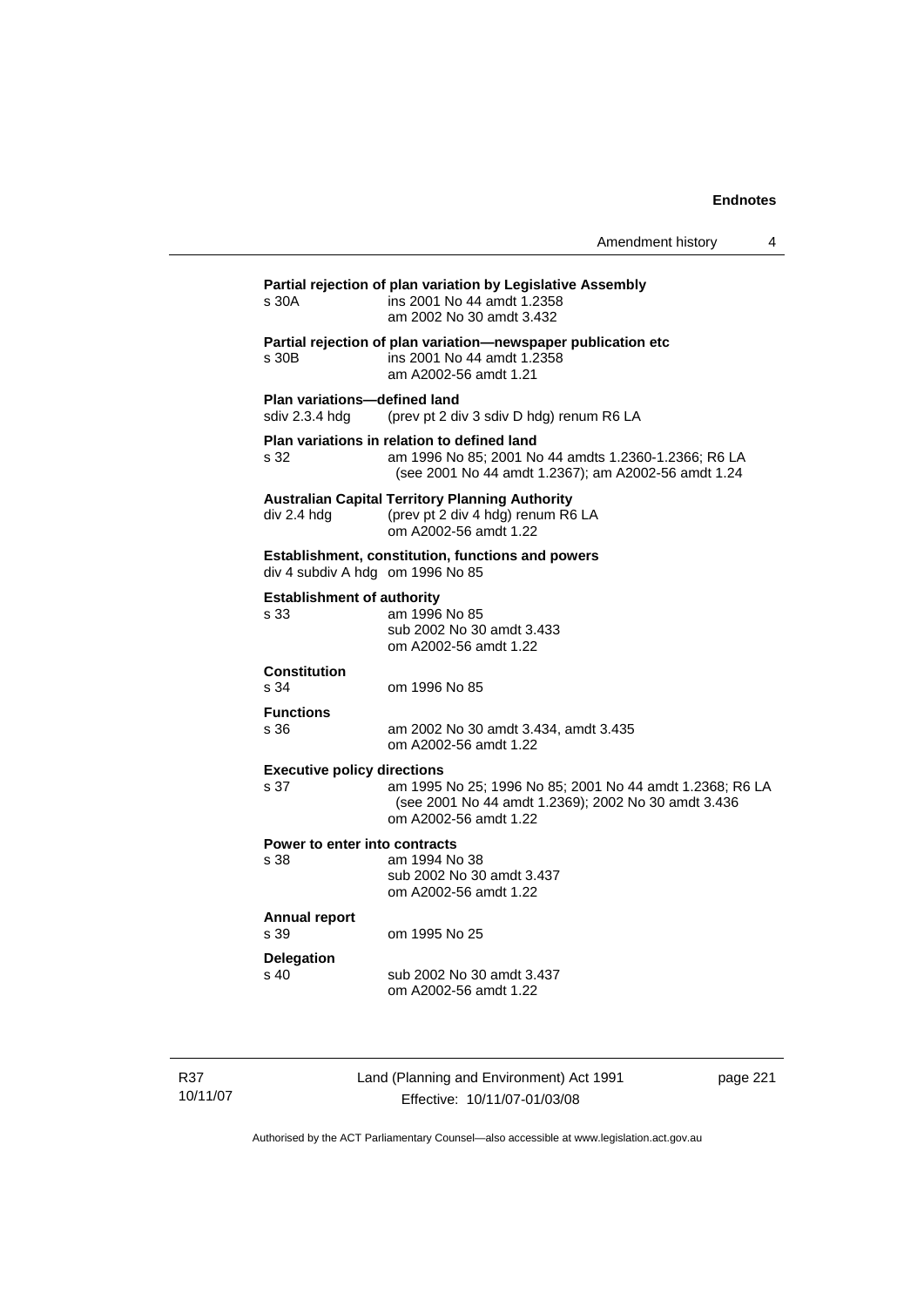4 Amendment history

page 222 Land (Planning and Environment) Act 1991 **Staff s** 41 am 2002 No 30 amdt 3.438 om A2002-56 amdt 1.22 **Effect of irregularity of appointment of chief planner**  s 42 om 1996 No 85 **Chief planner**  div 4 subdiv B hdg om 1996 No 85 **Chief planner**  om 1996 No 85 **Acting chief planner**  s 44 om 1996 No 85 **Remuneration and allowances**  s 45 am 1994 No 38 om 1995 No 56 **Leave of absence**  s 46 om 1996 No 85 **Disclosure of interests**  s 47 om 1996 No 85 **Other employment, remuneration, business etc**  s 48 om 1996 No 85 **Resignation**  om 1996 No 85 **Termination of appointment**  s 50 om 1996 No 85 **Miscellaneous**  (prev pt 2 div 5 hdg) renum R6 LA **Heritage**  pt 3 hdg om A2004-57 amdt 1.22 **Preliminary**  div 3.1 hdg (prev pt 3 div 1 hdg) renum R6 LA om A2004-57 amdt 1.22 **Definitions for pt 3**  sub 2002 No 30 amdt 3.439 s 52 am 2002 No 30 amdt 3.440, amdt 3.442 om A2004-57 amdt 1.22 def *interim heritage places register* ins 2001 No 44 amdt 1.2370 am 2002 No 30 amdt 3.441 om A2004-57 amdt 1.22

Effective: 10/11/07-01/03/08

R37 10/11/07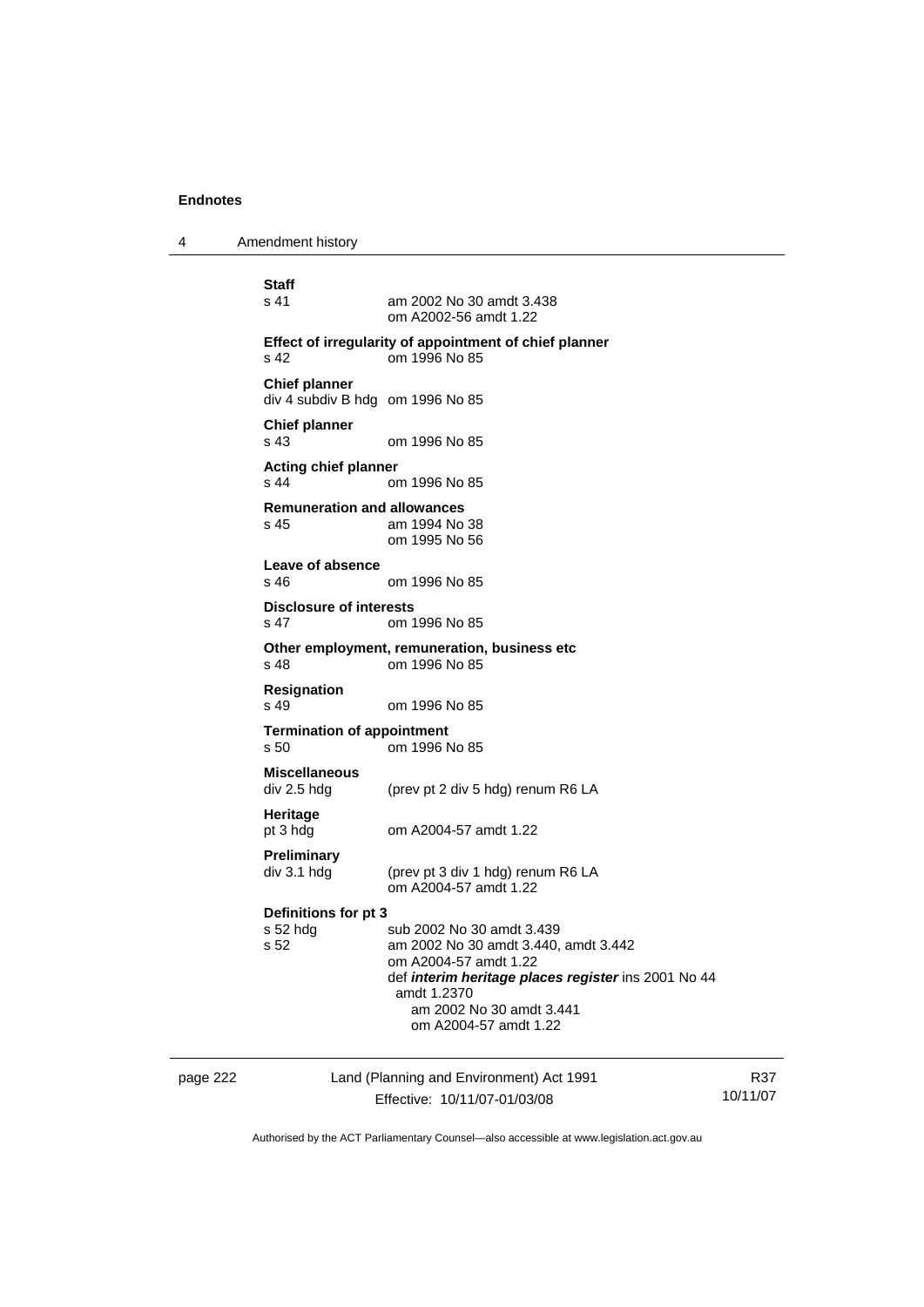|                                            | Amendment history<br>4                                                                                                                                               |
|--------------------------------------------|----------------------------------------------------------------------------------------------------------------------------------------------------------------------|
|                                            | def <i>interim variation</i> ins 2001 No 44 amdt 1.2371<br>om A2004-57 amdt 1.22                                                                                     |
| s 53                                       | Compliance with requirements for consultation or notification<br>om 2001 No 44 amdt 1.2372<br>ins 2002 No 30 amdt 3.443<br>om A2004-57 amdt 1.22                     |
| Heritages places register<br>$div$ 3.2 hdg | (prev pt 3 div 2 hdg) renum R6 LA<br>om A2004-57 amdt 1.22                                                                                                           |
| s 54                                       | Content of heritage places register<br>am 2002 No 30 amdt 3.444, amdt 3.445<br>om A2004-57 amdt 1.22                                                                 |
| div 3.3 hdg                                | Interim heritage places registers<br>(prev pt 3 div 3 hdg) renum R6 LA<br>om A2004-57 amdt 1.22                                                                      |
| <b>Effect</b><br>sdiv 3.3.1 hdg            | (prev pt 3 div 3 sdiv A hdg) renum R6 LA<br>om A2004-57 amdt 1.22                                                                                                    |
| <b>Effect of interim registers</b><br>s 55 | am 2001 No 44 amdt 1.2373; 2002 No 30 amdt 3.446<br>om A2004-57 amdt 1.22                                                                                            |
| sdiv 3.3.2 hdg                             | Preparation, notification and submission of registers<br>(prev pt 3 div 3 sdiv B hdg) renum R6 LA<br>om A2004-57 amdt 1.22                                           |
| s 59                                       | Application for inclusion of places in interim register<br>am 1993 No 77; 1996 No 71; ss renum R15 LA<br>om A2004-57 amdt 1.22                                       |
| <b>Public notification</b><br>s 60         | am 1993 No 77; 1996 No 71; 2001 No 44 amdt 1.2374,<br>amdt 1.2375; R6 LA (see 2001 No 44 amdt 1.2376); 2002<br>No 30 amdt 3.447, amdt 3.448<br>om A2004-57 amdt 1.22 |
| s 61                                       | Notification of lessees and occupiers<br>am 2001 No 44 amdt 1.2377; 2002 No 30 amdt 3.508<br>om A2004-57 amdt 1.22                                                   |
| Revision of interim register<br>s 62       | am 1993 No 77; 1996 No 71; 2001 No 44 amdts 1.2378-<br>1.2381; R6 LA (see 2001 No 44 amdt 1.2382); 2002 No 30<br>amdt 3.449, amdt 3.508<br>om A2004-57 amdt 1.22     |
|                                            | Land (Planning and Environment) Act 1991<br>page 223<br>Effective: 10/11/07-01/03/08                                                                                 |

Authorised by the ACT Parliamentary Counsel—also accessible at www.legislation.act.gov.au

R37 10/11/07

J.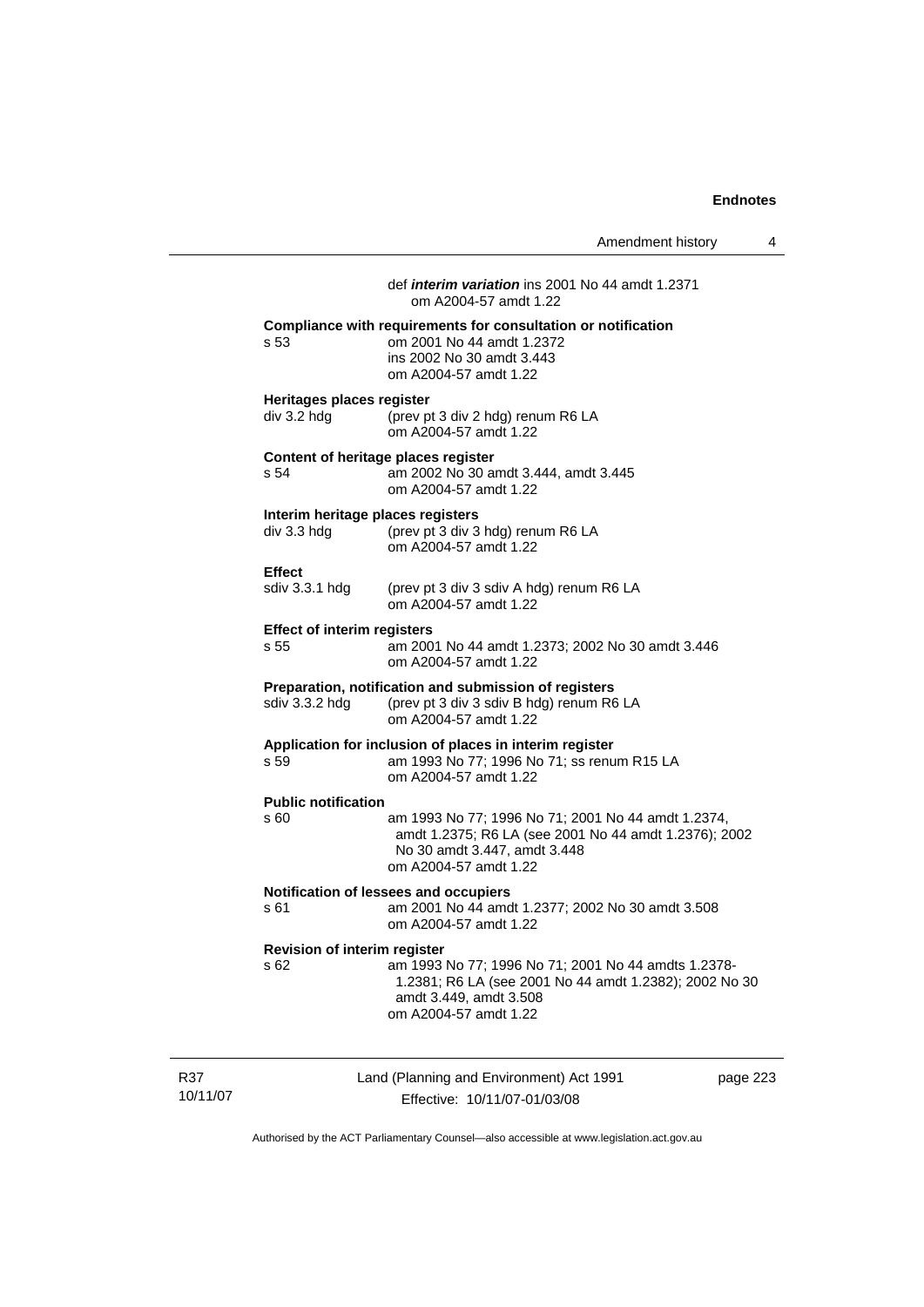| 4 | Amendment history                         |                                                                                                                                                                                                  |
|---|-------------------------------------------|--------------------------------------------------------------------------------------------------------------------------------------------------------------------------------------------------|
|   | s 63 hdg<br>s 63                          | Submission of interim register to planning and land authority<br>am A2002-56 amdt 1.25<br>am 1993 No 77; 1996 No 71; 2001 No 44 amdt 1.2383;<br>A2002-56 amdt 1.25-1.29<br>om A2004-57 amdt 1.22 |
|   | <b>Acquisition</b><br>s64                 | am A2002-56 amdt 1.30, amdt 1.31<br>om A2004-57 amdt 1.22                                                                                                                                        |
|   | div 3.4 hdg                               | Acquisition of heritage places and objects<br>(prev pt 3 div 4 hdg) renum R6 LA<br>om A2004-57 amdt 1.22                                                                                         |
|   | <b>Notice of acquistion</b><br>s 65       | am 1993 No 77<br>om 1996 No 71                                                                                                                                                                   |
|   | <b>Aboriginal heritage</b><br>div 3.5 hdg | (prev pt 3 div 5 hdg) renum R6 LA<br>om A2004-57 amdt 1.22                                                                                                                                       |
|   | Preliminary<br>sdiv 3.5.1 hdg             | (prev pt 3 div 5 sdiv A hdg) renum R6 LA<br>om A2004-57 amdt 1.22                                                                                                                                |
|   | Definitions for div 3.5<br>s 66           | sub 2002 No 30 amdt 3.450<br>om A2004-57 amdt 1.22                                                                                                                                               |
|   | sdiv 3.5.2 hdg                            | Reporting discoveries of unregistered Aboriginal places<br>(prev pt 3 div 5 sdiv B hdg) renum R6 LA<br>om A2004-57 amdt 1.22                                                                     |
|   | <b>Reports</b><br>s 67                    | am 1994 No 81<br>om A2004-57 amdt 1.22                                                                                                                                                           |
|   | s 68                                      | Aboriginal heritage discoveries-consideration of reports<br>am 2002 No 30 amdt 3.508<br>om A2004-57 amdt 1.22                                                                                    |
|   | s 69                                      | Aboriginal heritage discoveries-Ministerial directions and declarations<br>am 1993 No 77; 1996 No 71; 2001 No 44 amdts<br>1.2384-1.2386; 2002 No 30 amdts 3.451-3.454<br>om A2004-57 amdt 1.22   |
|   | subdiv 3.5.3 hdg                          | Protection of unregistered Aboriginal heritage<br>(prev pt 3 div 5 subdiv C hdg) renum R6 LA<br>om A2004-57 amdt 1.22                                                                            |
|   |                                           |                                                                                                                                                                                                  |

page 224 Land (Planning and Environment) Act 1991 Effective: 10/11/07-01/03/08

R37 10/11/07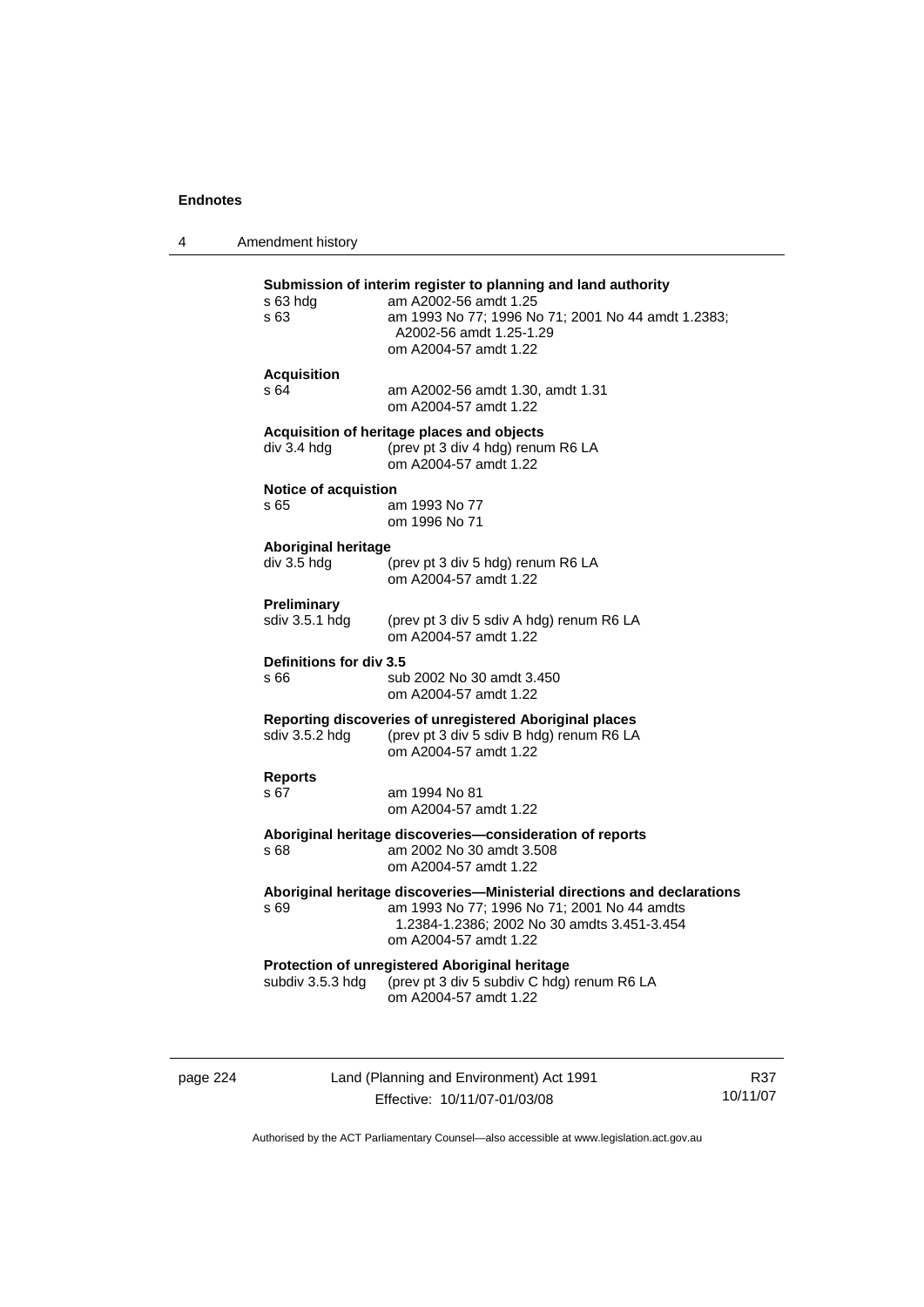| s 70                                         | Damaging unregistered Aboriginal places<br>am 1994 No 81<br>om A2004-57 amdt 1.22                                                                                     |
|----------------------------------------------|-----------------------------------------------------------------------------------------------------------------------------------------------------------------------|
| s 71                                         | Orders for protection of unregistered Aboriginal places-application of pt 6<br>am 1993 No 77; A2002-56 amdt 1.31; A2003-34 amdt 1.3<br>om A2004-57 amdt 1.22          |
| s 72                                         | Orders-reports by heritage council<br>om A2004-57 amdt 1.22                                                                                                           |
| s 73                                         | Orders-Ministerial directions and declarations<br>am 1993 No 77; 1996 No 71; 2001 No 44 amdts<br>1.2387-1.2389; 2002 No 30 amdt 3.455, 3.456<br>om A2004-57 amdt 1.22 |
| <b>Compensation claims</b><br>sdiv 3.5.4 hdg | (prev pt 3 div 5 sdiv D hdg) renum R6 LA<br>om A2004-57 amdt 1.22                                                                                                     |
| Definitions for sdiv 3.5.4<br>s 74           | om A2004-57 amdt 1.22                                                                                                                                                 |
| Application of sdiv 3.5.4<br>s <sub>75</sub> | am 2002 No 30 amdt 3.457<br>om A2004-57 amdt 1.22                                                                                                                     |
| <b>Right to compensation</b><br>s 76         | om A2004-57 amdt 1.22                                                                                                                                                 |
| s 77                                         | Loss for which compensation is recoverable<br>am 2002 No 30 amdt 3.458<br>om A2004-57 amdt 1.22                                                                       |
| Amount of compensation<br>s 78               | om A2004-57 amdt 1.22                                                                                                                                                 |
| <b>Consultation with applicants</b><br>s 79  | am 1996 No 71<br>om A2004-57 amdt 1.22                                                                                                                                |
| s 80                                         | Notice of decisions about compensation<br>am 1993 No 77<br>sub 1996 No 71<br>om A2004-57 amdt 1.22                                                                    |
| sdiv 3.5.5 hdg                               | <b>Consultation in relation to registers</b><br>(prev pt 3 div 5 sdiv E hdg) renum R6 LA<br>om A2004-57 amdt 1.22                                                     |
| s 81                                         | <b>Consultation with Aboriginal organisations</b><br>am 2002 No 30 amdt 3.459<br>om A2004-57 amdt 1.22                                                                |
|                                              |                                                                                                                                                                       |

R37 10/11/07 Land (Planning and Environment) Act 1991 Effective: 10/11/07-01/03/08

page 225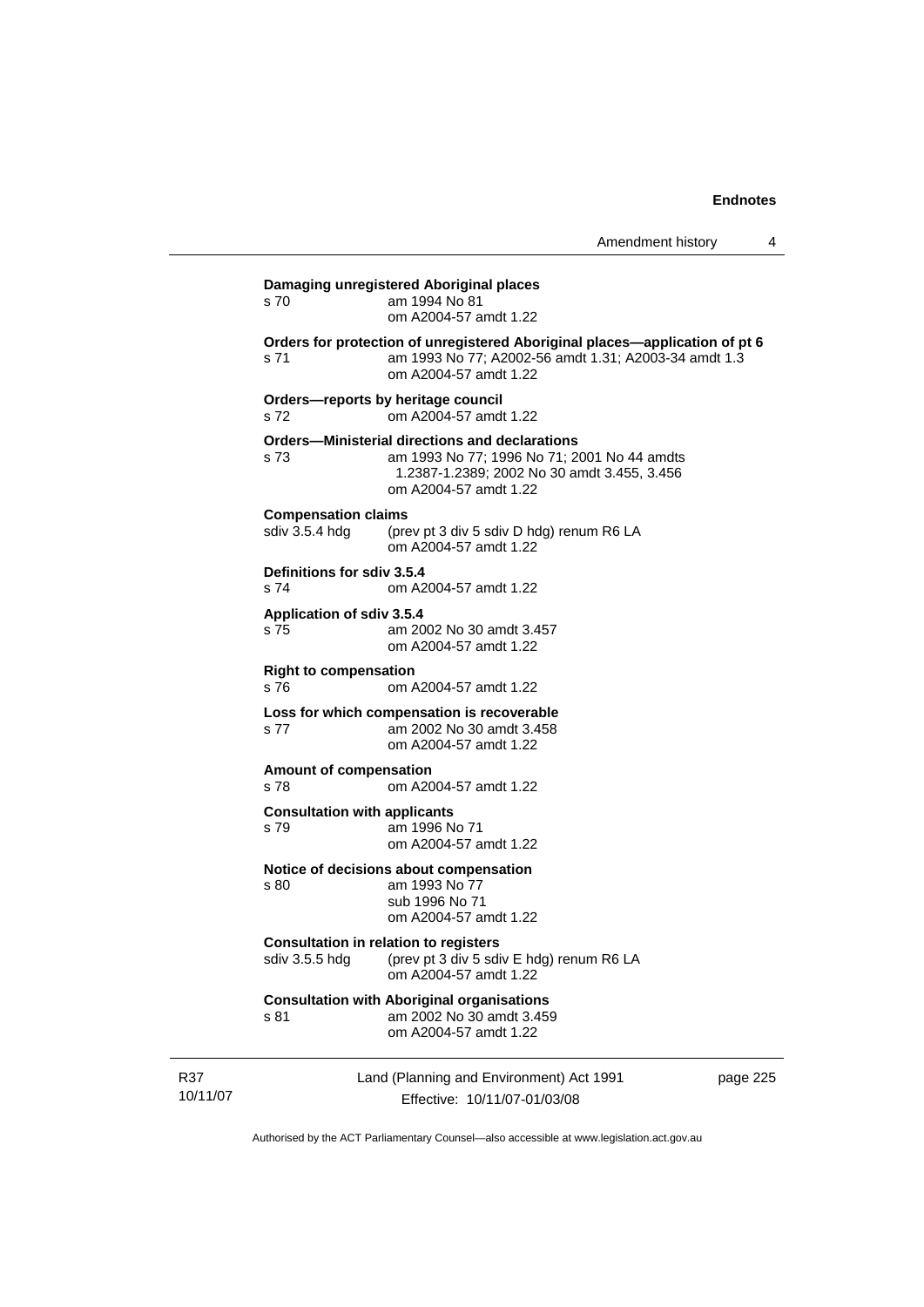4 Amendment history

| <b>Restricted information</b><br>sdiv 3.5.6 hdg              | (prev pt 3 div 5 sdiv F hdg) renum R6 LA<br>om A2004-57 amdt 1.22                                                 |
|--------------------------------------------------------------|-------------------------------------------------------------------------------------------------------------------|
| <b>Restricted information</b><br>s 82                        | am 1993 No 77; 1996 No 71; 2001 No 56 amdt 3.432; 2002<br>No 30 amdt 3.508<br>om A2004-57 amdt 1.22               |
| s 83                                                         | Publication of restricted information by public officials<br>om A2004-57 amdt 1.22                                |
| s 84                                                         | Publication of restricted information generally<br>am 1993 No 77; 1994 No 81; 1996 No 71<br>om A2004-57 amdt 1.22 |
| <b>Access to restricted information</b><br>s 85              | am 1996 No 71<br>om A2004-57 amdt 1.22                                                                            |
| <b>Administrative review</b><br>pt 3 div 6 hdg om 1996 No 71 |                                                                                                                   |
| <b>Review of decisions</b><br>s 86                           | am 1993 No 77<br>om 1996 No 71                                                                                    |
| div 3.6 hdg                                                  | Public access to heritage information<br>(prev pt 3 div 7 hdg) renum R6 LA<br>om A2004-57 amdt 1.22               |
| sdiv 3.6.1 hdg                                               | Information about administrative action<br>(prev pt 3 div 7 sdiv A hdg) renum R6 LA<br>om A2004-57 amdt 1.22      |
| Application of sdiv 3.6.1<br>s 87                            | om A2004-57 amdt 1.22                                                                                             |
| Searching administrative records<br>s 88                     | am 2001 No 44 amdt 1.2390, amdt 1.2391<br>om A2004-57 amdt 1.22                                                   |
| <b>Access to heritage registers</b><br>sdiv 3.6.2 hdg        | (prev pt 3 div 7 sdiv B hdg) renum R6 LA<br>om A2004-57 amdt 1.22                                                 |
| <b>Searching heritage registers</b><br>s 89                  | am 2001 No 44 amdt 1.2392, amdt 1.2393<br>sub 2002 No 30 amdt 3.460<br>om A2004-57 amdt 1.22                      |
|                                                              |                                                                                                                   |

page 226 Land (Planning and Environment) Act 1991 Effective: 10/11/07-01/03/08

R37 10/11/07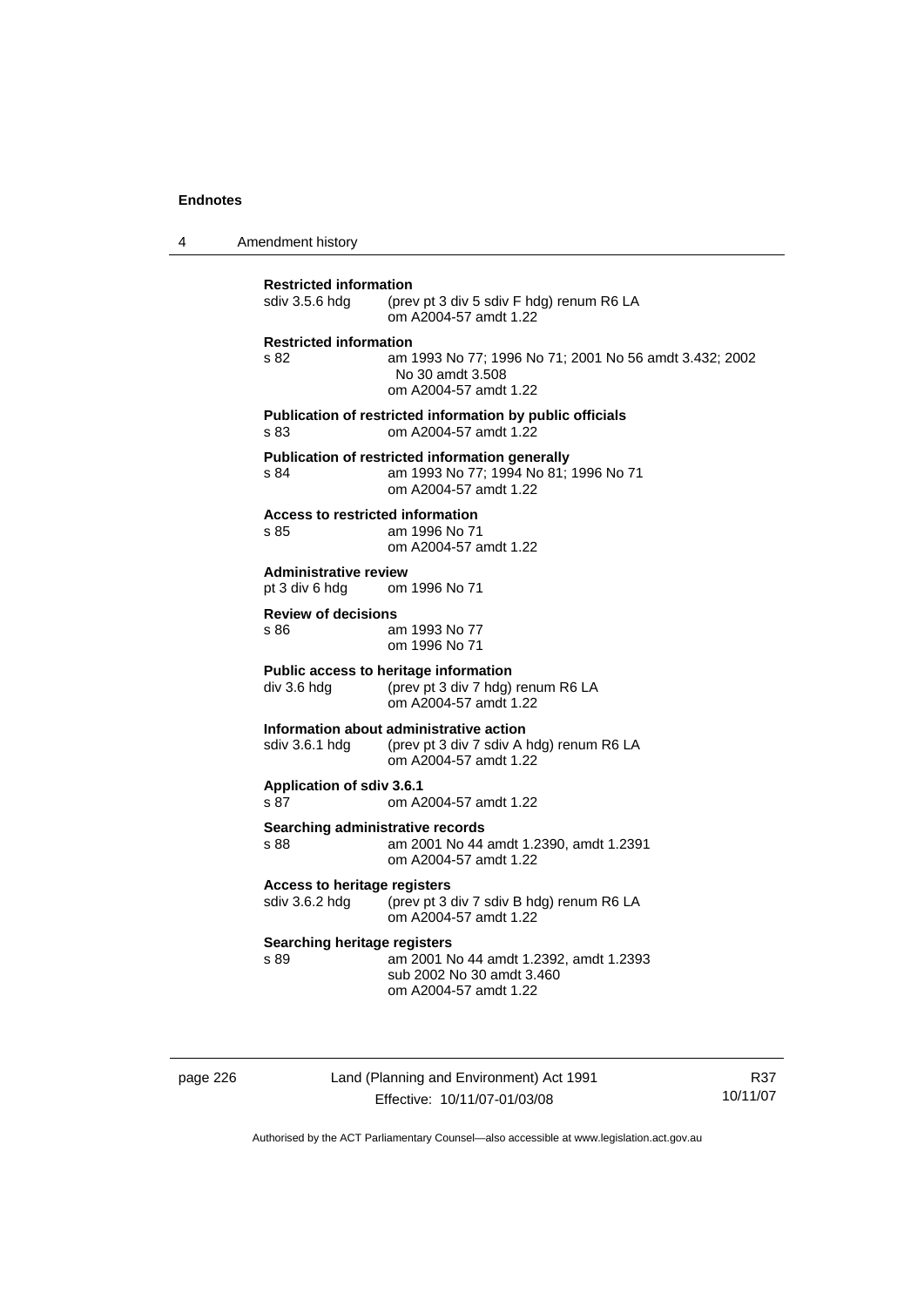| Amendment history |  |
|-------------------|--|
|-------------------|--|

| div 3.7 hdg                                        | <b>Australian Capital Territory Heritage Council</b><br>(prev pt 3 div 8 hdg) renum R6 LA<br>sub 2002 No 30 amdt 3.461<br>om A2004-57 amdt 1.22 |
|----------------------------------------------------|-------------------------------------------------------------------------------------------------------------------------------------------------|
| <b>Preliminary</b><br>sdiv 3.7.1 hdg               | (prev pt 3 div 8 sdiv A hdg) renum R6 LA<br>om 2002 No 30 amdt 3.461                                                                            |
| Definitions for div 3.7<br>s 90                    | sub 2002 No 30 amdt 3.461<br>om A2004-57 amdt 1.22                                                                                              |
| sdiv 3.7.2 hdq                                     | <b>Establishment, functions and powers</b><br>(prev pt 3 div 8 sdiv B hdg) renum R6 LA<br>om 2002 No 30 amdt 3.461                              |
| <b>Establishment of heritage council</b><br>s 91   | sub 2002 No 30 amdt 3.461<br>om A2004-57 amdt 1.22                                                                                              |
| <b>Constitution</b><br>s 92                        | sub 2002 No 30 amdt 3.461<br>am A2002-56 amdt 1.32<br>om A2004-57 amdt 1.22                                                                     |
| <b>Functions of heritage council</b><br>s 93       | am 1995 No 25; 2001 No 44 amdt 1.2394<br>sub 2002 No 30 amdt 3.461<br>om A2004-57 amdt 1.22                                                     |
| <b>Ministerial directions</b><br>s 94              | sub 2002 No 30 amdt 3.461<br>om A2004-57 amdt 1.22                                                                                              |
| Deputies of permanent members<br>s 95              | om 1995 No 25<br>ins 2002 No 30 amdt 3.461<br>om A2004-57 amdt 1.22                                                                             |
| <b>Appointment of expert members</b><br>s 96       | sub 2002 No 30 amdt 3.461<br>om A2004-57 amdt 1.22                                                                                              |
| <b>Constitution and meetings</b><br>sdiv 3.7.3 hdg | (prev pt 3 div 8 sdiv C hdg) renum R6 LA<br>om 2002 No 30 amdt 3.461                                                                            |
| s 97                                               | Term of appointment of expert members<br>am 1996 No 85<br>sub 2002 No 30 amdt 3.461<br>om A2004-57 amdt 1.22                                    |

R37 10/11/07 Land (Planning and Environment) Act 1991 Effective: 10/11/07-01/03/08

page 227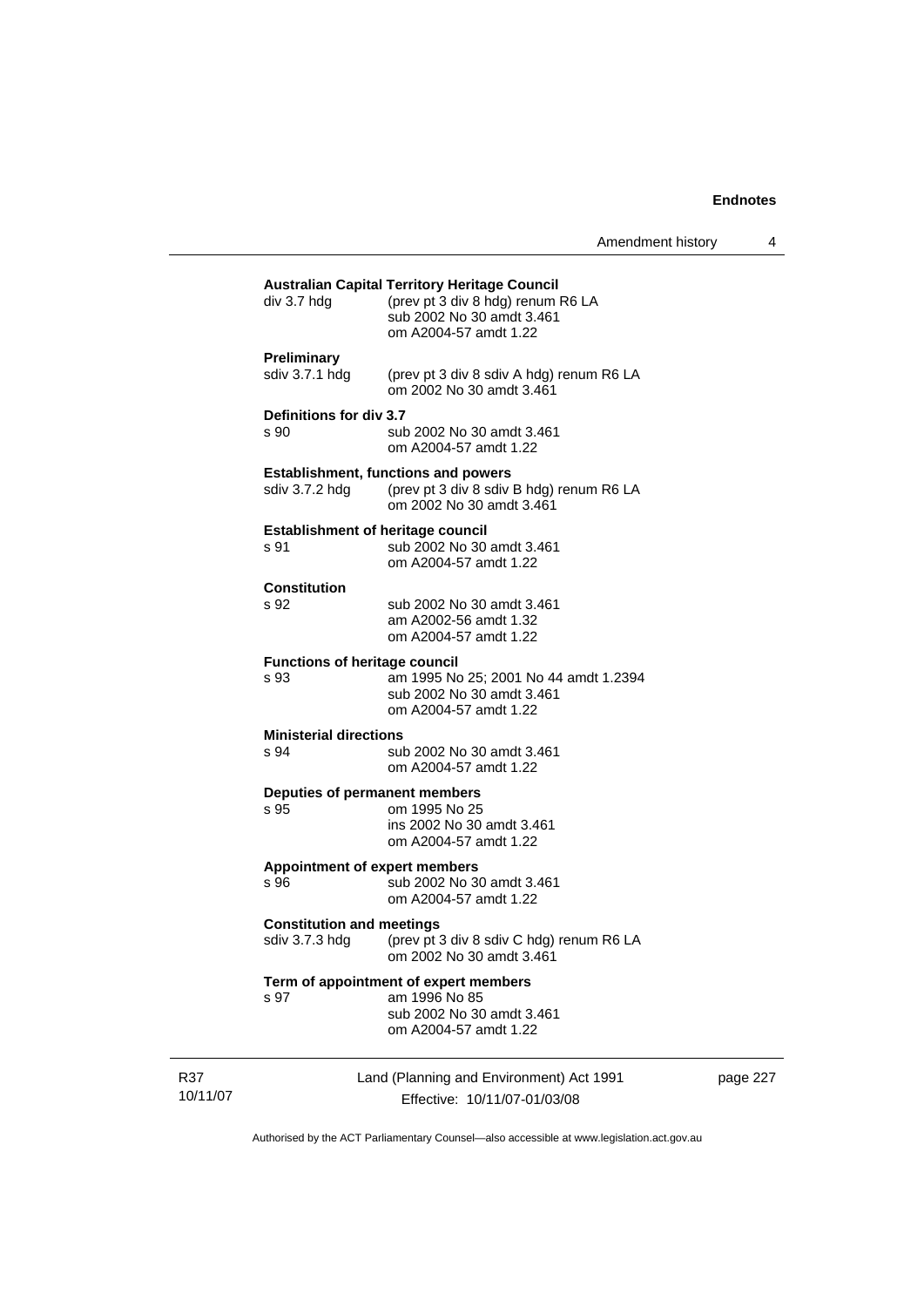4 Amendment history

| s 98                                       | Conditions of appointment of expert members generally<br>sub 2002 No 30 amdt 3.461<br>om A2004-57 amdt 1.22 |
|--------------------------------------------|-------------------------------------------------------------------------------------------------------------|
| s 99                                       | Chairperson, deputy chairperson and secretary<br>sub 2002 No 30 amdt 3.461<br>om A2004-57 amdt 1.22         |
| Leave of absence<br>s 100                  | sub 2002 No 30 amdt 3.461<br>om A2004-57 amdt 1.22                                                          |
| <b>Disclosure of interests</b><br>s 101    | sub 2002 No 30 amdt 3.461<br>om A2004-57 amdt 1.22                                                          |
| <b>Ending of appointments</b><br>s 102     | om 1997 No 41<br>ins 2002 No 30 amdt 3.461<br>om A2004-57 amdt 1.22                                         |
| <b>Calling meetings</b><br>s 103           | am 1997 No 41<br>sub 2002 No 30 amdt 3.461<br>om A2004-57 amdt 1.22                                         |
| <b>Procedure at meetings</b><br>s 104      | sub 2002 No 30 amdt 3.461<br>om A2004-57 amdt 1.22                                                          |
| <b>Delegation to secretary</b><br>s 105    | sub 2002 No 30 amdt 3.461<br>om A2004-57 amdt 1.22                                                          |
| <b>Termination of appointment</b><br>s 106 | om 2002 No 30 amdt 3.461                                                                                    |
| <b>Acting members</b><br>s 107             | om 2002 No 30 amdt 3.461                                                                                    |
| <b>Convening meetings</b><br>s 108         | om 2002 No 30 amdt 3.461                                                                                    |
| <b>Procedure at meetings</b><br>s 109      | om 2002 No 30 amdt 3.461                                                                                    |
| Quorum<br>s 110                            | om 2002 No 30 amdt 3.461                                                                                    |
| Preliminary<br>div 4.1 hdg<br>div 4.1 note | (prev pt 4 div 1 hdg) renum R6 LA<br>ins A2002-56 amdt 1.33                                                 |

page 228 Land (Planning and Environment) Act 1991 Effective: 10/11/07-01/03/08

R37 10/11/07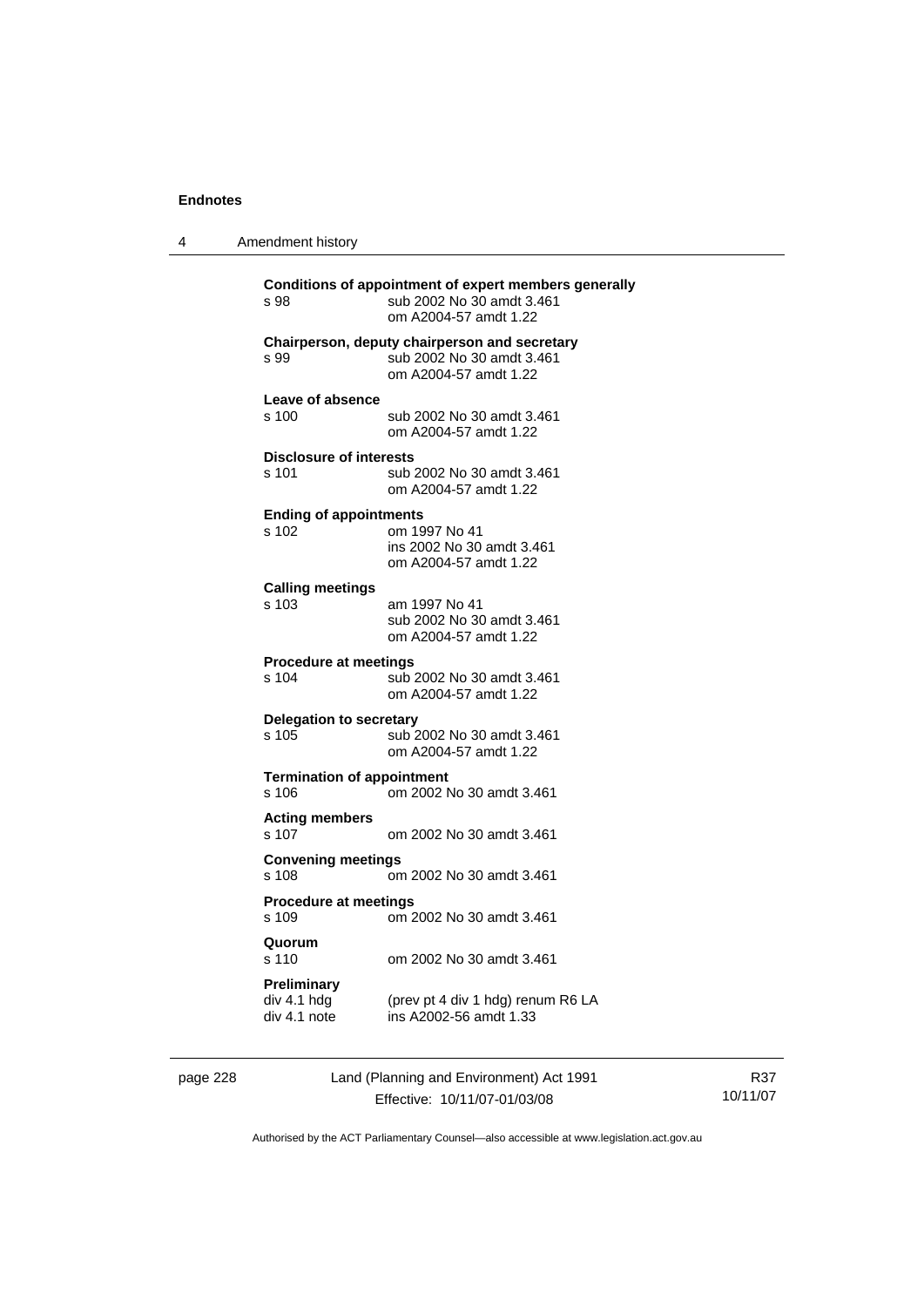| s 111                                         | am 1996 No 71                                                                                             |
|-----------------------------------------------|-----------------------------------------------------------------------------------------------------------|
| <b>Preliminary assessments</b><br>div 4.2 hdg | (prev pt 4 div 2 hdg) renum R6 LA                                                                         |
|                                               |                                                                                                           |
| <b>Directions</b><br>s 113                    | am 1996 No 85                                                                                             |
| <b>Submission to Minister</b>                 |                                                                                                           |
| s 116                                         | am 1996 No 85; 2001 No 44 amdt 1.2395, amdt 1.2396                                                        |
| <b>Public inspection</b>                      |                                                                                                           |
| s 117                                         | am 1993 No 77; 1996 No 71<br>sub 1996 No 85                                                               |
|                                               | am 2000 No 37 s 6; 2001 No 44 amdts 1.2397-1.2400; R6 LA                                                  |
|                                               | (see 2001 No 44 amdt 1.2401); A2002-56 amdt 1.34                                                          |
| <b>Assessments</b>                            |                                                                                                           |
| div 4.3 hdg                                   | (prev pt 4 div 3 hdg) renum R6 LA                                                                         |
| Form and content                              |                                                                                                           |
| sdiv 4.3.1 hdg                                | (prev pt 4 div 3 sdiv A hdg) renum R6 LA                                                                  |
| Direction of assessments                      |                                                                                                           |
| sdiv 4.3.2 hdg                                | (prev pt 4 div 3 sdiv B hdg) renum R6 LA                                                                  |
| Decisions to direct assessments<br>s 121      | am 2000 No 37 s 7; ss renum R15 LA                                                                        |
|                                               |                                                                                                           |
| <b>Directions</b><br>s 123                    | am 1996 No 85; 2001 No 44 amdt 1.2402, amdt 1.2403; R6                                                    |
|                                               | LA (see 2001 No 44 amdt 1.2404)                                                                           |
|                                               | Preparation, evaluation and consideration by Legislative Assembly                                         |
| sdiv 4.3.3 hdg                                | (prev pt 4 div 3 sdiv C hdg) renum R6 LA                                                                  |
|                                               | Environmental impact statements-consultation and public inspection                                        |
| s 125                                         | am 1993 No 77; 1996 No 71; 2000 No 37 s 8; 2001 No 44                                                     |
|                                               | amdt .2405, amdt 1.2406; 2001 No 56 amdt 3.433; R6 LA<br>(see 2001 No 44 amdt 1.2407); A2002-56 amdt 1.35 |
| Consultation                                  |                                                                                                           |
| s 128                                         | am 2001 No 44 amdts 1.2408-1.2410                                                                         |
|                                               | <b>Presentation to Legislative Assembly and public inspection</b>                                         |
| s 132                                         | am 2001 No 44 amdt 1.2411; 2002 No 30 amdt 3.462                                                          |
| <b>Exclusion of material</b>                  |                                                                                                           |
| s 133                                         | am 2002 No 30 amdt 3.463                                                                                  |
| <b>Exemptions</b>                             |                                                                                                           |
| s 134                                         | am 2001 No 44 amdts 1.2412-1.2414                                                                         |

R37 10/11/07

Effective: 10/11/07-01/03/08

page 229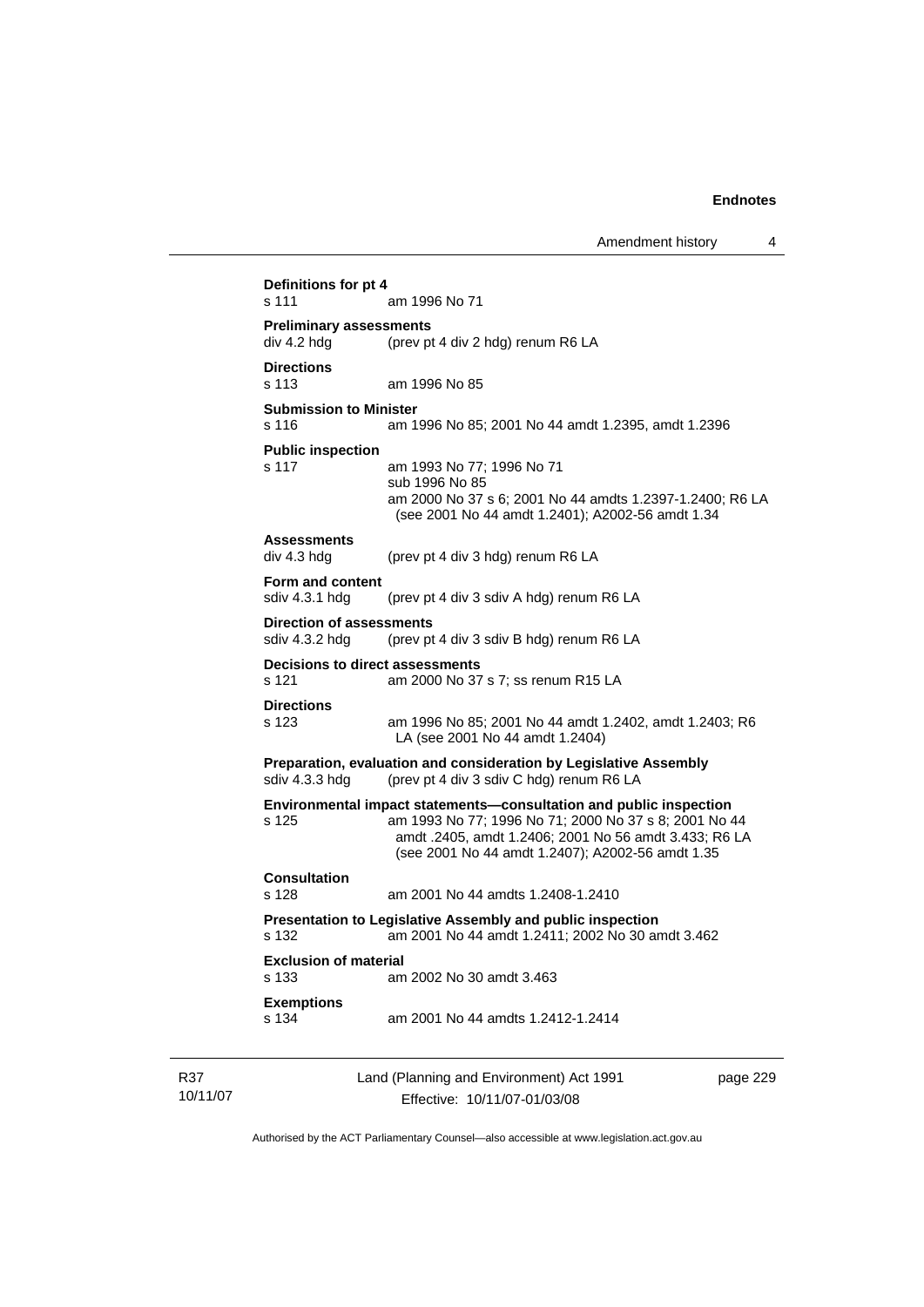4 Amendment history

```
Inquiries 
                 (prev pt 4 div 4 hdg) renum R6 LA
Establishment of panels and terms of reference 
sdiv 4.4.1 hdg (prev pt 4 div 4 sdiv A hdg) renum R6 LA
Remuneration 
                 om 1997 No 41
Terms of reference 
s 138 am 2001 No 44 amdt 1.2415, amdt 1.2416 
Notification 
                 am 2001 No 44 amdt 1.2417, amdt 1.2418
Inquiry reports 
sdiv 4.4.2 hdg (prev pt 4 div 4 sdiv B hdg) renum R6 LA 
Presentation to Legislative Assembly and public inspection 
s 141 am 2001 No 44 amdt 1.2419; 2002 No 30 amdt 3.464 
Exclusion of material 
s 142 am 2002 No 30 amdt 3.465, amdt 3.466 
Procedures and powers 
sdiv 4.4.3 hdg (prev pt 4 div 4 sdiv C hdg) renum R6 LA 
Definitions for sdiv 4.4.3 
s 143 sub 2002 No 30 amdt 3.467 
                  def authorised person sub 2002 No 30 amdt 3.467 
                  def occupier ins 2002 No 30 amdt 3.467 
                  def place sub 2002 No 30 amdt 3.467 
Notice of inquiry hearings 
s 144 am 2001 No 44 amdts 1.2420-1.2422 
General procedure 
s 146 am 2002 No 30 amdt 3.468; A2005-53 amdt 1.88 
Special hearings—consultation with interested persons 
s 147 am 2002 No 30 amdt 3.508 
Assessments for purpose of inquiries 
s 148 am 2002 No 30 amdt 3.469 
Powers in relation to witnesses etc<br>s 149<br>am 1994 No 81
                 am 1994 No 81
                  sub A2005-53 amdt 1.89 
Victimisation of witnesses 
s 150 am 1994 No 81 
                  om A2005-53 amdt 1.90
```
page 230 Land (Planning and Environment) Act 1991 Effective: 10/11/07-01/03/08

R37 10/11/07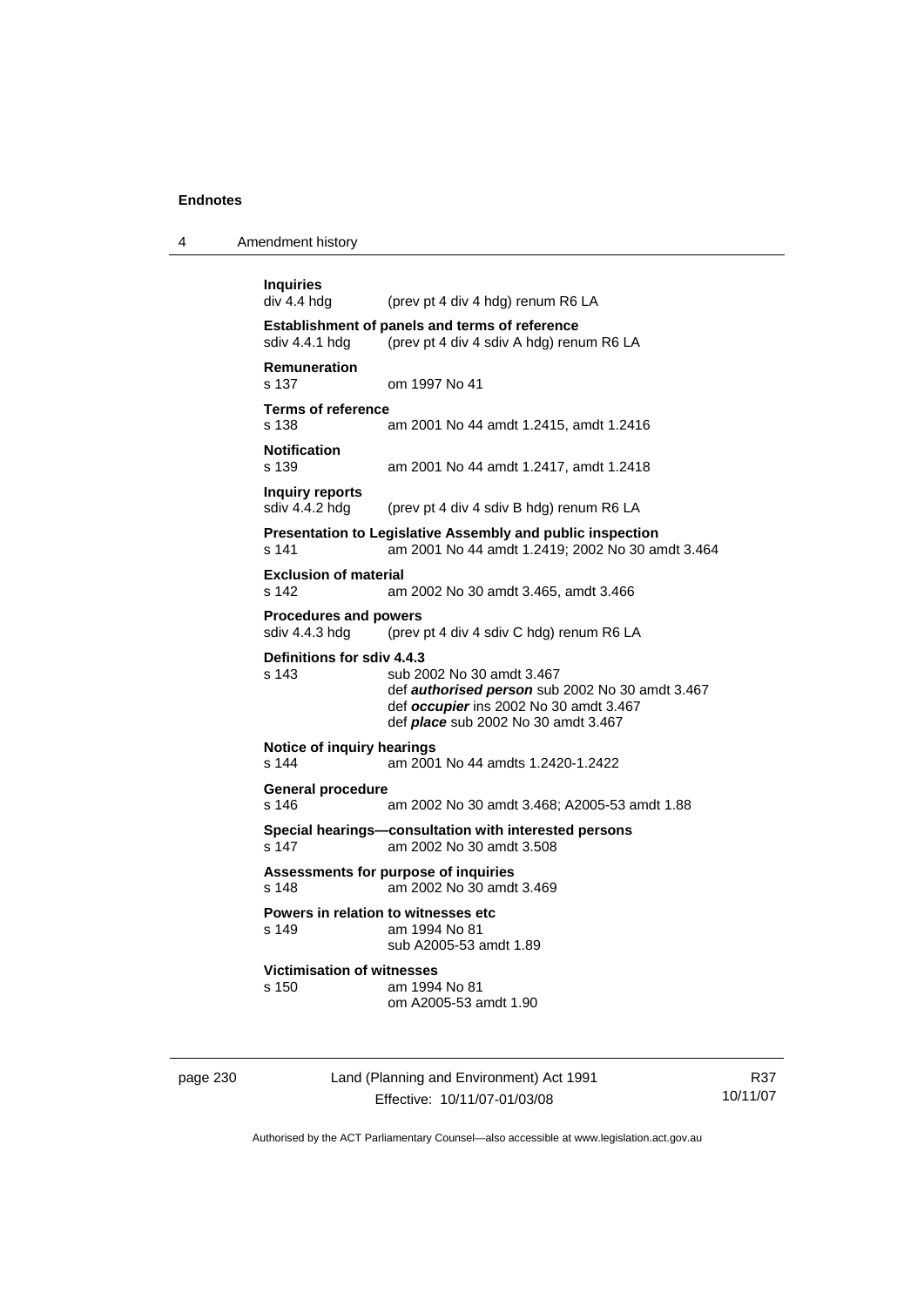Amendment history 4 **Powers of search and inspection**  s 154 am 1994 No 81 **Application of Criminal Code, ch 7**  s 155 am 1994 No 81 om A2004-15 amdt 2.105 ins A2005-53 amdt 1.91 **Contempt of panel**  s 156 am 1994 No 81; 2002 No 30 amdt 3.470 sub A2005-53 amdt 1.91 **Protection of panel members and witnesses**  s 157 am 2002 No 30 amdt 3.471 **Administrative review**  pt 4 div 5 hdg om 1996 No 71 **Review of decisions**  s 158 am 1993 No 77 om 1996 No 71 **Preliminary**  div 5.1 hdg (prev pt 5 div 1 hdg) renum R6 LA **Definitions for pt 5**  s 159 hdg sub 2002 No 30 amdt 3.472<br>s 159 s 159 s am 1993 No 90; 1995 No 54 am 1993 No 90; 1995 No 54; 1996 No 85; 1999 No 79 sch 3; 2001 No 17 amdt 2.9; 2002 No 30 amdt 3.473, amdt 3.477 def *lease* sub 2002 No 30 amdt 3.474 def *market value* ins 2002 No 30 amdt 3.475 def *provision* ins 2002 No 30 amdt 3.475 def *repealed* Act om 2002 No 30 amdt 3.476 **Meaning of** *concessional lease* **for Act** <br>s 159A **ins A2005-49 s 4** ins A2005-49 s 4 am A2007-8 amdt 1.5 **Application of pt 5**  s 160 am A2002-56 amdt 1.36 **Leases**  div 5.2 hdg (prev pt 5 div 2 hdg) renum R6 LA **Effect qualified**  s 160A ins 1999 No 73 s 5 **Planning and land authority may grant leases**  s 160B ins A2002-56 amdt 1.37

R37 10/11/07 Land (Planning and Environment) Act 1991 Effective: 10/11/07-01/03/08

page 231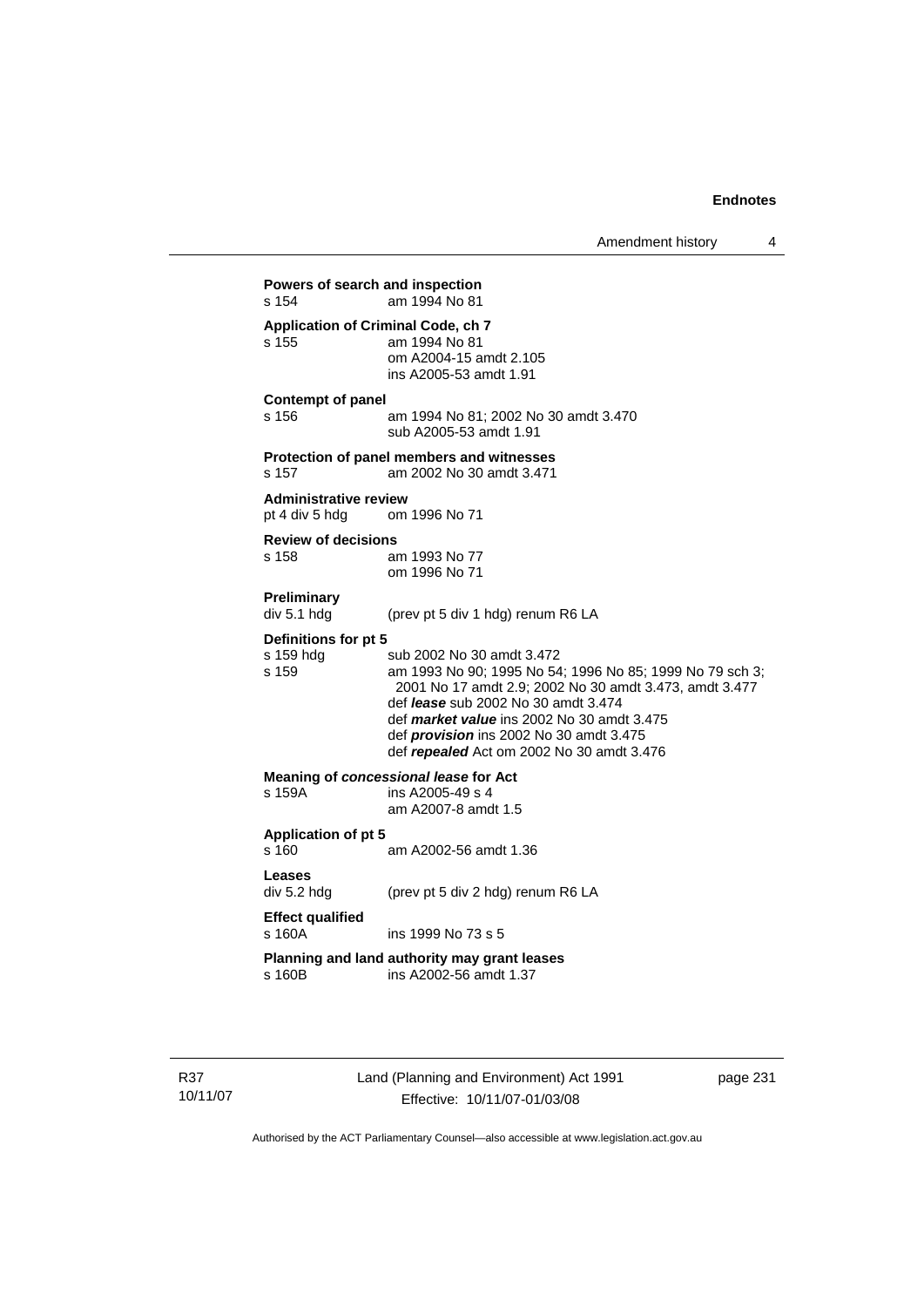4 Amendment history

| <b>Granting of leases</b><br>s 161                  | am 1993 No 11; 1996 No 85; 2001 No 44 amdts<br>1.2423-1.2425; R6 LA (see 2001 No 44 amdt 1.2426);<br>A2002-56 amdt 1.38, amdt 1.78                                                                         |
|-----------------------------------------------------|------------------------------------------------------------------------------------------------------------------------------------------------------------------------------------------------------------|
| <b>Fees for granting leases</b><br>s 162            | om 2001 No 44 amdt 1.2427                                                                                                                                                                                  |
| Leases to community organisations<br>s 163          | am 1993 No 11; 2001 No 44 amdt 1.2428, amdt 1.2429; 2002<br>No 30 amdt 3.478; A2002-56 amdt 1.39, amdt 1.78; ss renum<br><b>R15 LA</b>                                                                     |
| <b>Special leases</b><br>s 164                      | am 1993 No 11; 2001 No 44 amdt 1.2428, amdt 1.2429;<br>A2002-56 amdt 1.40, amdt 1.78; ss renum R15 LA                                                                                                      |
| s 165                                               | Authority to consider proposed leases<br>am 1993 No 11; 1996 No 39<br>om 1996 No 85                                                                                                                        |
| s 166                                               | Inquiries and assessments in relation to granting of leases<br>am A2002-56 amdt 1.41, amdt 1.42                                                                                                            |
| s 166A                                              | Grants of leases after inquiries or assessments<br>ins A2002-56 amdt 1.42                                                                                                                                  |
| s 167                                               | Eligibility for certain classes of leases<br>am 1996 No 85; 2001 No 44 amdt 1.2428, amdt 1.2429;<br>A2002-56 amdt 1.78                                                                                     |
| Authority need not grant lease<br>s 168             | sub A2002-56 amdt 1.43                                                                                                                                                                                     |
| <b>Payment for leases</b><br>s 169                  | am 2000 No 37 s 9; A2002-56 amdt 1.78                                                                                                                                                                      |
| Failure to accept and execute lease<br>s 170        | am 2002 No 30 amdt 3.479; A2002-56 amdt 1.78                                                                                                                                                               |
| <b>Grant of further residential leases</b><br>s 171 | am 1996 No 85; 2001 No 44 amdt 1.2429, amdt 1.2430<br>sub A2002-56 amdt 1.44                                                                                                                               |
| <b>Grant of further rural leases</b><br>s 171A      | ins 1996 No 85<br>am 1999 No 73 s 6; 2001 No 32 s 4, s 5; 2001 No 44<br>amdt 1.2429, amdt 1.2430; R6 LA (see 2001 No 32 s 6);<br>A2002-56 amdt 1.45, amdt 1.46, amdt 1.78; pars, ss renum<br><b>R15 LA</b> |

page 232 Land (Planning and Environment) Act 1991 Effective: 10/11/07-01/03/08

R37 10/11/07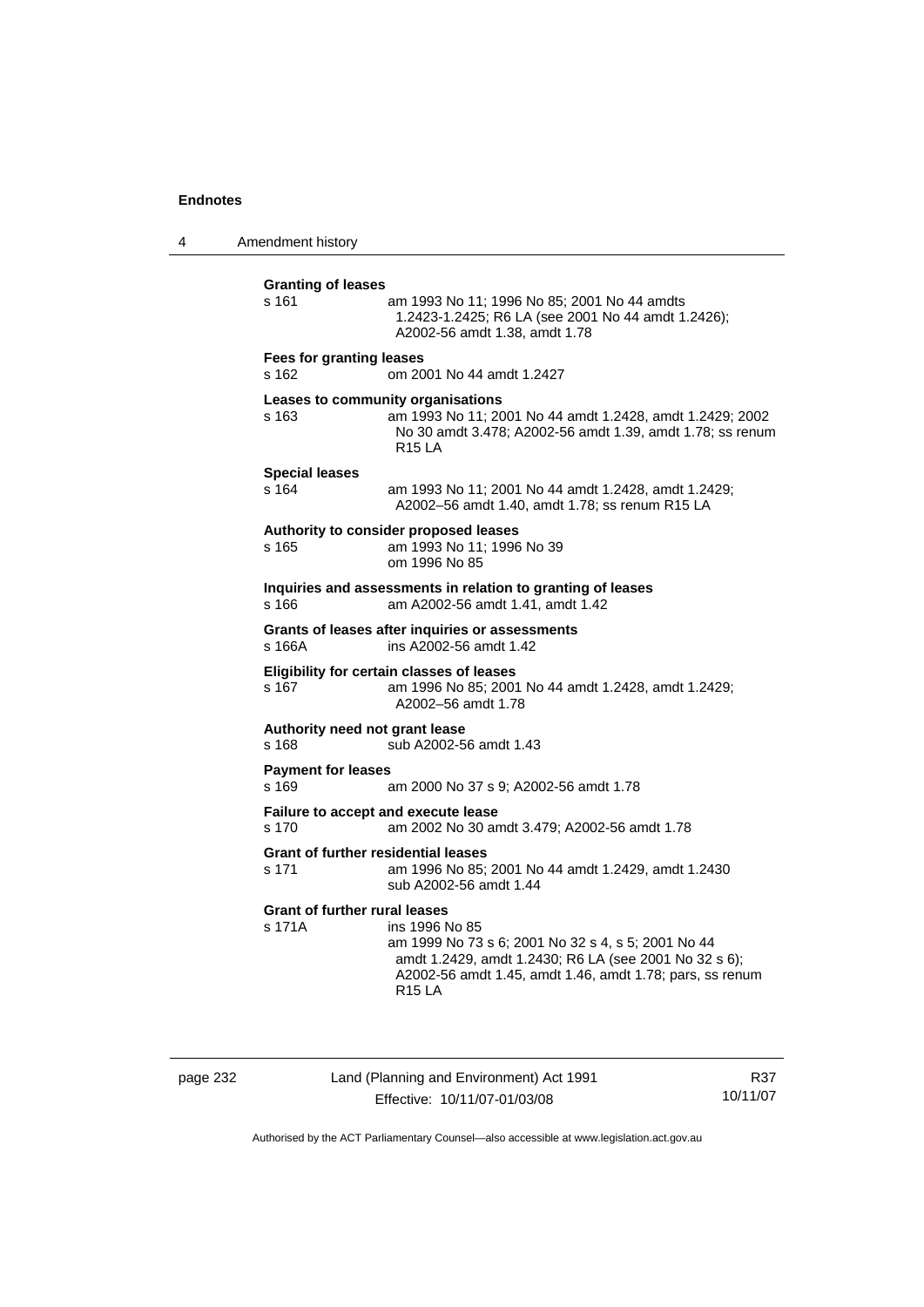| s 172                                               | Grant of further leases for purposes other than residential or rural<br>am 1996 No 85; 2001 No 44 amdt 1.2429; amdt 1.2430<br>sub A2002-56 amdt 1.47                                                                                                                                                                                               |
|-----------------------------------------------------|----------------------------------------------------------------------------------------------------------------------------------------------------------------------------------------------------------------------------------------------------------------------------------------------------------------------------------------------------|
| <b>Grant of further lease-unit titles</b><br>s 172A | ins 1996 No 85<br>sub 2001 No 17 amdt 2.10<br>am A2002-56 amdt 1.48, amdt 1.78; A2005-20 amdt 3.181                                                                                                                                                                                                                                                |
| s 172B                                              | Grant of further lease-community title<br>ins 2001 No 58 s 102<br>am A2002-56 amdt 1.49, amdt 1.78                                                                                                                                                                                                                                                 |
| s 172C                                              | No right to use, flow and control of water<br>(prev s 172B) ins 1998 No 63<br>renum 2001 No 58 s 101                                                                                                                                                                                                                                               |
| s 173                                               | Lessee's rights in relation to improvements<br>am 1996 No 85; A2002-56 amdts 1.50-1.54, amdt 1.78,<br>amdt 1.79; ss renum R12 LA (see A2002-56 amdt 1.55)                                                                                                                                                                                          |
| Deciding value of improvements<br>s 174             | am 1996 No 85; A2002-56 amdt 1.79                                                                                                                                                                                                                                                                                                                  |
| Use of land for leased purpose<br>s 175             | am 1996 No 85                                                                                                                                                                                                                                                                                                                                      |
| <b>Variation of rent</b><br>s 176                   | am A2002-56 amdt 1.79                                                                                                                                                                                                                                                                                                                              |
| Review of variations of rent<br>s 177               | am A2002-56 amdt 1.56, amdt 1.79                                                                                                                                                                                                                                                                                                                   |
| s 178                                               | Refund on lease surrender or termination<br>am 2001 No 44 amdt 1.2428, amdt 1.2429; A2002-56<br>amdt 1.79<br>sub A2004-64 s 4                                                                                                                                                                                                                      |
| <b>Certificates of compliance</b><br>s 179          | am 1996 No 85; 2001 No 17 amdt 2.11; 2001 No 44<br>amdt 1.2431, amdt 1.2432; R6 LA (see 2001 No 44<br>amdt 1.2433); A2002-56 amdt 1.57, amdt 1.79; A2005-37<br>amdt $1.1$                                                                                                                                                                          |
| s 180                                               | Transfer of land subject to building and development provision<br>am 1996 No 85; 2001 No 44 amdt 1.2434, amdt 1.2435;<br>A2002-56 amdt 1.58, amdt 1.59, amdt 1.79; A2004-2<br>amdt 1.31; A2004-64 ss 5-7; ss renum R22 LA (see<br>A2004-64 s 8); A2006-22 amdt 1.69 (A2006-22 rep before<br>commenced by disallowance (see Cwlth Gaz 2006 No S93)) |

R37 10/11/07 Land (Planning and Environment) Act 1991 Effective: 10/11/07-01/03/08

page 233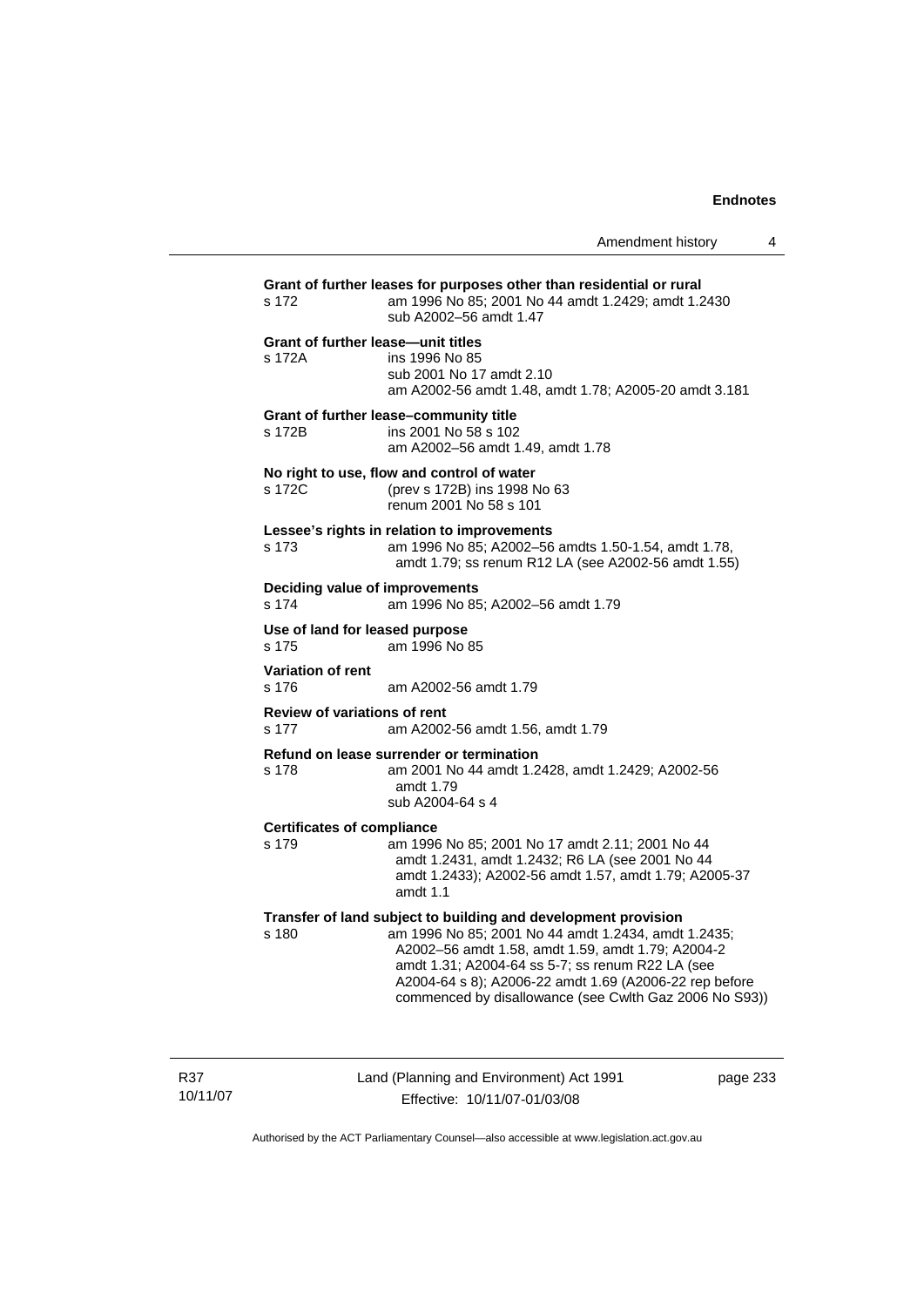| 4        | Amendment history                                  |                                                                                                                                                                 |     |
|----------|----------------------------------------------------|-----------------------------------------------------------------------------------------------------------------------------------------------------------------|-----|
|          | s 181                                              | Mortgage of leasehold subject to building and development provision<br>am 1996 No 85                                                                            |     |
|          | s 183                                              | Power of lessee to sublet part of building or land in certain cases<br>am 1995 No 20                                                                            |     |
|          | <b>Variation of leases</b><br>div 5.3 hdg          | (prev pt 5 div 3 hdg) renum R6 LA                                                                                                                               |     |
|          | <b>Effect qualified</b><br>s 183A                  | ins 1999 No 73 s 7                                                                                                                                              |     |
|          | s 184                                              | Application to surrender and regrant of leases<br>am 1996 No 62<br>sub 1996 No 85                                                                               |     |
|          | s 184A                                             | Variation of nominal rent lease-change of use charge<br>ins 1996 No 85<br>am 2001 No 1 s 4; A2002-56 amdt 1.60, amdt 1.79; ss renum<br><b>R15 LA</b>            |     |
|          | s 184B                                             | New change of use charge formula<br>ins 1996 No 85<br>am 1998 No 65; 1999 No 40 s 4; 2000 No 14 s 4; 2000 No 49<br>s 4<br>om 2001 No 1 s 5                      |     |
|          | s 184C                                             | Change of use charge for variations of nominal rent leases<br>ins 1996 No 85<br>am 2000 No 49 s 5; 2001 No 1 s 6<br>sub 2001 No 80 s 3<br>am A2002-56 amdt 1.79 |     |
|          | <b>Variation of rental leases</b><br>s 184D        | ins 1996 No 85<br>am A2002-56 amdt 1.61, amdt 1.78                                                                                                              |     |
|          | s 185                                              | Advice of rent payable on variation of lease<br>am A2002-56 amdt 1.62, amdt 1.78                                                                                |     |
|          | Variation of lease to pay out rent<br>s 186        | am 1996 No 85; 2001 No 44 amdt 1.2436, amdt 1.2437;<br>A2002-56 amdt 1.79; ss renum R15 LA                                                                      |     |
|          | No variations to extend term<br>s 186A             | ins 1996 No 85<br>am A2002-56 amdt 1.78                                                                                                                         |     |
|          | <b>Restrictions on rural leases</b><br>div 5.4 hdg | (prev pt 5 div 3AA hdg) ins 1999 No 73 s 8<br>renum R6 LA                                                                                                       |     |
| page 234 |                                                    | Land (Planning and Environment) Act 1991                                                                                                                        | R37 |

Authorised by the ACT Parliamentary Counsel—also accessible at www.legislation.act.gov.au

10/11/07

Effective: 10/11/07-01/03/08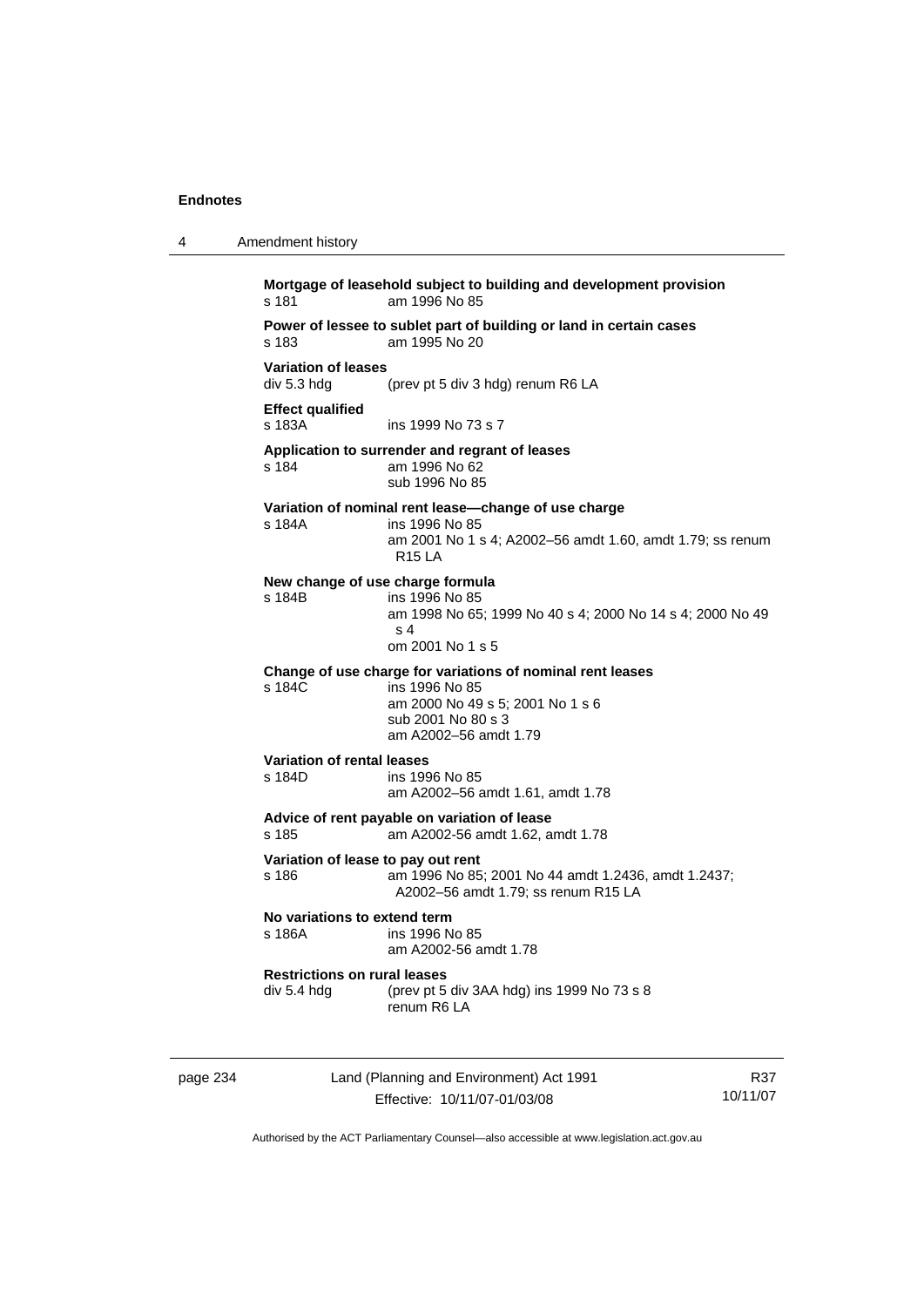# **Definitions for div 5.4**

ins 1999 No 73 s 8

- def *dealing* ins 1999 No 73 s 8
- def *discharge amount* ins 1999 No 73 s 8
- def *earlier index number* ins 1999 No 73 s 8
- def *holding period* ins 1999 No 73 s 8
- def *index number* ins 1999 No 73 s 8
- def *later index number* ins 1999 No 73 s 8
- def *long lease* ins 1999 No 73 s 8
- def *short lease* ins 1999 No 73 s 8
- def *special Pialligo lease* ins 1999 No 73 s 8

## **Land management agreements**

| s 186C | ins 1999 No 73 s 8                                 |
|--------|----------------------------------------------------|
|        | am 2001 No 44 amdt 1.2438. amdt 1.2439: A2002-56   |
|        | amdt 1.63, amdt 1.64, amdt 1.78; A2004-42 amdt 1.6 |

#### **Dealings with rural leases**

| s 186D. | ins 1999 No 73 s 8                                      |
|---------|---------------------------------------------------------|
|         | am 2001 No 32 s 7; R6 LA (see 2001 No 32 s 8); A2002-56 |
|         | amdt 1.65, amdt 1.78; A2003-14 amdt 1.67, amdt 1.68     |

#### **Discharge amount**

s 186E ins 1999 No 73 s 8 am A2003-34 amdt 2.2

#### **Discharge amount—special Pialligo leases**  s 186F ins 1999 No 73 s 8

am 2001 No 56 amdt 3.434

# **Index numbers**

s 186G ins 1999 No 73 s 8

# **No subdivision or consolidation**

ins 1999 No 73 s 8 am A2002-56 amdt 1.78

#### **Consolidation and subdivision**

div 5.5 hdg (prev pt 5 div 3A hdg) ins 1996 No 85 renum R6 LA

#### **Effect qualified**

#### s 187AA ins as s 187A 1999 No 73 s 9 renum 2000 No 80 amdt 3.8

#### **Application—nominal rent leases of territory land**  s 187 om 1993 No 75

ins 1996 No 85

R37 10/11/07

page 235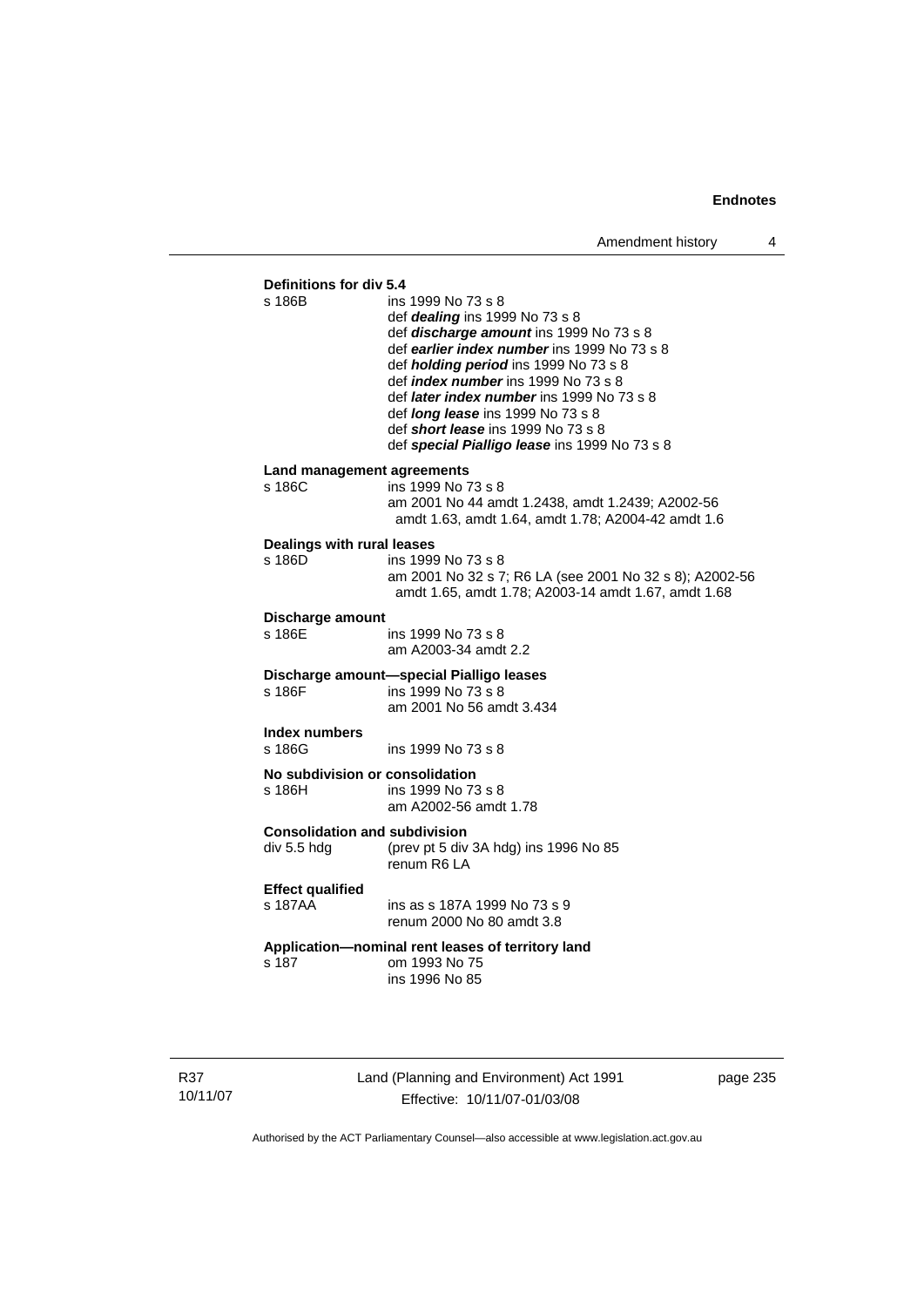4 Amendment history

| s 187A                               | Consolidation and subdivision-change of use charge<br>ins 1996 No 85<br>am 2001 No 1 s 7; A2002-56 amdt 1.66, amdt 1.79; ss renum<br><b>R15 LA</b> |
|--------------------------------------|----------------------------------------------------------------------------------------------------------------------------------------------------|
|                                      | New change of use charge formula                                                                                                                   |
| s 187B                               | ins 1996 No 85<br>am 1998 No 65; 1999 No 40 s 5; 2000 No 14 s 5; 2000 No 49<br>s 6                                                                 |
|                                      | om 2001 No 1 s 8                                                                                                                                   |
|                                      | Change of use charge for consolidations and subdivisions                                                                                           |
| s 187C                               | ins 1996 No 85<br>am 2000 No 49 s 7; 2001 No 1 s 9                                                                                                 |
|                                      | sub 2001 No 80 s 4                                                                                                                                 |
|                                      | am A2002-56 amdt 1.79                                                                                                                              |
| Recovery of land                     |                                                                                                                                                    |
| div 5.6 hdg                          | (prev pt 5 div 4 hdg) renum R6 LA                                                                                                                  |
| <b>Termination of leases</b>         |                                                                                                                                                    |
| s 188                                | am 1996 No 85; A2002-56 amdt 1.67, amdt 1.78, amdt 1.79;<br>ss renum R15 LA                                                                        |
| How land may be recovered            |                                                                                                                                                    |
| s 189                                | sub A2002-56 amdt 1.68                                                                                                                             |
| <b>Evidence of ending of lease</b>   |                                                                                                                                                    |
| s 190                                | sub A2002-56 amdt 1.68                                                                                                                             |
| <b>Public land</b>                   |                                                                                                                                                    |
| div 5.7 hdg                          | (prev pt 5 div 5 hdg) renum R6 LA                                                                                                                  |
| Preliminary                          |                                                                                                                                                    |
| sdiv 5.7.1 hdg                       | (prev pt 5 div 5 sdiv A hdg) renum R6 LA                                                                                                           |
| Definitions for div 5.7              |                                                                                                                                                    |
| s 191 hdg                            | sub 2002 No 30 amdt 3.480                                                                                                                          |
| <b>Public land</b><br>sdiv 5.7.2 hdg | (prev pt 5 div 5 sdiv B hdg) renum R6 LA                                                                                                           |
|                                      |                                                                                                                                                    |
| s 192 hdg                            | Recommendations to planning and land authority<br>am A2002-56 amdt 1.69                                                                            |
| s 192                                | am 1996 No 85; A2002-56 amdt 1.70                                                                                                                  |
| <b>Management of public land</b>     |                                                                                                                                                    |
| sdiv 5.7.3 hdg                       | (prev pt 5 div 5 sdiv C hdg) renum R6 LA                                                                                                           |
| <b>Reserved areas</b>                |                                                                                                                                                    |
|                                      |                                                                                                                                                    |

page 236 Land (Planning and Environment) Act 1991 Effective: 10/11/07-01/03/08

R37 10/11/07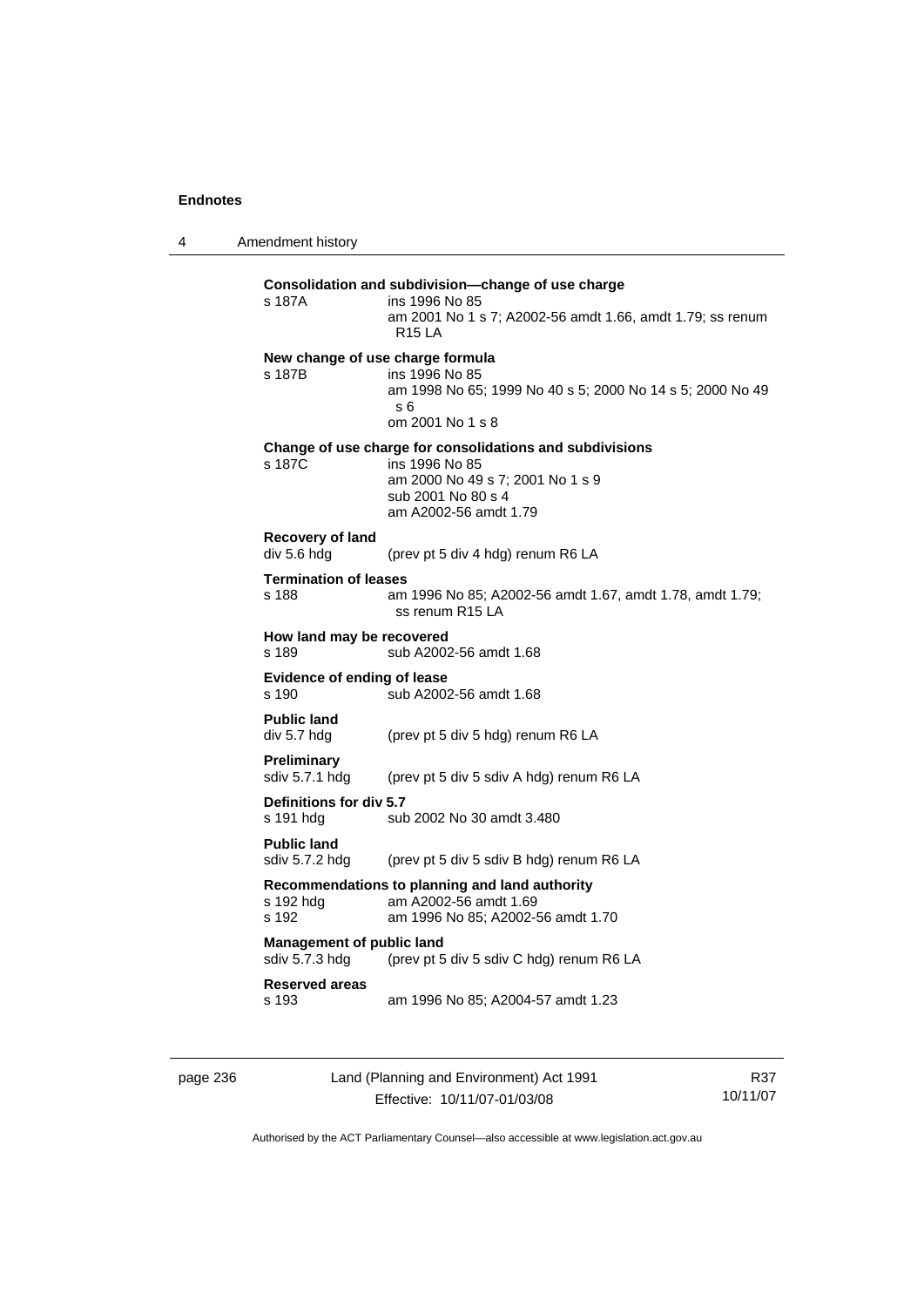**Management objectives**  s 195 am 2001 No 44 amdt 1.2440; 2002 No 30 amdt 3.481 **Plans of management**  sdiv 5.7.4 hdg (prev pt 5 div 5 sdiv D hdg) renum R6 LA **Public consultation**  s 200 am 2001 No 44 amdt 1.2441, amdt 1.2442 **Minister's powers**  s 204 am 2001 No 44 amdts 1.2443-1.2446 **Referral back to conservator**  s 205 am 2001 No 44 amdt 1.2447, amdt 1.2448 **Notice of revival of deferred draft plan of management**  s 206 sub 2001 No 44 amdt 1.2449 **Notification, presentation, disallowance and date of effect**  s 207 am 2001 No 44 amdt 1.2450, amdt 1.2451 **Leases and licences**  sdiv 5.7.5 hdg (prev pt 5 div 5 sdiv E hdg) renum R6 LA **Leases—generally**  s 208 am A2002-56 amdt 1.78 **Grant of leases**  am 1993 No 11, A2002-56 amdt 1.71 **Licences**  s 210 am 1992 No 32; 1996 No 71; 2001 No 44 amdts 1.2452-1.2454; A2002-56 amdt 1.78; A2003-34 s 4, s 5 **Miner's rights in relation to public land**  s 211 am 2002 No 30 amdt 3.482 **Administrative review**  pt 5 div 6 hdg om 1996 No 71 **Notice of decisions**  s 212 am 1993 No 77 om 1996 No 71 **Review by appeals board**  s 213 sub 1993 No 77 om 1996 No 71 **Notice of decisions under s 174, s 177, s 178 or s 184**  s 213A ins 1993 No 77 am 1994 No 60 om 1996 No 71

R37 10/11/07 Land (Planning and Environment) Act 1991 Effective: 10/11/07-01/03/08

page 237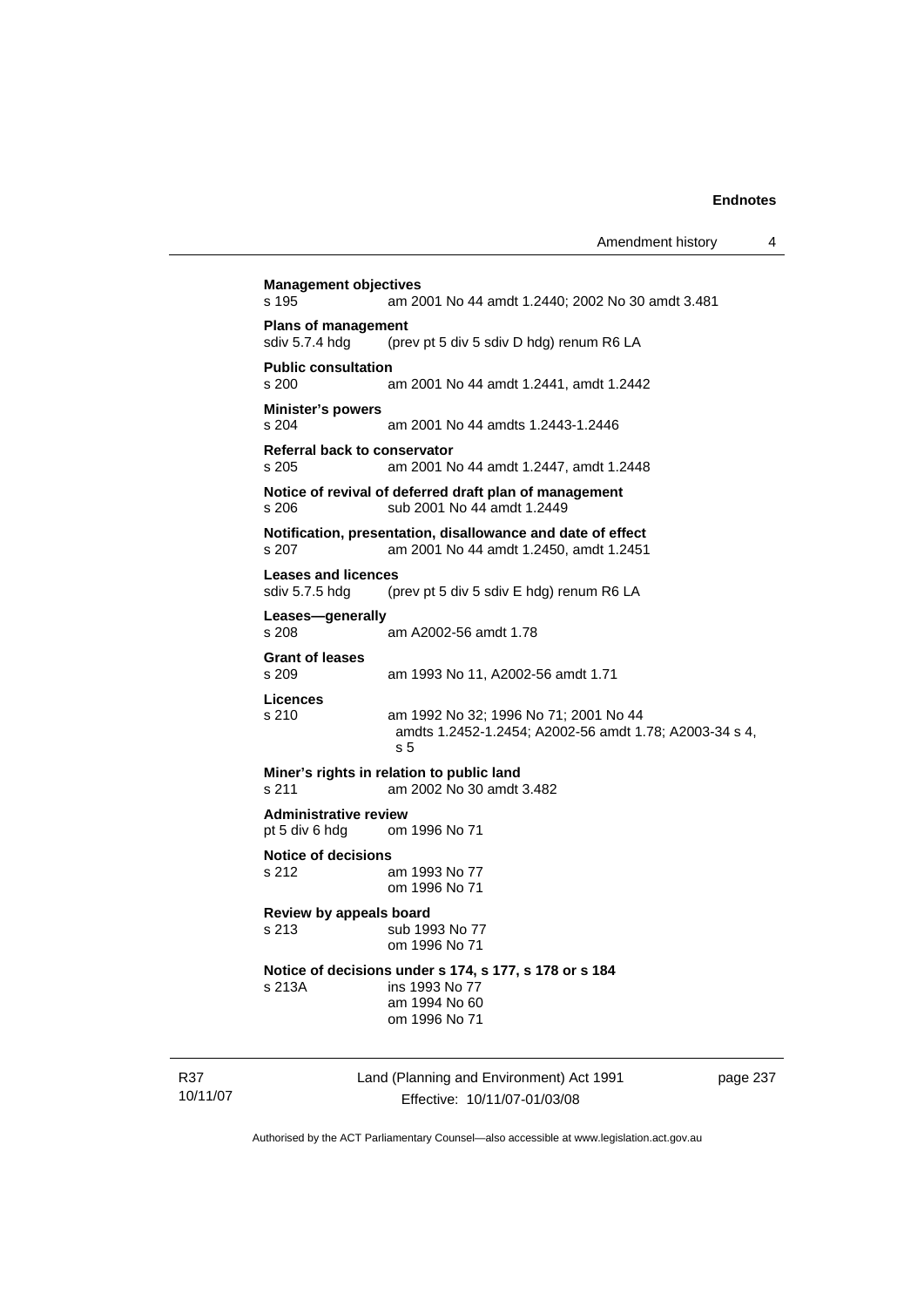4 Amendment history

| s 213B                                                                                   | Review by administrative appeals tribunal<br>ins 1993 No 77<br>om 1996 No 71                                                                                                                 |  |  |
|------------------------------------------------------------------------------------------|----------------------------------------------------------------------------------------------------------------------------------------------------------------------------------------------|--|--|
| Lessee may surrender lease or part of lease<br>s.214<br>am A2002-56 amdt 1.72, amdt 1.78 |                                                                                                                                                                                              |  |  |
| <b>Miscellaneous</b><br>div 5.8 hdg                                                      | (prev pt 5 div 7 hdg) renum R6 LA                                                                                                                                                            |  |  |
| s 215                                                                                    | Reduction of rent and relief from provisions of lease<br>sub 2002 No 30 amdt 3.483<br>am A2002-56 amdt 1.78                                                                                  |  |  |
| s 216                                                                                    | Access to leased land from roads and road related areas<br>am 1996 No 85<br>sub 1999 No 79 sch 3<br>am A2002-56 amdt 1.73, amdt 1.74, amdt 1.78; ss renum R12<br>LA (see A2002-56 amdt 1.75) |  |  |
| <b>Notification of certain leases</b><br>s 216A                                          | ins 1993 No 11<br>am 1996 No 85<br>sub 2002 No 30 amdt 3.484<br>am 2002 No 39 amdt 1.4<br>sub A2002-56 amdt 1.76                                                                             |  |  |
| s 217                                                                                    | Licences in relation to land that is not public land<br>am 2001 No 44 amdts 1.2455-1.2457<br>am A2002-56 amdt 1.78; A2003-34 s 6, s 7                                                        |  |  |
| <b>Rights to extract minerals</b><br>s 219<br>am A2002-56 amdt 1.78                      |                                                                                                                                                                                              |  |  |
| s 221                                                                                    | False or misleading statements in relation to leases<br>am 1994 No 81<br>sub A2002-56 amdt 1.77<br>om A2004-15 amdt 2.105                                                                    |  |  |
| <b>Preliminary</b><br>div 6.1 hdg                                                        | (prev pt 6 div 1 hdg) renum R6 LA                                                                                                                                                            |  |  |

page 238 Land (Planning and Environment) Act 1991 Effective: 10/11/07-01/03/08

R37 10/11/07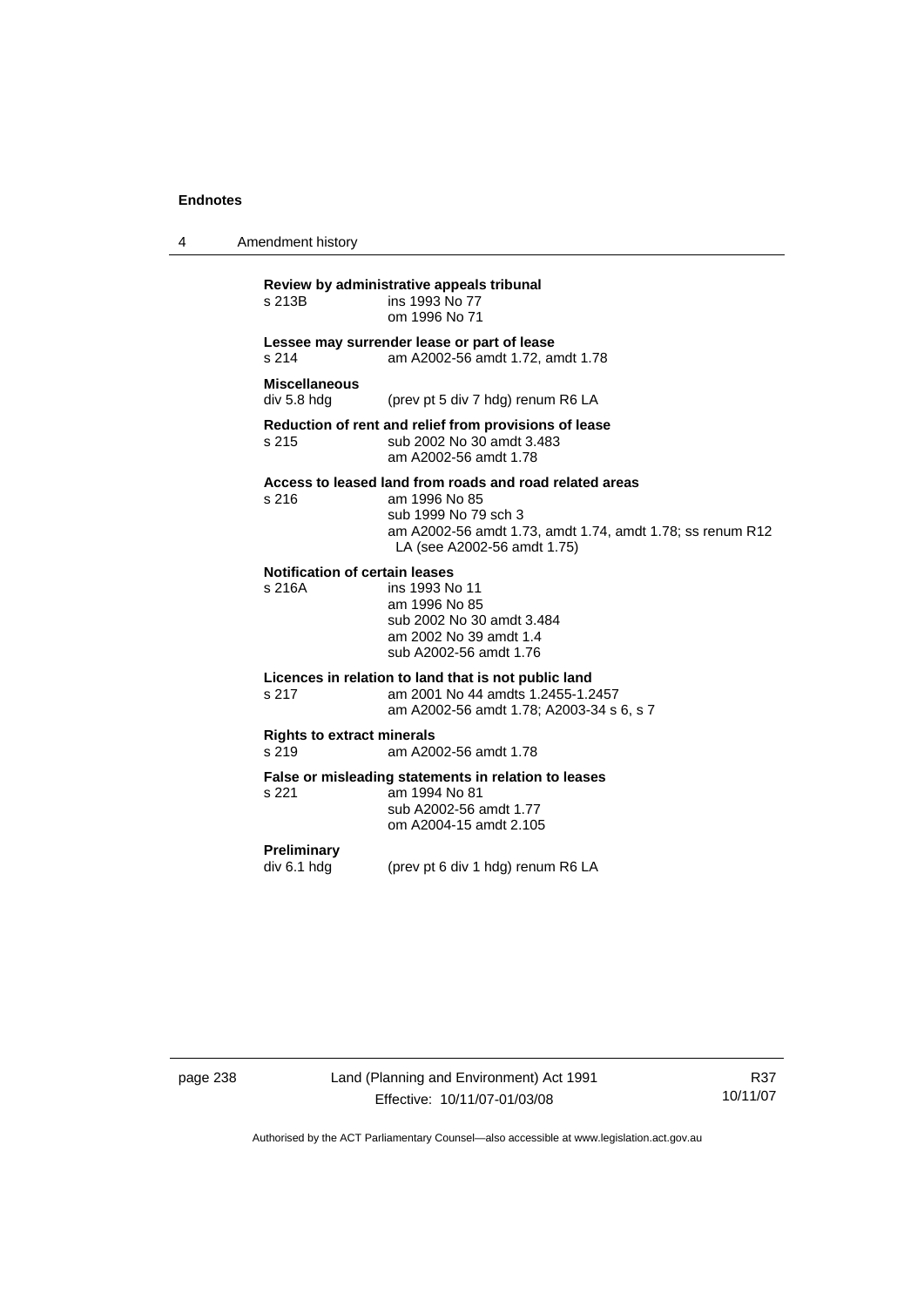## **Definitions for pt 6**  s 222 hdg sub 2002 No 30 amdt 3.485 s 222 am 1996 No 85; 1997 No 116; 2000 No 37 s 10; 2002 No 30 amdt 3.486, amdt 3.491 def *approval* sub A2002-56 amdt 1.80 def *building work* sub 2002 No 30 amdt 3.487; A2004-13 amdt 2.73 def *consolidation* sub 2002 No 30 amdt 3.487 def *damage* ins A2005-51 amdt 1.4 def *declared site* ins A2005-51 amdt 1.4 def *development* am A2003-34 amdt 1.4; pars renum R15 LA; A2004-57 amdt 1.24 def *Executive* ins 2002 No 30 amdt 3.488 def *inspector* ins A2003-34 amdt 2.3 def *lease* sub 2002 No 30 amdt 3.489 def *lessee* sub 2002 No 30 amdt 3.489 def *order* sub A2003-34 amdt 1.5 def *original decision* ins A2002-56 amdt 1.81 def *prohibited groundwork* ins A2005-51 amdt 1.4 def *prohibition notice* ins A2003-34 amdt 1.6 def *protected tree* ins A2005-51 amdt 1.4 def *protection zone* ins A2005-51 amdt 1.4 def *registered tree* ins A2005-51 amdt 1.4 def *regulated tree* ins A2005-51 amdt 1.4 def *relevant authority* sub A2002-56 amdt 1.82 def *subdivision* sub 2002 No 30 amdt 3.489 def *tree management plan* ins A2005-51 amdt 1.4 def *variation* ins 2002 No 30 amdt 3.490 **Meaning of** *variation* **for pt 6<br>s 223 cm 1996 N** om 1996 No 85 ins 2002 No 30 amdt 3.492 **Approvals**  div 6.2 hdg (prev pt 6 div 2 hdg) renum R6 LA **Preliminary**  pt 6 div 2 sdiv A hdg om 1996 No 85 **Interpretation**  s 224 om 1996 No 85 **General**  sdiv 6.2.1 hdg (prev pt 6 div 2 sdiv B hdg) renum R6 LA **Offence—development**  s 225 am 1996 No 85

R37 10/11/07 Land (Planning and Environment) Act 1991 Effective: 10/11/07-01/03/08

page 239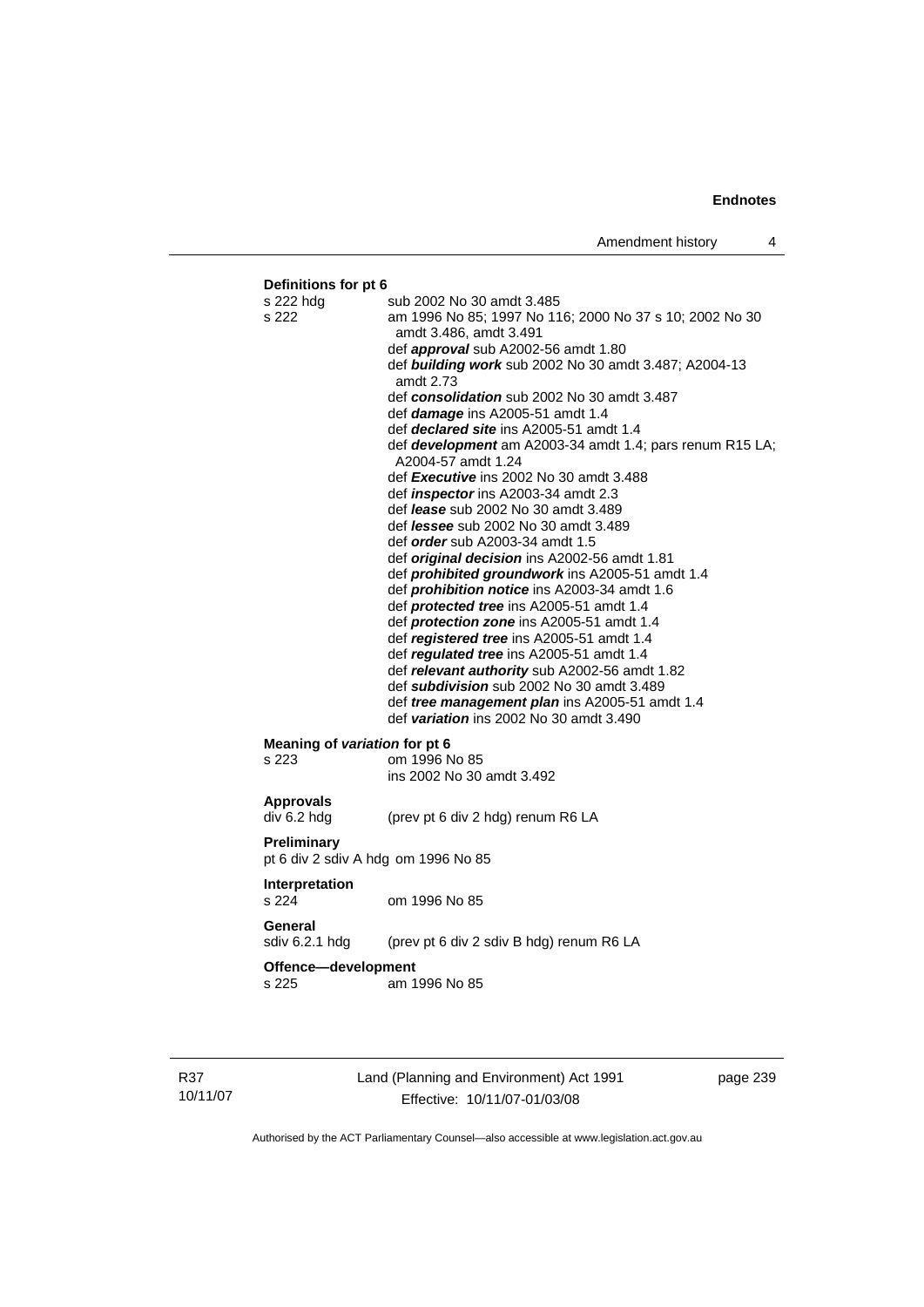| 4 | Amendment history |
|---|-------------------|
|---|-------------------|

#### **Application to undertake development**

|                                | Application to undertake development                                                                                                                                                                                                                                                                    |
|--------------------------------|---------------------------------------------------------------------------------------------------------------------------------------------------------------------------------------------------------------------------------------------------------------------------------------------------------|
| s 226                          | am 1996 No 85; 1999 No 73 s 10; 2001 No 44<br>amdts 1.2458-1.2460; 2001 No 73 s 4, s 5; 2001 No 80<br>ss 5-7; R6 LA (see 2001 No 44 amdt 1.2461 and 2001 No 73<br>s 6); A2002-56 amdts 1.83-1.85, amdt 1.133, amdt. 1.134                                                                               |
| conditions                     | Register of applications, approvals, orders and lease and development                                                                                                                                                                                                                                   |
| s 227 hdg                      | sub 2000 No 37 s 11                                                                                                                                                                                                                                                                                     |
| s 227                          | am 2000 No 37 s 11; 2001 No 44 amdt 1.2462, amdt 1.2463;<br>R6 LA (see 2001 No 44 amdt 1.2464); A2002-56 amdt 1.86,<br>amdt 1.87, amdt 1.134; A2004-57 amdt 1.25; pars renum<br>R23 LA (see A2004-57 amdt 1.26); A2005-51 amdt 1.5; pars<br>renum R30 LA (see A2005-51 amdt 1.6); A2006-30<br>amdt 1.65 |
|                                | Restrictions on inspection of applications                                                                                                                                                                                                                                                              |
| s 228                          | am 1996 No 85; A2002-56 amdt 1.88, amdt 1.134                                                                                                                                                                                                                                                           |
| Notice of application<br>s 229 | am 1993 No 90; 1995 No 54; 1996 No 71; 1996 No 85; 1997<br>No 93; 2000 No 37 s 12; 2001 No 20 s 54; 2002 No 30<br>amdt 3.508; A2002-56 amdt 1.89, amdt 1.134; A2003-30<br>amdt 1.3; ss renum R15 LA; A2004-57 amdt 1.27; A2005-51<br>amdt 1.7                                                           |

#### **Direction that applications to be submitted to Minister**

| s 229A hdg | sub 2001 No 44 amdt 1.2465                               |
|------------|----------------------------------------------------------|
| s 229A     | ins 1996 No 85                                           |
|            | am 1999 No 87 s 3; 2001 No 44 amdts 1.2466-1.2472; R6 LA |
|            | (see 2001 No 44 amdt 1.2473); 2002 No 30 amdt 3.493,     |
|            | amdt 3.494                                               |
|            | sub A2002-56 amdt 1.90                                   |
|            | am A2004-57 amdt 1.28, amdt 1.29; ss renum R23 LA (see   |
|            | A2004-57 amdt 1.30); A2005-51 amdt 1.8, amdt 1.9;        |
|            | ss renum R30 LA (see A2005-51 amdt 1.10)                 |
|            |                                                          |

# **Minister may decide some applications**<br>s 229B ins A2002-56 amdt 1.9

ins A2002-56 amdt 1.90 am A2004-27 s 16; A2004-57 amdt 1.31; A2005-51 amdt 1.11; pars renum R30 LA (see A2005-51 amdt 1.12); A2006-30 amdt 1.66, amdt 1.67

# **Approvals**

am 1993 No 77; 1996 No 71 sub 1996 No 85 am 2000 No 37 s 13

| page 240 |  |
|----------|--|
|----------|--|

page 240 Land (Planning and Environment) Act 1991 Effective: 10/11/07-01/03/08

R37 10/11/07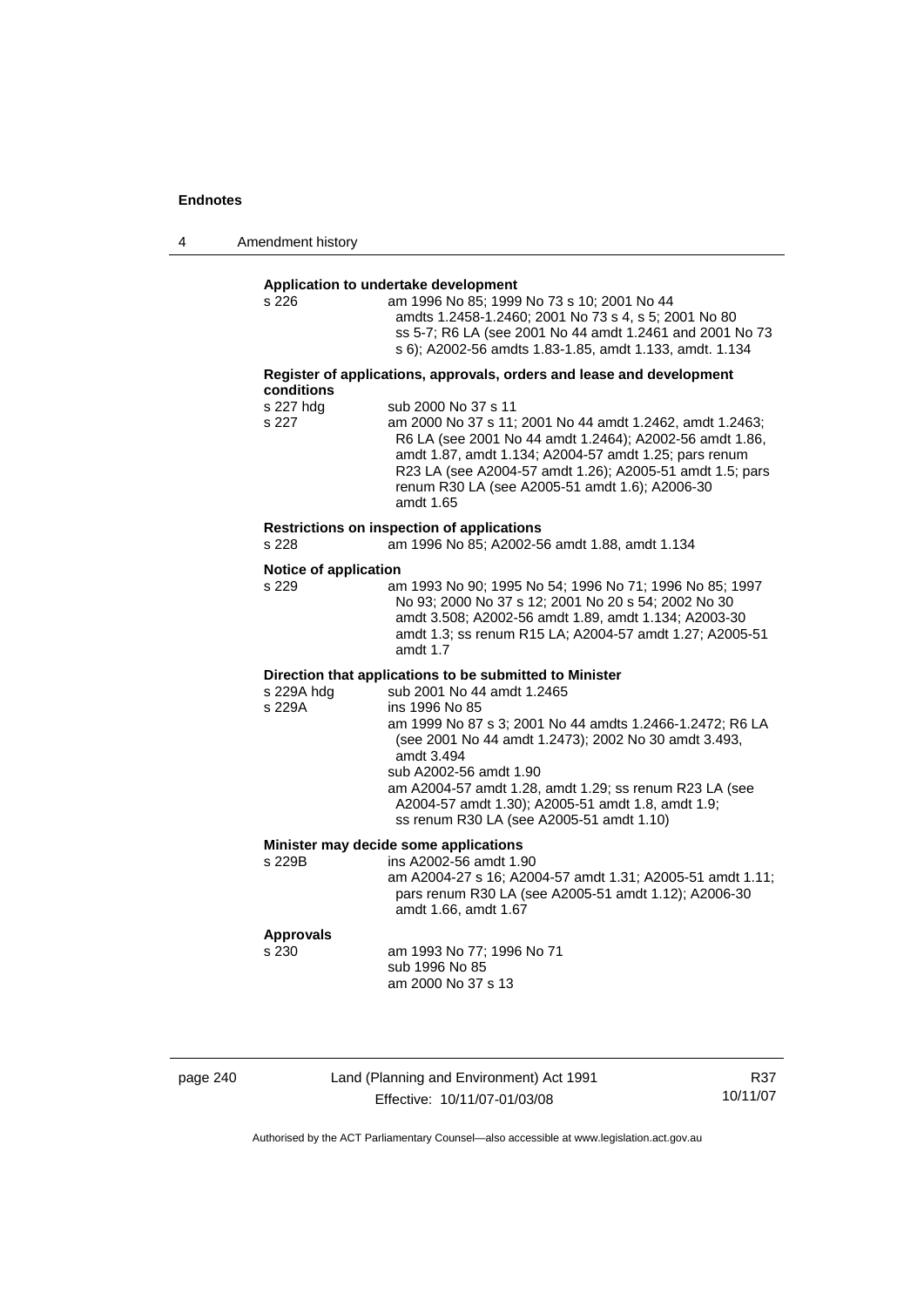## **Matters to be considered by relevant authority**  s 231 am 1996 No 85; 2002 No 30 amdt 3.495; A2002-56 amdt 1.91, amdt 1.134, amdt 1.135; A2004-27 s 17 sub A2004-57 amdt 1.32 am A2005-51 amdt 1.13, amdt 1.14; ss renum R30 LA (see A2005-51 amdt 1.15); A2006-30 amdt 1.68 **Duty of applicants**  s 232 am 2001 No 44 amdt 1.2474, amdt 1.2475; 2002 No 30 amdt 3.508; A2002-56 amdt 1.92-1.94, amdt 1.134; ss renum R12 La (see A2002-56 amdt 1.95) **More information**  s 233 am 1996 No 85; A2002-56 amdt 1.135 **Effect of failure to give further information**  s 234 am 1996 No 85; A2002-56 amdt 1.135 **Duties of concurring authorities**  s 235 am 1996 No 39 om 1996 No 85 **Objections**<br>sdiv 6.2.2 hdg (prev pt 6 div 2 sdiv C hdg) renum R6 LA **Objections—general**  s 237 am 1996 No 85; 1997 No 116; 2000 No 37 s 14; A2002-56 amdt 1.96, amdt 1.134; ss renum R12 LA (see A2002-56 amdt 1.97) **Inspection of objections**  s 238 am 1993 No 77; 1996 No 71; A2002-56 amdt 1.134 **Identity of objectors**<br> **s** 239 a s 239 am A2002-56 amdt 1.98, amdt 1.134 **Circumstances in which Executive approves applications, other than lease variations, subdivisions, consolidations**  s 240 om 1996 No 85 **Circumstances in which Executive approves applications for lease variations, subdivisions, consolidations**  s 241 om 1996 No 85 **Approvals**  sdiv 6.2.3 hdg (prev pt 6 div 2 sdiv D hdg) renum R6 LA **Approvals—notices to applicants and registrar-general**  s 242 am 1992 No 32; 1993 No 64 sub 1996 No 85; A2002-56 amdt 1.99

R37 10/11/07 Land (Planning and Environment) Act 1991 Effective: 10/11/07-01/03/08

page 241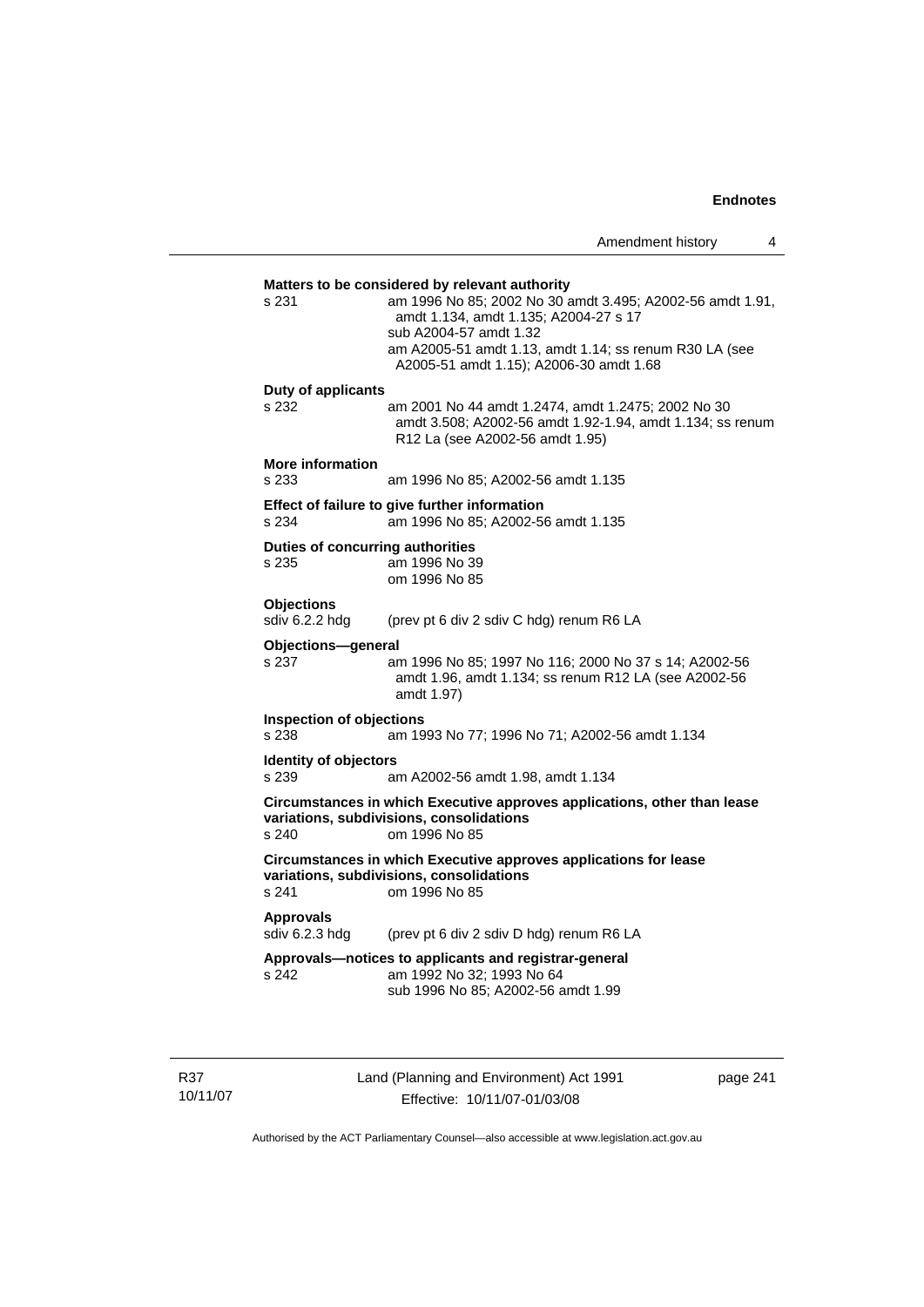4 Amendment history

|          | s 243                                            | Notification of approval or refusal of application<br>am 1993 No 77; 1996 Nos 71 and 85; 2000 No 37 s 15;<br>A2002-56 amdt 1.100, amdt 1.101, amdt 1.135; ss renum<br>R12 LA (see A2002-56 amdt 1.102) |                 |
|----------|--------------------------------------------------|--------------------------------------------------------------------------------------------------------------------------------------------------------------------------------------------------------|-----------------|
|          | Notification if more than 1 objector<br>s 244    | am 1996 No 85; A2002-56 amdt 1.103, amdt 1.134                                                                                                                                                         |                 |
|          | s 244A                                           | Notice of decision to heritage council<br>ins A2004-57 amdt 1.33                                                                                                                                       |                 |
|          | Notice of decision to conservator<br>s 244B      | ins A2005-51 amdt 1.16                                                                                                                                                                                 |                 |
|          | <b>Conditional approvals</b><br>s 245            | am 1996 No 85; 2001 No 80 s 8, s 9; A2002-56<br>amdt 1.104-1.106, amdt 1.134; pars renum R15 LA;<br>A2004-57 amdt 1.34                                                                                 |                 |
|          | sdiv 6.2.4 hdg                                   | Reconsideration of applications for approval<br>ins A2002-56 amdt 1.107                                                                                                                                |                 |
|          | Definitions for sdiv 6.2.4<br>s 245A             | ins A2002-56 amdt 1.107<br>def new application ins A2002-56 amdt 1.107<br>def original application ins A2002-56 amdt 1.107<br>def original decision ins A2002-56 amdt 1.107                            |                 |
|          | <b>Applications for reconsideration</b><br>s 246 | om 1996 No 85<br>ins A2002-56 amdt 1.107<br>am A2003-30 amdt 1.4                                                                                                                                       |                 |
|          | <b>Reconsideration of decisions</b><br>s 246A    | ins A2002-56 amdt 1.107                                                                                                                                                                                |                 |
|          | s 246B                                           | No action by planning and land authority within time<br>ins A2002-56 amdt 1.107                                                                                                                        |                 |
|          | s 246C                                           | Notice of decision on reconsideration<br>ins A2002-56 amdt 1.107                                                                                                                                       |                 |
|          | Approvals-miscellaneous<br>sdiv 6.2.5 hdg        | ins A2002-56 amdt 1.107                                                                                                                                                                                |                 |
|          | <b>Minor amendments</b><br>s 247                 | am 1996 No 85; 2002 No 30 amdt 3.508; 2002 No 37 ss 4-6;<br>ss (4), (5) om R10 LA; pars renum R10 LA; A2002-56<br>amdt 1.108, amdt 1.135                                                               |                 |
|          | <b>Corrections</b><br>s 248                      | am 1996 No 85; A2002-56 amdt 1.109                                                                                                                                                                     |                 |
| page 242 |                                                  | Land (Planning and Environment) Act 1991<br>Effective: 10/11/07-01/03/08                                                                                                                               | R37<br>10/11/07 |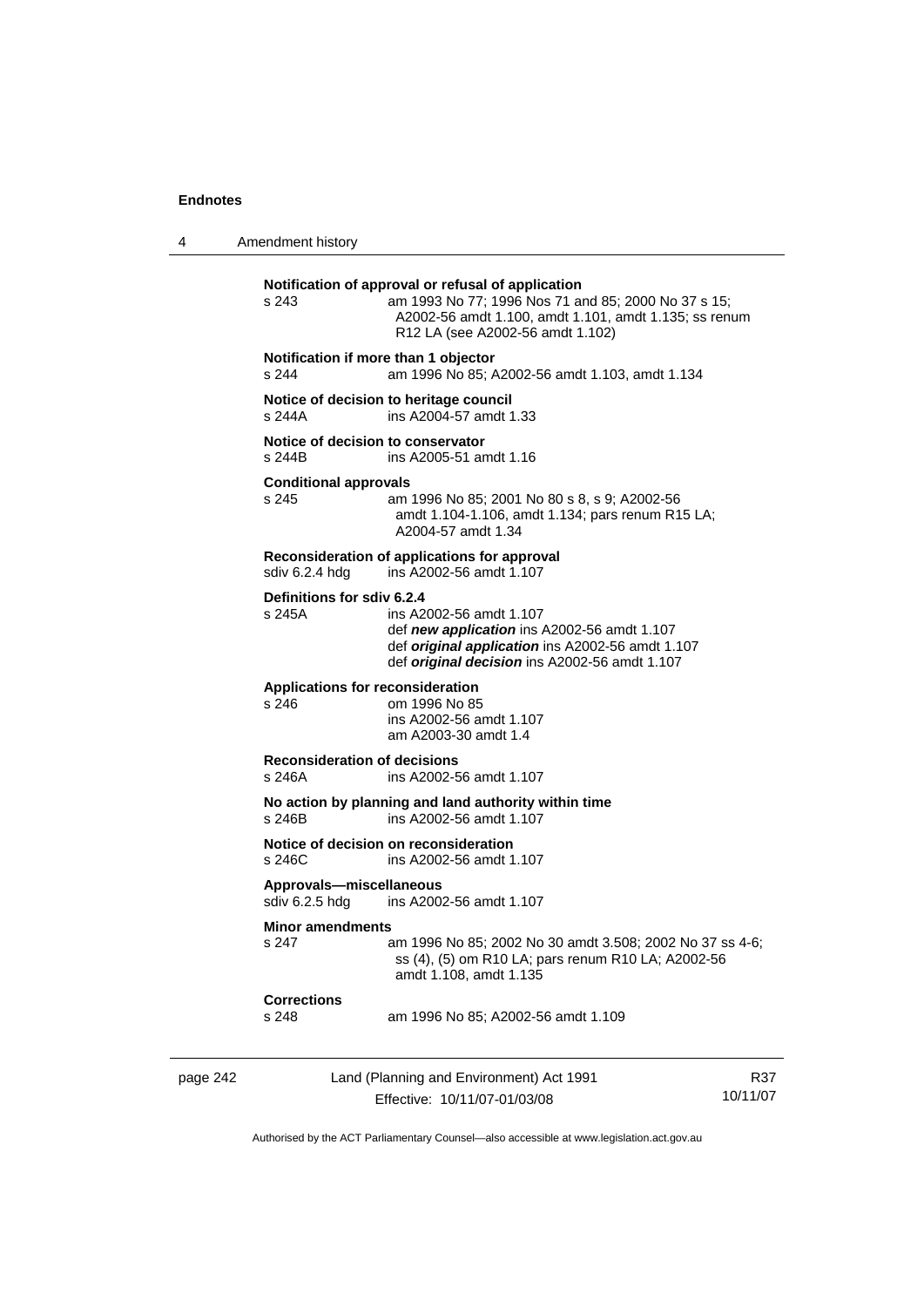Land (Planning and Environment) Act 1991 Effective: 10/11/07-01/03/08 page 243 **When approvals take effect**  s 249 sub 1993 No 77 am 1996 No 71; 1996 No 85; 2002 No 30 amdt 3.496 sub A2002-56 amdt 1.110 am A2005-62 amdt 1.4 **Execution of approvals for variations of leases**  s 250 sub 1996 No 85 am A2002-56 amdt 1.133 **End of approvals**  s 251 am 1996 No 85; A2002-56 amdt 1.111 **Extension of time**  s 252 am 1996 No 85; A2002-56 amdt 1.134 **Revocation of approval**  s 253 am A2002-56 amdt 1.112; A2004-57 amdt 1.35 **Powers of Supreme Court**<br>sdiv 6.2.6 hdg ins A200 ins A2003-34 amdt 1.7 **Injunctions to require compliance with approvals**  s 253A ins A2003-34 amdt 1.7 **Orders**<br>div 6.3 hdg (prev pt 6 div 3 hdg) renum R6 LA sub A2003-34 s 8 **Making of orders**  ins A2003-34 s 8 **Applications to planning and land authority for orders**  s 254 om 1996 No 85 ins 1997 No 7 am 2001 No 44 amdt 1.2476-1.2478; A2002-56 amdt 1.113 sub A2003-34 s 8 am A2004-57 amdt 1.36; pars renum R23 LA (see A2004-57 amdt 1.37); A2005-21 amdt 1.1 (as am A2006-42 amdt 3.150); pars renum R27 LA (see A2005-21 amdt 1.2); A2005-51 amdt 1.17 (as am A2006-42 amdt 3.207) **Decision on application to planning and land authority for order** s 254A **ins A2003-34 s** 8  $ins A2003-34 s 8$  am A2005-21 amdt 1.3 **Proposed orders on planning and land authority's own initiative**  s 255 sub A2003-34 s 8 am A2004-57 amdt 1.38; pars renum R23 LA (see A2004-57 amdt 1.39) ; A2005-21 amdt 1.4 and see A2006-42 amdt 3.151; pars renum R27 LA (see A2005-21 amdt 1.5); A2005-51 amdt 1.18 (as am A2006-42 amdt 3.208)

Authorised by the ACT Parliamentary Counsel—also accessible at www.legislation.act.gov.au

R37 10/11/07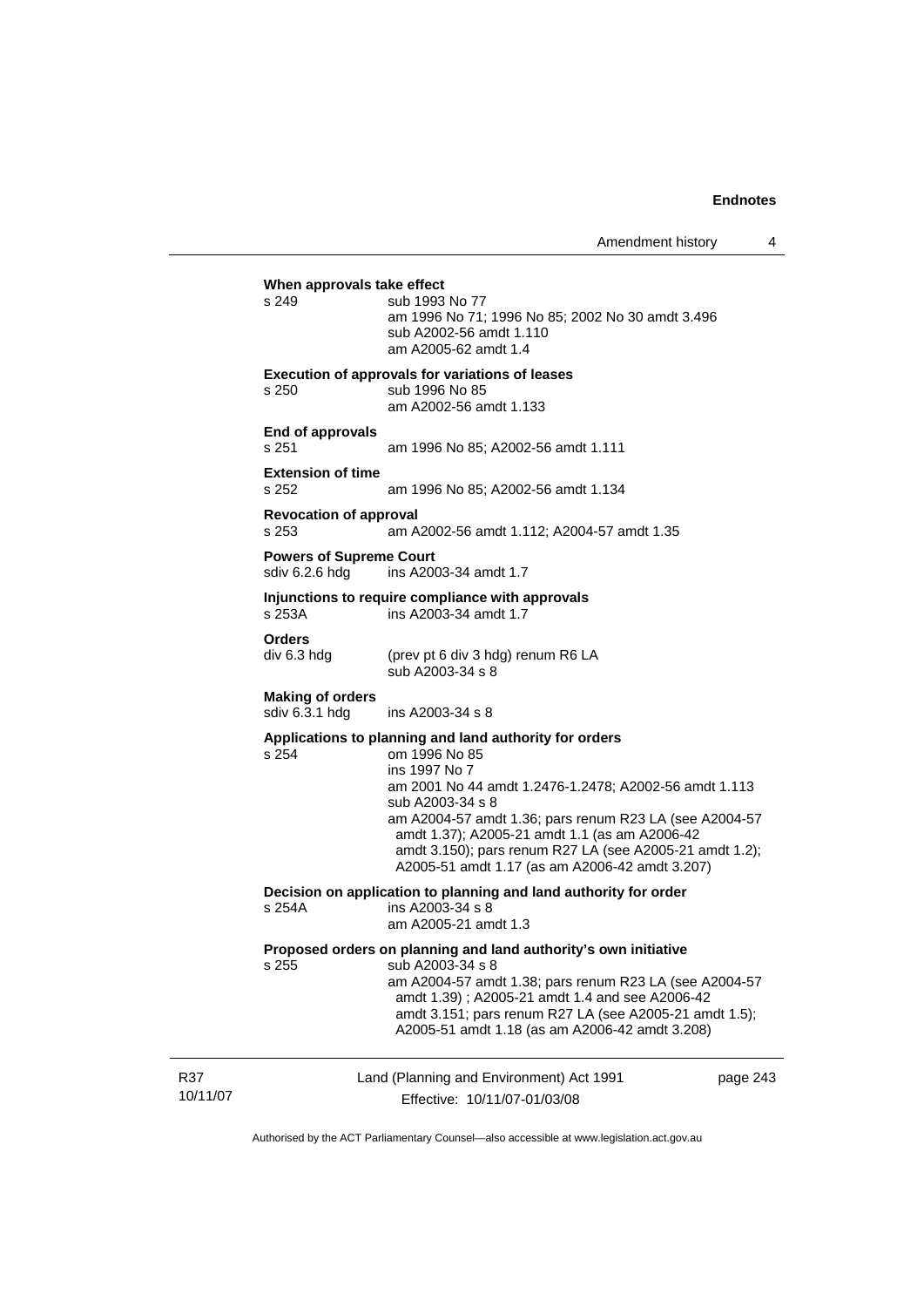4 Amendment history

|                                                                 | s 256                                     | Decision on proposed order on planning and land authority's own initiative<br>am 1993 No 77; 1996 No 71; 1996 No 83; 1996 No 85; 1997<br>No 7; 1999 No 73 s 11; 1999 No 79 sch 3; 2001 No 44<br>amdt 1.2479; 2002 No 30 amdt 3.508; A2002-56<br>amdts 1.114-1.117, amdt 1.134<br>sub A2003-34 s 8 |     |
|-----------------------------------------------------------------|-------------------------------------------|---------------------------------------------------------------------------------------------------------------------------------------------------------------------------------------------------------------------------------------------------------------------------------------------------|-----|
|                                                                 | <b>Effect of certain orders</b><br>s 256A | ins 1997 No 7<br>om A2003-34 s 8                                                                                                                                                                                                                                                                  |     |
|                                                                 | <b>Content of orders</b><br>s 257         | am 1993 Nos 64 and 77; 1996 No 71; 2002 No 30 amdt 3.508;<br>A2002-56 amdt 1.118, amdt 1.119, amdt 1.134<br>sub A2003-34 s 8<br>am A2005-51 amdt 1.19                                                                                                                                             |     |
|                                                                 | Notice of making orders<br>s 257A         | ins A2003-34 s 8<br>am A2005-21 amdt 1.6; pars renum R27 LA (see A2005-21<br>amdt 1.7); A2005-51 amdt 1.20 (as am A2006-42<br>amdt 3.209)                                                                                                                                                         |     |
|                                                                 | Who is bound by an order?<br>s 257B       | ins A2003-34 s 8                                                                                                                                                                                                                                                                                  |     |
|                                                                 | <b>Contravening orders</b><br>s 258       | am 1993 No 77; 1996 No 71; A2002-56 amdt 1.120<br>sub A2003-34 s 8                                                                                                                                                                                                                                |     |
|                                                                 | <b>Ending of orders</b><br>s 258A         | ins A2003-34 s 8                                                                                                                                                                                                                                                                                  |     |
|                                                                 | <b>Notice ending orders</b><br>s 258B     | ins A2003-34 s 8                                                                                                                                                                                                                                                                                  |     |
|                                                                 | s 258C                                    | Effect of orders about pest animals or plants<br>ins A2003-34 s 8<br>om A2005-21 amdt 1.8                                                                                                                                                                                                         |     |
| <b>Rectification work</b><br>sdiv 6.3.2 hdg<br>ins A2003-34 s 8 |                                           |                                                                                                                                                                                                                                                                                                   |     |
|                                                                 | Definitions for sdiv 6.3.2<br>s 259       | am 1993 No 77; 1996 No 71; A2002-56 amdt 1.121,<br>amdt 1.134<br>sub A2003-34 s 8                                                                                                                                                                                                                 |     |
|                                                                 | s 259A                                    | Direction to carry out rectification work<br>ins A2003-34 s 8                                                                                                                                                                                                                                     |     |
| page 244                                                        |                                           | Land (Planning and Environment) Act 1991                                                                                                                                                                                                                                                          | R37 |

Effective: 10/11/07-01/03/08

10/11/07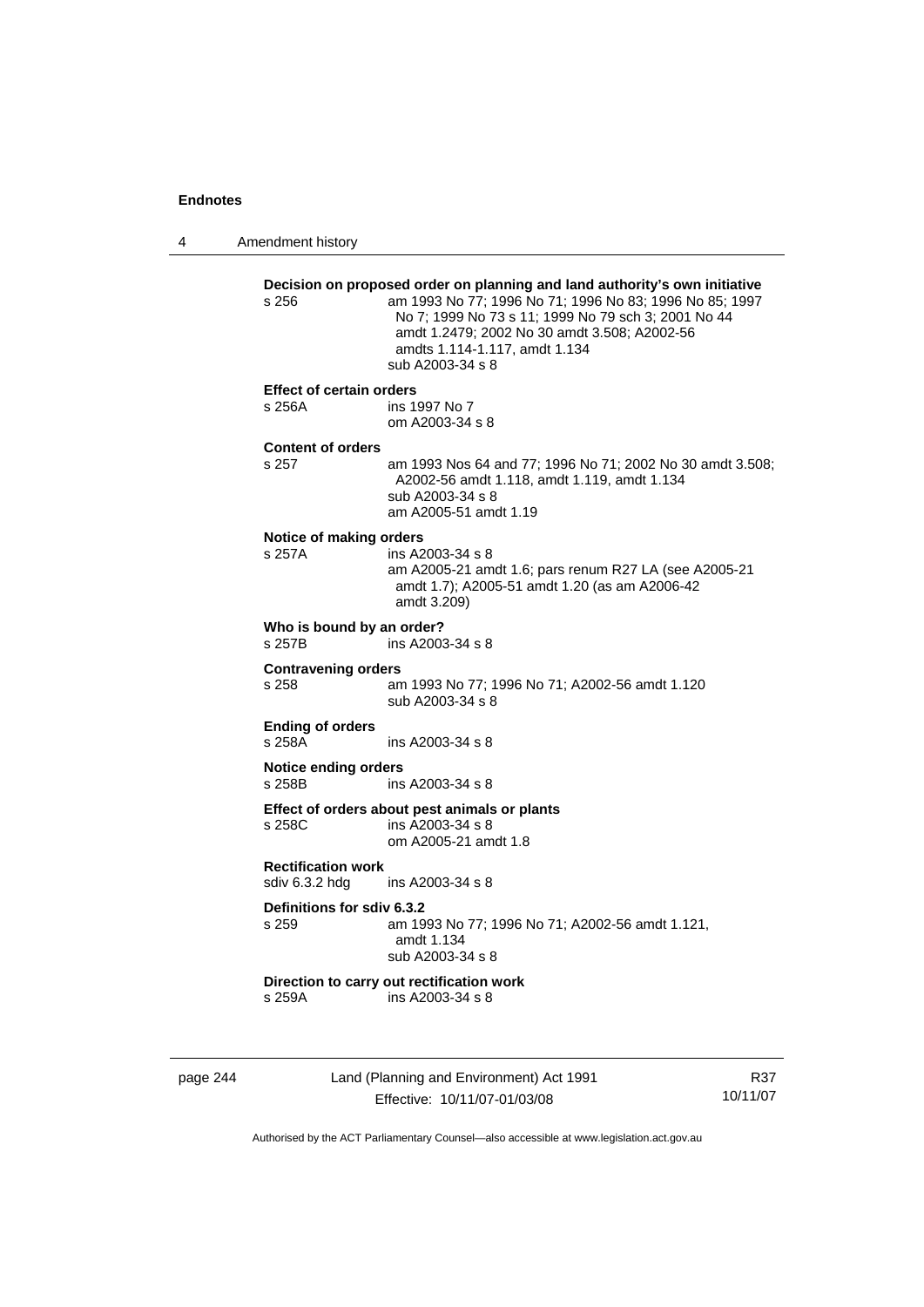| Amendment history |  |
|-------------------|--|
|-------------------|--|

10/11/07 Land (Planning and Environment) Act 1991 Effective: 10/11/07-01/03/08 page 245 **Contravening direction to carry out rectification work**  s 259B ins A2003-34 s 8 **Authorisation to carry out rectification work**   $ins A2003-34 s 8$ **Obstructing etc authorised people**  s 259D ins A2003-34 s 8 **Liability for cost of rectification work**  s 259E ins A2003-34 s 8 **Determination of criteria for deferral of rectification work cost**  ins A2003-34 s 8 **Application for deferral of rectification work cost**  ins A2003-34 s 8 **Deferral of rectification work cost**  s 259H ins A2003-34 s 8 **Security for deferred rectification work cost**  s 259I ins A2003-34 s 8 **Payment of deferred rectification work cost**  s 259J ins A2003-34 s 8 **Prohibition notices and injunctions**  sdiv 6.3.3 hdg ins A2003-34 s 8 **Prohibition notices—making**  s 260 am 1993 Nos 64 and 77; 1996 No 71; A2002-56 amdt 1.122 sub A2003-34 s 8 **Contravening prohibition notices**  ins A2003-34 s 8 **Prohibition notices—ending**  s 260B ins A2003-34 s 8 **Injunctions to restrain contravention of orders or prohibition notices**  s 260C ins A2003-34 s 8 **Other matters**  sdiv 6.3.4 hdg ins A2003-34 s 8 om A2005-21 amdt 1.9 **Declaration of pest animal or pest plant**  s 261 sub A2003-34 s 8 om A2005-21 amdt 1.9 **Inspection and seizure powers**<br>div 6.4 hdg (prev pt 6 div (prev pt 6 div 4 hdg) renum R6 LA sub A2003-34 amdt 2.4

Authorised by the ACT Parliamentary Counsel—also accessible at www.legislation.act.gov.au

R37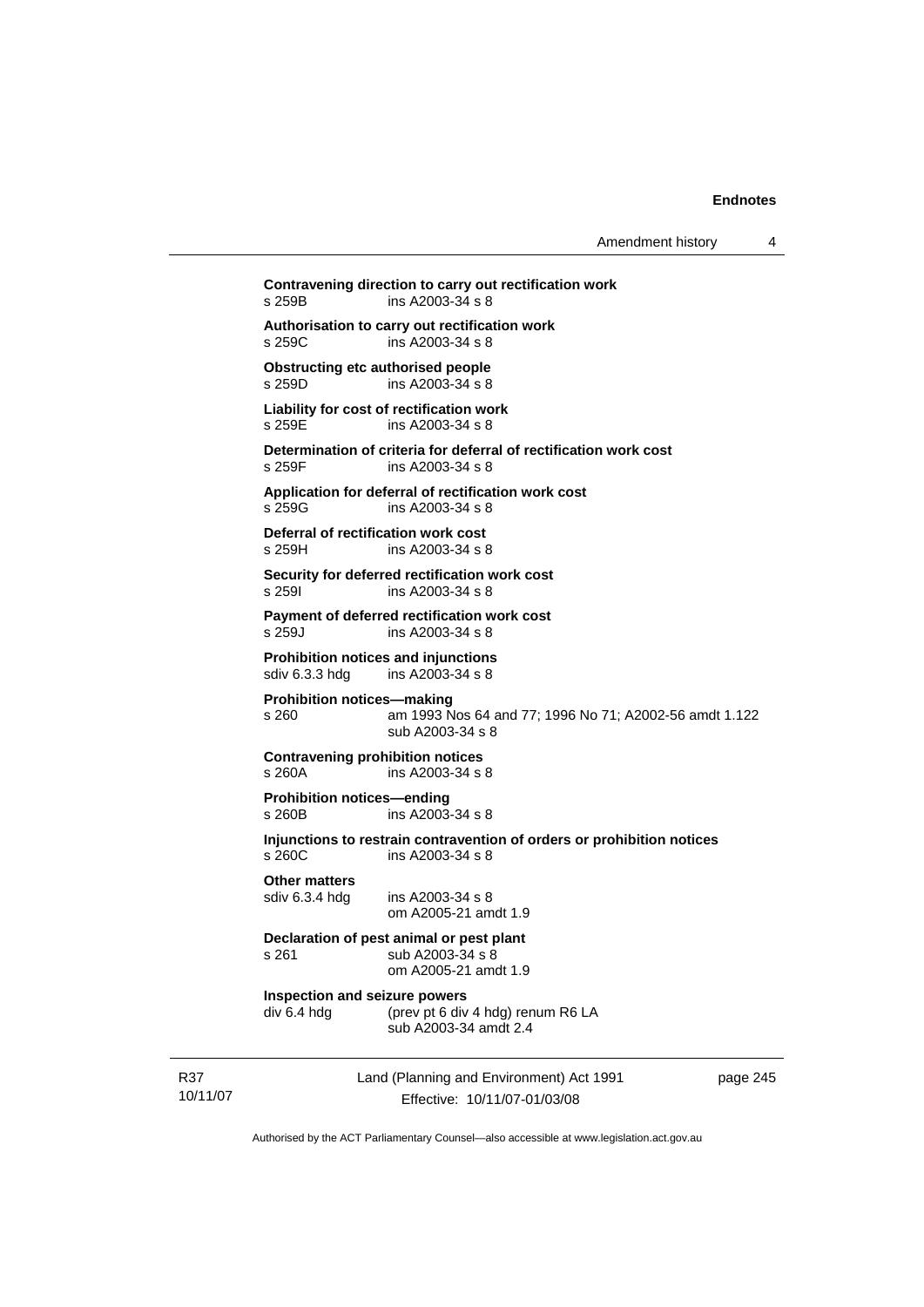4 Amendment history

```
Preliminary<br>sdiv 6.4.1 hdg
                  (prev pt 6 div 4 sdiv A hdg) renum R6 LA
Definitions for div 6.4 
s 262 sub 2002 No 30 amdt 3.497 
                   def connected ins 2002 No 30 amdt 3.497 
                   def occupier ins 2002 No 30 amdt 3.497 
                   def offence ins 2002 No 30 amdt 3.497 
Appointment of inspectors 
                  am A2002-56 amdt 1.134
                   sub A2003-34 amdt 2.5 
Identity cards 
                  am A2002-56 amdt 1.134
                   sub A2003-34 amdt 1.8 
                   am A2005-20 amdt 3.182; ss renum R24 LA (see A2005-20 
                   amdt 3.183) 
Power not to be exercised before identity card shown 
s 265 am 1994 No 81; A2002-56 amdt 1.134 
                   sub A2003-34 amdt 1.8 
Inspection<br>sdiv 6.4.2 hdg
                  (prev pt 6 div 4 sdiv B hdg) renum R6 LA
Display of identity cards 
s 268 om A2003-34 amdt 1.9 
Powers of inspection 
s 269 am 1994 No 81 
Work carried out at direction of inspector 
s 270 om A2003-34 amdt 1.9 
Disposal of seized things 
s 272 am A2002-56 amdt 1.123, amdt 1.134 
                   sub A2006-23 amdt 1.210 
Obstruction of inspectors<br>s 274 am 199
                  .<br>am 1994 No 81
                   om A2004-15 amdt 2.105 
Commissioner for land and planning 
div 6.5 hdg (prev pt 6 div 4A hdg) ins 1996 No 85 
                   renum R6 LA 
                   om A2002-56 amdt 1.124
```
page 246 Land (Planning and Environment) Act 1991 Effective: 10/11/07-01/03/08

R37 10/11/07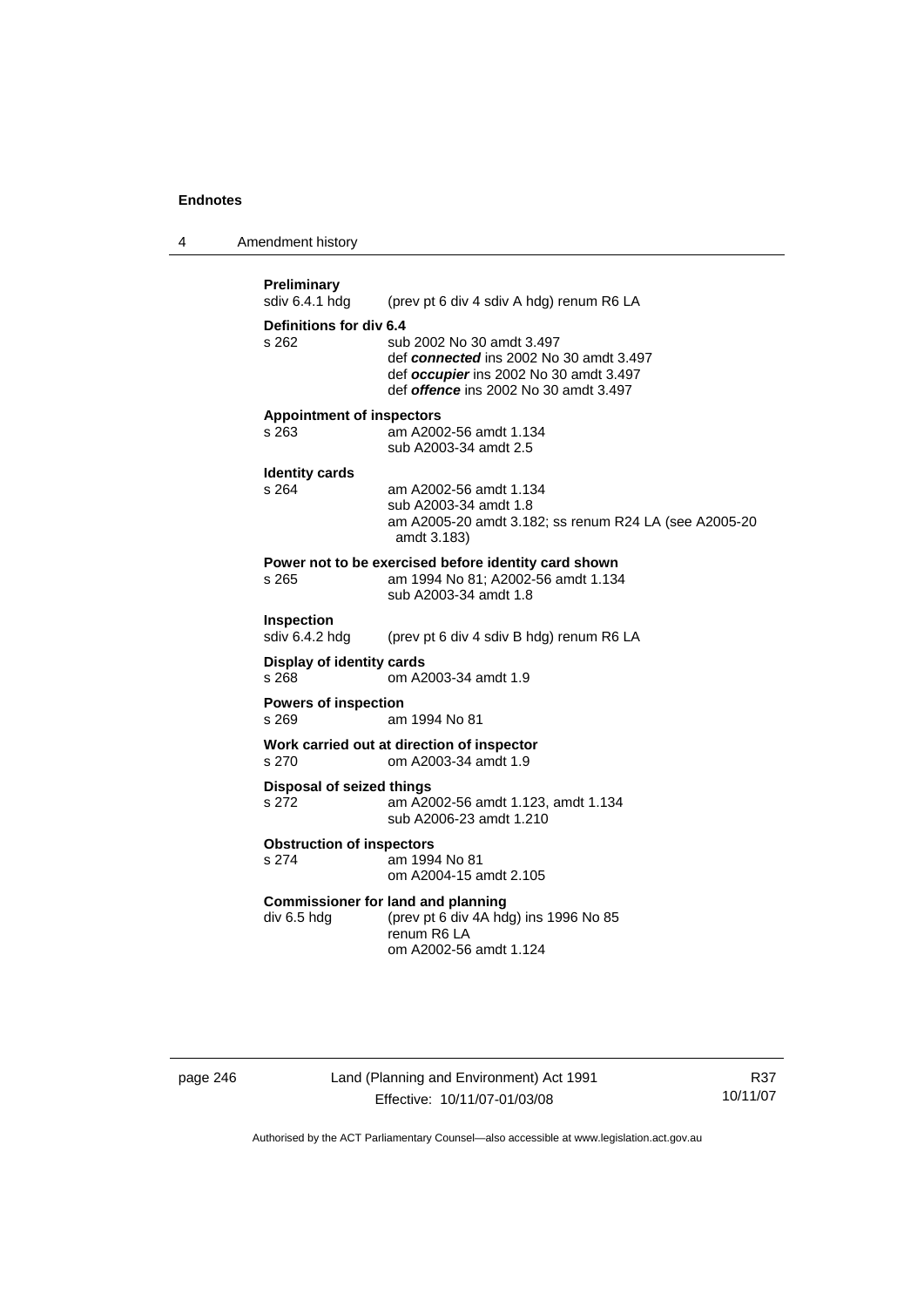Amendment history 4

|                                              | Land (Planning and Environment) Act 1991                                                                              | page 2 |
|----------------------------------------------|-----------------------------------------------------------------------------------------------------------------------|--------|
| <b>Review of decisions</b><br>sdiv 6.6.1 hdg | (prev pt 6 div 5 sdiv A hdg) renum R6 LA                                                                              |        |
| <b>Miscellaneous</b><br>div 6.6 hdg          | (prev pt 6 div 5 hdg) renum R6 LA                                                                                     |        |
| s 274J                                       | ins 1996 No 85<br>am 2002 No 30 amdt 3.503<br>om A2002-56 amdt 1.124                                                  |        |
| <b>Protection from suit</b>                  |                                                                                                                       |        |
| s 2741                                       | ins 1996 No 85<br>sub 2002 No 30 amdt 3.502<br>om A2002-56 amdt 1.124                                                 |        |
| Delegation                                   |                                                                                                                       |        |
| <b>Retirement</b><br>s 274H                  | ins 1996 No 85<br>om A2002-56 amdt 1.124                                                                              |        |
| s 274G                                       | Suspension and removal of commissioner<br>ins 1996 No 85<br>am 2002 No 30 amdts 3.499-3.501<br>om A2002-56 amdt 1.124 |        |
| s 274F                                       | ins 1996 No 85<br>om 2002 No 30 amdt 3.498                                                                            |        |
| <b>Resignation</b>                           | om 2002 No 30 amdt 3.498                                                                                              |        |
| <b>Acting appointments</b><br>s 274E         | ins 1996 No 85                                                                                                        |        |
|                                              | om 2002 No 30 amdt 3.498                                                                                              |        |
| Leave of absence<br>s 274D                   | ins 1996 No 85                                                                                                        |        |
|                                              | sub 2002 No 30 amdt 3.498<br>om A2002-56 amdt 1.124                                                                   |        |
| Leave of absence<br>s 274C                   | ins 1996 No 85                                                                                                        |        |
| s 274B                                       | ins 1996 No 85<br>sub 2002 No 30 amdt 3.498<br>om A2002-56 amdt 1.124                                                 |        |
| <b>Term of office</b>                        | om A2002-56 amdt 1.124                                                                                                |        |
|                                              | am 2002 No 11 amdt 2.66<br>sub 2002 No 30 amdt 3.498                                                                  |        |
|                                              | ins 1996 No 85                                                                                                        |        |

R37 10/11/07

Effective: 10/11/07-01/03/08

247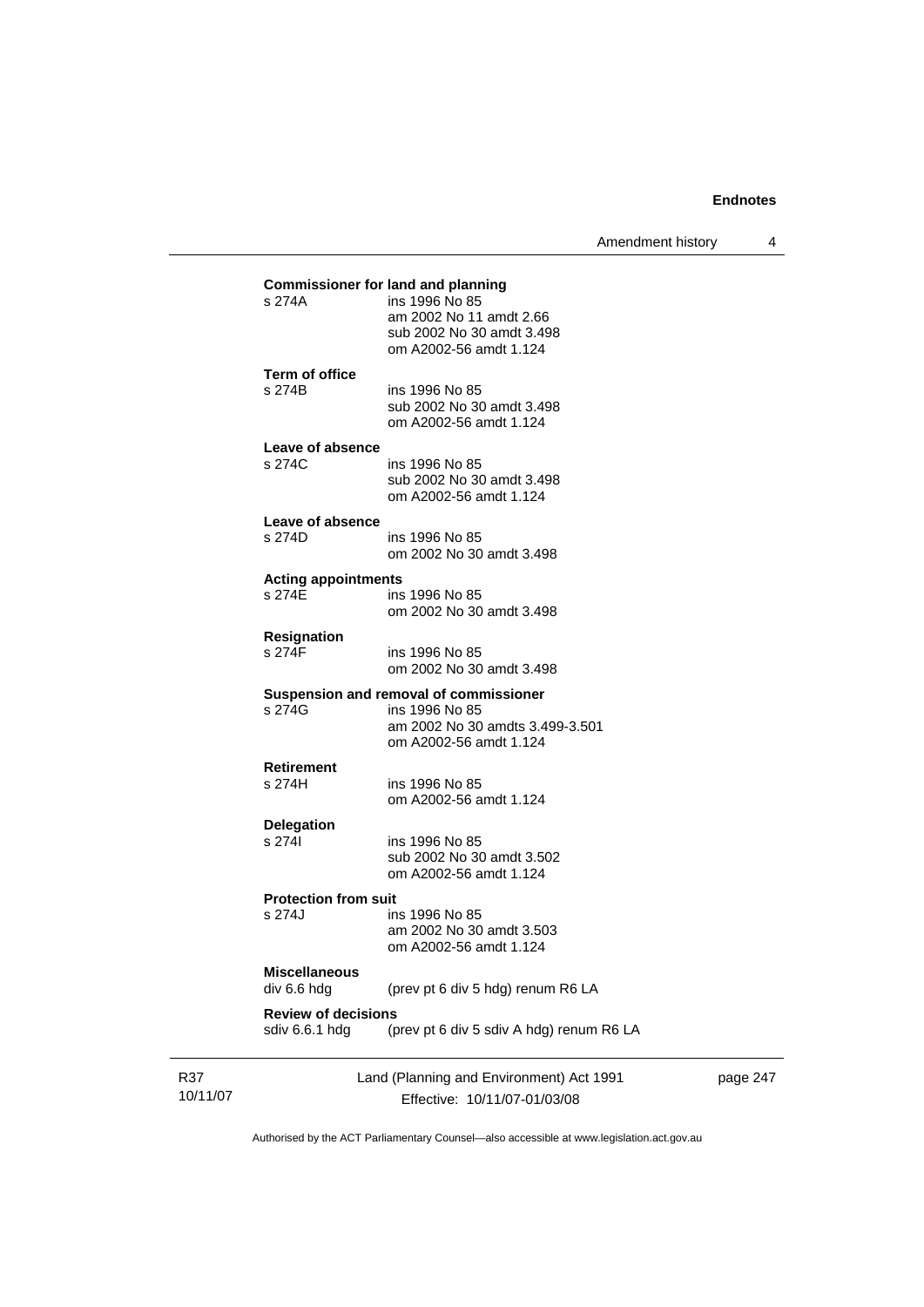4 Amendment history

### **AAT review—general**

| s 275                                     | am 1993 No 77<br>sub 1996 No 71<br>am 1996 No 85<br>sub A2002-56 amdt 1.125<br>am A2004-57 amdt 1.40; ss renum R23 LA (see A2004-57<br>amdt 1.41); A2007-1 s 4, s 5; ss renum R36 LA<br>(6)-(8) exp 1 March 2008 (s 275 (8) (LA s 88 declaration<br>applies)) |
|-------------------------------------------|---------------------------------------------------------------------------------------------------------------------------------------------------------------------------------------------------------------------------------------------------------------|
| s 275A                                    | Approvals subject to entity's satisfaction<br>ins A2002-56 amdt 1.125                                                                                                                                                                                         |
| s 276 hdg<br>s 276                        | Review of decisions-objectors and third parties to approvals<br>sub A2003-34 amdt 2.6<br>am 1993 No 77; 1996 No 71; 1996 No 85; 1997 No 116; 2000<br>No 15 s 4; 2000 No 37 s 16; A2002-56 amdt 1.126; ss renum<br>R12 LA (see A2002-56 amdt 1.127)            |
| s 277                                     | Review of decisions-orders and prohibition notices<br>am 1993 No 77<br>sub 1996 No 7; A2003-34 amdt 1.10                                                                                                                                                      |
| <b>Notification of objectors</b><br>s 278 | am 1993 No 77; 1996 No 71; 1996 No 85; 2002 No 30<br>amdt 3.508; A2002-56 amdt 1.128, amdt 1.129; ss renum<br>R12 LA (see A2002-56 amdt 1.130)                                                                                                                |
| s 279 hdg<br>s 279                        | Application for review by objectors-notification to applicants<br>sub A2003-34 amdt 2.7<br>am 1993 No 77; 1996 No 71; 1996 No 85                                                                                                                              |
| s 279A                                    | Challenge to validity of certain decisions<br>ins 1999 No 87 s 4<br>am A2002-56 amdt 1.131                                                                                                                                                                    |
| s 280                                     | Applicants and objectors may be made parties to proceedings<br>sub 1993 No 77<br>om 1996 No 71                                                                                                                                                                |
| s 281                                     | Failure to comply with certain notification requirements<br>om 1996 No 71                                                                                                                                                                                     |
| General<br>sdiv 6.6.2 hdg                 | (prev pt 6 div 5 sdiv B hdg) renum R6 LA                                                                                                                                                                                                                      |
|                                           |                                                                                                                                                                                                                                                               |

page 248 Land (Planning and Environment) Act 1991 Effective: 10/11/07-01/03/08

R37 10/11/07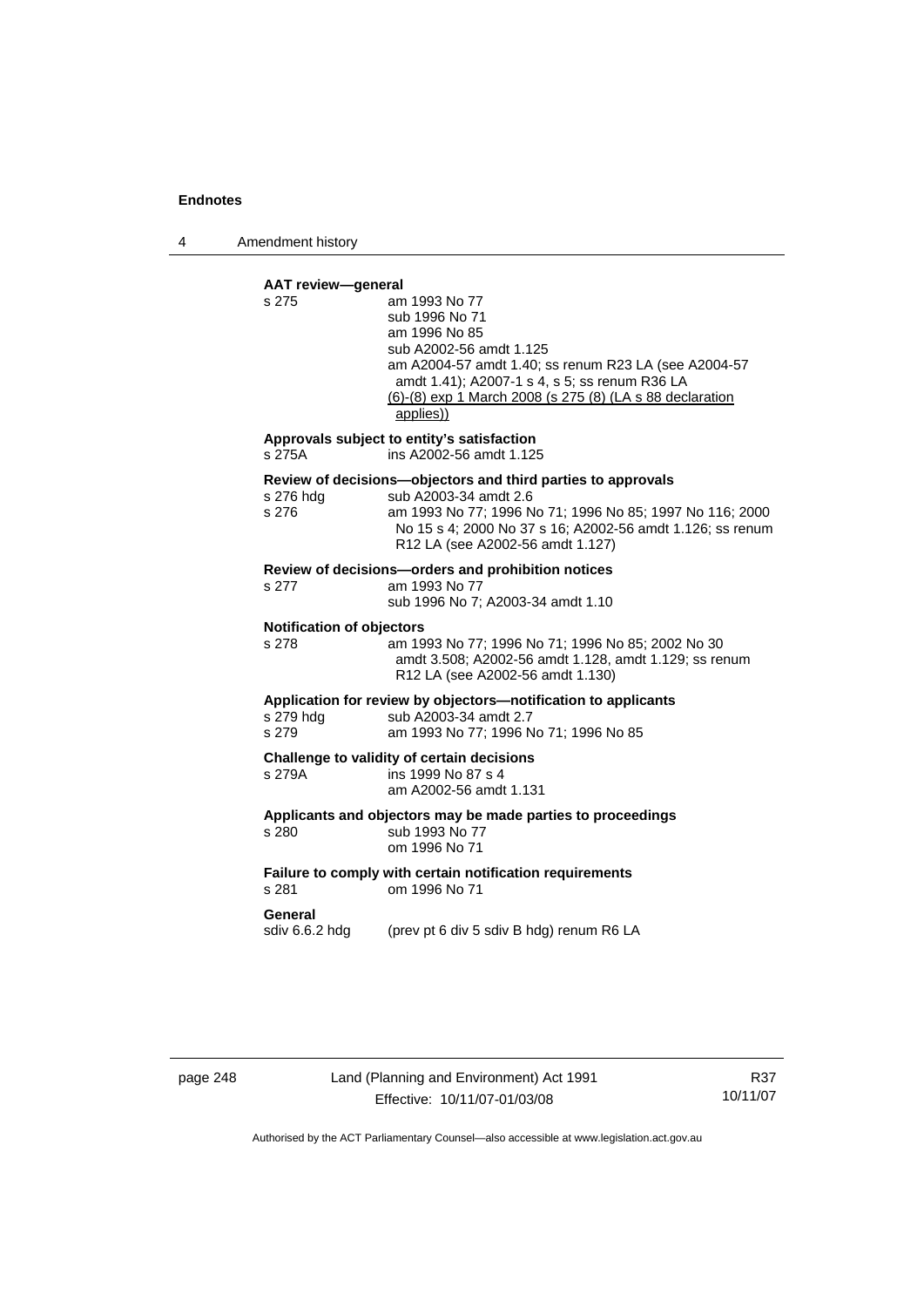| <b>Regulations</b><br>s 282                  | am 1992 No 32; 1996 No 85; 2000 No 37 s 17; 2001 No 44<br>amdts 1.2480-1.2482; A2002-56 amdt 1.132; pars renum<br>R15 LA; A2007-1 s 6, s 7<br>(5)-(7) exp 1 March 2008 (s 282 (7) (LA s 88 declaration<br>applies)) |
|----------------------------------------------|---------------------------------------------------------------------------------------------------------------------------------------------------------------------------------------------------------------------|
| <b>Administrative appeals</b>                |                                                                                                                                                                                                                     |
| pt 7 hdg                                     | (prev pt 6A hdg) ins 1993 No 77<br>sub 1996 No 71<br>renum R6 LA                                                                                                                                                    |
| <b>Preliminary</b>                           |                                                                                                                                                                                                                     |
| pt 6A div 1 hdg                              | ins 1993 No 77<br>om 1996 No 71                                                                                                                                                                                     |
| <b>AAT review of decisions</b>               |                                                                                                                                                                                                                     |
| s 282A                                       | ins 1993 No 77<br>sub 1996 No 71<br>am 1996 No 85; 1999 No 73 s 12; 2000 No 15 s 5; 2001 No 56<br>amdt 3.435<br>sub A2002-56 amdt 1.136<br>am A2004-42 amdt 1.7: A2004-57 amdt 1.42                                 |
|                                              | Establishment of land planning and appeals board                                                                                                                                                                    |
| pt 6A div 2 hdg                              | ins 1993 No 77<br>om 1996 No 71                                                                                                                                                                                     |
| <b>Establishment of board</b>                |                                                                                                                                                                                                                     |
| s 282B                                       | ins 1993 No 77<br>om 1996 No 71                                                                                                                                                                                     |
| <b>Appointment of members</b>                |                                                                                                                                                                                                                     |
| s 282C                                       | ins 1993 No 77<br>om 1996 No 71                                                                                                                                                                                     |
|                                              |                                                                                                                                                                                                                     |
| <b>Remuneration and allowances</b><br>s 282D | ins 1993 No 77                                                                                                                                                                                                      |
|                                              | om 1996 No 71                                                                                                                                                                                                       |
|                                              |                                                                                                                                                                                                                     |
| <b>Acting appointments</b><br>s 282E         | ins 1993 No 77                                                                                                                                                                                                      |
|                                              | om 1996 No 71                                                                                                                                                                                                       |
|                                              | Deputy chairperson to act for chairperson                                                                                                                                                                           |
| s 282F                                       | ins 1993 No 77<br>om 1996 No 71                                                                                                                                                                                     |
| <b>Delegation</b>                            |                                                                                                                                                                                                                     |
| s 282G                                       | ins 1993 No 77<br>om 1996 No 71                                                                                                                                                                                     |
|                                              | Land (Planning and Environment) Act 1991<br>page 249                                                                                                                                                                |
|                                              | Effective: 10/11/07-01/03/08                                                                                                                                                                                        |
|                                              |                                                                                                                                                                                                                     |

Authorised by the ACT Parliamentary Counsel—also accessible at www.legislation.act.gov.au

R37 10/11/07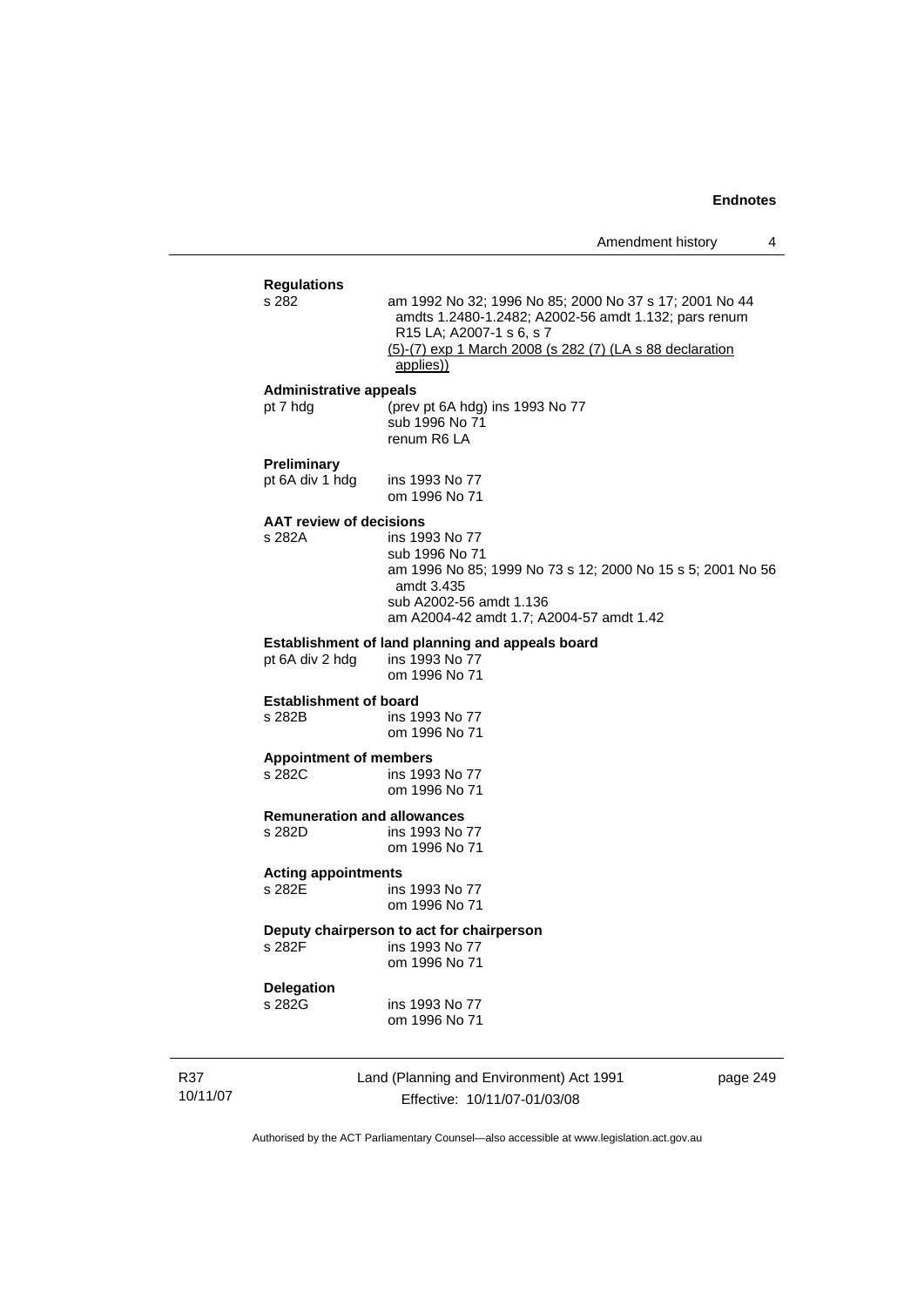4 Amendment history

| Leave of absence                               |                                                                   |
|------------------------------------------------|-------------------------------------------------------------------|
| s 282H                                         | ins 1993 No 77<br>om 1996 No 71                                   |
| <b>Other terms and conditions</b>              |                                                                   |
| s 282l                                         | ins 1993 No 77                                                    |
|                                                | om 1996 No 71                                                     |
| Resignation                                    |                                                                   |
| s 282J                                         | ins 1993 No 77                                                    |
|                                                | om 1996 No 71                                                     |
| <b>Removal from office</b>                     |                                                                   |
| s 282K                                         | ins 1993 No 77                                                    |
|                                                | om 1996 No 71                                                     |
| <b>Organisation of appeals board</b>           |                                                                   |
| pt 6A div 3 hdg                                | ins 1993 No 77<br>om 1996 No 71                                   |
|                                                |                                                                   |
| <b>Disclosure of interests</b>                 |                                                                   |
| s 282L                                         | ins 1993 No 77<br>om 1996 No 71                                   |
|                                                |                                                                   |
| <b>Arrangement of business</b>                 |                                                                   |
| s 282M                                         | ins 1993 No 77<br>om 1996 No 71                                   |
|                                                |                                                                   |
| <b>Constitution of appeals board</b><br>s 282N | ins 1993 No 77                                                    |
|                                                | om 1996 No 71                                                     |
|                                                |                                                                   |
| <b>Member presiding</b><br>s 282P              | ins 1993 No 77                                                    |
|                                                | om 1996 No 71                                                     |
|                                                |                                                                   |
| s 282Q                                         | Member of appeals board ceasing to be available<br>ins 1993 No 77 |
|                                                | om 1996 No 71                                                     |
| <b>Places of sitting</b>                       |                                                                   |
| s 282R                                         | ins 1993 No 77                                                    |
|                                                | om 1996 No 71                                                     |
|                                                | Review by the appeals board of decisions                          |
| pt 6A div 4 hdg ins 1993 No 77                 |                                                                   |
|                                                | om 1996 No 71                                                     |
| <b>Reviewable decisions</b>                    |                                                                   |
| s 282S                                         | ins 1993 No 77                                                    |
|                                                | om 1996 No 71                                                     |
|                                                |                                                                   |
|                                                |                                                                   |

page 250 Land (Planning and Environment) Act 1991 Effective: 10/11/07-01/03/08

R37 10/11/07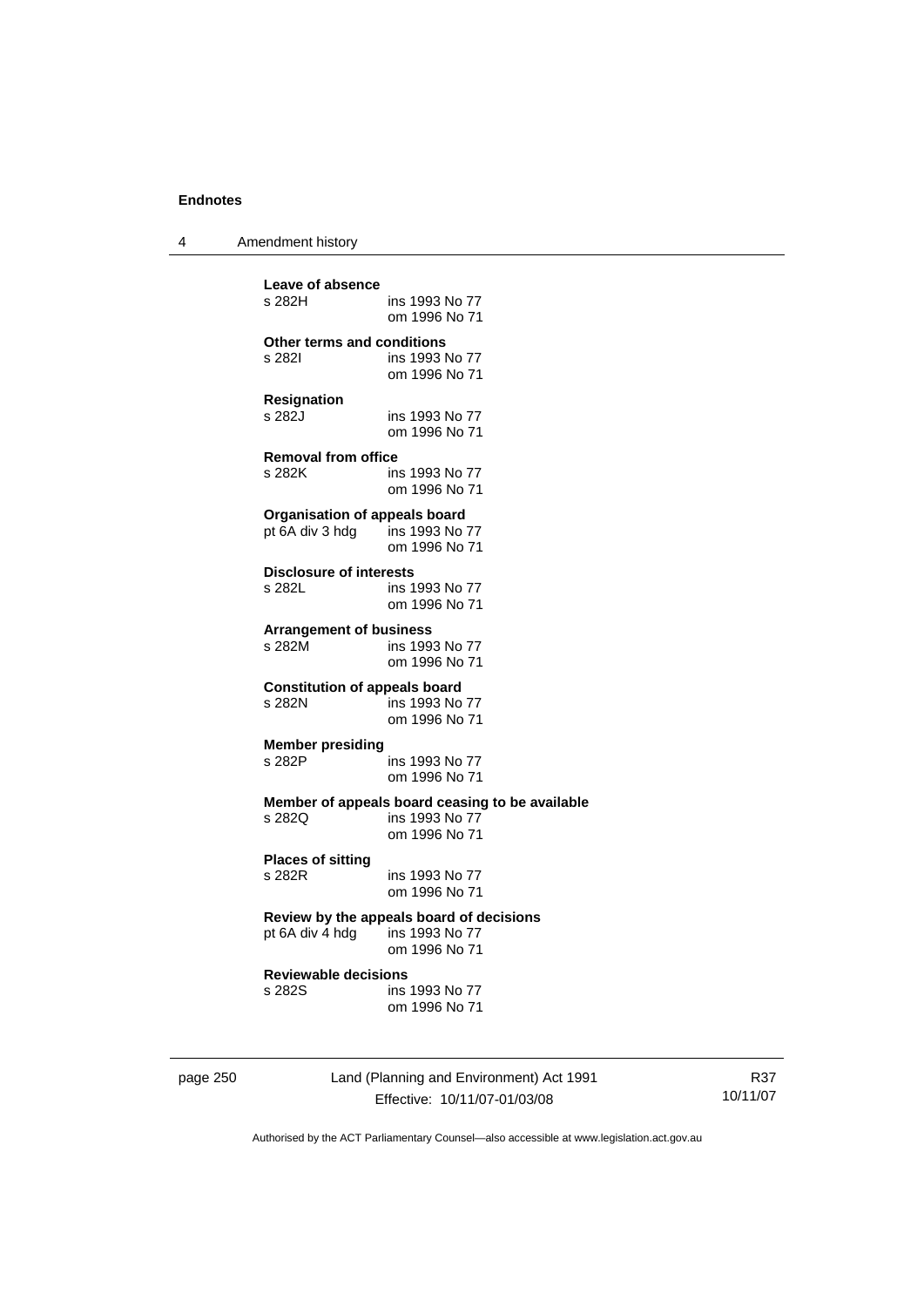Amendment history 4

**Persons who may apply to appeals board**<br>s 282T ins 1993 No 77 ins 1993 No 77 om 1996 No 71 **Manner of applying for review**  s 282U ins 1993 No 77 om 1996 No 71 **Parties to proceedings before appeals board**  s 282V ins 1993 No 77 om 1996 No 71 **Representation before appeals board**  s 282W ins 1993 No 77 om 1996 No 71 **Procedure of appeals board**  s 282X ins 1993 No 77 om 1996 No 71 **Conferences**  ins 1993 No 77 om 1996 No 71 **Hearings to be in public**  s 282Z ins 1993 No 77 om 1996 No 71 **Lodging of material documents with appeals board**  ins 1993 No 77 om 1996 No 71 **Power of appeals board to obtain additional statements**<br>s 282ZB ins 1993 No 77 ins 1993 No 77 om 1996 No 71 **Opportunity to make submissions**  s 282ZC ins 1993 No 77 om 1996 No 71 **Powers of appeals board**<br>s 282ZD ins 199 ins 1993 No 77 om 1996 No 71 **Operation and implementation of a decision that is subject to review**  ins 1993 No 77 om 1996 No 71 **Power of appeals board to dismiss application or strike out party**  s 282ZF ins 1993 No 77 om 1996 No 71

R37 10/11/07 Land (Planning and Environment) Act 1991 Effective: 10/11/07-01/03/08

page 251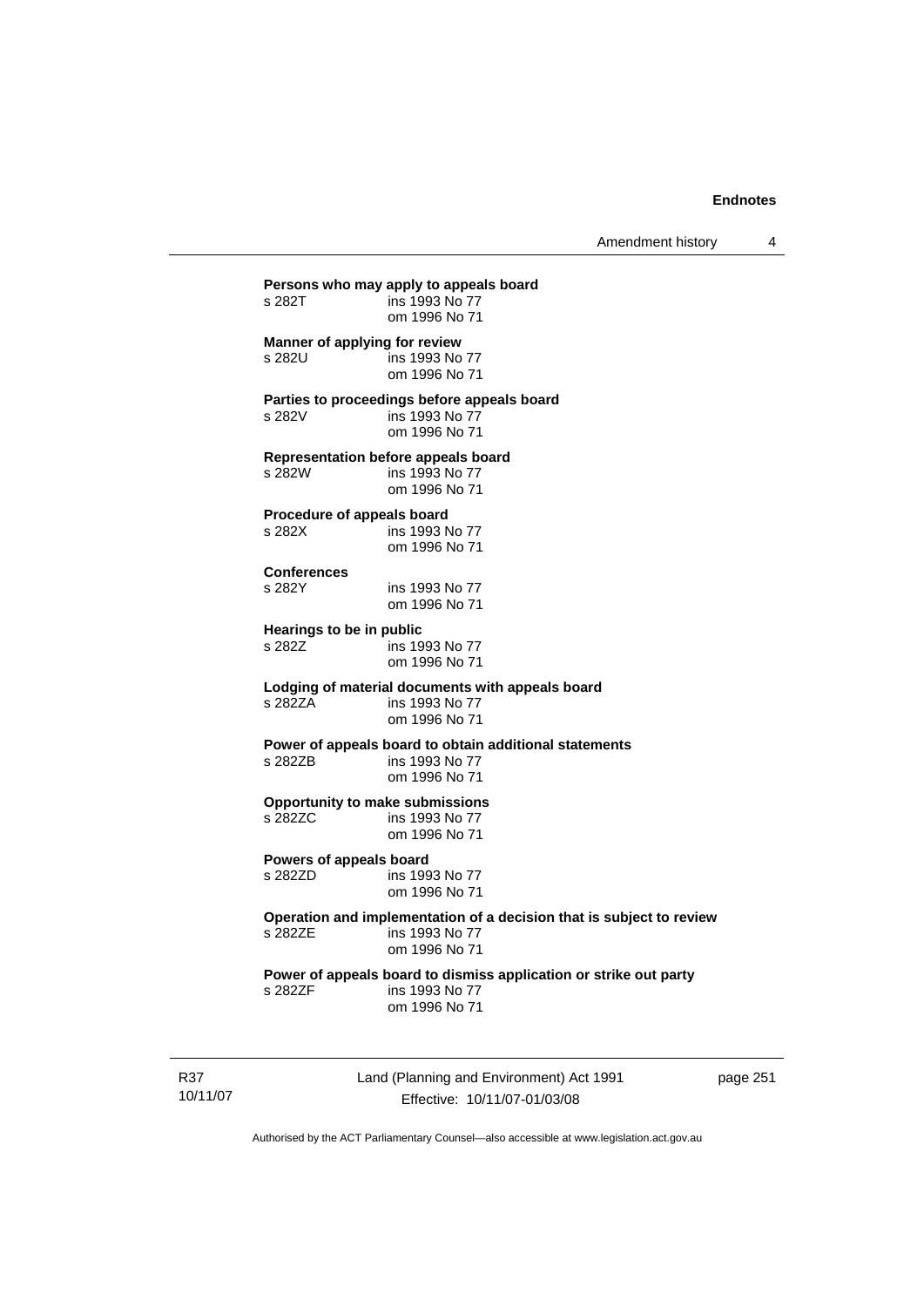4 Amendment history

**Review by appeals board**  ins 1993 No 77 om 1996 No 71 **Return of documents etc at completion of proceeding**  ins 1993 No 77 om 1996 No 71 **Appeals to Supreme Court from decisions of the appeals board**  s 282ZI ins 1993 No 77 om 1996 No 71 **Operation and implementation of a decision that is subject to appeal**  ins 1993 No 77 om 1996 No 71 **Reference of questions of law to Supreme Court**  s 282ZK ins 1993 No 77 om 1996 No 71 **Sending of documents to, and disclosure of documents by, the Supreme Court**  ins 1993 No 77 om 1996 No 71 **Miscellaneous**  pt 6A div 5 hdg ins 1993 No 77 om 1996 No 71 **Protection of members, representatives and witnesses**  s 282ZM ins 1993 No 77 om 1996 No 71 **Failure of witness to attend<br>s 2827N** ins 1993 ins 1993 No 77 om 1996 No 71 **Refusal to answer questions**  s 282ZP ins 1993 No 77 om 1996 No 71 **False or misleading evidence**  s 282ZQ ins 1993 No 77 om 1996 No 71 **Contempt of appeals board**  s 282ZR ins 1993 No 77 om 1996 No 71 **Registry**  s 282ZS ins 1993 No 77 om 1996 No 71

page 252 Land (Planning and Environment) Act 1991 Effective: 10/11/07-01/03/08

R37 10/11/07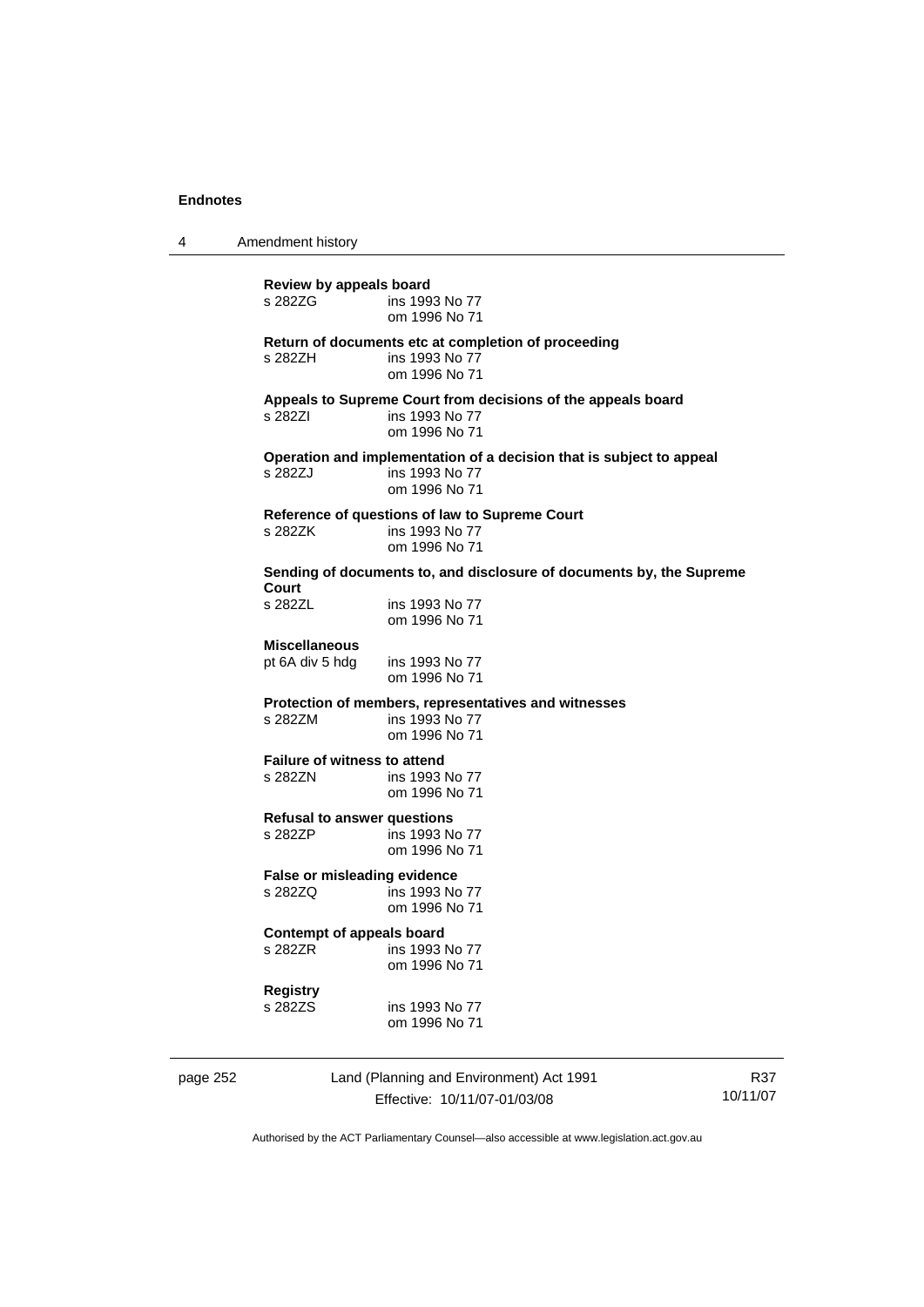## Land (Planning and Environment) Act 1991 page 253 **Registrar**  ins 1993 No 77 om 1996 No 71 **Giving of notices**  ins 1993 No 77 am 1994 No 38 om 1996 No 71 **Lodging of documents**  ins 1993 No 77 om 1996 No 71 **Miscellaneous**  pt 8 hdg (prev pt 7 hdg) renum R6 LA **Delegation by Executive**  s 283 am 1996 No 39; 2002 No 30 amdt 3.504; A2002-56 amdt 1.137; A2003-30 amdt 1.5, amdt 1.6 sub A2005-20 amdt 3.184 (2)-(4) exp 2 June 2006 (s 283 (4)) **Power of administrative appeals tribunal and Supreme Court**<br>
s 284 sub 1993 No 77: 1996 No 71 sub 1993 No 77; 1996 No 71 **Corporations–penalites**  s 285 am 1994 No 26 om R5 LRA **Acts and omissions of representatives**  s 286 sub A2004-15 amdt 1.31 **Determination of fees**  s 287 sub 2001 No 44 amdt 1.2483 **Approved forms**  s 287A ins 2001 No 44 amdt 1.2483 am 2002 No 30 amdt 3.505 sub A2002-56 amdt 1.138 **Regulation-making power**  am 1994 No 81 sub 2001 No 44 amdt 1.2483 **Regulations amending Land (Planning and Environment) Regulation**  s 288A ins A2007-1 s 8 exp 1 March 2008 (s 288A (4) (LA s 88 declaration applies)) **Amendments of Land (Planning and Environment) Regulation by Land (Planning and Environment) Legislation Amendment Act**  s 288B ins A2007-1 s 8 exp 1 March 2008 (s 288B (4) (LA s 88 declaration applies))

R37 10/11/07

Effective: 10/11/07-01/03/08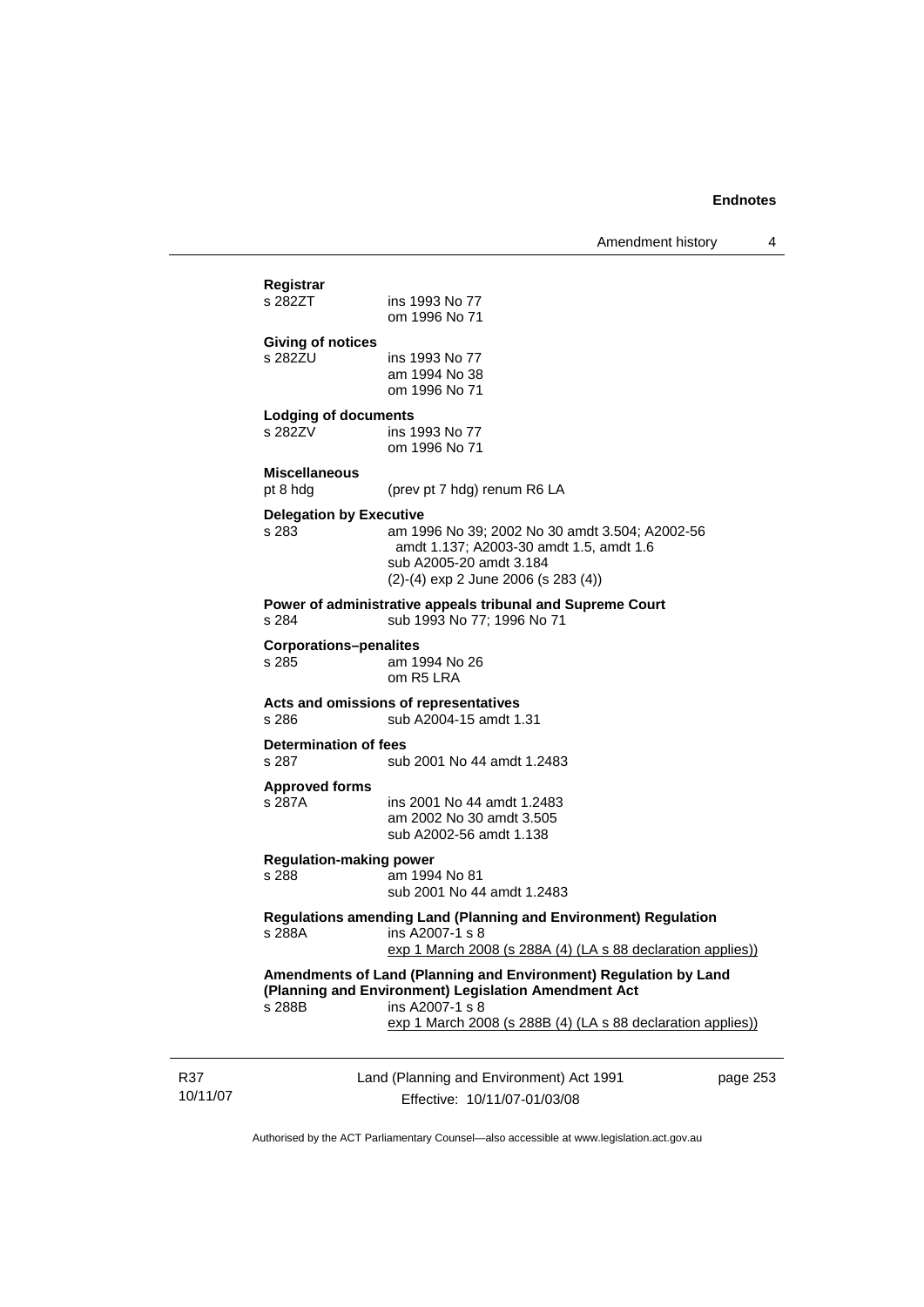| 4 | Amendment history                                 |                                                                                                                                                               |
|---|---------------------------------------------------|---------------------------------------------------------------------------------------------------------------------------------------------------------------|
|   | Transitional<br>pt 9 hdg                          | (prev pt 8 hdg) ins 2000 No 80 amdt 3.9<br>renum R6 LA                                                                                                        |
|   | <b>Status of leases and licences</b><br>s 289     | ins 2000 No 80 amdt 3.9<br>am 2002 No 30 amdt 3.506                                                                                                           |
|   | s 290                                             | Continued application of certain repealed Acts and provisions<br>ins 2000 No 80 amdt 3.9                                                                      |
|   | <b>Conversion of Commonwealth leases</b><br>s 291 | ins 2001 No 56 amdt 3.436<br>am A2003-34 s 9<br>$(4)$ , $(5)$ exp 1 December 2003 (s 291 $(5)$ )                                                              |
|   | s 292                                             | Consent under City Area Leases Ordinance 1936, s 28<br>ins A2002-56 amdt 1.139<br>exp 1 July 2004 (s 292 (3))                                                 |
|   | Proceedings and evidence<br>s 293                 | ins A2003-30 amdt 1.7<br>exp 1 July 2004 (s 293 (9))                                                                                                          |
|   | s 294                                             | Territory plan variation-omission of heritage places register<br>ins A2004-57 amdt 1.43                                                                       |
|   | ministerial decisions<br>s 300                    | Transitional-Administrative (Miscellaneous Amendments) Act 2006 and<br>ins A2006-30 amdt 1.69<br>exp 1 January 2007 (s 300 (4) (LA s 88 declaration applies)) |
|   | authority functions<br>s 301                      | Transitional-Administrative (Miscellaneous Amendments) Act 2006 and<br>ins A2006-30 amdt 1.69<br>exp 1 January 2007 (s 301 (4) (LA s 88 declaration applies)) |
|   | sch 1                                             | Management objectives for public land<br>am A2003-11 amdt 1.1                                                                                                 |
|   | sch 2                                             | Criteria for assessment of heritage significance of places<br>ss renum R23 LA<br>om A2004-57 amdt 1.44                                                        |
|   | Decisions reviewable by AAT<br>sch 4              | am 1993 No 75; 1996 No 39<br>om 1996 No 85<br>ins A2002-56 amdt 1.140<br>am A2004-57 amdt 1.45; items renum R23 LA (see A2004-57<br>amdt 1.46)                |

page 254 Land (Planning and Environment) Act 1991 Effective: 10/11/07-01/03/08

R37 10/11/07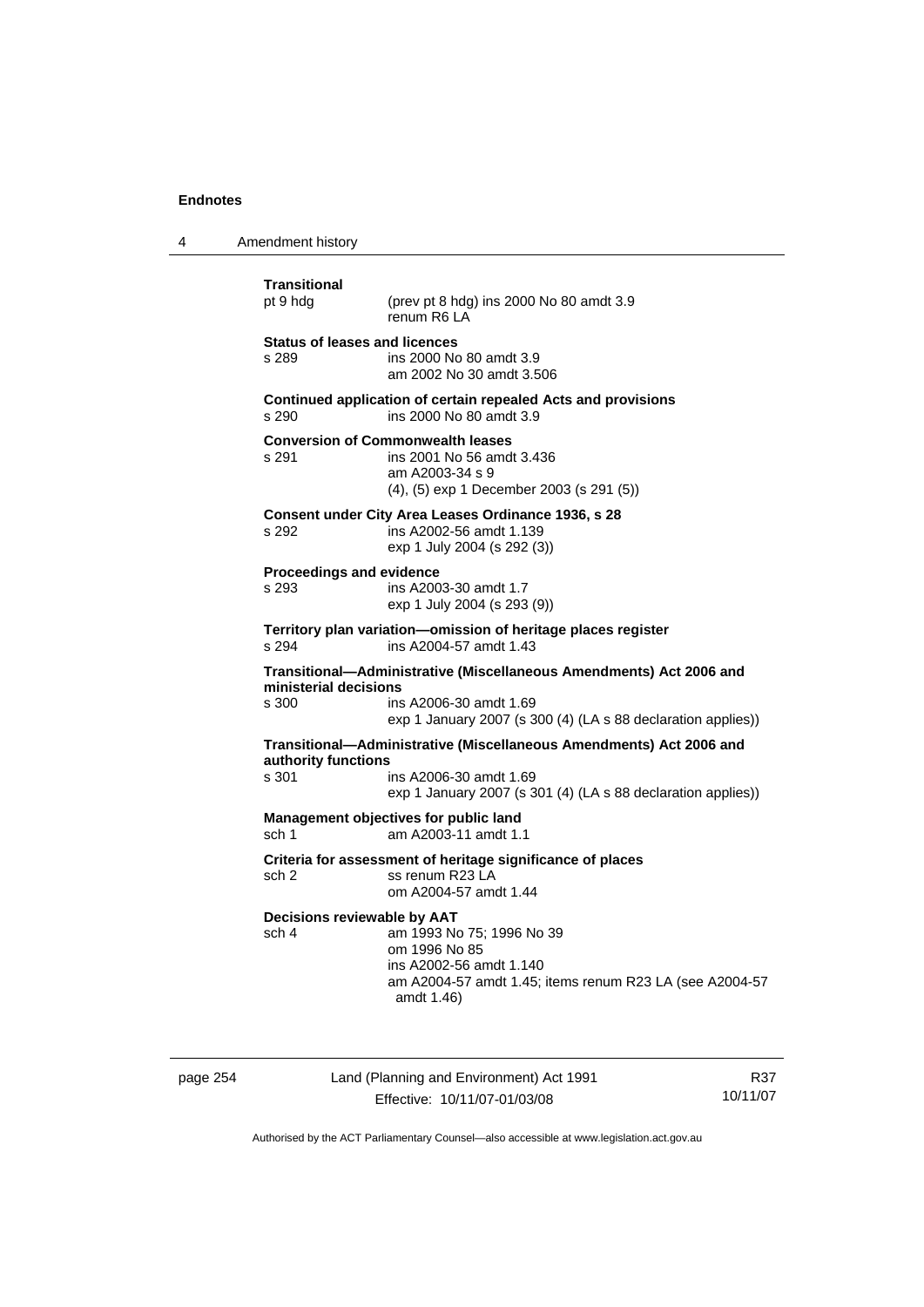#### **Activities subject to orders**

| <u>ion vinoo oupjoot to orderd</u> |                                                            |
|------------------------------------|------------------------------------------------------------|
| sch 5 hdg                          | am A2003-34 amdt 1.11                                      |
| sch 5                              | am 1993 No 75; 1995 No 21; 1996 No 85; 1997 No 7; 1998     |
|                                    | No 54; 1999 No 73 s 13; 1999 No 79 sch 3; 2000 No 37 s 18; |
|                                    | R6 LA; A2003-34 amdt 2.8; A2004-57 amdt 1.47; A2005-21     |
|                                    | amdt 1.10; items renum R27 LA (see A2005-21 amdt 1.11)     |
|                                    |                                                            |
| <b>Dictionary</b>                  |                                                            |
| dict                               | ins 2002 No 30 amdt 3.507                                  |
|                                    | am A2002-56 amdt 1.141; A2003-14 amdt 1.69                 |
|                                    | def Aboriginal object om A2004-56 amdt 1.48                |
|                                    | def Aboriginal project ins 2002 No 30 amdt 3.507           |
|                                    | def Aboriginal place ins 2002 No 30 amdt 3.507             |
|                                    | om A2004-56 amdt 1.48                                      |
|                                    | def Aboriginal tradition ins 2002 No 30 amdt 3.507         |
|                                    | om A2004-56 amdt 1.48                                      |
|                                    | def application ins 2002 No 30 amdt 3.507                  |
|                                    | def approval ins 2002 No 30 amdt 3.507                     |
|                                    | def assessment ins 2002 No 30 amdt 3.507                   |
|                                    | def authorised person ins 2002 No 30 amdt 3.507            |
|                                    | sub A2003-34 amdt 1.12                                     |
|                                    | def <i>authority</i> ins 2002 No 30 amdt 3.507             |
|                                    | om A2002-56 amdt 1.142                                     |
|                                    | def background papers ins 2002 No 30 amdt 3.507            |
|                                    | def building ins 2002 No 30 amdt 3.507                     |
|                                    | def building and development provision ins 2002 No 30      |
|                                    | amdt 3.507                                                 |
|                                    | def building work ins 2002 No 30 amdt 3.507                |
|                                    | def cemetery ins A2003-11 amdt 1.2                         |
|                                    | def chairperson ins 2002 No 30 amdt 3.507                  |
|                                    | om A2004-56 amdt 1.48                                      |
|                                    | def commissioner ins 2002 No 30 amdt 3.507                 |
|                                    | om A2002-56 amdt 1.143                                     |
|                                    | def compensation ins 2002 No 30 amdt 3.507                 |
|                                    | om A2004-56 amdt 1.48                                      |
|                                    | def concessional lease ins A2005-49 s 5                    |
|                                    | def connected ins 2002 No 30 amdt 3.507                    |
|                                    | def conservation ins 2002 No 30 amdt 3.507                 |
|                                    | om A2004-56 amdt 1.48                                      |
|                                    | def conservator ins 2002 No 30 amdt 3.507                  |
|                                    | def consolidation ins 2002 No 30 amdt 3.507                |
|                                    | def consultation notice ins 2002 No 30 amdt 3.507          |
|                                    | def controlled activity ins 2002 No 30 amdt 3.507          |
|                                    | def damage ins A2005-51 amdt 1.21                          |
|                                    | def <i>dealing</i> ins 2002 No 30 amdt 3.507               |
|                                    | def declared site ins A2005-51 amdt 1.21                   |
|                                    | def <i>defined decision</i> ins 2002 No 30 amdt 3.507      |
|                                    |                                                            |

R37 10/11/07 Land (Planning and Environment) Act 1991 Effective: 10/11/07-01/03/08

page 255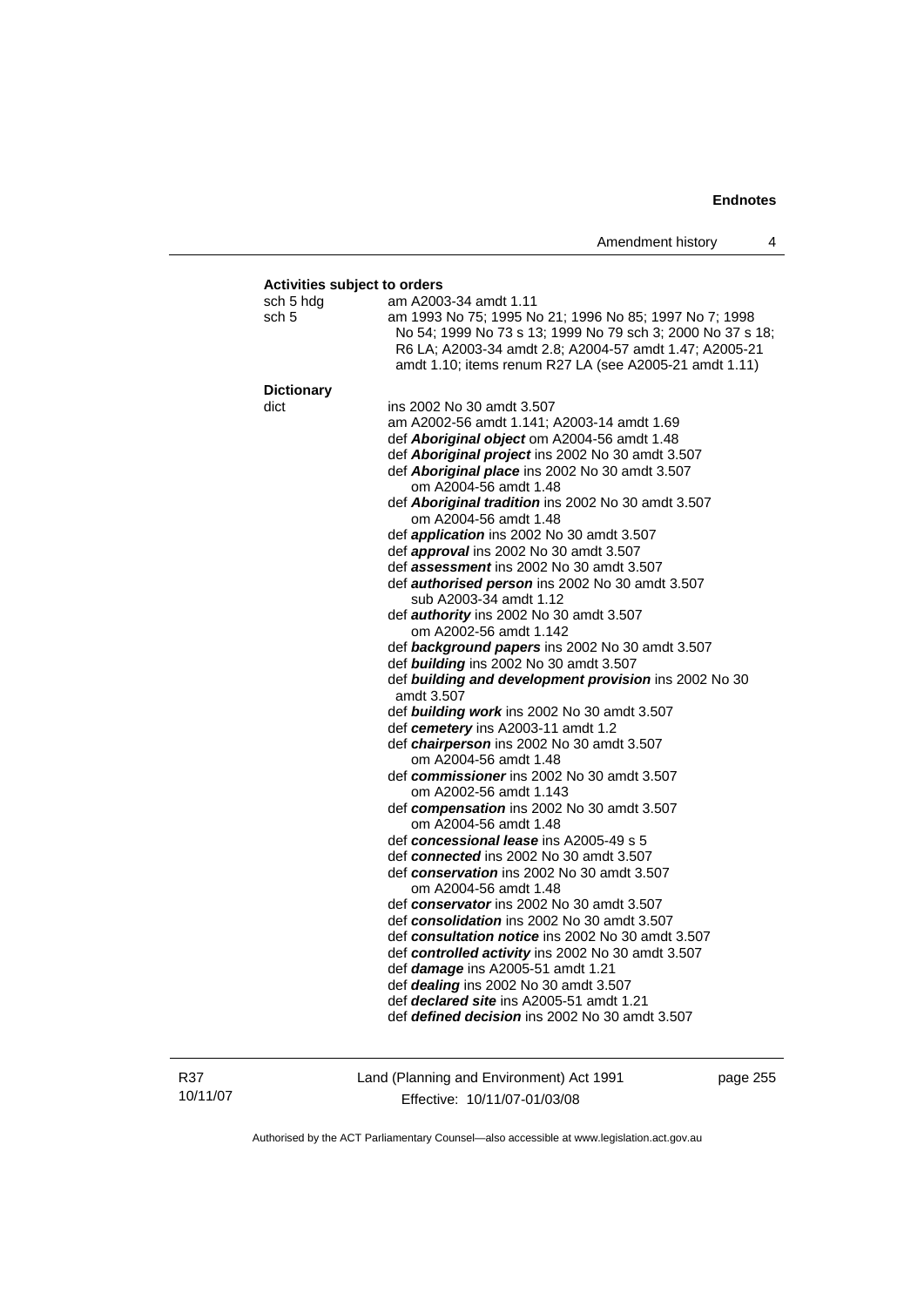4

| Amendment history |                                                                                                |
|-------------------|------------------------------------------------------------------------------------------------|
|                   |                                                                                                |
|                   | def <i>deputy chairperson</i> ins 2002 No 30 amdt 3.507                                        |
|                   | om A2004-56 amdt 1.48                                                                          |
|                   | def development ins 2002 No 30 amdt 3.507                                                      |
|                   | def discharge amount ins 2002 No 30 amdt 3.507                                                 |
|                   | def draft plan variation ins 2002 No 30 amdt 3.507                                             |
|                   | def earlier index number ins 2002 No 30 amdt 3.507                                             |
|                   | def environmental impact ins 2002 No 30 amdt 3.507                                             |
|                   | def environmental impact statement ins 2002 No 30                                              |
|                   | amdt 3.507                                                                                     |
|                   | def environmental report ins 2002 No 30 amdt 3.507                                             |
|                   | def Environment Minister ins 2002 No 30 amdt 3.507                                             |
|                   | def Executive ins 2002 No 30 amdt 3.507                                                        |
|                   | def expert member ins 2002 No 30 amdt 3.507                                                    |
|                   | om A2004-56 amdt 1.48<br>def formal error ins 2002 No 30 amdt 3.507                            |
|                   |                                                                                                |
|                   | def Gungahlin central area ins 2002 No 30 amdt 3.507                                           |
|                   | om A2003-30 amdt 1.8<br>def heritage direction ins A2004-57 amdt 1.49                          |
|                   | def heritage council ins 2002 No 30 amdt 3.507                                                 |
|                   | om A2004-56 amdt 1.49                                                                          |
|                   | def <i>heritage object</i> ins 2002 No 30 amdt 3.507                                           |
|                   | om A2004-56 amdt 1.49                                                                          |
|                   | def heritage objects register ins 2002 No 30 amdt 3.507                                        |
|                   | om A2004-56 amdt 1.49                                                                          |
|                   | def heritage place ins 2002 No 30 amdt 3.507                                                   |
|                   | om A2004-56 amdt 1.49                                                                          |
|                   | def heritage places register ins 2002 No 30 amdt 3.507                                         |
|                   | om A2004-56 amdt 1.49                                                                          |
|                   | def heritage significance ins 2002 No 30 amdt 3.507                                            |
|                   | sub A2004-56 amdt 1.49                                                                         |
|                   | def holding period ins 2002 No 30 amdt 3.507                                                   |
|                   | def <i>index number</i> ins 2002 No 30 amdt 3.507                                              |
|                   | def <i>inquiry</i> ins 2002 No 30 amdt 3.507                                                   |
|                   | def <i>inspector</i> ins A2003-34 amdt 2.9                                                     |
|                   | def interim heritage places register ins 2002 No 30                                            |
|                   | amdt 3.507                                                                                     |
|                   | om A2004-56 amdt 1.50                                                                          |
|                   | def <i>interim variation</i> ins 2002 No 30 amdt 3.507                                         |
|                   | om A2004-56 amdt 1.50                                                                          |
|                   | def <i>land</i> ins 2002 No 30 amdt 3.507                                                      |
|                   | def land management agreement ins 2002 No 30 amdt 3.507                                        |
|                   | def later index number ins 2002 No 30 amdt 3.507<br>def <i>lease</i> ins 2002 No 30 amdt 3.507 |
|                   |                                                                                                |
|                   | def <i>lessee</i> ins 2002 No 30 amdt 3.507                                                    |
|                   | def <i>long lease</i> ins 2002 No 30 amdt 3.507<br>def market value ins 2002 No 30 amdt 3.507  |
|                   |                                                                                                |
|                   |                                                                                                |

page 256 Land (Planning and Environment) Act 1991 Effective: 10/11/07-01/03/08

R37 10/11/07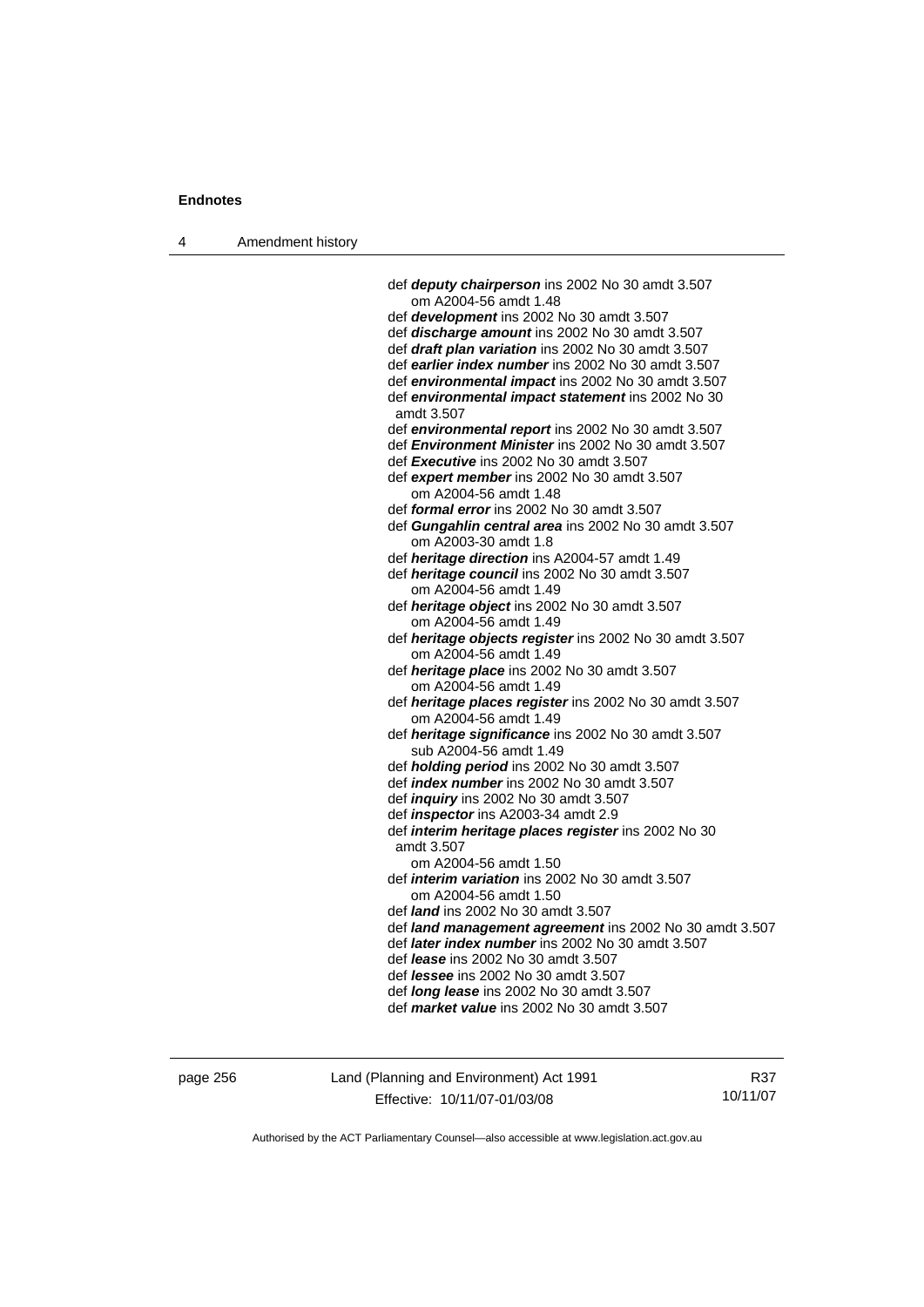def *member* ins 2002 No 30 amdt 3.507 om A2004-56 amdt 1.50 def *national capital plan* ins 2002 No 30 amdt 3.507 def *natural environment* ins 2002 No 30 amdt 3.507 def *new application* ins A2002-56 amdt 1.144 def *newspaper* ins 2002 No 30 amdt 3.507 def *nominal rent lease* ins 2002 No 30 amdt 3.507 def *objection* ins 2002 No 30 amdt 3.507 def *occupier* ins 2002 No 30 amdt 3.507 def *offence* ins 2002 No 30 amdt 3.507 def *order* ins 2002 No 30 amdt 3.507 def *original application* ins A2002-56 amdt 1.144 def *original decision* ins A2002-56 amdt 1.144 def *panel* ins 2002 No 30 amdt 3.507 def *permanent member* ins 2002 No 30 amdt 3.507 om A2004-56 amdt 1.50 def *pest animal* ins 2002 No 30 amdt 3.507 sub A2003-34 amdt 1.13 om A2005-21 amdt 1.12 def *pest plant* ins 2002 No 30 amdt 3.507 sub A2003-34 amdt 1.14 om A2005-21 amdt 1.12 def *place* ins 2002 No 30 amdt 3.507 def *plan* ins 2002 No 30 amdt 3.507 def *plan of management* ins 2002 No 30 amdt 3.507 def *preliminary assessment* ins 2002 No 30 amdt 3.507 def *prescribed period* ins 2002 No 30 amdt 3.507 def *prohibited groundwork* ins A2005-51 amdt 1.21 def *prohibition notice* ins A2003-34 amdt 1.15 def *proponent* ins 2002 No 30 amdt 3.507 def *protected tree* ins A2005-51 amdt 1.21 def *protection zone* ins A2005-51 amdt 1.21 def *provision* ins 2002 No 30 amdt 3.507 def *public car park* ins 2002 No 30 amdt 3.507 def *public environment report* ins 2002 No 30 amdt 3.507 def *public land* ins 2002 No 30 amdt 3.507 def *rectification work* ins A2003-34 amdt 1.15 def *registered* ins 2002 No 30 amdt 3.507 om A2004-56 amdt 1.50 def *registered lease* ins 2002 No 30 amdt 3.507 def *registered proprietor* ins 2002 No 30 amdt 3.507 def *registered tree* ins A2005-51 amdt 1.21 def *registration* ins 2002 No 30 amdt 3.507 om A2004-56 amdt 1.50

R37 10/11/07 Land (Planning and Environment) Act 1991 Effective: 10/11/07-01/03/08

page 257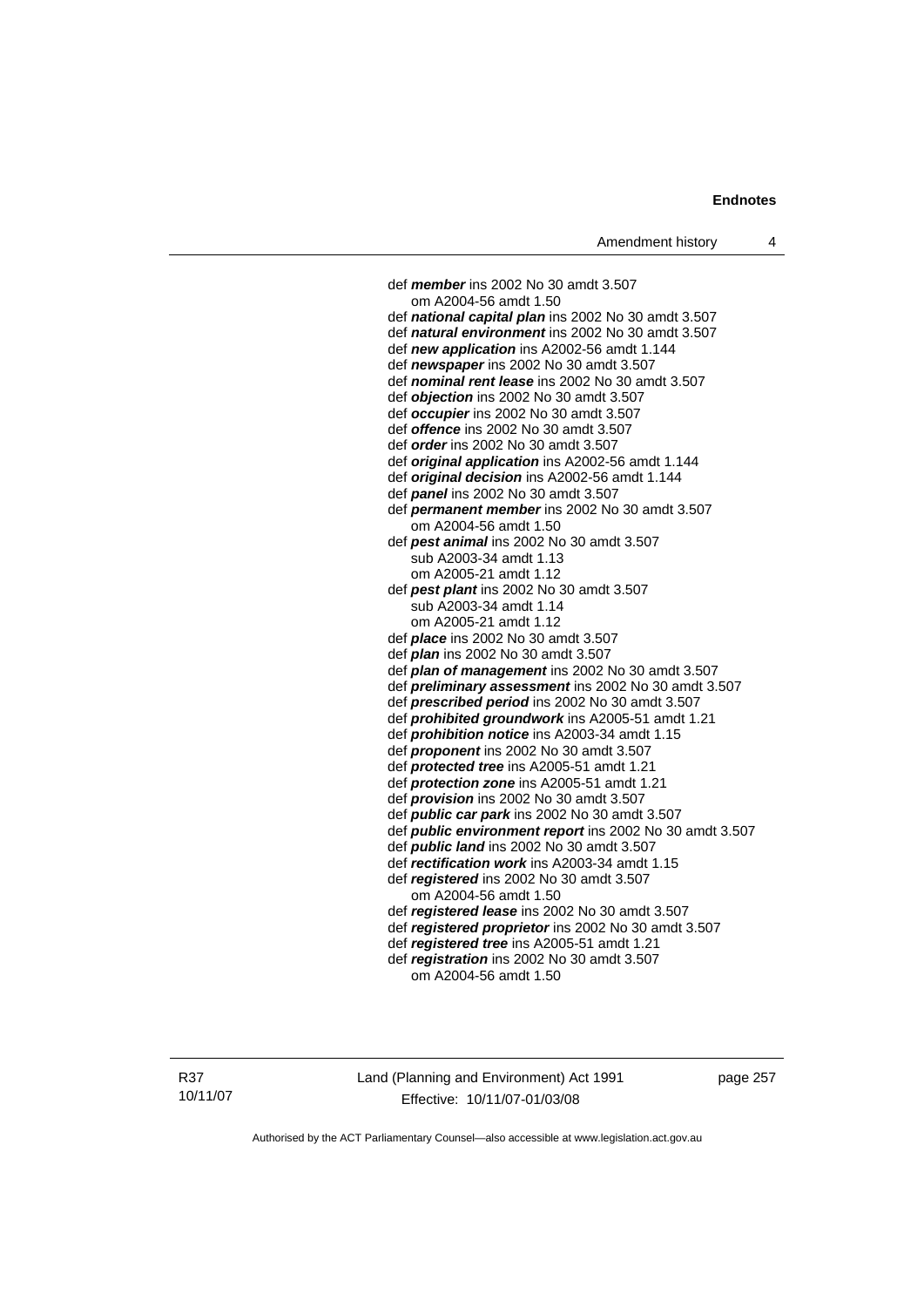4 Amendment history

 def *regulated tree* ins A2005-51 amdt 1.21 def *relevant Aboriginal organisation* ins 2002 No 30 amdt 3.507 om A2004-56 amdt 1.50 def *relevant authority* ins 2002 No 30 amdt 3.507 def *relevant Minister* ins 2002 No 30 amdt 3.507 def *rental lease* ins 2002 No 30 amdt 3.507 def *residential lease* ins 2002 No 30 amdt 3.507 def *restricted information* ins 2002 No 30 amdt 3.507 om A2004-56 amdt 1.50 def *rural lease* ins 2002 No 30 amdt 3.507 def *secretary* ins 2002 No 30 amdt 3.507 om A2004-56 amdt 1.50 def *short lease* ins 2002 No 30 amdt 3.507 def *special Pialligo lease* ins 2002 No 30 amdt 3.507 def *structure* ins 2002 No 30 amdt 3.507 def *subdivision* ins 2002 No 30 amdt 3.507 def *sublease* ins 2002 No 30 amdt 3.507 def *sublessee* ins 2002 No 30 amdt 3.507 def *territory authority* ins 2002 No 30 amdt 3.507 def *damage* ins A2005-51 amdt 1.4 def *unregistered* ins 2002 No 30 amdt 3.507 om A2004-56 amdt 1.50 def *variation***, for part 3 (Heritage)** ins 2002 No 30 amdt 3.507 om A2004-56 amdt 1.50 def *variation***, of a lease** ins 2002 No 30 amdt 3.507 def *variation***, of a plan** ins 2002 No 30 amdt 3.507 def *variation***, of a plan of management** ins 2002 No 30 amdt 3.507

page 258 Land (Planning and Environment) Act 1991 Effective: 10/11/07-01/03/08

R37 10/11/07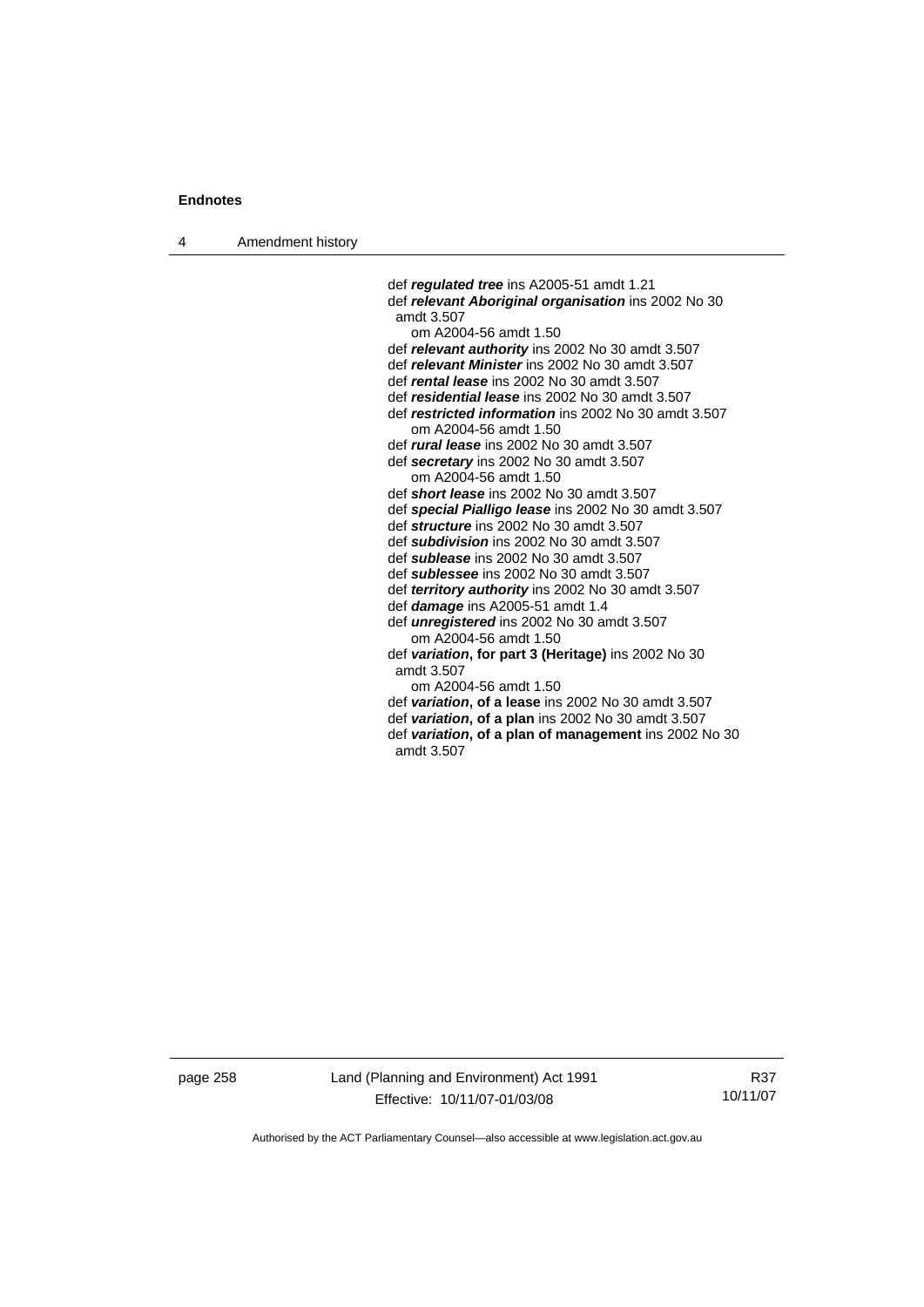## **5 Earlier republications**

Some earlier republications were not numbered. The number in column 1 refers to the publication order.

Since 12 September 2001 every authorised republication has been published in electronic pdf format on the ACT legislation register. A selection of authorised republications have also been published in printed format. These republications are marked with an asterisk (\*) in column 1. Electronic and printed versions of an authorised republication are identical.

| <b>Republication No</b> | <b>Amendments to</b> | <b>Republication date</b> |
|-------------------------|----------------------|---------------------------|
| 1                       | Act 1993 No 90       | 31 January 1994           |
| $\overline{2}$          | Act 1994 No 97       | 28 February 1995          |
| 3                       | Act 1997 No 7        | 24 June 1997              |
| $\overline{4}$          | Act 1998 No 65       | 28 February 1999          |
| 5                       | Act 2000 No 15       | 30 May 2000               |
| $6*$                    | Act 2001 No 80       | 5 October 2001            |
| $\overline{7}$          | Act 2001 No 80       | 11 March 2002             |
| 8                       | Act 2002 No 11       | 28 May 2002               |
| 9                       | Act 2002 No 30       | 17 September 2002         |
| 10                      | Act 2002 No 39       | 11 October 2002           |
| 10(RI)                  | Act 2002 No 39 +     | 11 October 2002           |
| 11                      | A2003-14             | 28 March 2003             |
| 12                      | A2003-30             | 1 July 2003               |
| 13                      | A2003-34             | 1 September 2003          |
| $14*$                   | A2003-34             | 27 September 2003         |
| 15                      | A2003-34             | 2 December 2003           |
| 16                      | A2004-2              | 22 March 2004             |
| 17                      | A2004-15             | 9 April 2004              |
| 18                      | A2004-27             | 27 May 2004               |
| 19                      | A2004-27             | 2 July 2004               |
|                         |                      |                           |

R37 10/11/07 Land (Planning and Environment) Act 1991 Effective: 10/11/07-01/03/08

page 259